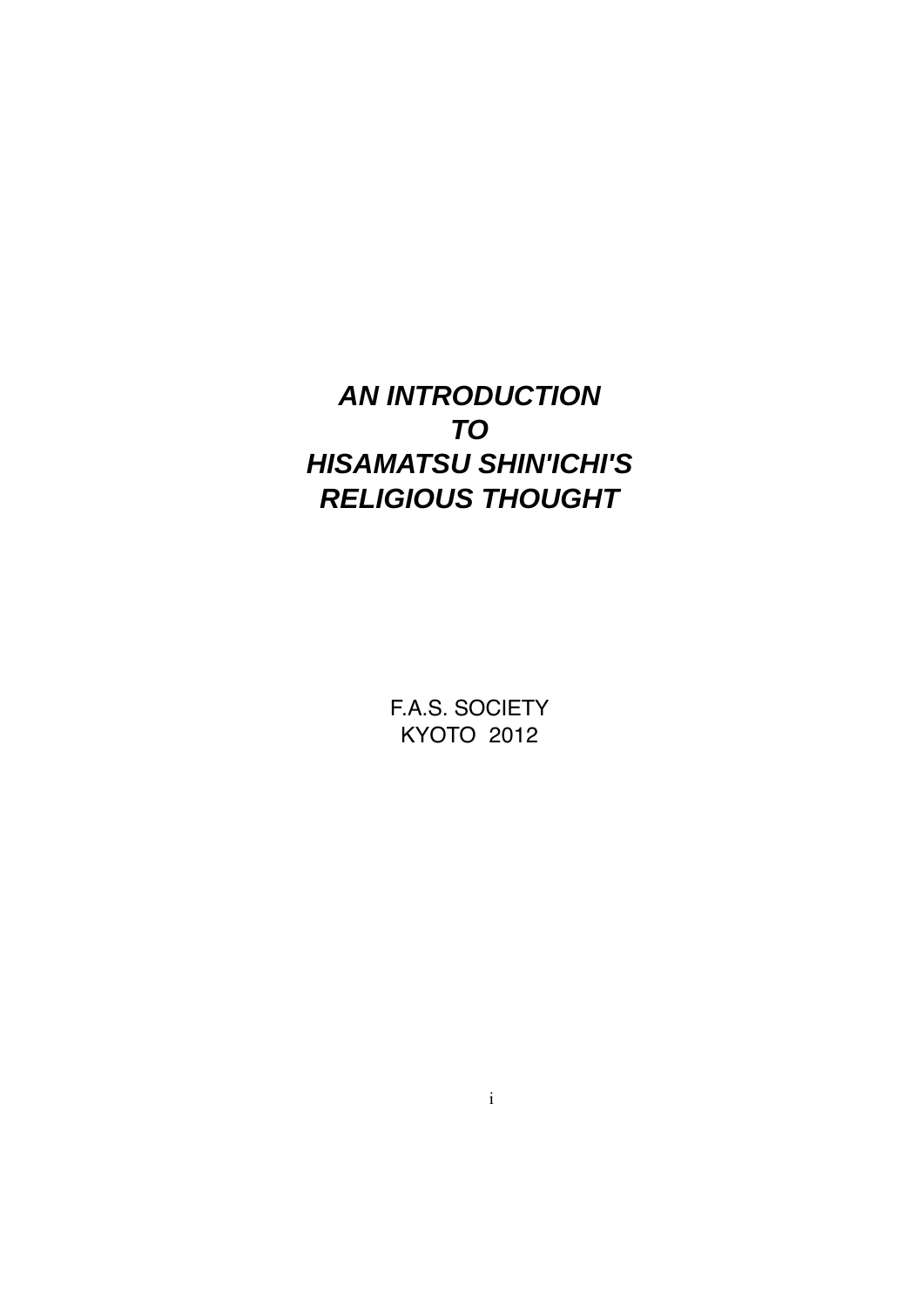## *CONTENTS*

| Greetings from the Editor                                                                                      | iv - v |  |  |
|----------------------------------------------------------------------------------------------------------------|--------|--|--|
| A. I. The Author's own Prefaces or Introductions to His Five Separate Books<br>with Their Contents, translated | 1      |  |  |
| (1) Preface to ORIENTAL NOTHINGNESS                                                                            |        |  |  |
| (2) A Prefatory Note to THE WAY OF ABSOLUTE SUBJECTIVITY                                                       | 3      |  |  |
| (3) A Prefatory Note to PROBLEMS POSED IN THE QIXIN-LUN                                                        |        |  |  |
| (4) Preface to CHAN AND THE FINE ARTS                                                                          | 6      |  |  |
| (5) The Introductory Case for SEVEN CASES FROM THE WEIMA-JING                                                  | 8      |  |  |
|                                                                                                                |        |  |  |
| A. II. Contents of the Collected Writings                                                                      | 13     |  |  |
| vol. 1: ORIENTAL NOTHINGNESS                                                                                   | 13     |  |  |
| vol. 2: THE WAY OF ABSOLUTE SUBJECTIVITY                                                                       | 14     |  |  |
| vol. 3: AWAKENING AND CREATION                                                                                 | 17     |  |  |
| vol. 4: THE PHILOSOPHY OF THE WAY OF TEA                                                                       | 21     |  |  |
| vol. 5: CHAN AND ARTS                                                                                          | 24     |  |  |
| vol. 6: EXCERPTS FROM BUDDHIST SCRIPTURES                                                                      |        |  |  |
| <b>AND CHAN RECORDS</b>                                                                                        | 26     |  |  |
| vol. 7: A COLLECTION OF VERSES                                                                                 | 29     |  |  |
| vol. 8: <b>BROKEN SANDALS</b>                                                                                  | 31     |  |  |
| A. III. Additional Contents of the Enlarged Collected Writings in Nine Volumes                                 |        |  |  |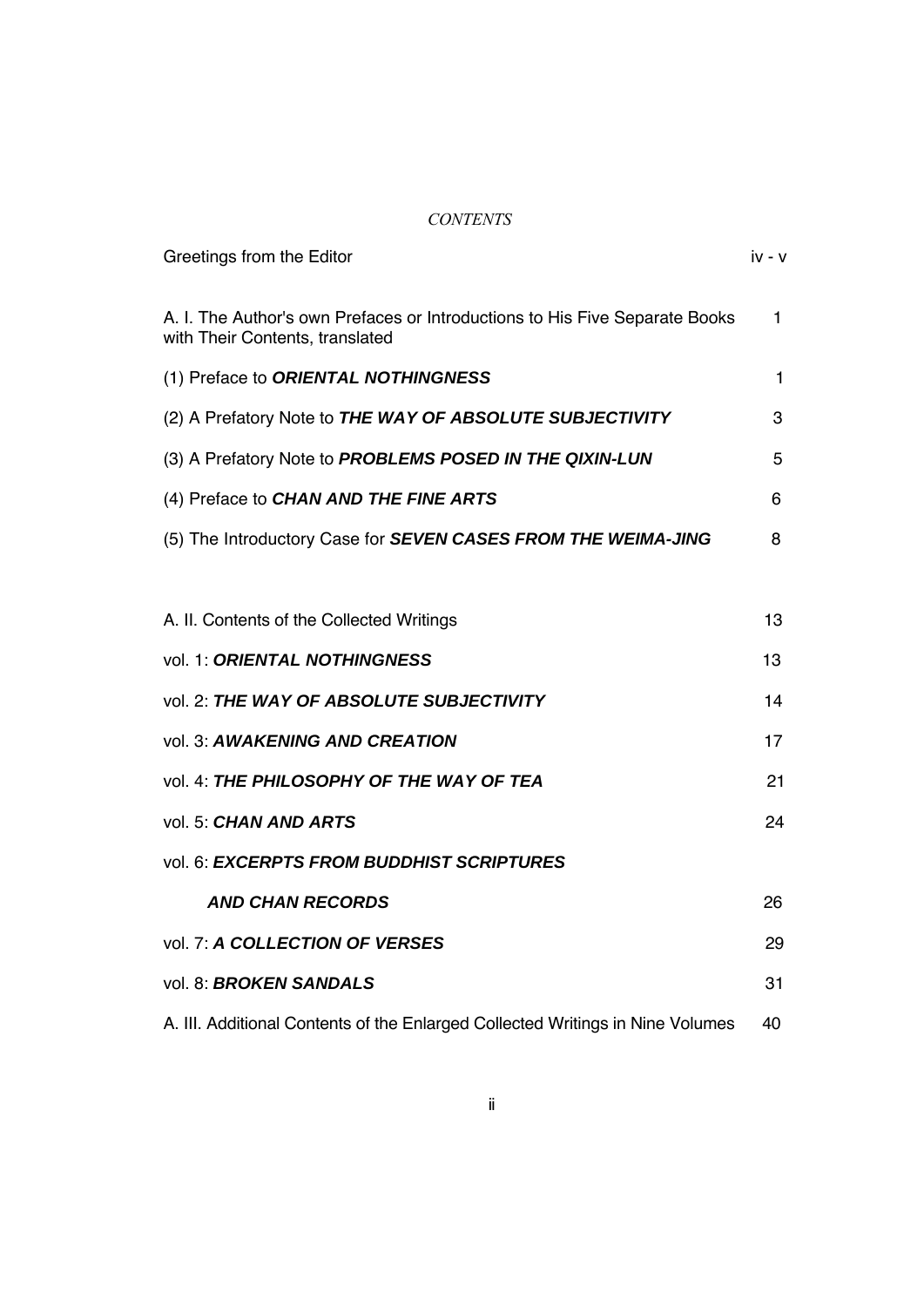| A. IV. Contents of the Four-Volume Lectures on Buddhism | 42     |
|---------------------------------------------------------|--------|
| vol. 1. THE EXISTENCE THAT IS NOTHING                   | 43     |
| vol. 2. THE BUDDHISTIC WORLD                            | 43     |
| vol. 3. THE LOGIC OF THE RETURN ASPECT                  | 44     |
| <b>vol. 4. EVERYTHING WITHOUT HINDRANCE</b>             | 45     |
|                                                         |        |
| B. Ten works and A Chronological Record                 | 47     |
| 1. Chan and Chan Culture                                | 47     |
| 2. On Chan Art                                          | 70     |
| 3. The Characteristics of Oriental Nothingness          | 80     |
| 4. Chan: Its Meaning for Modern Civilization            | 108    |
| 5. Ultimate Crisis and Resurrection                     | 127    |
| 6. True Sitting and the Fundamental Koan                | 159    |
| 7. On Mutually Going Into the Matter of Self            | 168    |
| 8. Memoirs of His Academic Life                         | 173    |
| 9. After the Academic Life                              | 188    |
| 10. Selected Verses                                     | 191    |
| 11. A Brief Chronological Record                        | 200    |
|                                                         | $-205$ |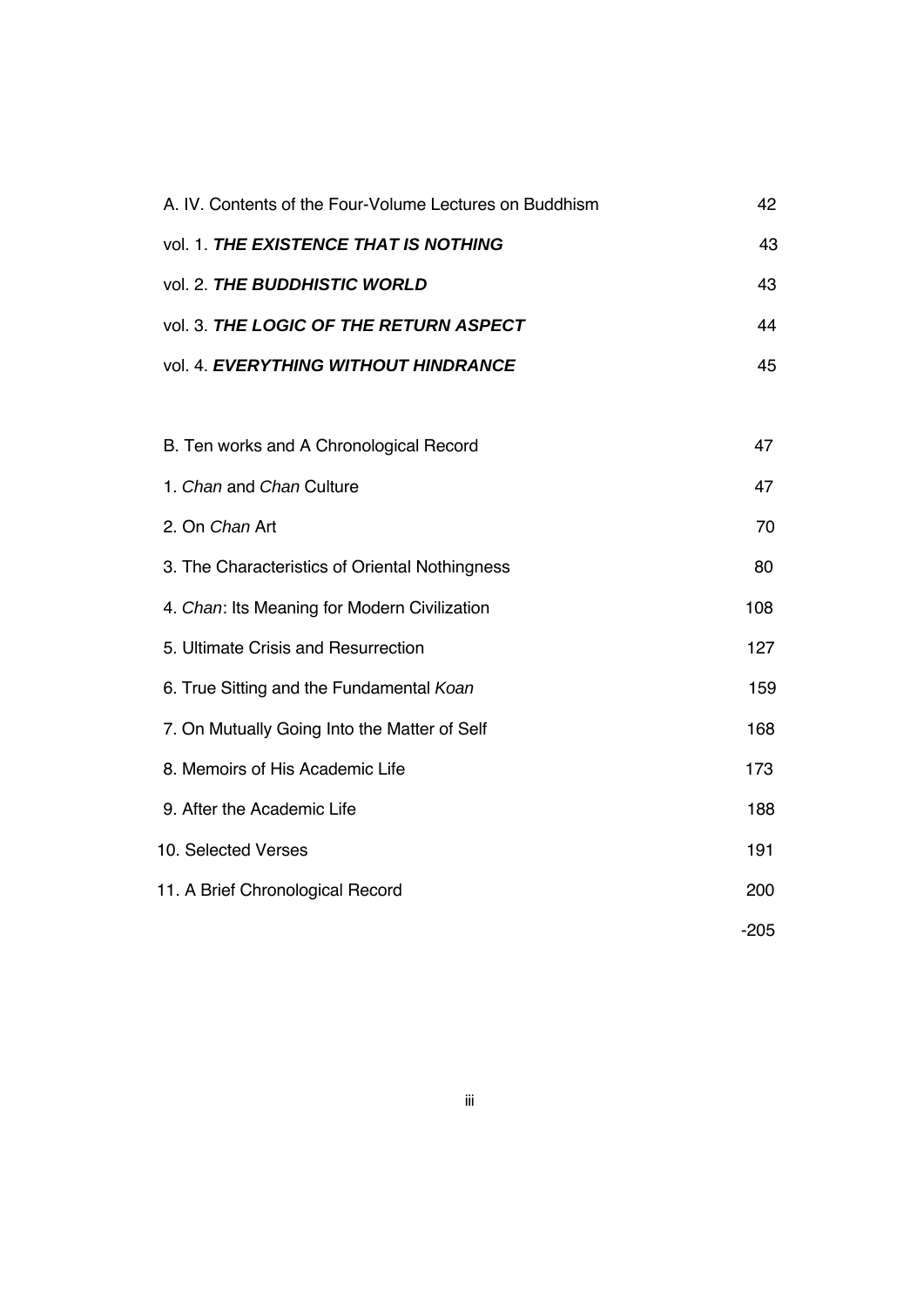## **AN INTRODUCTION TO**

## **HISAMATSU SHIN'ICHI'S RELIGIOUS THOUGHT**

## Greetings from the Editor

#### TOKIWA Gishin

To the English readers of the world I would like to introduce a series of public lectures, four treatises, two talks, two autobiographical essays, and some verses, in order, of a Japanese religio-philosopher and man of Chan (Zen), the late Dr. HISAMATSU (surname, meaning Eternal Pine) Shin'ichi (personal name meaning True One), 1889-1980, selected and prepared from the collection of his writings, together with his brief chronological record, in English translation. The titles of the ten works and a record prepared are as follows:

- 1. Chan and Chan Culture
- (four public lectures at Harvard, 1957, vol. V)
- 2. On Chan Art (a treatise, 1939, vol. V)
- 3. The Characteristics of Oriental Nothingness (a treatise, 1948, vol. I)
- 4. Chan: Its Meaning for Modern Civilization (a treatise, 1962, vol. III)
- 5. Ultimate Crisis and Resurrection (a treatise on F.A.S., 1969, vol. II)
- 6. True Sitting and the Fundamental Koan (talks, 1965, vol. III)
- 7. On Mutually Going Into the Matter of Self (talks, 1968, vol. III)
- 8. Memoirs of His Academic Life (an autobiographical essay, 1955, vol. I)
- 9. After the Academic Life (an essay after the above, 1966, vol. I)
- 10. Selected Verses (mostly after Harvard, vol. VII)
- 11. A Brief Chronological Record (vol. IX)

(The volume numbers are those of the author's collected writings; I to VIII are common to the old and the new editions, published by Risosha and then by Hozokan, IX being the new volume.)

Except for 1 and 10, the rest have already been introduced through the FAS Society website for free access. This time all are newly arranged (as B. See below.) for the same website. Certainly, besides the above, some of the author's other writings have been translated into English by others as well as by the present editor. But reflection upon my own ability has resulted in the above selection. Now, this kind of selection and preparation inevitably demands me to provide readers with a kind of map whereby they can not only locate a particular work but also grasp the outline of the author's thought. The following A. I.  $\sim$  IV. have been prepared especially for this purpose.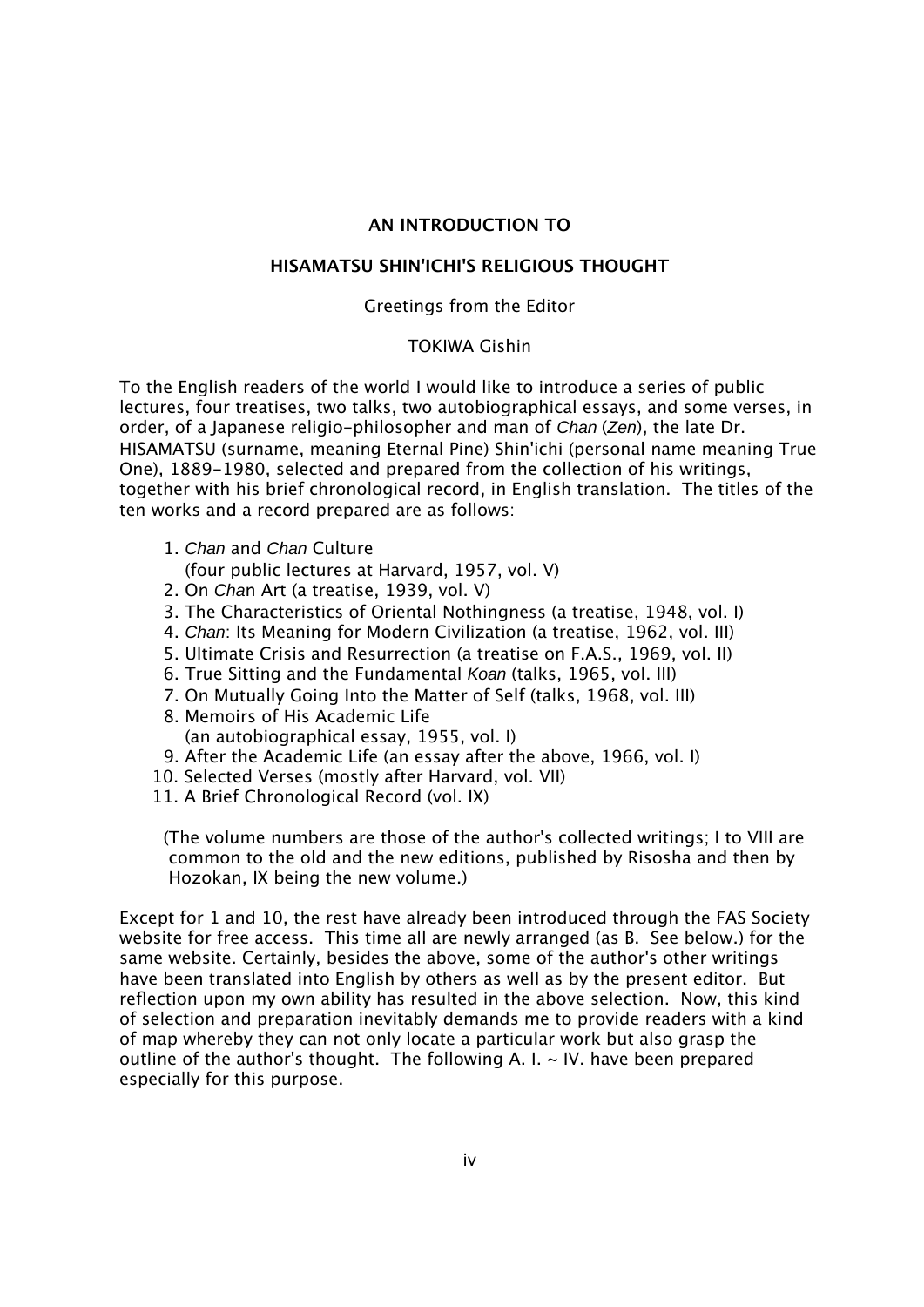- A. I. The Author's own Prefaces or Introductions to His Five Separate Books, with their Contents;
- A. II. Contents of the Author's Collected Writings in Eight Volumes, with A Prefatory Note by the Author to the Seventh Volume;
- A. III. Additional Contents of the Enlarged Collected Writings in Nine Volumes;
- A. IV. Contents of the Lectures on Buddhism in Four Volumes.

B. Ten works and A Chronological Record

This introduction to Dr. Hisamatsu's religio-philosophical thought is being conducted by me in collaboration with Ms. TSUKUI Akemi, not as our personal achievements but on behalf of the F.A.S. Society, an association for the study and practice of Chan in a critical manner, originated by the author together with early members. It is expected that through this introduction readers will come to appreciate the author's message to all mankind.

Notes:

 1. As for other translators' works, references are made in the introduction of the Contents of the author's collected writings below.

2. For citing a Japanese person's full name, the surname is given first in capitals.

 3. As for the FAS Society Journal, it succeeded the Newsletter issued for non-Japanese members or sympathizers under the guidance of ABE Masao between 1976 and 1980, kept being issued between 1984 and 1999, and is now out of print. The journal, unlike the newsletter, was edited by a single person until 1995 while the number of readers kept increasing; thirteen numbers were issued on the basis of the editor's personal efforts and interests. Since 1996, so as to improve the situation, the Society had two persons join as co-editors, but after four numbers were issued the journal was closed. The total numbers issued included not a few translations of the author's writings; arrangement is on the way so that they can be read on the FAS Society website. December 3, 2011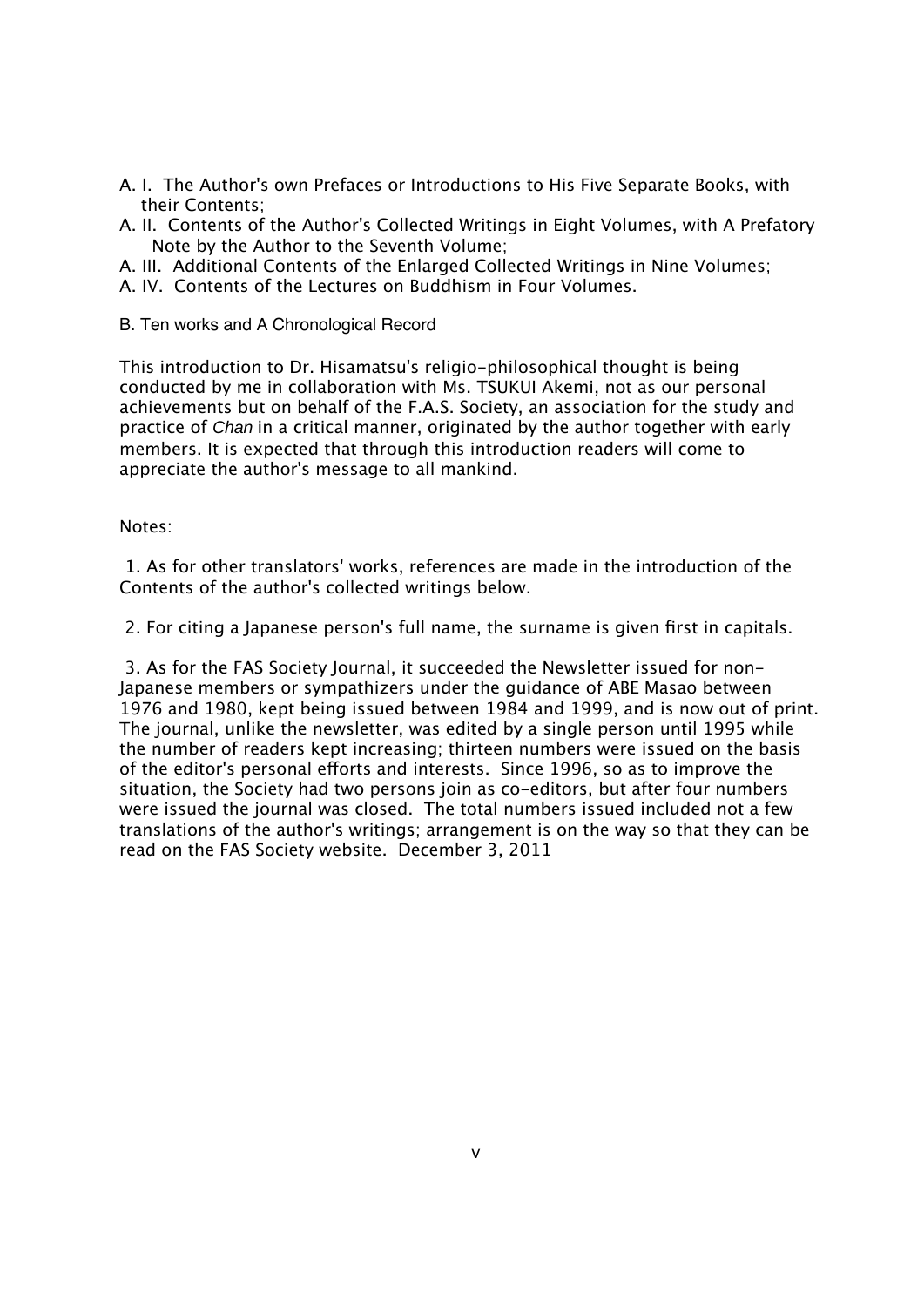# A. I.

## The Author's own Prefaces or Introductions to His Five Separate Books with their Contents, translated:

#### (1) Preface to ORIENTAL NOTHINGNESS (**TOUYOU TEKI MU**)

#### HISAMATSU Shin'ichi

A so-called genuine scholar would pursue learning for learning's sake to become a learned person, which is a natural matter. But I have never followed my studies or intended to do so with such an idea. Not only that. Pursuing learning is far from my ultimate objective or a matter of my original concern. For me there is a problem to be solved for my life. This is no mere subject of learning. Instead, it is a question that presses me for death or life. This is neither the totality of innumerably possible individual issues nor any one of them with emphasis put on it; it is a singular, all-covering matter, a totally singular problem which my whole life desperately faces in one body. For me this is a truly concrete, basic problem of being. Not merely an intellectual problem of learning that constitutes part of my life, this is a live problem to be solved by my whole life.

Here the very being of what I am comes to be a serious problem. What I am, here, is not anything to be objectified as a subject of the so-called scholastic investigation; it is a being that totally suffers itself. By a living problem I mean nothing other than the very being that suffers thus. One may compare this to a medical doctor who is so seriously ill that his life is at stake. Illness in this case is not a subject for objective investigation. It is his own suffering that scares him with the thought that his death is expected at any moment. The concrete nature of illness is seen by the medical doctor when he suffers rather than when he treats it as an object of investigation.

The same is true of the concrete nature of the problem; it is seen when I myself suffer. My having a problem means my being distressed. Since my being constitutes suffering, it goes beyond any objective treatment. My being is what solely intends to get rid of and be freed from distress. What I am is the very problem to be solved. Since such a being, a being as it is, is the being that constitutes a problem, it is a being not deserving of the name "being." The problem that is solved is my established true being. I sought after the way for solving this problem in the fragrant footprints of ancient sages and saints. After all, however, I could find the point of its settlement through the guiding hand of Sunshin [NISHIDA Kitarou] the old man and the lively devise of [IKEGAMI] Shouzan, the late Chan master. ORIENTAL NOTHINGNESS (Touyouteki Mu), which I entitle the present book, stands for this poinf of settlement.

The articles collected in this book show nothing but my efforts from the beginning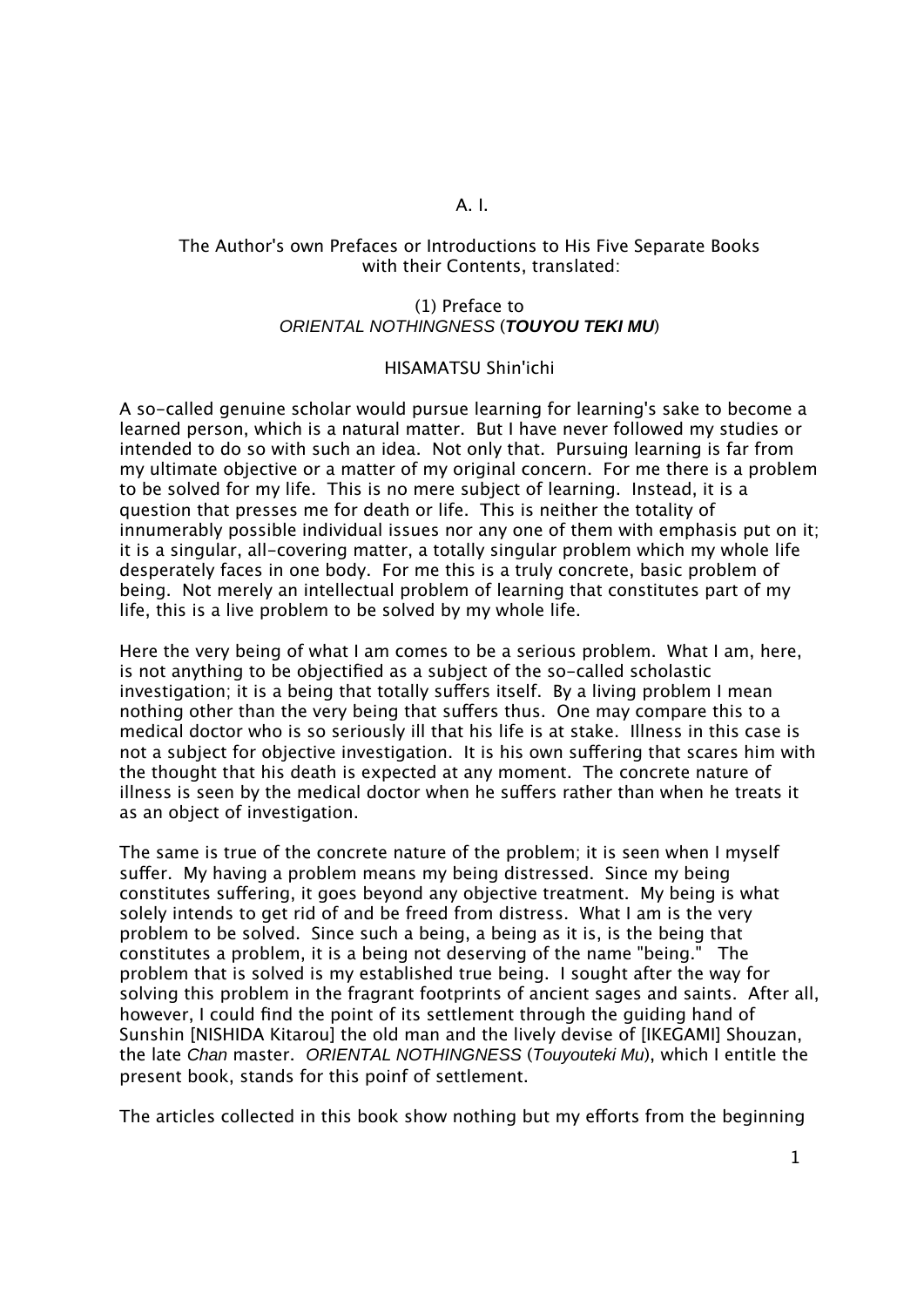on conditions and occasions to clarify this Oriental Nothingness. I used the term for the first time in July last year (1938) in a paper which I read at a [summer] meeting on philosophy, Tetsugakukai, sponsored by the Nihon Shogaku-Shinkou Iinkai (committee for the promotion of divers sciences in Japan, Department of Educational Affairs, Ministry of Education). My viewpoint there was this: What is called in that way has in all history been rare in the West, being unique in the East, and it constitutes the basic Moment of what can specifically be called Oriental. (Confer the article "Oriental Nothingness" in Part One of this book.)

It is what consistently flows at the bottom of every article from the oldest paper, "Predicate and Subject Still Undivided (Hin-Shu Mi-bun)," to the newest one, "What is Orientally Metaphysical (Touyou-teki ni Keijijou-teki naru Mono)." Articles not only on Chan but generally on the philosophy of religion and Western philosophy show my efforts whereby to clarify this Oriental Nothingness. At one time I sympathized with Western mysticism; at another, turning against rationalism, I sided with irrationalism. At one time, refuting human-centric standpoint, I sympathized with theo-centricism. But I did so always from the viewpoint of Oriental Nothingness. Thereby I simply meant to get a clue to the elucidation of Oriental Nothingness; I never meant to share the same view with mysticism, irrationalism, or the theology of crisis, of the West.

Originally, however, the articles have never been written with any systematic intention; they have occasionally been formed during a long period of time, and, lacking in unity, they are diverse. Besides, on reading them over, I find not a few expressions which need to be corrected or supplemented. This makes me feel so much ashamed that I would rather lock away the papers, leaving them moth-eaten. Nevertheless, since it is very hard to avoid the manuscript creditor's hot pursuit, and I cannot afford to spend time for preparing papers of systematic construction, I have no other choice but to tap at the bottom of my broken bag of wit in vain, and dare to leave them in their original forms, arrange them so as to date them backward from the newest to the oldest, making a show of myself as a help for self-examination. I shall be happy only if this would not offend my honoured mentor-masters.

December 8, 1939.

## **CONTENTS**

Part I

- 1 What is Orientally Metaphysical (published in the magazine RISOU, January 1939)
- 2 Oriental Nothingness (a paper read, July 1938)
- 3 The Whereabouts of the True Buddha (in the ZENGAKU KENKYUU, July 1937)
- 4 Chan as the Negation of Holiness (in the RISOU, July 1937)
- 5 *Chan* (in the magazine SHISOU, April 1935)
- 6 On Understanding Chan Art (in the magazine TOKUUN, August 1930)
- 7 On Demonstrating Chan (in the ZENGAKU KENKYUU, April 1928)
- 8 Plotinus (in the Iwanami Kouza SEKAI SHICHOU, September 1928)
- 9 God and Creation (in the TETSUGAKU KENKYUU, January 1920)
- 10 Predicate and Subject Still Undivided (in the TETSUGAKU KENKYUU, March 1919)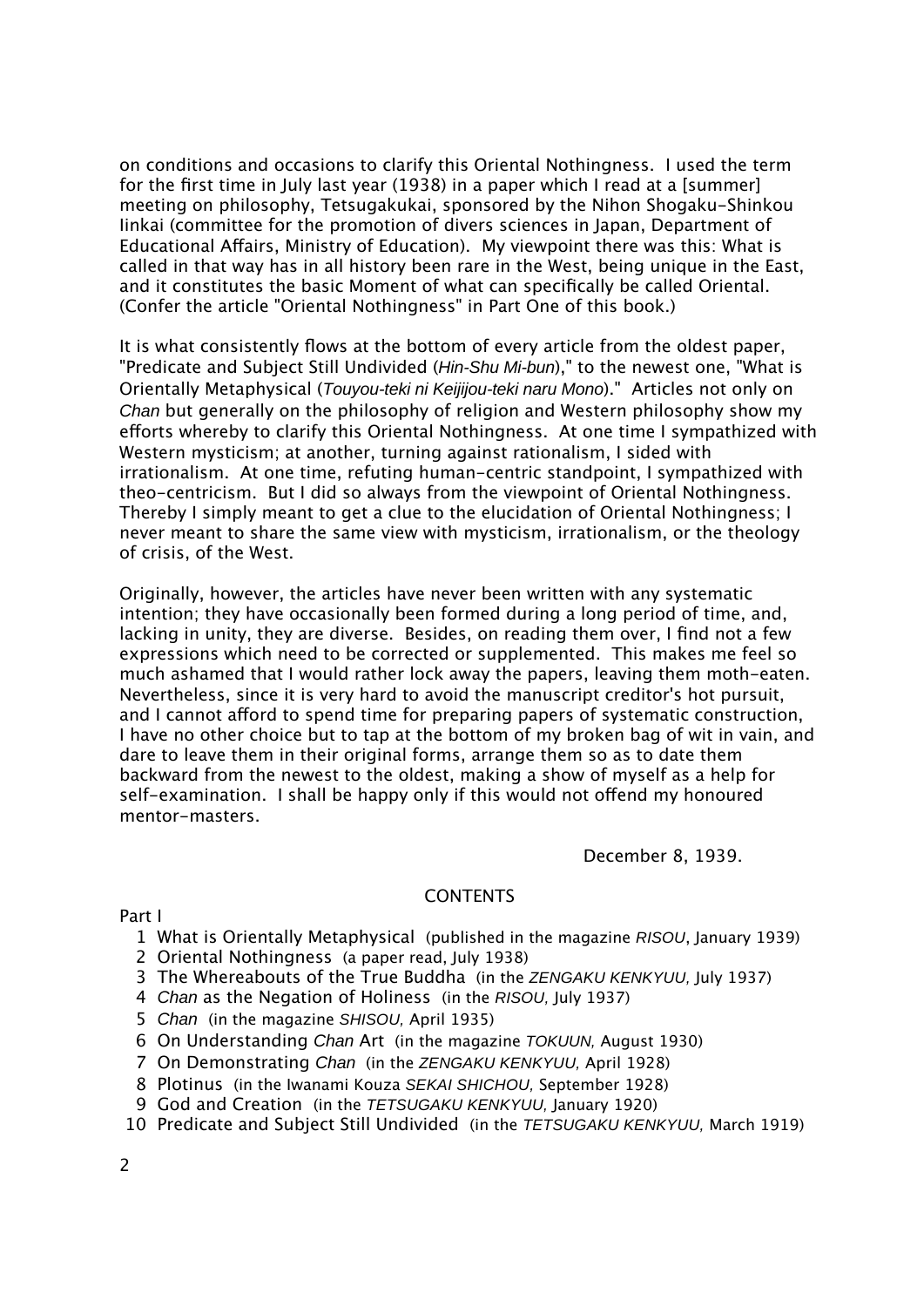# Part II

- 1 The Basic Significance of Religious Criticism (in the SHUUKYOU KENKYUU, March 1935)
- 2 Religiosity and Anthropology (in the RISOU, December 1933)
- 3 Religion Without the Limits of Human Nature
- (in the SHUUKYOUGAKU KIYOU, September 1931)
- 4 Moral Law and Religious Law (in the ZENGAKU KENKYUU, December 1929)
- 5 Religious Functioning (in the SHUUKYOU KENKYUU, November 1926)
- 6 The Logic of Redemption (in the TETSUGAKU KENKYUU, October 1921) (In the newly compiled HISAMATSU SHIN'ICHI CHOSAKUSHUU, published by the Risosha in Tokyo and later by the Hozokan in Kyoto, the above article 6, Part I, is included in Volume Five. All the other fifteen articles are in Volume One.)

HISAMATSU SHIN'ICHI: **TOUYOUTEKI MU**, first published by the Kobundoshobo, Tokyo, December 1939, 299 pp. with six illustrations (of five Chan paintings and a tea bowl)

## (2) A Prefatory Note to THE WAY OF ABSOLUTE SUBJECTIVITY (**ZETTAI-SHUTAI-DOU**)

To use an illustration which is fundamentally subjective, it goes like this: People who enter a deep place in a river are classified into five.

 The first are those who, though not knowing how to swim, enter the pool, now drift on the waves, now sink beneath, in alternation of hope and fear; they don't know all that will finally lead them to death; without self-examination they blindly believe in their own self-powers, and, having the waves large and small, their bodies, and their minds, namely, everything, as negative factors which hinder their movements, endlessly get drowned in the pool.

The second are those who know that they will no longer be saved from drowning, shudder for fear of inescapable death, get panic-stricken, and are utterly absentminded. The third are those who, while ready for the unavoidable fate of drowning, want to exhaust their self-powers in the midst of anxiety.

 The fourth are those who know that their potential self-powers are nothing but despair after all, trust all to the heavenly and miraculous, absolutely other saviour, and are saved from the despair of death; being saved by the absolutely other power, they always praise that, and trustingly commit themselves to the waves, drifting and sinking.

The fifth are those who, following their own situation, suddenly surface out of the deep bottom of drowning-despair, naturally produce the work of swimming, no longer afraid of drowning, and feeling no necessity of any other power. They take their minds, bodies, and waves as affirmative factors indispensable for their movements, in the manner of exercising powers absolutely their own, float up and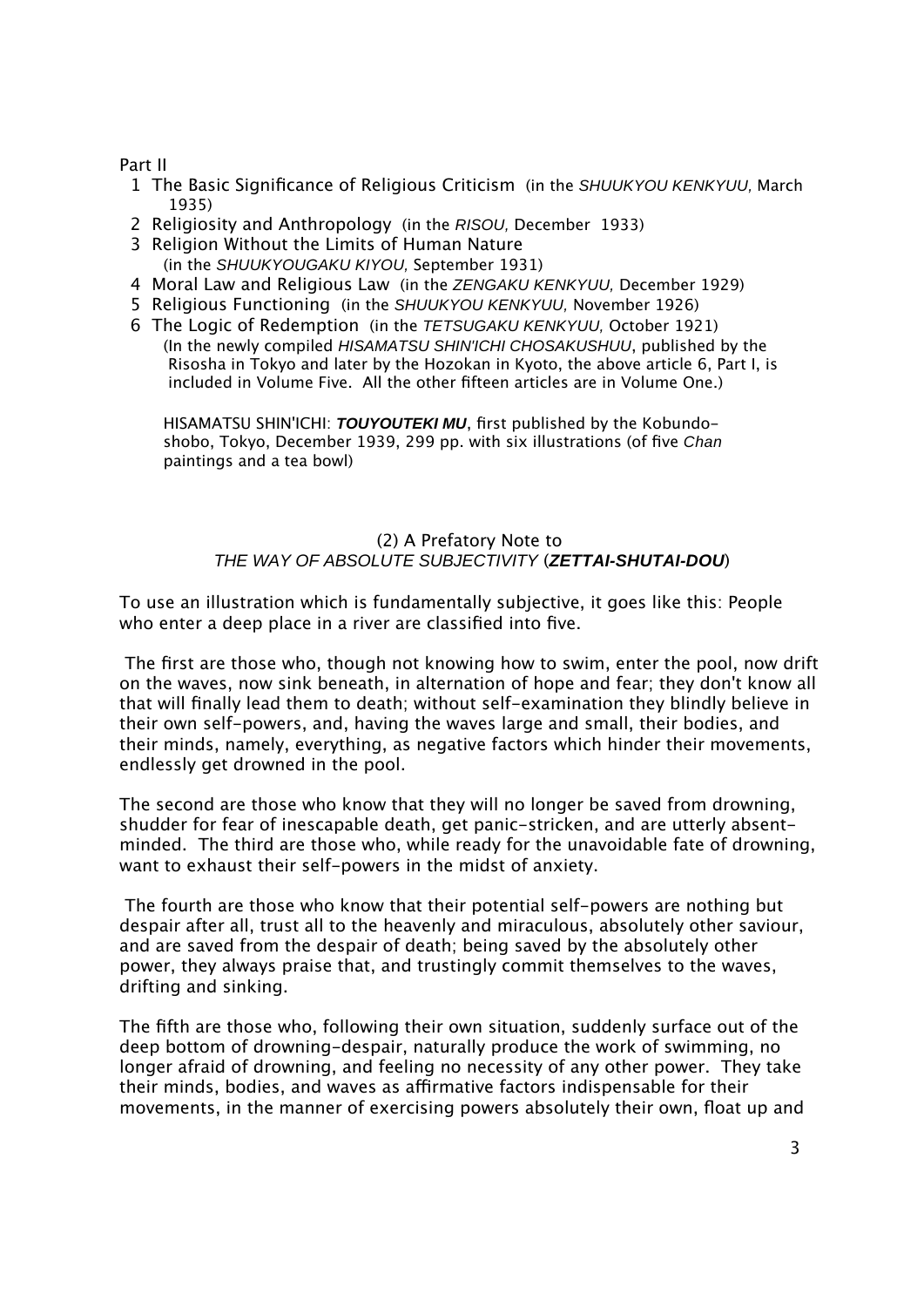down on waves, themselves being solitarily emancipated and free from dependence, and cause waves of great compassion for those who are drowned so as to incite them to swim for themselves according to their abilities.

As will quickly be inferred, the classified five in this illustration correspond to so many types in every and each person's own manner of being, and also types in one's view of life held accordingly. But they are not arranged just in a row; they are critically ranked. When people reflect upon their own ways of being at present, generally speaking, theirs belong to any of the five, or are further to be criticized by the succeeding type and raised to the fifth. It is this fifth type which I am going to mean by the Way of Absolute, Fundamental Subjectivity.

The first is the human-absolutism so easy and lacking in self-examination as being ignorant of the absolute death, which is the most critical matter of humanity; it is a noncritical and naîve self-power-ism. The second, though critical, is lacking in affirmation; absolutely negative, it is nihilism. The third, though affirmative and critical, is the existentialism that is unable to get free from absolute anxiety. The fourth is freed from absolute anxiety, but, because of its other-dependent nature, it is absolutely-other-power-ism, lacking in independent autonomy.

The fifth, in contrast to the above, is something like a critical, absolutely-selfpower-ism. Here one is far from being absolutely powerless or absolutely passive as in the absolutely-other-power-ism; it is absolutely powerful, absolutely active. Since God or Buddha is usually characterized as absolutely other, religious life means a passive one, embraced in love by and depending on God or Buddha. Meanwhile, in Buddhism, since the true Buddha is characterized as absolutely selflike, the true, ultimate Buddhist life ought to be so active as to embrace others in love, and have oneself depended upon. In terms of the Joudo Shin Sect, it ought to be practice of returning aspect in the present life, or, life of the "Ultimate Gate of Going Out" [of the Pure Land]. The working of not-abiding-in- nirvana by the fundamental subject not-abiding-in-birth-or-death is the true Buddhist life. My so-called Way of the Absolute Subjectivity is just such a bodhisattva path, the Buddha's way.

All the articles, except one, collected in this book stand for my efforts to elucidate this Way of Absolute Subjectivity from different aspects. The final article, "The Central Problem Immediately Now of the Philosophy of Religion," though not directly related to that, has been included here just as retrospect of the line of my thinking in those days on the philosophy of religion.

March 1948.

## CONTENTS

- 1 Ordinary Mind (in Book Ten of the Iwanami Ethics Course, October 1931)
- 2 The Universal Profundity of Japanese Culture (written in September 1930)
- 3 The Way of Art (written in July 1943)
- 4 The Characteristics of Oriental Nothingness (thesis for the Degree of Literature,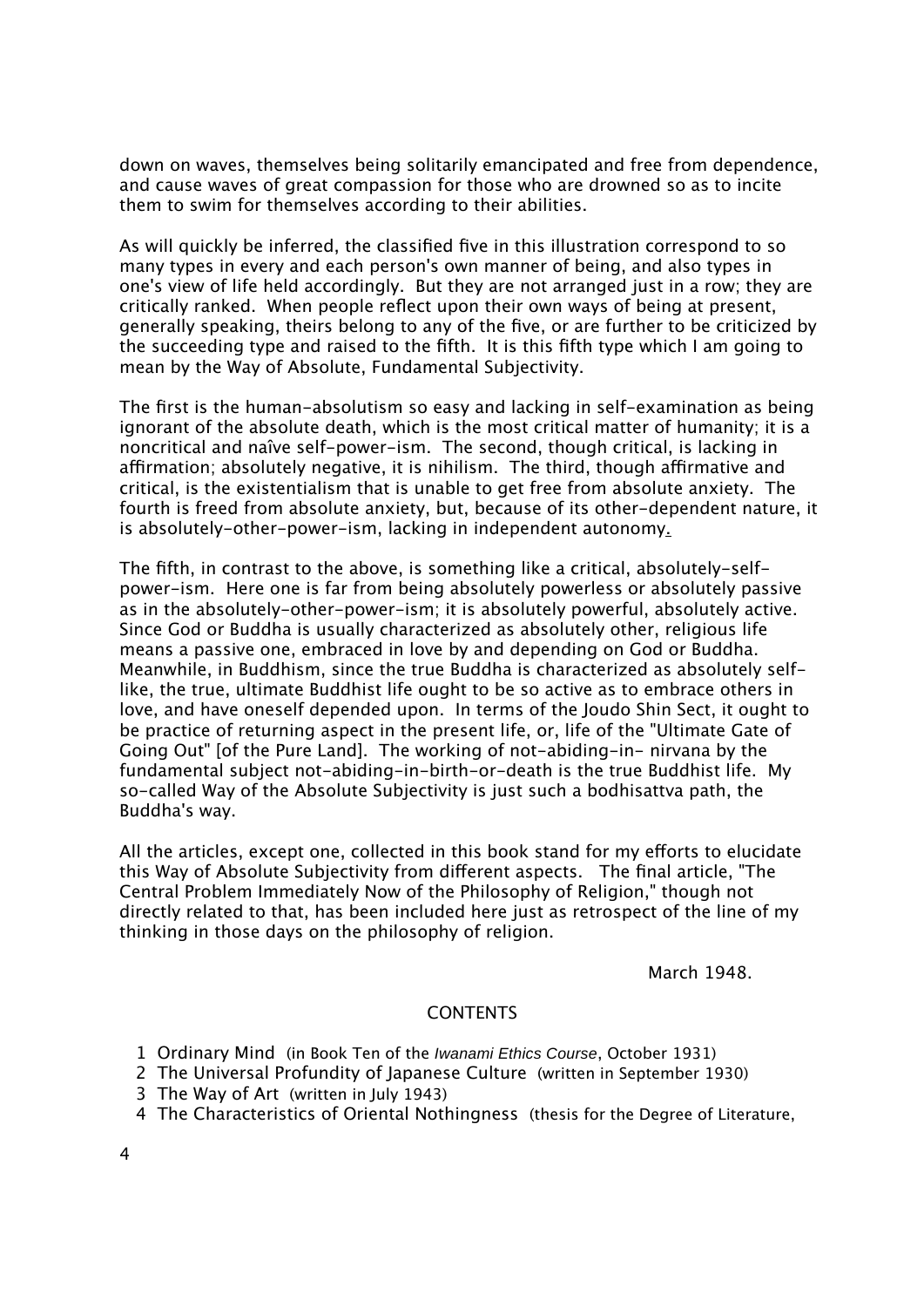Kyoto University, 1946)

- 5 Criticism of Modern Japan from the Chan Viewpoint (a lecture given in May 1947 at Daitokuji Temple, Kyoto, for a high mission class of the Rinzai-Zen Sect)
- 6 The Absolute Mahayana (a lecture given in November 1945, at Myoushinji Temple, Kyoto, for a high mission class of the Rinzai-Zen Sect)
- 7 The Active Nothingness (a lecture given in July 1947 at a temple in Kobe)
- 8 The Central Problem Immediately Now of the Philosophy of Religion (written in 1928)

(The HISAMATSU SHIN'ICHI CHOSAKUSHUU, Volume One, includes articles 4 and 7 above; Vol. Two, 1, 6, and 8; Vol. Three, 5; and Vol. Five, 2 and 3.)

HISAMATSU SHIN'ICHI: **ZETTAI SHUTAI DOU**, published by the Kobundo-shobo, Tokyo, April 1948, 207 pp.

# (3) A Prefatory Note to

# PROBLEMS POSED IN THE [DASHENG] QIXIN [LUN] (**KISHIN NO KADAI**)

It was in 1936 and 1937 when I took up the DASHENG QIXIN LUN under the title, "Philosophical Problems in the QIXIN LUN," for the special lectures of Buddhism course, Faculty of Letters, Kyoto University. After I finished the lectures, upon the request of the Kobundo-shobo, I decided to publish them with the title "KISHIN NO KADAI (Problems posed in the Qixinlun) as one of the series, KYOUYOU BUNKO (GENERAL EDUCATION LIBRARY). Meanwhile, as I had only memoranda of my lectures at hand, it was arranged that I would borrow notebooks from Mr. FUJIYOSHI Jikai and Mr. YAMADA Chikyoku, the then students who attended my lectures, for me to prepare a manuscript from them.

But the editing work was so troublesome that it made little progress and I was too lazy to promote it. In spite of frequent requests from the publisher and readerexpectants, it was put off from day to day. In the days when I was giving those lectures, I had the intention of elucidating the QIXIN LUN in connection with the existential philosophy and the theology of crisis, which were philosophical-religious concerns of those days. However, concerns in philosophy have changed with the times, and my philosophical ideas and wording also have come to differ. Naturally the work of arranging notes has become harder and harder. A decade later, today, it would suit my present idea to have re-written it from the beginning. But as I could not afford to do so, I had what had been arranged put into printing, on the occasion of the revived publication of the KYOUYOU BUNKO.

Seen from the whole lectures, most of this book corresponds to its introduction. As the main issue, only its first chapter on the subject of reality is included. The remaining parts, Chapter Two on phenomenon, Chapter Three on epistemology, and Chapter Four on practice, are left for the future.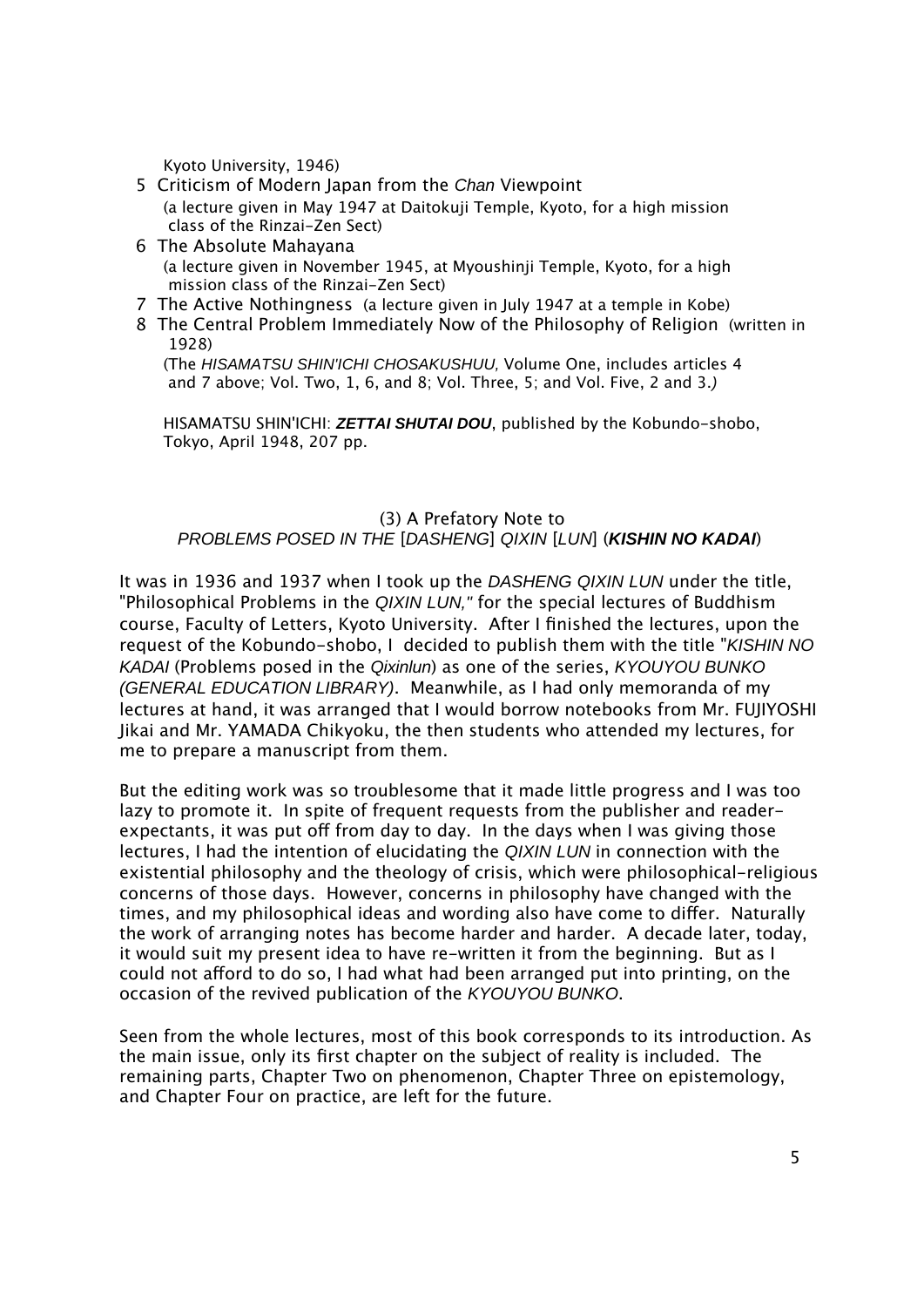For the present publication of my lectures, though partial, I am largely indebted to Mr. Fujiyoshi and Mr. Yamada for their notes. And to people of the publishing company Kobundo I feel greatly obliged for their taking much trouble. To them all I would like to express my hearty gratitude.

June 1947.

#### **CONTENTS**

Introduction

 The System of the Qixin Lun The Writer's Attitude to Formulate the Treatise The Writer's Objective of Framing the Treatise The Target of the Treatise The Form of the Qixin Lun The Philosophical Task of the Qixin Lun

Chapter One On Reality

HISAMATSU Shin'ichi \* **KISHIN NO KADAI**, published by the Kobundo-shobo, KYOUYOU BUNKO, Tokyo, July 1947, 123 pp. This is included in the Risosha version of the author's collected writings, Volume Six, published in 1973.

 In April 1983, three years after the author's death, the Risosha, Tokyo, published THE KISHIN NO KADAI anew, with the supplementation of the final three chapters, on phenomenon, epistemology, and practice, from the notebooks of the above mentioned two pesons, through the voluntary work of HIGASHI Sen'ichirou and TOKIWA Gishin. It also includes the author's own memoranda, which turned out to be much detailed and as inspiring as the text, 302 pp.

The new, enlarged HISAMATSU SHIN'ICHI CHOSAKUSHUU, volume nine, published in 1996, by the Hozokan, Kyoto, includes this supplemented version.

## (4) Preface to CHAN AND THE FINE ARTS (**ZEN TO BIJUTSU**)

In the Orient, in China a unique complex of cultural forms, which has not been observed in Europe and America, sprang up at about the beginning of the sixth century (Liang period), gradually took root and flourished toward the end of the seventh century (early Tang period), extending for about nine centuries until the beginning of the fifteenth century (early Ming period), equivalent to the entire span of the European Middle Ages. In full flourish during this time, this complex of expressions was transplanted both to Korea and Japan. Especially in Japan for the first time in the thirteenth century (Kamakura period) it was vigorously transplanted from China; it blossomed remarkably through the fifteenth, sixteenth, and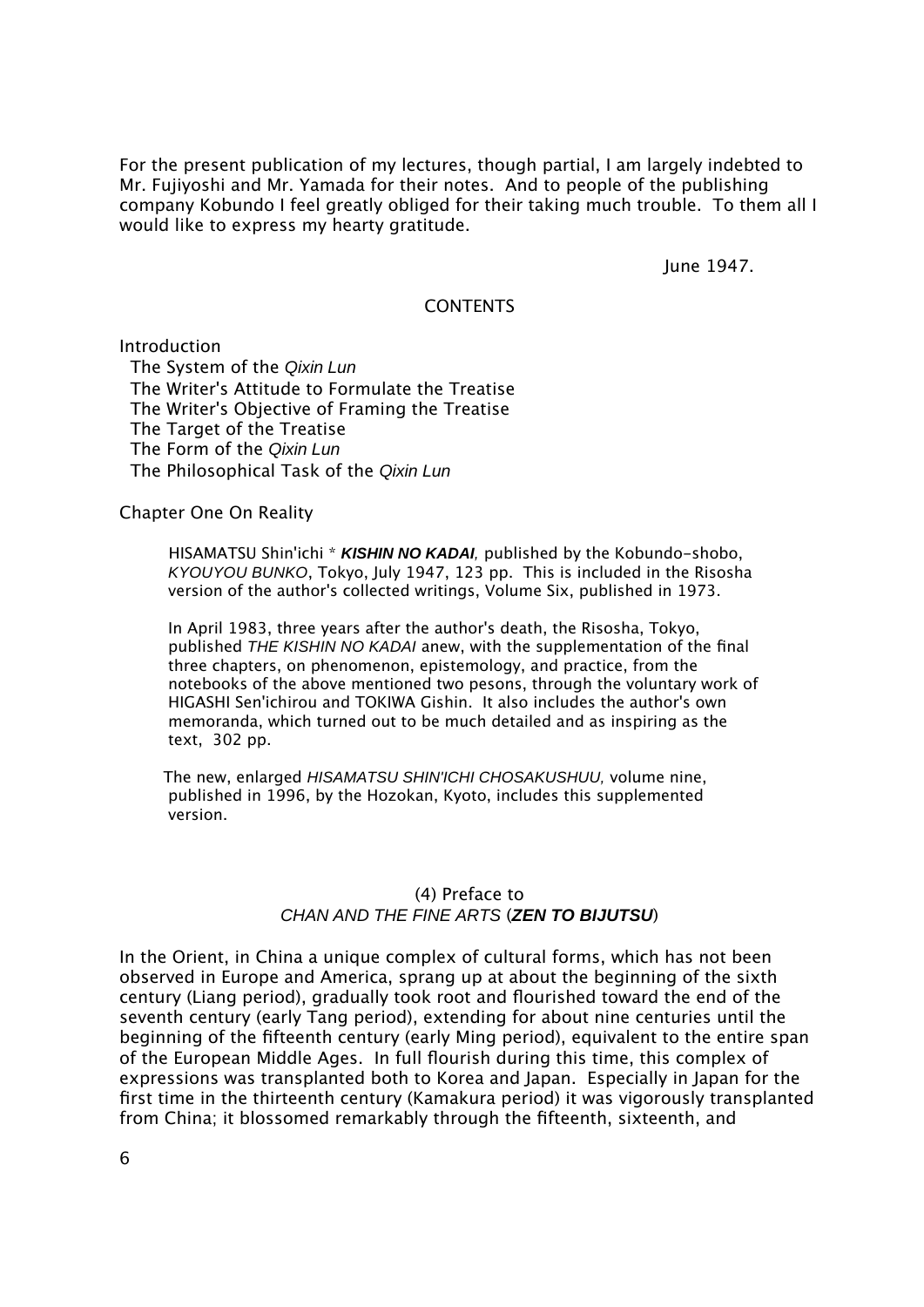seventeenth centuries. Though in decline thereafter, this cultural complex still remains rooted alive today.

 In the following pages, I should like to examine this unitary cultural complex, presenting as many examples of its creative expressions as possible in photographs, so that its uniqueness may be grasped easily and concretely. Then I should like, analytically, to explain what the unique features of this culture are; and, finally, to make clear why the source from which these characteristics derive is nothing but Chan.

August 1957.

#### **CONTENTS**

Survey of the Chan Fine Arts:

 I. China: Chan with Language, Action, Prose and Poetry, Calligraphy and Painting II. Japan: The Life-System formed by the Laity's Chan

The Understanding of Chan Aesthetics:

I. Characteristics of the Chan Fine Arts

 Seven Characteristics: Asymmetry, Simplicity, Wizened Austerity, Naturalness, Deep Seclusion, Freedom from Convention, and Tranquility.

- II. The Chan Basis for the Seven Characteristics
	- 1. The Subject of Expression, Its Operational Sphere, Area, and Period.
	- 2. Periods and Areas.

--- Historical Basis ---

Chan itself as the Subject of Expression of the Chan Fine Arts:

I. What is Chan

(1) The formlessness of Self Awakening

(2) The fundamentally subjective nature of Self Awakening

(3) The active nature of Self Awakening and its operational sphere II. Chan and the Seven Characteristics:

 The Rule of No-rule, Non-complexity, No-rank, No-mind, Bottomlessness, No Hindrance, and Being Unmoved.

Conclusive Words (70 pp.)

Appreciations of Selected Plates (pp.  $71 \sim 106$ ) Plates (290 pieces); Notes to the Plates (3 pp.); Biographical Notes (4 pp.); List of Plates (5 pp.; 6 pp. in English)

HOUSEKI HISAMATSU SHIN'ICHI: **ZEN TO BIJUTSU**, published by the Bokubisha, Kyoto, 1958; the English version, **ZEN AND THE FINE ARTS**, was published by the Kodansha International, Tokyo & New York, in 1971, tr. by Tokiwa.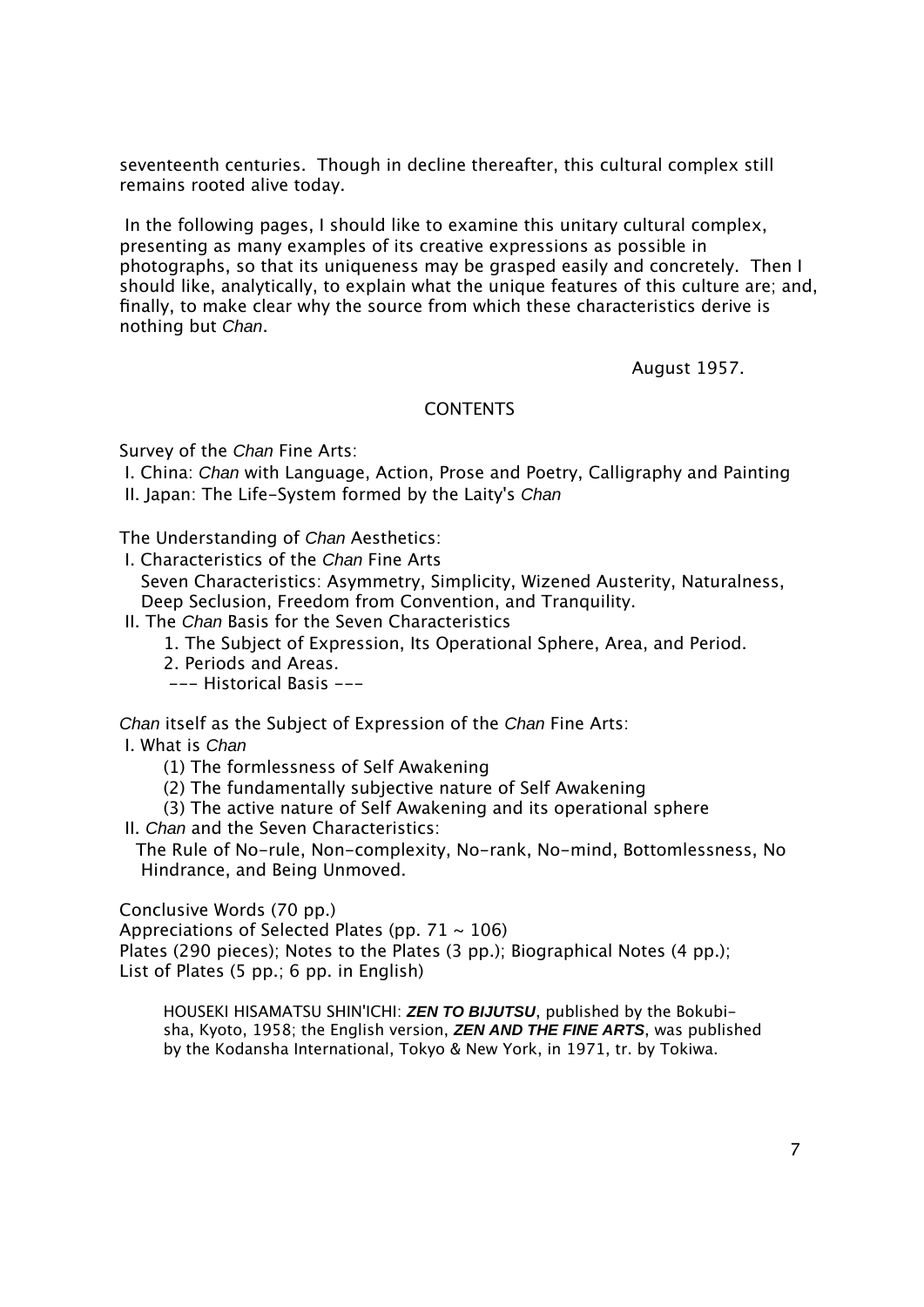## (5) The Introductory Case for SEVEN CASES FROM THE WEIMA-JING (**YUIMA-SHICHISOKU**)

1

Instead of going on reading the text of Weima-jing [Yuima-kyou; Vimalakîrti-nirdesa sutra, in Kumarajiva's Chinese version, from the beginning, from among the text I choose seven items which I consider most important as SEVEN CASES FROM THE WEIMA-JING, I am going to take up one case each time to bring out essentials (tigang; teikou), seven times in all.

This Weima-jing, as you may have already read it, is a Buddhist scripture composed around what was expounded by a lay buddha named Weima, a great, model layman of long-time celebration for having attained to the root of the Buddhist truth. Certainly the scripture includes not just Layman Weima's own exposition; it also includes sermons by Shakyamuni Buddha and words by other Buddhist disciples and bodhisattvas (Buddha-candidates). Since, however, the core of this scripture lies in Weima's preaching, it has the title, "Scripture Expounded by Weimajie."

Weima or Weimajie is a Chinese way of phonetic representation of the Sanskrit name, Vimalakirti. The term "vimala" means spotless (wugou), or clean (jing). More positively, it is translated as wiping out dirt (*miegou*). Then "*kirti*" means praise (cheng) or ring (ming), or fame (ming). Thus, Weimajie is freely translated as "Clean Name" (Jing ming) or "Spotless Fame" (Wugoucheng), or even "Wiping-Out-Ringing" (Miegouming). The most common translation is "Clean Name."

 "Clean Name" always refers to Weimajie, and the Weima-jing is at times freely translated as Clear Name Scripture (Jingming-jing; Joumyou-kyou) or Spotless Fame Scripture (Wugoucheng-jing; Mukushou-kyou). The name Weimajie, thus, means a person who has removed all dirt, or one celebrated for having wiped out dirt. In other words, being clean and pure is Weima's basic character, and in connection with such a naming, this Buddhist scripture has "emancipation" (moksha; jietuo; gedatsu) as its very important content. "Having extinguished all dirt" in its deepest meaning turns out to be "a human being emancipated from whatever that is."

2

The historical development of Buddhism recently has gradually come to be a subject of scientific inquiry, and from the viewpoint of text-critique the formation of Buddhist scriptures (sutras) has become a controversial problem. Since ancient days it has been believed that sutras were all formed in the days of Shakyamuni, but scholars these days assert about the history of sutras that most of them came into existence far later. As for this Weima-jing, it is said to have been formed around six hundred years after Shakyamuni's death, which corresponds to the early second century A.D.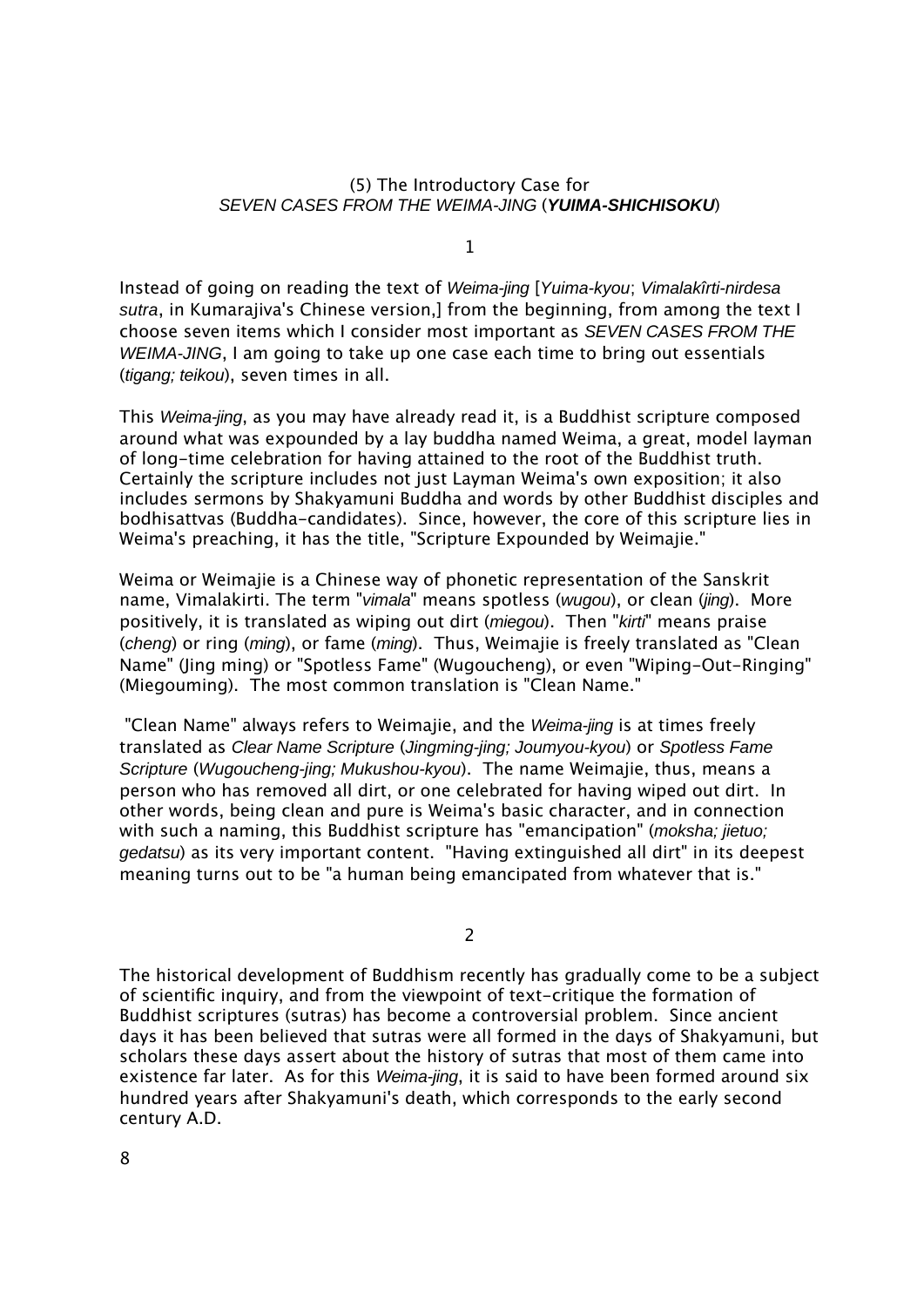Concerning the contents of the Weima-jing, whether Shakyamuni really declared them or not, whether Weima made the exposition or not, all this, historically speaking, actually goes beyond confirmation. As for us, rather than the problem of historical facts on whether Shakyamuni or Weima really made their remarks, we would like to make much of what the written contents mean.

I consider myself a Buddhist, but I don't think, or actually don't like to think, that I must approve of something as true only because it was Shakyamuni's remark. No matter whether Shakyamuni's remark or not, if its content convinces me of its truth, I can approve of it, whereas if it does not, I will keep doubting it.

 In that case, however, I never mean I would cling to my selfish view and assert that what I think is always right. I believe I also have the flexibility of wishing to draw instruction from scriptures so that they teach me rightly in what I have been wrong or have not thought of.

In that sense, no matter whether the Weima-jing was Shakyamuni's teaching having come out of his so-called golden mouth, or whether it was a later composition, my present attitude is that I would like to find out a path to truly live by, through understanding the written content, opening myself to that teaching.

3

Now, the reason I take up the *Weima-jing* for my talk to bring out essentials is that it has offered me attractions in that what is written here is extremely excellent as the Buddhist teaching for us lay people. Hitherto there has not been lacking a way of thinking that unless one is a priest, no one can understand what is true, or that unless one lives a monastic life, no one can become a thoroughgoing Buddhist in the least. Meanwhile, that very idea that a lay Buddhist after all must yield one step to a priest is completely defeated by this scripture. Here it is clarified that, even being a lay person, one can be such a Buddhist as no monk can be a match for.

For example, when Weima got sick in bed, and Shakyamuni wanted to have a bodhisattva or any of his disciples to visit him to ask for his health, eminent priests including Kashyapa, who ranked first among the Buddha's disciples, and others like Shaliputra and Ananda also,  $-$  indeed, everyone, as it is written, was struck with awe. They excused themselves from the call. But in what sense were they struck with awe? They knew Weima's Buddhist way of mental attitude was so penetrating and excellent that, when they visited him, they would certainly meet Weima's sharp criticism, to which they could make no response at all. Upon reflection they were so sure of themselves not qualified to inquire after his health. That was how they each mentioned their own excuses for declining the Buddha's offer to visit Weima. Even in this respect the scripture shows that there could be a lay Buddhist with wife and children, who surpassed priests. For us non-priests this is really a meaningful matter; it makes us feel quite intimate with this personage.

Once Japan's Prince Shoutoku (574-622) wrote a commentary (yishu; gisho) on the Weima-jing. Being an excellent Buddhist himself, the prince as a lay person, may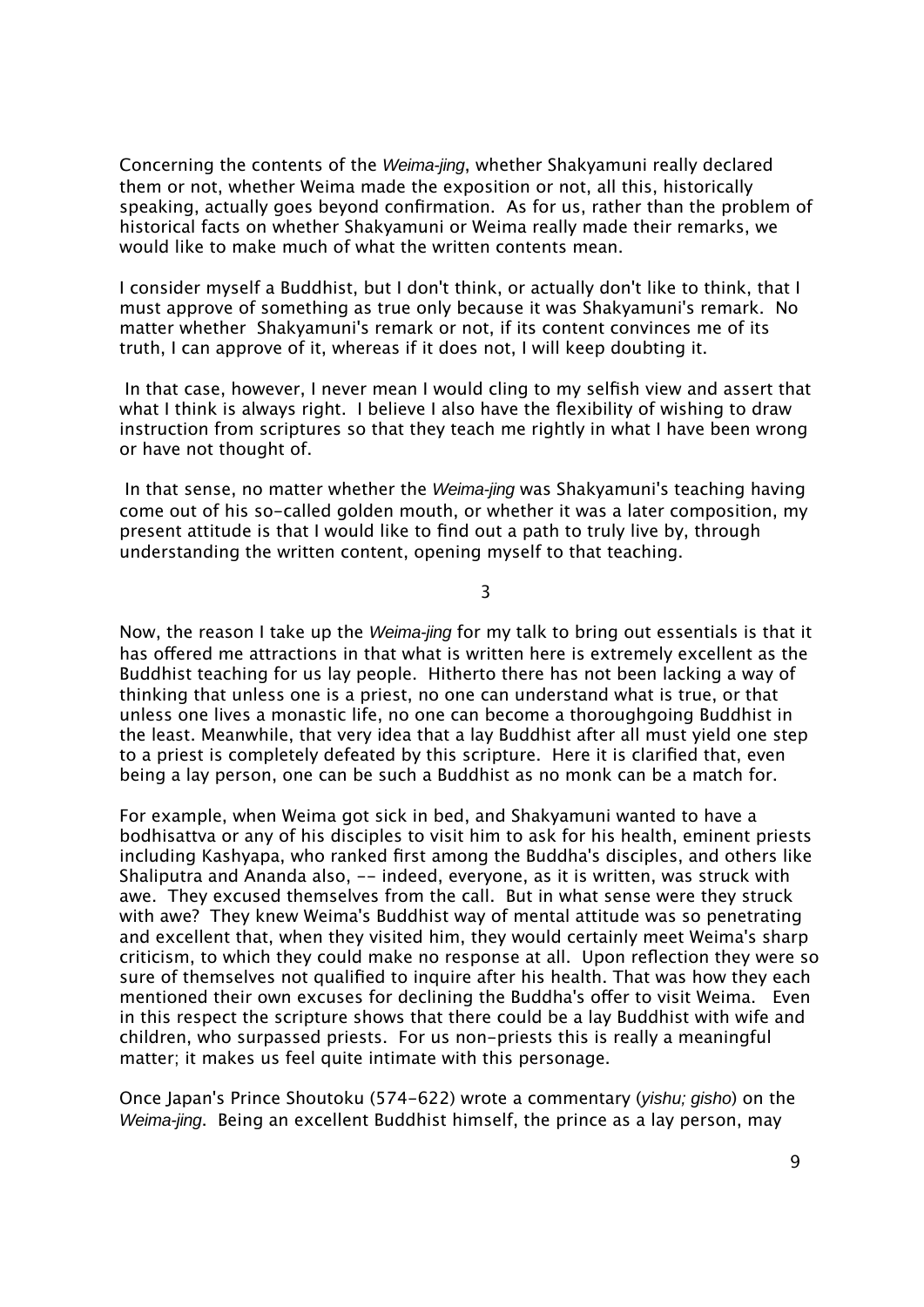well have felt great interest in this scripture.

At this point it is necessary, concerning the significance of lay Buddhism, to think of its present state and future prospects. That is a matter I have given thought to for many years. It is, in short, the problem of whether what is basic is monastic Buddhism or lay Buddhism.

4

 I am afraid I may not have myself well understood unless I go into details, but after all my idea is that as the true Buddhism lay Buddhism is basic, while monastic Buddhism is a special case inside lay Buddhism. To speak from the point of universality, the particular, monastic Buddhism can find its possibility to establish itself only on the universality of lay Buddhism. Therefore, I think there should be such lay people newly to come out, instead of the priests of the existing Buddhism.

 In terms of the times also, I wonder if monastic Buddhism as it has been could continue to exist. Considering its future prospects, monastic Buddhism should naturally be dissolved; in fact it is thought to be on the way of dissolution.

By saying such a thing I may be blamed and denounced by people of Buddhist temples and priests, but the fact is that monastic Buddhism has almost been dissolved. Whatever exists, if it should, is only what deserves the name of monastic Buddhism, in an extremely special corner. While today in Japan there may be hundreds of thousands of so-called Buddhist priests, one cannot help admitting that in the present state of affairs those who preserve traditional priestly demeanour are far to seek. For their having failed to preserve priestly demeanour further, no one can say that priests alone are totally responsible. There are inevitable causes for that; accusing priests alone won't do. Anyway, however, seen from the result, that is the present situation.

Then, if they take it seriously, today's priests must live on, feeling inferior for life. That means they must always feel anxious with the thought that they are not real monks, which is quite a miserable matter. Among Japanese Chan people today, only those who are called Shijia (J. shike, master practiser) or Laoshi (J. roushi, experienced master) are expected to be real monks. But one needs to check to what extent they are real ones. Supposing most of them are real monks, that means most of the others are false ones, or at least in the present situation those others have been ranked as secondary or tertiary.

 I don't think monks themselves are ever satisfied with such hopeless feelings. That might suggest they should practise heart and soul to become Laoshi or Shijia, but that would not be possible with most of them. In the future, actually, that would be so with fewer and fewer people. Besides, according to a person who returned from traveling through India and Sri Lanka a few years ago, even those who are called Roushi or Shike in Japan would find themselves in Sri Lanka viewed as serious transgressors. That means, seen from the traditional Theravada precepts, they are completely disqualified as monks.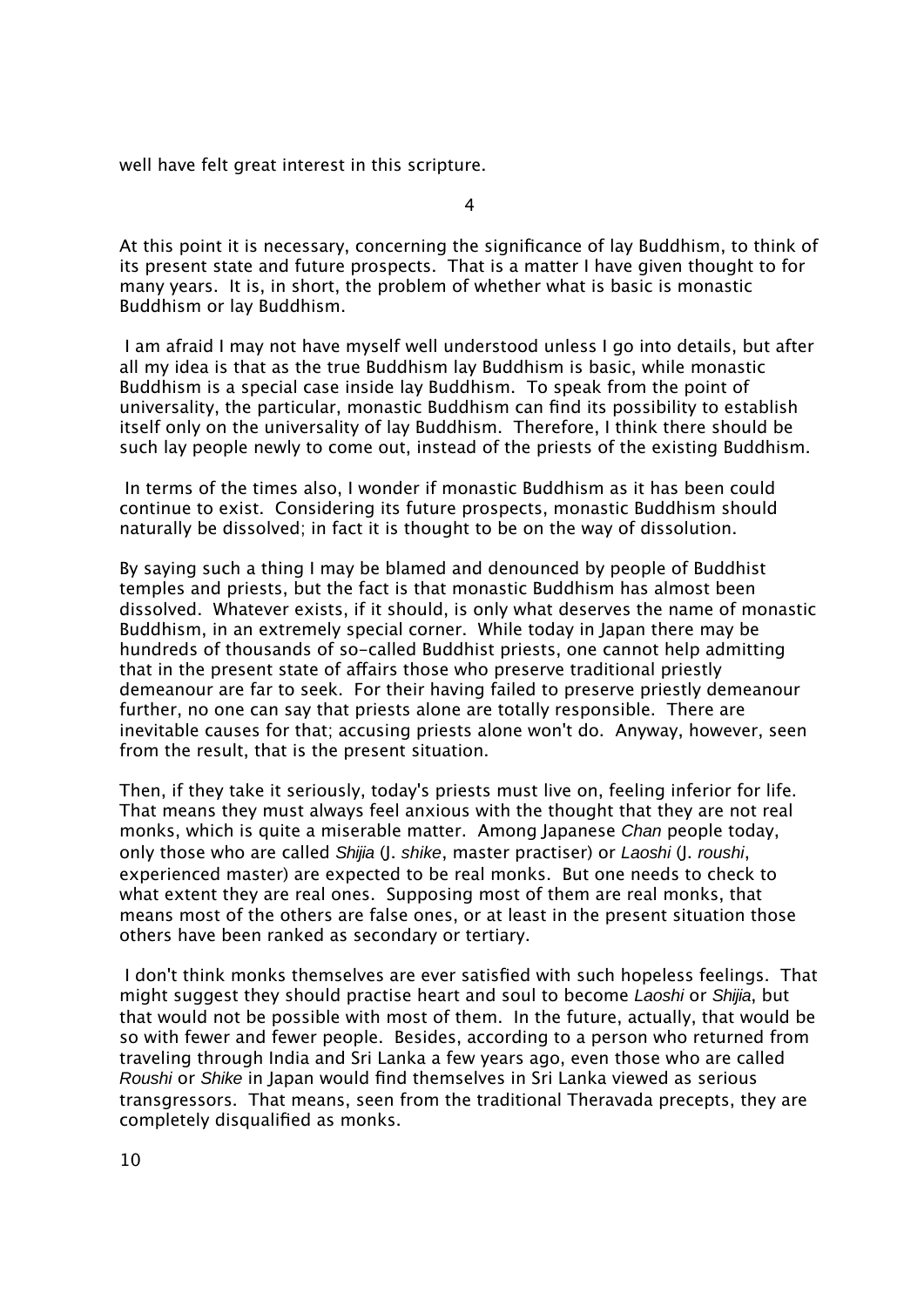Unless, however, there is any way for monastic Buddhism to recover themselves from such a state of affairs, that would mean lay people have no way to be saved. In that case, however, more than anything, monks would have no way to be saved, which is really what today's monks suffer from. Where then is there any way by which they are to be emancipated from such sufferings? When monks cannot get along as monks, they will be compelled to come down to a secondary or tertiary rank to be exactly the same as lay people. Since the original state from which they come down is not quite clear, that would mean they cannot help being satisfied with the Buddhism doubly or triply lower. Will there be no problem, as a matter of fact, if that is the case with Buddhism through and through?

5

As I have already mentioned, in principle lay Buddhism should be established as the original form of Buddhism, and herein lies the reason why lay Buddhism should actually be realized as what is original. Unless this is first established, Buddhism of the original significance after all cannot but cease to exist. In my opinion, there must come up the kind of Buddhism in which today's monks also are saved -- and which in the future will be admitted to be the true Buddhism. I mean one must have the lay Buddhism of that sense be established, for that is the way by which to save today's Buddhism and is the way of being of future Buddhism. In that case what has a very important meaning as a scripture is this Weima-jing.

What I am always reminded of in this scipture as the most condensed, simple words are [from the third chapter on Buddha's Disciples]:

"While not quitting your Attainment, you may manifest yourself in the characteristics of an ordinary being."

That expresses the basic principle penetrating the whole Weima-jing; I think it is an expression which directly shows the true way of Buddhism.

The positively actual life of Buddhism consists rather in "manifesting oneself in the characteristics of an ordinary being," without which there does not emerge the true working of Buddhism in the actual realities.

But it is not just in manifesting oneself in the characteristics of an ordinary being but in "not quitting the Attainment" that there is a deep, Buddhistic basis which goes beyond actual realities. In the close connection of these two lies the basic principle where there is established a flexible and unhindered life which creates actualities while transcending actual realities. The true Attainment is something like the womb or fundamental subject which can positively manifest the characteristics of an ordinary being. When through our practice this Attainment as the fundamental subject is established, thereby can we realize positive life of an ordinary being.

Traditionally there has been a tendency to emphasize only the direction of attaining to the Pure-land rebirth. However, the ultimate objective of Buddhism never lies there. It lies in the very unity and non-duality between the "Attainment" and the "characteristics of an ordinary being." In the Weima-jing that is called the "dharma-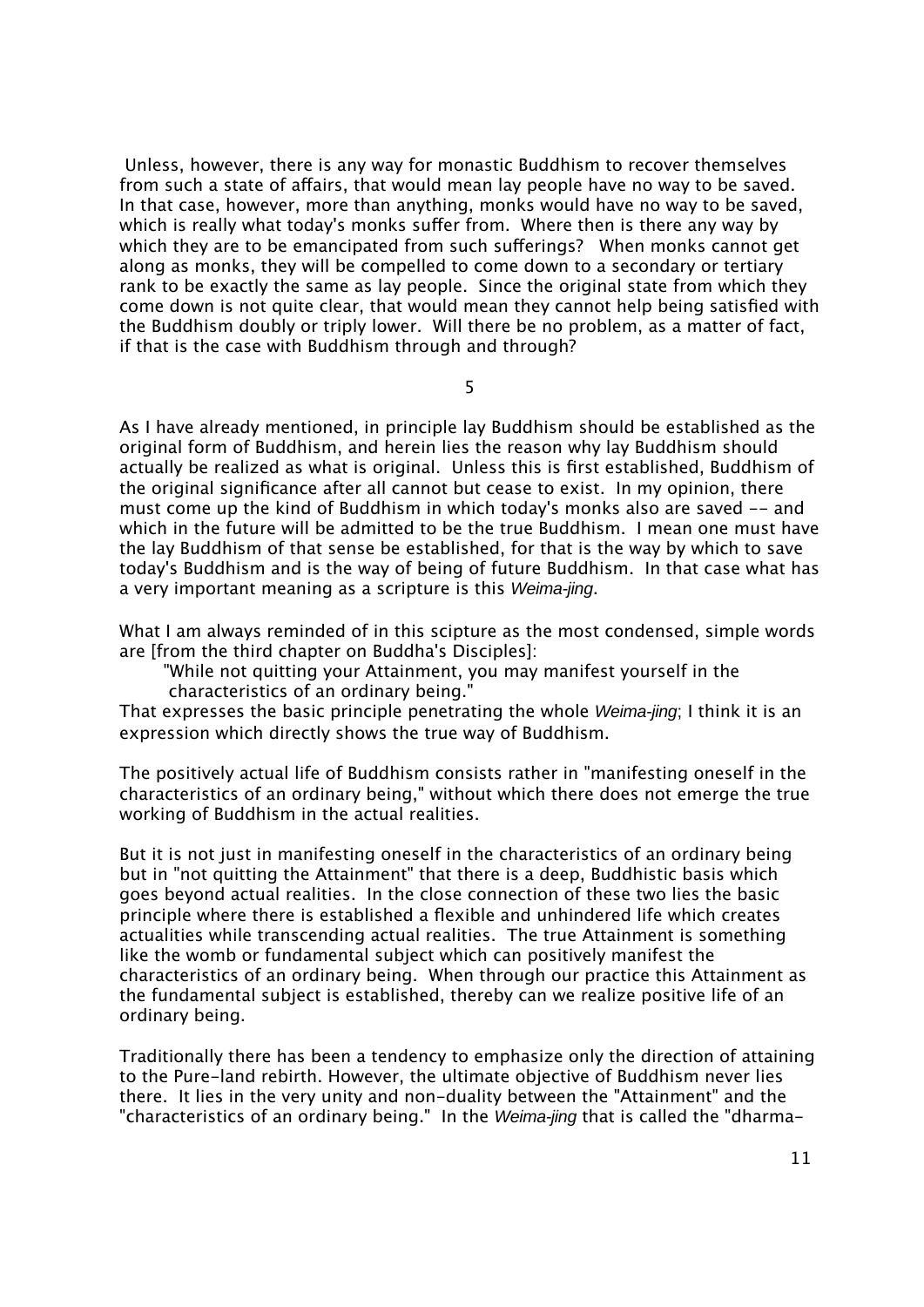gate (truth) of entering non-duality" [in Chapter Nine of the Chinese version]. That shows the true way of being of Buddhism. Not being what aims at living a special life in another world different from the actualities, the way of life in which the actualities and what goes beyond the actualities are completely one is the dharmagate of entering non-duality.

 I would like to take up such a dharma-gate as the true way of being of future Buddhism. I think this should be advocated not only as the true way of being of Buddhism but that of humans. In a sense this can be called a new humanism. The "Vow of Mankind" of our F.A.S. Society shows such a way of being of humans. Seeking the Vow of Mankind in past classics, we find it in the Weima-jing, while putting the Weima-jing in the simplest modern expression, it comes to be crystallized in the "Vow of Mankind," which goes as follows:

Let us be well composed to get awakened to our true self and become compassionate humans; Following our respective missions, Making full use of our nature, Searching for the sources of distress individual and social, Discerning the right direction in which history should proceed, Making no distinctions of race, nation, or class, All taking hand in hand as brethren, Having ourselves committed by the vow of compassion to emancipate mankind, Let us construct a true and happy world. (F.A.S. Society "The Vow of Mankind")

#### **CONTENTS**

Part I. Seven Cases from the Weima[-jing] **Introductory Case**

Case 1: Composing Oneself

Case 2: Dharma (the Awakened Truth)

Case 3: The Buddha-land

Case 4: The Seat of Awakening

Case 5: Illness

Case 6: The Path for Practice

Case 7: Silence

Part II. The Problem of Religious Method

Introduction

The F-A-S Method of Awakening

FUKAN-ZAZEN-GI (The Universally Recommended Manner of the Sitting Chan Practice)

Postscript

(Published by the FAS Society, Kyoto, 1960, 207  $+$  6 pp. with six plates concerning Vimalakirti -- three figures and three works of caliigraphy. Part I and "Postscript" are included in the author's Collected Writings, Volume 6. "Introduction" of Part II is included in Volume 3 (27). "The F-A-S Method of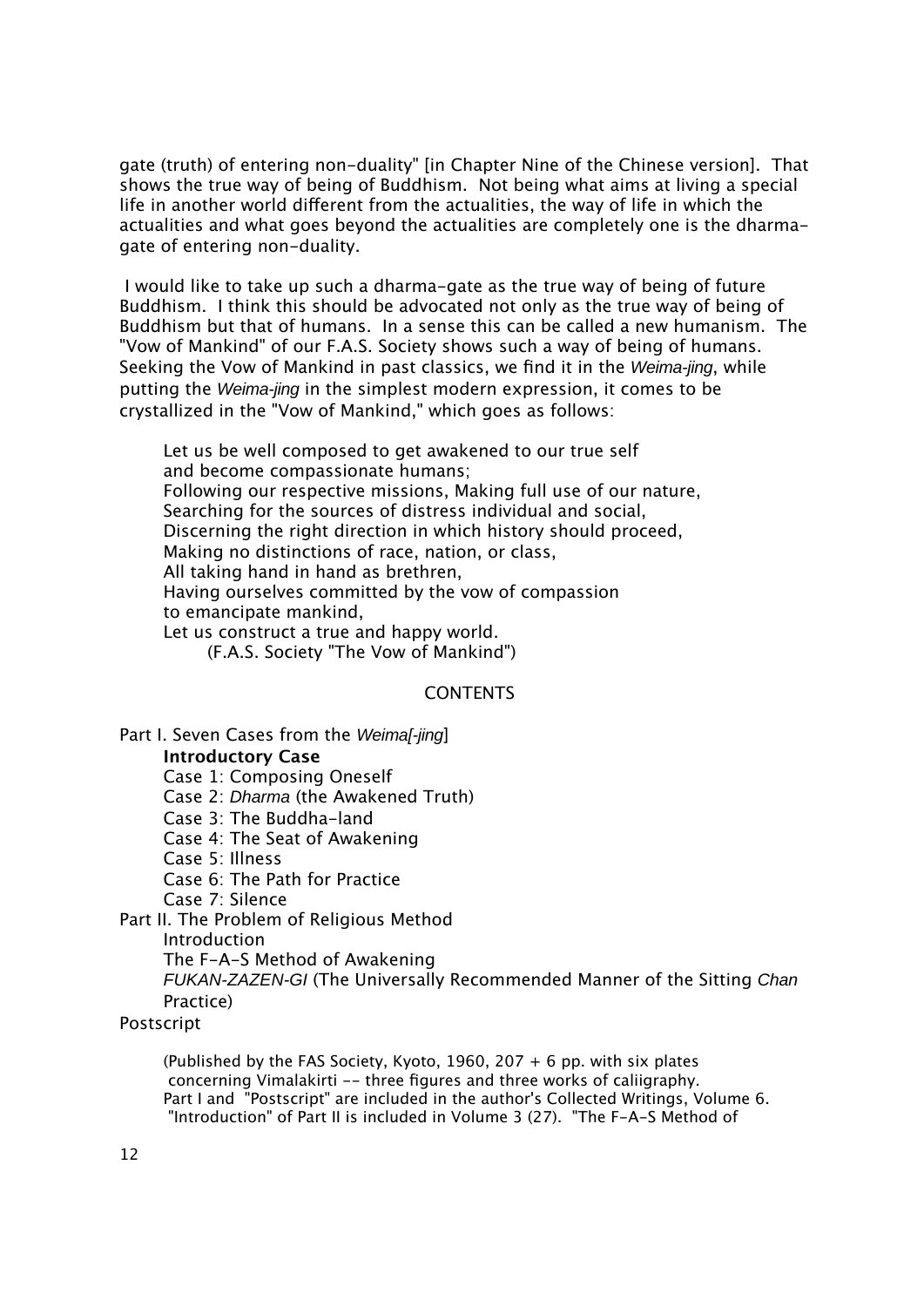Awakening" of Part II is the source of the latter two-thirds of Part II - 4 of the eighth article, "Ultimate Crisis and Resurrection," in Volume 2. "FUKAN-ZAZEN-GI" of Part II is included in Volume 3 (31).)

# A. II.

#### Contents of the Collected Writings

(The author's collected writings, HISAMATSU SHIN'ICHI CHOSAKUSHUU, in eight volumes, were published by the Risosha, Tokyo,  $1969 \sim 1980$ , edited by members of the FAS Society. The title of each volume had been prepared by the author beforehand. For the first two volumes, the same titles as the old ones were adopted with the author's original introductions, and the seventh volume has a new prefatory note by the author, but the remaining five volumes have none. Volume Seven, a copy of the final distribution, before publication, reached the author's deathbed.)

#### Volume One:

#### ORIENTAL NOTHINGNESS (**TOUYOUTEKI MU**)

(Edited by TSUJIMURA Kouichi, 1969, 438 pp. + Postscript pp. 439  $\sim$  461, with ten plates of Chan artistic works)

#### **CONTENTS**

A. Oriental Nothingness:

- 1. Introduction to the old edition
- 2. What is Orientally Metaphysical (1939)
- 3. Oriental Nothingness (1938)
- **4**. **The Characteristics of Oriental Nothingness** (1948)

(see Tokiwa's revised translation included in the present INTRODUCTION TO HISAMATSU SHIN'ICHI'S RELIGIOUS THOUGHT.)

5. The Active Nothingness (1947)

B. Chan as the Negation of Holiness:

- 6. The Whereabouts of the True Buddha (1937)
- 7. Chan as the Negation of Holiness (1937)

(tr. by Sally Merrill, "Zen as the Negation of Holiness, Eastern Buddhist, 10-1, 1977)

- 8. Chan (1935)
- 9. On Demonstrating Chan (1928)
- 10. Predicate and Subject Still Undivided (1919)

#### C. Religion Without the Limits of Humanity:

- 11. God and Creation (1920)
- 12. Religion Without the Limits of Humanity (1931)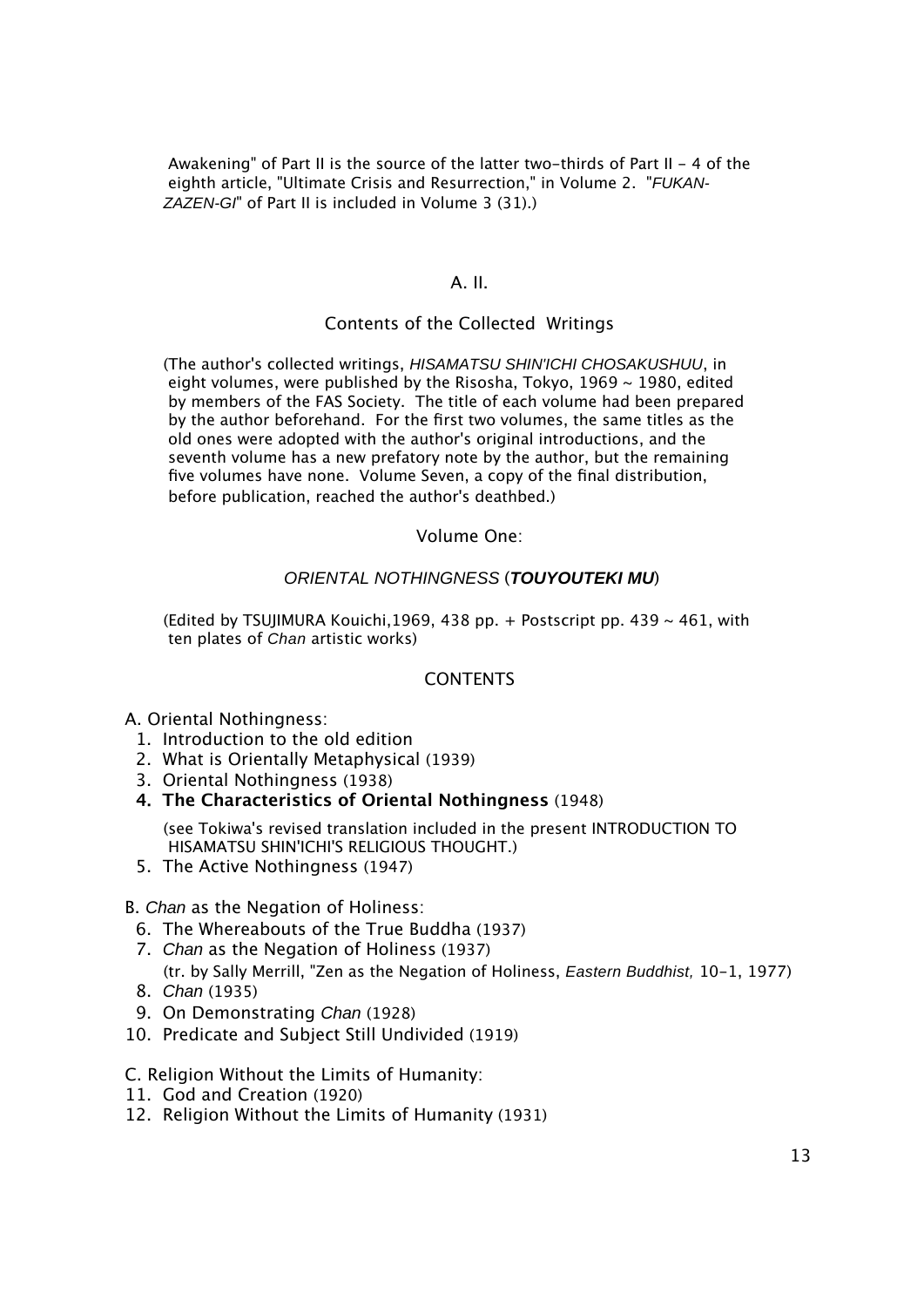- 13. Religiosity and Anthropology (1933)
- 14. Moral Law and Religious Law (1929)
- 15. Religious Working (1926)
- 16. The Logic of Redemption (1921)
- 17. The Basic Significance of Religious Criticism (1935)
- 18. The Discarding and Developing of Humanity (in the magazine ZENSHUU, November 1931, from the magazine-editor's note of the lecture given on October 24 that year at Keika Hall in Kyoto)
- D. Religion and Philosophy:
- 19. The Central Problem Immediately Now of the Philosophy of Religion (1928)
- 20. A Study of the Methodology of Theology (in the TETSUGAKU KENKYUU, April 1923)
- 21. Establishing a basis of a common-sense realism (in the TETSUGAKU KENKYUU, January 1923)
- 22. On Reality (in the TETSUGAKU KENKYUU, May 1924)
- 23. Plotinus (1928)
- 24. On the Absolute of Plotinus (in the TETSUGAKU KENKYUU, April 1926)
- 25. Time and Space (written in 1915, graduation thesis for Philosophy Course, Faculty of Letters, Kyoto Imperial University, heretofore unpublished)
- 26. Reviewing a book by KIHIRA Masami, An Interpretation of the Wumenguan (in the TETSUGAKU KENKYUU, March 1918)

E. Dialogues:

- 27. With Emil Brunner on Nothingness (in the magazine TOUHOU, April 1950)
- 28. With Carl Jung on the unconscious and No-mind (in the magazine FAS, July 1959)
- 29. With Rudorf Bultmann (in the FAS, October 1959)
- 30. With Martin Heidegger: "Two Mirrors Reflect on Each Other" (May 1958)
- F. In the Midst of Nothingness is A Road (autobiographical notes):
- **31. Memoirs of His Academic Life** (in the magazine SHISOU, October 1955; see Tokiwa's translation included in the present INTRODUCTION)
- **32. After the Academic Life** (in the Asahi Newspaper July 1966; see Tokiwa's translation included in the present INTRODUCTION)

Postscript by the Editor.

## Volume Two;

# THE WAY OF ABSOLUTE SUBJECTIVITY (**ZETTAI-SHUTAI-DOU**)

(Edited by ABE Masao, 1972, 602 pp. + Postscript pp. 603  $\sim$  624, with six plates of Chan artistic works, including the author's two pieces)

# **CONTENTS**

A. The Way of Absolute Subjectivity:

1. An Introductory Remark to the old edition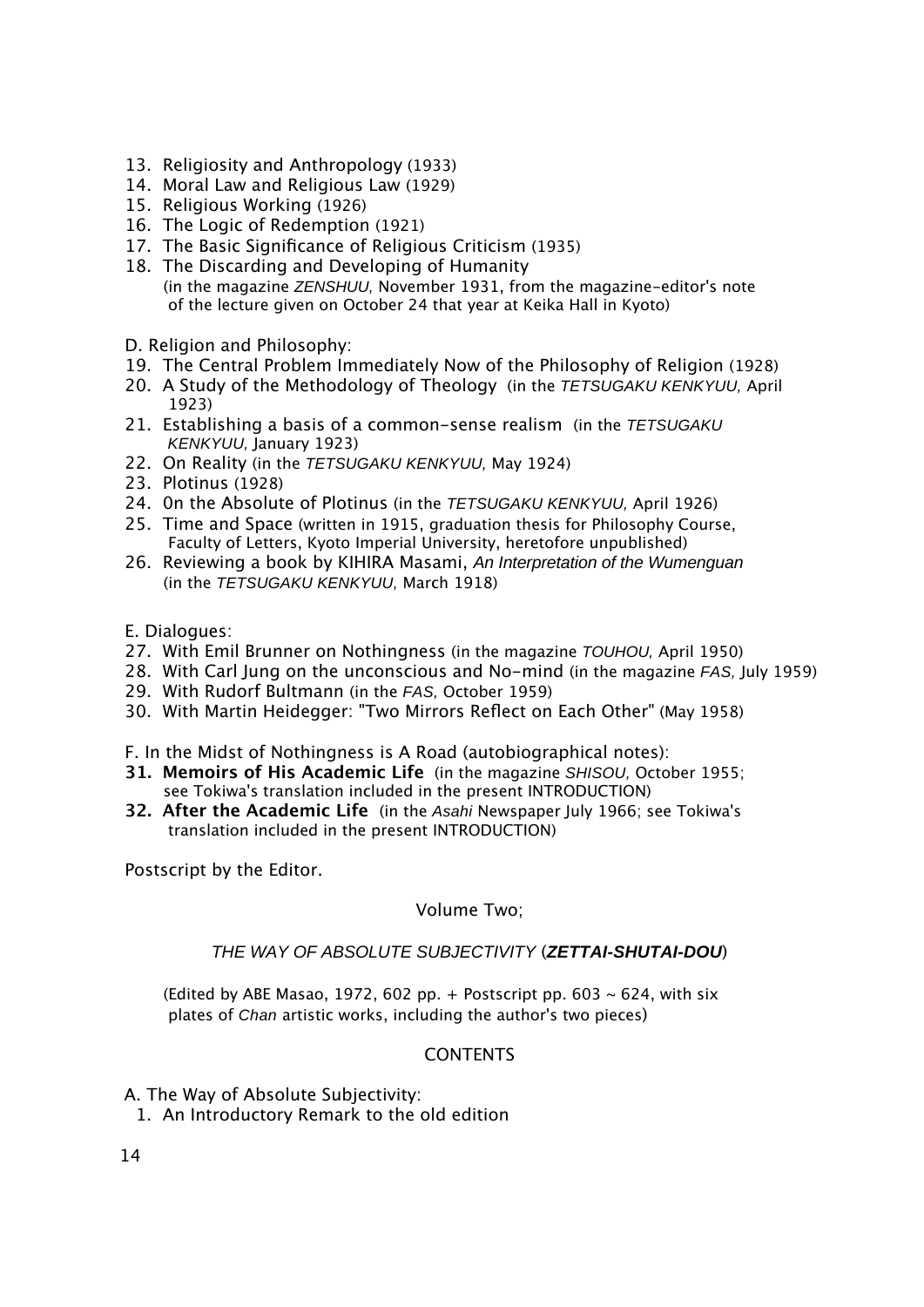2. Elucidating Linji's Chan

(a lecture for a party of The International Congress for the History of Religion, at Myoushinji Temple, Kyoto; in the FAS newsletter FUUSHIN, No. 36, October 1958; in the magazine ZENBUNKA, No. 38, September 1965; tr. by TSUJIMURA Kouichi into German, for Nachrichten 85/86--1959, Der Gesellschaft für Natur und Völkerkunde Ostasiens, Hamburg)

- 3. Getting Awakened to the True Self (a lecture for Bukkyou-kai, Mino Town, Gifu Prefecture, July 1949; in the HANAZONO Library, No. 4, March 1951, taken from the note of YOKOI-YANAGIDA Seizan)
- 4. Atheism

(five special lectures, between April and June, 1949, Faculty of Letters, Kyoto

 University, in the TOUHOU, No. 12, December 1949, from the note taken and arranged by ABE Masao; in the DAIJOU-ZEN, No. 417, November 1958. The seventh of the eight sections of this article has its translation in the FAS Society Journal 1998 by TAKAHASHI Nobuyuki, alias Asa Kukumo, as "What is the True Buddha?"

 The whole article was translated into German by TAKIZAWA Katsumi: in Shinichi Hisamatsu: PHILOSOPHIE DES ERWACHENS; Satori und Atheismus, Theseus-Verlag 1990 Zürich München,)

- 5. The Absolute Mahayana (1945)
- 6. Ordinary Mind (1931) (tr. by Tokiwa & Howard Curtis, the Eastern Buddhist, 12-1, 1979)

#### B. Death and Sin:

7. Birth and Death

(in the magazine FAS, No. 44, May 1960 with the title "Shoubougenzou Shouji,"

then in the RISOU, No. 366, November 1963)

**8. Ultimate Crisis and Resurrection**

(1969: see Tokiwa's revised translation in the present INTRODUCTION)

- 9. Awakening as the raison d'être of Religion (two of all the five or six lectures at the Faculty of Letters, Kyoto University, between April and July, 1949 under the title, the "Religion of Awakening," noted down on June 2 and 16 by YANAGIDA Seizan, and edited by Abe)
- 10. A Thesis on No-mind (a lecture at Kyoto University for Sunshin-kai, November 1, 1958, in the FAS, 63/64, September 19 68, from the note edited by Abe)
- 11. The Buddhistic Structure of Humans (an intensive course at the graduate school, Faculty of Letters, Kyushu University, in November 1954, noted down by HASHIMOTO Hayao and edited by Abe)
- 12. An Affirmative View on Impermanence

(the major part of a lecture, the "Significance of Japan in the Cultural History of

the World," commemorating the tenth anniversary of the Buddhist Youth Association of Ehime University, on November 16, 1963)

- C. Chan Human Image:
- 13. The True Existence of Humans

(a lecture for the Buddhist Association of Ehime Prefecture, September 1949, noted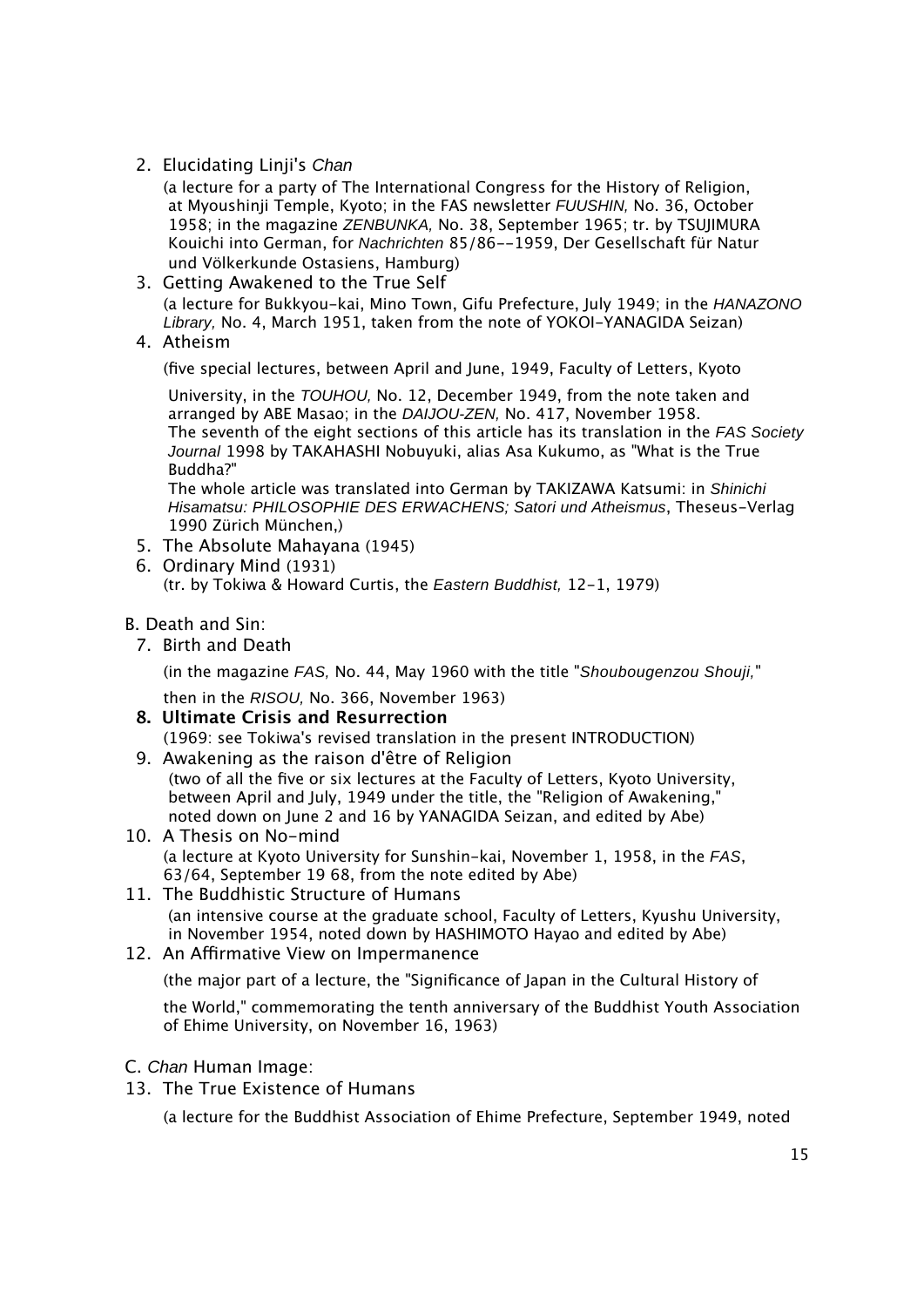down by Yanagida and edited by Abe, later included in a book with the same title NINGEN NO SHIN-JITSUZON, THE TRUE EXISTENCE OF HUMANS, Hozo-shinsho 8, May 1951, together with a brief initial remark and two other articles)

14. The Awakened Self

(edited by Abe from two lectures: a public lecture for the Kyoto Association of Philosophy, Kyoto University, on November 6, 1948, and a commemorative lecture at the one thousandth anniversary of founding the Toudaiji Temple, Nara, with the title, the "Philosophy of Having the Huge Buddha Statue Open the Eyes," on October 15,1952, which later was included in the first number of NANTO BUKKYOU, November 1954, with the title, "The Awakened Self -- the Anthropological Elucidation of the Buddha")

15. Chan Human Image

(a lecture in a lecture meeting held in memory of the one thousand two hundred and fiftieth anniversary of the death of the Sixth Patriarch Huineng in the conference hall of Kyoto Kaikan on November 11th, 1962, recorded and published in the ZENBUNKA, 27/28, January 1963)

- 16. Attainment -- the Postmodernist Human Image (in the first volume of KOUZA (a course of lectures) ZEN (CHAN), published by Chikuma-shobo, August 1967; tr. by Jeff Shore, the FAS Society Journal 1999, "Satori and Postmodern Man." German translation by Nobert Klein: "Shinichi HISAMATSU: SATORI (Selbsterwachen) Zum postmodernen Menschenbild," in S.H. PHILOSOPHIE DES ERWACHENS Satori & Atheismus, THESEUS-VERLAG 1990)
- D. Faith and Awakening:
- 17. An Initial Remark to the former work, TRUE EXISTENCE OF HUMANS

(1951. See the above C. 13.)

- 18. The Wondrous Working of the Nature of Absolute Being by the Fundamental Subject of Absolute Nothingness (a lecture at Kichijouji Temple of the Shingon Sect in Kawanoye, sponsored by the Buddhist Association of Ehime Prefecture, September 1949, noted by Yanagida and edited by Abe, included in the TRUE EXISTENCE OF HUMANS; its final sixth chapter was tr. by Wayne Yokoyama, FAS Society Journal, 1999)
- 19. Practice in the Return Aspect as the Ultimate Buddhistic Life (a lecture on the anniversary of the founding of Ohtani University, Kyoto, October 1949, noted down by Yanagida and edited by Abe, to be included in the TRUE EXISTENCE OF HUMANS)
- 20. The Human Images of Christianity and Buddhism (in the December issue of SEKAIJIN, 1949)
- E. The World of Awakening:
- 21. Teaching, Faith, Practice, and Awakening (talks to bring out essentials during the special retreat of the FAS Society in April 1960, for the purpose of systematizing the theory and practice of the Society on the occasion of adopting the new name in place of the former one, "Gakudou Doujou, A Seat of Awakening for Learning the Way," noted down by KITAHARA Ryuutarou; tr. by Jeff Shore, the FAS Society Journal, 1985)
- 22. The Fivefold Buddha: (1) Knowing the Buddha, (2) Believing in the Buddha, (3) Contemplating on the Buddha, (4) Getting Awakened to the Buddha, and (5) Practising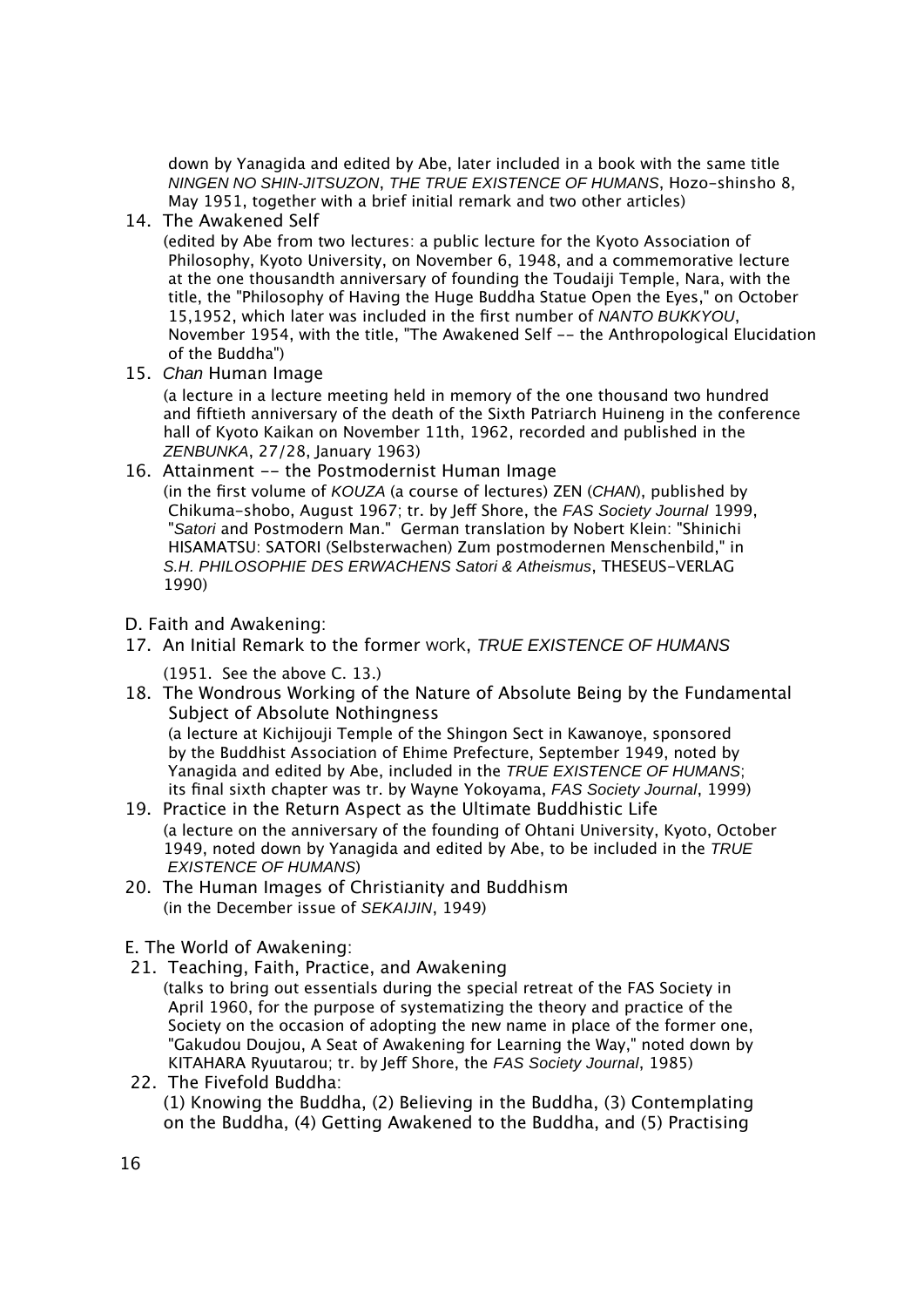the Buddha

(talks to bring out essentials during the periods of special retreat of the FAS Society between April 1961 and April 1962; (1) was talked about on April 3 & 5, 1961; (2) on December 18, 1961; (3) on December 20, 1962; (4) on April 3 & 5 (former half), 1962; (5) on April 5 (latter half), 1962)

F. Modern Religious Educations Criticized:

- 23. On the Way of Being of Religious Education (a lecture for a course in cultivating religious sentiments, sponsored by Konkou Kyougakuin Institute, Okayama, in August 1951, its outline being noted down by a member of the institute and included in the KONKOU KYOUGAKU, No. 9, October 1951)
- 24. The Present State of Religious Education Hardly Convincing (an article published in the Ryuukoku University Newspaper in three times: December 10, 1928, January 10, and February 10, 1929)
- 25. The Methodology of the Study of Buddhist History (a lecture in a meeting of the Association of Studies of Buddhist History held at Shunkouin in the compound of Myoushinji Temple, Kyoto, June 15,1946, noted down by Yanagida and edited by Abe)

# G. Dialogues:

- 26. Theonomy and Chan Autonomy
	- (talks with Paul Tillich in three times in the fall of 1957, when the author was invited to give lectures as a visiting professor at the Divinity School, Harvard University, Cambridge, U.S.A., tr. into Japanese from the recorded tapes by FUJIYOSHI Jikai, who accompanied the author all through his travel as interpreter, published in the FAS, No. 37, January 1959, and No. 38, April 1959. The whole conversation was transcribed from tape-recordings with Japanese translated into English by Tokiwa, edited by Richard DeMartino, and published in the Eastern Buddhist with the title, "A Dialogue with Paul Tillich"; Part One, vol. 4-2, October 1971; Part Two, vol. 5-2, Oct. 1972; Part Three, vol. 6-2, Oct. 1973.)
- 27. "The Art of Ambiguity: A Conversation with Chan Man Hisamatsu," Psychologia Vol. II, No. 2, 1959

(a talk with Jerome Bruner, professor of social psychology, Harvard University, January 29, 1958, at Prof. Bruner's House, recorded in English. Tr. into Japanese by Tokiwa)

Postscript by the Editor.

Volume Three:

# AWAKENING AND CREATION (**KAKU TO SOUZOU**)

(Edited by UEDA Taiji and HIGASHI Sen'ichirou, 1971, 681 pp. + Postscript pp. 683 -- 704, with twelve plates including the author's handwriting "The Vow of Mankind")

# **CONTENTS**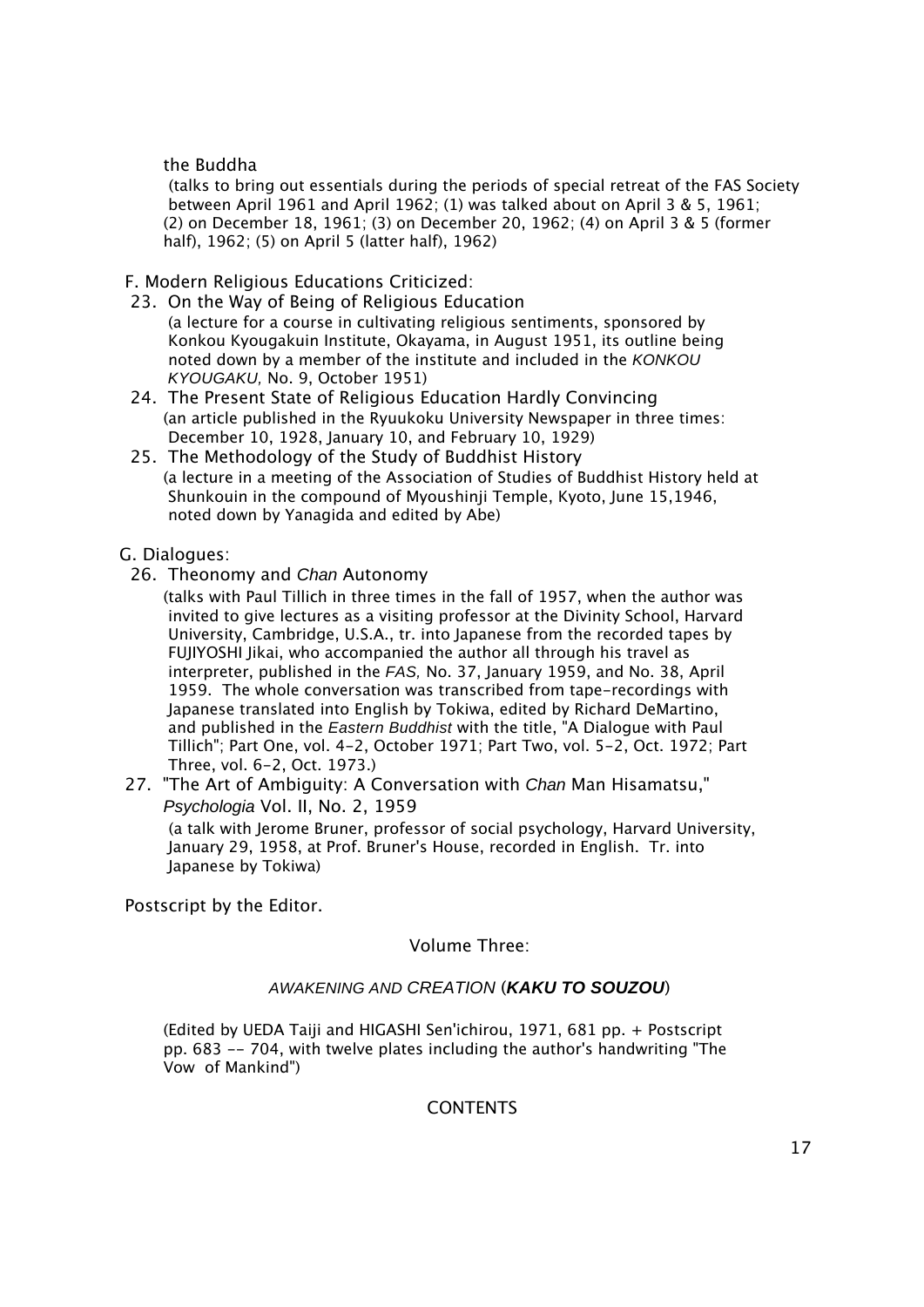A. The Significance of Chan in the Modern Civilization:

- **1. Chan -- the Significance of Chan in the Modern Civilization --** (in the fourth volume CULTURE, of The Course MODERN BUDDHISM, published by Hozokan, November 1962; see Tokiwa's revised translation included in the present INTRODUCTION)
- 2. *Chan's Significance for Modern Times* (in the first volume of GENDAI-ZEN KOUZA (A Course on Modern Times Chan), published by Kadokawa-shoten, June 1956)
- B. A Buddhistic Idea for a New World:
	- 3. Chan's Missions for the World
		- (a lecture commemorating the six hundredth anniversary of the death of Musou Daishi, founder of the Myoushinji Temple, Kyoto, held in Osaka, October 12, 1958, published in the ZENBUNKA, No. 17, September 1959)
	- 4. Two Basic Problems in the Formation of Character in Modern Times (the date of writing unknown)
	- 5. The Two Crises of Modern Times (a lecture for a meeting by those who wanted to learn from Jiun sonja, held in Osaka on June 25, 1960)
	- 6. Criticism of Modern Japan from the Chan Viewpoint (a lecture in May 1947, included in the author's second book ZETTAI SHUTAIDOU, 5)
	- 7. Religious Feudalism and Religious Democracy (a lecture for a high mission class of the Rinzai-Zen Joint Sects, held on November 20, 1949)
	- 8. Chan for the Masses (published in the HANAZONO DAIGAKU TSUUSHIN, H. UNIVERSITY NEWS, October 15, 1954; its translation by TAKAHASHI Nobumichi is "Zen for the Masses" in the FAS Society Journal 1999.)
	- 9. A Buddhistic Idea for a New World (a public lecture given for the second time at the Faculty of Letters, Kyoto University, sponsored by the Institute of Religion, Kyoto University, October 26, 1949; published in the RISOU No. 443, April 1970)
- C. The Vow of Mankind:
- 10. The Vow of Mankind (1) -- the History of its Formation --(an address made in the general meeting to commemorate the twentieth anniversary of the FAS Society, April 8, 1964, at the Shunkouin, Myoushinji Temple)
- 11. The Vow of Mankind  $(2)$  -- toward an open Doujou --(a lecture at the Labour Hall, Kyoto, July 1, 1951; pubished in the FUUSHIN No. 3, August 1951, No. 4, October 1951)
- 12. The Vow of Mankind (3) -- the Self of Prajna Insight Working in Karuna Compassion -- "A Preliminary Address" (a talk to bring out essentials for ordinary Way-learning meetings, at the Senbutsuji Temple, Kitano, Kyoto, October 1, 1951)
- (1) "Let us be well composed to get awakened to our true self": (talks for special retreat, at the Reiun-in, Myoushinji Temple, April 1, 5, 7, December 11, 14, 15, 17, 1951; tr. by Christopher Ives in the FAS Society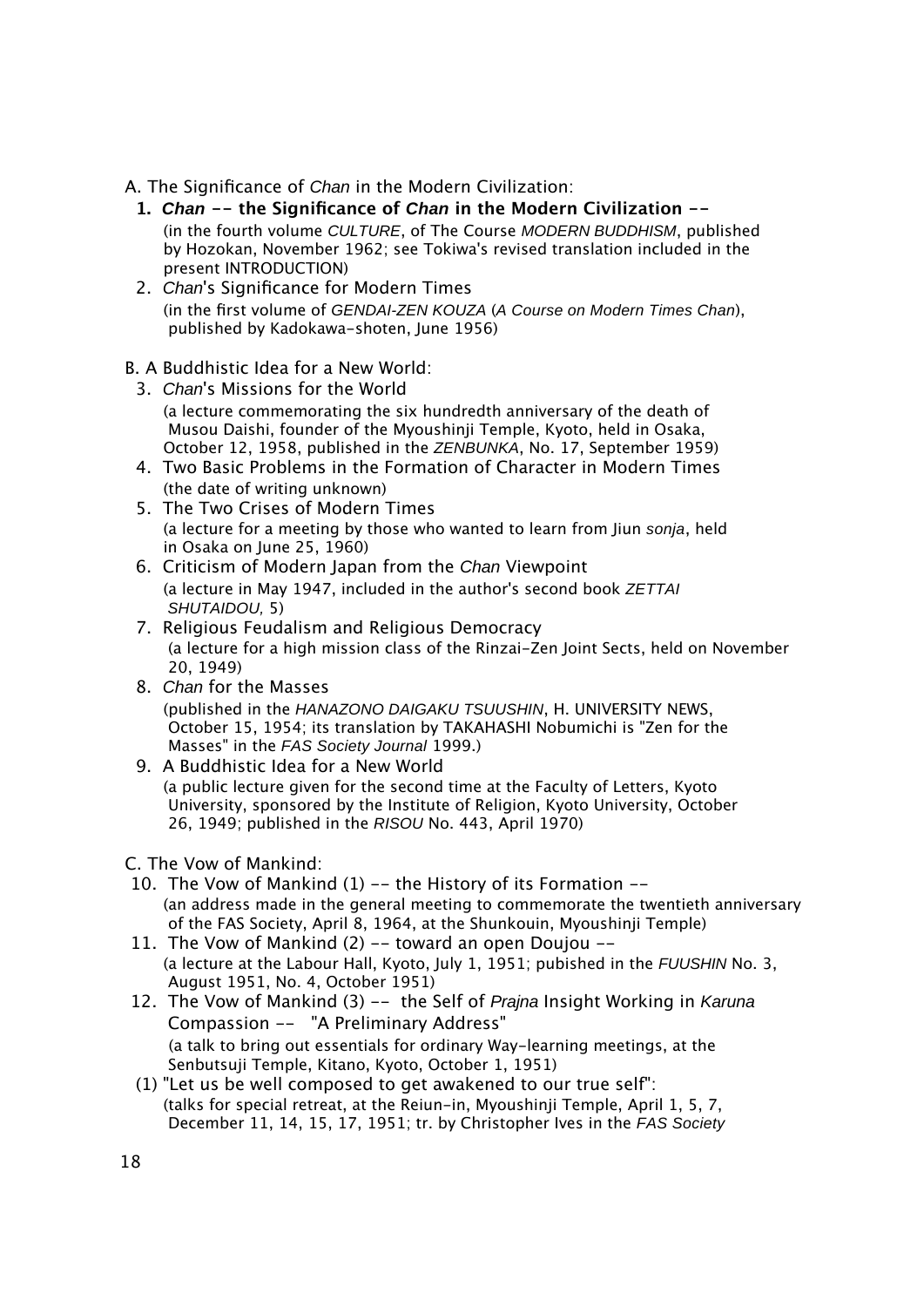Journal 1986 & 1987)

- (2) "and become compassionate humans": (talks for ordinary Way-learning meetings at the Senbutsuji Temple, January 27, February 11; tr. by Ch. Ives, FAS Society Journal 1988-89 & 1989-90)
- (3) "Following respective missions, Making full use of our nature": (talks for ordinary Way-learning meetings, at the Senbutsuji Temple, dates in 1952 unknown; tr. by Ch. Ives, FAS Society Journal 1997)
- (4) "Searching for the sources of distress individual and social,": (talks for ordinary Way-learning meetings, at the Senbutsuji Temple, June 16, July 7, 1952; tr. by Ch. Ives, FAS Society Journal 1998)
- (5) "Discerning the right direction in which history should proceed": (talks for ordinary Way-learning meetings, at the Senbutsuji Temple, dates in 1952 unknown; tr. by Ch. Ives, FAS Society Journal 1999)
- (6) "Making no distinctions of race, nation, or class, All taking hand in hand as brethren": (talks for ordinary Way-learning meetings, at the Senbutsuji Temple, dates in

1952 unknown)

 (7) "Having ourselves committed by the vow of compassion to emancipate mankind, and,"

(in the FUUSHIN No. 14, issued in June 1953)

- (8) "Let us construct a true and happy world.": (at the Senbutsuji Temple, February 2, 1953)
- 13. The Way of Living in a True Life (on the air through the NHK program, "An Hour for Religion," November 1952; published in the FUUSHIN, No.6, January 1952)
- 14. The One who Getting Beyond History Lives in History (a talk for a special Way-learning retreat at the Reiun-in, Myoushinji Temple, July 1952; FUUSHIN, No. 17, issued March 1954)
- 15. How a Future Religion Ought to Be? (a lecture for a summer university course sponsored by the Section for Social Education, Nishinomiya City, July 1951; published in the FUUSHIN, No. 8, March 1952; No. 12, December 1952)
- 16. The Idea of a Peaceful World (a lecture at Seikokuji Temple, Uji, May 6, 1952; FUUSHIN, No. 2, July 1951)
- 17. The Logic of Mankind's Peace Front (a lecture at the Tenjuan Temple in the compound of Nanzenji, Kyoto, May 1950; FUUSHIN, No. 15, August 1953; No. 16, October 1953)
- 18. Religion's Actual Vow of Compassion for the Immediate Now (an article published in the newspaper CHUUGAI-NIPPOU, October 1954)
- 19. Five Oaths at Buddh Gaya (in the FUUSHIN, No. 36, October 1958)
- 20. An Ethical Appeal to All Mankind -- Upon Facing the World Crisis -- (June 9, 1960, issued by the FAS Society)
- 21. Nation-States on the Verge of Bankruptcy -- Return to the Source of Mankind -- (written in 1914)
- D. FAS as the New Basic Line of the DOUJOU (SEAT OF AWAKENING):
- 22. On the FAS (an address at a general meeting of the Gakudou Doujou, October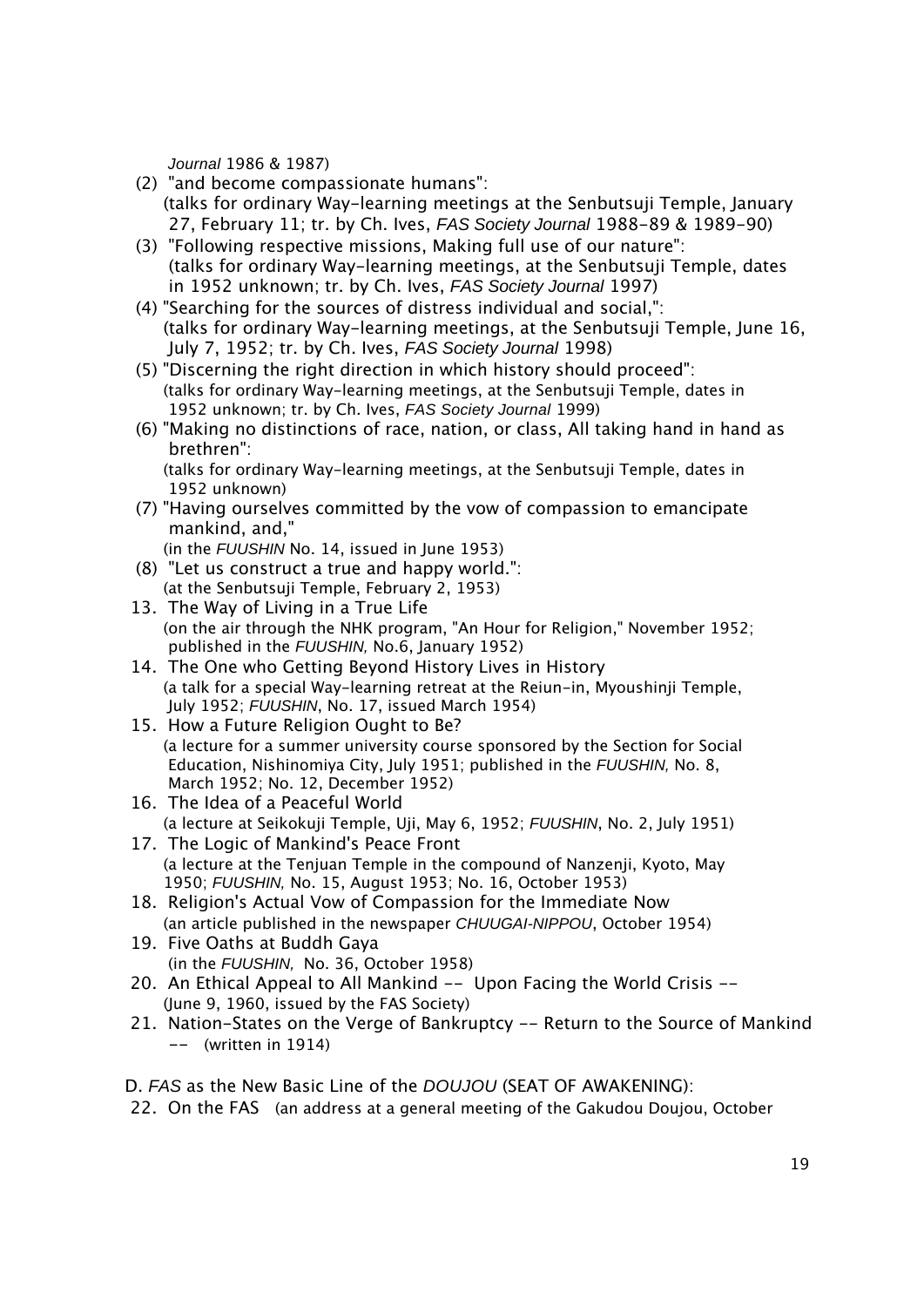- 5, 1958, at the Toukaian, Myoushinji Temple)
- 23. Tasks of Modern Times and the FAS Chan (a public lecture of the FAS Society, November 25, 1963, at the Rakuyuu Assembly Hall, Kyoto University)
- 24. Unmoved from the True Edge, One Constructs Things (a talk for the special retreat, December 21, 1958 at the Reiun-in, Myoushinji Temple; in the FAS, No. 38, April 1959)
- 25. Directed Toward Nirvana and Directed From Nirvana (a talk for an ordinary Doujou meeting, July 6 1963 at the Senbutsuji Temple, Kyoto)
- 26. Religious Tasks (in the SHUUKYOUGAKU ANNUAL REPORT, No. 2, published by Ohtani University, April 1951)
- 27. Problems of Religious Method (in the ZENGAKU KENKYUU, No. 42, March 1951; SEVEN CASES FROM THE WEIMA, issued by the FAS Society October 1960; tr. by Jeff Shore, the FAS Society Journal 1987)
- 28. The Method of Awakening in Chan (a talk for an ordinary Doujou meeting, November 24, 1962; in the FAS, No. 54, February 1964)
- 29. On Composing the Mind (a talk for a special Way-learning retreat, April 1 1962, at the Reiun-in, Myoushinji Temple)
- 30. On a Talk to Bring Out Essentials (tigang; teikou) (a talk for a special Way-learning retreat at the Toukaian, Myoushinji Temple, April 1, 1950; in the GAKUDOU, No. 2, August 1950)
- 31. On Chan Sitting -- A Talk On Dougen's FUKAN ZAZEN-GI (for a special Way-learning retreat, April 8, 1955, at the Reiun-in, Myoushinji Temple; FUUSHIN, No. 27, June 1956; included in SEVEN CASES FROM THE WEIMA, published by the FAS Society, October 1960)

## **32. On Mutually Going into the Matter of Self**  (a talk to bring out essentials, at the author's dwelling, Houseki-an, Myoshinji Temple, December 15, 1968; see Tokiwa's revised translation in the present INTRODUCTION.)

- 33. The Basic Gon'an (a talk for a special Way-learning retreat, at the Reiun-in, Myoushinji Temple, August 1955; in the FUUSHIN, No. 28, August 1956)
- 34. Managing to Solve a Gong'an (a talk for an ordinary Way-learning meeting, at the Senbutsuji Temple, February 18, June 23, 1962)
- 35. The Wumenguan the Fist Case (a talk for special Way-learning retreat, July 19, 1952, at the Reiun-in, Myoushinji Temple)

E. Dialogues:

 **36.** Around the Subject of Chan Sitting -- An Exhaustive Discussion in an Ordinary Way-Learning Meeting --

(Janruary 25 1964 at the Senbutsuji Temple; FAS, No. 57, May 1965; see the revised translation, **True Sitting and the Fundamental Koan**, in the present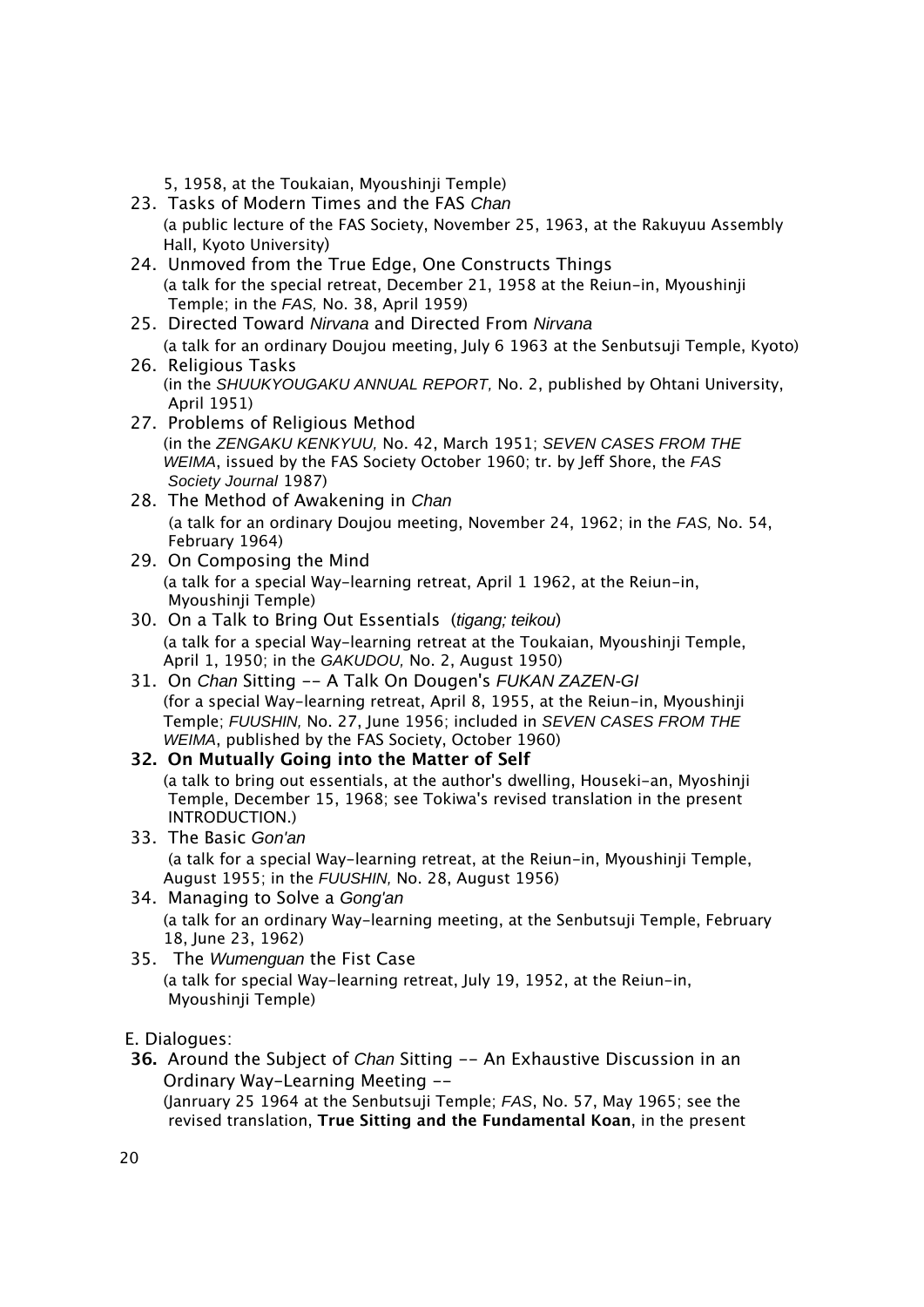INTRODUCTION.)

37. Reminiscences of Shouzan the roushi

(contributed on February 22 1952, an anniversary of Master IKEGAMI Shouzan's death, September 22, 1928, to the KINMOUKUTSU IHOU, published by the Myoushinji Soudou)

# Volume Four:

# THE PHILOSOPHY OF THE WAY OF TEA (**SADOU NO TETSUGAKU**)

 (Edited by MIMURA Tsutomu and KURASAWA Yukihiro, published in 1973, with plates  $1 \sim 97 + 1 \sim 47$ , and 11 illustrations. Text, 392 pp. + Postscript, pp. 393  $\sim$  434. Below, the Japanese phonetic alphabet precedes the Chinese because the vocabulary in this field is original to Japan.)

#### **CONTENTS**

I. The Way of Tea (sadou; cha-dao) as a Comprehensive Life System:

- 1. The Cultural Missions of Japan and the Way of Tea (a lecture commemorating the tenth anniversary of the foundation of Kyoto University Shincha-kai (Xincha Hui; Mind-Tea Association), May 24, 1952; published in the TANKOU, 6-7, Tankou-sha, July 1952; SHINCHA, No. 8, Shincha-kai, May 1959)
- 2. The Human Formation in the Way of Tea (a lecture commemorating the fifteenth anniversary of Kyoto University Shincha-kai, April 21, 1956; published in SHINCHA, No 1, August 1956)
- 3. The Way of Tea as the Basis of Life (a talk for a regular meeting of Kyoto Shincha-kai, at the Koutou-in, Daitokuji Temple, Kyoto, July 14, 1957; published in the SHINCHA, No. 7, November 1958)
- II. The Spirit of Tea:
	- 4. Characteristics of the Tea-Way Culture

(a lecture for the International Association of the Tea-Way Culture, supposed to have been given in 1947, published as the former half of the author's book CHA NO SEISHIN, The Spirit of Tea, March 1948; tr. by Patrick Macgill James in collaboration with ABE Masao, with the title, "The Nature of Sado Culture," in the Eastern Buddhist, 4-1, 1970.)

- 5. The wabi (tuo, Recluse) Way of Tea (a discourse delivered at the tea room, Kinmou-kutsu, of the Hounen-in Temple, Shishigatani, Kyoto, January 16, 1948, and published as the latter half of the book CHA NO SEISHIN, March 1948)
- 6. chaji no wa-bi (chashi de he-mei, The Joint Beauty of the Tea Affair) (an article included in the CHA NO BIGAKU, Aesthetics of Tea, published by the Kadokawa-shoten, October 1963)
- III. SADOU SHIN (CHADAO ZHEN; Admonition on the Way of Tea):

(This refers to a passage which consists of two parts, written for the Kyoto University Shincha-kai by the author in Chinese characters, 140 and 28, of which the smaller is called SADOU SHOUSHIN (CHADAO XIAOZHEN), both to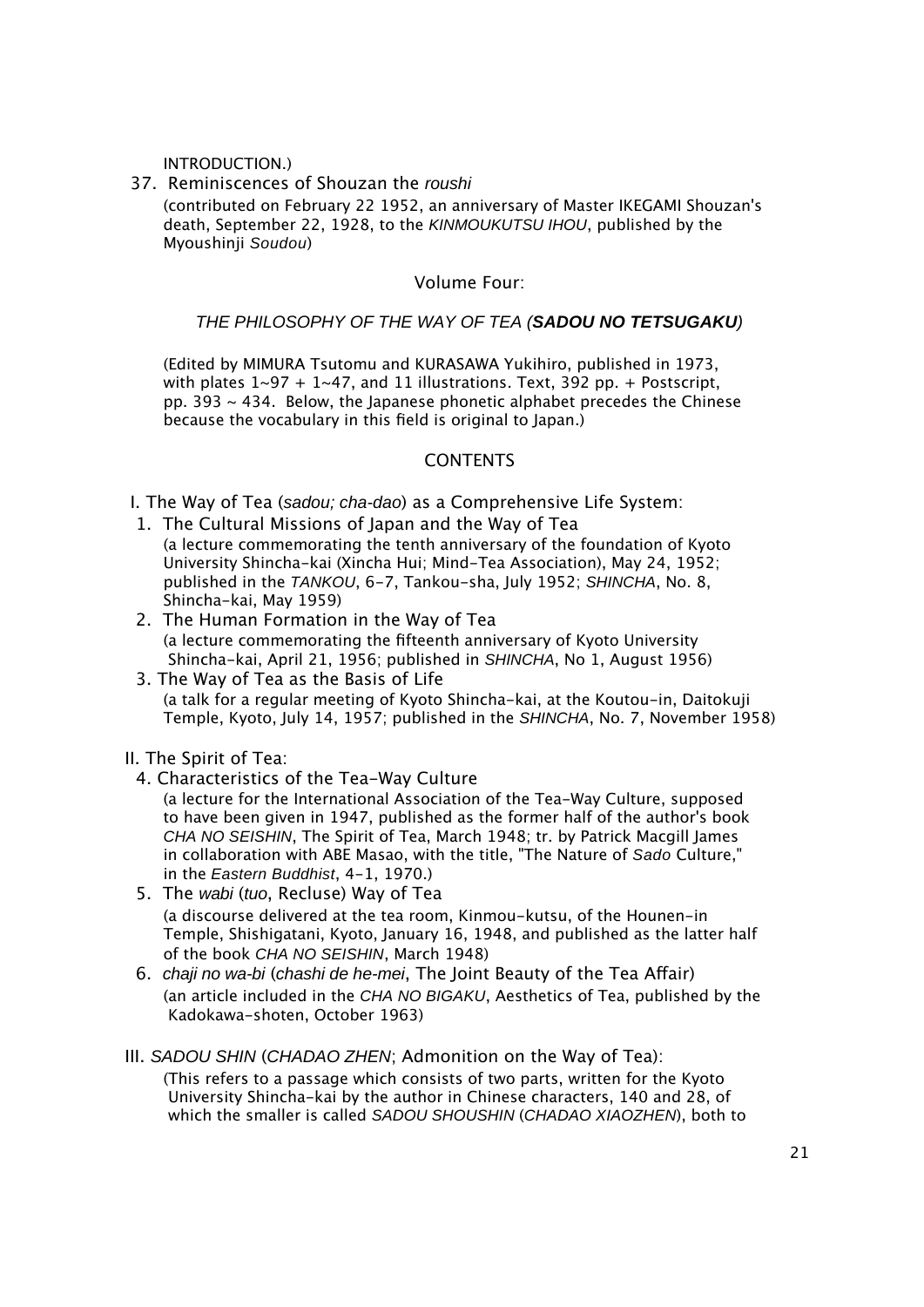be cited by the members of Shincha-kai on the occasion of a sesshin (shexin) retreat. It was adopted together with the rules for practice of the Association, and was made public on January 16, 1941, the date of foundation of the Associaition, at the Jukou-in, Daitokuji Temple, Kyoto. Later, the author took up fifteen terms from the passage, and gave elucidatory talks on them one after another  $(7 \sim 21)$ , but not necessarily in this order. The talks were given for a few members and other interested persons around 1950.)

 7. roji-souan (loudi-caoan; A Grass Hut on the Ground where the Original Mind is Revealed) (an article included in the ZENBUNKA, No. 1, published by the Institute for Zen

 Studies, Hanazono University, June 1955; SHINCHA, No. 4, July 1957; Shincha-kai Special Number, DAIJOUZEN, Chuuou-bukkyousha, August 1963)

- 8. sadou no genshi (chadao de xuanzhi; The Profound Aim of the Way of Tea) (an article edited by Mimura, one of the two editors, based on three sources: (1) the author's article in the TANKOU, 6-1, January 1952, (2) a talk for the first meeting of Chuuou Shincha-kai, at the Houshun-in, Daitokuji Temple, June 19 1960, and (3) a talk for the second meeting of the Chuuou Shincha kai, at the Jishi-in, Nanzenji Temple, September 11, 1960)
- 9. wa-kei-sei-jaku (he-jing-jing-ji; Peaceful Respectful Clear Quiet) (published in the SHINCHA, No. 5, April 1958)
- 10. houtaku (or, houchoku, houjoku) (fang-zhu; Fragrant Footprints) (in the ZENBUNKA, No. 29, June 1963)
- 11. ryuugi (liuyi; Individual Modes) (in the SHINCHA, No. 28, December 1968)
- 12. konomi (shi; Liking) (in the TANKOU, 7-8, August 1953; in the SHINCHA , NO. 13, JUNE 1960) 13. wabi-suki (tuo-shihao; A Recluse's Liking)
- (its former half in the SHINCHA, No. 26, December 1966; its latter half in the SHINCHA, No. 27, September 1967)
- 14. shingo (xinwu; The Mind Awakened to Itself) (an illustration of a circle drawn with brush and sumi-ink on p. 219, with a short passage on p. 220, quoted from an article, "Attainment -- The Postmodernist Human Image," which was included in the KOUZA ZEN, Vol. 1, Chikuma-shobo, August 1967, and later included in the second volume of the author's CHOSAKUSHUU (16).
- 15. ichigo-ichiye (yiqi-yihui; Take Every Occasion for Meeting as Not to be Expected to Recur)
	- (in the SHINCHA, No. 20, February 1963)
- 16. *ji-ri* (*shi-li*; Matter and Reason [To Be Practised Together]) (in the SHINCHA, No. 22, May 1964)
- 17. michi (dao; The Way [as the Ordinary Mind]) (in the SHINCHA, No. 28, December 1968)
- 18. dateki (dazhi; Cast Away [ the Whole as One Whole]) (first made public here)
- 19. byaku-roji (bai-loudi; the Revealed White Ground) (first made public here)
- 20. cha no jittoku (cha de shide; The Ten Virtues of Tea) (in the SHINCHA, No. 11, November 1959; in the SHINCHA, No. 28, December 1968)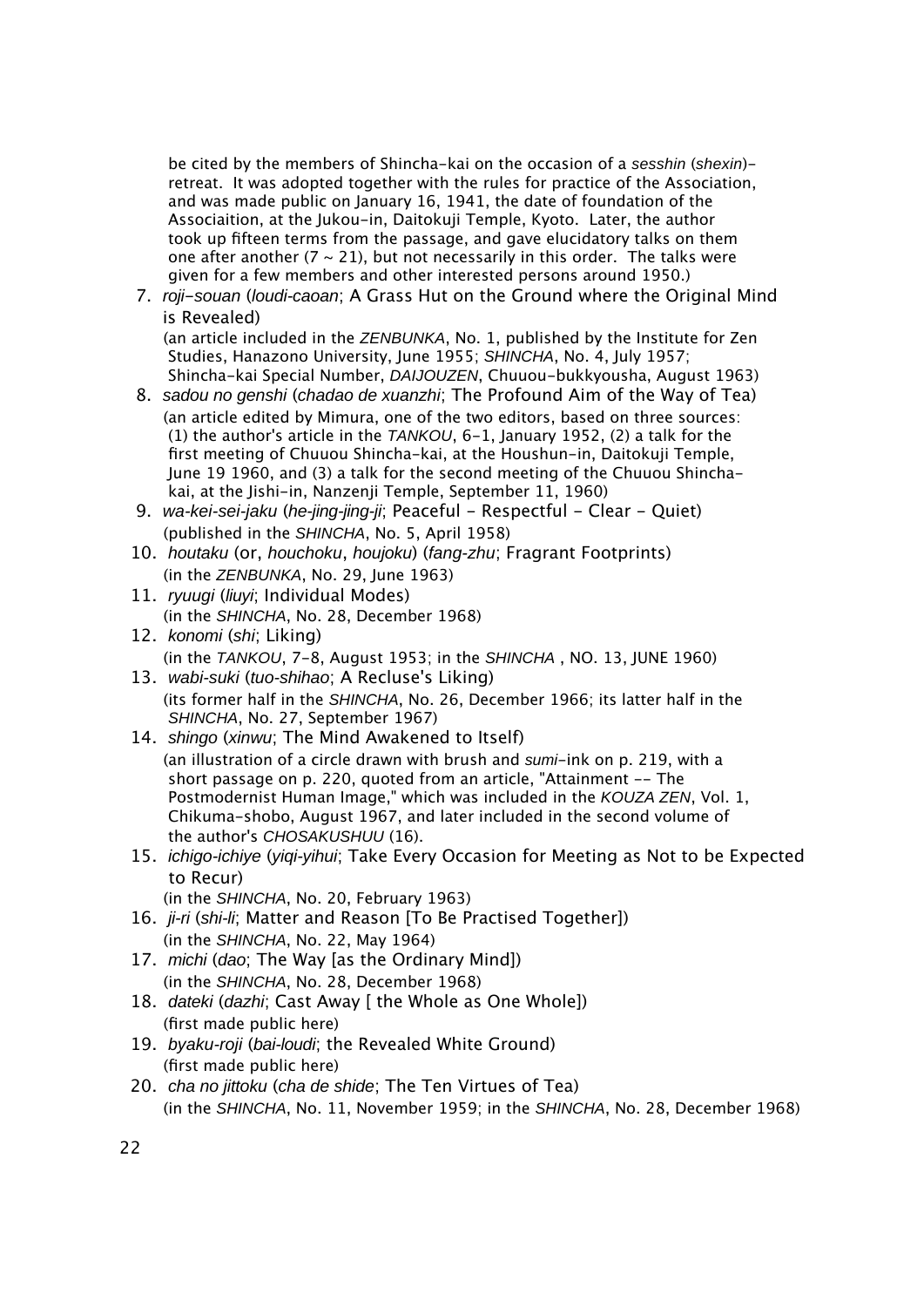- 21. kissa-ko (chicha-qu; Go to Take Tea.) (in the TANKOU, 10-2, February, 1956; in the SHINCHA, No. 16, January 1961)
- IV. The Way of Tea in Japan Established:
- 22. The Way of Tea and Buddhism (an article included in the fourth volume "On Literature and Art," of the GENDAI BUKKYOU KOUZA, published by Kadokawa-shoten, June 1955; tr. and adapted by Robert Rhodes, in the CHANOYU Quarterly, Urasenke Chanoyu Center, No. 74, 1993)
- 23. On the Nanbou-roku (Nanbou's Record of Rikyuu's Tea) (an article written as explanatory notes of the NANBOU-ROKU, the fourth volume of SADOU KOTEN ZENSHUU, published by Tankou-sha, December 1956. The article's final, fourth chapter, The Significance of the Nanbouroku, was translated by Mr. Dennis Hirota, and included in the Chanoyu Quarterly, No. 52, as "The Significance of Nampo Roku." By reading the text as he did, the translator meant a "Record on the Drinking of Tea, which Comes from the South, alluding to a statement from the Cha Jing of Luyu that tea is a plant native to the southern quarter." But that does not seem to be well founded. In the second chapter, our author quotes Soukei's words which the latter uttered when he was told by Rikyuu, his teacher of Tea, to commit the sixth volume of his record to the flames; he could not find it in his heart to follow the teacher's words. He left it safe together with the teacher's words and his own justification written down. He wrote: "This [Nan-]Bou always forgets things; It's a shame to completely forget what has been taught for many years!" There is no doubt that the record was named Nanbou-roku after the recorder Nanbou Soukei, though the character "bou" (fang; temple, priest) was altered into a simpler one, "hou" (fang; square, direction). The latter is pronounced "pou," "hou," or "bou" in a compound (ippou, nihou, houbou).)
- 24. The Criticism of Modern Tea Cult by the Nanbou-roku (a lecture for the first Geijutsu-Chayen (yishu-chayuan; Art Tea Garden) Seminar at the Ura Sen-ke Sadou-kaikann (Hall), June 1957; in the SHINCHA, No. 6, July 1958)
- 25. Patriarchs and Buddhas Both to be Killed (in the TANKOU, 6-12, December 1952; in the SHINCHA, No. 9/10, October 1959)
- 26. Shouan, Rikyuu's Successor, who Stood on the Verge of Collapse (an article in a booklet, SHOUAN SOUJUN KOJI (LAYMAN), compiled by the Konnichi-an on the three hundred and fiftieth anniversary of the death of Shouan Soujun, published by the Tankousha, September 1963)
- 27. Up to the Birth of Rikyuu's Tea (a tripartite talk among SHINMURA Izuru, NISHIDA Naojirou, and the author, in September 1963; in the TANKOU, 6-9, September 1952)
- V. Other Records:
- 28. The Aims and Guiding Principles of the Kyoto University Shincha-kai (the second item of the rules for practice of the Association, which consist of six items, adopted on the date of foundation)
- 29. The Mind-Mirror, the Mind-Bath (an article in the SHINCHA, No. 3, February 1957, based on the author's talk on January 15, 1957, on the occasion of re-organization of the Association as part of the nation-wide Shincha-kai)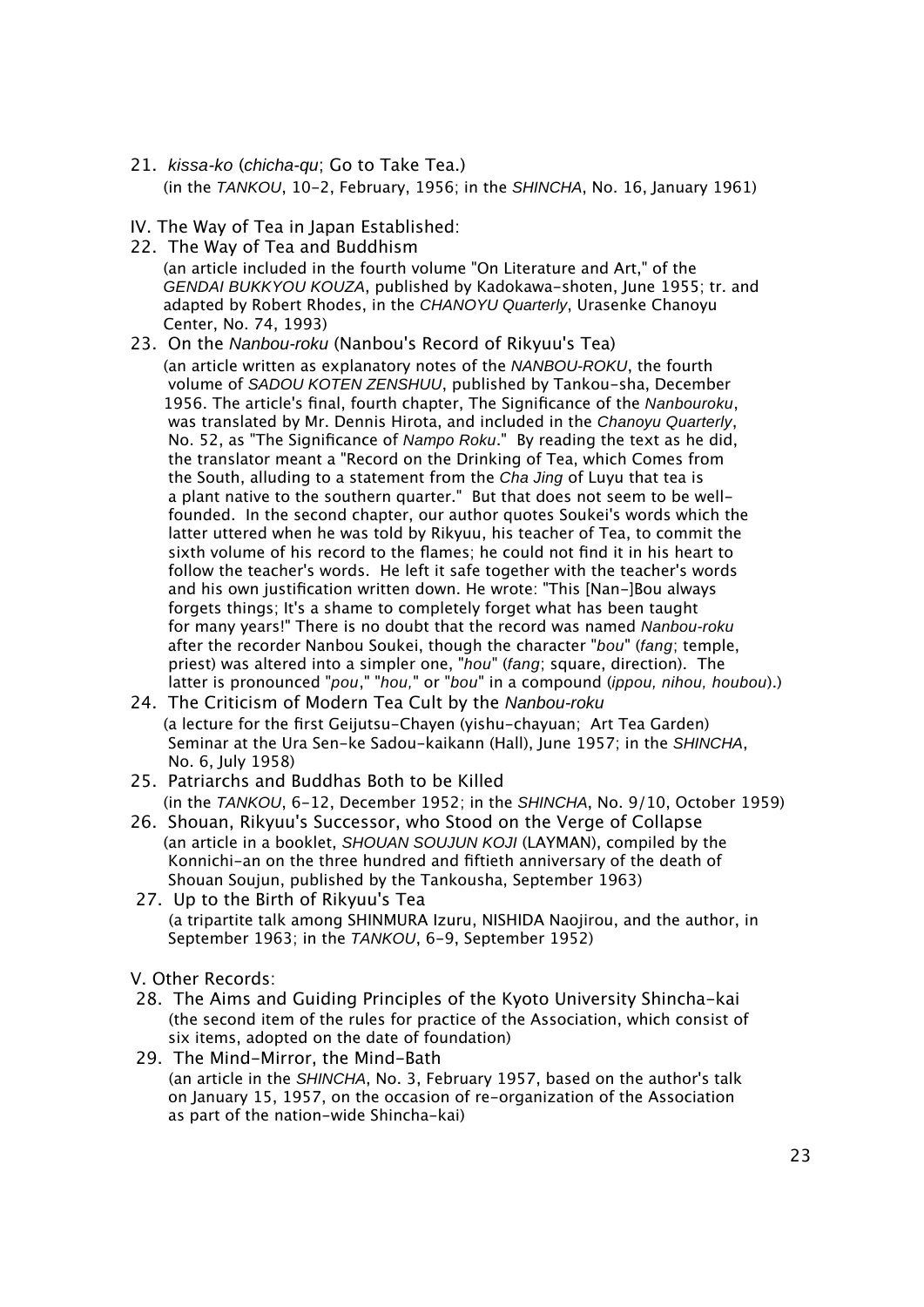- 30. Living the Life of Shincha (Mind-Tea) (an address at the general meeting of Shincha-kai, at the Rakuyuu-kaikan, Kyoto University, November 29, 1959; in the SHINCHA, No. 12, January 1960)
- 31. Dreaming and Laughing in the Way of Tea (in the TANKOU, 8-1, January 1954)

Postscript by the Editors

Volume Five:

# CHAN AND ARTS (**ZEN TO GEIIJUTSU**)

(Edited by KITAYAMA Masamichi and HYOUDOU Masanosuke, published in 1970. Text, 534 pp. + Postscript pp. 535 ~ 565, with 68 plates.)

# **CONTENTS**

## I Chan and Culture:

# **1**. **Chan and Chan Culture**

(transcribed from the tapes which recorded the four public lectures at Harvard Divinity School, 1957; see Tokiwa's translation included in the present INTRODUCTION.)

- 2. Buddhist Culture (a lecture, re-arranged by the compiler, given at the Yakushiji Temple, Nara, around 1955)
- 3. Chan and Oriental Culture (an article in the ZENGAKU KENKYUU, No. 34, November 1940)
- 4. Chan and Various Accomplishments (an article in the ZENBUNKA, No. 14, 1959; "Zen and the Various Acts" tr. by Hung Woong Pak, Chicago Review 12-1, 1958)
- 5. The Way of Art (an article included in the author's second book, ZETTAI SHUTAI DOU. April 1948)
- **6**. On Understanding Chan Art (an article included in the author's first book, TOUYOUTEKI MU, February 1939; Tokiwa's revised translation, **On Chan Art**, is included in the present INTRODUCTION.)
- 7. On yuugen (youxuan; Deep Seclusion) (an article included in the ZEN NO RONKOU, a collection of articles discussing and inquiring into Chan, to celebrate Dr. D.T. Suzuki's 77th birthday, published by Iwanami shoten, August 1949)
- 8. Chan and Fine Arts (a lecture noted down and included in the BOKUBI, No. 41, January 1955)
- 9. Characteristics of Chan Fine Arts (a lecture for a regular meeting of dilettanti, "Tomo no Kai," sponsored by the National Kyoto Museum, after returning home from the travels through the U.S.A., Europe, and India, December 1958)
- 10. The Modern Nature of Chan Culture ("impressions" addressed to the program of the exhibition, "Chan Fine Arts,"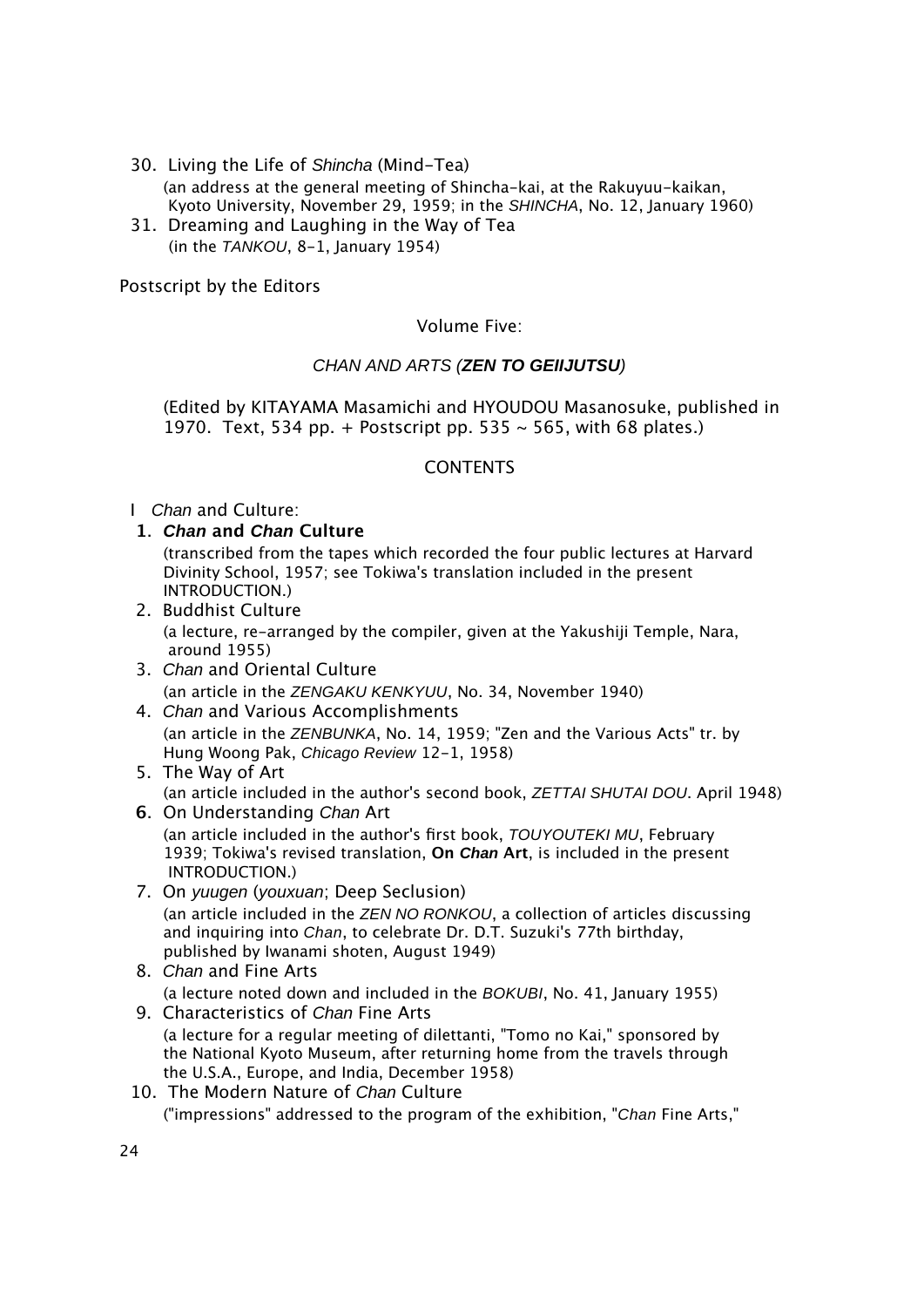held at the National Kyoto Museum of Modern Arts, December 1964; later included in the BOKUBI, No. 146, April 1965)

- 11. Chan and Culture -- the Formless Self and its Creation -- (an article included in the KOUZA ZEN, Vol. 5, Chikuma-shobo, January 1968. Its translation by Jeff Shore is in the FAS Society Journal 1984-85.)
- $II 1$ : The Peculiarity of Japanese Culture:
- 12. The Universal Profundity of Japanese Culture (included in the author's second book, ZETTAI SHUTAI DOU, April 1948)
- 13. The Spiritual Formation of the Japanese and Buddhism (an article included in the fifth volume, "Religious Lives of the Japanese," of GENDAI SHUUKYOU KOUZA, Sobunsha, May 1955)
- 14. Creating the World Culture and Japan (a lecture for the Shincha-kai, April 1963)
- $II 2$
- 15. Free and Unhindered Shaping with the Well-Trained Use of the Brush (an essay on Chan painting, written in association with the private exhibition of Mr. HIROSE Soan's calligraphic works, February 1962)
- 16. My Revered Teacher Sunshin's Calligraphy (an essay addressed to the monthly report of the ninth volume of NISHIDA KITAROU ZENSHUU, Iwanami shoten, October 1965)
- 17. Calligraphy and Oriental Spirit (an essay addressed to the program of itinerant exhibitions at home and in Europe of the "Art Exhibition of Calligraphy and sumi-ink of Modern Japan," recorded in the BOKUBI, No. 48, September 1955)
- 18. Addressed to MORITA SHIRYUU's Private Calligraphy Exhibition in New York (May 1963)
- 19. KOSHOU (jixiang, one's own shape) (an essay addressed to the publication of a collection of calligraphic works by the members of Bokujin-kai on the tenth anniversary of foundation, 1962)
- $II 3:$
- 20. The Essence of Chan Paintings (included in the BUKKYOU-BIJUTSU, No. 26, 1955)
- 21. Religion and Flowers (a lecture in the summer of 1952, noted down and included in the magazine OMURO, 5/6, October in the same year)
- 22. The Chan Style of Sengai's Works (a talk noted down and included in the BOKUBI, No. 110, August 1961)
- 23. Dr. D.T. Suzuki's Portraits in Abstract (included in the FAS, 59/60, December 1966)
- 24. Daisetsu sensei's Profile (an essay included in the monthly report attached to the eighth volume of SUZUKI DAISETSU ZENSHUU, Iwanami-shoten, July 1968)
- 25. Nishida Kitarou sensei's Calligraphy and Personality (included in the BOKUBI, No. 8, January 1952)
- 26. Modern Calligraphy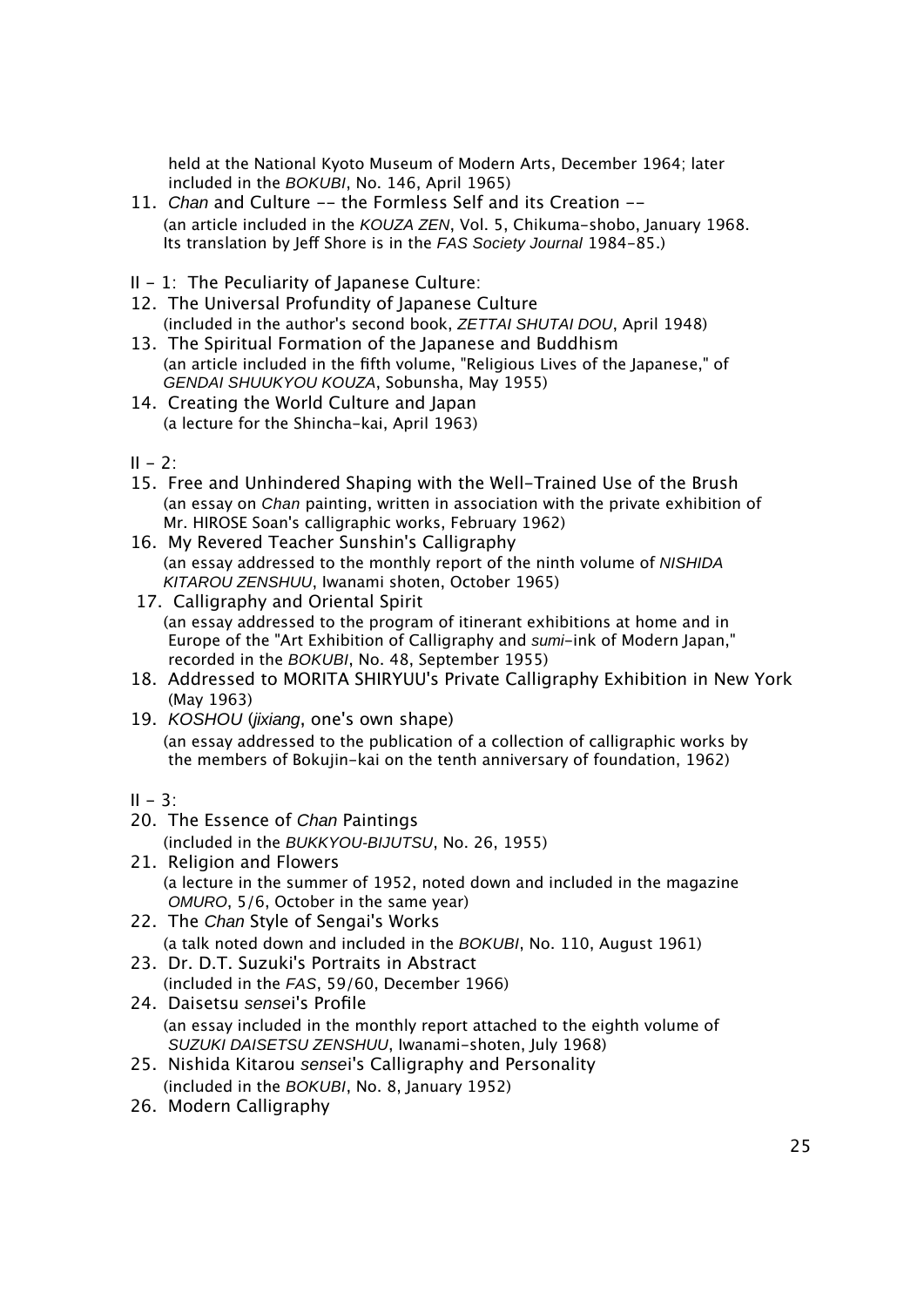(a talk noted down and included in the BOKUBI, No. 82, January 1959)

27. Calligraphy and Humans

(a lecture given for a mass meeting of All Japan Society for the Study of Calligraphy Education, September 1962, and included in the SHO KYOUIKU, No. 79, published by the Bokubi-sha, May the next year with the title "Calligraphy and Human Formation")

#### III Dialogues:

28. Renga, Verse-Linking, and Chan

(part of the dialogue of the Art Group in the FAS All-Out Research, January 1963, and included in the FAS, No. 57, May 1965. The group included university-professors: KITAYAMA Masamichi (Wakayama), TANAKA Yutaka (Osaka), FUJIYOSHI Jikai (Hanazono), ABE Masao (Nara U. of Education), besides Dr. NISHITANI Keiji and the author,)

- 29. Calligraphy and Ages (included in the BOKUBI, No. 45, June 1955. Attendants included SUDA Kunitarou, Professor of Kyoto University of Fine Arts, member of the Art Academy; KANDA Kiichirou, Kyoto National Museum Curator; and IJIMA Tsutomu, Professor of Kyoto University.)
- 30. Talking about the Calligraphy of Jion sonja, priest of high virtue (a round-table talk conducted in May 1953, taken up in the BOKUBI, No. 25, the next month)
- 31. Talking about "Religion and Arts" (among the author, KITAYAMA Masamichi, NAKAMURA Nihei, professor of Osaka University of Education, and MORITA Shiryuu, calligrapher and editorpublisher of the BOKUBI, taken up in the BOKUBI, No. 146, April 1964)
- 32. The Essence of Arts

(some of the conversations which were passed between attendants of a meeting for familiar talks on May 18, 1958, co-sponsored by the University of Freiburg and Freiburg Art Association, noted down by Dr. Alfredo Guzzoni, translated from German and contributed to the DAIJOU ZEN, No. 420, December 1958, by TSUJIMURA Kouichi, professor of Kyoto University; the meeting was attended by more than thirty people, including poets, painters, and scholars, from places of Germany, Switzerland, and Britain, presided over by Professor Martin Heidegger. Dr. Guzzoni was a friend of Prof. Tsujimura.)

33. Humans

(talks among the author, NISHITANI Keiji, and IJIMA Tsutomu, included in the BOKUBI, No. 108, June 1961, on the tenth anniversary of the publication of the magazine)

Postscript by the Editors

Volume Six:

EXCERPTS FROM BUDDHIST SCRIPTURES AND CHAN RECORDS

## (**KYOUROKU-SHOU**)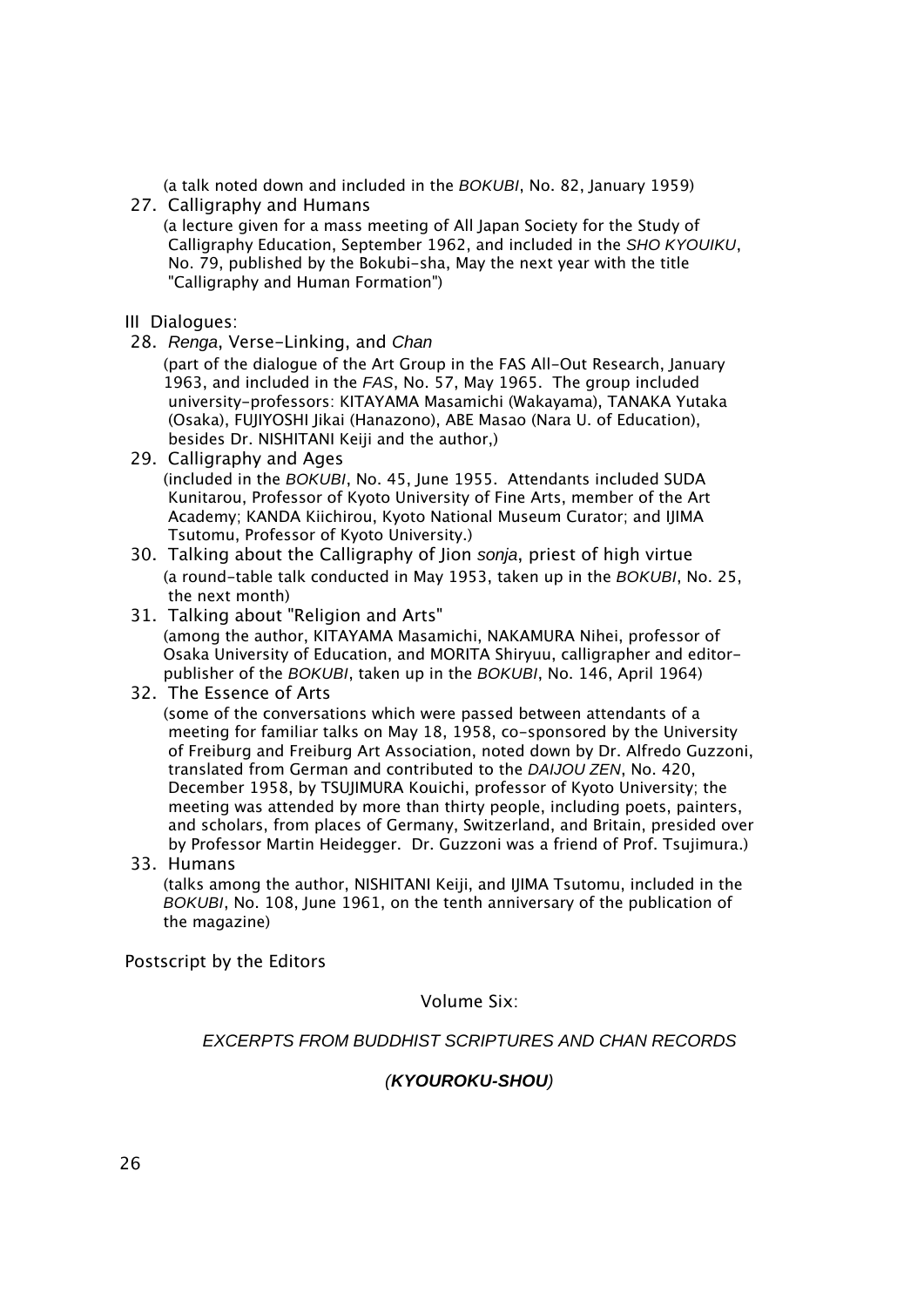(Made up of five texts, edited by FUJIYOSHI Jikai and KITAHARA Ryuutarou, published in 1973, Text 520 pp. + Postscript pp. 521  $\sim$  548, with 21 plates.)

#### **CONTENTS**

 I. PROBLEMS POSED IN THE [DASHENG] QIXIN [LUN] (KISIN NO KADAI) Prefatory Note

(See the author's explanation in I (3) above.)

 Introduction The System of the Qixin Lun The Attitude to Formulate the Treatise The Objective of Framing the Treatise The Target of the Treatise; the Form of the Qixin Lun The Philosophical Task of the Qixin Lun

Chapter One On Reality

 II. SEVEN CASES FROM THE WEIMA-JING (YUIMA-SHICHISOKU) (See the author's own explanation in I (5) "Introductory Case" above. Here Part II is excluded.)

#### **Introductory Case**

Case 1: Composing Oneself Case 2: Dharma (Awakened Truth) Case 3: Buddha-land Case 4: The Seat of Awakening Case 5: Illness Case 6: The Path for Practice Case 7: Silence

#### Postscript

(The first six cases,  $1 \sim 6$ , have their translations in the FAS Society Journal: "Talks on the Vimalakirti Sutra Part I: "[Case 1] Sitting in Complete Repose" in the Journal 1992, by TAKAHASHI Nobumichi; Part II: "[Case 2] Dharma is Beyond Form" in 1996 by Takahashi, with Jeff Shore and Tokiwa; Part III: "[Case 3] As Mind is Pure, the Buddhaland is Pure" in 1997 by Takahashi with Shore and Tokiwa; Part IV: "[Case 4] The Locus of Awakening" in 1998 by Takahashi with Shore and Tokiwa; Part V: "[Case 5] Sickness" and Part VI: "Case 6] "Practice of the Way" in 1999 by Takahashi with Shore and Tokiwa.)

## **III**. TALKS TO BRING OUT ESSENTIALS ON EXCERPTS OF THE LINJI- RECORD, RINZAIROKU SHOUKOU

(made up of twenty-two talks the author gave for the special sesshin-retreat of the F.A.S. Society at the Reiun-in, Myoushinji Temple, three times a year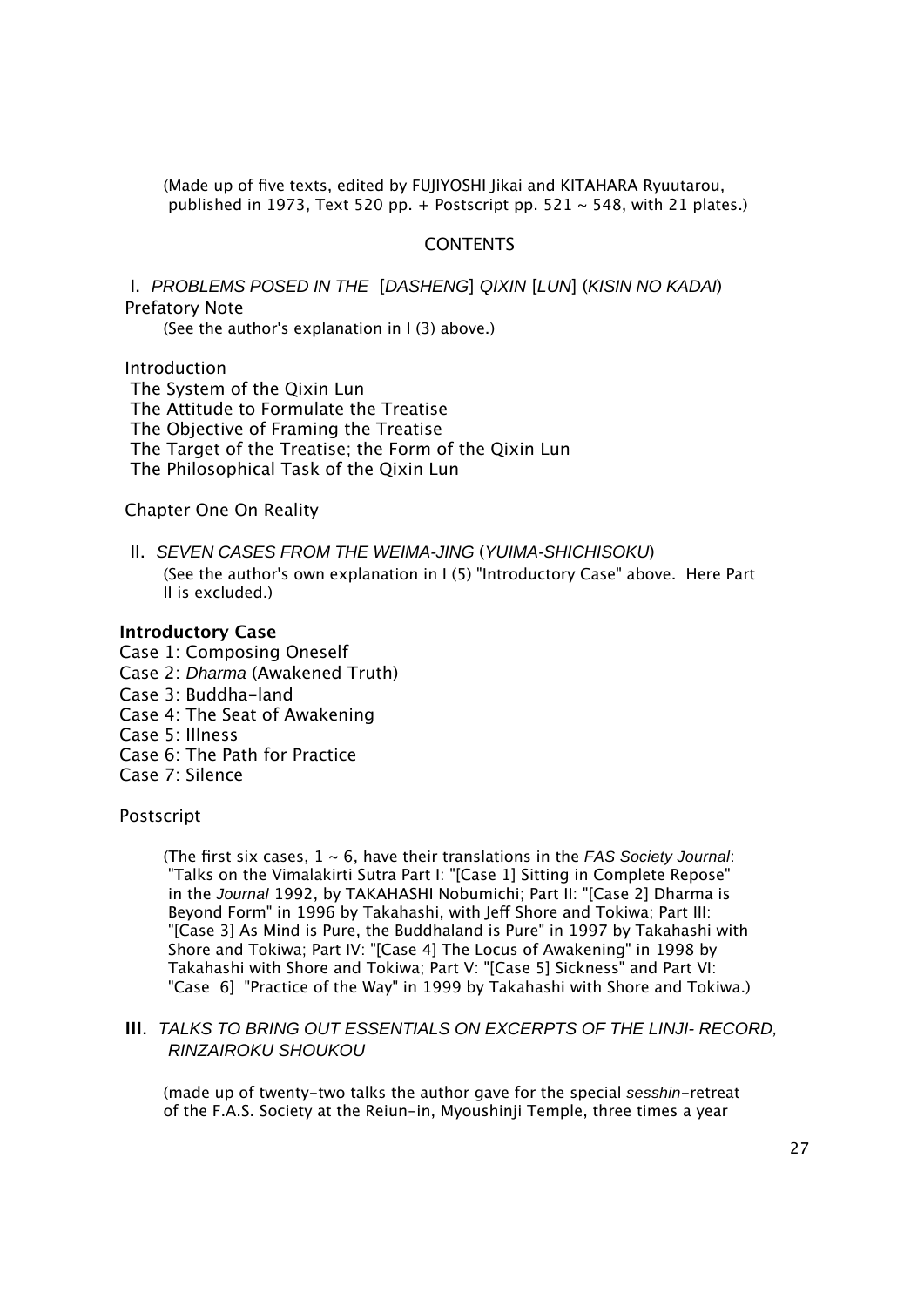during the period between 1962 and 1964, transcribed from tapes. The whole talks with part of the compiler Kitahara's postscript as "Foreword" were translated and edited by Christopher Ives and Tokiwa, together with YANAGIDA Seizan's "Introduction" specially prepared, and published, with ABE Masao's "Preface," by Palgrave Macmillan in 2002, with the title, **Critical Sermons of the Zen Tradition: Hisamatsu's Talks on Linji**.)

- 1. I Simply Couldn't Open My Mouth
- 2. Who is Pure and Direct in His Behaviour?
- 3. There 's Nothing Special in the Buddha-Dharma
- 4. After Realizing the Great Block of Awakening
- 5. Leaving after the Summer Retreat
- 6. The One True Person without Rank
- 7. Speak, Speak!
- 8. The Mind-Dharma is without Form and Pervades the Ten Directions
- 9. You, the Follower of the Way Right Now before My Eyes Listening to the Dharma
- 10. Independent of All Things
- 11. Not at all Thus
- 12. I Do Not Pay Homage to the Buddha or the Founding Teacher
- 13. True Insight
- 14. The Meaning of the Founder's Coming from the West
- 15. The Three Vehicles' Twelve Divisions of Teachings
- 16. The Instant You Open Your Mouth You're Already Way Off
- 17. No Dividing into Categories
- 18. The Four Classifications: A General Outline
- 19: The Four Classifications: First Half
- 20. The Four Classifications: Second Half
- 21. On the Way and at Home
- 22. The Buddha-Dharma is Deep and Mysterious
- IV. TALKS TO BRING OUT ESSENTIALS ON MASTER DONGSHAN'S FIVE RANKS, TOUZAN GOI TEIKOU

(Eight talks were given by the author in 1960: four times in September and three times in December for the F.A.S. Society's special sesshin-retreat at the Reiun-in, Myoushinji Temple, and one time in October for the ordinary practice at the Senbutsuji Temple; transcribed from the recorded tape.)

- 1. Introductory Talk
- 2. The Five Ranks and the No-Rank, wuwei, as their Source-Origin
- 3. (1) The Rank of the Straight with the Leaning Inside, zheng-zhong-pian
- 4. (2) The Rank of the Leaning with the Straight Inside, pian-zhong-zheng
- 5. (3) The Rank of Coming from Inside the Straight, zheng-zhong-lai
- 6. (4) The Rank of Arriving at [the] Concurrence [of the Straight and the Leaning], jian-zhong-zhi \*
- 7. (5-1) The Rank of Having Arrived at Concurrence, *jian-zhong-dao*
- 8. (5-2) The Rank of Having Arrived at Concurrence, *jian-zhong-dao*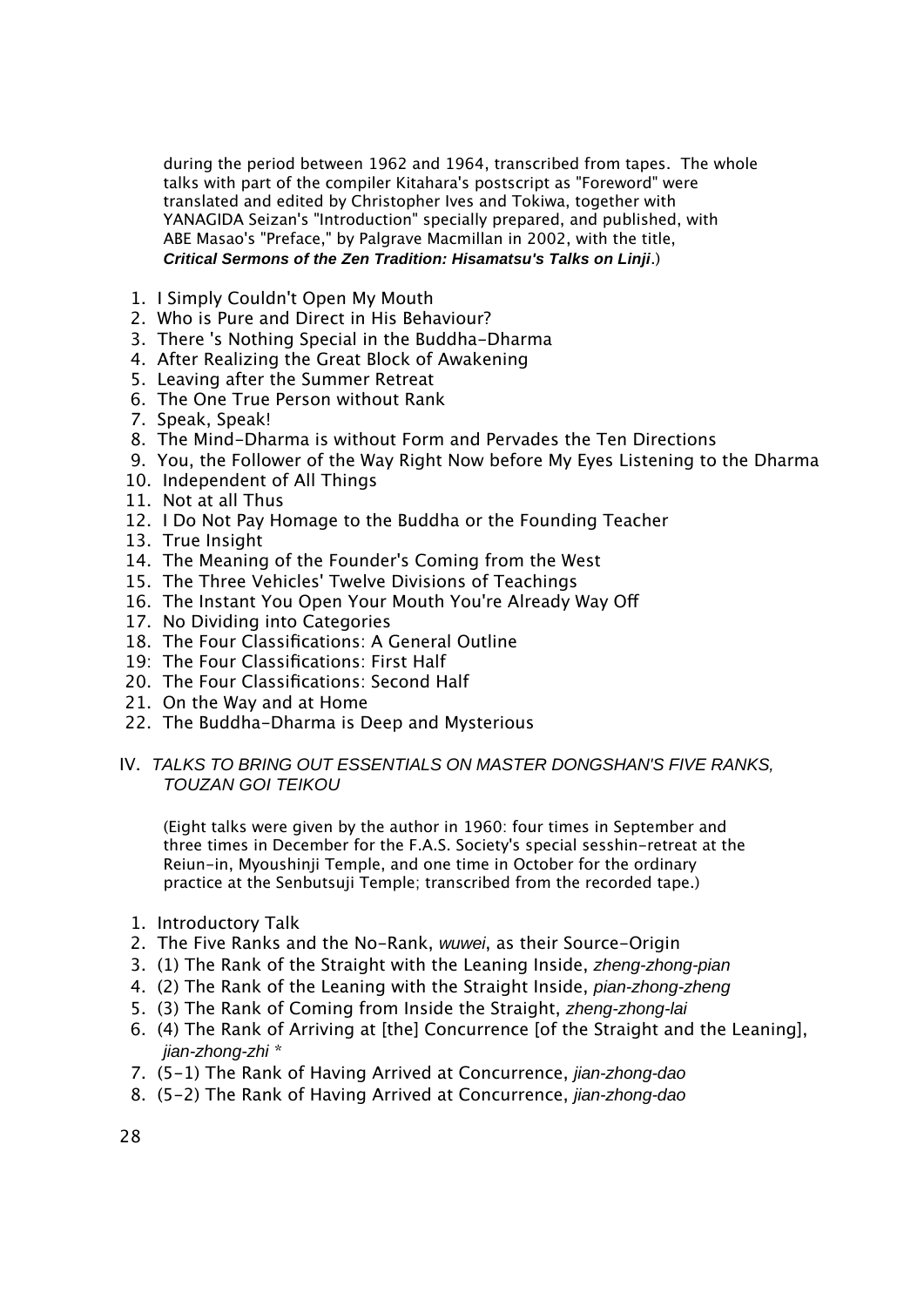(\* For the fourth rank the author adopted this form, derived from Fenyang Shanzhao (947-1024), while the other form, introduced by Juefan Huihong (1071-1128), on the same Linji-line with Fenyang, was: "The Rank of Arriving at the Inside of the Leaning, pian-zhong-zhi." Traditionally, according to the Wuwei Xianjue, ascribed to Caoshan Benji, 840-901, "Coming from the Inside of the Rank of Leaning, pian-wei- zhong-lai [zhe]" was interpreted as "Getting Concurrent as Conditions [to the Straight], [ze] jian yuan." This means there is no difference between the two expressions for the fourth rank: jian-zhong-zhi and pian-zhong-zhi.)

#### V. TALKS TO BRING OUT ESSENTIALS ON THE TEN PICTURES OF A BULL, JUUGYUU-ZU TEIKOU

(Talks for a special sesshin-retreat of the F.A.S Society in early April, 1952, formed into a manuscript, and included in the FUUSHIN, No. 30, May 1957)

Volume Seven:

#### A COLLECTION OF VERSES (**NINNUN-SHUU**)

(made up of eleven sections, including Chinese and Japanese style of poetry, pictures and calligraphic works in sumi-ink, chosen by the author, part of them shown with 348 plates, the book was edited by KURASAWA Yukihiro, and published in 1980, 435 pp. **SELECTED VERSES** were taken from this volume and translated by Tokiwa for the present INTRODUCTION. )

> A Prefatory Note (by the author) to the NINNUN-SHUU, renyun-ji:

The poetry both Chinese and Japanese, and pictures and calligraphic works in sumiink, which follow, are nothing but my thoughts and feelings expressed freely on occasion, with chance trusted to (ninnun; renyun), regardless of tonal patterns in classical Chinese poetry or rhyme, irrespective of the rules of the eight strokes the character "ei; yong (forever)" has.

As far as it goes, their style is not the so-called realism or impressionism, not even symbolism, of mere description or lyricism; I wonder if it is not, if anything, expressionism.

Frankly speaking, however, they are only the ruleless strains sung by a down-andout rascal. Veteran poets of the world, please laugh them off !

For having taken his trouble to arrange all the plates in the collection of my writings I thank the elegant artisan, Mr. KURASAWA Yukihiro.

#### **CONTENTS**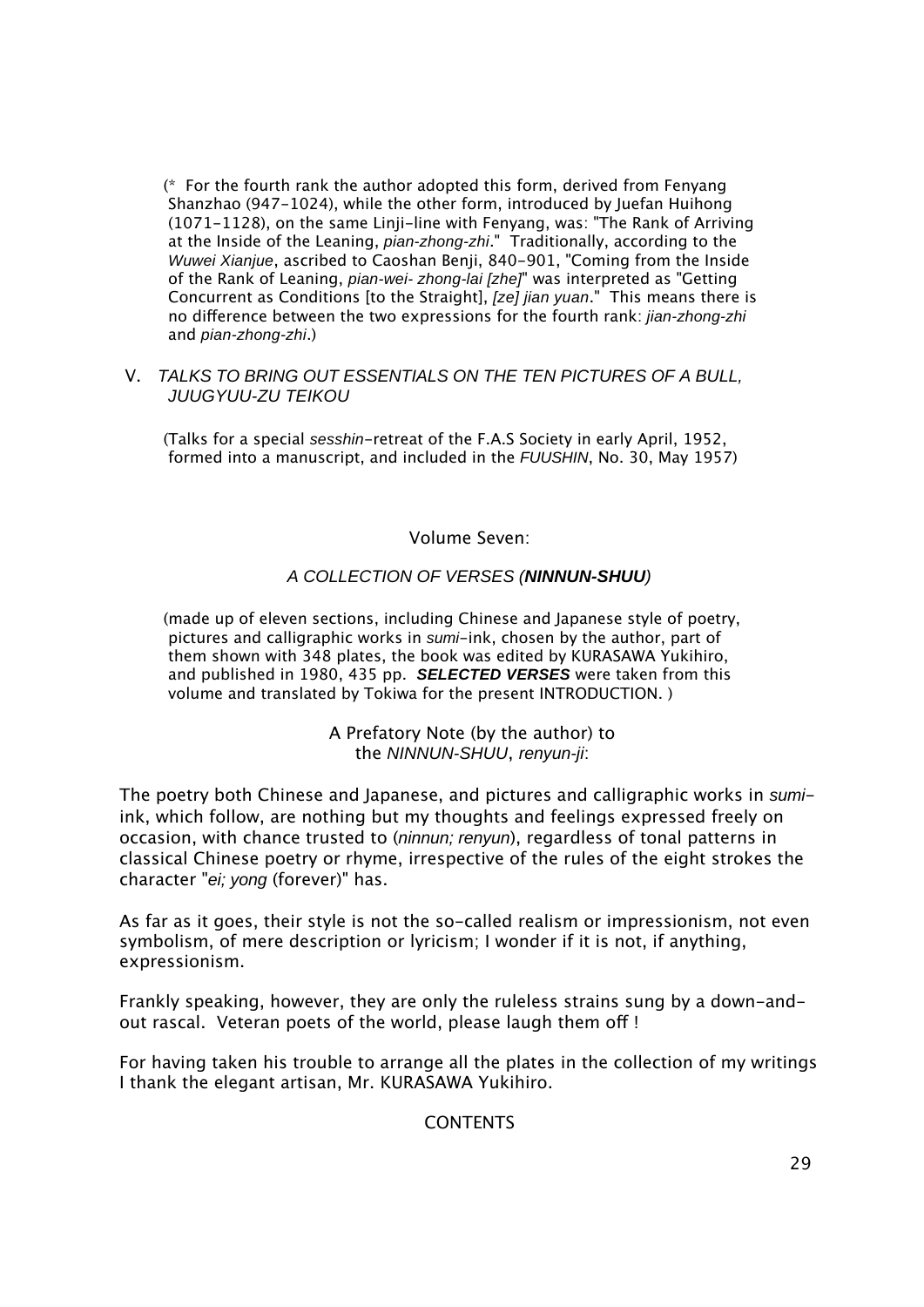## Preparatory Note

- 1. Grass Soft and Thick (kusa joujou; cao rongrong) : (This section includes forty-nine works: seventeen between the author's ages 25 and 37; thirty-two between 54 and 56.)
- 2. Without a Track (mosshouseki; mei zongji) :

(seventy works: thirty between the ages 27 and 44; forty between the ages 68 and 86. At the age 68 the author gave lectures at Harvard; at 85 MURATA Kinue, who had kept doing household work for the author since the latter's age 61, died.)

- 3. Stop Showing Off (shou-mairou; shao-mainong) : (sixty-three works: fifteen between the ages 26 and 52; forty-eight between the ages 71 and 81. At the age 73 the author shifted his dwelling from inside the Myoushinji Temple Compound, where he had lived since the age 29, to a place near west of the Kyoto Palace.)
- 4. Also Strange a Lot (mata hanahada ki nari; ye taiqi) : (sixty-eight works: eighteen between 27 and 53; fifty between the ages 60 and 81. The author sings with wonder about a plant named dokudami, Poison-counteractor or Hottuyinia cordata, growing leaves of a bo tree and blossoming flowers of cruciform.)
- 5. A Down-and-out Rascal (harakuko; poluohu) : (ninety-two works: thirty-two between the ages 26 and 54; sixty between 58 and 82.

 At the age 43 the author accepted a full-time lecturership at the Kyoto Imperial University, and in October 1949, at 80, had the Risosha begin to publish the collection of his writings.)

- 6. Strains of Song (rarari; luoluoli) : (ninety-five works: twenty-three between the ages 26 and 50; seventy-two between 60 and 82)
- 7. Talking Big (dai-datsukuu; da-tuokong): (eighty-six works: twenty-eight between the ages 27 and 54; fifty-eight between 57 and 85. In September 1958, at the age 69, at Buddh Gaya, India, the author made five vows.)
- 8. An Aged Awl (rou-kosui; laoguzhui) : (ninety-three works: twenty-eight between the ages 26 and 53; sixty-five between 58 and 83. Sang his memories of Paul Tillich, Martin Heidegger, and others; he introduced his last words.)
- 9. A Bottomless Bowl (mutei no hachi; wudi-bo) : (sixty-four works: twenty-four between the ages 26 and 54; forty between 59 and 80. At the age 72 the author sang "The All-Bearing Empty Sea," in memory of Carl Jung.)
- 10. (A Shout of Encouragement and/or a Yell of Scolding) (rikiiki; liweixi):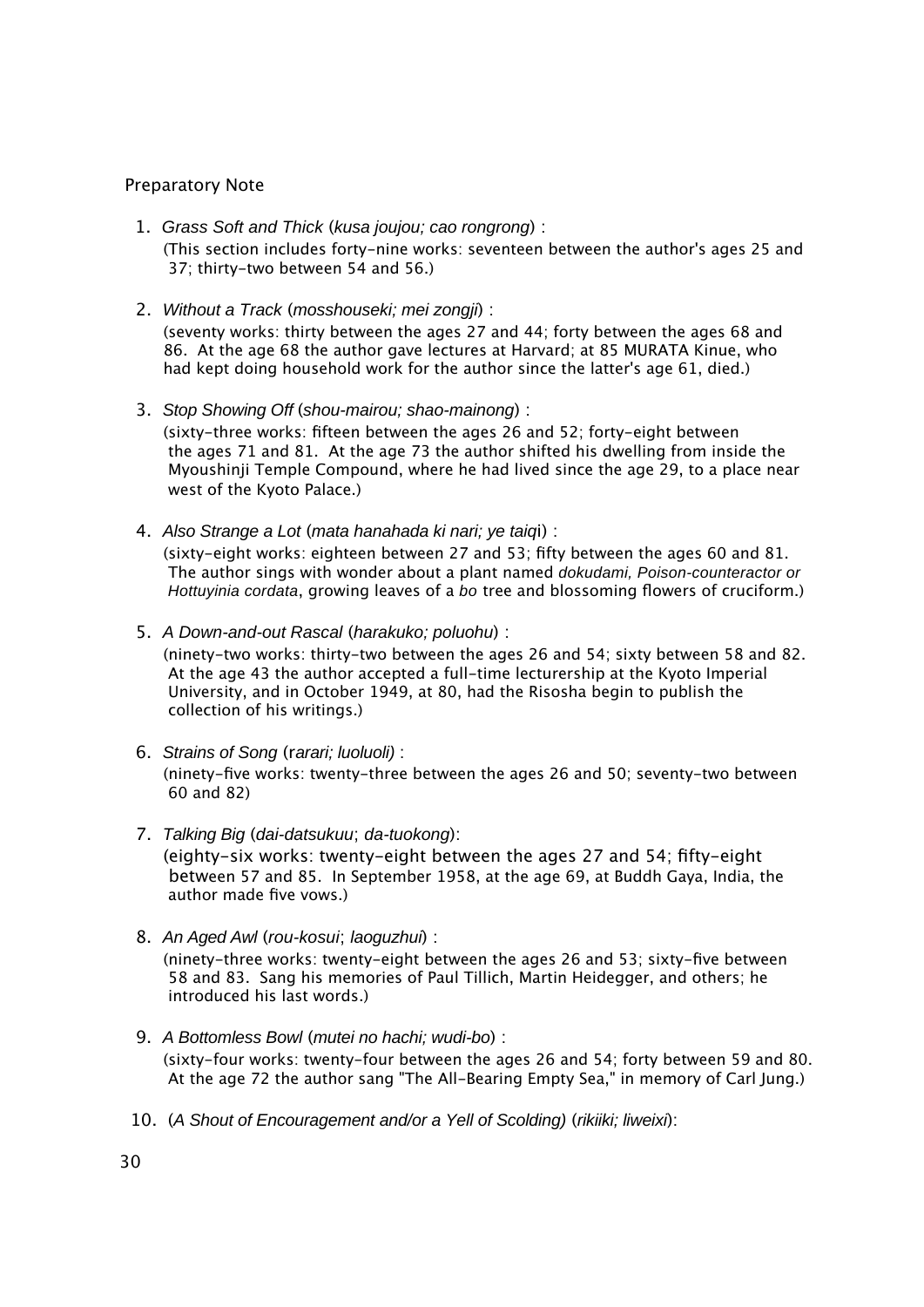(sixty works; twenty-six between the ages 25 nd 54; thirty-four between 60 and 80. During his ages 57 and 60 the author sang the "Fall of Modern Times," in ten stanzas, not yet translated).

11. Postmodernist :

(twenty-seven works since the age 71 until 86, beginning with the calligraphic work of "The Vow of Mankind.")

 Impressions of the Author's 25 Seals Contents of the 352 Plates

Postscript by the Editor

#### Volume Eight:

#### BROKEN SANDALS (**HASOUAI**)

(Edited by IKENAGA Kiyoshi, including character sketch, reports from trips abroad, comments upon current topics, and dialogues, published as the last volume, in 1974. Text, 672 pp.  $+$  Postscript pp. 673  $\sim$  698, with 26 plates and 22 illustrations.)

#### **CONTENTS**

#### I. Character-Sketch :

(The original headline: "The Former being Three and Three, The Latter being Three and Three (zen san-san, go san-san; qian sansan, hou sansan), is a Chan term, which appeared in the 35th case of the Biyan-lu, whereby the editor -- possibly the author himself -- seems to have meant that in the ultimate there is no distinction between the unawakened and the awakened, like snakes and dragons. It seems to have derived from a scriptural expression, "The former three of the six paramita, i.e., giving, keeping precept, and being patient, benefit sentient beings, while the latter three, i.e., making efforts, being composed, and being insightful, free them from self-afflicting passions." Cf. the seventh chapter, on *bhumi* and *paramita*, of the Samdhinirmocana sutra, Jieshenmi-jing; Gejinmitsu-kyou. T16, 705b)

[Nishida's Philosophy and Chan]

1. Nishida's Philosophy and Chan (1)

(a lecture given at The Fourth High School in Kanazawa, June 8, 1947) 2. Nishida's Philosophy and Chan (2)

- (a lecture for the Sunshin-kai at Kyoto Prefectural First Girls' High School, June 14, 1947)
- 3. A Comment on Nishida's Lectures on the Science of Religion (a postscript to Additional Volume IV, of NISHIDA KITAROU ZENSHUU, published by Iwanami shoten on June 25, 1952)
- 4. A Comment on Nishida's Early Manuscripts, Gasonkai Yuuyokusei Bunkou ("Written by A Winged Man in the Club of the Self-Conceited") and Fuseibun-kai yuuyokusei Genkou ("Manuscripts by A Winged Man in the Uncodified Club")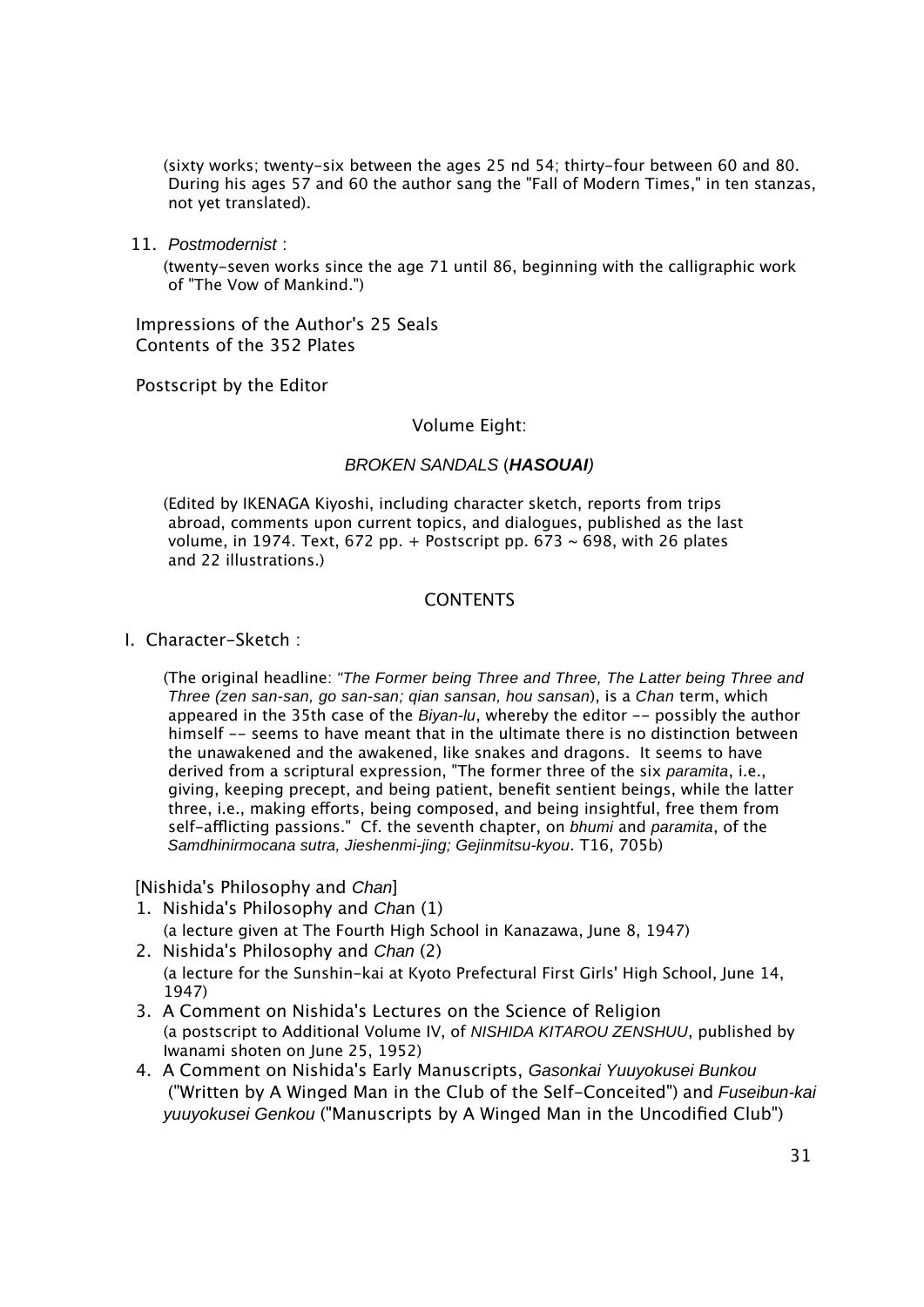(a postscript to Volume XVI of NISHIDA KITAROU ZENSHUU, published in August 1966)

[A Man of Great Death -- SUZUKI Daisetsu]

- 5. Postscript to the ZEN NO RONKOU, STUDIES ON CHAN (published in celebration of Dr. Daisetsu Teitarou Suzuki's 77th birthday by the Iwanami shoten, August 15, 1949. To this book the author contributed an article "On yuugen," which is included in the fifth volume of the author's collected writings. See above.)
- 6. Upon Listening to Dr. D.T. Suzuki's Lecture (a closing address after Dr. Suzuki's lecture for the Sunshin-kai, at Kyoto University, October 15, 1960, later included in the FAS Nos. 47~49, January, 1961)
- 7. Let Donkeys Cross, let Horses Cross, du lu, du ma (a contribution to a volume, The Character and Learning of D.T. Suzuki, annexed to the SUZUKI DAISETSU ZEN-SENSHUU (Selected Writings on Chan), Shunjuusha, June 5, 1962)
- 8. A Man of Great Death, D.T. Suzuki (an address in the memorial service for Dr. Suzuki held by the F.A.S. Society on September 4, 1966, during its special sesshin-retreat at the Reiun-in, Myoushinji Temple, included in the FAS, Nos. 59/60, December that year. Its translation, "Mondo: At the Death of a "Great-Death-Man," by the E.B. editorial office, with the first part largely being adapted, appeared in the Eastern Buddhist, Vol. II No. 1, August 1967. It lacks the whole mondo between KITAHARA Ryuutarou and the author. It seems that the E.B. editorial office wanted Dr. Suzuki's last words to be accurately recorded.)
- 9. Daisetsu and Sunshin (a contribution to the monthly report of Volume Thirty of the SUZUKI DAISETSU ZENSHUU, Iwanami shoten, December 1970)
- 10. Two Aspects of Chan Master Kankei (a contribution to the TOKUUN 5-2, published by the Rinzaishuu Daigaku, later Hanazono University, July 1, 1934)
- 11. The Moonlight Three Bridges

(The Hiyoshi Three Stone Bridges over the stream in front of an archway to the Hiyoshi Shrine in Sakamoto, Ohtsu City, a scenic place at the foot of Mt. Hiei; written in memory of a former student at the Ryuukoku University, Mr. SAIKI Koushou, an apprentice being trained in the Tendai school, who died at 27, included in a collection of writings published by the father of the deceased, June 62, 1943)

- 12. In Connection with the Dana Yoga (Giving Practice) of Honshin the Aged Nun (an introduction to a book by FUJIYOSHI Jikai, Dana-Yogin SATTA HONSHIN the Nun, published January 15, 1951)
- 13. A Memorial Address to Dr. TOMONAGA SANJUUROU (read at the funeral of Dr. Tomonaga, in September 1951, by the author on behalf of the deceased one's former students)
- 14. A Tribute to the Memory of Mr. OGUCHI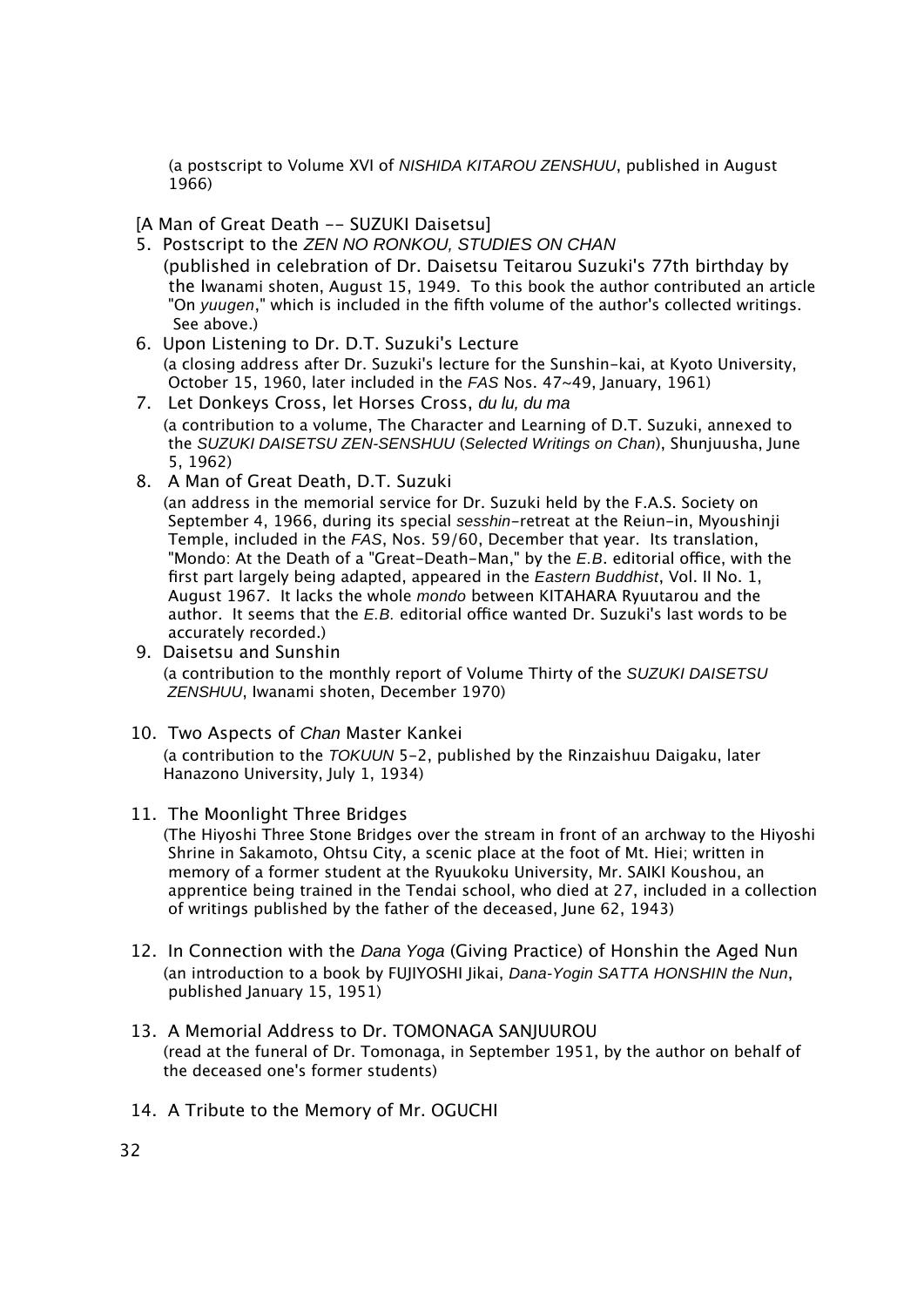(words of condolence read at a Protestant church in Tokyo by KITAHARA Ryuutarou on the author's behalf in the funeral service for Mr. OGUCHI Tokuji, full-time lecturer of German literature at Himeji School of Kobe University, who had attended special sesshin-retreats of the F.A.S. Society, and who died at the age of 29, April 19, 1958)

- 15. Cherishing the Memory of Mr. AOCHI SEICHOU, Professor of the Ryuukoku University (condolences extended on the death of Professor Aochi, on July 27, 1960)
- 16. Cherishing the Memory of MUGENSAI, SEKISOU, Tea Master of the Head Family (a memorial address included in the SHINCHA, No. 24, July 1965, on the death of the head of Konnichi-an Tea-School, September 7, 1964)
- 17. Cherishing the Memory of Layman ISHII SEKISUI (a memorial address extended on the death of Mr. ISHII Mitsuo, on the day of spring equinox of 1966, as the representative of the F.A.S Society, and included in the FAS, No. 58)
- 18. Head of the ITTOUEN, A SINGLE-LIGHT GARDEN, A Man Who Possessed Nothing, muichimotsu-tei, wu-yiwu-di -- Invited to the Celebration of Master NISHIDA Tenkou's Ninetieth Birthhay -- (a passage included in the SHINDOU, June issue of 1968)
- 19. Master TENKOU, Head of the Garden, has Returned to Light (condolences extended to Master NISHIDA Tenkou who died on February 29, 1968, and included in the HIKARI, April issue of 1968)
- 20. Welcoming Professor Paul Tillich (written on the occasion of Professor Tillich's visit to Japan, who arrived on May 3, 1960, and included in the RISOU, No. 325, June 1, the same year. Between November 11, 1957 and March 25, 1958, the author met to have talks three times with him. Cf. The author's article, "Theonomy and Chan Autonomy," Vol. II.)
- 21. Elegies for Professor Paul Tillich (presented on the death of Prof. Tillich on October 22, 1965. See SELETED VERSES II.)
- 22. Extolling Prof. Martin Heidegger who Counts the Age of Eighty (made on Prof. Heidegger's eightieth birthday, September 24, 1969, and presented to Prof. Heidegger together with other persons' words of celebration in a book published by Klostermann bookstore)
- 23. A Verse in Memory of Dr. Wilhelm Gundert (written on the death of Dr. Gundert, August 3, 1971, mailed to Mrs. Gundert, included in the FAS, Nos. 69/70)
- II. From a Pilgrimage through the World (The author left Japan in the autumn of 1957 to give lectures at the Divinity School,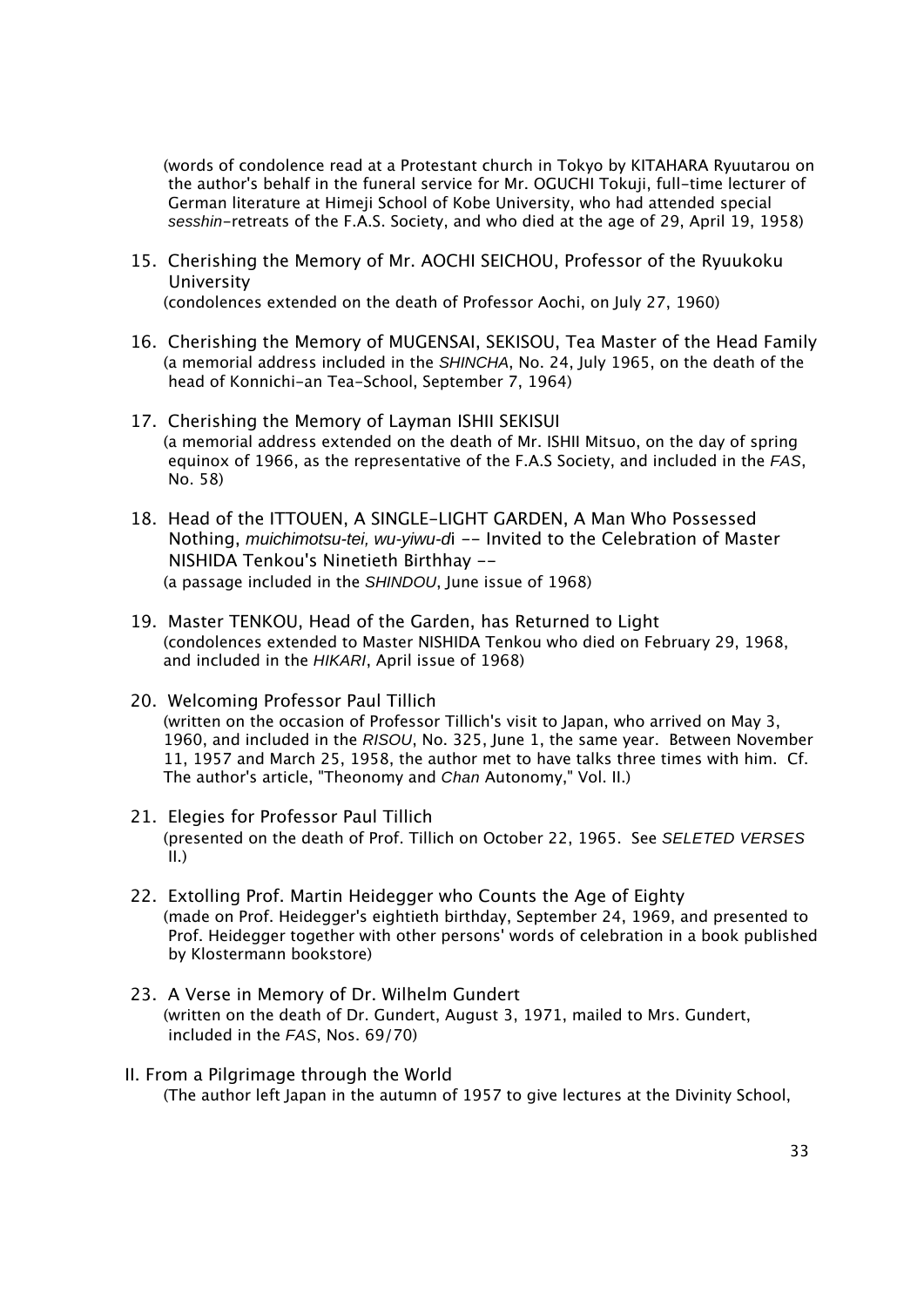Harvard University, U.S.A., and returned to Haneda Airport on July 1, 1958, after visiting countries in Europe and Near East, and then dropping in India.)

- 24. Greetings Before Travelling Abroad (greetings sent to the Gakudou Doujou and the Shincha-kai with the date of his departure, September 1, 1957, included in the FUUSHIN, No. 31, and SHINCHA No. 4, respectively, having almost the same contents, here taken from the FUUSHIN)
- 25. A Letter to the Gakudou Doujou (correspondence between September 1 and 30, included in the FUUSHIN, No. 32)
- 26. A Letter to the Shincha-kai (correspondence between the departure and February 11, 1958, whose excerpt included in the SHINCHA, Nos. 5 & 6)
- 27. A letter to the Gakudou Doujou (despatched from Hotel Continental, Cambridge, U.S.A. on December 18, 1957)
- 28. A Letter from Harvard (addressed to President YAMADA Mumon of Hanazono University, January 243, 1958, included in the HANAZONO DAIGAKU TSUUSHIN, December issue)
- 29. A Letter from Abroad (despatched from Madrid, Spain, April 11, 1958, included in the FUUSHIN, No. 34, June 22)
- 30. Correspondence from Places in Europe (addressed to a member of the Shincha-kai during the period between April 10 and June 21, 1958)
- 31. Greetings upon Return Home (addressed to the Gakudou Doujou and the Shincha-kai, included respectively in the FUUSHIN, No. 36 and the SHINCHA, No. 7; here adopted is the greeting to the Gakudou Doujou, which includes "Vows.")
- 32. Travelling through the U.S.A. and Europe (talks between the author and Professor IJIMA Tsutomu of Kyoto University in a meeting sponsored by the Bokubi-sha, included in the BOKUBI, No. 81, issued on December 1, 1958.)
- III. Comments upon Current Topics (through the author's permission, divided into seven small groups, with headlines provided by IKENAGA, the editor)
- [The Existence that is Nothing] (The following three articles belong to the pre-war days.)
- 33. Religion and Modern Times (included in the RINZAISHUU DAIGAKU GAKUHOU, No. 4, issued on April 10, 1920,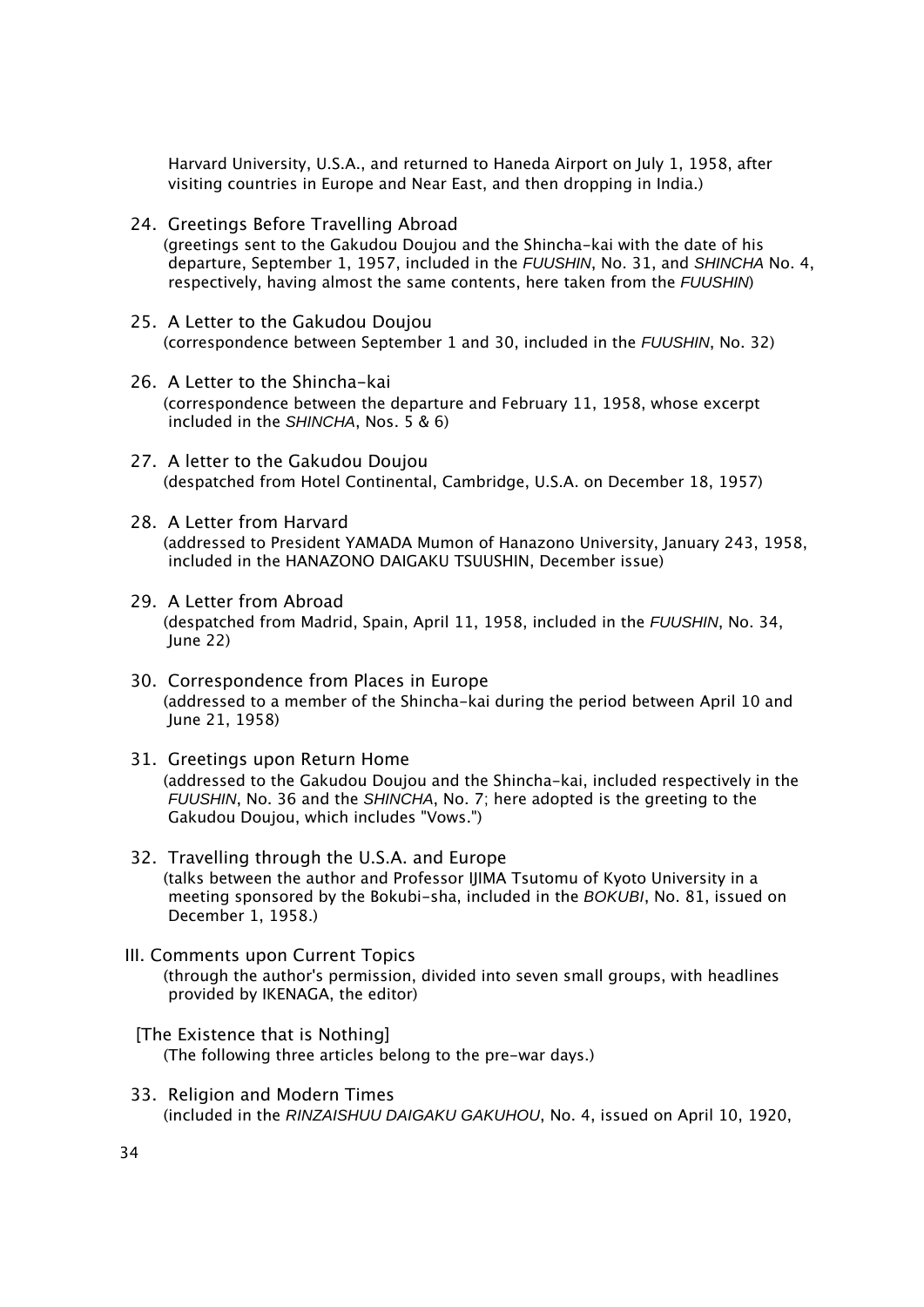whose editor-publisher the author himself was.)

34. Advocating Faith

(included in the RYUUKOKU DAIGAKU JIHOU, Ryuukoku University Review, issued on February 10, 1928; the author taught at this university during the period between 1919 and 1937.)

- 35. The Existence that is Nothing (a draft of the author's special lectures in 1935 at Kyoto Imperial University, of which KORETSUNE Takayasu made a fair copy)
- [Is Buddhism all right as it has been?] (The following nine are reviews and criticism of religions, contributed to newspapers and magazines as well as records of public lectures between the days of World War II and after the war, up to 1954.)
- 36. Get Rid First of All of Narrow-Mindedness !
- 37. Deeply Cultivate the Mind-Fields ! (drafts of articles contributed either to the ZENGAKU KENKYUU, Studies in Zen Buddhism, Hanazono University, or RYUUKOKU DAIGAKU GAKUHOU, Ryuukoku University Gazette, during the World War II)
- 38. Missions of the War-Defeated Races (a contribution to the newspaper, Evening Kyoto, on August 5, 1949)
- 39. Modern Philosophy and Chan (a shorthand address for the Ehime Newspaper, September 5, 1949)
- 40. The Right Dharma has no Miracle (a contribution to the CHUUGAI NIPPOU (Ch. Daily Newspaper), December 3, 1949)
- 41. An Introduction to SHUTAITEKI MU, Nothingness as the Fundamental Subjectivity (an offprint of a lecture with the title SHUTAITEKI MU, without the notice of the place or date)
- 42. The KIYOZAWA Spirit and A Reformed Buddhism (record of a lecture given at the Takakura Hall, Kyoto, in June 1952, in a meeting for lectures in memory of the fiftieth anniversary of the death of KIYOZAWA Manshi, included in the KYOUKA, No. 14, issued by Kyouka Institute of the Higashi Honganji Temple, November 15, 1952)
- 43. Is Buddhism All Right As It Has Been ? (a handwritten draft with no notice of date or other information)
- 44. How Should Buddhism Live in the Modern Times and in the Future ? (a shorthand record of a lecture for the first general meeting of the Kyoto Buddhists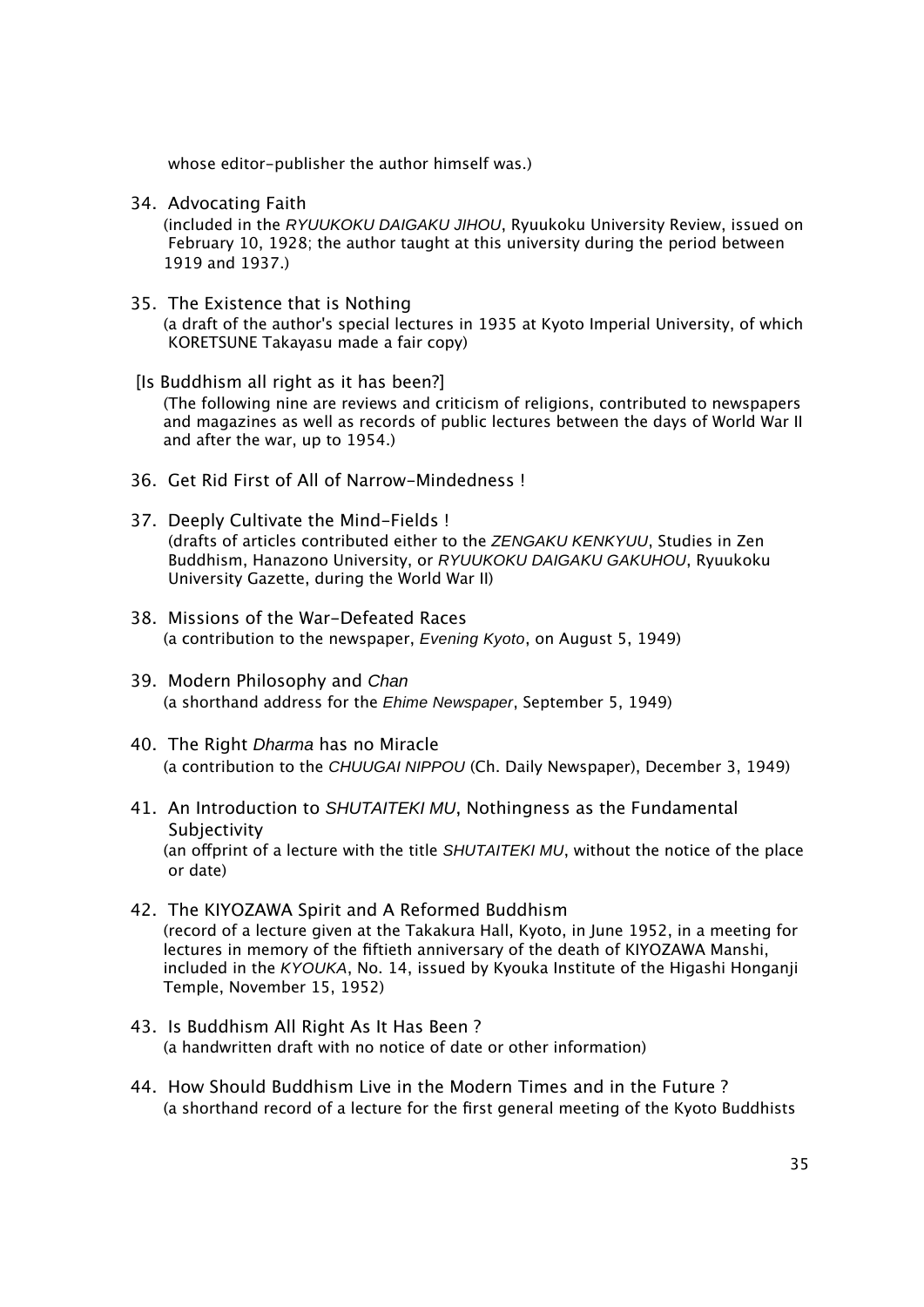Assembly held on July 10, 1954, through the author's correction and YANAGIDA Seizan's adjustment, printed as a pamphlet with the same title)

[The Intention of the Chan Patriarch Coming From the West]

(six items, including studies, talks to bring out essentials, and lectures, not arranged in chronological order)

45. DHARMA

(a study on Bodhidharma, included in the KOUZA ZEN, Volume Three, The History of Chan in China, published by the Chikuma-shobo, October 30, 1967)

 46. The Intention of the Chan Patriarch Coming From the West (a recorded manuscript of a talk for a course of the Rinzaigakuin College, included in the RINZAI JIHOU, Rinzai Review, October 15, 1947)

## 47. The Living LINJI

(a talk to bring out essentials for the 56th special sesshin-retreat of the F.A.S. Society, on April 10, 1966, the day which happened to be the one thousand and one hundredth anniversary of the death of Chan Master Linji Yixuan; included in the FAS, No. 58, issued on Aprii 30, 1966)

## 48. Lao An Shows the Self Functioning

(a talk to bring out essentials for the special sesshin-retreat, July 1960, included in the FAS, Nos. 45/46, September 25, 1060)

## 49. With One Mind Unborn Tens of Thousands of Dharmas Get Faultless, isshin fushou manpou mutai; yixin busheng wanfa wujiu (a talk to bring out essentials for the F.A.S. Society sesshin-retreat, a mimeographed

copy made by YANAGIDA Seizan, without information of date and others)

50. What is DOUGEN-like in humans

(a shorthand record of a lecture at Nakanoshima Public Hall, Osaka, on May 17, 1951, celebrating the seven hundredth anniversary of the death of Chan Master Dougen in the next year; included in a book with the title HOUSAN DOUGEN ZENJI, In Admiration of Master Dougen, March 10, 1952)

- [The Self of Prajna Insight Works in Karuna Compassion] (articles concerning the Gakudou Doujou)
- 51. Being a Slave

(the opening article of the GAKUDOU, Learning the Way, No. 1, issued in 1950 by the Gakudou Doujou, later named F.A.S. Society)

52. The Self of Prajna Insight Works in Karuna Compassion (a lecture at the Kaiseiji Chan Monastery, Nishinomiya, some time between the autumn of 1949 and May 1950; recorded by KAMATA Zenshou, and revised by the present editor)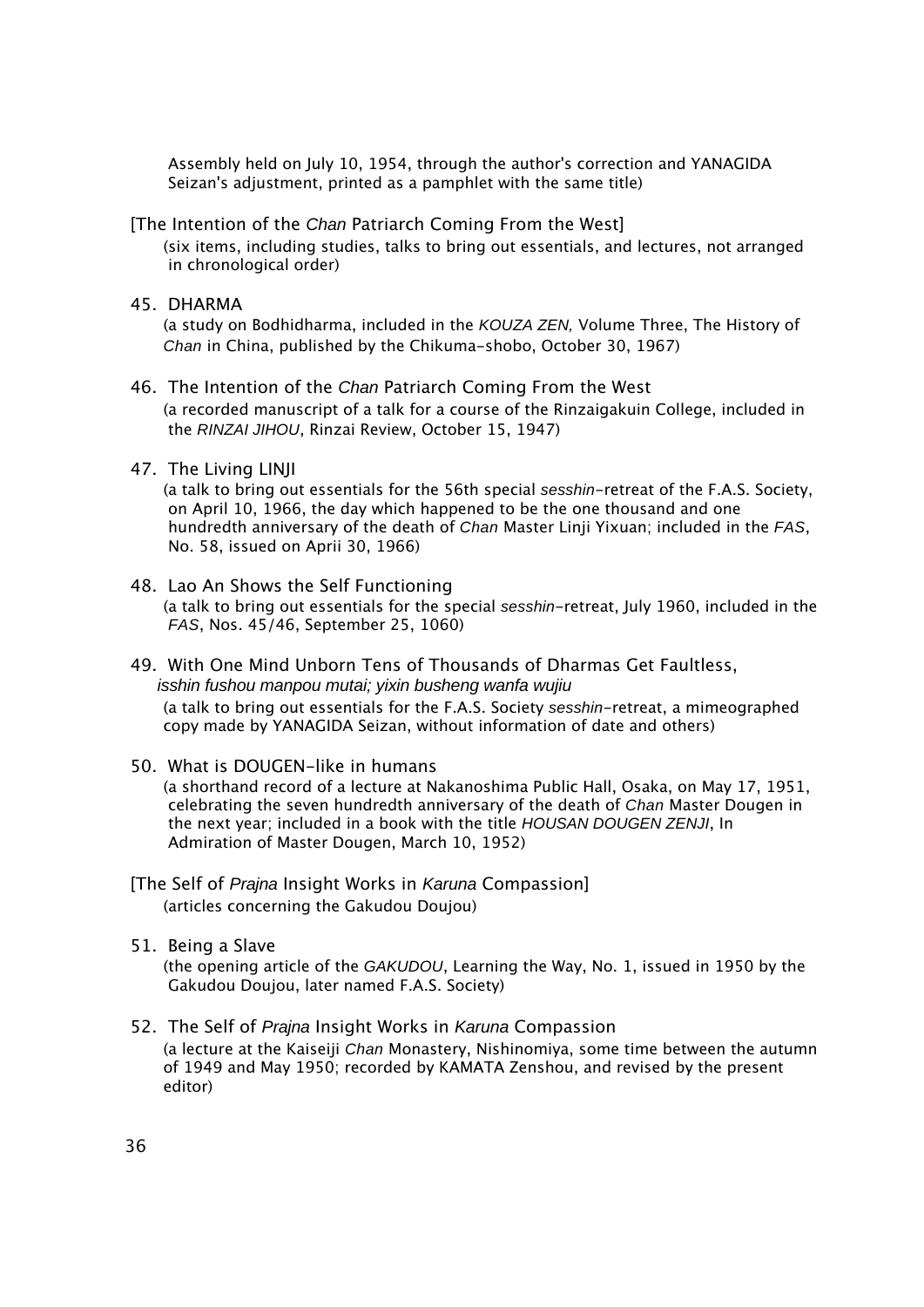- 53. Celebrating the anniversary of the Founding of Gakudou Doujou (a greeting on April 8, 1950, included in the GAKUDOU, No. 2)
- 54. New Year's Words (included in the FUUSHIN, No. 29, January 1, 1957)
- 55. NOTHINGNESS, Pamphlet 1

(composed by a drafting committee, UEDA Taiji and others, with the author as the central figure, and made public in 1957 as a pamphlet of the Gakudou Doujou; its English version was prepared immediately thereafter by Ueda, Fujiyoshi, and some others.)

 56. What is Chan? Pamphlet 2 (a draft composed by KITAHARA Ryuutarou, who re-arranged passages quoted from the author's writings so as to have a concrete guide to practice and the method for realization of the idea of the Association established in Pamphlet 1)

[The Cardinal Point of SHINCHA, Mind Tea] (four items concerning the Shincha-kai)

- 57. Renaissance of the Way of Tea (the opening passage of the KYOTO DAIGAKU SHINCHAKAI KAIHOU, bulletin of the association, No. 1, February 28, 1952, celebrating the tenth anniversary of the founding of the Shincha-kai)
- 58. A message to the General Meeting (celebrating the fifteenth anniversary of the association, November 18, 1956, included in the SHINCHA, No. 3)
- 59. The Cardinal Point of SHINCHA, 1 (included in the "Guide to Shincha-kai," in April 1956, on the occasion of the fifteenth anniversary of founding of the association)
- 60. The Cardinal Point of SHINCHA, 2 (included in the "Guide to Shincha-kai" on the occasion of the twentieth anniversary of founding of the association, in October 1961; later included in the SHINCHA, No. 22, May 5, 1964)
- [The World of Quietude] (contributions and lectures, on everyday practice of the Way)
- 61. To Read, To Have Oneself Read, and To Read Free from Reading (contributed to the SHOSOU, A Study-Window, issued by the Kobundo-shobo, May 25, 1949)
- 62. A Classic City Kyoto (included in the RAKUMI, The Taste of Kyoto, No. 44, issued by the Rakumi-sha, January 25, 1954)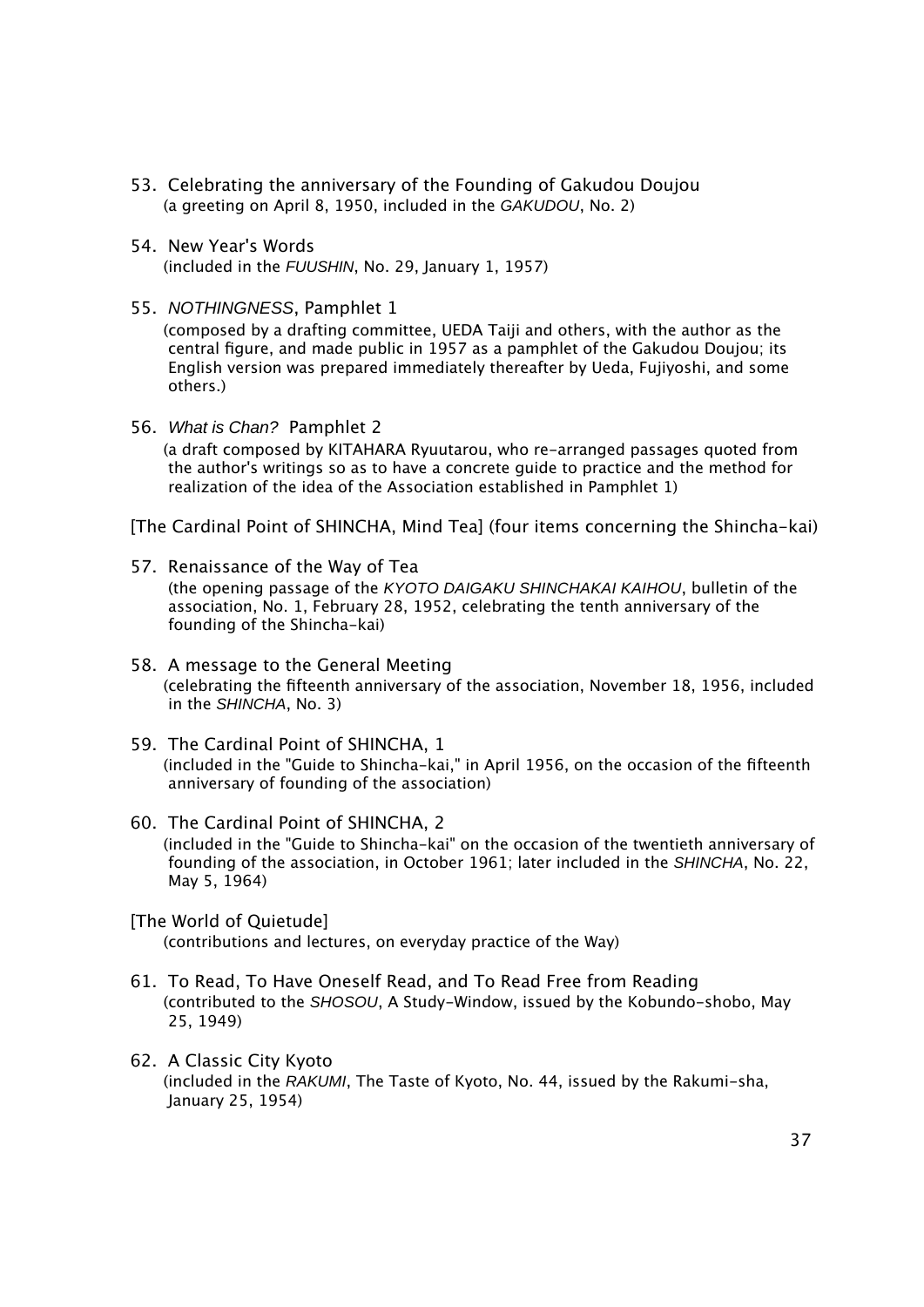63. A Black-Bean-Eater, ankokutou, anheidou

(written on February 15, 1955, and included in the DOKUSHO SHUNJUU, The Book-Reading Springs and Autumns; cf. III. 4, in the seventh volume above.)

### 64. One Day to Do Nothing; One Day to Eat Nothing

(included in the HEIAN, Peace and Security, issued by the Culture Section, Department of Police Affairs, Kyoto Prefectural Police Headquarters, June 5, 1957; tr. by Jeff Shore,  $FAS$  Journal, 1984-85, and in the Young East vol. 11-1, 3 pp. with the title "One Day Without Work, One Day Without Eating.")

65. The World of Quietude

 (talks over the radio in the NHK program "Jinsei-dokuhon (Human Life Readers)", during the period between April 22 and 24, 1963, recorded and written out into a manuscript by KONTANI Kouji)

66. On Getting Through Severity

(three talks over the radio in the NHK program during the period between August 31 and September 2, 1964, included in the two numbers of BUKKYOU TIMES from September 15)

### [Ecumenism]

(a group of writings to advocate a kind of ecumenism to see a new task for religion in establishing ethics for all mankind)

 67. A Message to the President of the Buddhist Society, London (sent from the Gakudou Doujou represented by the author, apparently written by someone else than the author, included in the FUUSHIN, No. 20, January 1955)

## 68. Modern Times and Chan

(the substance of a lecture given at the Rakuyuu Hall, Kyoto University, included in the CHUUGAI NIPPOU, Chuugai Daily Newspaper, as one of the series of the same title, July 25, 1956)

- 69. Establishing Ethics Beyond Nationhood (included in the column "The World of 1961 and Its Tasks" of the CHUUGAI NIPPOU, January 1, 1961)
- 70. A Greeting to the Gathering for Familiar Talk Between Chan and Christianity (dated March 27, 1967, included in the FAS Nos. 61/62)
- 71. The World of the Awakened Existence

(a response to Mr. HARA Ichirou's review of the author's Seven Cases from the Weima, February 11, 1961, included in the SOUZOU, Creation, issued by the Japan Liberal Union of Religions, issued on April 1, the same year)

#### IV. Dialogues:

(divided into three sections: the first three are with advocates of materialism in the early period after the war; the next six are with three American scholars, two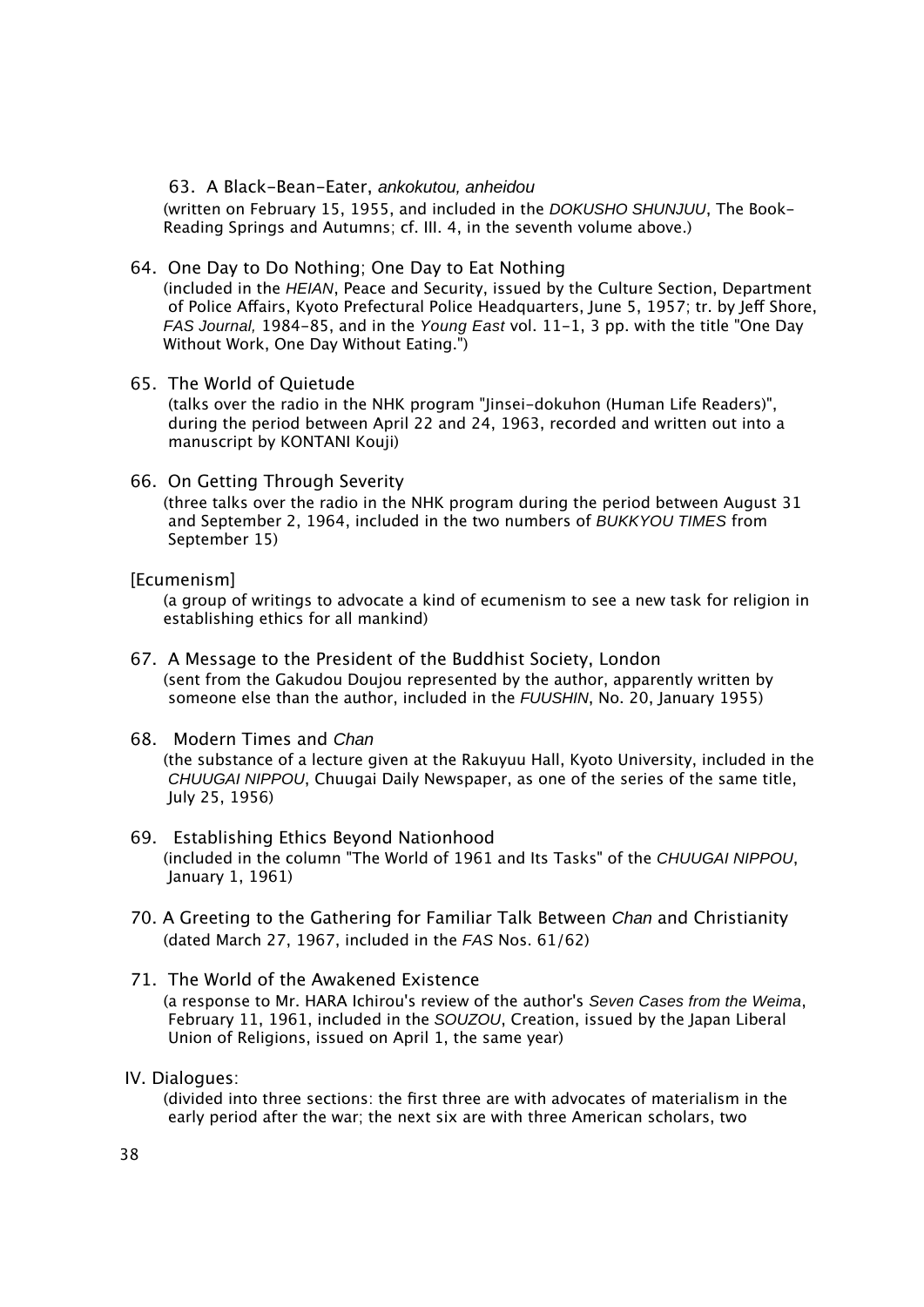European scholars, and with Dr. D.T. Suzuki, during the author's travel abroad in 1957 and 1958; the last two are in Japan on creating artistic works, sponsored by the Bokubi-sha before and after the author's travel abroad)

72. Religion and Communism

(with IDE Takashi, professor of Tokyo University, sponsored by the newspaper, EVENING KYOTO, planned by HOSHINO Genpou, ABE Masao, and MORI Ryuukichi, held twice in April, 1949, made public in the TOUHOU, The East, No. 10, by Hozokan, June 1, 1949; its subtitle was "Appraisal of Philosophy from the Two Standpoints")

73. Matter or Mind ?

(a lecture in the "Big Forum of Thoughts" held at Kanazawa City Public Hall on Aprll 1, 1949, in memory of the sixtieth anniversary of the founding of Kanazawa City; the record of the forum was made public as the first volume of KOUMINKAN BUNKO, Public Hall Library; besides the author, who represented Buddhism, MATSUMURA Katsumi talked for Christianity, and KURIHARA Yuu for materialism. )

#### 74. The Actualities and Religion

(with YANAGIDA Kenjuurou, chief director of the Association Commemorative of the War-Dead Japanese Students, held on February 2, 1951, made public in the BUDDHIST MAGAZINE Vol. 2 No. 4, April 1951, Nishi-Honganji Temple)

75. A Dialogue with Dr. Linus Pauling

(a dialogue held with the Nobel Prize winner in chemistry, 1954, whom the author visited in his study at Southern California Institute of Technology on September 13, 1957, recorded by FUJIYOSHI Jikai, and included in the FUUSHIN No. 33; when Dr. Pauling together with his wife came to Japan two years later and attended the Fifth World Conference Against Atomic and Hydrogen Bombs, it was made public in the CHUUGAI NIPPOU on August 13, 1959, with the author's verbal modifications.)

- 76. A Dialogue with Professor Ralph Turner
- 77. A Dialogue with Professor F.S.C. Northrop (during his stay in the U.S.A. the author visited Prof. Turner on February 21, and Prof. Northrop on February 22, 1958, in their studies at Yale University; these are records taken by Mr. Fujiyoshi, who accompanied the author all through.)
- 78. A Dialogue with Gabriel Marcel (during his visit to Europe the author visited Mr. Marcel at his house on the evening of April 17, 1958; this is the record taken by SHIBATA Masumi, who accompanied the author and interpreted for him; included in the FAS Nos. 45/46.)
- 79. A Dialogue with French Orientalists (on the next day after visiting Mr. Marcel the author visited Professor Paul Demiéville of the University of Sorbonne, with Mr. Renondeau and Mr. Holzman in company; recorded by Mr. Shibata who interpreted, and included in the FAS, No. 44)
- 80. Talking about Chan in the U.S.A. (with Dr. D.T. Suzuki in his room at Hotel Continental, where the author lodged during his stay in the U.S.A., in Cambridge, Massachusetts, the location of Harvard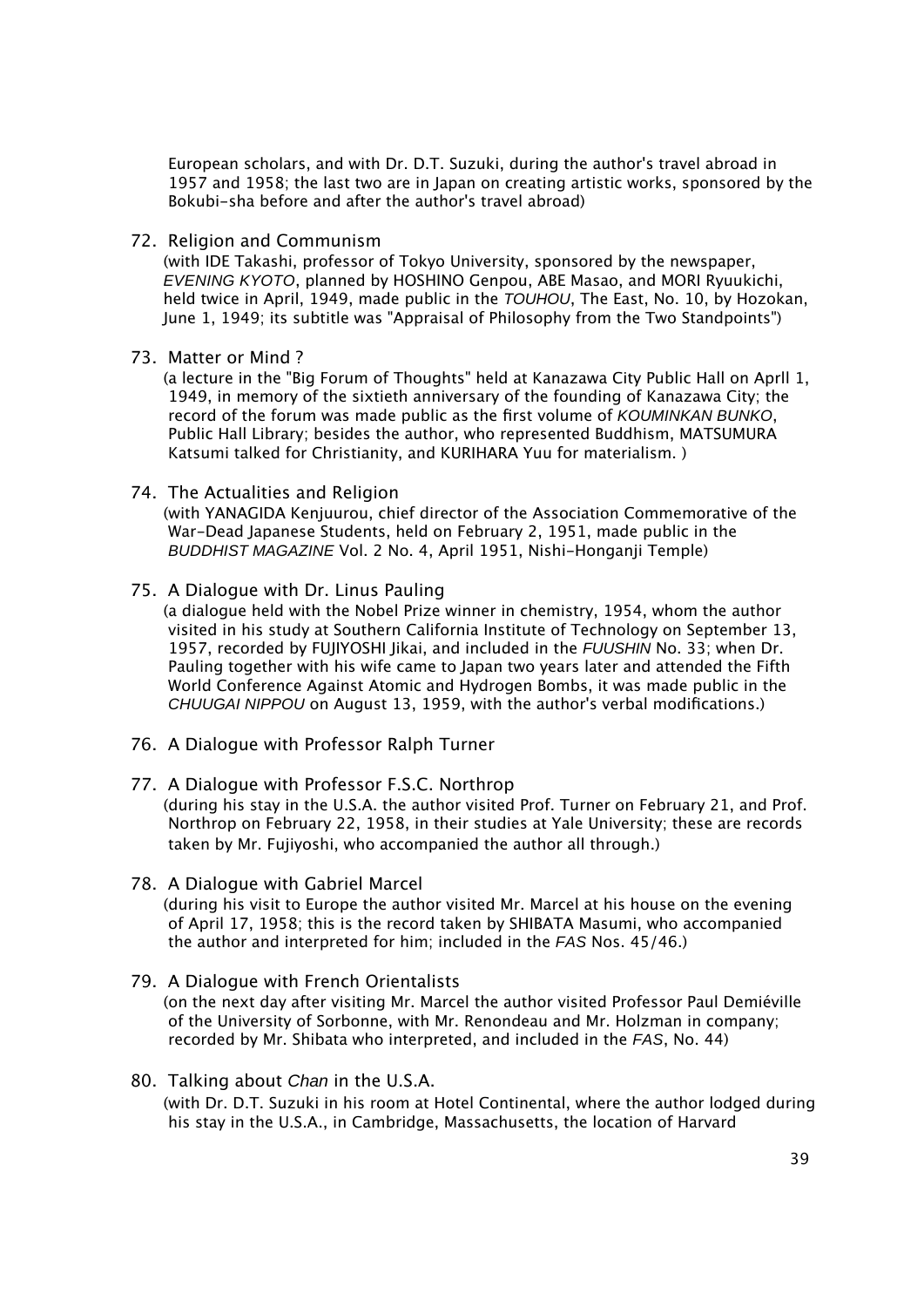University, in early spring 1958; recorded by Mr. Fujiyoshi who accompanied the author, and included in the ZENBUNKA, No. 14, February 1, 1959)

 81. Talking about the [self-awaking, creative] FIELD (ba; chang) (a record of a round-table talk planned by MORITA Shiryuu of the Bokubi-sha, attended by YUKAWA Hideki, professor of Kyoto University, HIRAYAMA Ryoutarou, director of the Nomura Securities Firm, IJIMA Tsutomu, professor of Kyoto University, YOSHIKAWA Itsuji, assistant professor of Tokyo University, and the author; included in the BOKUBI, No. 41, January 1, 1955)

## 82. Talking about TIME

(planned by the Bokubi-sha after the previous round-table talk on the field, with the same attendants excluding Mr. Hirayama, included in the BOKUBI, No. 82, January 1, 1959)

Postscript by the Editor

## A. III. Additional Contents of the Enlarged Writings in Nine Volumes

(The author's enlarged collected writings, ZOUHO HISAMATSU SHIN'ICHI CHOSAKUSHUU, nine volumes with a separate volume, HISAMATSU SHIN'ICHI NO SEKAI, the World of Hisamatsu Shin'ichi, published during the period between 1994 and 1996 by the Hozokan, Kyoto, whose first eight volumes are principally the same in their contents with the Risosha edition, though revised by members of an editorial committee different from the previous ones.)

Volume One: ORIENTAL NOTHINGNESS:

The supplemented articles:

G. (D. 25) Time and Space, continued, drafts (Chapter 3, drafts  $1 \sim 3$ )

Postscript for the Enlarged Version (by ISHII Seiji)

Volume Four: THE PHILOSOPHY OF THE WAY OF TEA:

The supplemented article:

shingo (xinwu: The Mind Awakened to Itself)

(a lecture given at the author's abode at Muromachi, Kyoto, on October 14, 1968; included in the SHINCHA, No. 29, July 1970; a lecture given on October 12, 1968, the first of two days' lectures, failed to be put into printing; pp. 437~ 469. Cf. The Risosha version IV. 14.)

Volume Seven: A COLLECTION OF VERSES:

Supplemented works:

 161 poems and 48 photographs of calligraphy, taken from the BUDDHIST, Nos.  $12 \sim 14$ .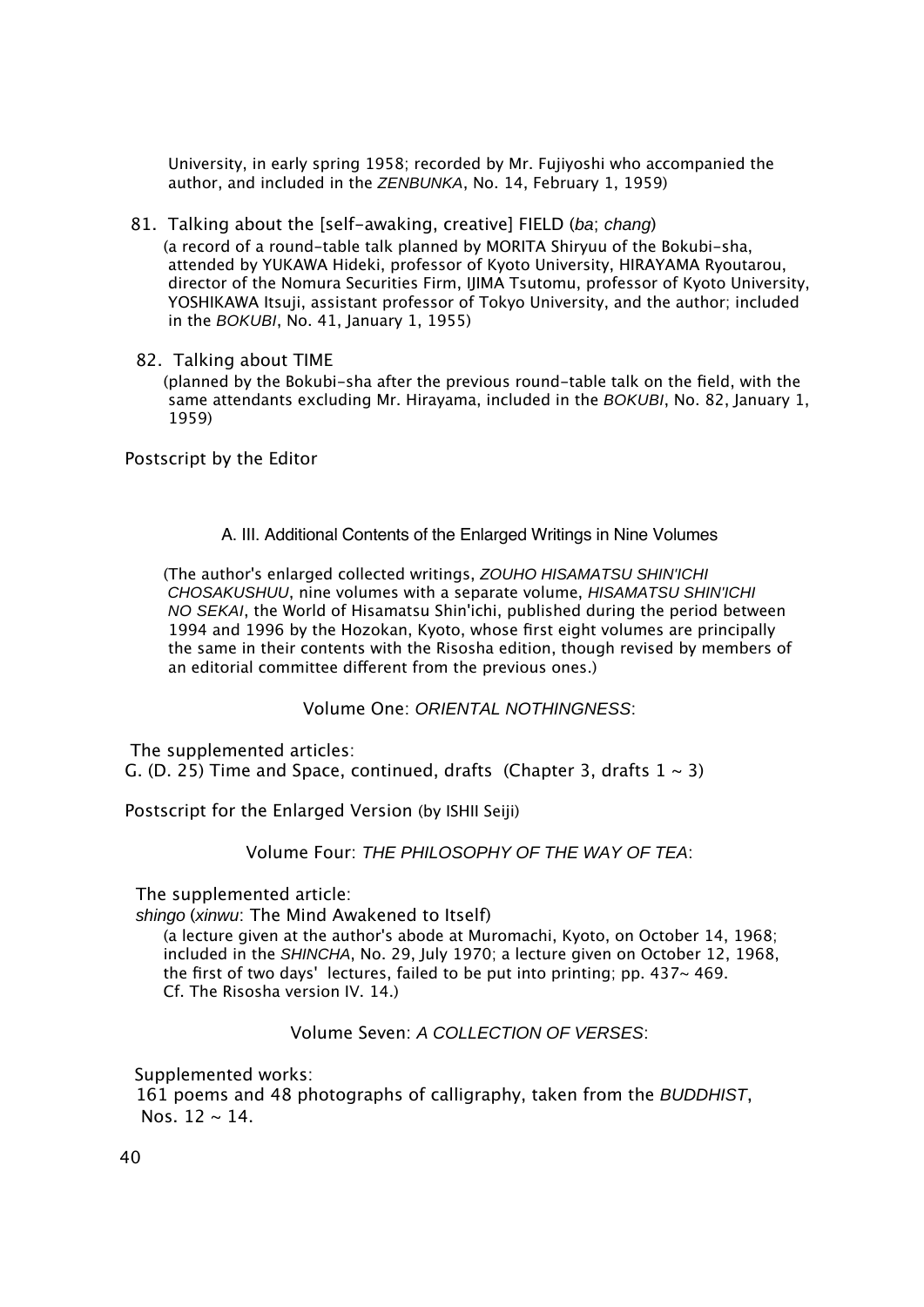Volume Nine: PROBLEMS POSED IN THE QIXIN LUN & DIALOGUES

(a new volume, which includes the enlarged version of PROBLEMS POSED IN THE QIXIN LUN, two groups of dialogues, and four literary remains, with a brief chronology, edited by KAWASAKI Yukio, published in 1996, 596 pp.)

- A. KISHIN NO KADAI, Problems Posed in the Qixin [lun] (pp.  $9 \sim 302$ ; for its explanation, see above, I. (3), Note below the Contents.)
- B. Dialogues 1: For the Postmodernist World: (pp. 305  $\sim$  443)
	- 1. The Postmodernist Analects (talks with MURAKAMI Jikai, MATSUKURA Shouei, and KIMURA jouyuu, October 2, 1974, included in the ZENBUNKA, No. 75, 1974)
	- 2. Concerning Humanity (with MIZOUYE Yasuko, on January 12, 1976, BUDDHIST, No. 8, 1981)
	- 3. Free Talks by a Postmodernist (with WATANABE Ryouji, March 26, 1976; BUDDHIST, Nos. 13, 14, 15, 16, 17, 1982 ~ -83; the author's words were summarized by Tokiwa in Enlgish in the FAS SOCIETY JOURNAL, 1997, "Dr. Shin'ichi Hisamatsu's Postmodernist Age," pp. 18 ~ 32.)
	- 4. A Cornerstone for Creation -- Postmodernists' Art and Society (with ISHII Seishi, October 31, 1976; BUDDHIST, Nos. 25 & 26, 1985; the first part on art omitted, the second part on society was introduced in summary by Tokiwa in the FAS SOCIETY JOURNAL, 1997, "Dr. Shin'ichi Hisamatsu's Postmodernist Age," pp.  $33 \sim 39.$
	- 5. Talking on Chan and Philosophy -- For Postmodernists' Sake --(interviewed by an editor of the Iwanami shoten, SEKAI, No. 375, February 1977; tr. by Jeff Shore, the FAS SOCIETY JOURNAL, Winter 1986-87, pp.  $1 \sim 10$ )
	- 6. Thirty-Three Years A Moment of Time -- "Killing the Buddha Killing the Patriarch" and Nishida Philosophy -- (with TAKEUCHI Yoshinori, October 24, 1977; RISOU, No. 536, January 1978)
	- 7. Not Depending on Buddha-Dharma-Sangha is the True Religion -- Discussion on the Source of Religion -- (with OOI Saidan, SENGOKU Masahiko, IKENAGA Tooru, OCHI Michiyo, and YAMAZAKI Haruhisa, March 21, 1978; BUDDHIST, Nos. 5 & 6, 1980)
	- 8. Listening to This Person (with HOUZUMI Genshou, January 8, 1979; ZENBUNKA, No. 97, June 1980)
- C. Dialogues 2: KAKU NO SHUUKYOU, The Religion of Awakening (with YAGI Seiichi, pp.  $447 \sim 571$ , from the enlarged version of a separate book, edited by Mr. Yagi, published by the Shunjusha, Tokyo, 1986, with the exception of the final two articles; the original version was published in January 15, 1980,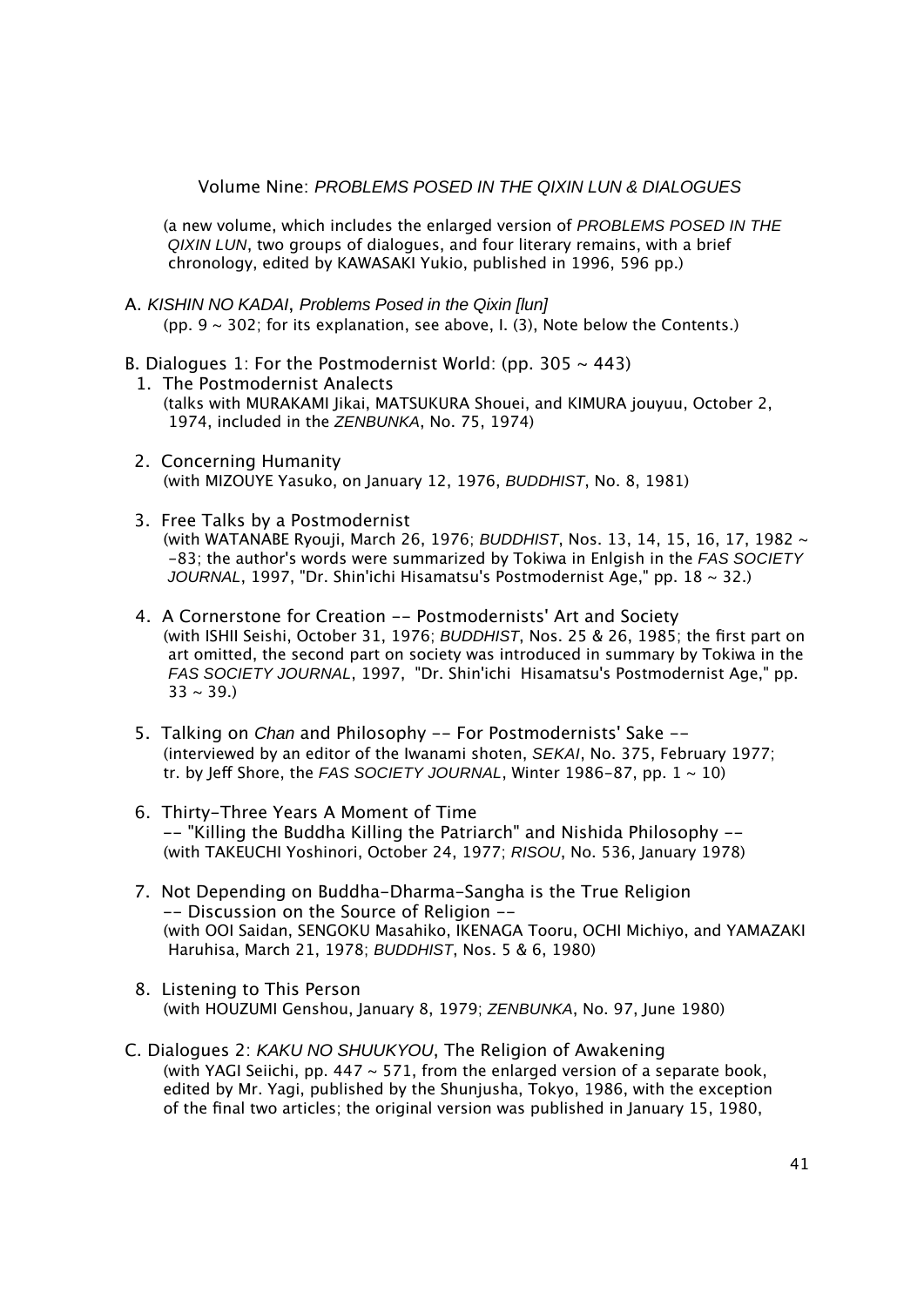twelve days before Dr. Hisamatsu's death)

- (1) Preface (by Mr. Yagi)
- (2) "The Source of Value and the Creation of Value" (at the author's house in Gifu, on May 26, 1978)
- (3) "Chan and Christianity -- the Formless Self and Killing the Buddha Killing the Patriarch"
	- (at the author's house, June 22, 1978)
- (4) "From the Middle Ages to the Postmodern Age" (at the author's house, November 24, 1978)
- (5) "Awakening and Faith" (at the author's house, December 14, 1978)
- (6) "Awakening and Words" (at the author's house, My 11, 1979)
- D. Literary Remains:
	- 1. The Ruining of Modern Times and the Conception of the Postmodernist World (tr. by ABE Masao and Robert Grous in the F.A.S. Newsletter, Vol. I, No. 1, July 1976, as "Post-modernist Manifesto, The Renovation of the World")
	- 2. A New Task of Religion (words in the initial number of the BUDDHIST, 1979; tr. by Jeff Shore, FAS Society Journal, 1986-87)
	- 3. A Basic Bibliography of Chan Chinese, Korean, and Japanese (introduced by the author for the participants in the FAS Comprehensive Study Meetings, 1961  $\sim$  69, who were not versed in *Chan* studies, included in the *BUDDHIST*, No. 36, July 1990)
	- 4. Opening Up the Future (a foreword to the Commentary on the LINJI-LU, Records of Master Linji, by Seo-ong, a Korean Chan master and former student of the author at Hanazono University, published by the Aoyama-shoin, Tokyo 1977)
- **E**. A Brief Chronology of Hisamatsu Shin'ichi

(the one cited in the BOKUKAI, the Sea of Sumi-Ink -- CALLYGRAPHY OF HISAMATSU SHIN'ICHI, Bokubi-sha, Kyoto 1982, revised by KURASAWA Yukihiro; see Tokiwa's translation of the author's **Brielf Chronological Record Compiled by Kurasawa Yukihiro**, slightly corrected by conferring with the Nenpu by Kitahara Haruyo, BUKKYOU KOUGI Volume Four.)

A. IV. Contents of the Four-Volume Lectures on Buddhism

## **HISAMATSU SHIN'ICHI BUKKYOU KOUGI**

### Lectures on Buddhism

(a supplementary collection of the author's writings, made up of lectures given at universities in Kyoto on Buddhism and religion, reproduced from students' notebooks,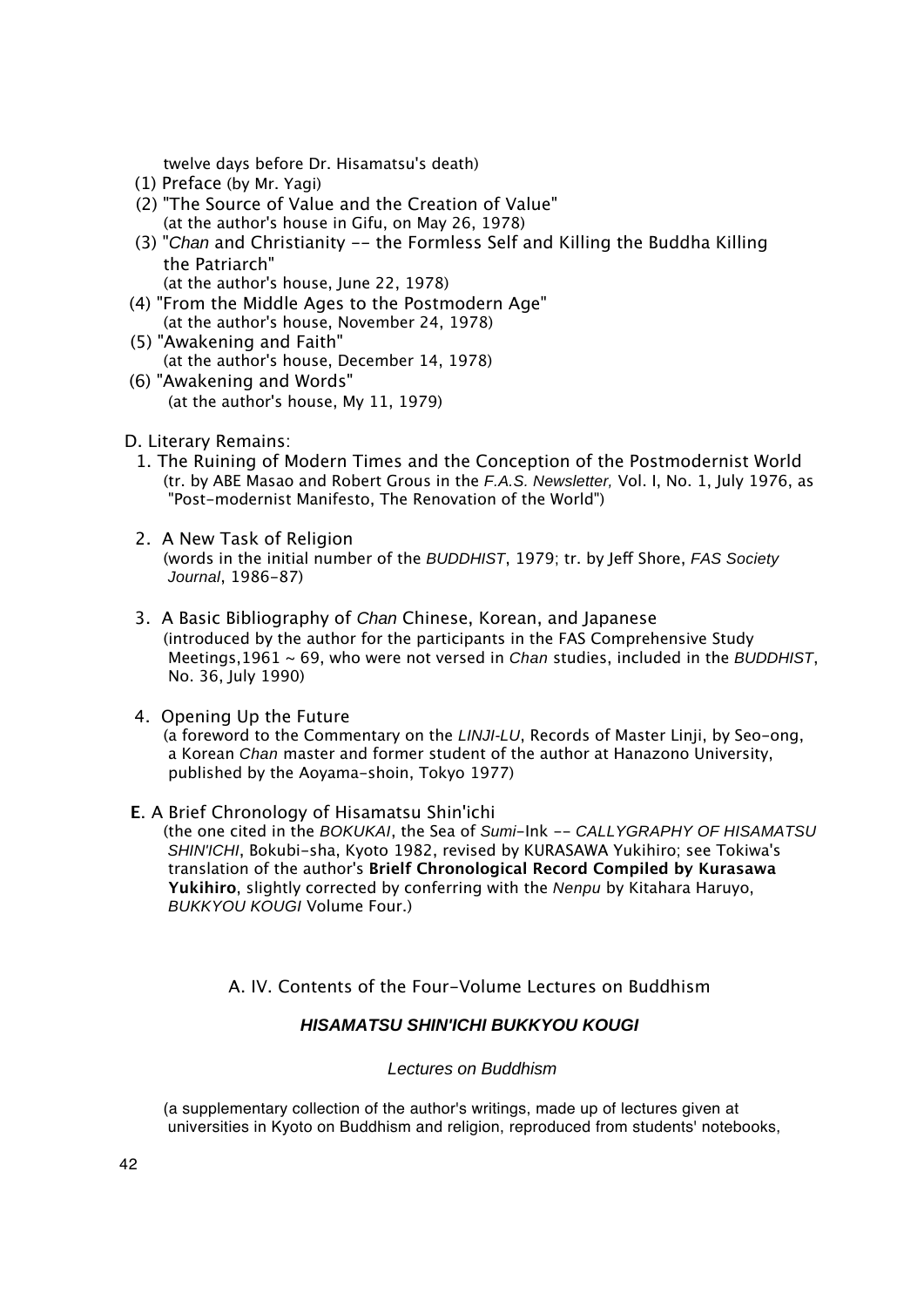edited by members of the F.A.S. Society in four volumes, whose titles had been prepared as representing them, chosen by the author from among the titles of lectures divided in groups, published between January 1990 and January 1991 by the Hozokan, Kyoto)

### Volume One: **SOKUMUTEKI JITSUZON**

## THE EXISTENCE THAT IS NOTHING

(divided into seven groups of lectures, the first four being edited by KAWASAKI Yukio and the remaining three by ISHII Seishi, published in January 20, 1990, 563 pp.)

- 1. The Existence that is Nothing (special lectures for the course of Buddhist Studies, the Faculty of Letters, Kyoto Imperial University, in 1935, from the manuscript written clear by the then-student FUJIYOSHI Jikai)
- 2. A Historical Study of Nothingness (special lectures at the Department of Literature, Ryuukoku University, Kyoto, in 1932

-33, from the manuscript written clear by KUBO Sousei, the then-student; incuded in the *BUDDHIST*, No.  $17 \sim 33$ )

3 Religious Irrationality

(special lectures at the Department of Literature, Ryuukoku University in 1934, from the manuscript prepared by HOSHINO Genpou, then in the research course, and included in the BUDDHIST, No. 15)

4. An Introduction to the Studies of Religion

(lectures at the Faculty of Letters, Kyoto Imperial University, in 1937-38, from the then auditor ABE Masao's notebook, cleanly copied by OKAMURA Keishin; lectures of almost the same contents given at the Rinzaigakuin College, later Hanazono University, in 1930, recorded by IKUISHI Jundou, were not included here.)

5. Chan and Mysticism

(lectures given at the Rinzaigakuin College, from the then-student KOUNO Shigemi's notebook, cleanly copied by YONEDA Toshihide and SHINOHARA Mikiko, reconstructed by Ishii, the editor)

- 6. The Buddhistic Philosophy of Religion (lectures at the Faculty of Letters, Kyoto University, in 1948, from the manuscript prepared by HYOUDOU Masanosuke from the notebooks, his own, and TANABE Shouei's and HONDA Gion's)
- 7. The Philosophy of Religion (lectures at Hanazono University in the former half of 1962 school year, from the manuscript prepared by the then-student SANAE Kenshou from two notebooks including his own)

## Volume Two: **BUKKYOUTEKI SEKAI**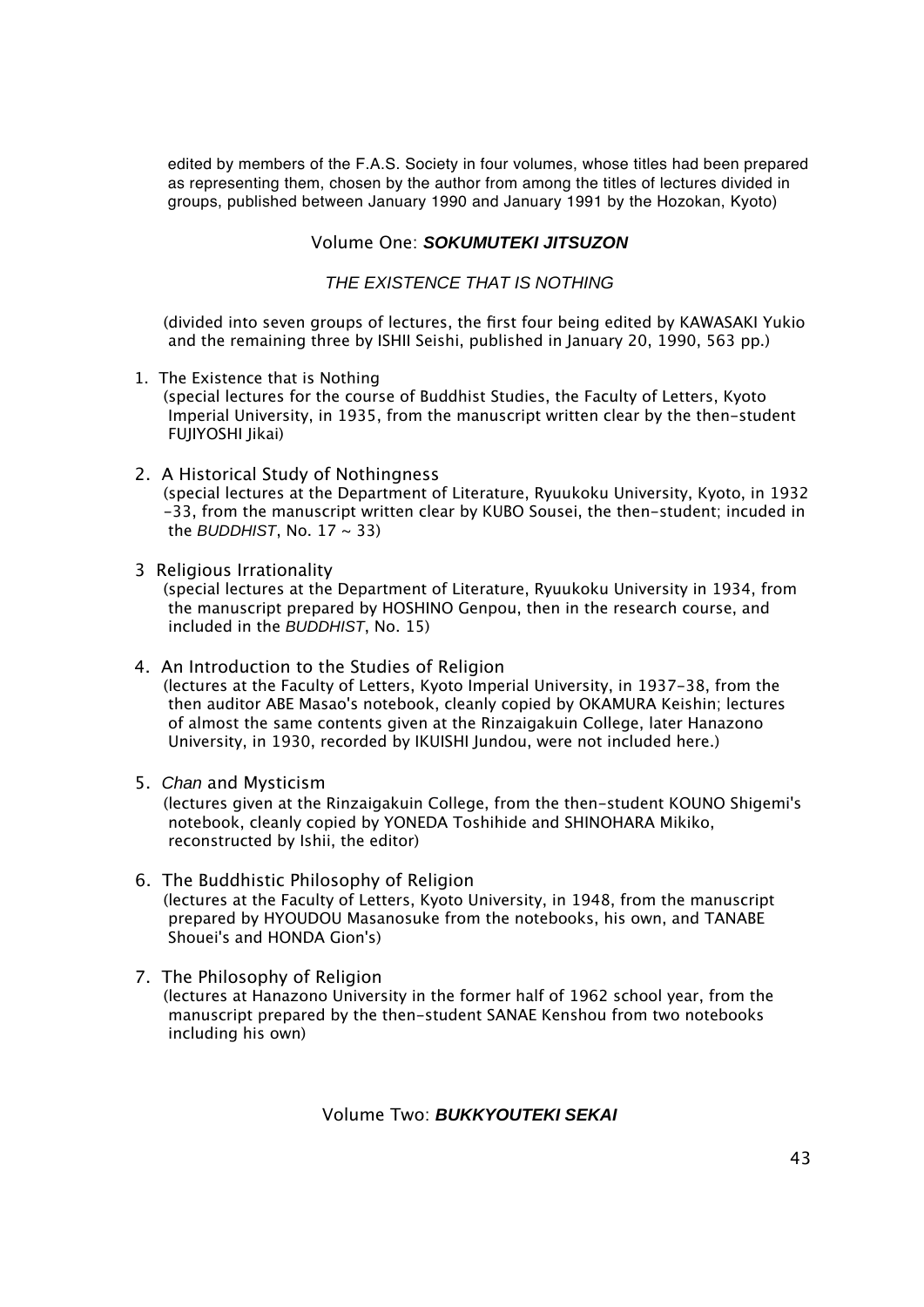## THE BUDDHISTIC WORLD

(including six lectures, published in April 1990, of which five were at the Faculty of Letters, Kyoto University, between 1942 and 1948, and the sixth on Buddhist Philosophy was at Kyoto Municipal University of Fine Arts; the first two edited by Okamura, next three by Hyoudou, and the final Buddhist Philosophy by Ishii. 500 pp.)

1. The Absolute Practice

(twenty-four lectures given between October 14, 1942 and June 30, 1943; from the manuscript prepared by UEDA Taiji from the notebooks possessed by three persons, Abe, Ueda, and NAKAMAE Shirou)

2. The Root Wisdom

(special lectures for the course of Buddhist Studies, between April and September, 1944, from the manuscript prepared by Nakamae from the notebooks, his own and Abe's, rearranged by Okamura)

- 3. An Introduction to the Studies of Buddhism (lectures between October 1945 and March 1946, from the manuscript prepared by KONGOU Yoshihisa from the notebooks, his own and TANIGUCHI Shoudou's)
- 4. The System of Buddhism (sixteen lectures between May 30, 1946 and February 13, 1947, prepared by Tokiwa from the notebooks, his own, HONDA Gion's, Kondou's, TANABE Shouei's, and Hyoudou's)
- 5. The Buddhistic World (twenty-two lectures between April 24, 1947 and February 12, 1948, prepared by Honda, from the notebooks, his own, Tanabe's, Kondou's, and Hyoudou's)
- 6. The Buddhist Philosophy (lectures at Kyoto Municipal University of Fine Arts in 1962, from the manuscript prepared by INABA Minoru from YANAGIDA Shizuye's notebook, included in the BUDDHIST, Nos.  $30 \sim 34$ )

## Volume Three: **GENSOU NO RONRI**

## THE LOGIC OF THE RETURN ASPECT

(including two public lectures and four university lectures, edited by SHIRAI Shigemichi, with the help of YAMAZAKI Haruhisa who checked all the quotations from Buddhist scriptures by comparing them with the source texts at Osaka Prefectural Library, divided into two parts, published in May 20, 1990. 478 pp.)

- A. The Truly Mahayana World:
	- 1. BONNOU, klesha, Self-Afflicting Passions (three lectures, May 10, 17, and 24, 1947, sponsored by the Association to Spread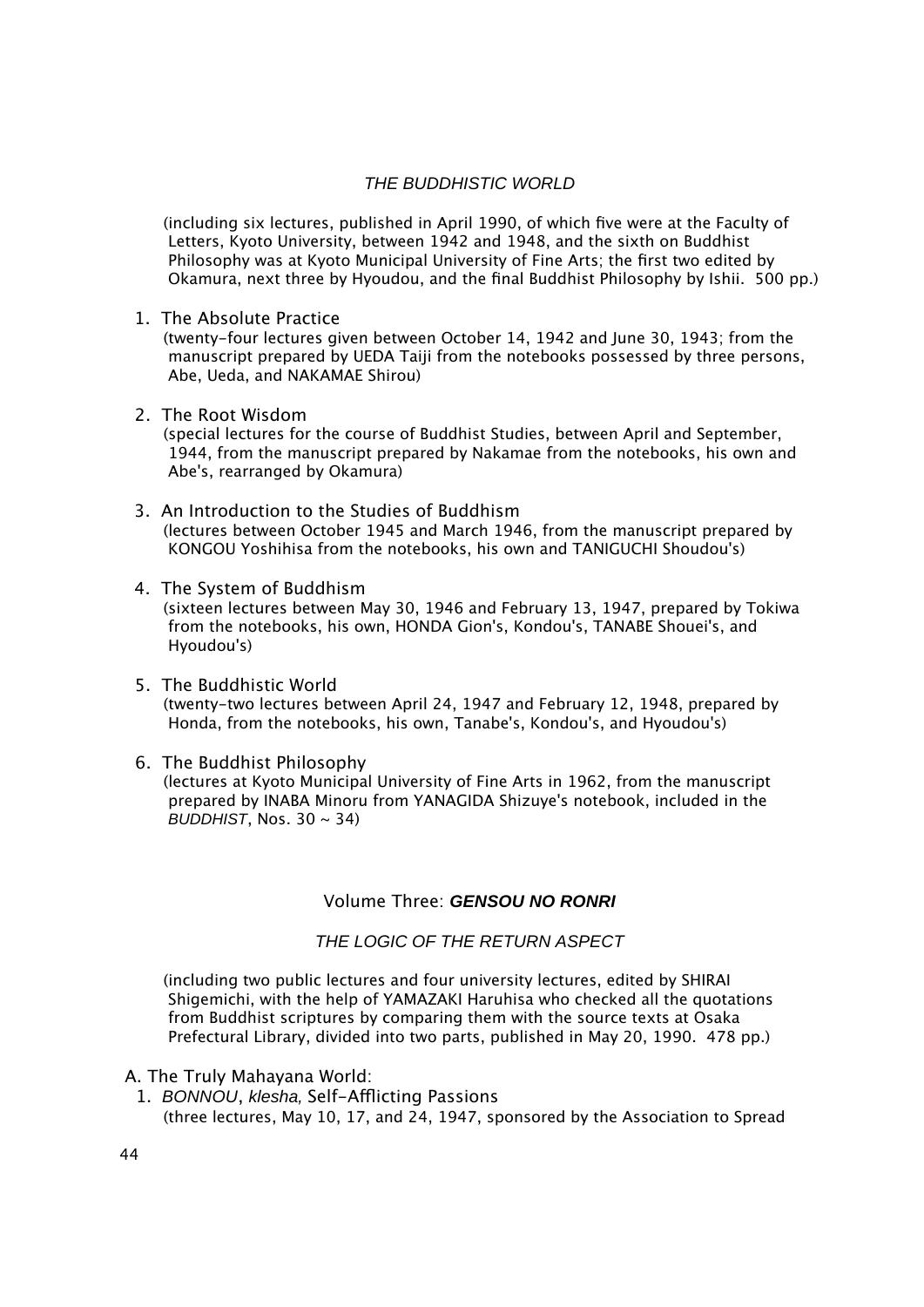Science in Kyoto University; the manuscript prepared by TANAKA Takao from the notebooks TANABE Shouei's and HONDA Gion's for the first and second lectures, and from YANAGIDA [formerly, YOKOI] Seizan's notebooks for the three lectures)

- 2. SHOUSAN NO SHUUKYOU, the Religion of Creation (sixteen special lectures for the course of Buddhist Studies between May 1946 and February 1947; the manuscript prepared by Tokiwa from the notebooks possessed by Tanabe, Honda, Kongou, Hyoudou, and Tokiwa)
- 3. ZETTAI GENJITSU, the Absolute Reality (nineteen special lectures for the course of Buddhist Studies, between May 1947 and February 1948; the manuscript prepared by Tanabe from his own notebook, revised by Tokiwa according to Yanagida's notebook)
- B. The True Significance of the Pureland True School:
	- 4. BUKKYOUTEKI JITSUZON, the Buddhistic Existence (a lecture given at the Library Hall, Ryuukoku University, under the sponsorship of the Ryuukoku Shinshuu Academy, November 20, 1947; the manuscript prepared by Tanabe from his own notebook, which was revised by Tokiwa according to Yanagida's notebook)
	- 5. GENSOU NO RONRI, The Logic of the Return Aspect

(nineteen special lectures for the course of Buddhist Studies, Kyoto University, between April 1948 and February 1949; a manuscript prepared by KITAYAMA Masamichi from the notebooks of Tanabe, Honda, Hyoudou, and Abe for the lectures  $1 \sim 5$ , 7, 8, and the first one third of Lecture 10, all revised by Tokiwa according to Yanagida's notebooks; another manuscript prepared by Tokiwa from Yanagida's almost complete, two notebooks, for Lecture 6, the two thirds of Lecture 10, and all the rest except for Lecture 15, for which Tokiwa relied on KONDOU Tesshou's notebooks kept by Yanagida; Lecture 19, which lacked the closing remark, was completed with four lines supplied by Tokiwa in [ ], which was adopted by the editor.)

6. The Philosophy of Buddhism

(seventeen lectures, the "Philosophy of Buddhism II," for the course of Buddhist Studies, Hanazono University, between April 1962 and February 1962; the manuscript was prepared by Mr. SANAE Kenshou from his own notebooks, revised through comparison with Mr. NISHIO Kenryuu's notebook; to the great regret of the editor Shirai, he was obliged to omit the record of the first lecture on April 26 as it was too incomplete without any apparent connection with the following lectures.)

Volume Four: **JIJI MUGE**, shishi wuai

## EVERYTHING WITHOUT HINDRANCE

(including six groups of lectures with the author's own memoranda for the second group and a detailed chronology first prepared for this supplementary collection, edited by OKAMURA Keishin and TOKIWA Gishin, published on January 30, 1991. 498 pp.)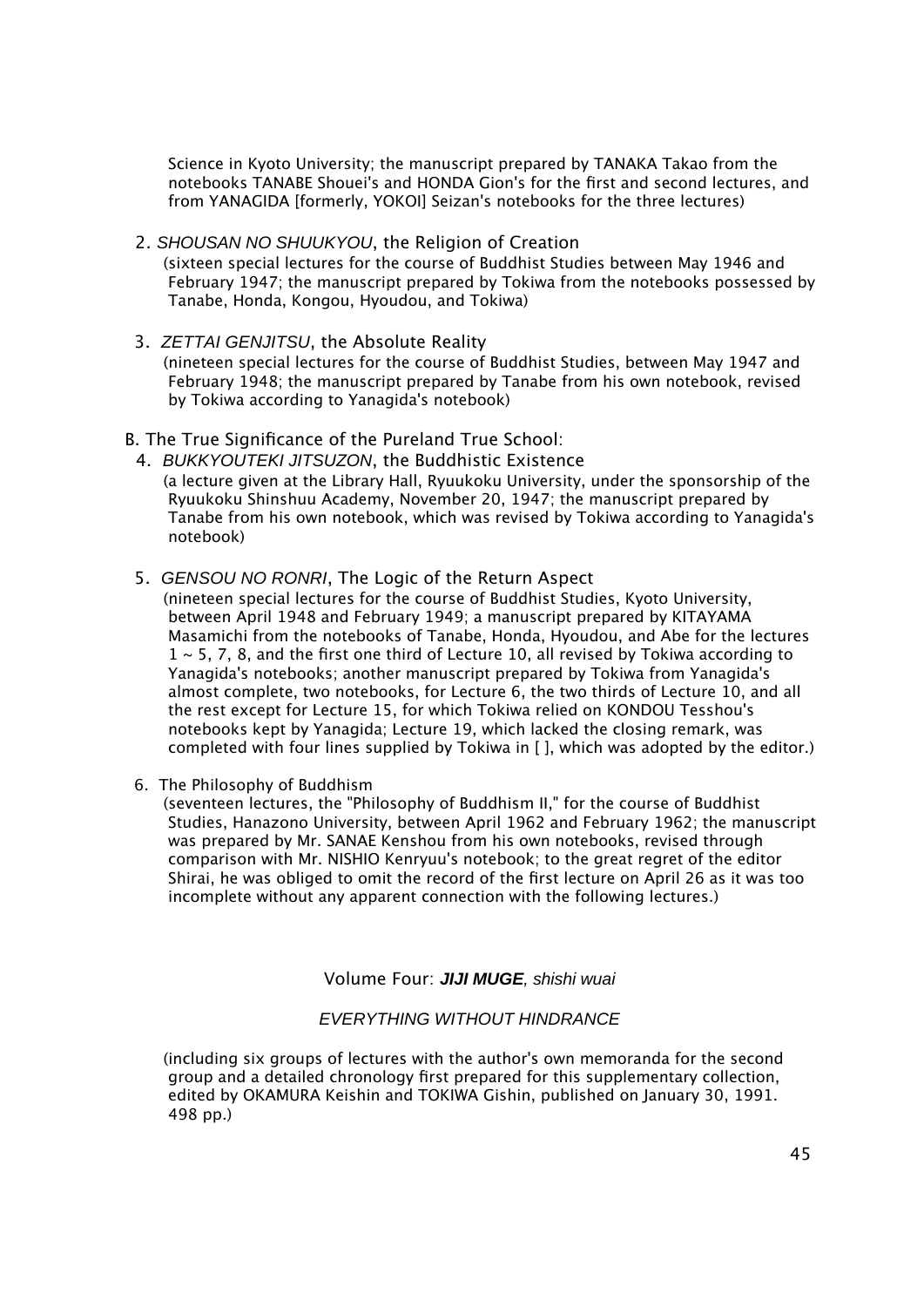## A. Lectures:

- 1. HOKKAI-ENGI RON, On the Dependent Co-origination of the Dharma World (eleven lectures between April 30 and July 2, 1942, special research for the Studies of Religion, Kyoto Imperial University; the manuscript prepared by UEDA Taiji from his own notebook, revised by the editor through comparison with the notebook of another attendant, TANAKA Junshou)
- 2. SHOUBOUGEN-ZOU, Seminar

(Dougen's Shoubougen-zou taken up for a seminar at Kyoto Imperial University, in the autumn of 1942, the manuscript prepared by ABE Masao from his own seminar notebook, accompanied with the author's memoranda for the lectures recorded and written up clearly by Abe)

- 3. KEGON KONJISHI SHOU, Huayan Jinshizi Zhang, "A Chapter of A Golden Lion" An Exposition of the Avatamsaka Sutra (eleven lectures on the text by Fazang, 643-712, a Buddhist scholar versed in the Huayan-jing, Avatamsaka sutra, in the Tang China, at Kyoto University on November 11, 1945, and ten times between March 11 and April 9, 1946; a manuscript prepared by Tokiwa from TANIGUCHI Shoudou's notebook)
- 4. ZENGAKU SOKUKON NO KADAI, The Task Immediate Now of Chan Studies (thirteen special lectures at Rinzaigakuin College between October 6, 1945 and March 1946, a manuscript prepared by YANAGIDA (then, YOKOI) Seizan, made public in the ZENBUNKA KENKYUUSHO KIYOU, Bulletin of the Institute for Zen Studies, Kyoto, issued in March 1969)
- 5. LECTURES ON THE SIXTH PATRIARCH'S PLATFORM SUTRA (ten lectures between July 1962 and March 1963, with the Ming text, a manuscript prepared by KAWASAKI Yukio from the tapes recorded at the meetings of the F.A.S. Society's Comprehensive Research on "The Essence of Chan and the Truth of Humans")

### B. NENPU, Chronology

(the part between 1889, when the author was born, and 1970, when he was 81 years old, was made by KITAHARA Haruyo at the request of the editorial committee of the Risosha version of the author's collected writings, and revised by the author himself, according to Kitahara, and in 1988 the remaining part from 1971 till 1988 was added by Kitahara for this Four-Volume Lectures on Buddhism, pp. 460 ~ 498)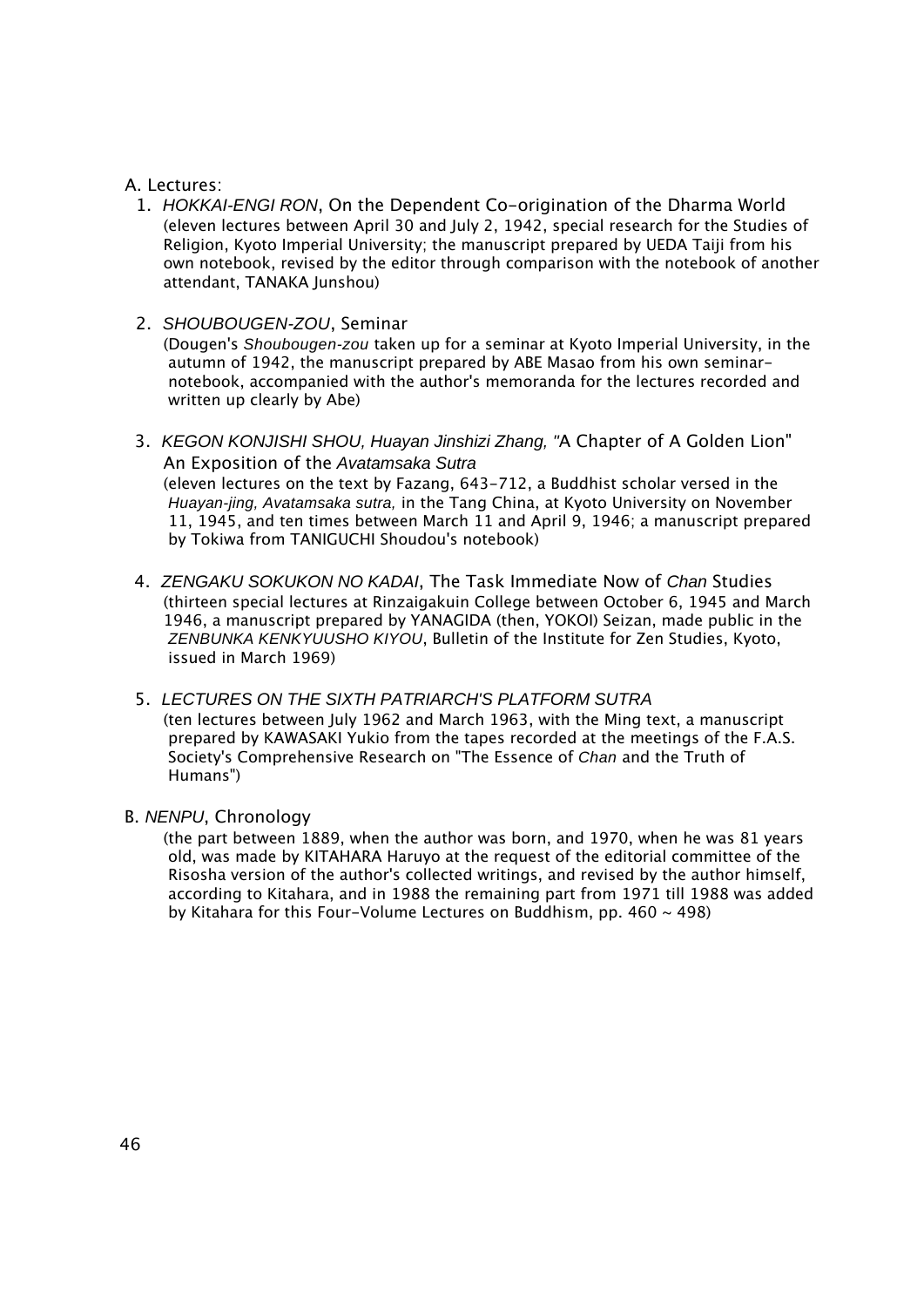B. Ten works and A Chronological Record

# **CHAN** (ZEN) **AND CHAN CULTURE** \* 1~5

## HISAMATSU Shin'ichi

I

Dear Professor Horton, dean of the Divinity School, and all of you, dear audience, I have seldom travelled in Japan, a country narrow in all directions, but this time, unexpectedly, in response to your cordial invitation I have come here from far across the Pacific Ocean, to stand on the platform of Harvard, this world-renowned university, and together with all of you who are willing to seek, without prejudice, for truth, I have been favoured with a chance to inquire into what we humans ought to be. It is really with my utmost joy in the Dharma (awakened truth) that I offer this talk.

 In the introduction to the 1955-56 edition of the Faculty Guide here at the Divinity School, Dr. Horton refers to a saying transmitted in India that a truly holy place on the earth is where two rivers join. He writes to the effect that just as a sacred city of India, Allahâbâd, is where the rivers Ganges (Gangâ) and Jumnâ (Yamunâ) join, so does this divinity school stand on the confluence of many streams. I heartily expect the Harvard Divinity School to be a world-historic Allahâbâd where the two great rivers of the world, the West and the East, join.

On my part, together with you I would like to make sure in which direction one of the streams, originating in the East and fortunately reaching this confluence, will go on running, and what kind of new ripples it will cause.

You may wonder what kind of stream has joined here from the East. It is far from something strange like the person standing before you in a Japanese men's kimono; rather, it is you yourselves, naked, free of all clothes, that I call Chan (J. Zen).

By Chan I mean nothing else but your original true self. My saying tihis will only make you feel more skeptical, so let me talk, not historically, but in terms of the true way of *Chan* itself, avoiding its technical jargon and using everyday words as much as I can. To speak the truth, however, what is prior to verbal expressions is the clearest of all; the more I talk, the further you get from understanding. Nevertheless, as expressed by such sayings as "in the past humans ate fruit from the tree of knowledge," or they are "thinking reeds," we are animals that can be satisfied by nothing short of reason. Now I am finding myself in front of intellectuals who listen well, and I am nervous.

As for Chan, it has been expounded many times by my respected and beloved Dr. Suzuki with his exhaustive knowledge and ability to use skilfully the language of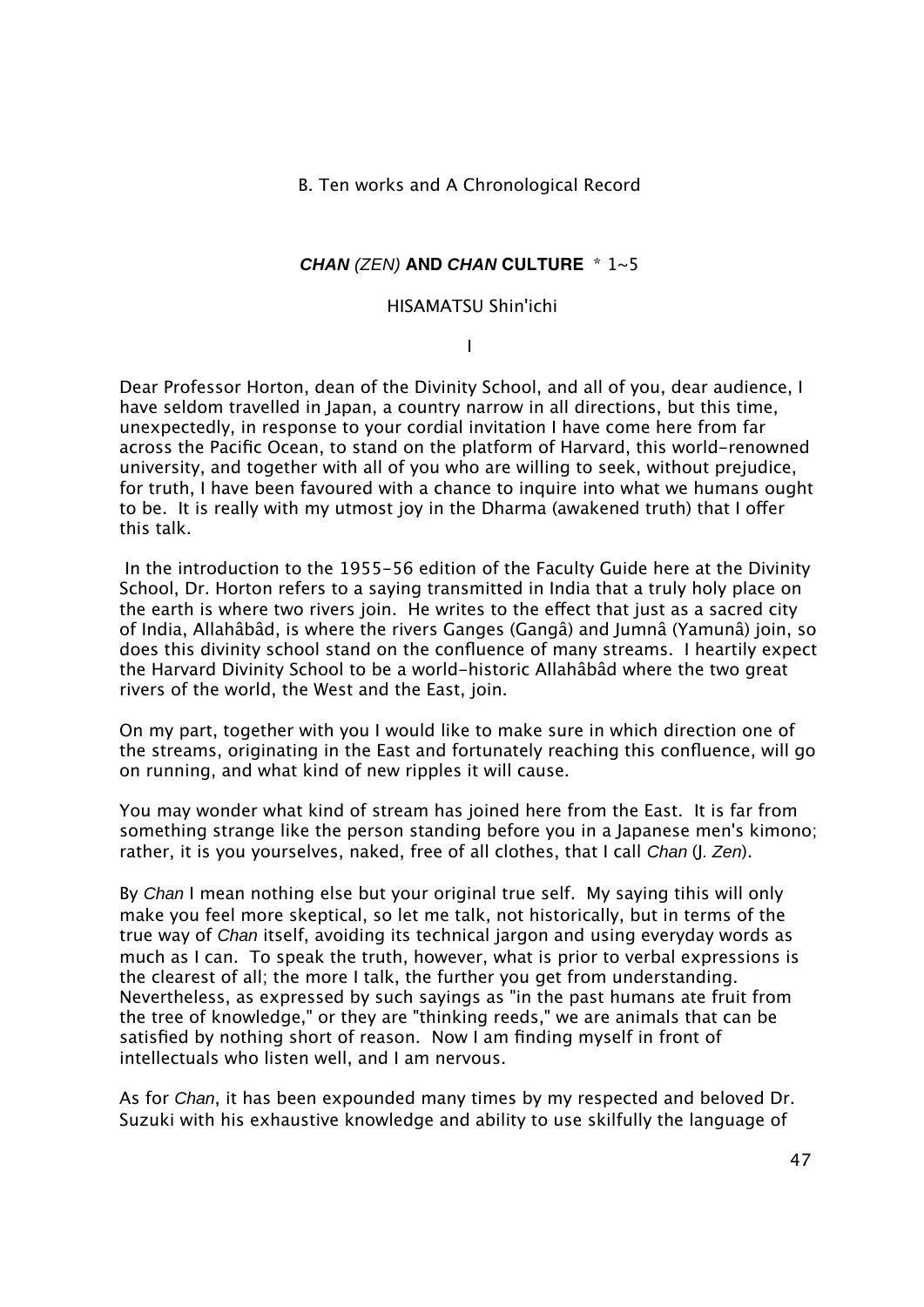this country, so there is no need for me to say anything superfluous. But the same water, when drawn up by red flowers appears red and when drawn up by yellow flowers appears yellow, so seeing the same water in different colours might be of some help as you try to know the water.

Now, the question, "What is Chan?" requires careful procedures for answering and to grasp its content, but I think I can answer it briefly by saying it is the selfawakening of formless self. Ordinarily by saying "formless" one is likely to mean spatially formless. But that is not what I mean. Certainly it is formless spatially, too, but its formlessness is not limited to ordinary cases like when voices are said to be spatially formless because geometrically they go beyond measure. Further, usually our mind is considered formless. In a sense that differs from spatially being formless or being formless like voices, we can say the mind is formless. But when in Chan one speaks about formlessness, that means being formless both physically and mentally. Spirit, no doubt, like voices, is spatially formless. But spirit does have form. Even if spirit has no spatial form, it has spiritual form.

As for truth, beauty, or good, none of them can be said to have spatial form, but they have spiritual form, namely, as ideas. Those ideas are something distinguished and defined. Not only is truth distinguished from falsehood, good from evil, and beauty from ugliness, but also is truth distinguished from good, good from beauty, and beauty from truth. Insofar as they are distinguished, they must be said to have form. Therefore, one must say that spirit has spiritual form, or form as an idea. But, could there be any kind of spirit that goes beyond discrimination?

At first thought, there appears to be no such spirit, but you cannot deny the possibility. Let me say it is what we usually call self-awareness. Being the same as what we call self, self-awareness goes beyond any definition.

Sure enough, there are cases in which self-awareness is treated as the object of study, like in psychology, phenomenology, or philosophy in general. Regardless of the field of scientific study, insofar as self-awareness is treated objectively, it is being distinguished and defined. Unless distinguished, nothing will become object, so we cannot help saying it has to be distinguished [in order to be an object of study]. Insofar as it is distinguished, it comes to have form. But that does not allow us to say that self-awareness is anything objective, definable, or capable of being distinguished. Self-awareness is such that it cannot be made into anything objective, or what can be defined or distinguished.

The reason is that self-awareness is something that goes beyond objectification or distinction, since self-awareness is always on the subject's side. Even if in phenomenology or psychology self-awareness is treated objectively, when it is objectified, self-awareness as object is no longer self-awareness; rather, what has something as an object is self-awareness.

In other words, nothing can be called self-awareness unless it is that which can in no time become object but always remains subject. And in fact with us there is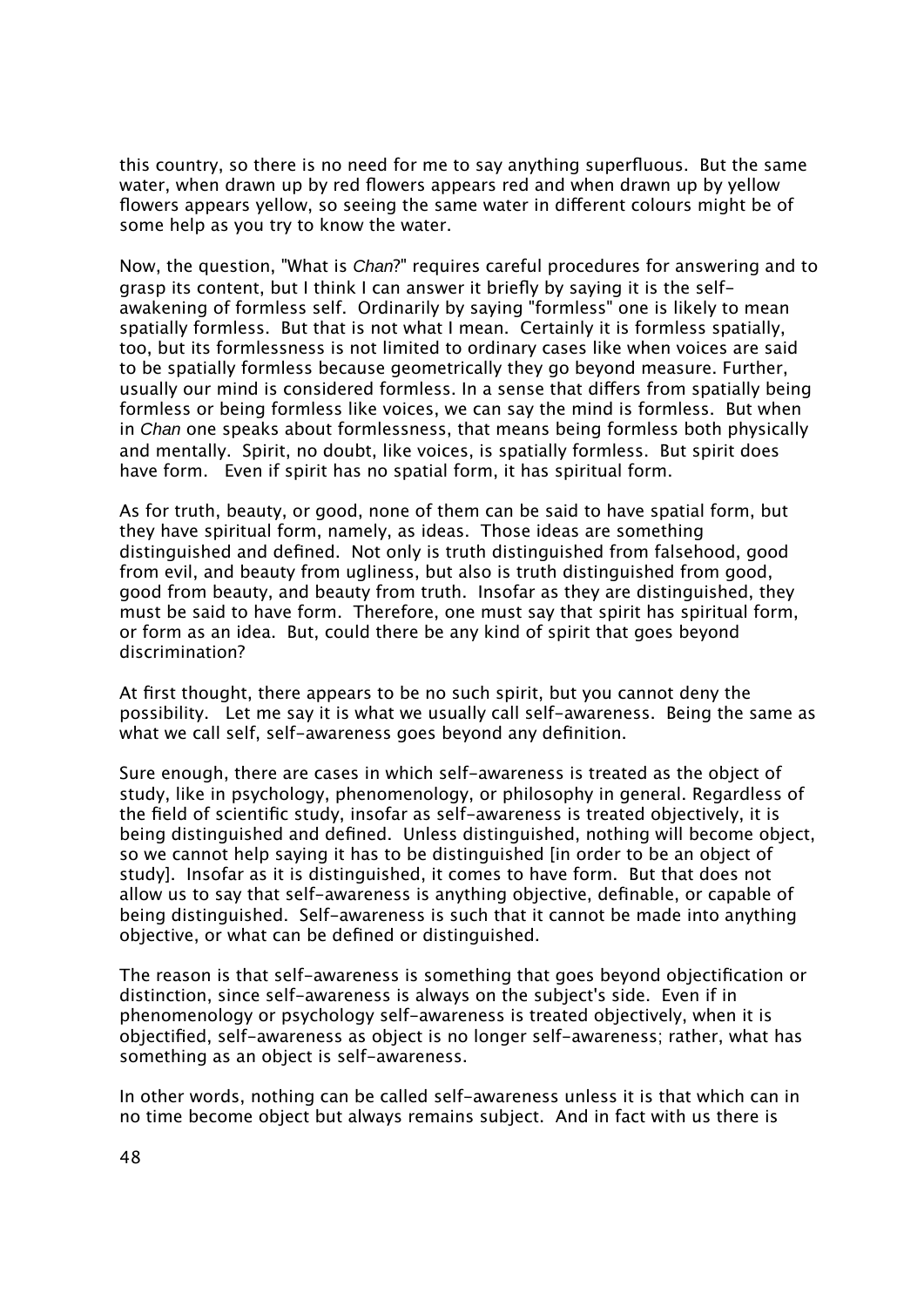such self-awareness. Although not everyone might clearly recognize it, selfawareness is always like that. If you have self-awareness as object, the objectified self-awareness is no longer true self-awareness. What has gotten the objectified as object is self-awareness. Therefore, however hard you may try to objectify it, you never can. As soon as you try to objectify it, it comes back; or, rather than coming back, it is always this side -- that is self-awareness.

Thus, speaking from the aspect of spirit, ordinary spirit has form, but selfawareness has no form. One can say that in every respect self-awareness is always beyond form, beyond definition. Likewise, true spirit is never the various forms of discriminated spirit; rather, the self that goes beyond discrimination, beyond objectification, can be called pure spirit. Our being spiritual means our being such a self. Accordingly, I think that the kind of spiri that can ideally be also called formless is self-awareness. Self-awareness is of such a nature.

Nevertheless, even self-awareness as pure spirit cannot yet be called formless, for even such self-awareness has a certain limit. Althoug apparently having no limit, such self-awareness has the nature of opposing another self-awareness. One formless self-awareness opposes another formless self-awareness. That is to say, such self-awareness has the distinction of self and other. Now I am speaking not about any objectified self-awareness, but about self-awareness itself, and the very self-awareness has the distinction of self and other.

With an ordinary self-awareness, which apparently is formless, a distinction exists from another self-awareness that is formless. Evidence of this lies in the fact that such a self without fail maintains a distinction between one's own self and others' selves. Against one's self there is another self.

Therefore, with such self-awareness there always is the distinction of I and you; the forms of I, you, he or she. And such self-awareness is extremely plural. In terms of plurality, nothing will be more plural than this. The reason is that with such selfawareness there is no identical self-awareness. In no ages, at no places, is there anyone the same as I, except for me. A statement, "I am I out and out," well expresses the independent nature or individuality of self-awareness. Everyone is each a self. Among tens of thousands or tens of millions of persons there is no other same person.

When I say there is not a single person who is the same as I, the proof of that statement is in nothing but self-awareness. As far as this is concerned, selfawareness is what is distinguished from all other self-awareness-es. In that sense, one could say it is the distinction at the very root of all distinctions. This sounds very interesting to me. Although free from distinction, self-awareness, by being the self, is distinguished from all the other self-awareness-es.

In this respect, even self-awakening turns out to have distinctions. Where there is any distinction, there is some form; and that also means objectification. But objectification or discrimination in this case is something quite different from some objective ideas having distinction.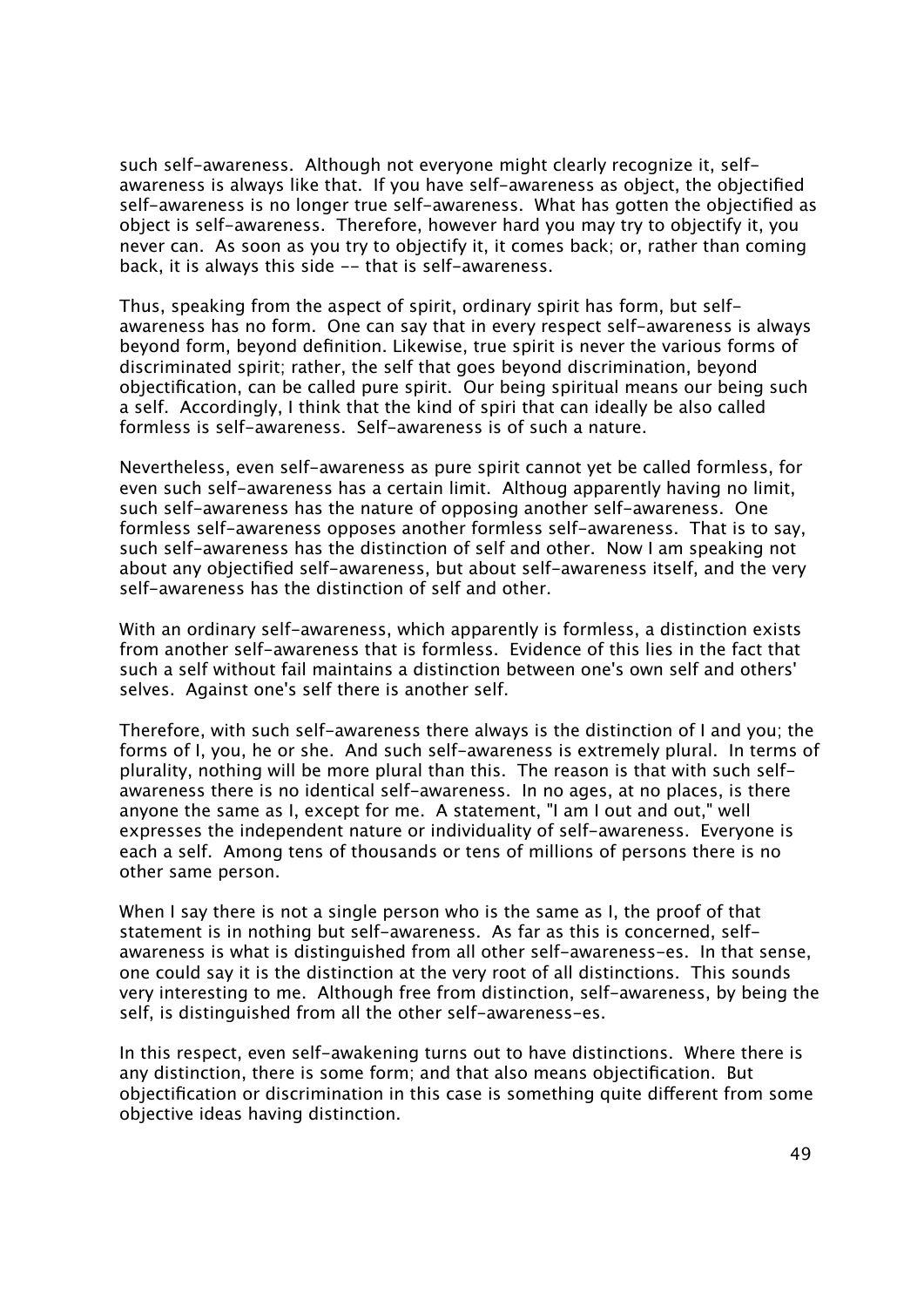Formlessness in Chan does not even mean that ordinary self-awareness has no form. As has repeatedly been stressed, even ordinary self-awareness has form, but Chan self-awareness is thoroughly formless: formless physically, spiritually, or even as self-awareness. That is what is meant by being formless in Chan, where from the beginning it has been expressed as "wu-xiang." in Japanese, *musô*." A Chan master Linji (Yixuan, ?-866) says,

The awakened mind [xinfa; shinbô; mind-dharma], without form, penetrates ten directions.

Another Chan master, Huangbo (Xiyun, dates unknown, teacher of Linji), says, Even the Buddha's thirty-two features belong to form; whatever has form is all delusive.

The term "formless" is used in many senses; in contrast to what is physical, what is mental is said to be formless. Should "formess" mean no more than that, it won' t deserve any special attention. But the Chan term "formless" stands for what is far more thoroughly formless than the formlessness of ordinary self-awareness. That kind of formlessness is well expressed in the Caodong school of Chan as "shenxintuoluo" (J. shinshin-datsuraku), body and mind fallen off. It means that with both body and mind fallen off we are no longer physical or mental because we are free from their limitations. Hence the expression, "By Chan is meant body-and-mind fallen off." This refers to the formless self that is formless physically and mentally.

We humans usually are physical and mental beings, with the ordinary self, as the subject of the mental and physical forms, constituting formless self-awareness. And having such self-awareness fallen off means having body-and-mind fallen off. In that sense one could say that the *Chan* formless self is what has the ordinary self fallen off. As has been mentioned above, since even the ordinary self has form and is discriminative, it has to fall off.

 Just speaking about fallen off or formless might suggest a merely ideal negation or a mere thought about formlessness, but what is thought about and what Chan calls the formless self-awareness are quite different. What I refer to as formless is neither a concept nor an idea of having no form but the formless self. By "bodyand-mind fallen off" I mean neither a material thing nor an idea of "body-and-mind fallen off" but the self that has no form of either body or mind. This self differs from the kind of self distinguished from other selves; rather it is the self freed even from that kind of self. Accordingly, this self is the self beyond one's self and other selves. The formless self that is free from the distinction between self and others is called Chan.

In Buddhism a buddha is interpreted in various senses, but in *Chan* by buddha is meant the self that is formless, and getting awakened to the self is called "wu", satori. By buddha is meant the formless self, which is not anything apart from us that has form spatial, temporal, physical, or mental form, nor is it transcendentally or immanently objectively seen, known, believed in, or intuited. Rather it is what we ourselves get awakened to. That is why in the Chan school there is an expression,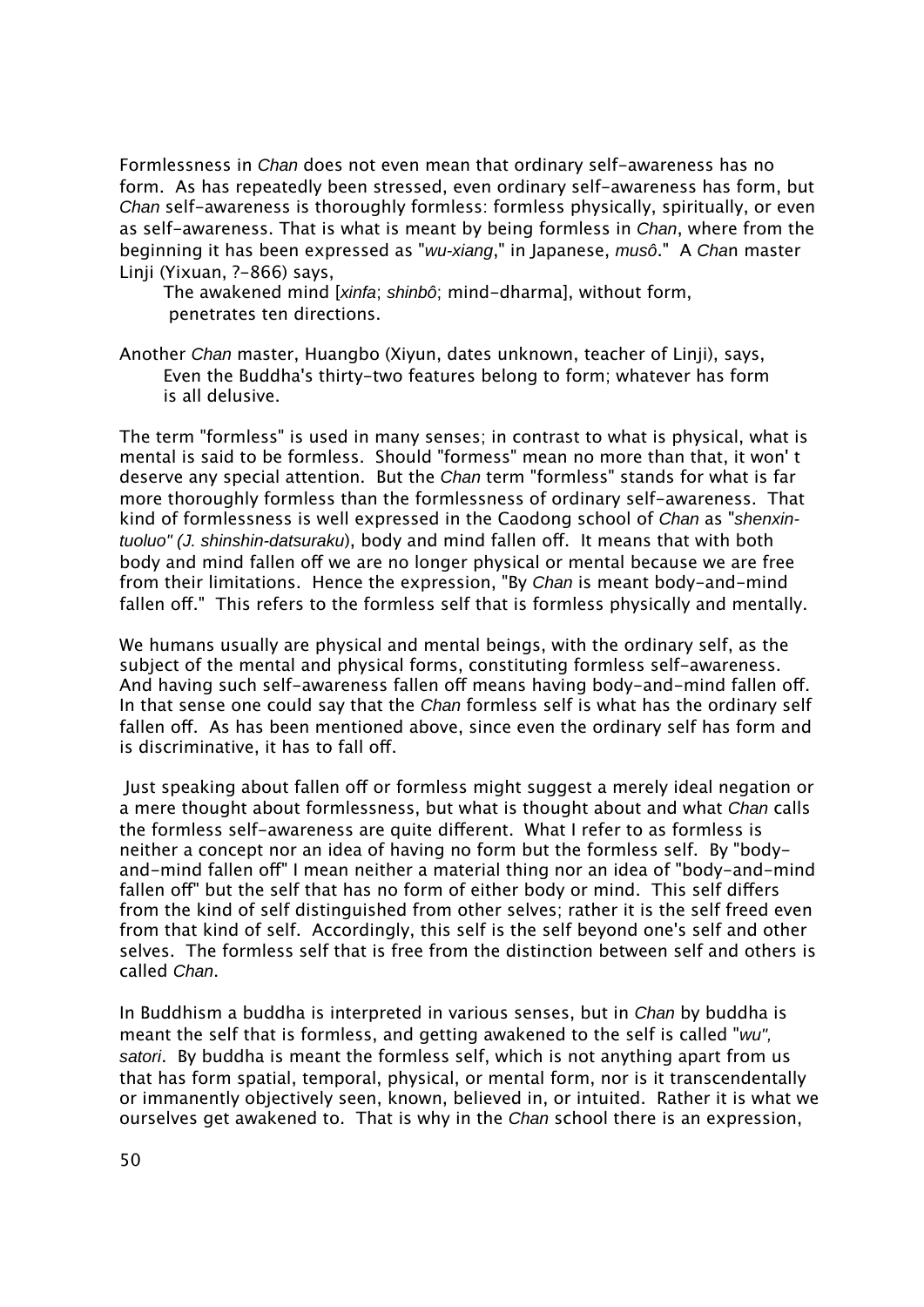"Don't seek for a buddha outwards; the more you seek, the further you are away." There is another remark, "A buddha apart from the formless self is no true buddha." In that Chan considers buddha to be the self-awakening of such formless self, we are left with new tasks concerning religion, philosophy, psychology, phenomenology, art, and so forth.

II

In my first public lecture, to the question, "What is Chan?" I answered, "By Chan I mean the self-awakening of the formless self." And by comparing the Chan formless self to other senses of what is formless, I highlighted that this is the self that is without form either physically or mentally. My explanations of that point on Chan should have been more detailed, with quotations from numerous classics, but time limitations forced me to quote from only a few sources, like Linji's words, The mind-dharma, formless, penetrates the ten directions.

or the statement by Rujing (Zhangweng R., 1163-1228) of the Caodon school, By joining Chan ("canchan," J. sanzen) I mean body-and-mind fallen off.

Words to be quoted are too numerous to be exhausted, but now let me cite some. The sixth patriarch Huineng (638-713) says,\*6-1

The mind in extension (Skt. cittamåtra; Ch. xinliang; J. shinryou) is as vast as the empty sky, without demarcation, neither square nor round, not big or small, neither blue, yellow, red, nor white, neither up, down, long, nor short, without anger or delight, neither right nor wrong, not good or bad, without head or tail.

The mind quoted above is not what is in contrast to body, but mind without the forms of body and mind. That this mind is self is evident from what the Sixth Patriarch says:

 In my mind itself is buddha. The very self-buddha is true buddha. If in self is no buddha-mind, I wonder where to seek for true buddha. Your self-mind is the very buddha.

The Sixth Patriarch calls this mind our "original face" (Ch. benlai mianmu; J. honrai no menmoku), which means true self.

Takuan (T. Souhou, 1573-1645), a well-known Japanese Chan master, expressed this true self very clearly:

 I as true self am the I that am before the division between heaven and earth, not yet born from parents, without shadow or shape or birth or death.

By "not yet born" or "before the division between heaven and earth" certainly he did not mean anything in the temporal, generative sense. He meant that with the true self there is no shape generated from heaven and earth, no form born from parents, no shape-form, no birth-death. True self, really as Takuan said, has no form. Besides, because apart from the true self there is no true buddha, a buddha that has form is no true buddha.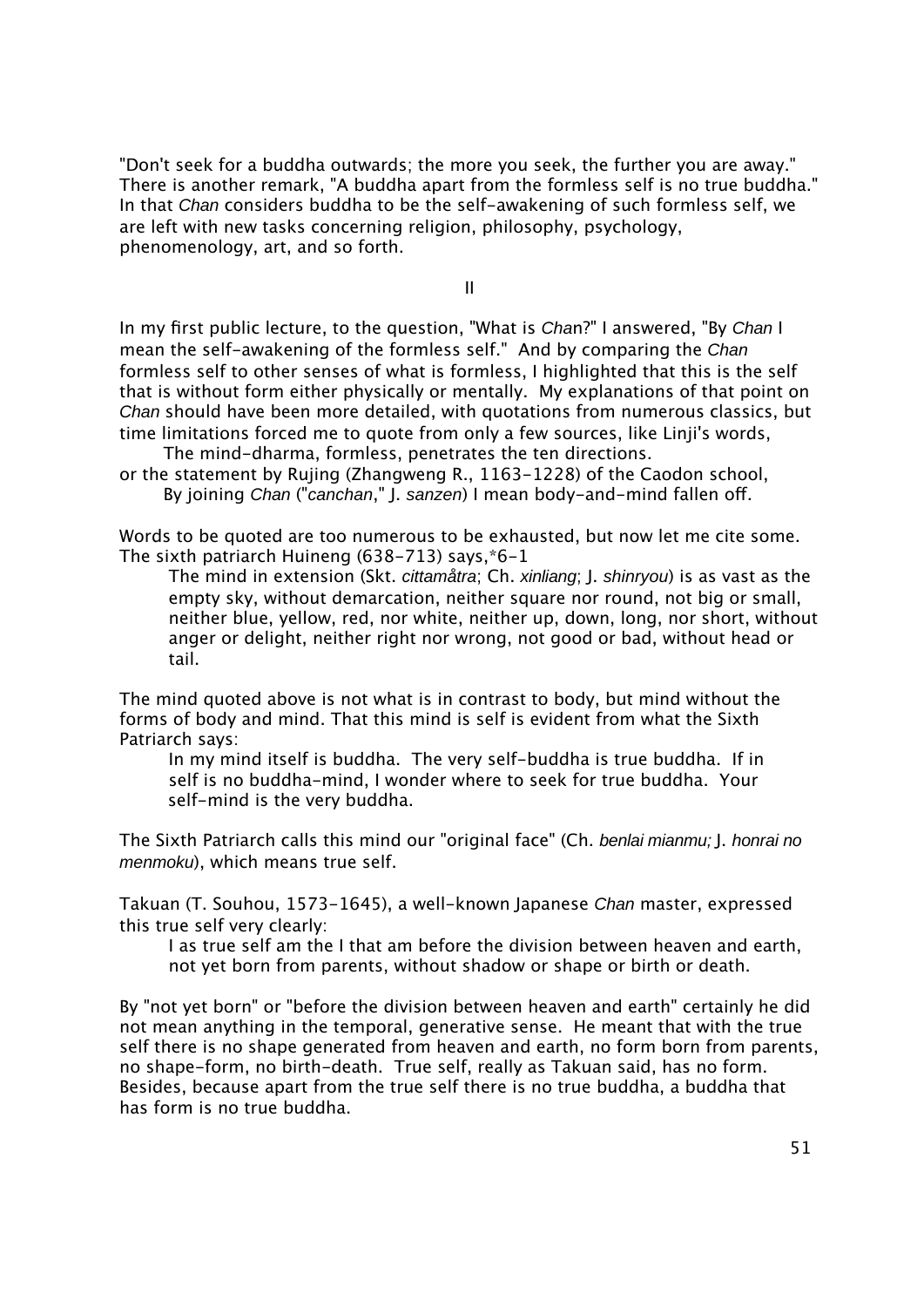Among Buddhists there seem to be idol-worshippers who believe in buddhas with forms, whom Chan master Zhaozhou (Zh. Congshen, 778-897) criticized thoroughly:

 No golden buddha crosses a hearth, no wooden buddha crosses a fireplace, no muddy buddha crosses waters.

No objectified buddha, no buddha that is not I, is the true buddha. Neither a representational buddha nor an ideal buddha is true buddha. That is why the Sixth Patriarch said,

Your self buddha is true buddha.

From long ago it has very often been the case that not only scholars of Buddhism but even Buddhists would search for a buddha in historical time or space or in scriptural expressions, but what they seek is no more than a conceptual buddha, far from the true buddha.

For that reason, in Chan, in the sense of not searching for buddha in scriptural texts or treatises, people speak of the maxim:

"Make no verbal demonstration;

Transmission is apart from scriptural teachings."

They mean that true buddha is not in letters or scriptures but is self. Since buddha is the formless self, it naturally should not be sought externally. That is why Nanquan (N. Puyuan, 748-835), when his disciple Zhaozhou asked about which direction he could turn so as to attain to the Way, gave an immediate response: As soon as you attempt to turn towards it, you go against it.

When you seek for it externally, you go further and further away from it. Linji quotes a story of Yajñadatta, a youth of India, who has lost his head, as a simile to warn against seeking for buddha externally. A handsome young man Yajñadatta, who used to look into a mirror with a smile, one morning, to his surprise, failed to see his face in the mirror. Suspecting that he had lost his face somewhere, he was so upset that he went around in search of it; finally he became aware that the face he was looking for, instead of being anywhere else, was the very searcher himself. Originally never having been lost, the face, as it is searched for, goes against the seeker. From the Chan point of view, not just seeking is wrong; if there should be any buddha to be sought after, that will be no buddha any longer. Buddha cannot even be an object of experience. If a buddha is experienced, that will be no true buddha.

Yongjia (Y. Xuanjia, 675-713) said,

Knowing clearly, I see nothing, neither man nor buddha.

Linji proclaimed relentlessly:

Within or without, should you have anyone to encounter, you kill that one; should you encounter a buddha, you kill the buddha; should you encounter a patriarch, you kill the patriarch.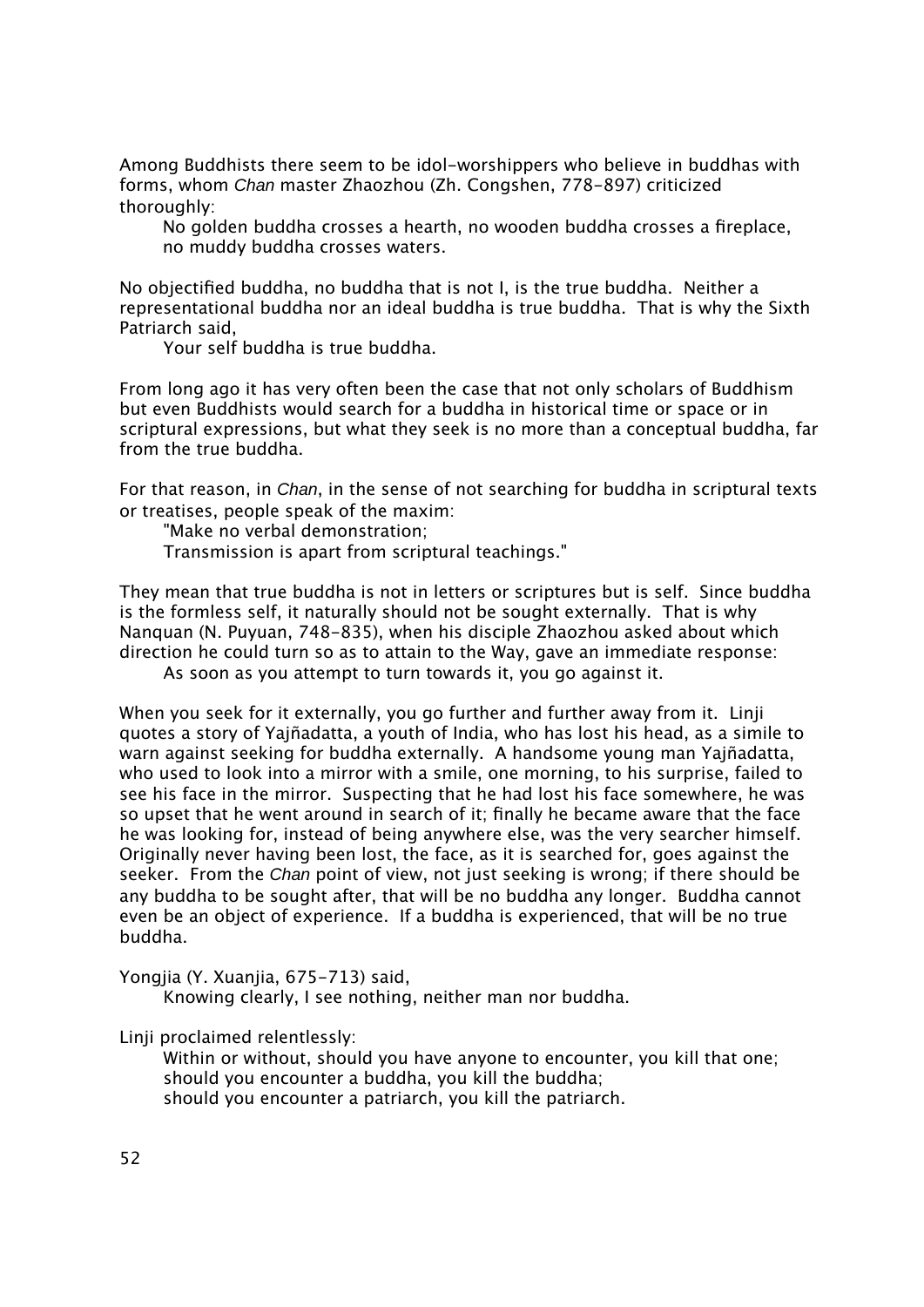My dear audience, I am presenting to you a really risky limit to achieving a live, authentic understanding of the Chan viewpoint. Please watch your step. This is a dangerous bridge to cross to the formless, true self.

Nanquan said,

The great Way is without any trace; the truth is free from antitheses, so this does not belong to seeing, hearing, remembering, or knowing.

He also said,

This is neither mind nor thing.

By great Way and truth he meant nothing but the true buddha. Yonming (Y. Yanshou, 904-976) said:\* 6-2

You cannot know the Way either with the thought of being (youxin; ushin) or with the thought of non-being (wuxin; mushin).

As is known through these quotations, Chan does not represent a school of Buddhism which believes in a buddha or even that which experiences a buddha.

The above talks of mine might suggest that becoming this formless self is everything, but things are not so simple. The formless self should not become a form of that name, though ordinarily that is often the case. The formless self must be the formless self through and through. No wonder, a celebrated Chan layman in China, Pang Yun (740?-808), on his deathbed warned people, saying:

I wish you may empty yourselves of whatever you have; please take care not to regard anything you don't have as real.

If formless self were to take a form as something like a formless self, no longer would it be the true formless self.

 I think I have clarified what the formless self asserted by me is like and how my calling it Chan is not necessarily my dogmatic assertion. Then our next problems will be such pragmatic ones as, What kind of meaning does such a formless self have for people? How does it help us? Although Linji said, "The Buddha-dharma has no use for achieving merits," let me talk provisionally from the viewpoint of achieving merits.

I think it a very significant matter for humans that in the Orient, especially among Chan people, the human self has so deeply been reflected upon and investigated that what is called the formless self has been awakened to. Some people may attempt to find analogues to the formless self in the mysticism of the West or the East. But Chan has nothing to do with many cases of mysticism, in which, facing God or Buddha with the characteristic of otherness, or Universe or Nature -- even if characterized as personal -- one gives up or negates oneself and experiences union in an ecstasy with the other.

In the Occident, what Meister Eckhart, on the highest peak of mysticism, refers to as "Nichts" (Ch. wu; J. mu)" seems to me the nearest to Chan's formless self. But if it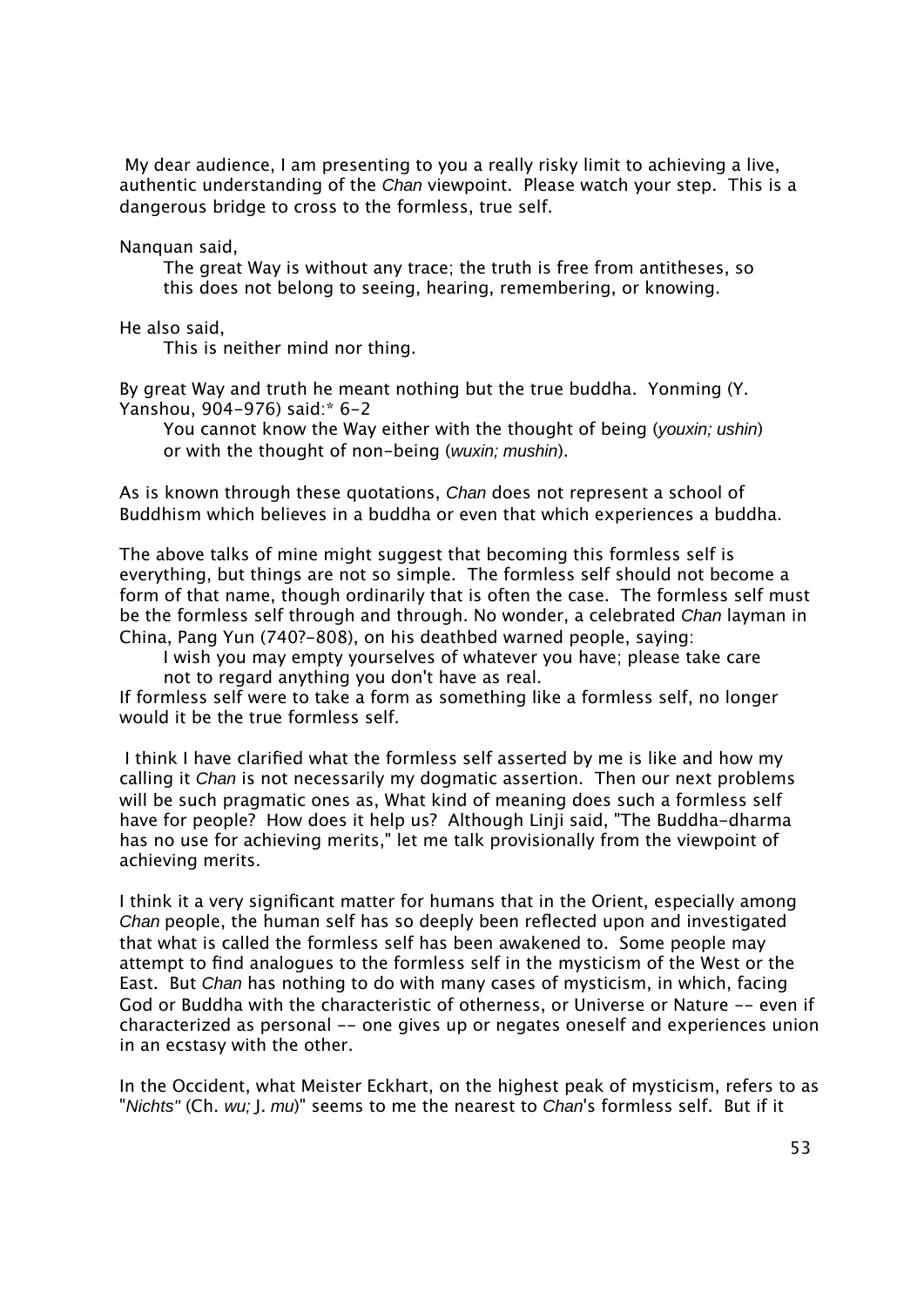is in the sense in which Rudolf Otto (1869-1937) interprets it in his celebrated book, West-Östliche Mystik (Mysticism East and West), a clear line of demarcation should be made against Eckhart as well.

With *Chan* it is not that humans negate themselves, become absolutely nothing, either to depend on or to experience union with God or Buddha as something absolutely other. With Chan humans get awakened to their formless self, and by being formless, naturally get emancipated from all bonds. Linji characterized this as "solitarily emancipated," and "non-dependent," to the extent that

"entering the realm of shape-colour, they suffer no delusion of shape-colour; entering the realm of voice, they suffer no delusion of voice; entering the realm of odour, they suffer no delusion of odour;

entering the realm of taste, they suffer no delusion of taste;

entering the realm of touch, they suffer no delusion of touch;

 entering the realm of objects (dharma-dhâtu), they suffer no delusion of objects."

That is the unique usefulness of *Chan*, unseen in other religions and mysticisms.

That being the case, if *Chan* is taken to be a religion, it will be different from many other religions in which through the power of God or what is holy as somethng standing absolutely beyond self in either a transcendent or immanent manner, the self is redeemed from sin or death. *Chan* is the kind of self-emancipating religion in which the self gets awakened to one's original, formless self, and thereby naturally gets free from all forms, and at the same time gets emancipated and liberated from all. That is why in a book entitled "Ten Pictures of A Bull," which expresses the process of Chan awakening through the symbol of a bull, that point is described as: Delusions of ordinary beings fallen off,

The trace of nobleness is also all emptied.

Zhaozhou had this remark:

Where there is a buddha, don't stay; Where there is no buddha, leave in a hurry.

Thus, Chan is a religion in which the self, by getting awakened to one's original, formless self, gets emancipated from everything. In other words, it is a religion of self-awakening, through getting awakened to the formless self, to be emancipated from the self that is bound by everything and lacking in freedom.

Our ordinary self necessarily has some form; by having some form it defines itself; by defining the self it has bound itself, and thus has its flexibility lost. To cite familiar examples, in health we define our selves to be in health and have the form of health; in disease we define our selves to be in disease and have the form of disease; in life, the form of life; in death, the form of death; a rich person has the form of a rich person, a poor person has the form of a poor person, a person of a high rank has the form of a high rank, a person of a low rank has the form of a low rank; a scholar has the form of a scholar, a professional religionist has the form of a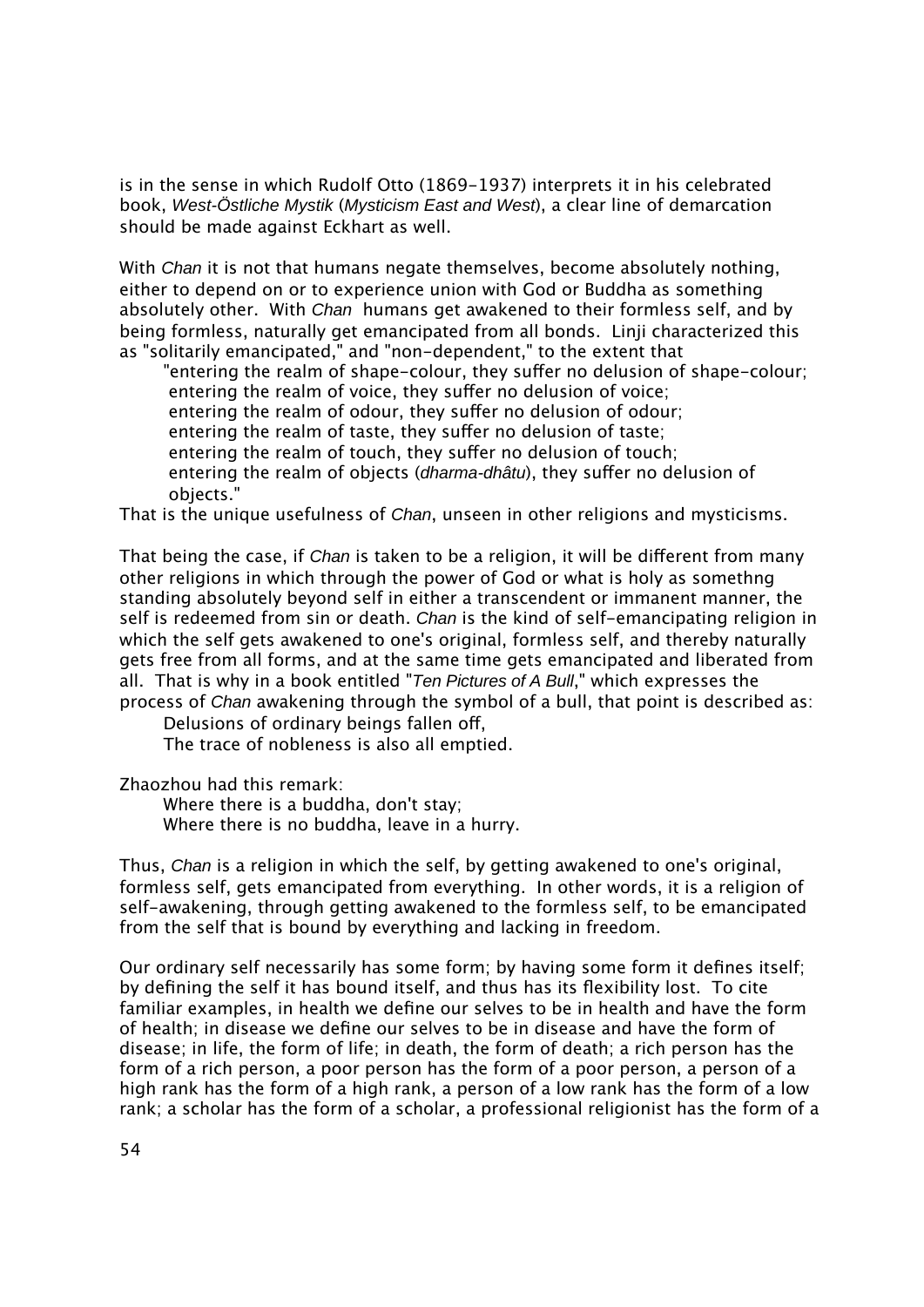professional religionist, and in this way we get our selves caught. Additionally, in joy we have the form of joy; in sorrow, the form of sorrow; in anger, the form of anger; in love, the form of love; in hate, the form of hate; in good, the form of good; in evil, the form of evil. And by having some form we define our selves, thus bind our selves by the use of our own code, and lose our independence.

Chan considers the very having of some form to be the cause of bondage. And not just an undesirable form, but even a desirable one. A severe remark like, "you kill even a buddha; you kill even a patriarch," prevails because when even such a noble personage as a buddha or a patriarch becomes a form, that causes bondage. There is a Chan saying, "Even a gold dust causes a nebula in the eye." Gold is precious, but in the eye even a mote of it causes a hindrance. Not only that, even the formless self, if it becomes such a form, will bind the formless self. Accordingly, by Chan I mean that by getting awakened to the totally formless self one gets emancipated from every kind of bondage at once and becomes the kind of self that is not caught by anything.

Chan does not get one emancipated from particular cases of prejudice one after another ad infinitum. Rather by getting awakened to the totally unprejudiced self, one gets emancipated from them all at once. Humans resemble silkworms in that the more cocoons they spin with fine threads of civilization, the harder bound they find themselves in the complex cocoons, finally to turn into lifeless pupae like mummies. We should rather be like spiders, spinning threads of culture infinitely, always free from what has been spun, without losing independence. Spiders generate fine threads, weave complex but systematic nets in the sky, keeping themselves absolutely free from the nets, never bound by them. Abiding in the centre of the nets, they play the host, controlling the whole nets, and make free use of them. When they find the nets useless, they collect them without being caught by them, using them as material for new nets.

As you know through this simple example, *Chan* has us, by getting awakened to our formless self, and like spiders avoiding getting caught by any form, hold our self "solitarily emancipated" and "non-dependent," as Linji said, and thereby live in history while infinitely forming history, not getting caught in the history formed by us or even by the act of forming, and in the way we always live supra-historically in history. Chan is not anything that has us, because of emancipation from everything, assume a world different from the world of form or escape into such a world; rather, because it is without form, our self can take any form flexibly, without hindrance. Because of formlessness our self always can be free from being caught by any established form, and can freely take new form. Linji made a remark,

[This self] has no form, no feature, no root, no base, no abiding place, and with liveliness and vivacity responds in various ways.

Here, interesting enough, we see that the *Chan* view of the relationship between form and matter is opposite to that of Plato in ancient Greece. With Plato and in the later Western philosophy of Idealism based on his thought, matter is what lacks independence, itself having no form, passively following form. With Chan, what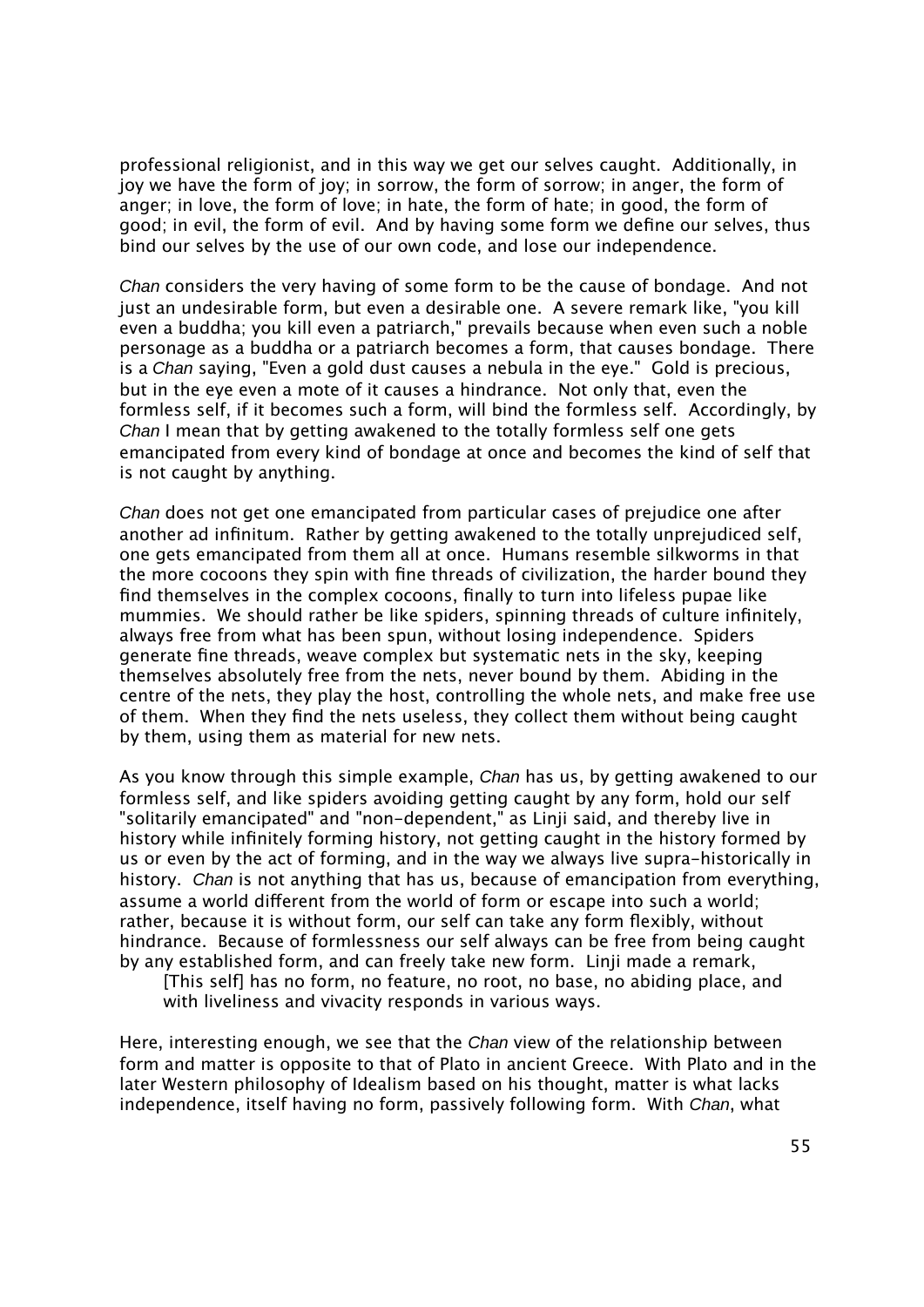corresponds to matter is, unlike what is passive to form in Plato's case, active to and independent of form, autonomously freely and flexibly taking form. With Plato, what has form is made much of, while what has no form is played down. With *Chan*, to the contrary, what has no form is made much of, while what has form is made little of. With Plato what is called "nothing" lacks independence; it is passive, against form and value, whereas with Chan, "Nothing" rather constitutes the independent, fundamental subjectivity of all forms, being absolutely active.

Fazang (643-712), the third patriarch of the Huayan (Kegon) school in Chinese Buddhism, in his "A Chapter on a Golden Lion," an exposition of the *Huayan-jing*; Buddhâvatamsaka-sutra, took up relations between gold as matter and a lion as the form made of gold. Those relations are opposite to those of Plato's, and the same as those of *Chan*. I think here we can see a great difference concerning the way of thinking between the West represented by Plato and the East represented by Buddhism. It constitutes an important moment of difference in religion, philosophy, and art between the West and the East, and it seems to be a key to the relations between the East and the West. Having no time to spare for detailed discussion now, I just suggest that point.

At the beginning of my first lecture, by Chan I meant you yourselves naked, free of all clothes. However fine your clothes may be, you could not freely wear other clothes while putting on your own clothes. Only when you are free of all clothes can you freely wear any clothes. For one who freely wears all clothes, being completely naked is the most important condition. Talking only about unclothing oneself might suggest my clinging to unclothing and disengaging oneself from wearing clothing. But only when you are completely disrobed can you be free from particular attire, free to wear any clothes.

Let me take up another simile. I would like you to recall the question that came up in the question-answer period last time about whether the eye has form or not. Before hearing anything from me you must have already noticed that the eye has no form. The eye that has form is what has been observed, and this does not function as the eye. The seeing eye, which fulfils its own function, has no form or colour, nor any consciousness of seeing. Should the eye have any form or colour, it could not freely see all the forms or colours without hindrance.

Not only that, if any of the forms or colours seen by the eye should remain with it, the eye, hindered by them, could not freely and accurately see forms or colours that come next. For the eye freely to fulfil its own function without hindrance, it must always be emancipated from all forms and colours. By a healthy, living eye is meant the eye that has no form or colour. And, the true eye originally ought to be without form, and without anything inside.

I have just tried comparing the eye to our formless self. But not just as a figure of speech. In our formless eye we can see the flashing of the formless self in the eye. Linji made such comments as,

The awakened mind, without form, penetrates ten directions; in the eye it is called seeing, in the ear it is called hearing.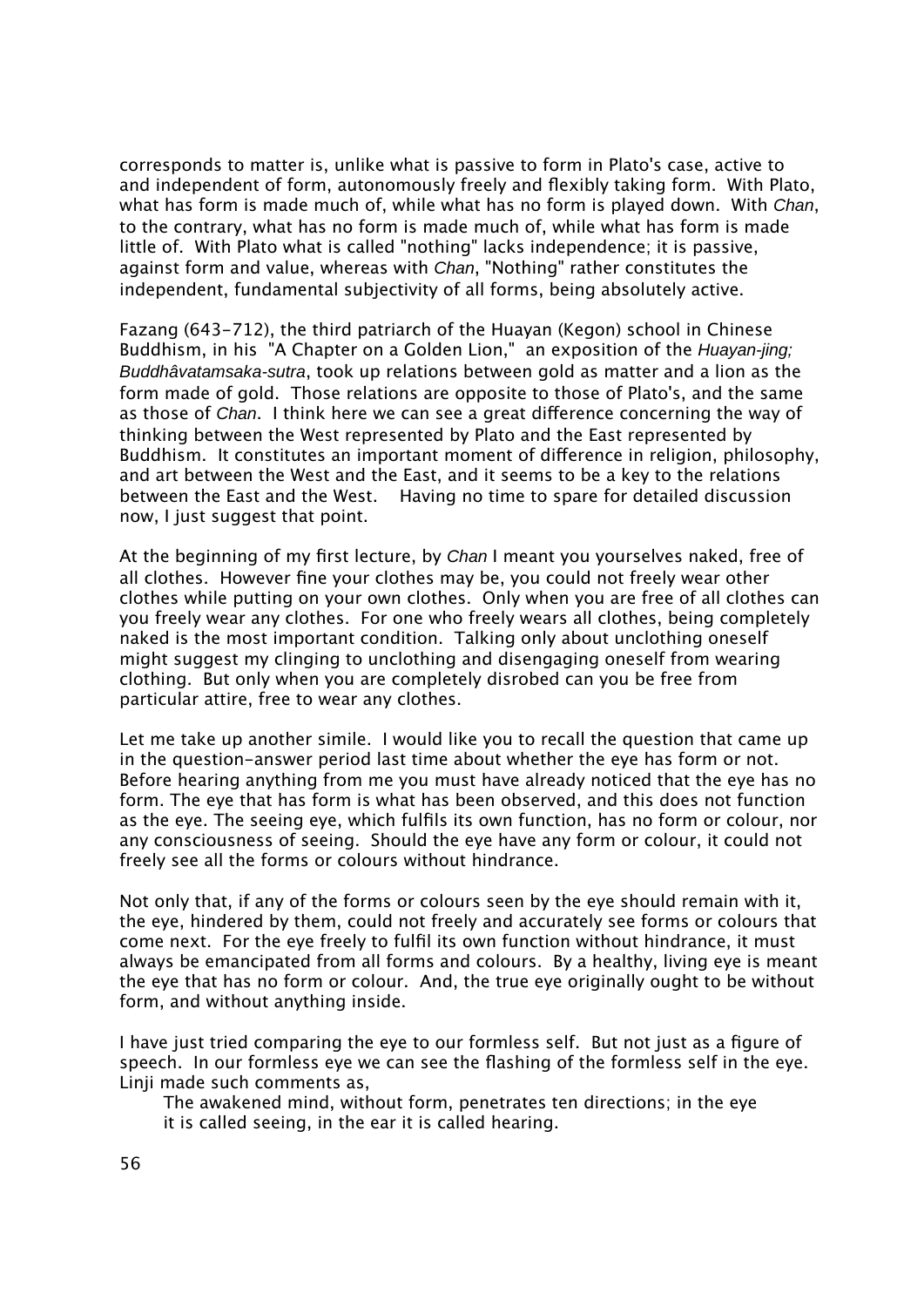On the mass of red flesh is true person of no rank, always coming in and going out of your face and gates; you who have had no occasion for confirmation, look, look!

Shouting thus, Linji thrusts the formless self before his audience. By true person of no rank, needless to say, he means the true human that rests on no rank, that clings to nothing. Linji is saying: "Don't you see this true self vivaciously working in every function of yours?" This could not be just a matter of the ninth century.

In a sense sufficiently, and in another sense insufficiently, I have expounded Chan that goes beyond exposition. Conclusively speaking, by Chan I mean the original way of life in which one gets awakened to the formless self, whereby one cuts off all bonds in one cutting, whereby one lives through without hindrance, flexibly and powerfully, and supra-historically forms history. In the words by the Sixth Patriarch,

The self-nature, originally free from wavering, is able to give birth to millions of forms.

And from the Buddhist scripture, Exposition by Vimalakîrti:

Everything that has its own characteristics rests on a baseless root.\*6-3 You may dwell in a manner that retains your attainment while appearing in the marks of an ordinary being.

-- These express the ways of the Chan life.

Chan is nothing like uncritically and easily negating or affirming reality; or, out of despair over reality, falling in absolute nihilism; or living a life in which, without overcoming nihilism, one feels empowered by confronting nihil; or through the feeling of helplessness of the actual self attempting to flee into what transcends actualities; or abandoning the autonomous nature of humanity and taking shelter in God or Buddha as the absolute other. Chan is what thoroughly criticizes the actual self, breaks through the destiny at its basis by getting awakened to the formless self that is original to humans, and converts actualities positively and affirmatively into expressions of the formless self. On how such Chan differs from your own lives, or from the views on history prevailing in the world today, or from psychology, nihilism, theology of crisis, or existentialism, or what difference in significance there is between them, I cannot help today but wait for your judgment.

III

In the Orient, especially throughout China, Korea, and Japan for about ten centuries there has been a cluster of cultures that are unique and consistent in character, and unseen in Europe or America. Budding in China at the beginning of the sixth century (Liang period), extending their roots little by little towards the end of the seventh century (early Tang), gradually thriving until around the beginning of the fifteenth century (beginning of the Ming period), during the periods corresponding to the whole Middle Ages of the Occident, it was created, and attained its height.

Meanwhile, it was transplanted to Korea and Japan. To the latter it was vigorously transplanted from China for the first time in the thirteenth century (Kamakura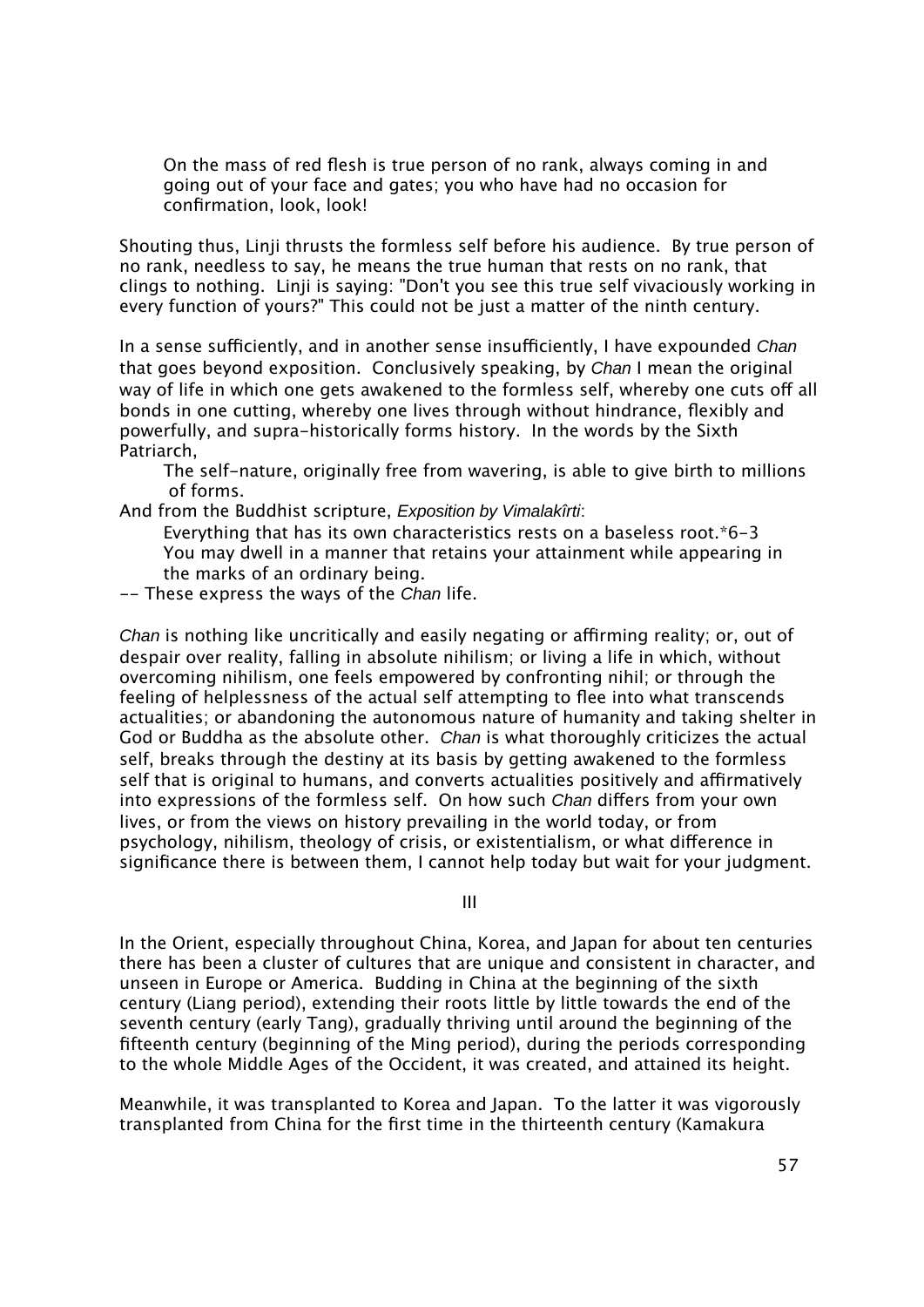period), flourished throughout the fifteenth, sixteenth, and seventeenth centuries, after which it has ended to wither. Nevertheless, not only have its numerous precious cultural properties of the past been preserved, but even its roots remain alive today.

To my regret, in Europe and the United States, except for a very limited number of people, this is little known to the public. It has rarely been taken up even as a special subject of academic research. However, for us Orientals, who live in this tradition, especially for the people of Japan who preserve many of their cultural properties, to introduce Chan to the world, and to contribute not only to the cultural, academic world but to the creation of cultures in the future is a proper task and duty. Today, my having been favoured with a good chance to do this duty to some degree is my heartfelt joy.

You may wonder what kind of thing I mean by the systematic, large cultural group. I mean they cover a very wide area, such as religion, philosophy, ethics, manners, accomplishments, literature, pictorial arts and calligraphy, architecture, gardening, handicrafts, and so on, through which some common characteristics run. Their common characteristics, according to my deduction from those cultures, are seven: 1. not even or uniform; asymmetrical (bu-jungi; fukinsei), 2. plain and simple (jiansu; kanso), 3. austere and wizened (kugao; kokô), 4. natural (ziran; shizen), 5. deep and secluded (youxuan;yûgen), 6. free from being conventional (tuosu; datsuzoku), and 7. tranquil (jingji; seijaku). These characteristics have their grounds on Chan.

By asymmetry I mean breaking perfection and regularity. By simplicity I mean not being cluttered or minute. By being austere and wizened I mean aging, being seasoned, high, and steep. By naturalness I mean being detached and not being artificial. By being deep and secluded I mean keeping deep reserve instead of exposing the naked whole. By being free from convention I mean being detached and flexible without hindrance. By being tranquil I mean being free from noisiness, being solitary and calm. These seven characteristics, further, are not separate from one another; they constitute something inseparable, a unitary nature. Analysis of one of them leads to all the seven.

Now we must ask a question: What is it that for as long as more than ten centuries has kept expressing itself in so many cultures with these seven characteristics? I can demonstrate that it is Chan, for three reasons: first, the characteristics with which Chan expresses itself coincide with these seven characteristics; second, the ages and places of the creation of those cultures were just where and when Chan was flourishing; and third, as for what expresses itself in cultures with such characteristics, nothing other than Chan is thinkable; even among Buddhist schools, none other than the Chan Buddhism is thinkable. (For details, see my coming publication in Japanese, Zen to Bijutsu: Zen and the Fine Arts.)\* 7 As I cannot afford now to explain that, let me simply say conclusively that the cultures in the large group are nothing but Chan cultures.

But, what kind of thing is *Chan*? As I stated in my previous two lectures in this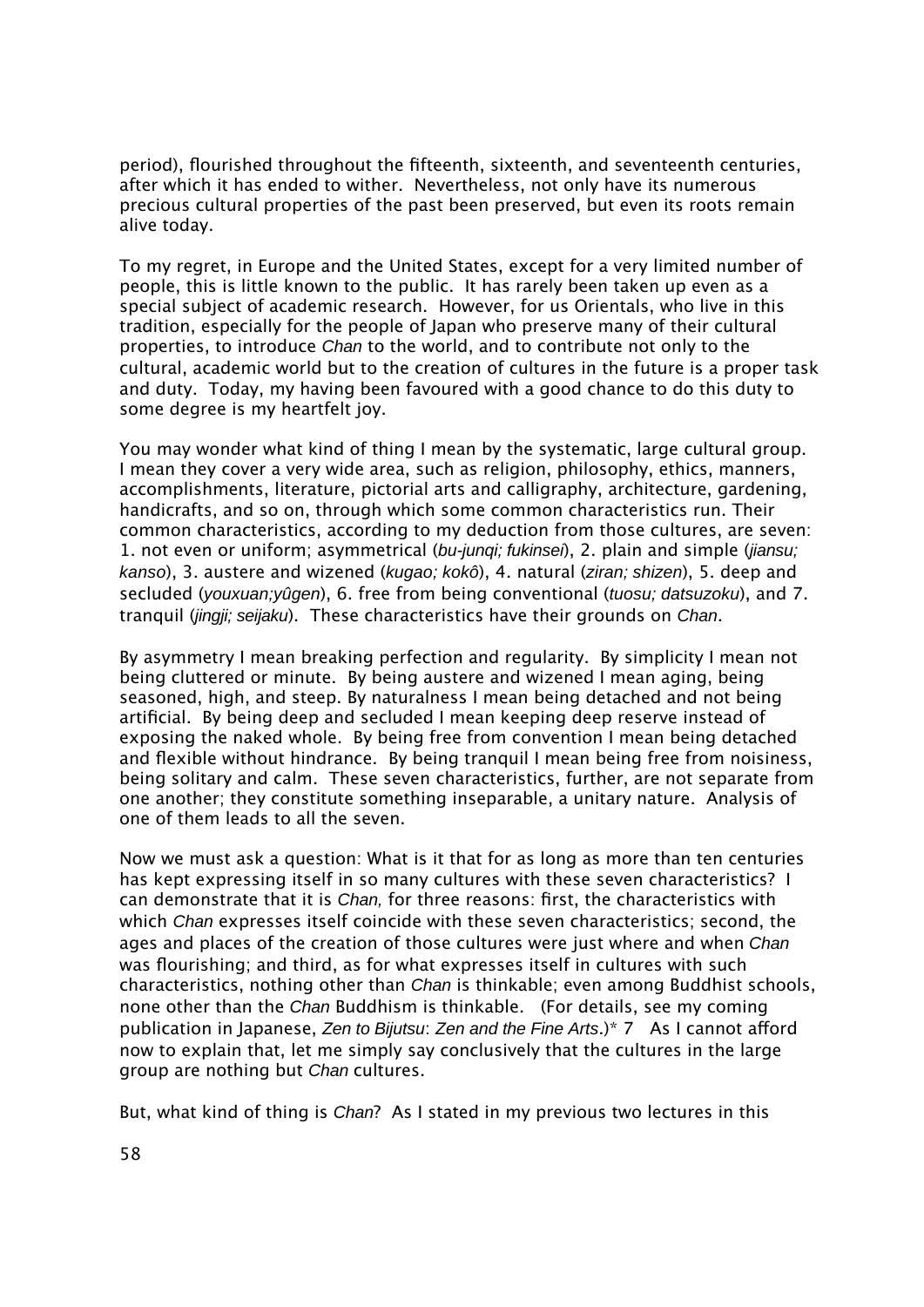series, Chan is nothing other than the true self of humans, that is, the selfawakening of the formless self. What *Chan* people call "satori" (awakening) or "kenshô" (seeing into one's nature) is just a synonym for this self-awakening of the formless self. Due to the inevitable nature of this self-awakening of the formless self, humans, to put it negatively, being emancipated from all bonds of actualities, and, to put it positively, while abiding in all of the actualities, without being bound by them, working flexibly without hindrances, -- that is *Chan*. Where this formless self expresses itself in things that have form -- there is the creation of Chan cultures. Where and when there is no self-awakening of the formless self, there is also no Chan culture.

From the end of Tang, through the Five Dynasties, and especially into the Song period when Chan came to its maturity, its cultural expressions also became diverse and much refined, generating varieties of unique and fine products. As you will see in slides next time, remarkable examples of painting constitute their mainstream:

The Sixteen Arhats by Chanyue (-913) in the late Tang (Imperial Household Collection), (Plate 10, Volume V);

The Second Patriarch in Repose by Shike in the Five Dynasties (mid-tenth century)  $(3, V)$ ;

The Sixth Patriarch Cutting Bamboo (5, V); Shâkyamuni Descending the Mountain (1, I); and Budai by Liang Kai of Southern Song (early thirteenth century) (61, V);

Eight Views of Xiaoxiang by Yujian (mid-thirteenth century) (cf. 19, V); Persimmons (Chaji 27, IV); Chestnuts; and a set of three figures: Bodhisattva Guang'yin (Chaji 21, IV), Monkeys, and A Crane (1, V);

as well as Eight Views of Xiaoxiang, by Muqi (mid- thirteenth century); Grapes by Riguang of Yuan (late thirteenth century);

Hanshan and Shide by Yintuoluo (late fourteenth century) (4, V), and so on.

Peripheral Indian ink paintings by Xiagui, Ma Yuan, and so on are also included in this group.

Since Chan is counted among religions, originally as a Buddhist religion, Chan paintings may well be called Buddhist paintings. But *Chan* Buddhist paintings much differ in content from ordinary Buddhist paintings, which usually depict the figures of Buddhas or incidents connected with them. It is usual with Chan paintings that rather than transcendent, solemn, so-called holy Buddha-figures, they depict real, human figures, such as Shâkyamuni, an arhat, or a patriarch; rather than a mythical and transcendent world like the Pure Land, a land of bliss, they depict the actual world of mountains and waters, flowers, birds, monkeys, oxen, fruits, and so forth.

In Chan, as is expressed as "This mind is the buddha" (jixin jifo; sokushin sokubutsu) or "Outside of mind is no buddha" (xinhuai wu fo; shinge mubutsu), the awakened human is a buddha. Since apart from humans there are no buddhas as some sort of transcendent beings, no transcendent, seemingly holy buddhas are depicted;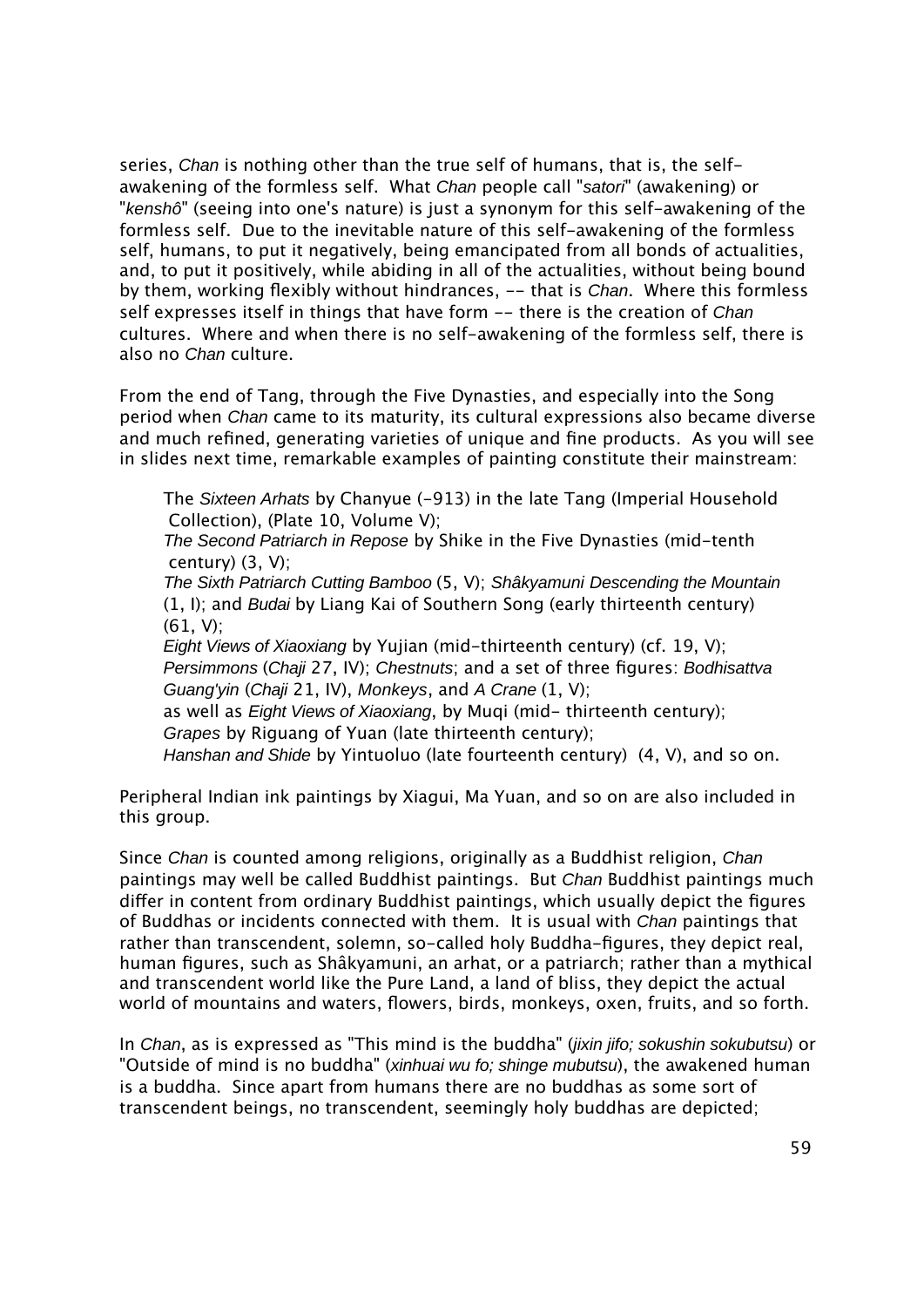instead, naturally enough, actual, non-holy humans, whose awakening one can feel, are depicted. In a so-called Buddha-painting a transcendent buddha is depicted, while in a Chan painting a person who has attained awakening is depicted. Liang Kai's Shâkyamuni Descending the Mountain is a typical painting that depicts an awakened person. Chan prefers awakened persons as true buddhas to buddhas of the scriptural description.

When incidents are depicted, *Chan* prefers incidents of awakened persons, that is, occasions when patriarchs attained awakening, to the scriptural description of buddhas' incidents. Such incidents of patriarchs, unlike those of mythical and transcendent of buddhas described in scriptures, are of such an indefinite nature that they may take place with anything of the actual world for their occasions. For some, a talk, for another, silence, for others, physical movement, and for still others, surrounding implements or things in nature will be the occasions for their awakening, which are thus innumerable.

The painting of Persimmons by Chan monk Muqi Fachang, in the collection of the Ryôkôin temple in the compound of the Daitokuji monastery in Kyoto, is a small still life, in which just six persimmons are depicted. But from the *Chan* point of view this is a buddha painting excelling over ordinary ones that depict buddha images. Also, the painting, Eight Views of Xiaoxiang, by Chan monk Yujian, is a mere landscape painting of views of the rivers Xiao and Xiang, but it is a buddha painting that far excels those that depict other-worldly conditions of the Pure Land of Bliss.

The reason is their depiction of a completely formless true buddha prior to any form, what Chan calls the formless self, not for an idealized buddha or buddha-land as in the buddha paintings. In this design for the formless self lies the uniqueness of Chan cultural expressions in general. In these still lifes or landscapes we sense a unique charm or fascination, not felt in paintings of other kinds. It is no mere accidental curiosity or interest in what is of a different nature; we have that sense because what is far deeper, lying in the depths of us humans: our true, formless self is expressed there. Unless the formless self is awake or there are people who have concern in the formless self, there can be no such expressions.

The periods in China from Tang to Song and Yuan had conditions for such expressions. This atmosphere, which in China gradually became thinner, was succeeded in Japan during the Kamakura, Muromachi, and Momoyama periods. From the late Tang into the Song and Yuan in China, and during the Kamakura, Muromachi, and Momoyama periods in Japan, a unique cluster of cultures unparalleled in any age in the world was formulated. The most likely reason for this is that the formless self was vigorously awake in those periods. That is to say, in those days the formless self had been making vivacious self-expression in various ways.

Here, needless to say, it is not that a formed (*youxiang; usou no*) self depicts a formed object nor even that a formed self objectively depicts what is formless, but that the formless self, following any occasion, as the subject expresses itself. Here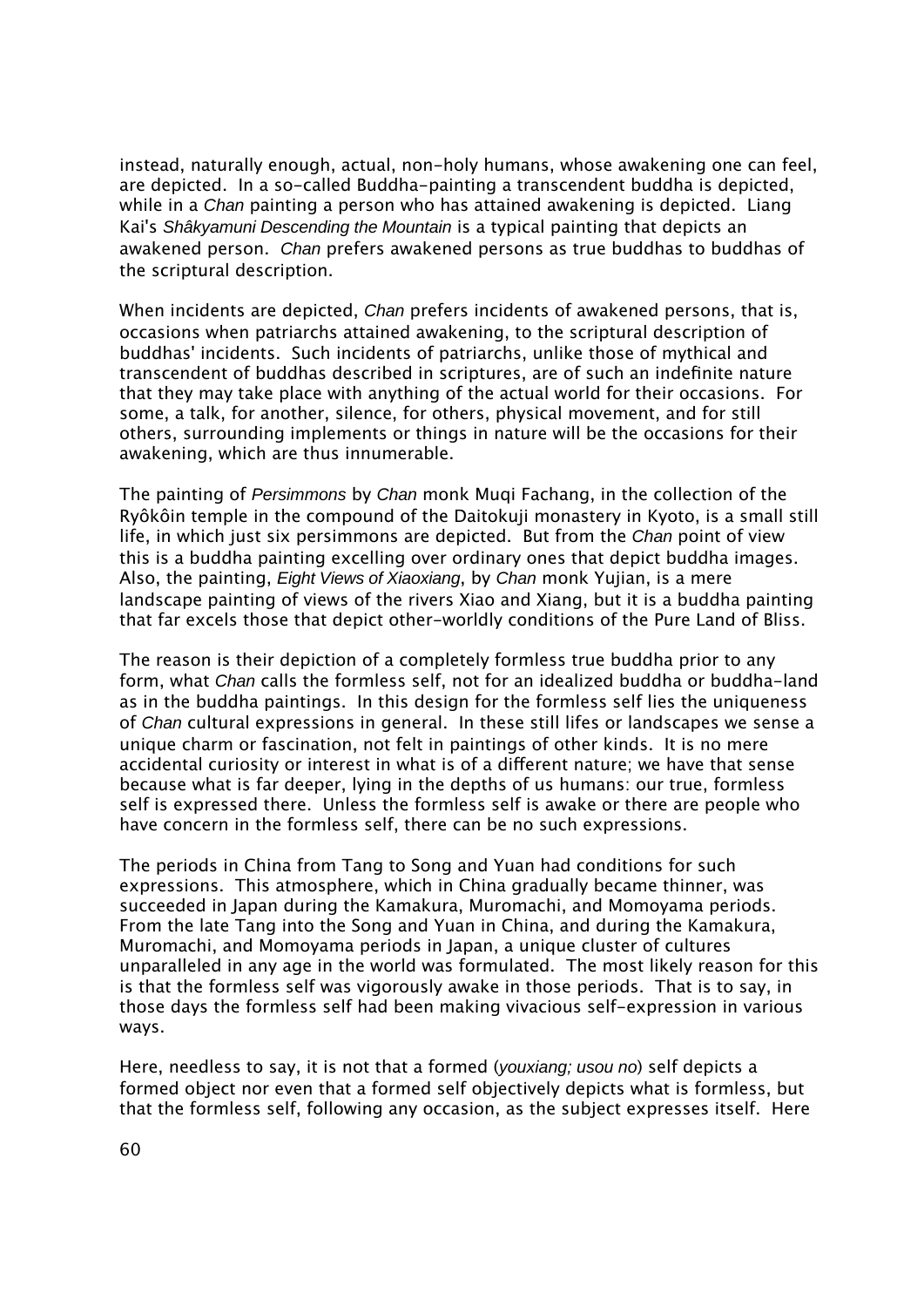the problem is not how realistically or how skilfully any objective matter is depicted; the problem is how the formless self, on encountering various occasions, as subject flexibly expresses itself. No matter what is expressed, then, there in its true sense has the formless self been expressed. Here, after all, **the depicter is what is depicted. What is depicted is for the depicter nothing objective; the depicter, through what is depicted, engages in self-expression as subject.**

In this sense *Chan* art is neither realistic nor impressionistic nor symbolistic; rather, it is **expressionistic**. But it differs from normal expressions, of what is of some form; rather, it is expressions of the formless self. Various characteristics of the Chan fine arts derive from that. Since Chan is the so-called extra-scriptural Buddhism, it adopts Dharma (i.e., awakened-truth-materials not exclusively from sutras. Facing occasions of or conditions for attaining to awakening, from any event, matter, person, or object of the actual world, it adopts them flexibly. Even when it takes its Dharma-materials from sutras, the way it treats them is qualitatively different from scriptural Buddhism, and the number of treatments is very small. This is evident when one sees occasions or conditions for attaining awakening by Chan patriarchs. And that very fact is because Chan is the Buddhism of extra-scriptural, special transmission.

The Dharma-materials adopted by Chan have been of numerous kinds since long ago. To show how freely they are adopted, let me cite a few examples. To the question, What is the Buddha? Here are answers by some Chan masters:

Yunmen Wenyan (-949) said, "Dried faeces."

Fayan Wenyi (-958) said, "You are Huichao (the questioner's name)."

Dongshan Shouchu (-990) said, "Weighs hemp of three jin."

Mazu Daoyi (-786) said at one time, "Neither mind nor Buddha," at another time,"The very mind the very Buddha," and at yet another time, "The very mind is the Buddha."

Zhaozhou Congshen (-897) said, "The one inside the hall."

You can thus see how diversified the Dharma-materials are for answering a single question, "What is the Buddha?" Nor are the questions fixed. They vary according to the circumstances, as follows:

"What was the intention of the First Patriarch (Bodhidharma) when he came from the west?"

"Apart from the four alternatives [of being, non-being, both of them, and neither of them] and beyond the one hundred negatives, please, Master, say something for me." (A question by Zhaozhou of Nanquan)

"How is it when I bring here nothing with me?" (Venerable Yanyang asks of Zhaozhou)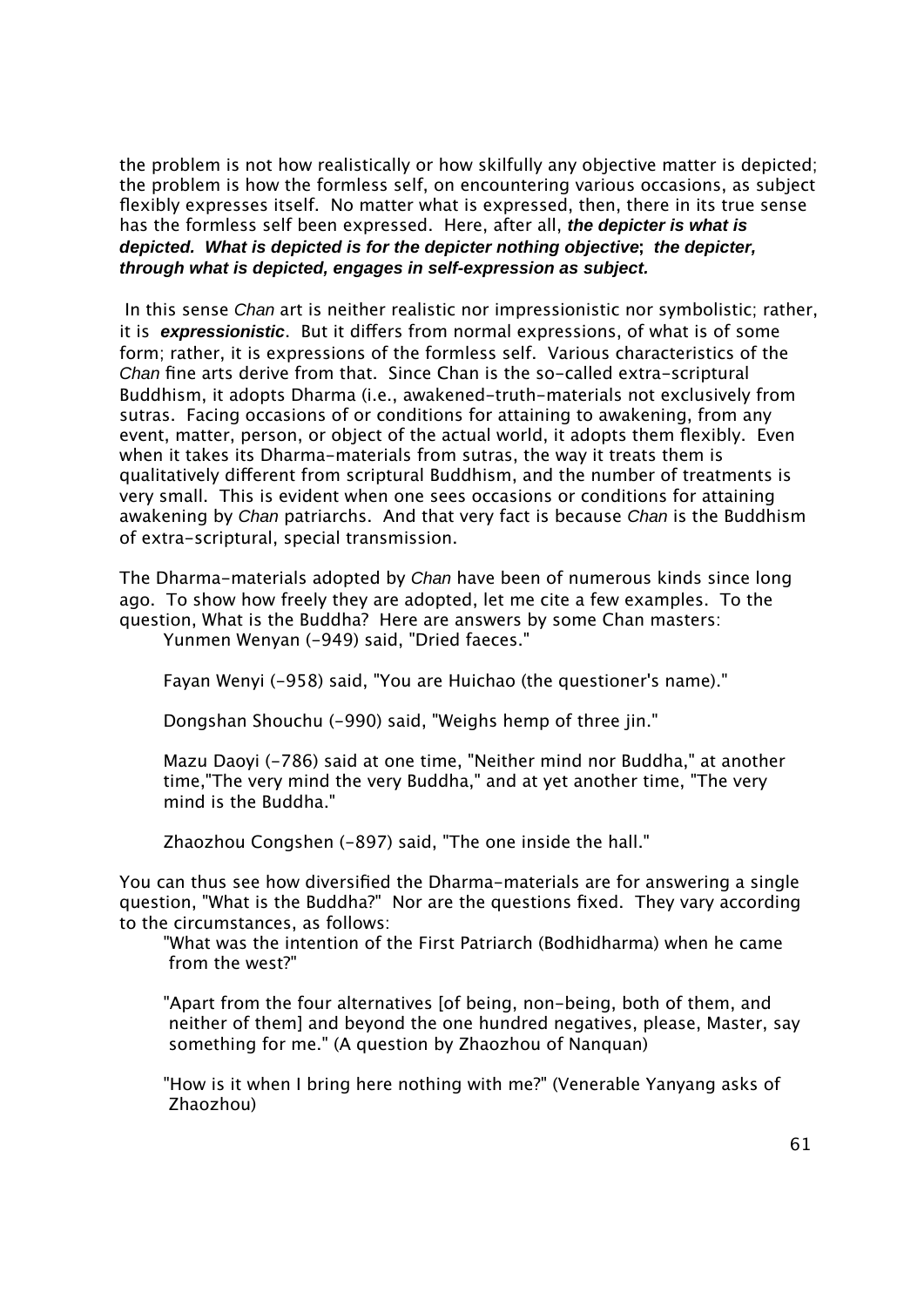"Millions of dharmas [i.e., everything] return to one; to where does one return?"

And, there are various other common questions, such as, "How do you taste your tea?" asked of one who was drinking tea, and "Where have you come from?" asked of a visitor monk. Of course, these questions are no ordinary questions; they are Chan-questions that imply deep meaning.

So in Chan, being emancipated from dogmatized sutra-restrictions, liberated from transcendentalized and consecrated buddhas and mythicized lands of bliss like the Pure Land, actual verbal expressions of the formless self become living sutras of the immediate present; humans awakened to their formless self are buddhas living now; the actual world that the formless self expresses is the living buddha-land.

Accordingly, in depicting humans and human events rather than consecrated buddhas, and depicting mountains and rivers, scenery, flowers and fruits, birds and beasts, Chan breaks through the framework of the so-called buddha-painting and opens up a free and new field of buddha-paintings. That is evident when one sees the subject matter treated by the most typical *Chan* painters like Liang Kai, Mugi and Yujian of Song.

Even when they take up the subject matter of the so-called buddha-paintings like Shâkyamuni, bodhisattva Guang'yin, or arhats, they treat them not as anything transcendent and holy, but as humans. And artists have created unique techniques and styles suited for *Chan* expressions. Unlike the analytical, inquisitive, and discriminative style of other religions, which is to go into the minutest details, Chan's style is to grasp truth at a stroke, and express it directly, without hesitation; instead of the direction from manifold to manifold, from discrimination to discrimination, it takes the direction from manifold to unity, from discrimination to equality, from complexity to simplicity, from materiality to immateriality.

As for the expression of unity or immateriality, it is done directly, too, like a flash of lightning or a spark from flint, without hindrance, flexibly. In short, the manifold is not expressed for expressing the manifold, nor is the material expressed for expressing material, but the manifold is used to express unity, the material is used to express the immaterial.

Among painters, Liang Kai, Muqi, and Yujian, of the Song, and Yintuoluo of the Yuan, represent the highest peaks; Zhiweng (thirteenth century), and Luochuang of the Song, Riguang, Xuechuang (fourteenth century), of the Yuan, and others come next. Shike (Five Dynasties), Chanyue (the Later Liang), Li Tang (early twelfth century), Ma Yuan (late twelfth century), Xia Gui (late twelfth century), Ma Lin (midthirteenth century), Chen Suoweng (mid-thirteenth century), Yanhui (fourteenth century), and Gao Ranhui (fourteenth century), represent a surrounding group of mountain peaks.

They deployed a painting style that was heretical and reformist in contrast to both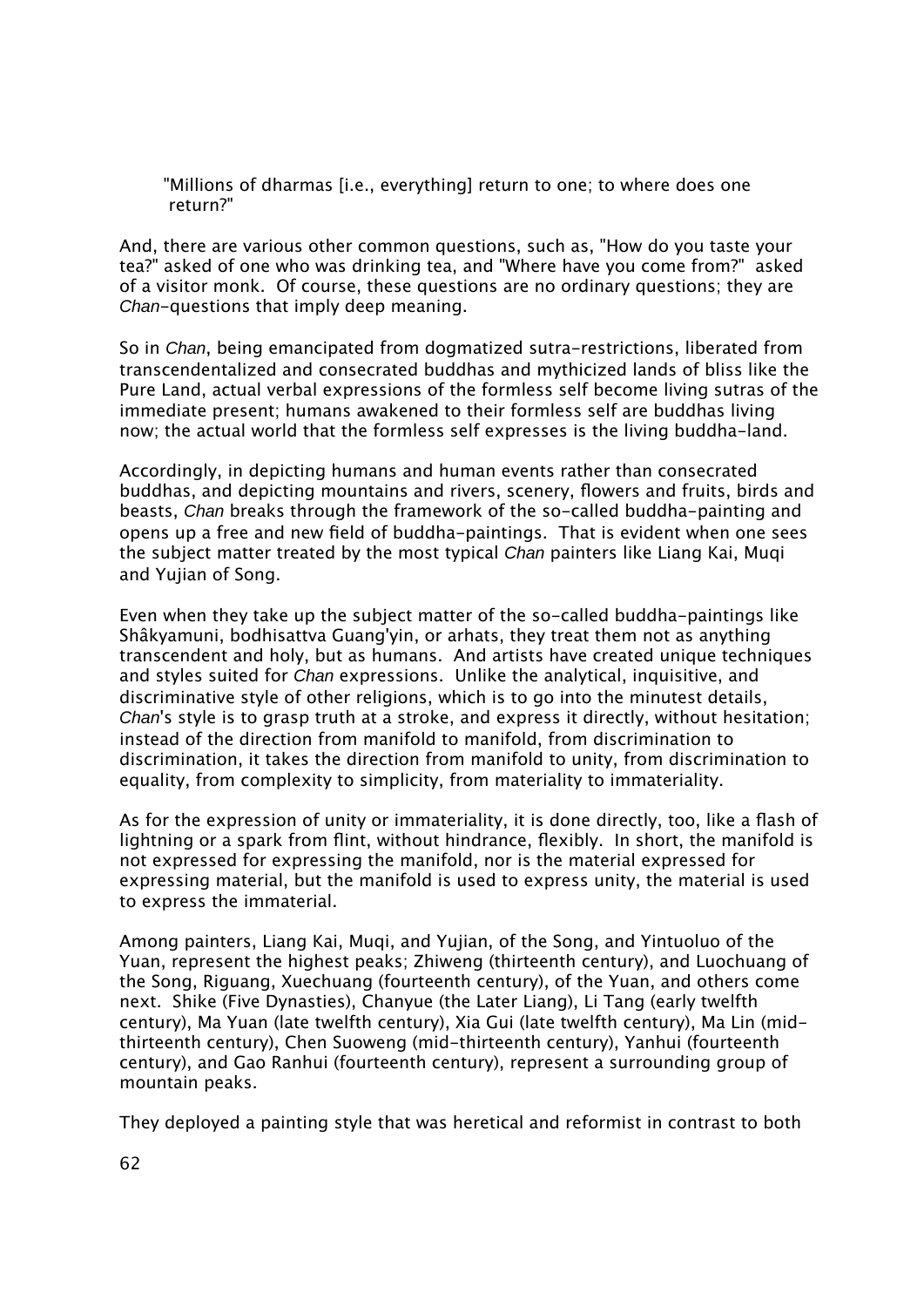the traditional style of Buddhist paintings and the orthodox style of common paintings. The most striking feature of their style is that, unlike the orthodox style in which the minutest details are elaborated with the skeletal brush use (gufa-yongbi; koppô-yôhitsu) to build up the whole, the whole is produced in one breath, at a stroke, and then parts emerge in it. In other words, **instead of the many building up to form the one, the one forms, and the many come to appear in it**. Instead of the many or the formed aiming for the one or the formless, the one or the formless as fundamental subject expresses itself in the many or the formed. This matches the Chan way of immediate awakening (dunwu: tongo). The Chan of immediate awakening is not in the direction of the one or the formless; it is in the one or the formless working as the fundamental subject of expression. Insofar as Indian ink contains five tints, a monochrome painting of Indian ink has something to match Chan.

Paintings of Indian ink in the broken ink (pomo; haboku) and splashed ink (pomo; hatsuboku) styles, with the whole getting painted in one breath at a stroke with parts appearing infinitely within, match Chan far better than those of minute elaboration with the skeletal brush technique. As regards the brush technique, rather than delicate lines, wild and thick ones whose single line could contain ten thousand lines are more fit; as for their shape, rather than shapely and of regular proportion, deformed ones, those that deviate from the norm, are more suitable.

The broken-ink style, which is said to have been originated by Wang Wei (eighth century) of Tang, and the spashed-ink style, which Wang Mo (ninth century) is said to have first attempted, coincide with the *Chan* way of expression, and hence came to be regarded as exclusive brush techniques of the Chan painting. Here arose the new, so-called "norm-deviating" painting style, different from that of the orthodox Indian-ink painting in which the skeletal brush use was emphasized, and it was regarded by the orthodoxy as heretical.

- Let me cite works typical of the Chan painting style. In terms of figure paintings, The Second Patriarch in Repose, by Shike; Budai, Hashan and Shide, by Liang Kai; Bodhidharma (Chaji 20, IV), Laozi, by Muqi; and Hanshan and Shide, by Yintuoluo (bookend 28, IV).
- In terms of landscape paintings,

Eight Views of Xiaoxiang, by both Muqi and Yujian; Landscape in Snow, by Liang Kai (58, V); and Landscape in Rain, by Xia Gui, (6, V).

As far as bird and animal paintings are concerned, Ba-Ba Bird on an Old Pine (Chaji 29, IV), Monkeys and A Crane (1, V), and A Dragon and a Tiger, by Muqi.

And in the case of botanical paintings, Peony, Chestnuts, Persimmons, by Muqi; and Grapes, by Riguang.

This painting style was introduced into Japan, where there came to appear many representative works by such artists as Mokuan (fourteenth century, 62, V), Kaou (fourteenth c.), Ryouzen (fourteenth c.), Bonpou (fourteenth c.), Sesshuu (fifteenth c., 41, V), Sesson (sixteenth c.), Souami (sixteenth c., bookend 31, IV; 12, V), Tan'an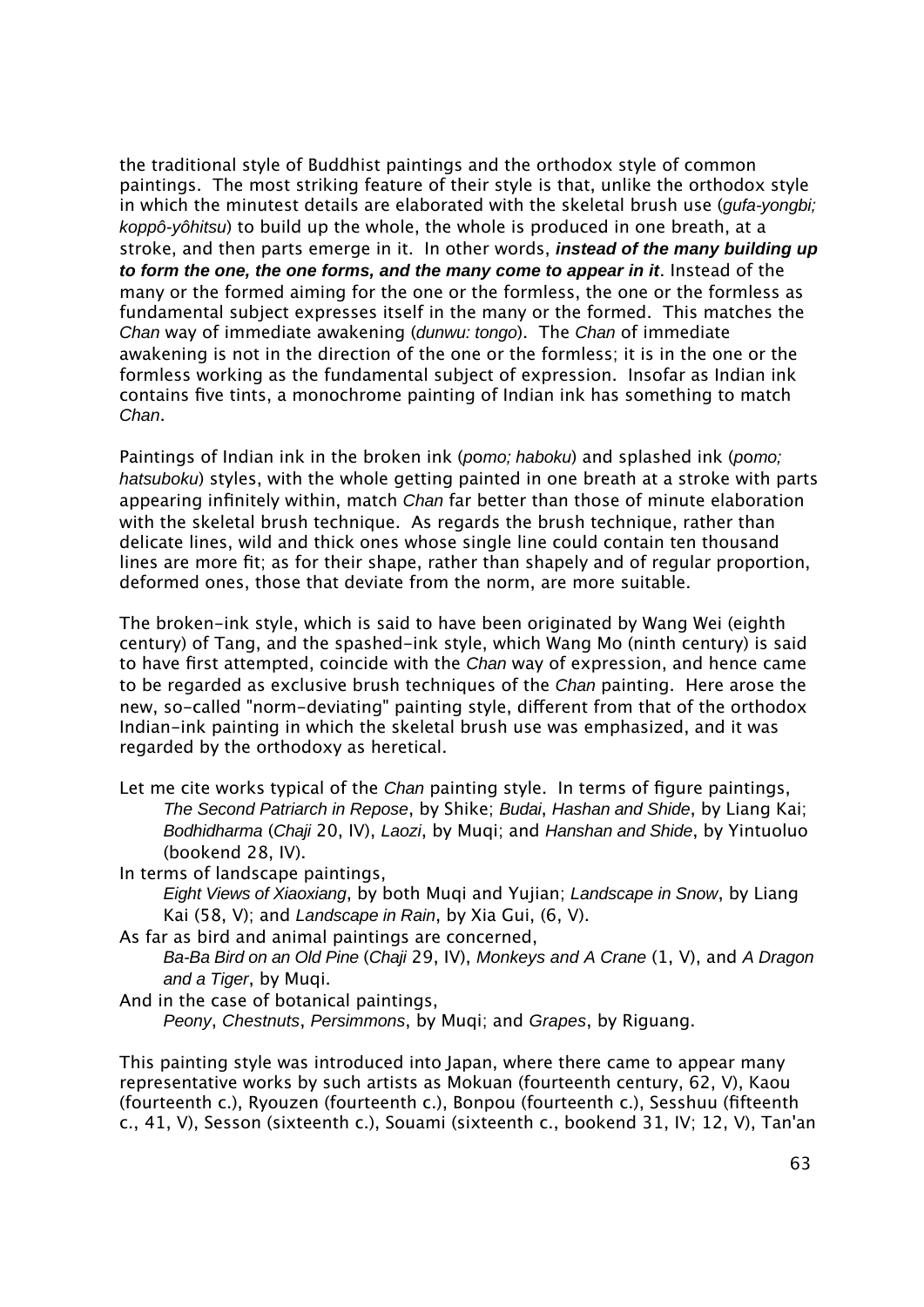(sixteenth c.), Touhaku (sixteenth c., 20, 41, V) Miyamoto Niten (seventeenth c., bookend 34, IV; 21, V), and Hakuin (eighteenth c.).

My talks thus far seem to have focused only on the characteristics of Chan painting in the large Chan culture. It was because of time constraints that in this third public lecture I have intended to take up Chan paintings to illustrate the characteristics of Chan culture in general. In my next, fourth public lecture, I shall choose those typical *Chan* cultural works that may be visually appealing, and not only *Chan* paintings, but Chan calligraphy, Chan architecture, Chan gardens, Chan ceramic ware, *Chan* handicrafts, and *Chan* entertainments as well. I will show them through slides to foster your concrete understanding of the characteristics of *Chan* culture.

IV

In my previous public lectures I talked about the outlines of *Chan* and its culture, especially the fine arts. Today by the use of slides I would like to show you a few of those works of Chan culture that are visually appealing. Before that, I 'd like to talk about something to facilitate your appreciation of what I will show you.

As I told you last time, Chan fine arts are characterized neither as realism nor impressionism nor even symbolism, but as expressionism, in which the expresser, through what is expressed, in the fundamentally subjective way expresses himself or herself. Accordingly, the expresser is what is expressed, and what is expressed is the very expresser. Chan expressionism differs from that of Europe and the United States in that in the *Chan* fine arts the expresser is the formless, deep self that is Chan.

Whatever moment has been expressed, whether it is a human figure, a landscape, flowers, or birds, what is expressed is the formless self. Certainly it is quite natural that the occasional moment is expressed with the technique most appropriate for the expression of the formless self. This means that in the formed moment the formless self comes to be expressed. Accordingly, the meaning of the occasional, formed moment does not lie in the formed moment itself, that is, a human figure, a landscape, or flowers, or birds, but in the formless, deep self.

For an illustration let me take up the rock garden of the Ryouanji temple in Kytoto, which recently has become world-famous as a Chan art. (Here is a slide of that garden. 8, 9, V) This stone garden is not, as realists think, a realistic description of islands in the sea, or, as impressionists think, a good expression of the same impression, or as symbolists think, symbolization of arhats (nirvana-attainers in the early Buddhism). The meaning of this stone garden as a *Chan* art lies in the whole stone garden -- through its formation in such a rectangular space, on such white sands, with stones of such shapes being arranged in such a manner -- being an expression of the formless self.

Speaking from the side of one who appreciates this stone garden, the fact that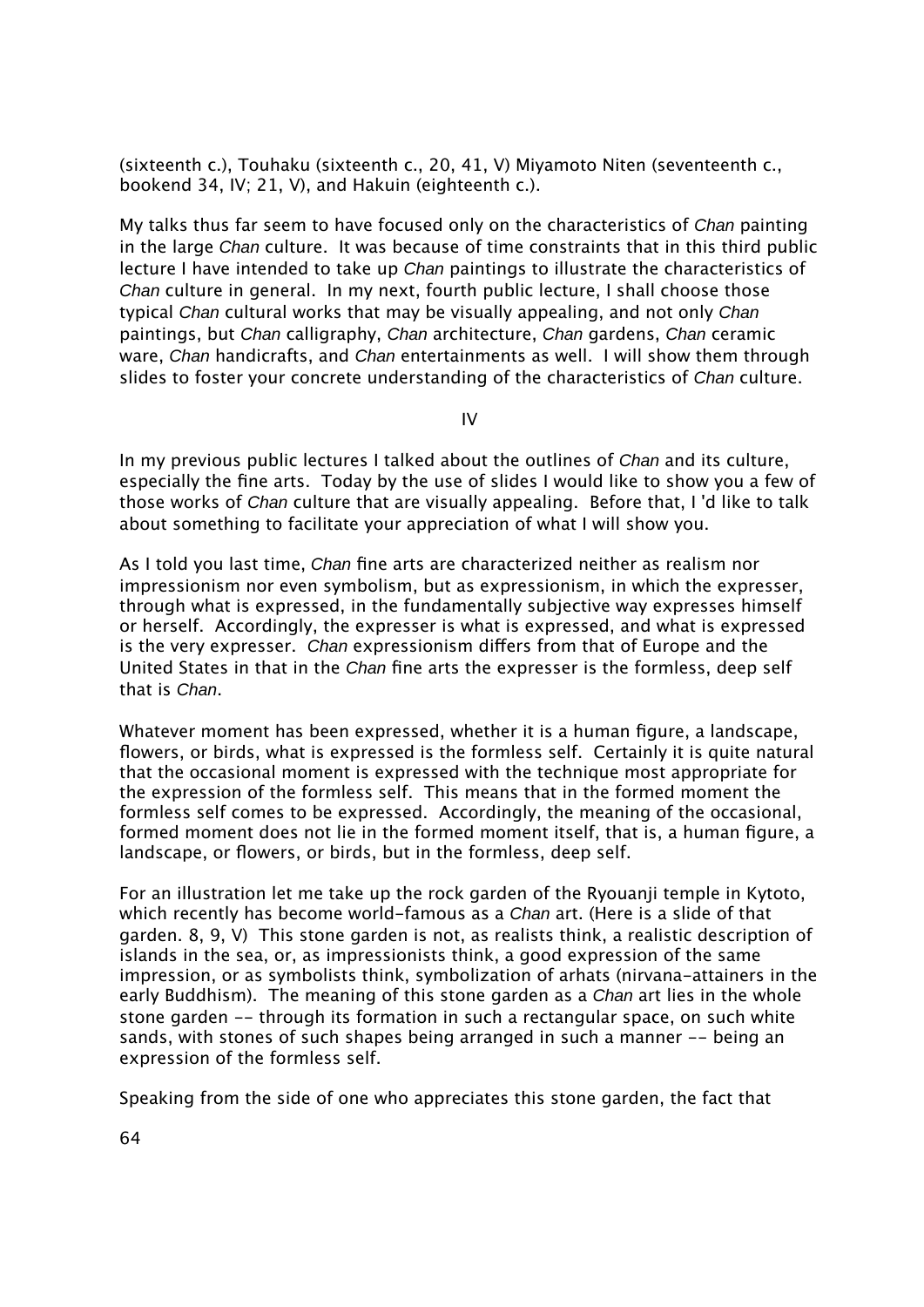many of those who see it feel, even if without a distinct realization, that it has something unique and deep in it is because this stone garden has what appeals to the formless self that deeply inheres within those who see it. The rock garden of the Ryouanji temple has seemingly been made into a picture in this painting of Persimmons attributed to Mugi. (Here the slide of Persimmons is shown. Chaji 27, IV) The whole painting, only with its difference as not being a garden, takes the same mode of expression as that of the stone garden; it expresses the formless self.

Last time, I cited and analyzed seven characteristics of *Chan* art: 1. asymmetry, 2. simplicity, 3. wizened austerity, 4. naturalness, 5. deep seclusion, 6. freedom from convention, and 7. tranquility. Now, to help appreciate the slides, let me mention them up again.

1. By asymmetry I mean the form that appears where there is freedom from punctiliousness, faultlessness, and shapeliness, where they are transcended and defeated. Its interest is that of being out of shape, of the cursive style, being crooked, of odd instead of even numbers, of the beauty not seen in what is symmetrical. Its Chan basis is the Rule of No-rule, or Non-holiness, which is equivalent to the Chan expression, "Delusions of ordinary beings fallen off, The trace of nobleness is also all emptied." (Here are shown slides of Shâkyamuni Descending the Mountain, a painting by Liang Kai  $(1, 1; Chai/1, IV)$ , the place below the eaves to receive raindrops of Katsura Imperial Villa, Kyoto (43, V), and a calligraphy by Huaisu, 737-799? (42, 51, V))

2. By simplicity I mean not being cluttered, being neat and tidy; the highly naîve and simple beauty that is not found in what is complex or minute. It has its basis on Chan's Non-complexity, Having-Nothing-at-all, Space-like Vastness, One, or Destitution. (Slides are shown of Swallows, A Lotus Leaf, two paintings by Muqi (45, V), the room for musical instruments, Katsura Imperial Villa (47, V), and tea flowers arranged by the author (Chaji 30, 31, bookend 82, 83, IV; 48, V).)

3. Wizened austerity corresponds to words like advancing in life, growing old, getting seasoned, becoming mellow, and so on. It is the sturdy, inviolable, and dignified beauty that, after years of experience, has lost all the childishness, youthfulness, greenness, unripeness, and weakness, and has become just the pith or core. It is like age-old pine trees which, after many years of being buffeted by wind and snow, have lost youth, greenness, weakliness, have had their leaves become firm, boughs dried, stems and skins thick, and are ever alert, equipped with sturdiness and dignity, standing imposing and lofty. It is based on what Chan people call No-rank, Skins-Fallen-Off, Solitarily-Austere, or Revealing - Openly. (Slides shown are of A Crane, a painting by Muqi (1, V), calligraphy of two characters xian-yin (kan-gin, "Reciting [poetry] at my Leisure") by Jiun, 1718-1804 (cf. 13, V), and Shino ware tea-bowl named "Unohana-gaki," end of sixteenth century (52, V).)

4. By naturalness I mean not being artificial, unadorned, being original without strain. This is not in the sense of inborn, naîve instinct; it means the full creative intention never looking unnatural. As is suggested by an expression used in the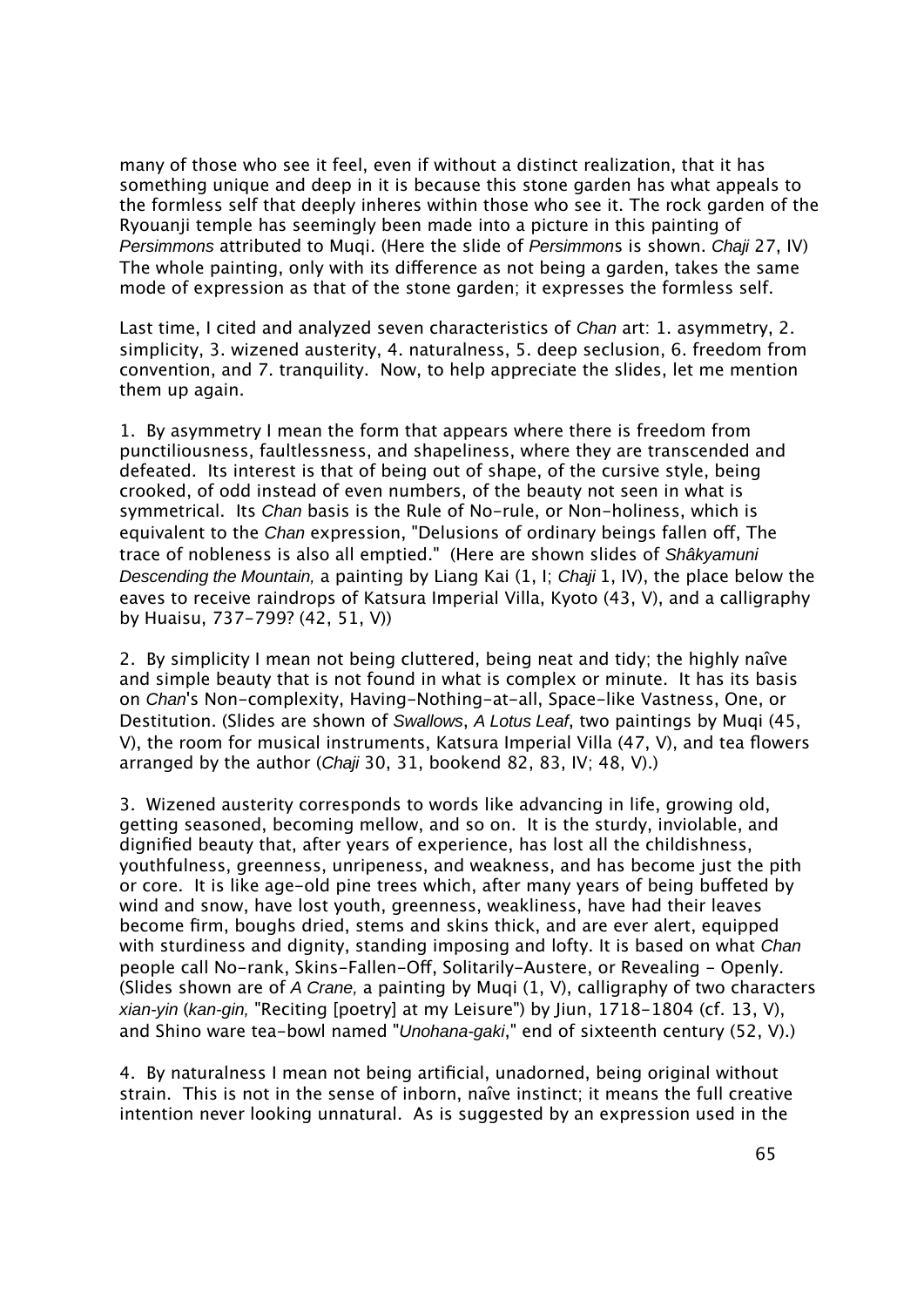Way of Tea, "What has become mellow is good; what has been forced to mellow is bad," asymmetry, wizened austerity, freedom from convention are not artificial, but quite natural. This is based on Chan's No-mind, No-thought, Original Face. (Slides are shown of the painting by Shike, The Second Patriarch in Repose (3, V), stepping stones below the Tsukimi-dai, Katsura Imperial Villa (55, V), and Oribe ware black tea-bowl (56, V).)

5. By deep seclusion I mean not coming out to an end, pregnant with infinite significance and full of reverberation, with deep reserve. Here is unfathomable depth, peace, serene darkness. It has its basis on the Bottomlessness of Chan, or an Inexhaustible Supply in the midst of Destitution. (Slides shown are of Muqi's painting, Evening Glow on a Fishing Village (57, V), a general view of Shoin, a study and drawing room, Katsura Imperial Villa (Chaji 17, IV), and a pose in the Nou play, Seiganji (60, V).)

6. By freedom from convention I mean not adhering to things of the actual world, and not even to the buddha. Not adhering even to no adhesion, completely being free and easy. It has its basis on the Solitarily Emancipated, No Hindrance with Flexibility, or Sporting in Self-Concentration of Chan. (Slides are shown of a painting by Liang Kai, Budai (61, V), a calligraphy by Huaisu (42, 51, V), and Korean ware Cloven-footed tea-bowl, Yi dynasty (63, V).)

7. Tranquility means not being noisy, being calm and serene. Not only quiet in the place of quietude, it is being quiet even when noisy, free from quietude or noisiness. There is a remark: "With the cries of birds the solitude of the mountain deepens." Instead of the naîve kind of quietude of the mountain where no birds are heard, it is the kind of quietude in which the mountain is felt quieter because of the cries of birds. This has its basis on Chan expressions like "Unmoved"; "Either in talks or in silence, in movement or at rest, I am in peace, for walking is *Chan*, sitting is Chan"; "A Moment of Silence that is like Thundering." (Slides are shown of Ma Yuan's painting, Fisherman on a river in winter (Chaji 23, IV), alley leading to the Gepparou, Katsura Imperial Vila (Chaji 10, IV), and Shigaraki ware tea-bowl named Fugen (68, V).)

The above seven characteristics constitute one indivisible whole; they never exist singly. They should be such that each contains the other six within itself. Even when any of the seven characteristics are remarkably noticed and others remain unnoticed, in the seven being indivisible lies the unique character of Chan art, differing in content from mere asymmetry or simplicity or naturalness. I wish that through the following slides (sixty-six slides on Chan fine arts) you will appreciate the seven characteristics mentioned above and see the specific character of Chan art. If you could take one more step forward to penetrate the *Chan* that is expressed there, it will be my unexpected Dharma-joy.

By Chan I mean giving rise to a great doubt fundamentally subjective concerning the way of being of the formed actual self, getting awakened to the formless self,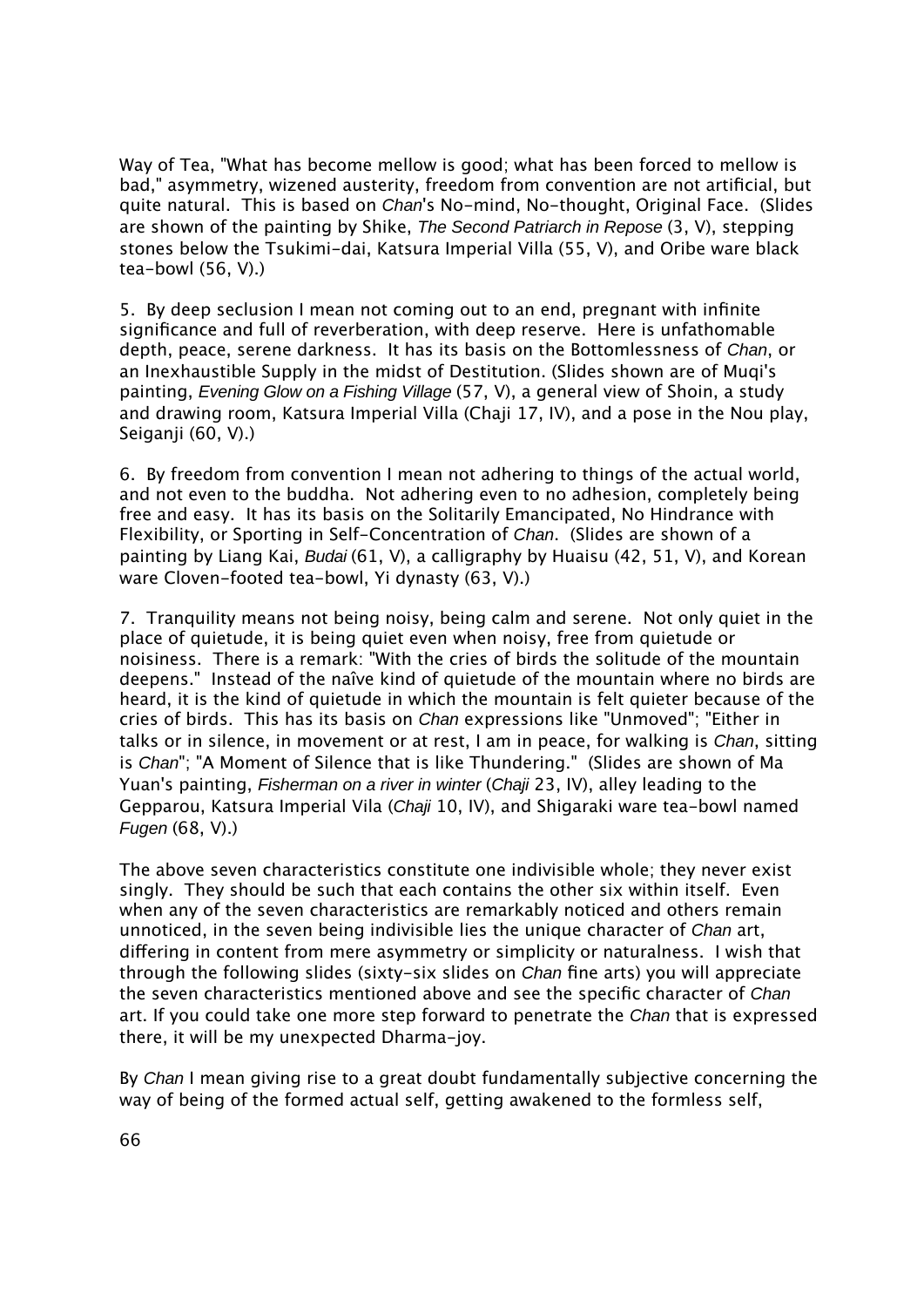thereby reaching the great satori from the great doubt. By satori I mean, instead of knowing something objectively, having the fundamentally subjective, formless self awaken. Chan not being a mere faith or intuition, it doubts everything; while being Buddhism, it doubts even the buddha, has the doubt broken, and attains to a great satori, wherein it has its philosophy, different from a mere religion, established.

And insofar as its doubt is not an issue of objective knowledge but something holistic and fundamentally subjective, and in its solution, satori, is holistic and fundamentally subjective, there is established a religion different from a mere philosophy. While Chan realization is called satori (awakening), the buddha in Buddhism means the one who is awakened. In *Chan* the term refers to the one who is awakened to the formless self. The reason is that according to Chan not only Shâkyamuni of India two thousand five hundred years ago was a buddha, but any person who has been awakened is a buddha, and Shâkyamuni's being a buddha derives from his having attained awakening. A true buddha is none other than the formless self who transcends any particular space and time, and who, because of that transcendence, flexibly expresses itself in space and time. In Chan this formless self is also called "Nothingness."

This "Nothingness" conveys the fact that the formless self has no form at all, has not a single thing; it never means a mere negation or non-existence. What is meant by the "Nothingness" is the formless self as the Original Face to which the actual, formed self has awakened afer not having been able to completely rid of the endless contradiction-opposition between being and non-being but then having gotten free within from the opposition.

Accordingly, the "Nothingness" of Chan is not the so-called negation or non-being that affirmation or being inevitably faces; it means the self that no longer has the contradiction-opposition between affirmation and negation or being and nonbeing. In other words, that "Nothingness" is none other than the formless self as the Original Face of the formed self. This "Nothingness" is the self that, being formless itself, is free from any form and always awake. But this awaking involves no distinction between what awakes and what is awakened to, that is, no distinction between noesis and noema.

Accordingly, instead of being the kind of consciousness that has noesis-noema as its primary factor, it is the consciousness that lies at the basis of that kind of consciousness. Further, I would like to say that it is at once the one who is conscious and what the one is conscious of as an undivided self, and it is formless. Where and when this formless self expresses itself in formed matters and things there is the creation of *Chan* culture. Accordingly, it is quite natural that where and when there is no awakening of the formless self there cannot be any *Chan* culture.

Translated by TOKIWA Gishin

Translator's Notes: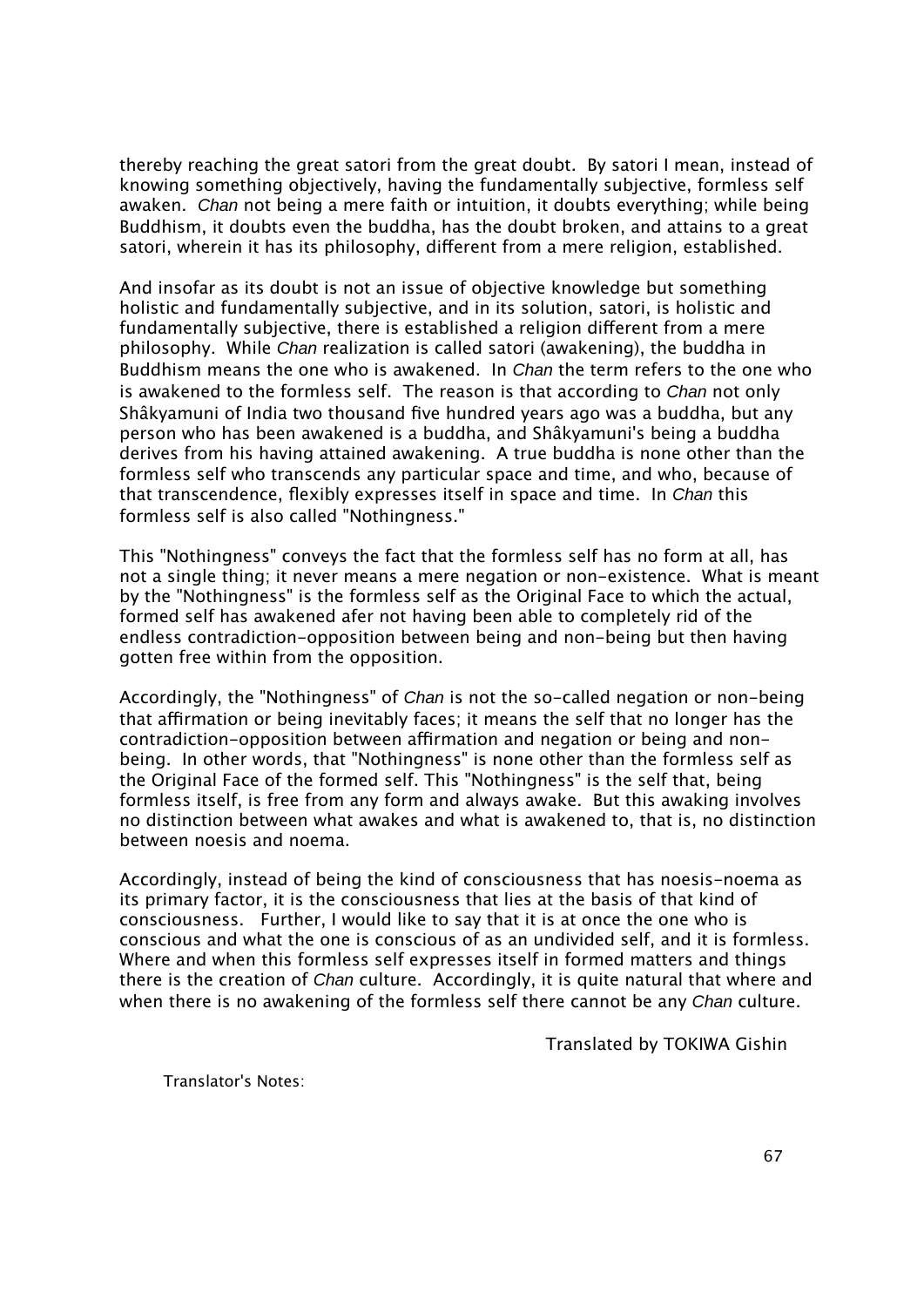(1) Invited by the Harvard University Divinity School, Cambridge, Mass., U.S.A., as a visiting professor from September 23rd to December 23rd, 1957, Professor HISAMATSU Shin'ichi had five student seminars and three faculty seminars, and gave four public lectures on "Chan and Chan Culture." He was accompanied by Mr. FUJIYOSHI Jikai, who was also invited as a visiting instructor to translate for the author. Mr. Richard DeMartino served as interpreter. Dr. D.T. SUZUKI, who in May of that year had finished his lectures at Columbia University, New York, where he had been teaching for more than five years since 1952, came to Cambridge in September, and welcomed the author and Mr. FUJIYOSHI at the Divinity School together with Dean Dr. Horton. Dr. SUZUKI stayed at the same hotel as the author and Mr. FUJIYOSHI, helped them in many ways, and attended the author's classes as a commentator.

 (2) According to Hisamatsu's letter addressed to the Gakudou-Doujou group (later the F.A.S. Society) in Kyoto, which he wrote after finishing his scheduled duties for the Divinity School in December 1957, in both the seminars he attempted to open a path to Chan in human nature by having the participants make thoroughgoing criticism of the image of modern humans. But their Christian preconceptions prevented them from engaging in free dialectic. In addition, their lack of penetration in everyday investigation obliged him to take time before he had them spontaneously plunge into the ultimate antimony of humans. He writes, he had to finish the introduction of the content of Chan at its entrance.

 But he believed the problem he presented in the seminars concerning what constituted the objective and reasonable moment for true religion in humans and his insistence that the basic antinomy in people was that moment had caused controversy about the science of religion or theology among the attendants who had not delved into this problem.

 (3) According to the author, in the case of his public lectures, he immediately started elucidating of Chan. In the first two lectures he discussed what was meant by the socalled self-awakening of the formless self and how it could be called Chan by citing Chan classics and historical facts; in the third lecture he explained what was included in Chan culture and what characteristics it had; in the fourth lecture, with the use of slides (that he had the Harvard Fogg Museum prepare, and whose screen effect was far better than that of the small slides he had brought from Japan) he had the audience appreciate the unique characteristics of *Chan* fine arts, and search where the formless self was expressed.

 (4) According to Hisamatsu, on October 3 the first public lecture was held at the church attached to the Divinity School, with an overflowing audience, including Professor Paul Tillich. On October 24 the second public lecture was held at Andover Newton Theological School, a sister institution to the Divinity School, forty minutes by car from the university. That evening, despite heavy wind and rain, many people came from Cambridge and other distant places. The third and fourth public lectures (November 13 and December 12) were held in a large hall on the ground floor of the Fogg Museum with an audience of more than five hundred, which surprised the people concerned, who had expected around fifty to sixty. (Cf. the author's collective writings, HISAMATSU SHIN'ICHI CHOSAKUSHUU Vol. 8)

(5) The original Japanese text of the present translation "Chan and Chan Culture" is included in the HISAMATSU SHIN'ICHI CHOSAKUSHUU Vol. 5 (pp. 1~45). This volume,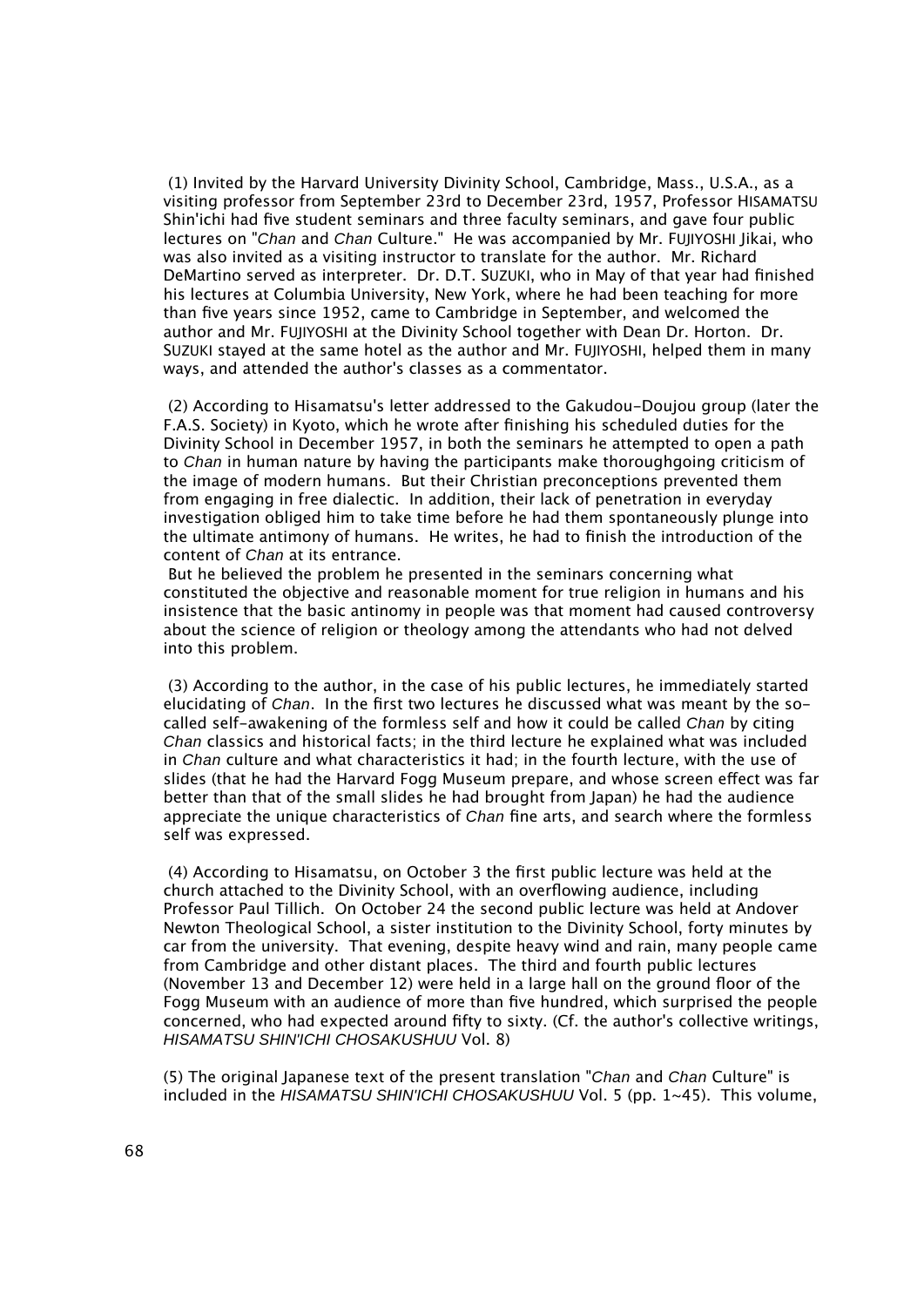Zen to Geijutsu (Chan and Art), contains many plates of Chan fine arts, more than twenty of which are known to have been shown by the author at the Fogg Museum as slides. And, at the end of this volume twenty-eight plates are classified into seven groups to show which of the seven characteristics of Chan fine arts is most prominent in which work.

 (6) As for the quotes from Chan texts in the present lectures, they are left without notes for the English translation, except the three in Lecture II, i.e., from Huineng, Yonming, and Vimalakîrti:

 6-l. On "the mind in extension", a quote from Huineng's exposition of the Mahayana Buddhist scripture, Great Prajñå Perfection. Its original Sanskrit term, "cittamâtram", can be read in two ways: "the extension of mind" and "nothing but mind," which cover the same thing in an expression of the Lankåvatåra sûtra, "What is seen as something external is nothing but one's own mind." The Buddha of this latter scripture repeats this expression throughout as the core of the awakening.

 6-2. On the quote from Yonming in Lecture II, which the translator has difficulty in identifying its source. The quote is: "Yonming (Y. Yanshou, 904-976) said: 'You cannot know the Way with the thought of being (youxin; ushin) or with the thought of non-being (wuxin; mushin).' "

 In his main work, Zongjing-lu (Sugyou-roku, Collection of Records from the Ancestral Mirrors, one hundred fascicles, Taishou Shinshuu Daizoukyou Vol. 48, pp. 415~957), fas. 6, in a response to a question, "How should the Way be realized?" Yonming cites a verse from "Realizing the Way" (T48, 444c), which seems to be the source of Dr. HISAMATSU's quote:

"Being, non-being, going, or coming, any such mind ceasing forever,

Within, without, intermediate, altogether, none is here.

If you want to see where the tathâgata, true buddha, is,

Just watch how a stone ewe can give birth to a lamb."

 6-3. On the passage from Vimalakîrti Nirdesa (V'S Exposition) VI-6, Taisho University Press, 2004: The Sanskrit text goes: "apratisthânamûla-pratisthitâh sarvadharmåh". "The three Chinese versions commonly follow the Sanskrit word-order, placing the predicate  $\pm$  before the subject  $-\text{ }/\text{ }/\text{ }$ ; so that one can read the latter as the object of

 the former, and the whole passage comes to convey a very active tone. Dr. Hisamatsu reads it that way. Meanwhile, the translator follows the original word-order.

(7) The Japanese book, Zen to Bijutsu, was published by Bokubi-sha, Kyoto, in 1958; its English translation (by the present translator), Zen and the Fine Arts, in 1971, (paperback edition, 1982), by Kodansha International, Tokyo/ New York. The above book, either its original Japanese or its English version, which includes plates of all the works of Chan culture cited by the author below, is now out of print. But many of the works can be seen in the plates included in Volumes One, Four, and Five of the author's Chosakushuu (collected writings in Japanese). For readers' benefit, reference will be made to the related plate number in a related volume.

(Corrected according to suggestions by Ms. TSUKUI Akemi, August 2010: re-corrected , January 30, 2011. Professor Christopher Ives, Department of Religious Studies, Stonehill College, Easton, MA, was kind enough to check this paper and "Selected Verses" carefully and to offer many precious suggestions. Let me heartily appreciate his contribution. For all the present work, however,Tokiwa is responsible.)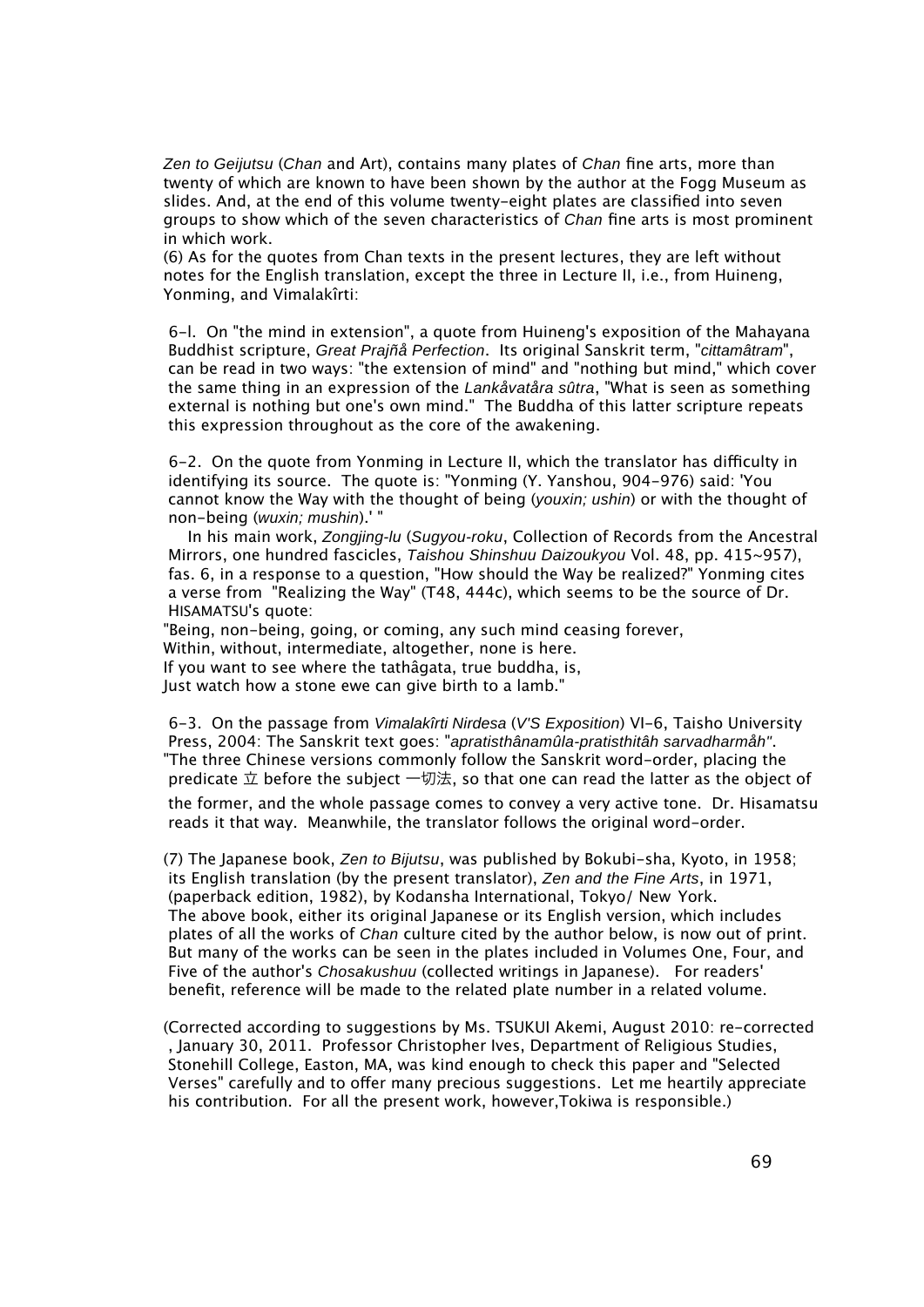# **ON CHAN ART**<sup>1</sup>

# HISAMATSU SHIN'ICHI

Generally speaking, religious art -- to be properly so called -- must be something which expresses aesthetically some religious meaning. However high a value as art some work may have, if it does not express a religious meaning, it cannot be called religious art. Similarly, however high a religious value may be expressed -- for example, conceptually, as in the case of a holy scripture, or morally, as in the case of a religious precept -- such expressions cannot *ipso facto* be said to constitute religious art. Religious art must not only be art ; it must especially express religious meaning.

A point of view often encountered is that the ultimate in art is itself religious, that whatever possesses a high aesthetic value is understood to be by that very fact religious. Such a view rules out the possibility that something may possess high value as art and yet not express the slightest religious meanings. And thus, religious art becomes no more than art of high aesthetic value. What is religious art and what is not, becomes simply a matter of the difference of the degree of aesthetic excellence and not a difference of some more fundamental quality. It would, accordingly, become impossible to speak of religious art as art which especially expresses religious meaning. Is, however, the difference between religious art and non-religious art really no more than simply a difference in the degree of aesthetic excellence?

To be sure, something of the nature of godliness or sublimity (p. 22) emanates naturally from a work of art of high aesthetic value. That is, there are in fact instances where at first glance a superior work of art causes one to feel that it is a work of religious art. In such cases, the sublimity of the aesthetic excellence strikes one as being religious. But can we in fact declare such sublimity to be religious?

In my opinion, there are works of art which possess sublimity and yet are not religious, and there are works of art which are religious and yet do not possess sublimity. A sense of sublimity may naturally accompany works of high aesthetic quality, but I do not think it can be said that because a work of art has this sense of sublimity it is thereby religious. Sublimity and religiosity are not in my opinion synonymous concepts.

Sublimity (Chin., shenyun; Jap., shin'in), numbered as the first of the six rules of

painting in Chinese classical treatises on painting,  $2\overline{a}$  is no doubt the principal norm of aesthetics. Religiosity, however, does not constitute in any sense an element within any aesthetic norm. From the perspective of aesthetics, religiosity is no more than one possible theme which art may try to express. Accordingly, the presence or absence of sublimity is for aesthetics a most important matter, but the presence or absence of the quality of religiosity is for aesthetics per se of no consequence. The fact that an aesthetic work lacks religiosity does not lower its aesthetic value. If, however, an aesthetic work tries to express religiosity, but does not in fact possess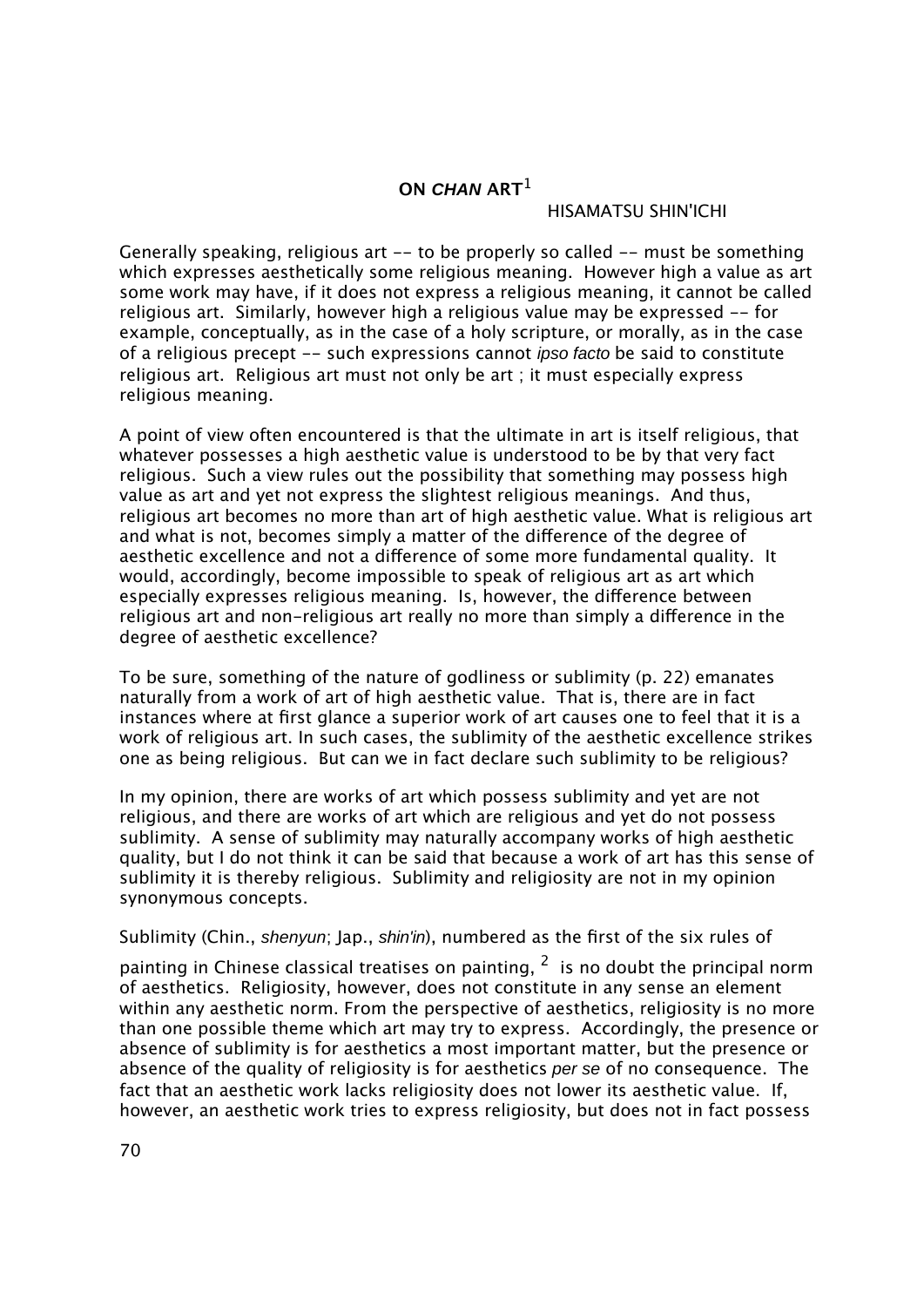religiosity, it must then be said that even its aesthetic value is low.

For example, if a landscape painted by Sesshuu<sup>3</sup> does not express a religious meaning, one does not, therefore, necessarily consider its aesthetic value to be low. But if a Bodhidharma painted by Sesshuu does not express a religious meaning, probably no one could consider it to have much aesthetic value. If. however, such a painting is taken not as a painting of Bodhidharma but as a painting of an hysterical

monk angrily glaring at someone,  $4$  then it is perhaps not necessary to speak of its aesthetic value as being low. If, on the other hand, Sesshuu tried to paint Bodhidharma the Chan master, but painted something that can only be regarded as an hysterical monk, (p. 23) then it is either because Sesshuu did not succeed in understanding the character of Bodhidharma the Chan master, or because even though he understood them, he was unable to express them. In either case, it is clear that Sesshuu was not able to paint Bodhidharma.

In the Bodhidharma painted by Hakuin,  $5$  however, the characteristics of Bodhidharma as a Chan master are really well expressed. Since Hakuin was not, however, a professional painter, from the point of view of technique we may feel that there are some things that he could have done a little better. Nevertheless, the Bodhidharmas painted by Hakuin are far more Bodhidharma-like than those of

Sesshuu, Dasoku,  $^6$  or Kei-Shoki, $^7$  among others. This is because Hakuin first grasped thoroughly the characteristics of Bodhidharma and, in painting these characteristics, even though technically imperfect, created a suitable style for that expression.

In the case of the Sesshuu "Bodhidharma," even though it should, from the standpoint of general technique, contain an epoch-making innovation, if the Bodhidharma painted by that epoch-making technique is not Bodhidharma-like, it goes without saying that, as a painting of Bodhidharma, it is without value.

In order for one to paint a picture of Bodhidharma, the characteristics of Bodhidharma must first be made one's own charac-(p. 24)teristics, and then an appropriate technique must be found to depict them. Making the characteristics of Bodhidharma fully one's own, however, is not a matter of aesthetics but a matter of religion. Of course, the Bodhidharma which is made fully one's own through religion is not as such a work of art. In order for it to become a work of art, it must express itself aesthetically. Without, however, the religious realization of Bodhidharma's character, one cannot produce a true picture of Bodhidharma.

Accordingly, the evaluation of a picture of Bodhidharma must be made by determining how well the depicted Bodhidharma expresses the religiously realized Bodhidharma. That is, in evaluating a picture of Bodhidharma one must consider to what extent the religiously realized Bodhidharma vividly and graphically appears in the portrait painted.

So it is when any religious matter, and not just a portrait of Bodhidharma, such as Buddhist gathas or Buddhist chants (called Shoumyou) must likewise be evaluated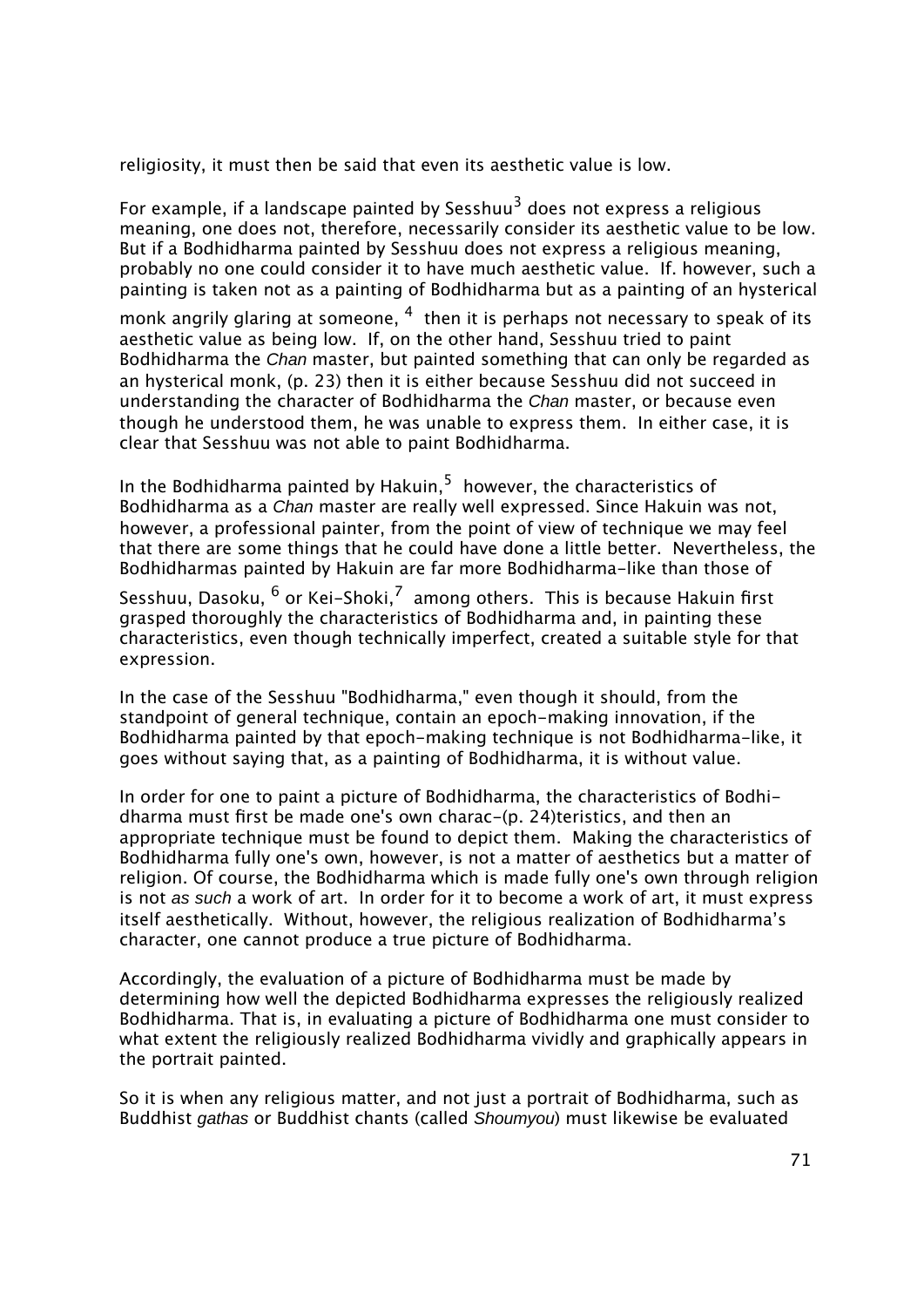according to how well the religious substance is being expressed, in the one case through poetry, in the other through music.

This being so, in the case either of the creation, the appreciation, or the criticism of religious art, the creator, the appreciator, or the critic must first fully make his own the religious substance involved. If he does not, the artist-creator will lose the religious object which should be expressed through the work of art, while the appreciator and the critic will not be able to understand the religious meaning which the work of art intends to express.

Of late, there has been very little religious art worth looking at, and, further, the instances of valid criticism of religious art have also been few. May this not be because the religious realization on the part of the artists and the critics has not been sufficient ?

If religious art means, as described above, not simply great and sublime art, but art which expresses religious meaning, i.e., the meaning which can be actualized only through religion, then that which I am here calling *Chan* art belongs to the category of religious art. This is because Chan art is art which expresses the Chan religious meaning (p. 25) which has been realized through Chan as a religion.

Examples which belong to the main line of *Chan* art are : in the field of *painting* : in China, Shi Ke and Guanxiu of the Five Dynasties period ; Liang Kai, Muqi, Riguan and Yujian of the Song Dynasty ; and Yintuoluo of the Yuan Dynasty ; in Japan, Mokuan, Kaou, Bonpou, Josetsu, Souami and Shukou of the Ashikaga period ; Miyamoto Musashi (Niten) of the Momoyama period ; Isshi, Hakuin, Sengai, Seisetsu and Kougan of the Tokugawa period. In the field of calligraphy: in China, Wuzhun, Wu'an, Xutang, Zhongfeng, Yin Yuejiang, Ning Yishan, Wuxue Zuyuan and Feiyin ; and in Japan, Shuuhou, Kanzan, Musou, Ikkyuu, Shun'oku Souyen, Kokei, Genkou, Takuan, Seigan, Ten'yuu, Daishin, Daigu, Jiun and Ryoukan.

In the field of *literature* : in China, the Chanxi-ji of Su Dongpo, <sup>8</sup> the Hanshanshi, <sup>9</sup>

Jianhu-fengyue-ji,  $^{10}$  and Zengi-gemon[-shuu]  $^{11}$ ; and in Japan, Gosan Literature,  $^{12}$ the Chan records and the poems of the various Japanese and Chinese Chan monks; in the field of *theater arts*, there is the Nou drama ; in the field of ceremonial arts, the tea-ceremony and the various ceremonial practices of the *Chan* monks; in the field of architecture, with their construction and decoration of Chan temples as well as tea ceremony rooms or houses; in the field of *arts and crafts*, the various utensils used in the tea-ceremony : tea-bowls, tea-containers, incense-boxes, flower vases, tea-kettles and serving-plates for sweets ; in the field of garden construction, the gardens of Chan temples and the paths leading to the tea-houses. There are, of course, other corollary works of art which contain a Chan influence received from this main stream of *Chan* art. In both religious and aesthetic respects, *Chan* art constitutes a major current which occupies an important, never to be overlooked, position in the history of Oriental art.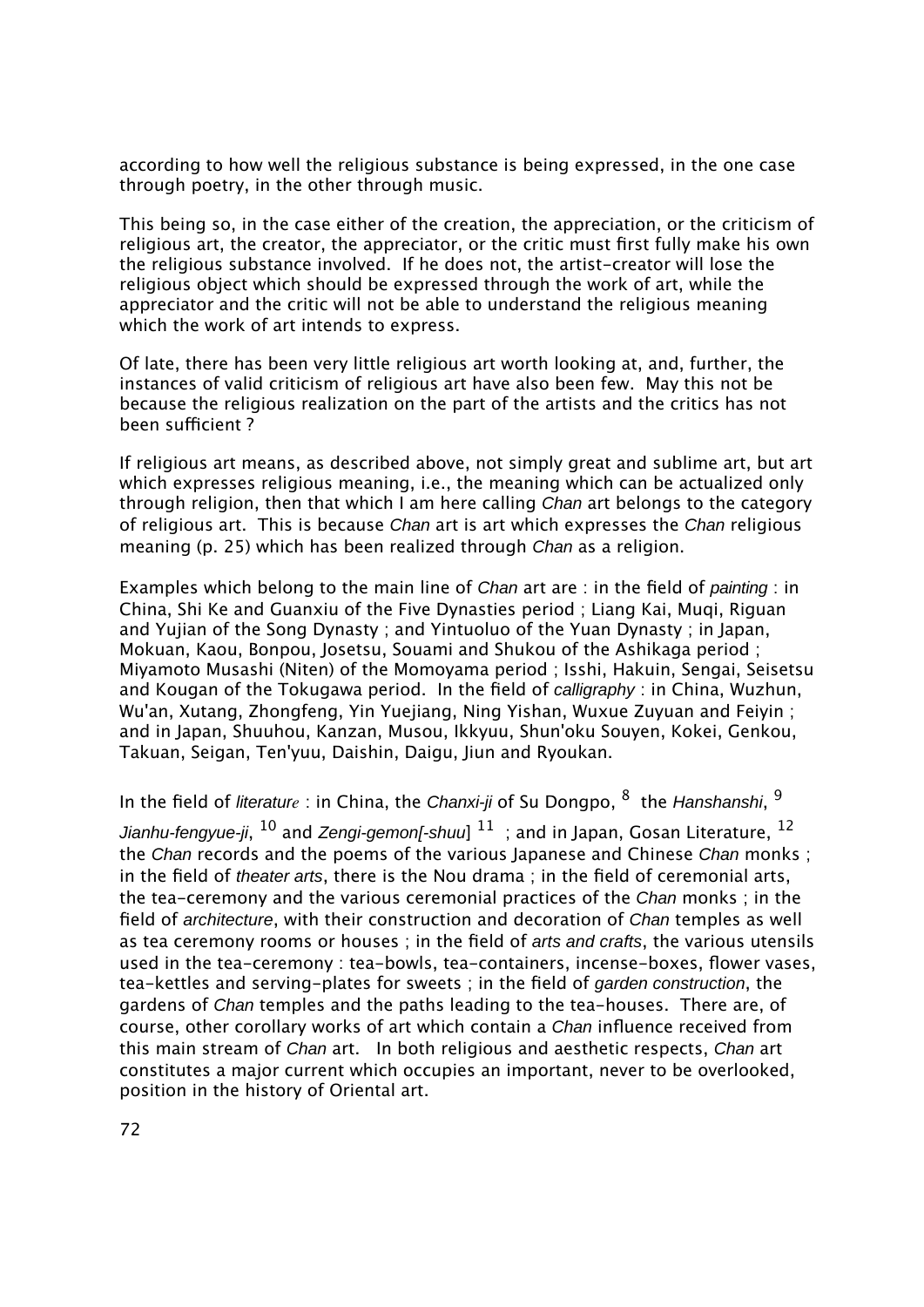It is generally recognized that Chan constitutes an essential element in the Oriental spirit and, likewise, that *Chan* art partakes of (p. 26) the essence of Oriental art. But even if this were not so, that *Chan* art is a unique art form which thoroughly developed only in the Orient can probably be said without dispute.

Of course, in the West also there have continued to be from the earliest centuries until modern times instances of a religious realization extremely similar to *Chan*; for example, the mysticism of Plotinus, Pseudo-Dionysius the Areopagite, Eckhart, and Boehme, among others. But while this mystical tradition did exert a rather deep influence on Western religion and philosophy, it was not the main line of Western thought. Accordingly, unlike *Chan* in the Orient, it did not take the form of an independent school and did not become the Zeitgeist of any specific age. It is perhaps for this reason that this Western mystical tradition did not reach the point of creating out of itself a unique art or culture.

In the West also, there are paintings which may perhaps be said to be mystical ; for example, the paintings of Daumier, Courbet, Whistler, Gauguin, Van Gogh, Blake, and especially Millet. The paintings of Blake seem to express something more strongly religious than the paintings of the others just mentioned. This religious quality, (p. 27) however, while it cannot be said not to be mystical, is a quality mixed with a great deal of the supernatural. It is not mystical in the pure sense of mysticism as found in such a figure as Eckhart. Millet is probably, by far, the most purely mystical.

And in the field of literature, in the writings of Maeterlinck and Yeats, one can very likely find a great deal which is mystical. But it cannot be said that such art or literature thoroughly or purely expresses the kind of "mysticism" expressed in the Chan art of the Orient. Even less can it be considered that this Western art comprises a definite aesthetic current based (p. 28) on mystical experience. In this sense, Chan art must be said to occupy an important position not only in the aesthetic history of the Orient but in the aesthetic history of the world.

Ordinarily, when people speak of Chan paintings they frequently have in mind simply paintings painted by Chan monks or paintings which treat of ancient Chan

incidents.  $^{13}$  However, even though a painting has been painted by a *Chan* monk or is a painting which treats of Chan incidents, if it is a painting in which Chan meaning has not been expressed, it cannot be called a *Chan* painting. For example, even though they were *Chan* monks, the paintings of Tetsuou<sup>14</sup> and those of the early Sengai<sup>15</sup> cannot be called *Chan* paintings. Again, even though they are paintings which treat of ancients, the paintings appearing in many early twentieth<sup>16</sup> century Japanese exhibition like Teiten and Inten<sup>17</sup> portraying Bodhidharma, Hanshan-and-Shide and Nanquan-cutting-the-cat, cannot be said to be Chan paintings.

In contrast to these paintings just referred to, even though they were not painted by Chan monks, such paintings as the "Su Dongpo" painted by Ashikaga Yoshimitsu,  $^{18}$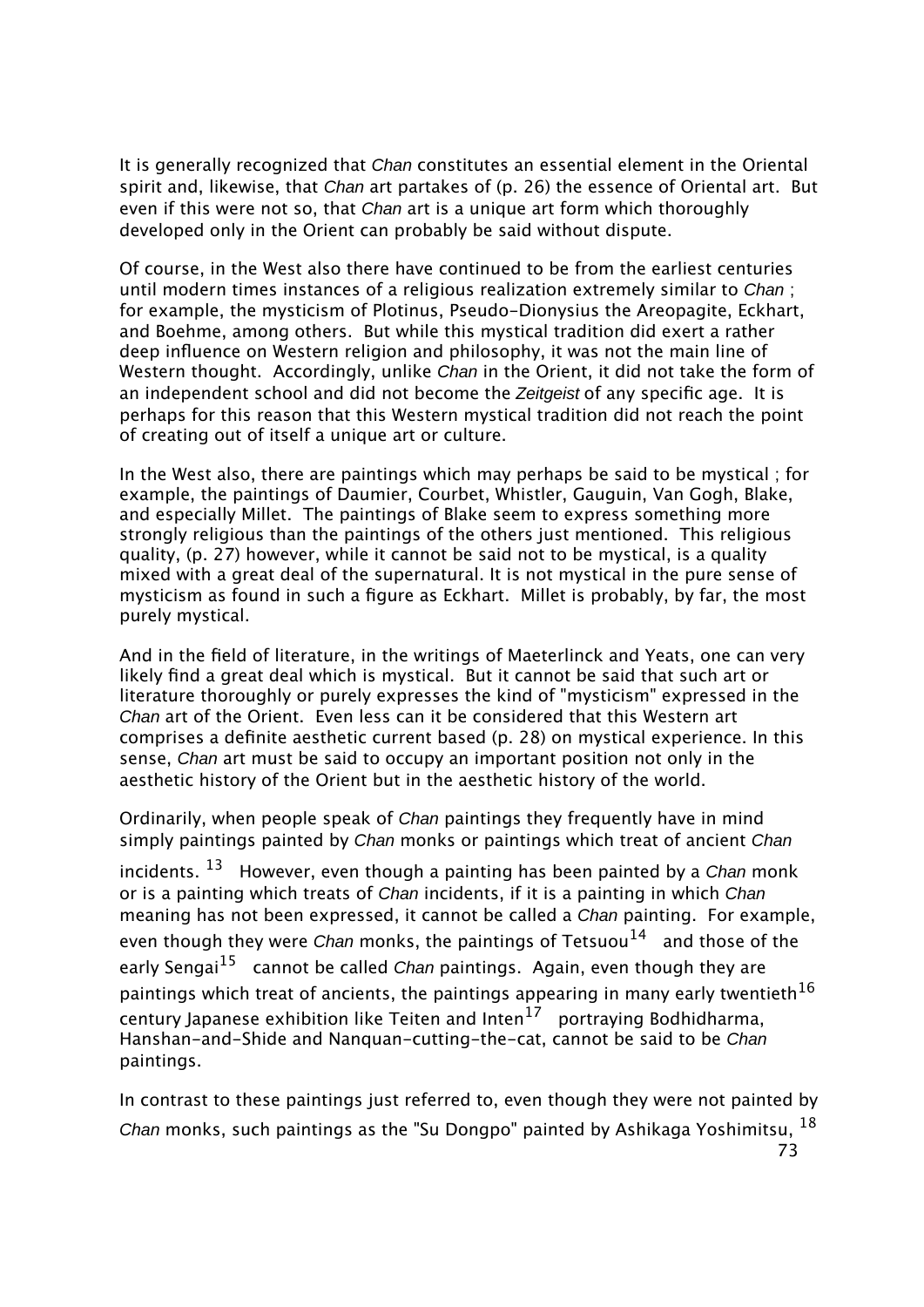the "Bodhidharma," or the "Wild Geese in the Reeds" painted by Miyamoto Musashi,  $19$  the "Budai," and the potraits of Hitomaro and Tsurayuki painted by Iwasa Shoui,  $20$  all fully possess the essential (p. 29) chracteristics of a *Chan* painting. Again, although they do not deal with ancient Chan incidents, such paintings as Muqi's "Six

Persimmons," "The Wild Geese in the Reeds," and the landscapes, <sup>21</sup> "The Orchids" of Gyokuenshi,  $2^2$  or the landscape of Souami,  $2^3$  may very well be said to be excellent Chan paintings.

The same may be said regarding calligraphy. Just because a piece of calligraphy was written by a Chan monk, or just because it consists of Chan words or phrases, does not mean that it can *ipso facto* be said to be *Chan* calligraphy. On the other hand, there are instances of calligraphy which can be said to be *Chan* calligraphy even though they are not the work of Chan monks and even though they do not contain *Chan* phrases. For example, although Isshi<sup>24</sup> was a *Chan* monk, his calligraphy is not as *Chan*-like as the calligraphy of Jiun,  $25$  who was monk of the Shingon sect.

The poem on the tomb of Emperor Wu cannot be called a *Chan* poem; however, when Genko<sup>26</sup> took it as the subiect of a piece of calligraphy, his calligraphy of this poem became an excellent piece of Chan calligraphy. (It is preserved at Rinkain, Myoshinji Temple.) This being so, what is to be called Chan painting or Chan calligraphy is not a painting which has been painted by a *Chan* monk or a piece of calligraphy containing Chan phrases but rather a painting or a piece of calligraphy which expresses Chan meaning.

When *Chan* meaning is to be expressed aesthetically, it must be expressed through a form which is both suitable and possesses a (p. 30) necessary relation to the meaning to be expressed. It is precisely because it does possess such a form that a painting, a piece of calligraphy, a manner of living, a dwelling place, a face, a literary composition, or sportive play, is spoken of as "Chan-like." If a Chan monk wrote in the beautiful, delicate, haze-like, running kana style of ancient times, if he painted brilliant, gold Buddha images, or if he engaged in elegant, enticing behavior, he could not be said to be "Chan-like." In much of what is ordinarily characterized as "Chan-like," there is a great deal which has no necessary relation at all to the essence of a *Chan* man but which is, on the contrary, simply an accidental surface combination of factors or surface style. That which is to be truly called "Chan-like," however, has not any such accidental, superficial similarities to Chan; it must rather have those fundamentals which are rooted in the essence of what it means to be a *Chan* man.

This being so, no matter to what extent an act is actually performed by a *Chan* monk, that which does not derive from the essence of what it means to be a Chan man cannot be called "Chan-like." Therefore, in order to discriminate whether something is *Chan*-like or not, it is necessary to understand the essence of what it 74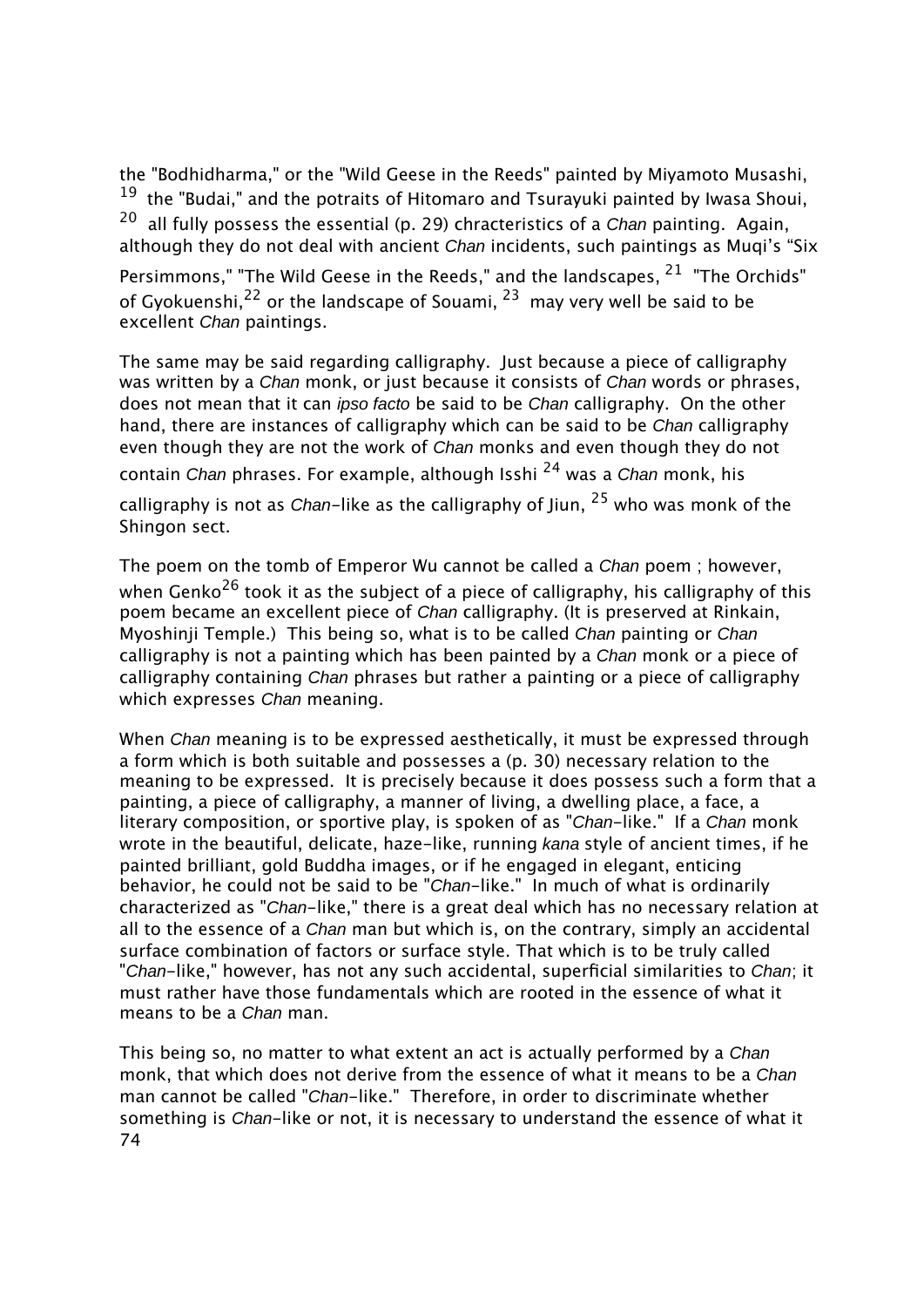means to be a Chan man. And in order for the essence of what it means to be a Chan man to be understood, Chan-meaning itself must be understood. The understanding of Chan-meaning must await Chan-religious realization. What I am here calling "Chan-meaning" is not an intellectual, conceptual meaning, but it is the living "Chan-Mind" itself. It is impossible to discern clearly whether or not Chan-meaning is being expressed in a given expression without a very firm hold on this living Chan-Mind.

Regarding such questions as whether or not a certain conceptual discourse is in accord with the basic meaning of Chan or again just what Chan incident a certain painting is expressing, if one reads a book written about the basic meaning of *Chan* or if one consults a reference book on Chan incidents, -- even without any special grasp of the Chan-Mind, -- these matters can be determined relatively easily. Although they cannot, of course, be said to be conclusive, it is in this regard that ordinary Chan scholarly studies or essays on Chan painting (p. 31) are sometimes helpful.

In order, however, to determine which calligraphic style or which style of painting or which music expresses a Chan style, one must have a thoroughly vivid Chan realization. If one lacks this realization, one probably will not be able to understand why a certain calligraphic style, a certain painting style, a certain piece of music or a certain living manner especially expresses Chan-meaning.

Historians say that *Chan* flourished in *China* during the Song period, that it was at this time that the painting style of such artists as Mugi and Liang Kai<sup>27</sup> was born, that in Japan the Chan school came into prominence during the Higashiyama period,  $28$  that it was in this period that Song art was appreciated, and that in this same period the tea-ceremony arose. But they do not give adequate answers to such questions as follows : Why was it that when Chan flourished, such a painting style as that of Muqi's and Liang Kai's arose ? Why, under the same influence, did the teaceremony arise ? Why, in the Higashiyama period in Japan, were such simple, primitive and unpolished paintings as the Buddha paintings of Shi Ke,  $^{29}$  Guanxiu,  $30$  and Muqi appreciated even more than the brilliant gold Buddha paintings of the Heian and Kamakura periods ? Even when historians do attempt to answer these questions, they do not do so from within the meaning of Chan itself. Rather their answers are no more than external explanations (p. 32) given in terms of the attending circumstances.

For example the reason given to explain the appearance of such persons as Kaou,  $31$  Mokuan  $32$  and Souami during the period from the end of the Kamakura era to the Higashiyama era, is that Japanese *Chan* monks of that period went to the China

of the Song, and brought back *Chan* paintings of Yintuoluo,  $33$  Mugi, and others. In this explanation, however, the questions as to why the Chan monks who went to Song China brought back the works of Yintuoluo and Muqi, and why Japan during that period took in these works and was so receptive to their influence, are not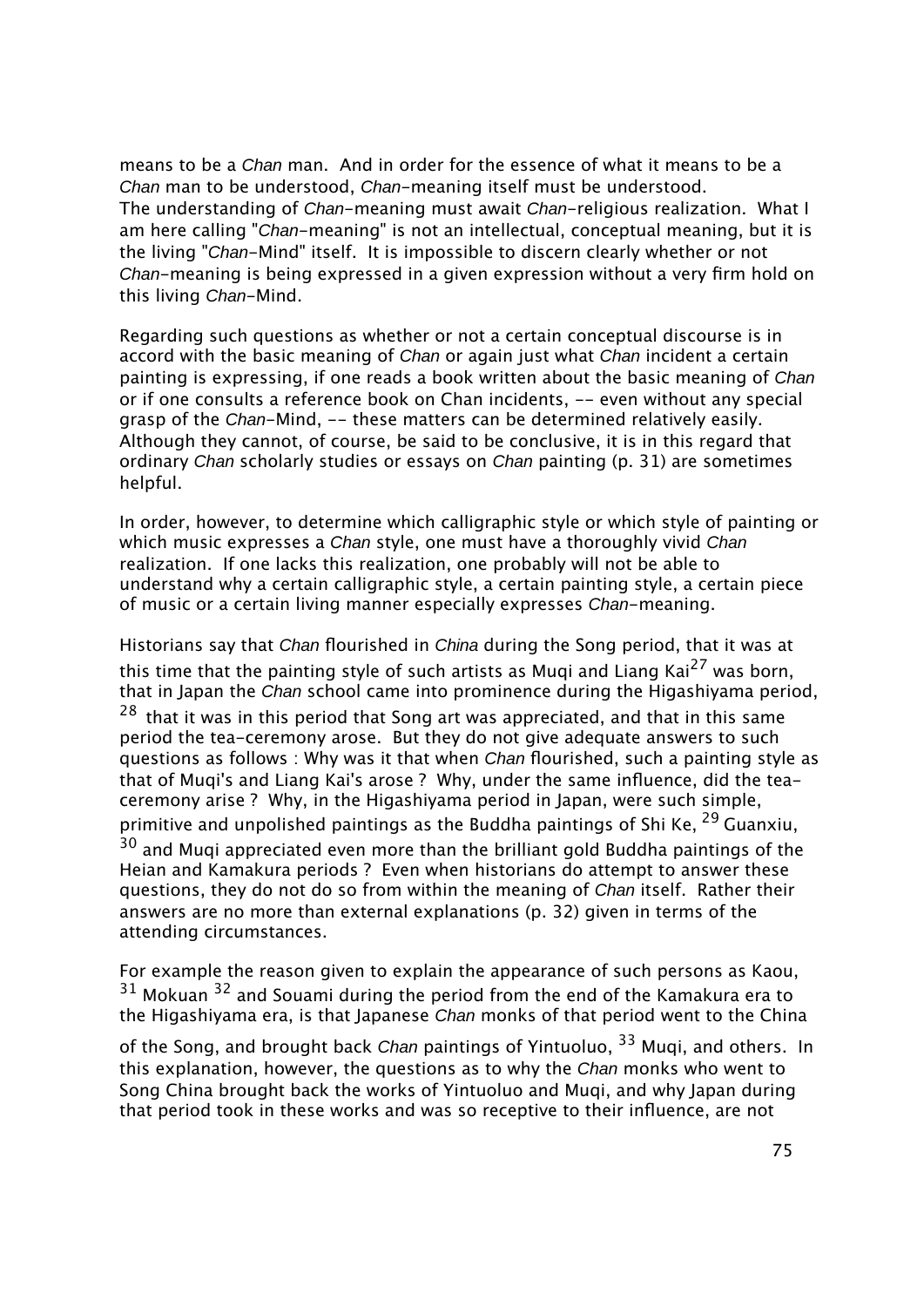dealt with very satisfactorily. If these questions are not asked and are not answered, even the historical explanation cannot be said to have been thoroughly presented. But unless these problems are dealt with by one who has himself genuinely grasped the Chan-Mind, they cannot be answered.

This being so, in order to understand Chan aesthetics thoroughly, first the Chan-Mind must be vividly actualized and the question of why the *Chan*-Mind has to be aesthetically expressed necessarily through such and such a form must be determined. Following this, it must be clearly understood just why the several forms mentioned above as examples of *Chan* aesthetics -- the paintings of Shi Ke or Hakuin, the calligraphy of Su Donpo or Jiun, the tea-ceremony, the gardens of Chan temples, etc. -- constitute, each in its own way, necessary aesthetic forms for Chan.

To express the special characteristics of Chan aesthetics, the following terms are sometimes used<sup>34.</sup>

" free from worldliness" (tuosu ; datsuzoku), "crabbed with age" (canggu; souko), "of serene emptiness" (kongji ; kuujaku), "still and secluded" (youqu; yuugeki),

["of mature solitude"] ([ji ;] sabi) ; ["of ripe poverty"] ([cha :] wabi).  $35$ "aged naivety" (guzhuo; kosetsu), "simplicity" (supu ; soboku), "unseizability" (meibabi ; motsuhabi), "untastableness" (meiziwei ; motsujimi),

"all the more elegance [for the lack of it] *(*ye fengliu ; ya fuuryuu), <sup>36</sup> "directness" (duande ; tanteki), "unrestricted freedom" (satuo ; shadatsu), "no-mind" (wuxin ; mushin), "an unruly fellow" (mengbalang ; manparou), "imposing (p. 33) aloofness" (aowu ; goukotsu), "mad" (fengtian ; fuuten), "unyielding" (danban ; tanpan*)*, and

"purity" (qingjing ; shoujou).

For a clear understanding of the birthplace in ourselves of these characteristics, we must go through the same procedures that were cited above as the method needed for a thorough understanding of Chan aesthetics.

NOTES:

 1. (Original note :) This is a translation of "Zen Geijutsu no Rikai" (On the Under standing of Zen Art) from the author's book Touyouteki Mu ("Oriental Nothing ness"), Kyoto: Kobundo-shobo, 1939, pp. 85-97. (Orig. n. ends.) Translated by Richard DeMartino in collaboration with FUJIYOSHI Jikai and ABE Masao, and made public in The Eastern Buddhist vol. 1 no. 2, September 1966, p. 21-33; Hisamatsu Shin'ichi Chosakushuu, Hozokan, Kyoto vol. five, pp. 93-101. Revised by TOKIWA Gishin, the present version supplies the original translation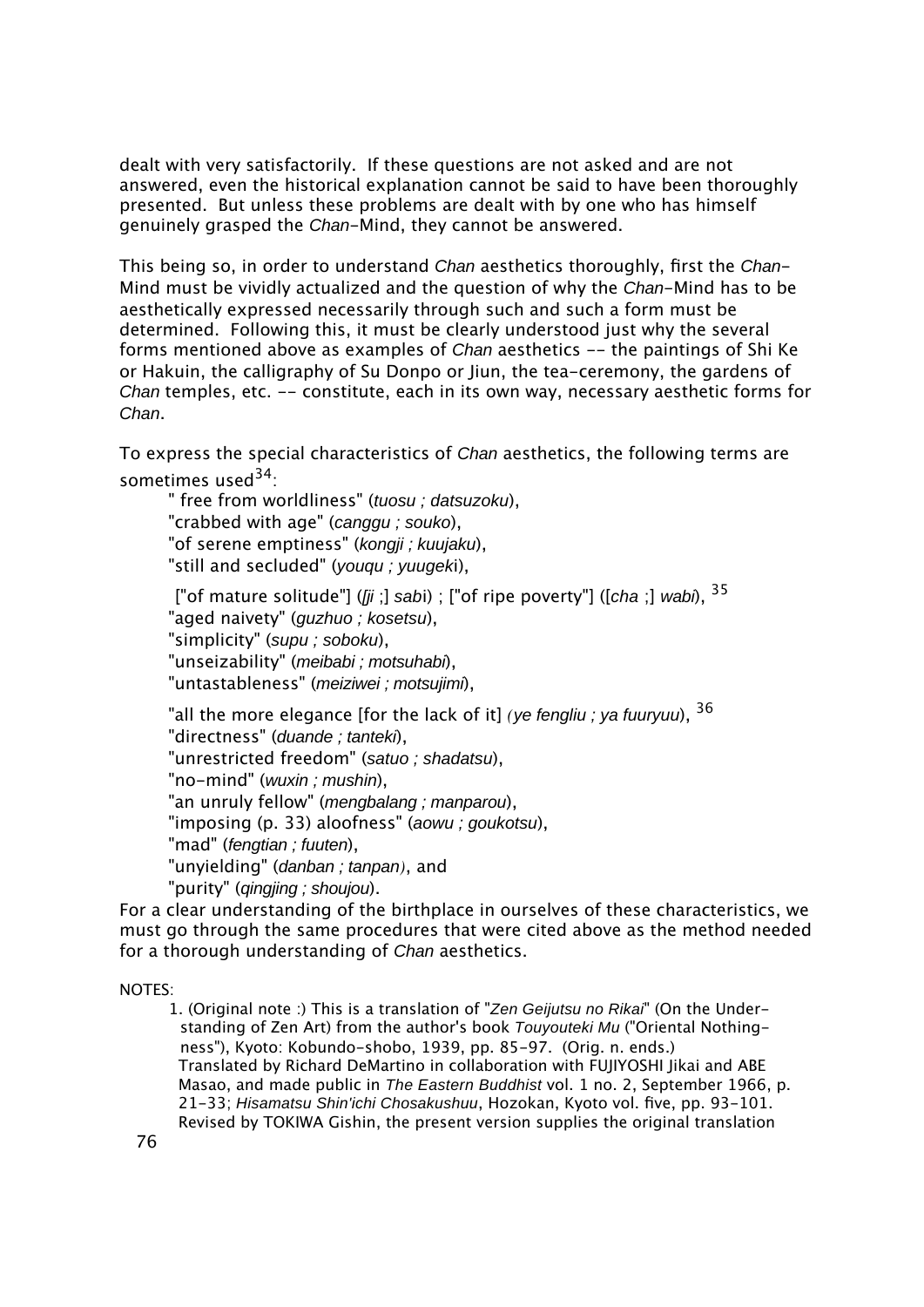with further notes for corrections and brief explanations, uses "Chan" for "Zen" except in "Rinzai-zen," replaces Chinese and Japanese characters by their romanized spellings, and uses pinyin for the spellings of Chinese words.

Illustrations omitted in this revised version for technical reasons are:

 Bodhidharma by Hakuin (p. 23) Shoukintei, Katsura Imperial Villa (p. 26) Persimmons by Muqi (p. 27) Tea-bowl, 'Goshomaru' ware (ibid.) Crane by Muqi (p. 28) Gin' (Singing) by Jiun (p. 29) Budai by Liang Kai (p. 31)

- 2. The first of the six criteria for producing, appreciating, and criticizing paintings, mentioned by Xiehe, dates unknown, a Chinese painter of the Southern Qi Dynasty (479 -502), in his book Guhuapinlu ("A Record of Ancient Paintings Classified") is "permeation by grace and elegance *(*qiyunshengdong*;* kiinseidou)." The other five criteria are ; "the bones' way of brush application," "according with things in depicting forms," "following the type in bestowing colors," "managing the composition," and "handing down models by taking imitation." Cf. Shougakkan Kokugodaijiten, Tokyo 1981.
- 3. "Sesshuu" is a pen name of Touyou, 1420-1506, a Rinzai-zen priest, who had an inborn love of painting, and did not like reading scriptures. During the years of Kansei (1460-65) he went across to Ming China, and became the first-rank senior monk at the Jinde Temple of Mt. Tiantong. He is said to have remarked that he failed to meet any fine teacher of painting in the land of Ming, and that lands of scenic beauty were his only teachers. After returning to Japan, he abided in the Unkokuji, Suou Province, and then in the Daikian in Iwami. Famed for landscape painting, he also painted figures like Shakyamuni coming out of the mountain, Avalokitesvara, and Bodhidharma. In his Zen and the Fine Arts (ZFA hereafter), Kodansha International, Tokyo 1971, Hisamatsu takes up landscape paintings by Sesshuu (plates 3, 92, 93), but no figures by him at all. In this revised version "ou" and "uu" are used for transliteration of the two Japanese long vowels of "o" and "u" except for "Tokyo" and "Kyoto".
- 4. (Orig. n.:) See Illustration 121 of Oriental Ink-Painting by Ernest Grosse.
- 5. Hakuin Ekaku, 1685-1768, a Rinzai-zen priest. "Hakuin" is one of his pen names. He invented the koan of the "sound of a single hand" at the age of sixty-four. Confer the plates 108, 111, and 113 in ZFA for Hakuin's painting of Bodhidharma.
- 6. Soga Dasoku (not Jasoku), ?-1483, a painter. Shuuyo was his name while Dasoku was his pen name. Cf. pl. 90, a portrait of Linji, by Dasoku in ZFA.
- 7. Shoukei, ?-1345, born of a painter's family, kept a taste for painting even after becoming a Rinzai-zen priest and serving as a secretary (shoki) at the Kenchouji, Kamakura.
- 8. "A Collection of Delights in Chan," a collection of prose and poetry on Chan by and anecdotes of Su Dongpo, 1046-1101, as well as of questions and answers between him and Chan master Foyin, ?-1098, nine volumes. Cf. Yanagida Seizan, Zenke Goroku II, Chikuma-shobo, Tokyo 1974.
- 9. A collection of poems of Hanshan, Shide, and Fengga, three hermits in Mt. Tiantai, one volume. The earliest publication of its extant text seems to have been in 1229. Cf. Yanagida, Zenke Goroku II.
- 10. "A Collection of Poems on Rivers and Lakes with Wind and Moon," an anthology of peotry and Buddhist verses by Chan priests toward the end of Song, compiled by Songpo Zongqi, a dharma-heir to Wuzhun Shifan, two volumes. Cf. Yanagida, Zenke Goroku II.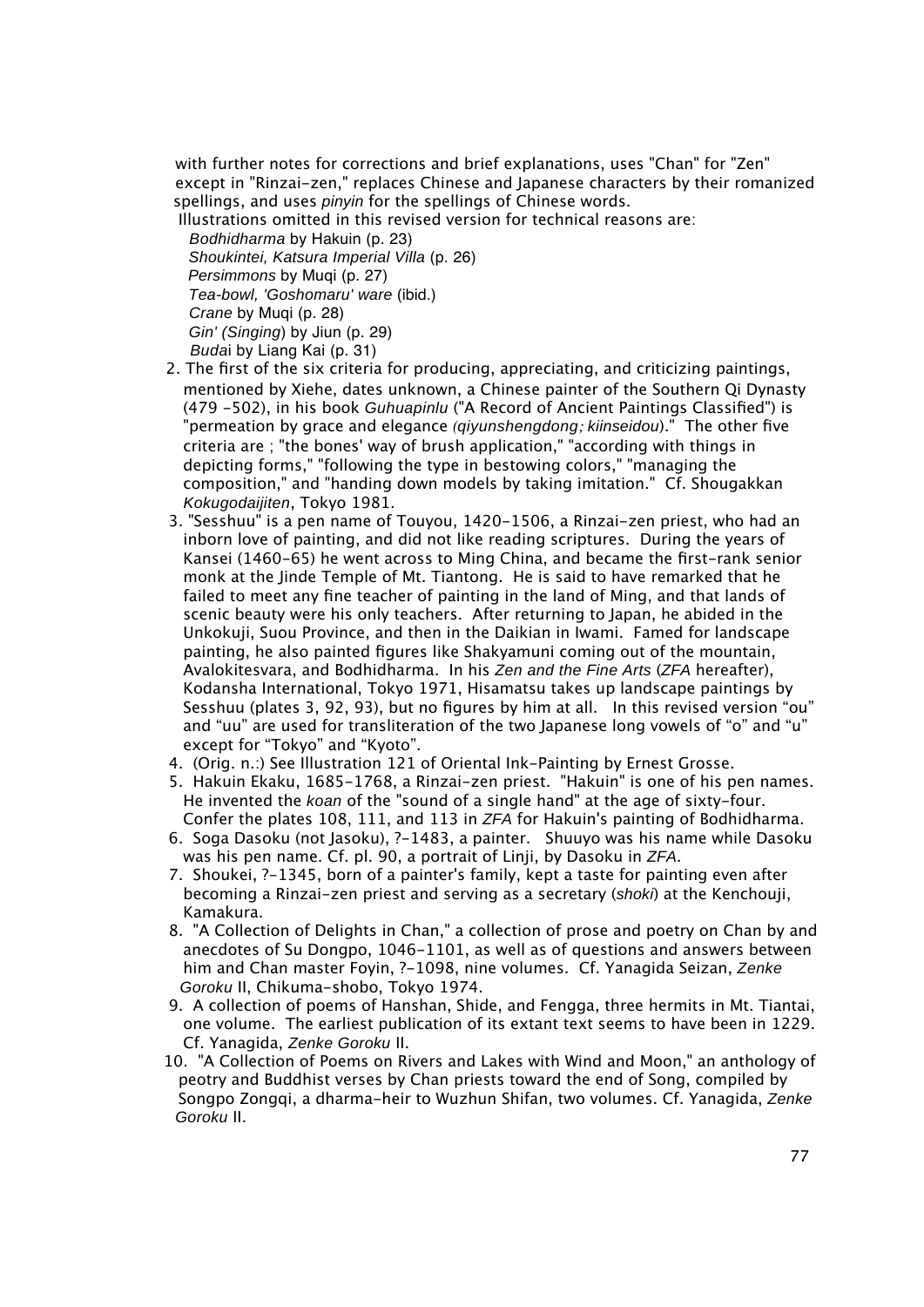- 11. "A Collection of Model Expressions for Chan Rites in Chinese," compiled by Kokan Shiren, 1278-1346, a Gosan version, two volumes. Cf. Zengaku Daijiten*,* compiled at Komazawa University, Tokyo 1978.
- 12. A Chinese literature produced by Japanese Rinzai-zen priests who worked under the influence of Chinese literature while abiding in any of the five top temples and/ or ten temples next high in official rank, in Kyoto, with three stages from the end of Kamakura toward the end of Muromachi periods. Cf. Zengaku Daijiten.
- 13. The original Japanese term "kosoku-kien" means "forefathers' words as norms" and their "occasions for Awakening." Their records are taken up for concentration in practice.
- 14. Tetsuou Somon, 1791-1871, a Rinzai-zen priest.
- 15. Gibon, 1750-1837, a Rinzai-zen priest. "Sengai" is one of his pen names.
- 16. The word "twelfth" in the original translation was corrected to "twentieth."
- 17. The Teiten or Teikoku-bijutsuin-tenrankai, Imperial Academy's art exhibition, began in 1919, changed its name in 1946 to the Nitten or Nihon-bijutsu-tenrankai, Japan Art Exhibition, and in 1958 became a non-official group named Shadanhojin (the Juridical Corporate Association) Nitten. The Inten or Nihon- bijutsuin tenrankai, Japan Art Institute exhibition, is a private group of painters, which started in 1898, as a reform movement of Japanese painting.
- 18. Yoshimitsu, 1358-1408, the third Ashikaga shougun, had likings for poetry, music and art, and contributed to bringing in paintings from China to Japan in the Muromachi period. Hisamatsu's ZFA includes a plate of one of Yoshimitsu's paintings, "Du Zimei" (Du Fu, a poet of the Tang Dynasty) with ink on paper (pl. 89).
- 19. Miyamoto Niten Musashi, 1584-1645, a renowned swordsman. ZFA includes plates of these two paintings.
- 20. Iwasa Matabei Shoui, 1578-1650, a painter in the early Edo period. ZFA includes his "Hotei" (Butai pl. 100).
- 21. Mugi is the pen name of Fachang, ?-1335/40, a Chan priest-painter. ZFA includes plates of his paintings, pls. 2, 55-72.
- 22. "Gyokuen" is the pen name ("-shi"; "-zi" in Chinese, is a title of respect) of Bonpo, dates unknown, in Muromachi period, a Rinzai-zen priest, dharma-heir to Shun'oku Myouha, 1311-88.
- 23. Souami Shinsou, ?-1525, a painter who served the *shougun* Ashikaga Yoshimasa. See pls. 94-97 in ZFA*.*
- 24. Isshi Bunshu, 1608-46, a Rinzai-zen priest.
- 25. Jiun Onkou, 1718-1804, an excellent scholar of the Sanskrit studies.
- 26. Nanke Genkou, 1538-1604, a Rinzai-zen priest. The Rinkain of Myoushinji was one of the temples founded for him by the contemporary political authorities.
- 27. Liang Kai, Liang Fengzi in pen-name, dates unknown, was a painter-in attendance at the Imperial Painting Academy during the Jiatai period (1201-04) of the Southern Song.
- 28. The period between 1449, when Ashikaga Yoshimasa became the eighth shogun, and 1490, when he died.
- 29. Shi Ke, dates unknown, painter of the Five Dynasties period, mid-tenth century. Pls. 33 and 34 in ZFA.
- 30. Guanxiu, 832-912, a Chan priest, was good at poetry, calligraphy, and painting. King of Wuyue, the Qian family, respected him as "Great Master Chanyue." Pls. 29 -32 in ZFA.
- 31. Kaou Sounen, ?-1345, a Japanese Rinzai-zen priest, who crossed to Yuan China around 1317, and after ten years' stay returned. Pl. 83 in ZFA.
- 32. Mokuan Reien, ?-1345 ?, a Japanese Rinzai-zen priest, who crossed to Yuan- China, and died there around 1345. Pl. 85 in ZFA.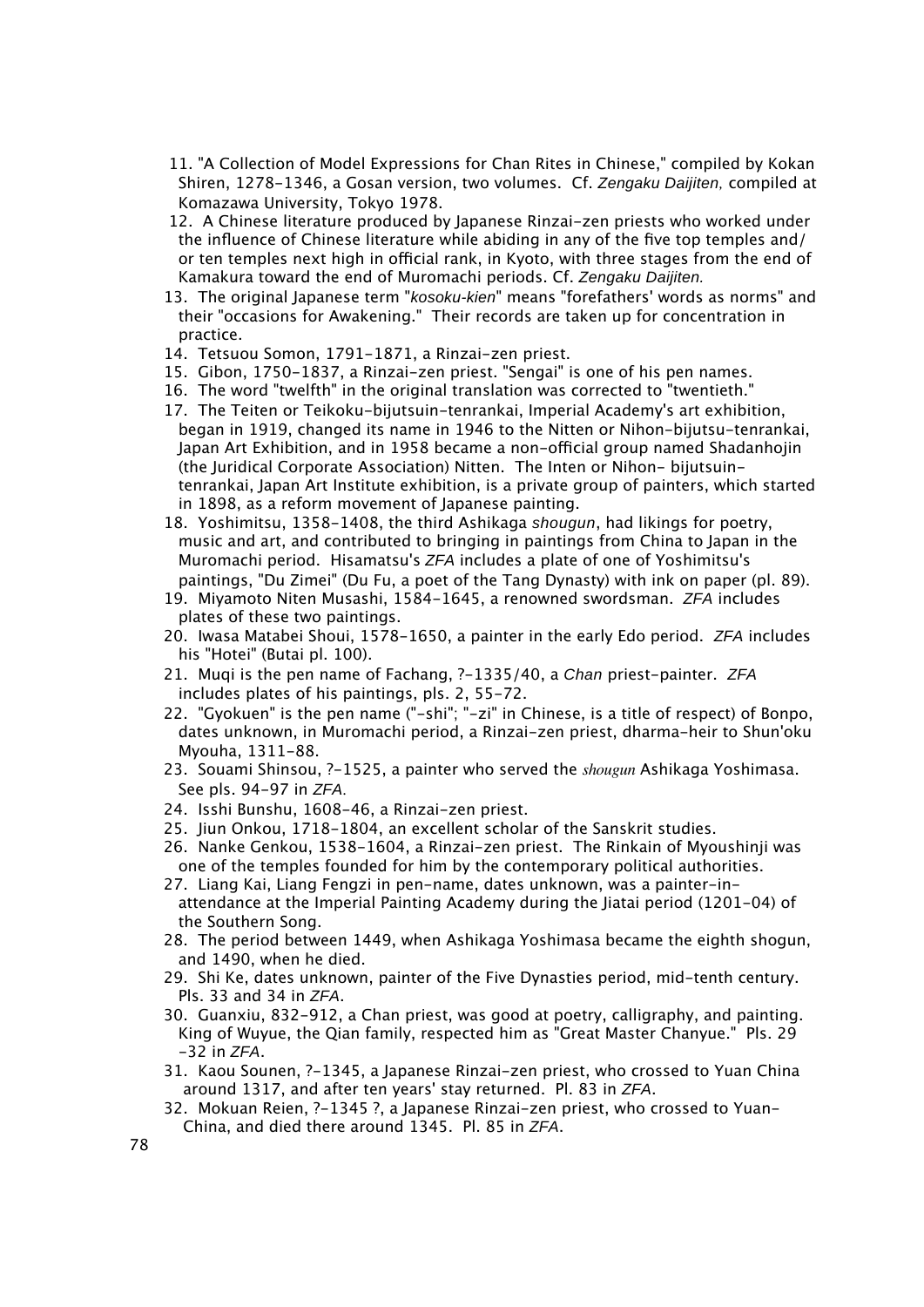- 33. Yintuoluo (Indra, in Sanskrit), mid-fourteenth century, Yuan Dynasty, was born, it is said, in India, came to China, and was head-priest of the Daguangjiao Chan temple in Bianliang, Honan. Pls. 78-82 in ZFA.
- 34. (Orig. n.:) The reader is warned that the translations of these terms are necessrily tentative giving only the general sense of the original meanings. English renderings are too often negative in their connotation. These terms in Japanese are positive expressions that describe the qualities associated with *satire* experience.
- 35. In his letter dated February 23, 1976, Hisamatsu, in reply to Tonkawa's question, wrote : "Both wabiand sabi are values of a higher order which appear on the negation of worldly values like high ranks, glory, pomp, charm, etc.; Examples are : one who has renounced the world, one free from worldliness, a recluse ; the aged golden color, bright colors now patinated, the taste of crudeness rather than f ineness, the gracefulness of dull finish, the tastefulness of ageing instead of youthfulness, the fun of asymmetry, old landscapes, etc. One could say *wabi* is more of a subject while sabi concerns an object." Then Hisamatsu cited examples of artistic works in his *ZFA* in which the two values were better expressed : (1) For sabi, pl. 16, Warikoudai-type tea bowl ; pl. 17, Goshomaru-type tea bowl ; pl. 114, Yang Ningshi, Excerpt from the Shenxian-qijufa ; pl. 55, Muqi, Persimmons. (2) For wabi, pls. 33-35, Shi Ke, The Second Patriarch in Repose ; pl. 6, Hakuin, the Character Mu ("No") ; pl. 40, Liang Kai, The Sixth Patriarch Destroying the Sutra ; pl. 45, Liang Kai, Sage of Yaotai ; Pls. 81, 82, Yintuoluo, Hanshan and Shide ; pl. 136, Hakuin, Sanskrit character. (3) For both *sabi* and *wabi*, pl. 37, Liang Kai, Shakyamuni Descending the Mountain ; pl. 87, Josetsu, Three Sages ; pl. 152, Pillar and hearth for preparing tea, Sa'an tea room, Gyokurin'in Temple, Kyoto.
- 36. The previous rendering "but elegance" was replaced by the above, which is the final part of the final seven-character line of the four-lines of verse to praise Linji, who demonstrated his firm conviction to have realized the Buddha-dharma of his master Huangbo through rejecting help from his advisor Dayu by giving a few pokes to the other's side, a well-known verse by Baiyun Shouduan, 1025-72, dharma- heir to Yangqi Fanghui. (Zokuzoukyou 120-436b)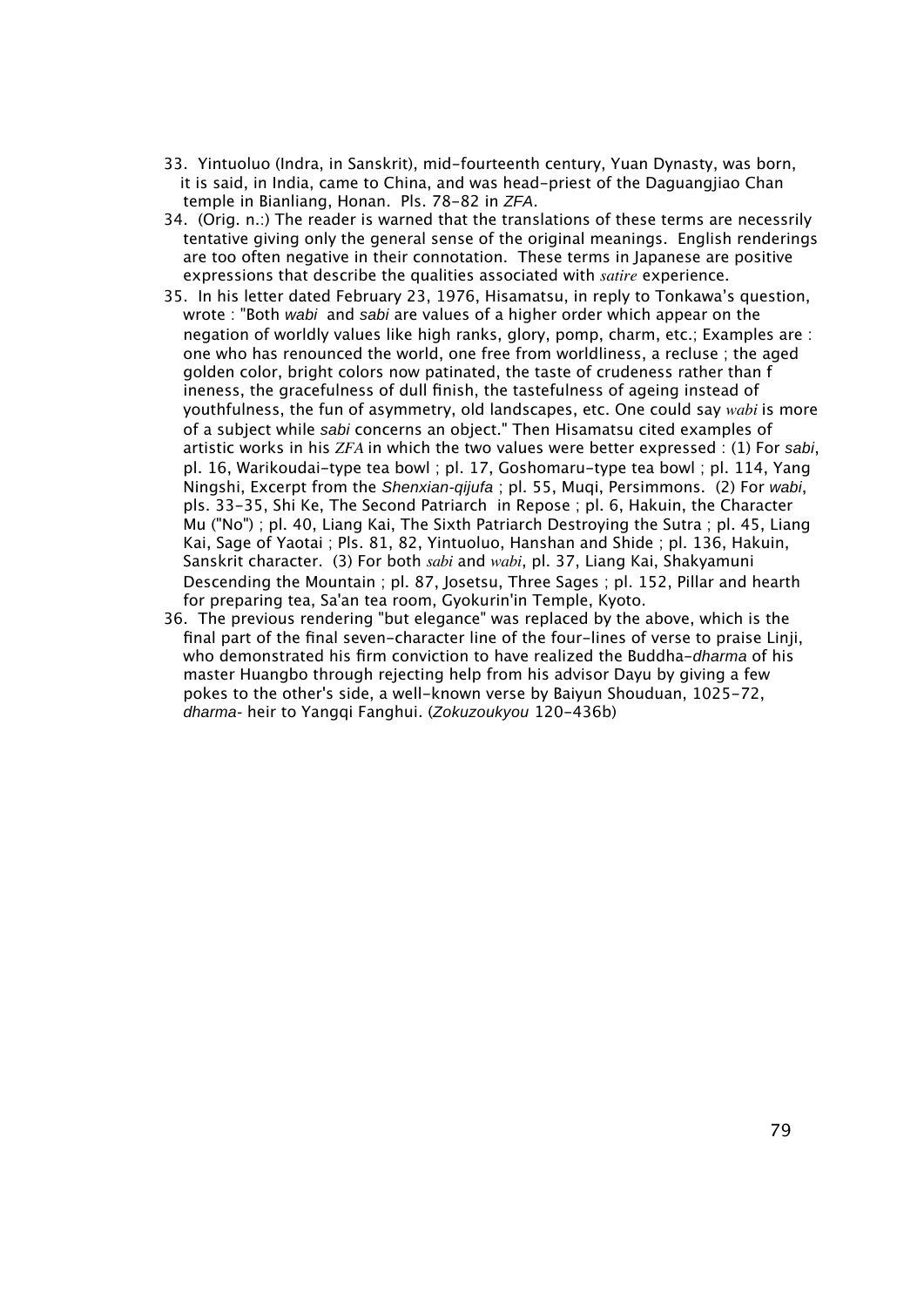# THE CHARACTERISTICS OF ORIENTAL NOTHINGNESS <sup>1</sup> HISAMATSU SHIN'ICHI<sup>2</sup>

#### **Preface**

What I should like to call Oriental Nothingness is, in my opinion, a Nothingness ("Nothing,"

"Non-Being," or "Not")  $3$  peculiar to the Orient. It is, especially in contrast to Western culture, the fundamental moment of "Oriental" culture. I also consider it to be the core of Buddhism, and, moreover, the essence of *Chan*. Further, it is the living experience of Self-realization which constitutes the concrete base of my own religion and philosophy. I have from time to time already written about it in my various works according to the respective themes of those works. But since these treatments are fragmentary and unintegrated, I should like here to single out the characteristics of this Nothingness and to present, through a negative as well as a positive delineation of those characteristics, an all-inclusive explanation.

The mode of explanation thus employed is analytical and conceptual. It seeks to differentiate clearly Oriental Nothingness from other possible kinds of nothingness in order that it not be confused with them. Oriental Nothingness thus conceptualized and discriminated from other kinds of nothingness is, of course, not the true, concrete, living Nothingness. That it can not avoid being simply a shadow of the true Nothingness must be said to be a fate which a conceptual explanation can not escape.

In spite of this, however, throughout the centuries conceptual discourses concerning Oriental Nothingness have never been lacking. This, in part, is due to the mere conceptual demands and scholarly interests of men. But it must also be said to be due in large measure to a religious impulse. This is the religious impulse to provide an unerring signpost or exemplification for the one who, seeking to awaken to Himself, is trying to get into exact accord (p. 66) with Nothingness and to know it for himself very much as he would know for himself hotness and coldness. Descriptions of Nothingness by modern scholars usually result from an academic interest. The various patriarchs up to now, on the other hand, out of this impulse to help man come to his Self-realization, intentionally discriminated Nothingness, which is beyond discrimination, in the attempt to make a compass to sail the ocean of fog and to light a true beacon for the one seeking to awaken to Himself.

Consequently, although both patriarchs and scholars have engaged in this scholarly inquiry and conceptualization, we must recognize that there is between them a difference in their objective and in the nature of their concern. In so far, however, as Oriental Nothingness is being treated scholarly and conceptually, that it must be discriminated precisely goes without saying. For regardless of the extent to which it may derive from the impulse to help man come to his Selfrealization, if the treatment or presentation while taking a conceptual form lacks conceptual preciseness, it will fail even in its primary objective.

# **I. A Negative Delineation**

What can that which I wish to call Oriental Nothingness be said not to be ? Although one and the same term "nothingness" ("nothing," "non-being," or "not") is spoken of,  $\frac{4}{1}$  the meanings in which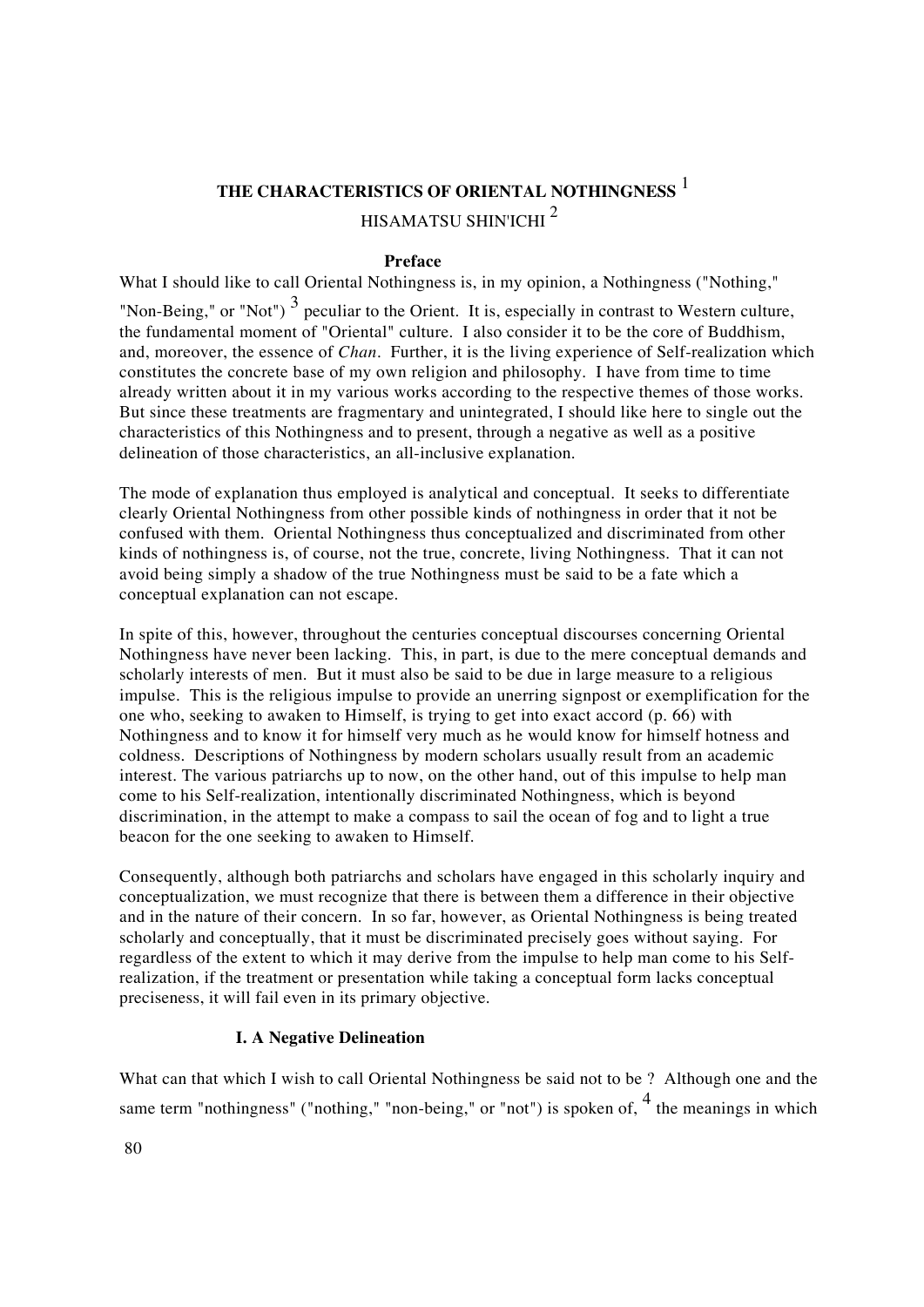this term is generally used are several. It is never used in any one sense alone. Accordingly, in order clearly to distinguish and explain what I am calling Oriental Nothingness, let us inquire whether its meaning is or is not to be found within the meanings for which the term "nothingness" is ordinarily employed. To do this, I should like to examine the meanings expressed by the term "nothingness" ("nothing," "non-being," or "not"), roughly dividing them into five.

The first is non-being or nothingness as the negation of being. This is non-being or nothingness in the sense that something -- whether something material or something spiritual -- which has being is negated, as, for example, in saying, "There is no desk," or, "There is no pleasure." That is, it is the non-being or nothingness of "There is not." This includes both the negation of some individual being, for example, "There is not this desk," or, "There is not this pleasure," and the negation of all being, as, for example, "There isn't anything," or "There is nothing at all."

The second is "not" or nothingness as a predicative negation, or, as a negative predicate. This is the "not" or nothingness of a negative predicate (p. 67) expression involving the copulative verb "to be," as, for example, "A desk is not a chair," or, "Pleasure is not grief." In this sense, unlike the first, the being of the desk is not negated, but the predication concerning the desk is negative. That is, this is the "not" or nothingness of "A is not B." This, again, includes both the case in which the predication concerning the subject is a particular or partial negation, as "A desk is not a chair," and the case in which the predication concerning the subject is a total negation, as, for example, "That isn't anything whatever," or, "That is nothing at all."

In this latter instance of total negation, once again, two possibilities must be distinguished. In the case of "This desk is not anything," while the negation is total, it does not negate predication as such. In the case of "*Bhûta-tathatâ* (True Suchness) is not anything," however, this is not only a total negation in the sense that *Bhûta-tathatâ* is not anything else outside of *Bhûta-tathatâ*, but is an absolute, total negation in the sense that *Bhûta-tathatâ* in Itself is beyond all predication.

The third meaning is non-being or nothingness as an abstract concept. This is not the "not" or nothingness of "...is not," or "It is not...." This is rather non-being or nothingness in general, in contrast to being or "somethingness" in general. It is non-being or nothingness as an abstract logical concept, as in the case of "Non-being is not being," or "Being does not arise from nonbeing."

The fourth is "not" or nothingness as a conjecture. This conjectured "not" or nothingness is the "not" or nothingness in the case in which something which in fact exists is entertained in thought as if it does not exist, as when, for example, I, at present living and existing, imagine myself as dead and not existing. This also includes both conjecturing that some individual being is not, as "This desk is not," or "I am not," and conjecturing that "The whole of being is not."

The fifth meaning is "not" or nothingness in the sense of the absence of consciousness. This is when as in deep sleep, faint,  $\frac{5}{5}$  death, or an unconscious state of mind even though awake, a particular existence or the whole of existence is said not to be.

Thus the very same expression, "nothingness," ("nothing," "non-being," or "not") can be taken in various senses. But what I wish to call Oriental Non-Being or Nothingness is different from all of these.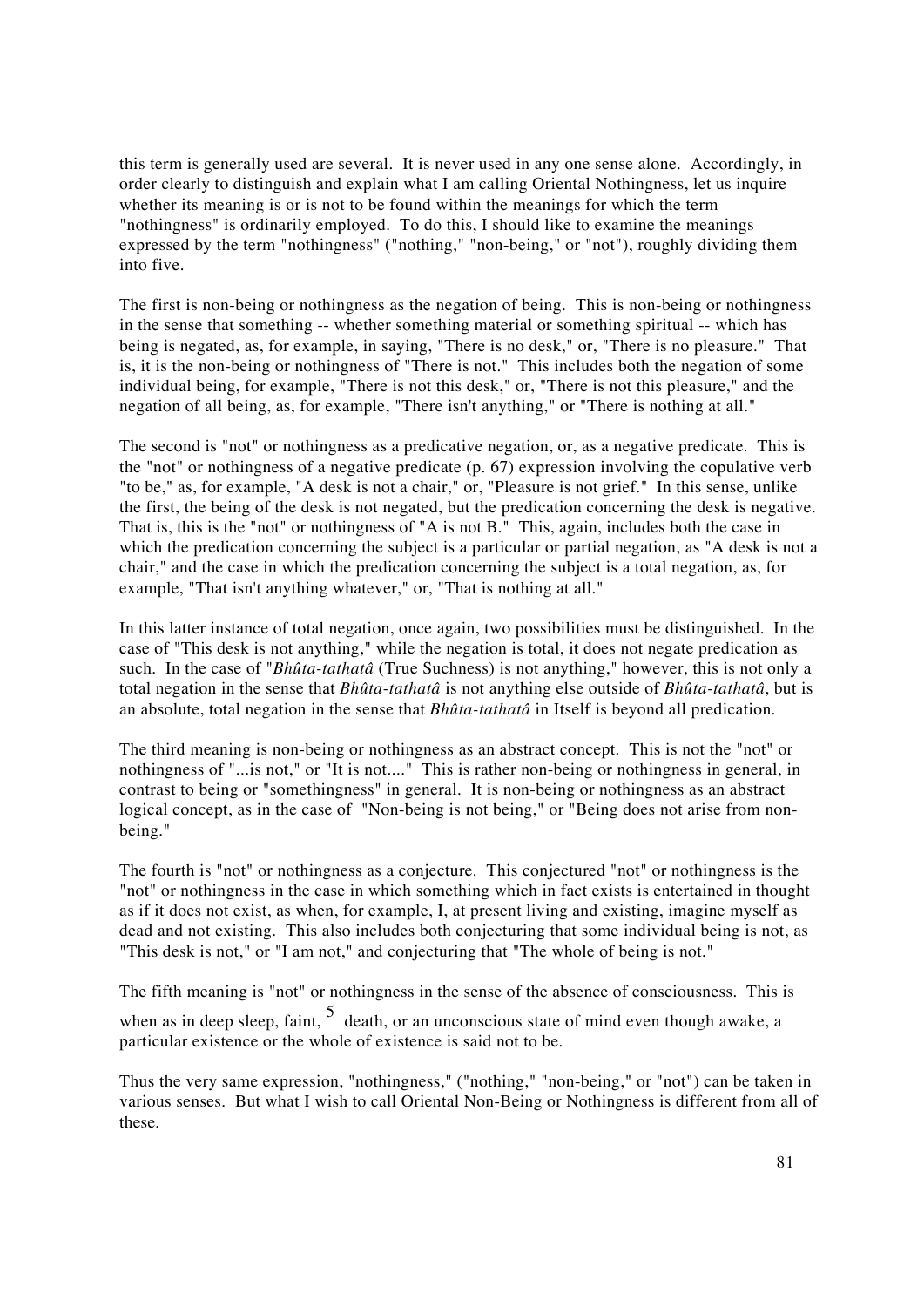Oriental Nothingness is not like nothingness in the first sense of the negation of being, in which either some particular being alone "is not" or the whole of being "is not." No one, of course, would think that the "not" or nothingness of "This desk is not," or "This pleasure is not," is, in any (p. 68) way, a peculiarly or uniquely Oriental Nothingness. When, however, Oriental Nothingness is expressed by such phrases as "The three worlds [of *samsara* beings, those of

desire, form, and formlessness] are without anything graspable as something," 6 "All is *sûnya* (empty of their substance)," or "not a single thing,"  $\frac{7}{2}$  one possibly may misunderstand Oriental Nothingness to mean that the whole of being is not.

Such expressions as "The three worlds are without anything graspable as something" and "not a single thing" taken literally do in fact mean that "the whole of being is not." To take Oriental Nothingness in this sense when expressed by such phrases is, therefore, not without reason. The expressions "The three worlds are without anything graspable as something" and "not a single thing," however, actually aver that "there is not one single thing -- whatever it may be -- which can be said to exist" in and for Oriental Nothingness-in-Itself or in-Its-Self-Inner-Realization. If, therefore, because of such expressions, Oriental Nothingness is understood simply as "There is nothing," this will not do. Through the centuries, falling into such a distorted understanding was strictly admonished by calling such an understanding "a literal-negative understanding," an "annihilating-nothingness view," or a "rigid-nothingness view."

In the second chapter, entitled "*Prajñâ*," of his *Platform Sutra (Liuzufabaotanjing*, T48, 350a) the Sixth Patriarch, Huineng (7th century), declares : "The Mind in its dimensions is broad and great, like empty-space.  $\frac{8}{1}$  It has no sides or limits; it is neither square nor round, neither large nor small. It is neither blue, yellow, red, nor white ; it has neither upper nor lower ; it is neither long nor short. It knows neither anger nor pleasure, neither right nor wrong, neither good nor evil. It is without beginning and without end. But good friends, do not, hearing me speak of emptiness, become attached to emptiness."

In Huangbo's *Wanling Record* (T48, 386b) also, it is written : "The Mind-Ground is like emptyspace ; it has neither form nor shape, it is without direction or location. But it is not nothing exclusively."

Again, Oriental Nothing is not nothing in the second sense of a negative predication. Probably no one would consider the "not" or negation in "A desk is not a chair" to be Oriental Nothing. If, however, one should say "not this, not that," or "not anything whatsoever," some might possibly wonder if such a "not" or nothingness is not Oriental Nothingness. But the predication "not anything whatsoever" can be asserted on any subject -- as, "This desk isn't anything whatsoever," or "That chair isn't anything (p. 69) whatsoever." Since, however, in the case of "this desk" and "that chair," these are things which are already in and of themselves delimited, although we may predicate "not anything whatsoever" on them just the same, this predication doesn't go any further than merely asserting that "It isn't anything whatsoever outside of itself ; it is just what it is." This is not going beyond all predication absolutely. To be specifically delimited already necessitates having a predicate.

In the case, however, of "God is not anything whatsoever," this does not simply mean that "God is not anything outside of God ; God is God." This rather has the meaning that "God is beyond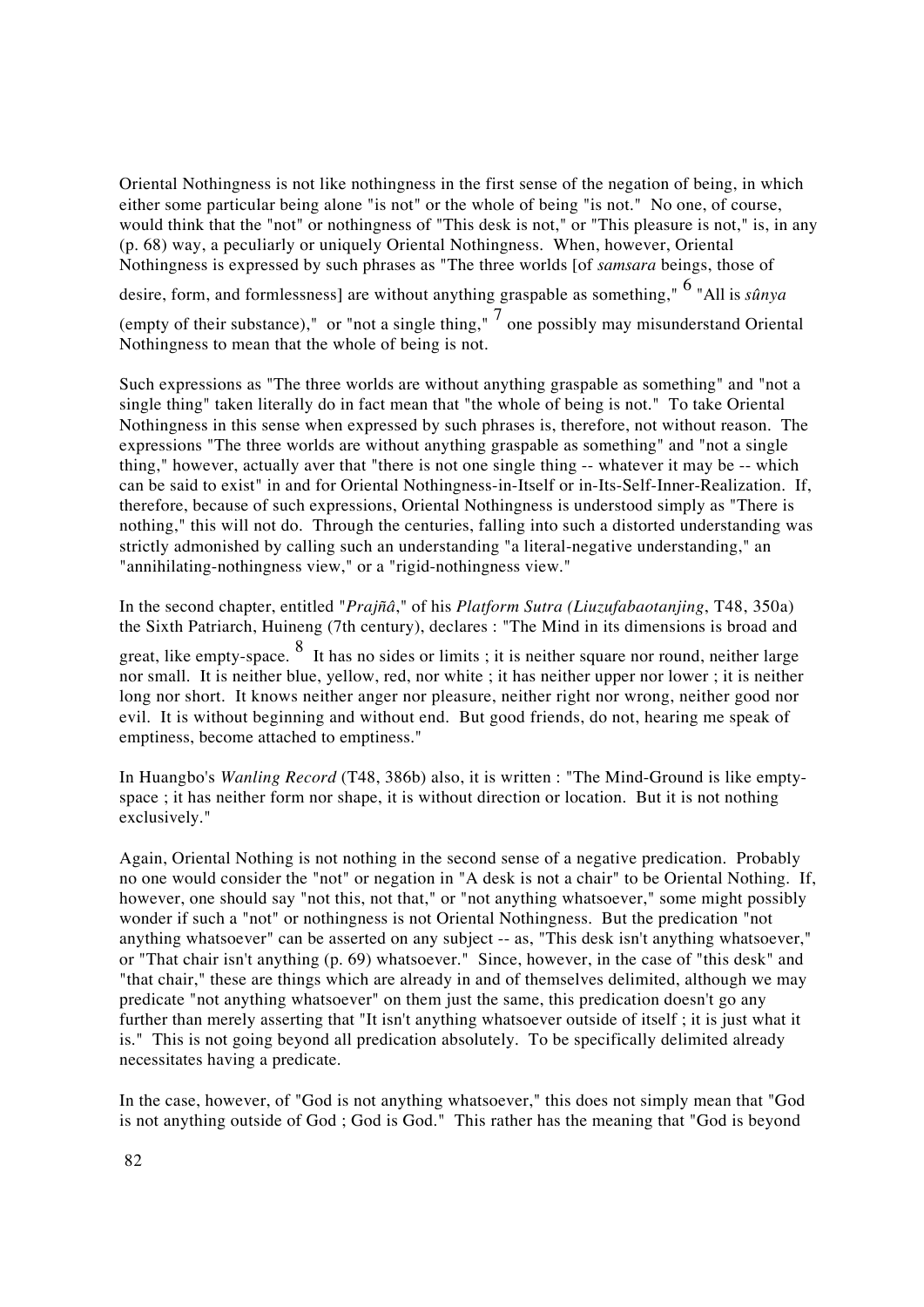all predicates." That is, "God is not anything whatsoever" is not merely a negative expression of the tautological law of identity, as is the statement "This desk isn't anything whatsoever [outside of itself]." It must rather be taken to mean that "God is beyond all delimitation." In Christianity as well, when it is said that "God isn't anything whatsoever," "God is not anything within the totality of all that is," that is, "God is nothing," it is meant in this sense.

Thus, with a finite, relative thing like a desk, since it is already delimited, the judgment "This desk isn't anything whatsoever" is not at all different from the judgment "This desk is this desk." As a judgment it has little value, amounting to no more than a mere tautology. But the judgment "God is not anything whatsoever" as a judgment about God's transcending delimitation, must be said to be, among all possible judgments, the judgment of highest value.

Such a statement as found in *The Mahayana Awakening of Faith (Dashengqixinlun*, T32, 576ab), "The Self-Nature of True *Tathatâ* (Suchness) is not with-form, is not without-form, is not not-with-form, is not not-without-form, is not both-with-and-without-form, is not one-andthe-same-form, is not different-forms, is not not-one-and-the-same-form, is not not-differentforms, is not both-one-and-the-same-and-different-forms," means that "The Self-Nature of True *Tathatâ* is finally and ultimately not anything whatsoever, that is, it is nothing."

This nothing is no other than the nothing meant in Christianity when God is referred to as beyond all predication, that is, as "nothing." The instances in Buddhism in which the term "nothing" is used in this sense, as the predication of Buddha-nature, True *Tathatâ*, or *Nirvâna*, are extremely numerous. Such a nothing, however, is no more than the nothing of merely negative predication, meaning "not anything within all that is." This is not Oriental Nothing.

Oriental Nothing is Itself also beyond delimitation and beyond predication. (p. 70) It can, therefore, be said that "Oriental Nothing is not anything within all that is," that is, that "Oriental Nothing is nothing." But Oriental Nothing is not identical with this nothing of mere predicative negation or negative predication. If it were identical, there would be no reason especially to call it Oriental.

Oriental Non-Being or Nothingness, further, is not non-being or nothingness in the third sense, that is, in the sense of an abstract concept. Non-being or nothingness as an abstract concept is not non-being or nothingness as the negation of being, as in "There is not some (particular) thing," or "There is not any thing (at all)." Nor is it "not" or nothing as a negative predication, as in "It is not some (particular) thing," or "It is not anything (at all)." Rather, it is non-being or nothingness as a universal, just as "being" as an abstract concept is not "There is something," or "It is something," but is "being" as a universal.

Non-being or nothingness in the technical phrase "being and non-being," or in the proposition "Being is not non-being, non-being is not being," is not the non-being or nothingness of "There is not some (particular) thing," or of "It is not some (particular) thing." It is rather non-being or nothingness as a universal, and should be called non-being or nothingness as an abstract concept. Such a non-being is of necessity relative to being. If it is being, it is not non-being ; if it is nonbeing, it is not being. There can not obtain both being and non-being at the same time.

Together with "being," such a "non-being" or "nothing" is an indispensable logical category for the cognition or judgment of things. It may be said also that the being or non-being of a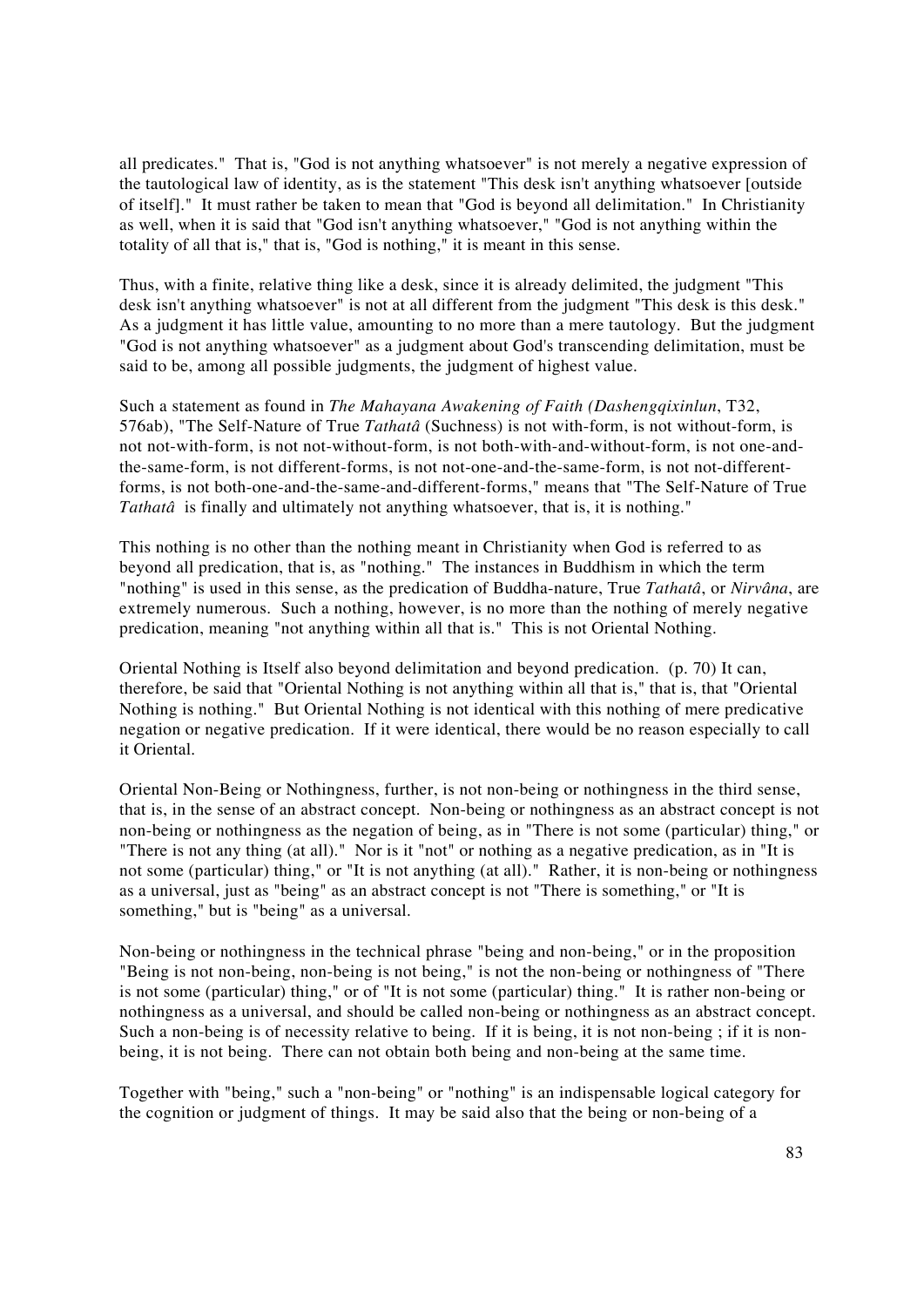concrete thing is determined by these *a priori* forms or categories.

For Parmenides, "being" is that which fills up space and "non-being" is empty space. For Hegel, the unity of "being and non-being" is "becoming." With both Parmenides and Hegel this nonbeing is non-being as an abstract concept. Oriental Non-Being or Nothingness is not, as is nonbeing as an abstract concept, merely non-being.

Oriental Nothingness or Non-Being is neither non-being as an *a priori* form, nor is it non-being which is defined in terms of an *a priori* form. Oriental Non-Being does not belong to the nonbeing or "being and nonbeing." It is rather Non-Being which goes beyond "being and nonbeing." It is in this sense that it is said that True *Tathatâ* belongs neither to being nor to nonbeing.

In the twenty-first fascicle of the *Nirvana Sutra (Niepanjing*, T12, 487a) it is said : "Buddhanature is not being and is not non-being."<sup>9</sup> In the second fascicle of (p. 71) the *Shata Shâstra (Bailun,* T30, 181c) it is stated  $10$ : "It is because being and non-being are not existent at all." "Comment : In the truth of reality, as I have expounded in various teachings, being and nonbeing are all empty of themselves, for, if being is non-existent, non-being is not existent, either. That is why "being and non-being are not existent at all."

Such statements, as well as the term "True Non-Being," found in the *Zhaolun (Treatise by Sengzhao*, T45, 152a), have no other intention than to try to express the Non-Being which transcends being and non-being.

Oriental Nothingness is also not imagined or conjectured nothingness. We can imagine that the desk which is really here at present does not exist. If I give free rein intensively to my imaginative power, I can imagine that the desk which is actually present before my eyes here and now does not exist to the extent of my no longer being able to see it. It sometimes happens that when thinking intently that something is, what actually is not can be seen as if it were, and when thinking intently that something is not, what actually is can appear not to be. Thinking intently in this way, it can appear as if all things are not, that there is neither desk nor chair, neither floor nor house, neither earth nor heavens, neither body nor mind. For one intently thinking in this way there obtains one sort of the experience that "Everything is *sûnya* (empty of their respective self-nature)."

In the *samâdhi* attained when contemplating on Buddha by thinking of the major marks of the Buddha-figure and meditating upon them wholeheartedly, even while keeping the eyes open one comes to see the Buddha right before one's eyes. Similarly, the experience of "Everything is *sûnya*" just mentioned is, so to speak, a contemplated "Everything is *sûnya*." Corresponding to the contemplating or concentrating upon Buddha, it may also be possible to speak of contemplating or concentrating upon nothingness. Oriental Nothingness, however, is not such a contemplated nothingness. If it were, Oriental Nothingness would be no more than merely one subjective state of contemplation.

Oriental Nothingness is not anything like a subjective, contemplative state. Seen from the perspective of Oriental Nothingness, just as the contemplated Buddha is not the True Buddha, so the contemplated "Everything is *sûnya*" is not the True *Sûnya*. Oriental Nothingness is not the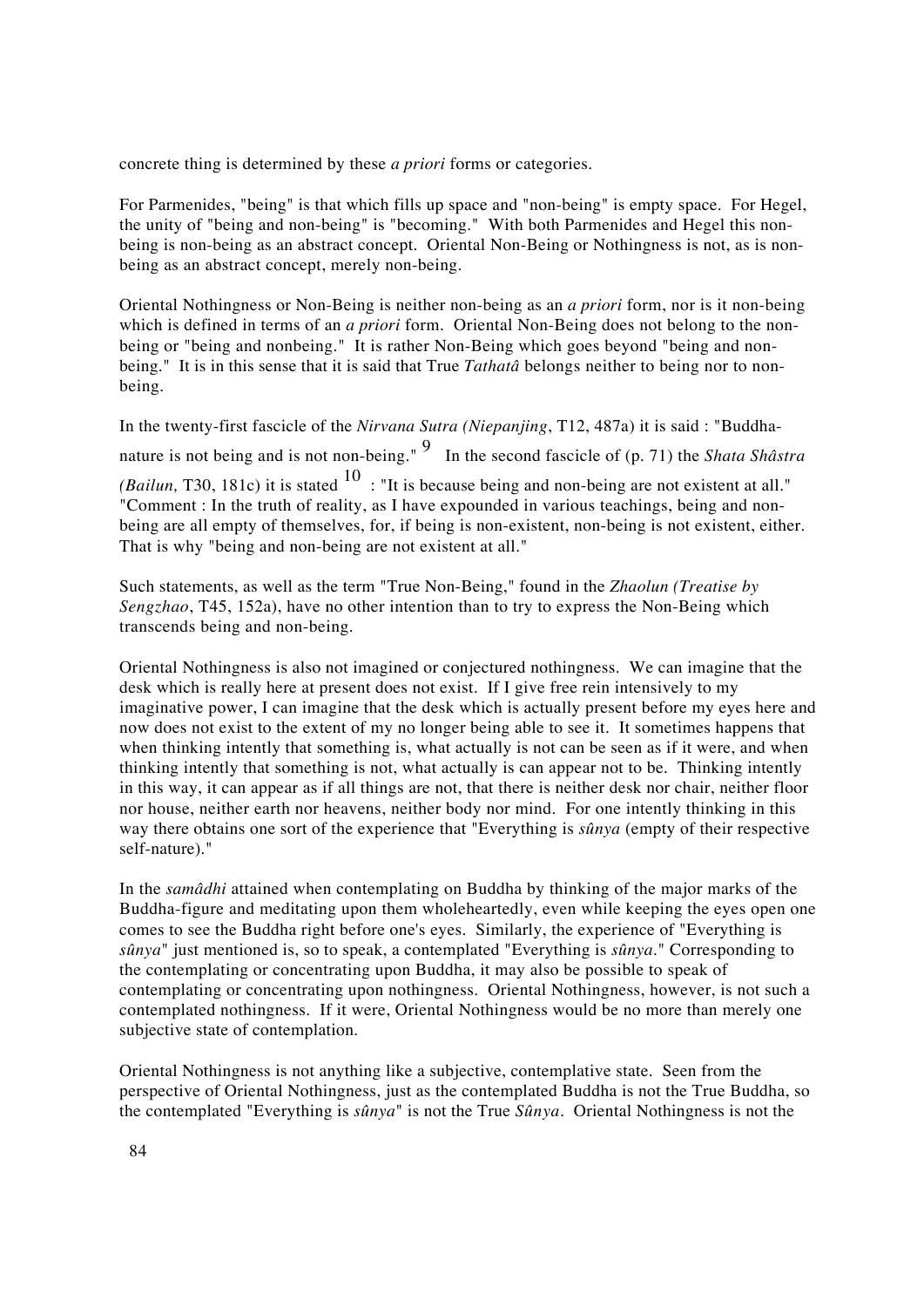passive contemplated state but is rather the active contemplating Mind. It is not, however, simply active contemplation. It is rather Subject-Nothingness, in which active and passive are one, and in which the duality of mind and object is left behind.

(p. 72) In Huangbo's *The Pivotal Point of Mind-to-Mind Transmission, (Chuanxinfayao*, T48, 381a) there is the statement : "Ordinary people cling to objects, while seekers after truth cling to the mind. Not clinging to or being confined by either mind or object is the True-*Dharma* (Awakened Truth)." This statement, as well as Linji's saying "'the very listening to the *dharma*'- itself"  $11$  and, in reply to a monk's question, "How can one see into the True Nature?" Dazhu's declaring that "Seeing is Itself the True Nature"  $12$  must all be said to have a reason.

Whether speaking of "mind" or of "seeing," if they are externalized or objectified, they are no longer the true "Mind" or the true "Seeing." It must be said, as was said by the lay follower Pang : "I only ask you to void that which is, but please take care not to reify or be captured by that voidness." <sup>13</sup>

Oriental Nothingness is not, again, nothingness in the fifth sense of unconsciousness. Deep sleep, fainting, and death can not be said to be exactly the same states. However, these states are the same in so far as there is in each of them nothing of which we are conscious. That is, for us at such times there is nothing. Everything has completely disappeared. In each of these states, not alone the things of the natural world but even one's body and one's mind are not present. Such a world may probably also be called a world of nothingness.

Since, however, our consciousness is not functioning, such a nothingness is no more than our not being conscious of anything -- not even of the nothingness. In this regard this is different from conjectured or imagined nothingness as in the fourth sense. With imagined nothingness, the imaginative function of consciousness is at work, and so there is a conscious nothingness, the object of that imagination. But with unconscious nothingness, since the function of consciousness is completely non-operative, nothingness does not become an object of consciousness. Oriental Nothingness, however, is not this kind of nothingness.

Oriental Nothingness is "perfectly lucid and clear," is "thoroughly clear ever-present awareness," that is, is that of which we are most clearly aware. Although we say "are clearly aware," this is not an awareness in which nothingness is external or objective, different from the one who is aware. This is rather an awareness in which subject and object are one. That is, Oriental Nothingness is that awareness of Oneself in which the subject and object of awareness are one and not two.

In this sense, in its being aware of Itself by Itself, it must be said that Oriental Nothingness knows Itself. Oriental Nothingness is not the same as (p. 73) our -- when we are unconscious -- not being conscious of anything. If it were the same nothingness as obtains when we are unconscious, then we should be able to come to Oriental Nothingness through sleep, fainting, or death. Whether we speak of Oriental Nothingness as "No-Mind," "No-Consciousness," the "Great Death Itself," or "*Nirvâna*," it is not the unconsciousness of sleep, fainting or ordinary death.

But even further, "No-Mind" or "No-Consciousness" is penetratingly clear to a degree which is absolutely impossible in any other state. It does not permit the slightest obscurity or turbidity. It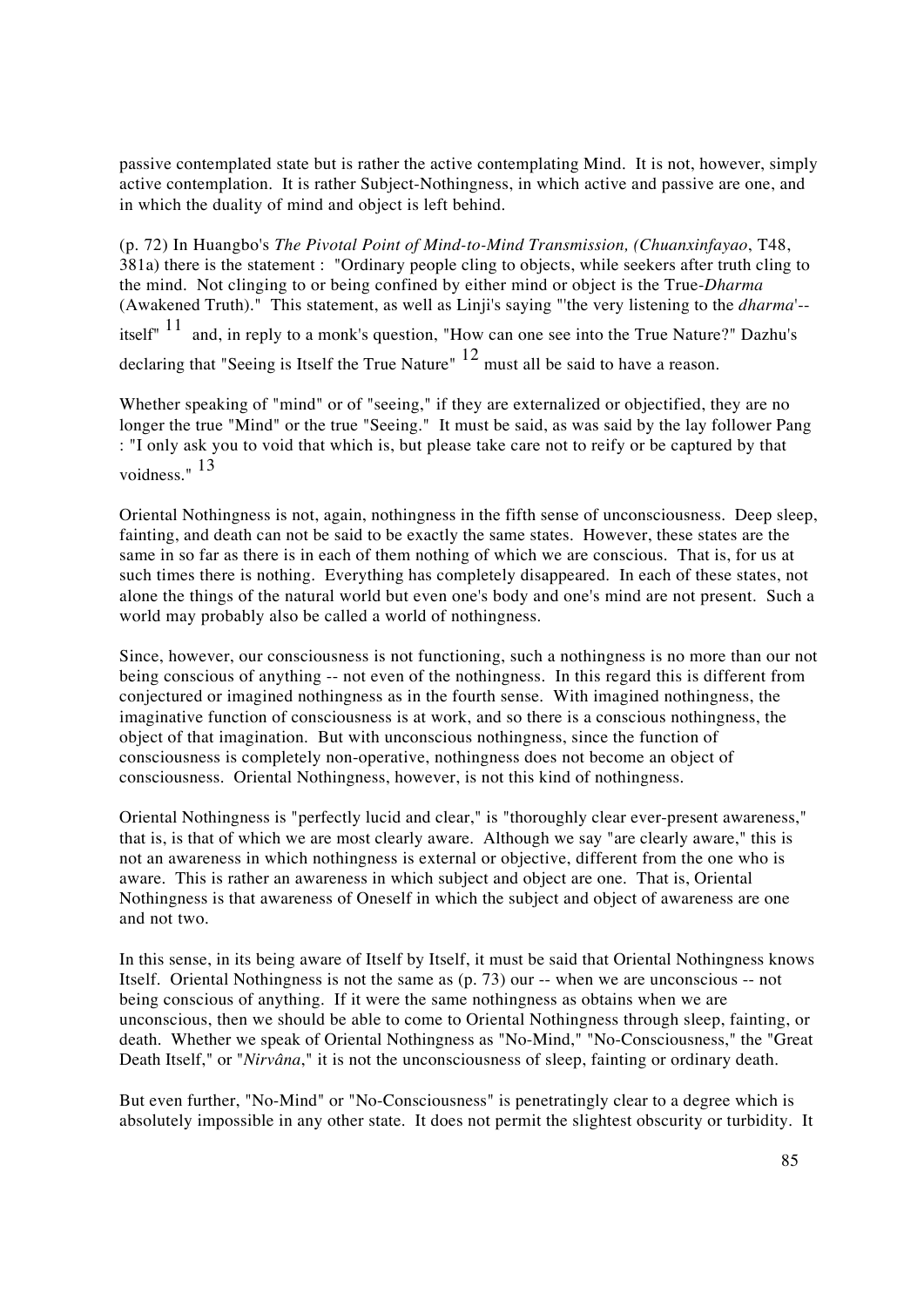has the absolute clarity of a polished mirror or an autumn moon. Whatever other condition one may speak of, there is no condition in which one is so clearly aware as in that of "No-Mind" or "No-Consciousness," and there is no time when life is so alive and so ready to burst as in the

"Great Death Itself." Although Baizhang Huaihai said "Do not remember anything at all," <sup>14</sup> and Huangbo said "subject and object are both forgotten, " $^{15}$  this is not a blank loss of consciousness. On the contrary, this is rather Supreme Awareness in which there is not the slightest unawareness or unclarity.

Again, although Huaihai said "The Mind, like wood and stone, harbors no discrimination," and Huangbo said, "Inner and outer, body and mind, all cast away together,"  $16$  and Dôgen said, "to stop the working of the mind and its consciousness,"  $17$  these statements do not mean to become something without consciousness, like wood or stone. Nor do they mean to dissolve consciousness, get rid of the body and psyche, and die.

Bodhidharma, similarly, counseled the Second Patriarch, Huike, saying, "Outwardly bring an end to all contingencies, inwardly the mind is to be without disturbance. With the mind being like a wall, one can then enter into the Awakened Way."  $18$  But this, too, is not saying to become unconscious. As Huike truly understood and actually realized, this was instructing him to become the "No-Mind" of "thoroughly clear ever-present awareness." <sup>19</sup>

When the term *ekstasis* from Western mysticism is translated into Japanese by such an expression as "to be bereft of one's senses," it is sometimes understood in the sense of the divine inspiration or the divine possession of a spiritual medium who proclaims, in a state of unconsciousness, God's word. The *ekstasis* or *unio-mystica* of Oriental Nothingness, however, is neither "divine possession" nor "a state of bewitchment." Rather, it must always be the Nothingness-*Samâdhi* of "thoroughly clear ever-present awareness," in which subject and object are not two. The *samâdhi* of Oriental Nothingness is Formless-*Samâdhi*, True-*Sûnya-Samâdhi,* True*-Tathatâ-Samâdhi,* Sovereign-(p.74)*Samâdhi*, One-Form-*Samâdh*i, One-Act-*Samâdhi*.

In the above discussion, I have particularly taken up five meanings of the term nothingness which are especially liable to be misunderstood as and confused with the meaning of Oriental Nothingness. At any rate, I have re-surveyed the fact that these meanings of "nothingness" ("nothing," "non-being," or "not") differ from the meaning of Oriental Nothingness. But to the extent that these other five meanings of nothingness can be easily confused with the meaning of Oriental Nothingness, they must contain certain similarities to Oriental Nothingness. Indeed,

once Oriental Nothingness has truly come "to be known in itself in its coldness and hotness," 20 these other meanings may then become suitable verbal media through which to express it.

It is for this reason that in spite of the fact that it is different from the first meaning of nothingness as the negation of being, Oriental Nothingness has, from long past, been fondly expressed by such phrases as "not a single thing" and "There is nothing at all." It is for this same reason that in spite of the fact that it is different from the second sense of "not" or nothing as a negative predication, it has been fondly expressed by such phrases as "neither this nor that," "not anything whatsoever," and "going beyond the four logical propositions [: is, is not, both is and is not, neither is nor is not,] and the hundred negations." Again, in spite of the fact that it is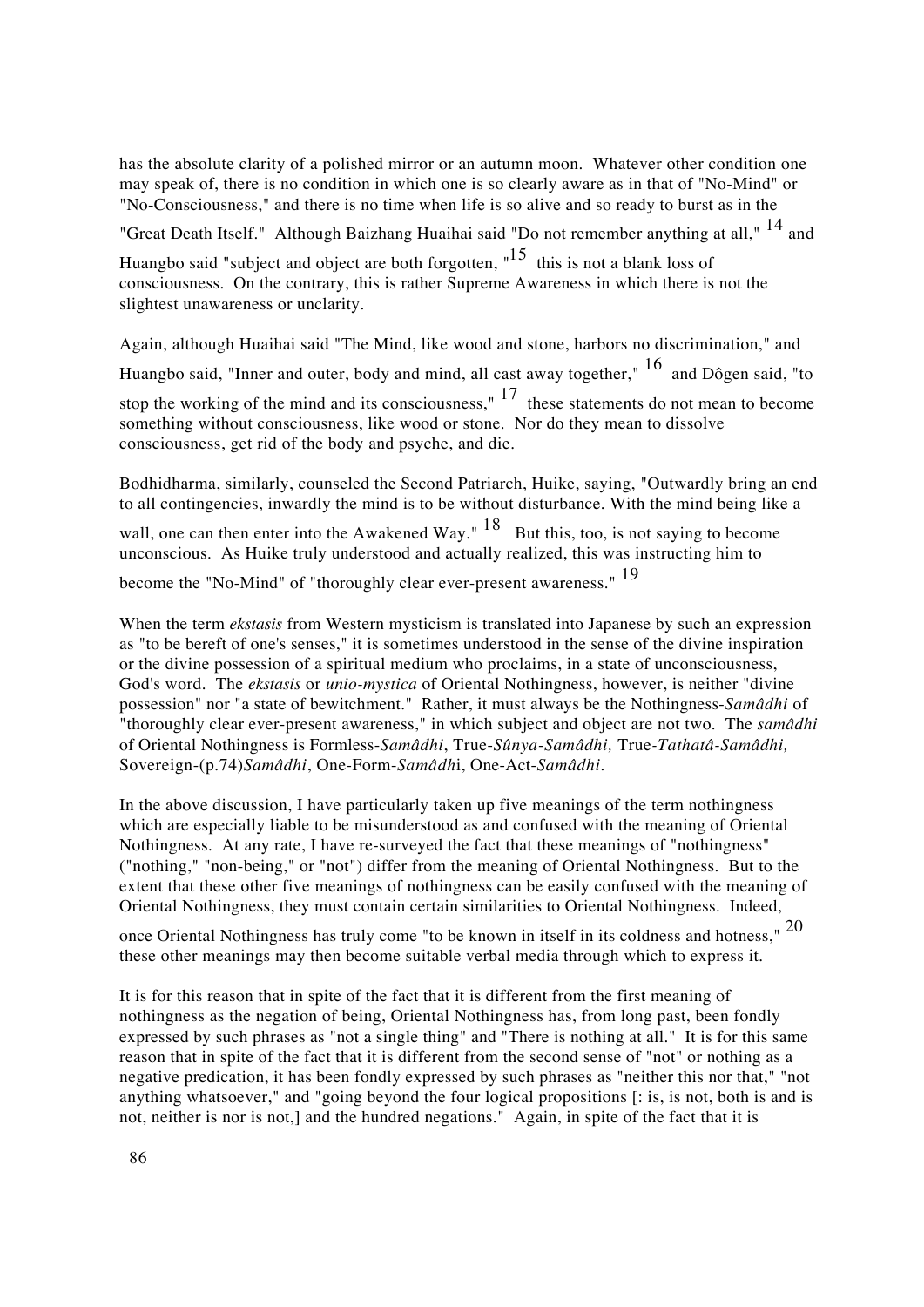different from the third sense of nothingness as an abstract concept it has been fondly expressed in negatives such as "*wu (mu)," "kong (kû ; sûnya)," "fei (hi)*," and "*bu (fu)*." Once more, in spite of the fact that it is different from the fourth sense of conjectured nothingness, it has fondly been said, "Intensely concentrating upon nothingness, enter into nothingness-*samâdhi,*" or "Contemplate upon nothingness." And, finally, it is for the same reason that in spite of the fact that it is different from the fifth sense of unconscious nothingness, it has been fondly expressed by such phrases as "No-Consciousness," "No-Mind," "Not-Conscious," "like wood and stone," the "Great Death Itself," and "*Nirvâna*." If we do not employ nothingness in these above meanings as media, the term Oriental Nothingness itself can not be established, and one, in trying to express Oriental Nothingness conceptually, would certainly encounter many inconveniences and constrictions.

Since, however, Oriental Nothingness should be thoroughly and completely "known in itself in its coldness and hotness," Huangbo taught in his *The Pivotal Point of Mind-to-Mind Transmission* (T48, 382c) : "This Awakened Way is original truth ; in its origin it has no name. It is only because people of the world do not understand, are unawakened, and (p. 75) are in a state of clinging-attachment that the various Buddhas appear, and, fearing that you people will not

understand, provisionally set up names for the Awakened Way in order to tell what it really is.  $21$ But do not stick to the names and thereby produce misunderstanding." If one, therefore, simply clings to the conceptual expression and tries to understand Oriental Nothingness, or if one begins and ends with searching within the words, even though one struggle through the three infinite *kalpas* of time, one will never be able to grasp it.

To say that Oriental Nothingness must be "known in its coldness and hotness" is quite different in its import from saying that there isn't anything, in so far as it is actually experienced, that is not "known in its coldness and hotness." With Oriental Nothingness, its being "known in itself in its coldness and hotness" is of its very nature an essential necessity. With ordinary things, however, since they are particular, de-limited things, they can be taken hold of and conceptualized. So, too, their being "known in themselves in their coldness and hotness" -- that is, in experience - can also, in its essential nature as an experience, be grasped and conceptualized. But since Oriental Nothingness, not being anything, is, also, not de-limited, its "Experience" in its essential nature goes beyond being grasped and goes beyond conceptualization. In this sense it must be said to be a "being known in itself in its coldness and hotness" which completely transcends expression.

Thus, for example, in saying that water or fire is "known in itself in its coldness and hotness" and in saying that Chan is "known in itself in its coldness and hotness," while the expressions are the same, the meanings are essentially different. As for "being known in itself in its coldness and hotness," in the case of water or fire this is not different in essence from the matter of their conceptualization. With Chan, however, the "being known in itself in its coldness and hotness" for the first time becomes really apt, and, further, only in such a case does its difference from the matter of conceptualization for the first time become clear. "Being known in itself in its coldness and hotness" can genuinely be said only as regards that which can not be conceptualized. The

expressions found in the *Lankâvatâra Sutra*, "not even one word spoken," 22 and in *The*

*Mahayana Awakening of Faith*, "True *Tathatâ* apart from words," 23 also were uttered in regard to that which truly goes beyond conceptual discrimination.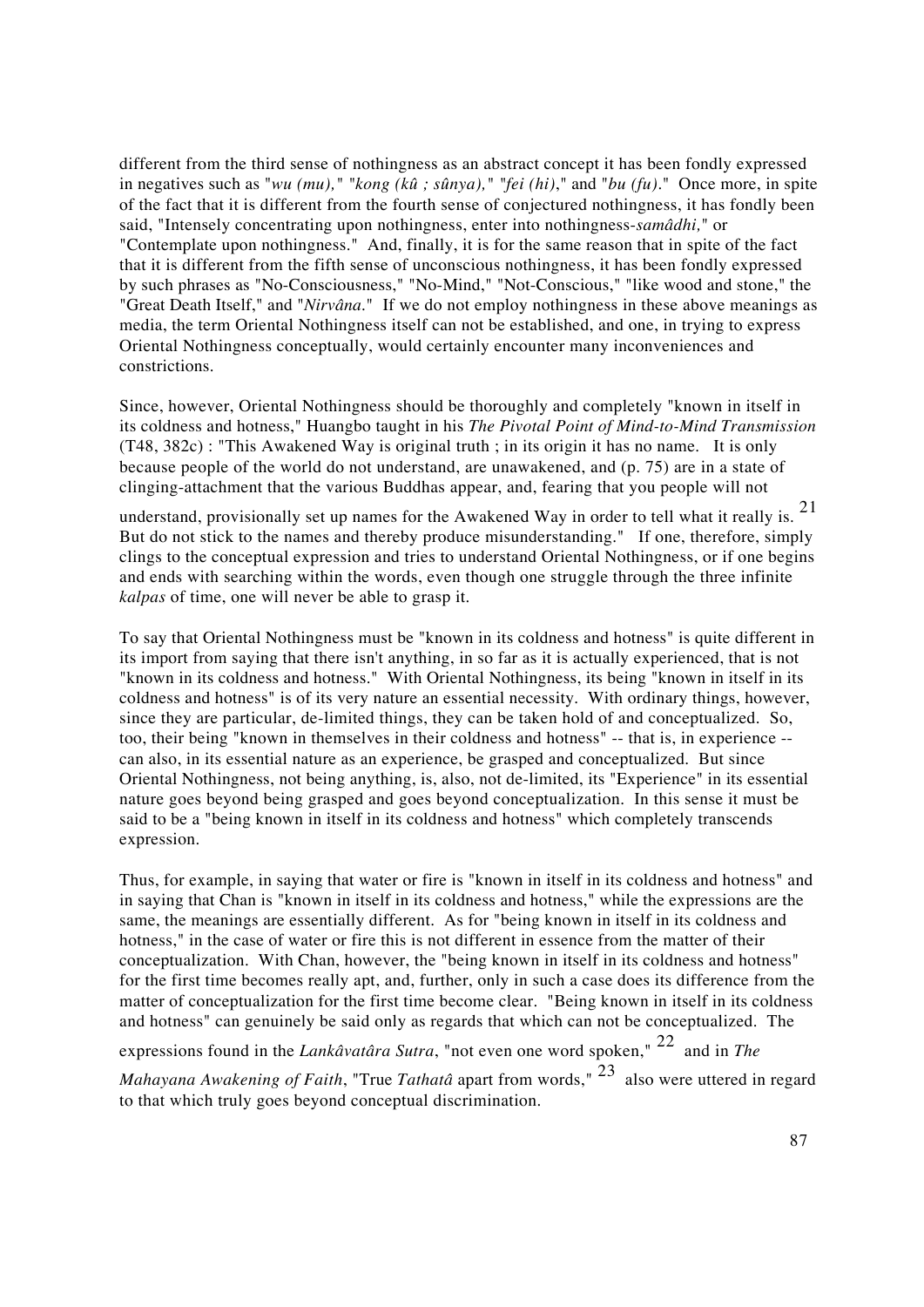### **II. A Positive Delineation A. The "Not a Single Thing" Nature of Oriental Nothingness**

Why is it that, as I have just indicated, in spite of the fact that Oriental Nothingness is not simply the same as nothingness as the negation of being, from times past it has so often been expressed in terms of nothingness as the negation of being -- to such an extent as to be thought almost to be the same? This is because Oriental Nothingness does have a characteristic which is best able to be expressed by nothingness in this sense. The "not a single thing" nature of Oriental Nothingness now being considered here refers to this characteristic. The "not a single thing" nature of Oriental Nothingness means that as regards that which is generally said "to be," there is in and for Oriental Nothingness not one single such thing.

Although saying there is not even one single thing, this does not mean simply that "Individual things severally are not (this is not and that is not)," or that "Everything jointly is not (there is nothing at all)." It rather means that it is in and for Oriental Nothingness that there is nothing whatsoever. Oriental Nothingness is not an objective world outside of me like an empty space in which there is not one single thing. Oriental Nothingness is the Nothingness-state of Myself, that is, it is no other than Myself being Nothingness. There being nothing whatsoever in and for Oriental Nothingness must mean, in other words, that there is nothing whatsoever in Myself.

When I say there is nothing whatsoever in Myself, this might be taken to mean that there is something on the outside of myself. But my saying here that there is nothing whatsoever in Myself, does not mean that there is nothing whatsoever in some internal world standing in contradistinction to what is usually called the external world. In saying that there is nothing whatsoever in Myself, this "Myself" goes beyond internal and external. There is nothing whatsoever in Myself, consequently, rather than meaning that there is nothing whatsoever in some "internal" which stands in contradistinction to "external," means that there is nothing whatever wherever. And, again this nothing whatever wherever is I, Myself. I, Myself, am this nothing whatever wherever.

Nothing whatever wherever being Myself and Myself being nothing whatever wherever is Oriental Nothing. Nothing whatever wherever which is not Myself is no more than merely empty space. The myself which is not nothing whatever wherever is no more than merely a mental or physical something which "is." Neither can be called Oriental Nothing.

(p. 77) Ordinarily, within -- and for -- oneself there obtain the various contents of the "internal" and "external" worlds, such that it can never be said about oneself that there is not even one single thing. If not externally seeing colors or hearing sounds, then we are internally lamenting, rejoicing, or thinking about something. It may be said that there is almost no time when one is not entertaining some internal or external object. The ordinary "I," therefore, is an "I" which is always connected with an object. This is the reason that consciousness is said to be of the nature of *noema-noesis*. Such an "I" is an "I" which can not but be limited by color when seeing color, by sound when hearing sound, by evil when thinking of evil, and by good when thinking of good. It is an "I" which is always limited and captured by the "internal" and "external" realms, that is, by objects. In external appearance, this "being captured" and the state of *samâdhi* may appear to be similar. But while they may seem to be similar, they are not, for in the case of a genuine *samâdhi* state, the base is different.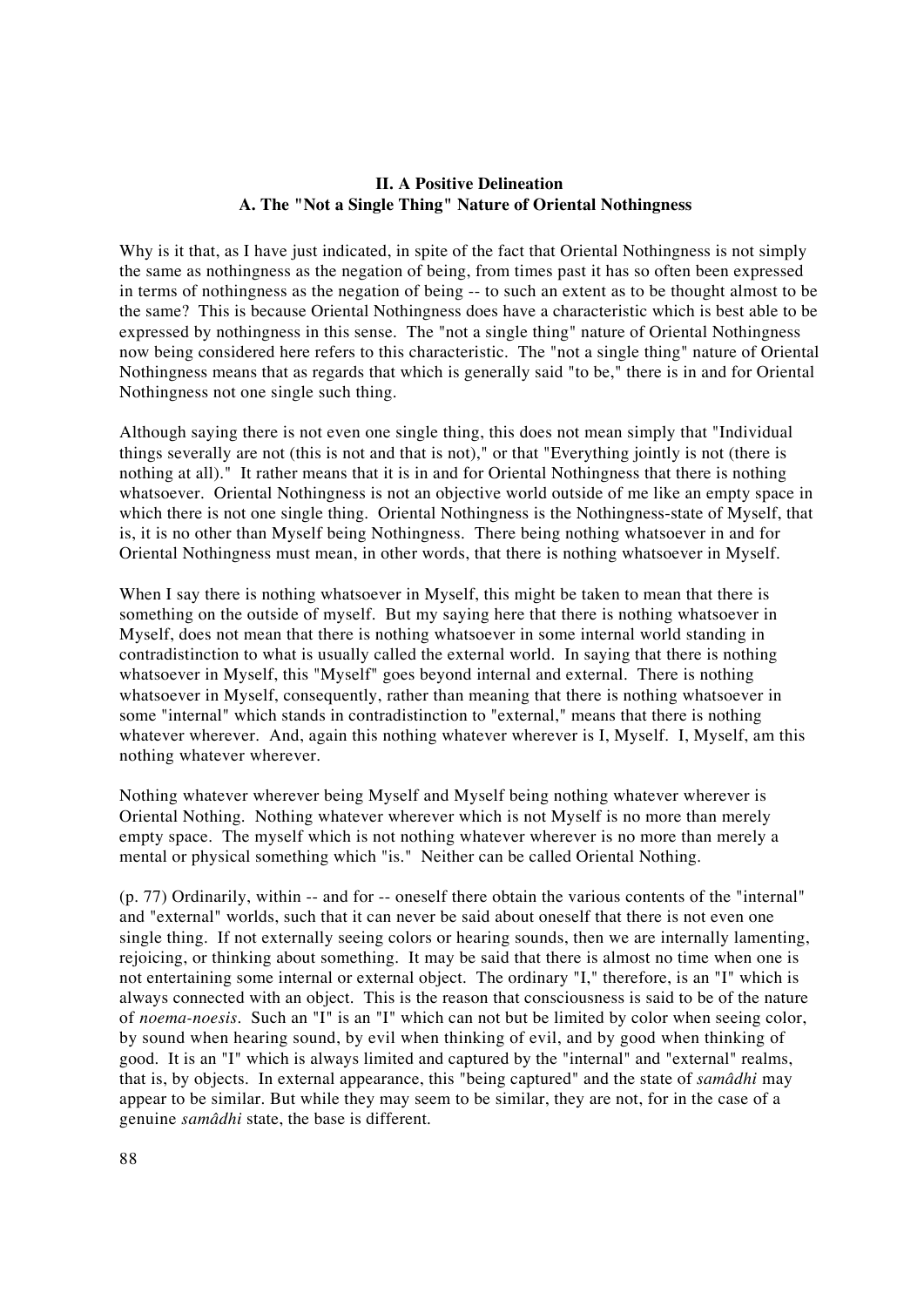[What is referred to in Chan as] the so-called "spirit dependent upon grass or attached to trees" is no other than the "I" which has internal and external objects, and which, because of those objects, is changing and impermanent, going through the process of birth and death. Because, in having a physical body and having a mind, I am captured by them, I think that with the death of the body, I die and that with the extinction of the mind, I am extinguished. The "I" which is captured by wealth or fame and becomes the same thing as the wealth or fame, the "I" which is captured by the Buddha and becomes the same thing as the Buddha, the "I" which is captured by nothingness, if we speak of nothingness, and becomes the same thing as nothingness, and the "I" which is captured by "nothing whatever wherever," if we speak of that, and becomes the same thing as that, are all no other than "I"s which are shackled and "spirits which are dependent upon grass or attached to trees." But, on the contrary, the "I" which does not have an object, the "I" which does not have a single thing, is the "I" which is no longer dependent upon or attached to anything. It is the "I" which is not of the nature of *noema-noesis*.

When we say there is nothing whatsoever in Myself, some may question, is there not therein still the consciousness of "there is nothing whatsoever," which, in that case, is the *noema*, and, further, as regards this *noema* is there not then also a *noesis*. "There is nothing whatsoever in Myself," however, is not an objectifying consciousness which makes "there is nothing whatsoever" into an object. If it is, it is not what I am calling the true "there is not a (p. 78) single thing." The true "there is not a single thing" is I, Myself, and not my objective world.

That which has become an object to me is already a being, and, further, is a some-thing which has captured me. Even though one says "there is not a single thing," if objectified, in fact it is not that "there is not a single thing." When objectified, "there is not a single thing" finally becomes itself one thing, albeit called "there is not a single thing." If I am truly not a single thing, I am not delimited or captured by any-thing ; I am absolutely free and unbounded. And, furthermore, since this "I" is beyond internal and external, it is One-Alone -- or "Only-One."

The numerical "one" is a unit, and although we say one, since there are many such units, we can not say one is "only one." "Only one" must be Myself as "not a single thing," that is, "Myself" beyond internal and external. Huineng, the Sixth Patriarch, said (T48, 350a) : "The Minddimension is broad and great, like empty-space. It is without boundaries." He further said (Ibid., 356c) : "Your True Nature is like empty-space. Realizing that there is not one single thing to be seen is called Right-Seeing." Again, in *the Poem on the Realization of the Way (Zhengdaoge*, T48, 396c) and in *The Pivotal Point of Mind-to-Mind Transmission* (T48, 383c) it is said : "In clearly Seeing there is not one single thing -- neither man nor Buddha." These expressions all refer to this "I" of not a single thing. The Sixth Patriarch's "One-Direct-Mind" (T48, 352c) is also no other than this "I."

One-Direct-Mind does not mean a moral, honest mind but must be taken to mean a Straightforward-Mind which is not captured by any-thing. The mind when captured swerves to the right and swerves to the left and can not be straightforward. A mind which is captured by color, by sound, by falsehood, by evil, or even by truth or by goodness can hardly be called a direct-straightforward mind. The Mind of "not a single thing" alone is a mind which is not captured. If it is this Mind which in its Nature is "not a single thing," there is no way for it even to attract dust.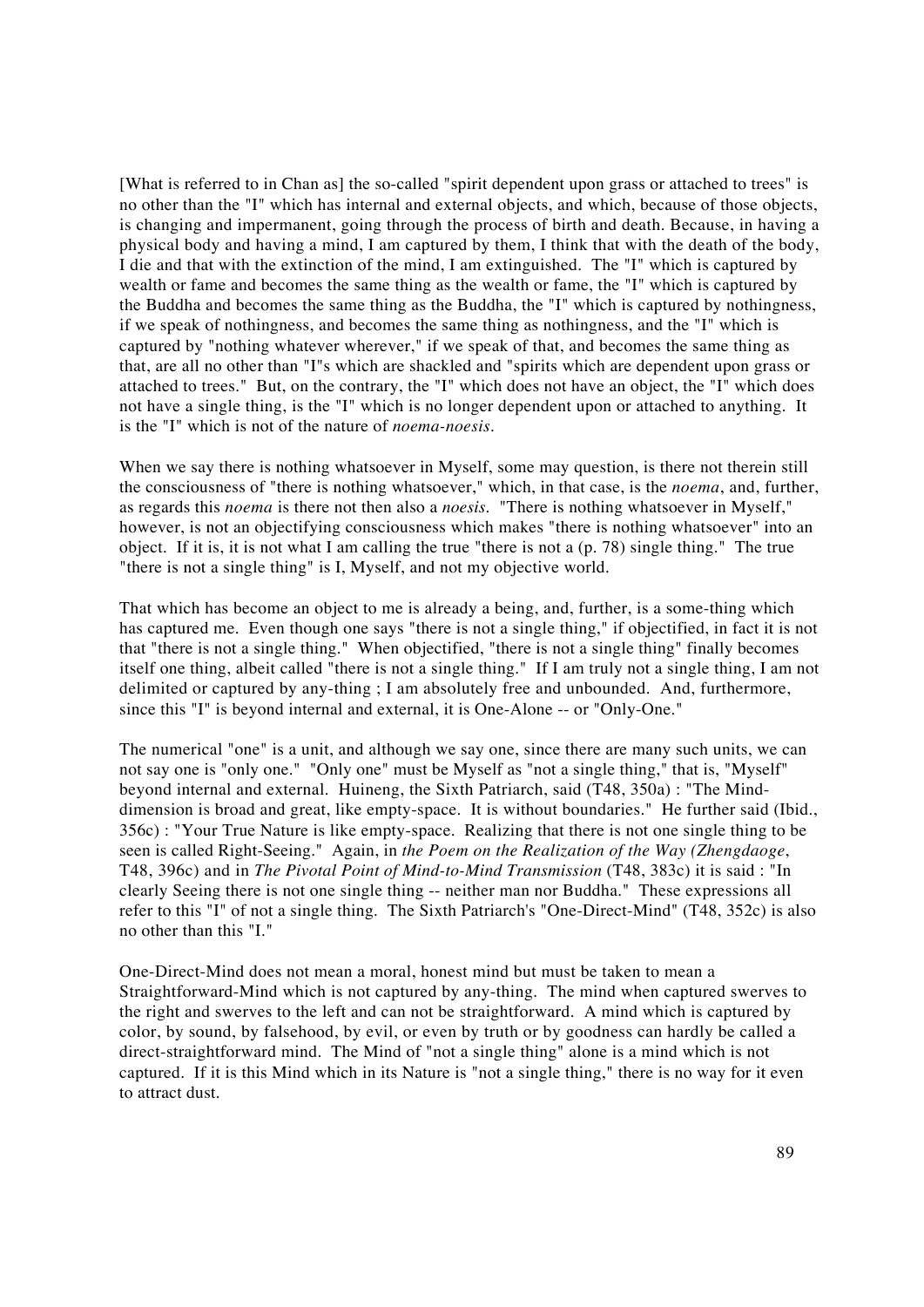The Mind which is "the not being caught up in the thinking of good and evil" is the Direct-Mind. Further, since it is One-Alone and not many, it is called One-Direct-Mind. Also, it is such a Mind of the nature of "not a single thing" which for the first time can be, as Linji has said, a free mind which, entering into color, is not deluded by color, entering into sound, is not deluded by sound and entering into the good, is not deluded by the good. It is only with this Free-Mind of "not a single thing" as a base that there (p. 79) can truly occur "the non-obtaining of any obstacle between any thing and any other thing (*shishiwuai; jijimuge*)," the "*samâdhi* of permeating each and every dust-particle *(chenchensanmei; jinjinzanmai*)," and the "*samâdhi* of free-unattachedplay (*youxisanmei; yugezanmai*)."

Such *samâdhi* as last mentioned have a completely different base from the state of being captured by some thing and, thus captivated by it, blindly entering into it. In contrast to a state of being captured, only such *samâdhi* as above mentioned can genuinely be called *samâdhi*. But while these *samadhi* are genuine *samadhi*, they are not simply of the nature of "not a single thing," but are rather the operation of "not a single thing" in and among "things." Consequently, since they involve some particular form-contents of color or sound or goodness, they are individualized *samâdhi*, phenomenal *samâdhi*.

The Mind of "not a single thing" in Itself, however, being thoroughly without internal or external and without limitation or boundary, is One-Alone, going completely beyond any subject and any object. It is not, therefore, an individual or phenomenal *samâdhi*, but is rather "One-Alone-*Samâdhi*," "One-Form-*Samâdhi*," "One-Act-*Samâdhi*," and is truly Sovereign-*Samâdhi*. It is only because they are based on this Sovereign-*Samâdhi* that the "various vassal- *samâdhi*" are for the first time made possible.

Indeed, it is exactly according to whether or not its base is this Sovereign-*Samâdhi* that being captured by a thing and attaching to it can be differentiated from an authentic "things' *samâdhi*." It is for this reason *The Mahayana Awakening of Faith* declares (T32, 582b) that it is based on "One-Act-*Samâdhi*," that is, "True-*Tathatâ-Samâdhi*," that the "innumerable-*samâdhi*" arise.

It is with this very same meaning that the Sixth Patriarch has said (T48, 361ab) : "If you wish to realize the [Buddha's] all-knowing-wisdom,25 you must reach One-Form-*Samâdhi*, One-Act-

*Samâdhi*. If in all places you do not give rise to form, <sup>26</sup> and if, as regards all forms that are, you do not give rise to either love or hate, and if, further, there is no accepting or rejecting, if you do not think of profit, coming to be, passing away, and such things, if you are peaceful, tranquil, unimpeded, and unconcerned, this is called One-Form-*Samâdhi*. If, in all places, whether in walking, resting, sitting, or lying, you are the pure One-Direct-Mind, then you do not move from the place of the Awakened Way and you truly bring into being the Pure Land. This is called One-Act-*Samâdhi*."

Mazu (8th century) also has said, "Here, in Myself, I do not have even one single thing." 27 This "I" is the "I" of "in all places not having anything." "Not having even one single thing," as is said in the *Records Mirroring the Original Source (Zongjinglu*), fascicle six as well, is not the same as "the hollow emptiness of the great void, which is vacuous and un-knowing" [, which is

criticized by the compiler Yongming there (T48, 448c)].  $28$  It is one's Self "not having even one single thing."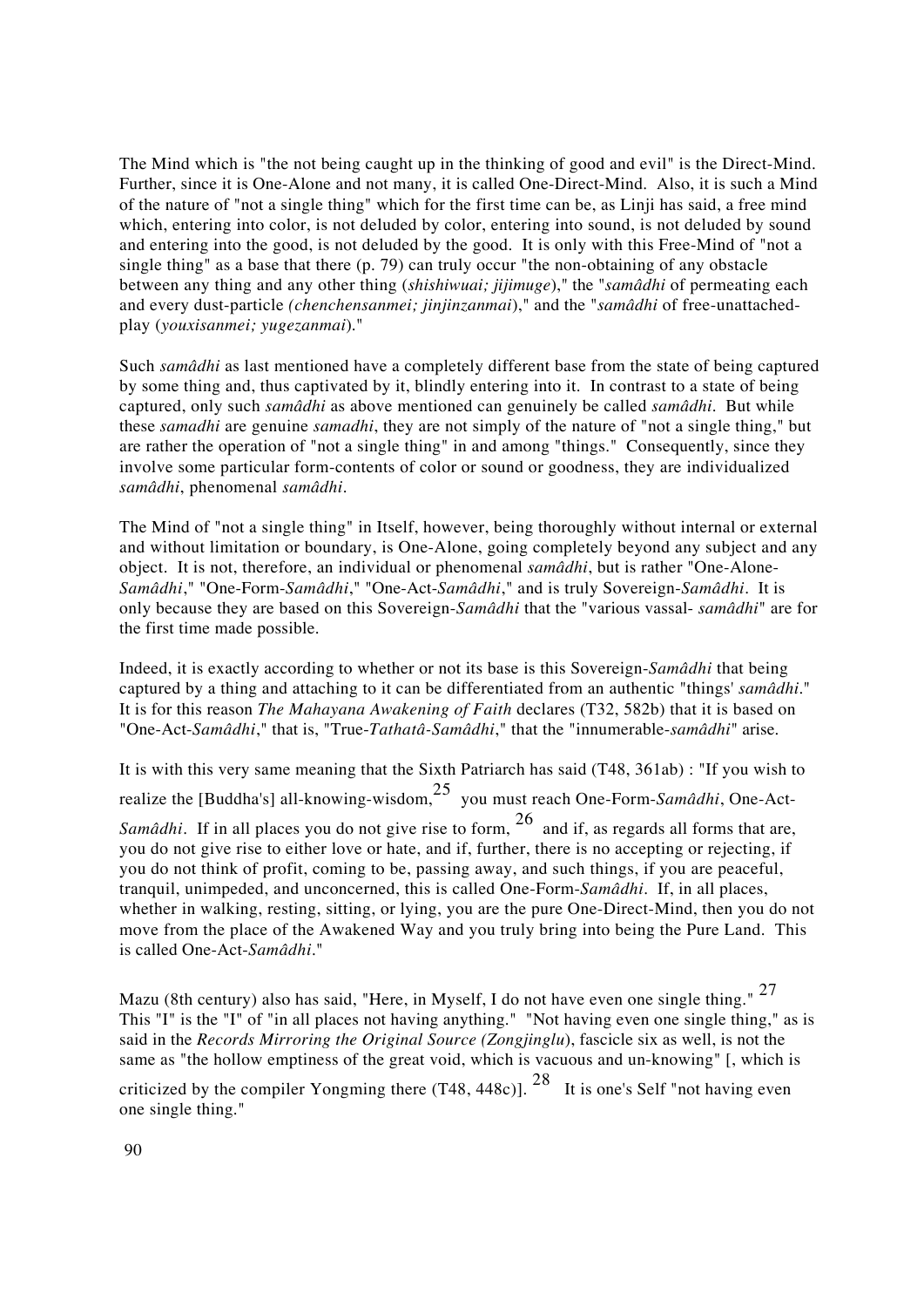In the *Night Talks at the Tôkai [Temple] (Tôkaiyawa*) by Takuan<sup>29</sup> it is stated: "The Confucians misunderstand Emptiness and slander it. When speaking of Emptiness, they think it to mean there is simply nothing whatever and speak from this misunderstanding.... Rather, nothing being left in the Mind is called Emptiness. Again, the mind is an actor which performs every role.... The Mind being left with no role is called Emptiness.... Its not being restricted by any one role is called Emptiness." What is here called "Emptiness" is no other than the Mind of the nature of "not a single thing."

# **B. The "Empty-Space"**30 **Nature of Oriental Nothingness**

Oriental Nothingness, as just indicated, possesses a characteristic such as has, from the past, been expressed by the phrase "not a single thing." But it further possesses a characteristic such as has been expressed by the term "empty-space." This characteristic I shall call its "empty-space" nature. Why then is Oriental Nothingness expressed by this term? In order to make this clear, let us first consider the meanings which are embraced by the term "empty-space."

Yongming in his *Records Mirroring the Original Source*, fascicle six (T48, 446c), quoting from the *Commenting on the Mahayana Shastra (Shimoheyanlun*) fascicle three, says that "emptyspace" has ten meanings. The first is the meaning of no-obstruction. This means that in and among the various things of form empty-space knows no obstruction. The second is the meaning of omnipresence. This means that there is no point not reached by empty-space. The third is the meaning of impartiality. This means that empty-space is impartial, showing no instance of choosing. The fourth is the meaning of being broad and great. This means that empty-space is broad and great, having no limits. The fifth is the meaning of being formless. This means that empty-space is formless, going beyond *rûpa* (corporeal)-forms. The sixth is the

meaning of purity. This means that empty-space is pure, having no worldly dust.  $31$  The seventh is the meaning of stability. This means that empty-space is stable, that is, without coming to be or passing away. The eighth is the meaning of the voiding of being. This means that

empty-space destroys the existence of any measure.  $32$  The ninth is the meaning of the voiding of voidness. (p. 81) This means that empty-space is not attached to its voidness. The tenth is the meaning of no-obtainment. This means that empty-space can not be clung to.

If we deliberate and analyze in further detail, there will probably be many other meanings of the term "empty-space." In general, however, it may be said to have these ten implications or meanings. And since Oriental Nothingness possesses characteristics similar to these meanings, it has, from the past, often come to be spoken of as "like empty-space."

In the "Night-Sitting *Gâthâ* (Verse) (*Yezuoji*)" contained in the *Treatise on the Awakening to - and of -- the Buddha Nature (Wuxinglun*) it is said (T48, 373a) : "[In the midnight:] the Mind is pure like empty-space. It permeates the ten directions. There is no place it does not penetrate. Mountains, rivers, and stone walls do not obstruct it. Worlds as numerous as the sands of the river Ganges are contained in it." This *gâthâ* expresses the fact that the Mind, that is, Oriental Nothingness, possesses characteristics corresponding to the first, second, and sixth meanings of empty-space, un-obstructedness, all-pervasiveness, and purity.

In the *Discourse on the Direct-Lineage of the Dharma (Xuemailun*, T48, 376a) it is written : "This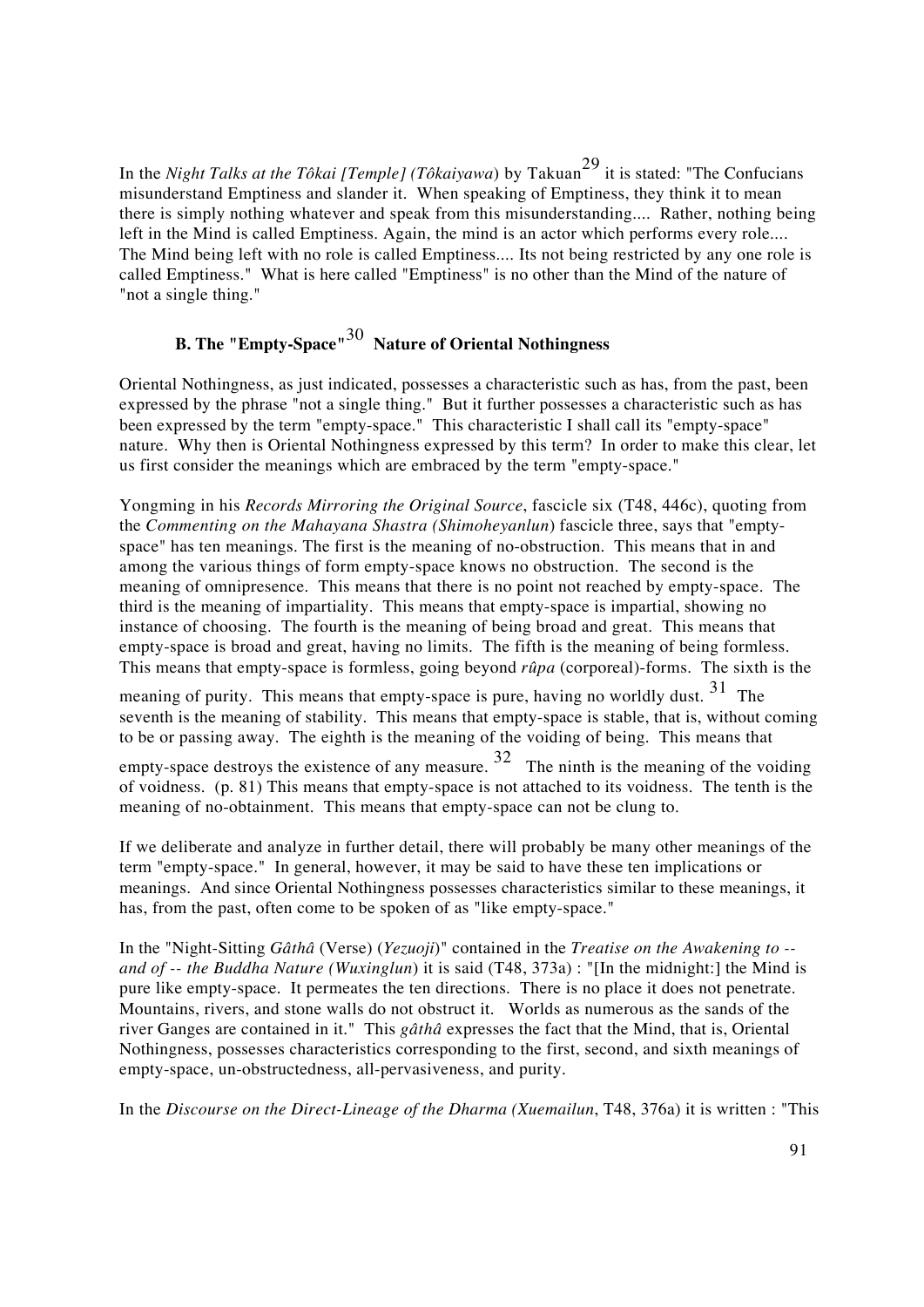Mind is without form, without cause and effect, without sinew or bone. It is like empty-space. It can not be taken hold of." This expresses the fact that the Mind or Oriental Nothingness possesses characteristics corresponding to the fifth and tenth meanings of empty-space, formlessness and unattainability.

In *The Pivotal Point of Mind-to-Mind Transmission* (T48, 379c) it is affirmed: "This Mind from

the beginningless past never is born, never passes away. ...It is like empty-space, which is without spatial or temporal limitations and can not be measured." This treatise also states (Ibid., 380a) that "*Tathatâ* in Itself, innerly, is like wood and stone. It is without commotion; it does not vacillate. ...Outerly, it is like empty-space. It does not shut off; it does not obstruct." In the

*Lankâvatâra Sutra* it is declared (T16, 500b): "There is no Mind-dimension of Mind." <sup>33</sup> These statements express the fact that the Mind possesses characteristics corresponding to the first, fourth, seventh, and eighth meanings of empty-space, unobstructedness, unlimitedness, stability, and the voiding of being.

In the *Sixth Patriarch's Platform Sutra* we find the expression (T48, 358a) : "The Mind is like empty-space, but does not have the dimension even of empty-space." And, again (Ibid.) : "The Mind is like empty-space, but does not stick to a fixed emptiness-perspective." In *Verses on the*

*Faith-Mind (Xinxinming)* it is asserted (T48, 376c) : "Not even (p. 82) the one is held on to." <sup>34</sup> These statements express the fact that the Mind possesses the characteristic corresponding to the ninth meaning of empty-space, the voiding of voidness, that is, the emptying even of emptiness.

Such expressions concerning Mind as "taking the form of whoever comes, a non-native or a native Han"  $35$  and "the state of simply detesting discrimination"  $36$  express the fact that the Mind possesses the characteristic corresponding to the third meaning of empty-space, impartiality.

The term empty-space, besides these ten meanings, probably also includes the meanings of "One-Alone" and "without inner or outer." "One-Alone" means that empty-space is only one and not two. "Without inner or outer" means that empty-space has no outer, that it is only "inner." But if it is "only inner," it can not even be said to be "inner." "Only inner" really means to transcend outer and inner. To speak of Oriental Nothingness as "Only this One-Mind," "One-Direct-Mind," "'without two'-ness," or "the One-Form of the *Dharma*-World" is to liken it to the "One-Alone" nature of empty-space. To speak of Oriental Nothingness as "one perfectly round light having neither inner nor outer," 37 "the *Dharma*-World of True *Tathatâ*, without either self or other," 38 "For this Mind there is neither inside, outside, nor middle ; in fact, there is neither place nor direction," <sup>39</sup> is to liken it to the "without inner or outer" nature of empty-space.

Thus, Oriental Nothingness, in its characteristics, closely resembles empty-space. When we find such a statement by Huangbo in his *Wanling Record* (T48, 387a) as, "The sphere of empty-space exhausting the ten quarters is from the first one's own 'One-Mind in Itself'. However you may move or act, how can you in those movements or actions ever be separated from empty-space ?" or, as in his *The Pivotal Point of Mind-to-Mind Transmission* (T48, 381a), "The *dharmakâya* (the body as Awakening itself) is empty-space. Empty-space and the *dharmakâya* do not have different forms," it might be thought that empty-space and the One-Mind are exactly the same thing. It need not be said, however, that the One-Mind, that is, Oriental Nothingness, is not the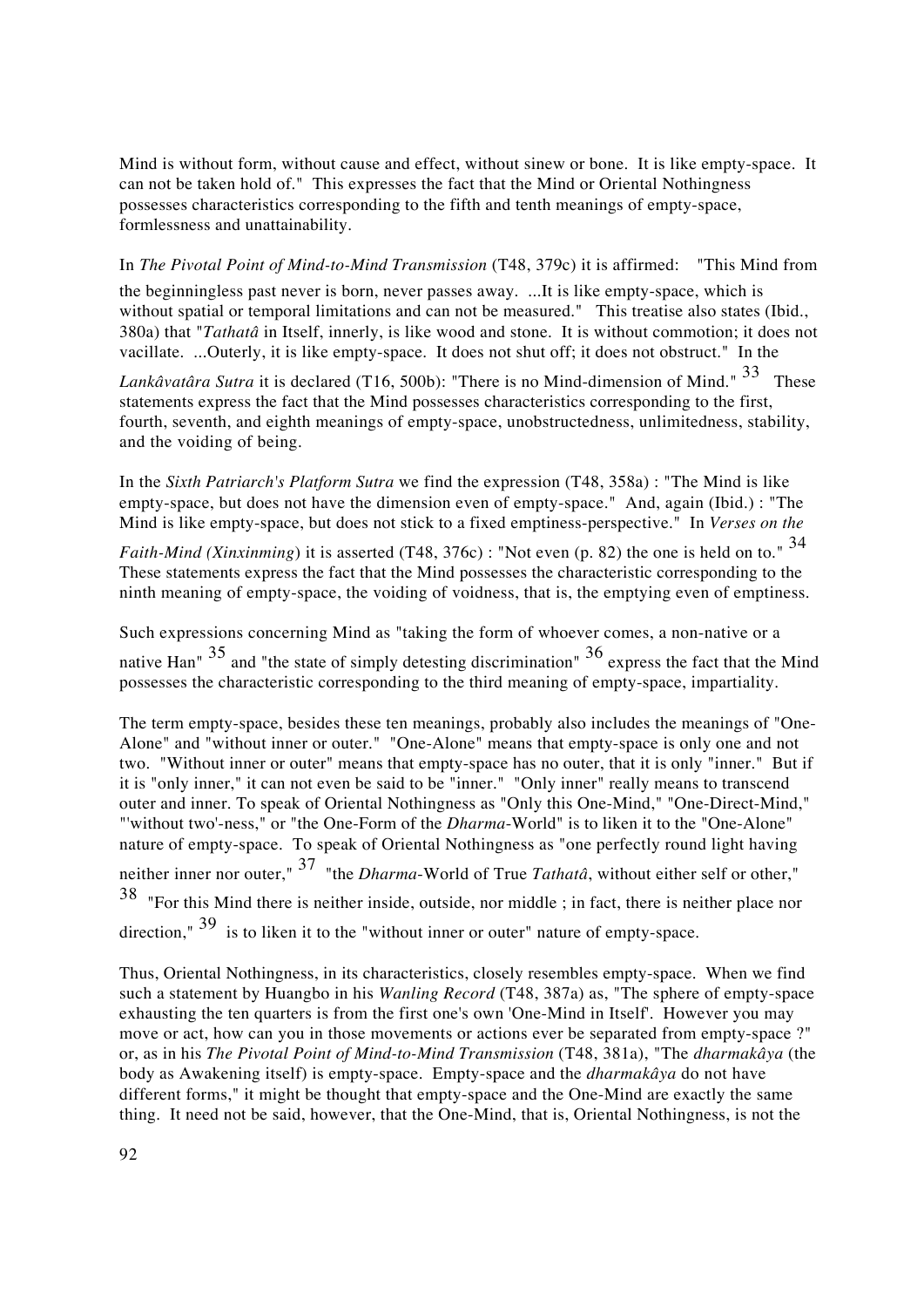same thing as empty-space.

Oriental Nothingness and empty-space do have similar characteristics, and to this extent may seem to be the same thing. But, of course, Oriental Nothingness is not the same as empty-space, which has neither awareness nor life. Oriental Nothingness is the One who is "always clearly aware." Therefore it is called "Mind," "Self," or the "True Man."

In the *General Preface to the Collection of Various Expressions Concerning Chan Fundamentals* (*Chanyuanzhuquanji-duxu*,  $^{40}$  T48, 404c-405a) it is said : "The meaning is that True-Nature is not the same as empty-space, wood, or stone. Therefore, it is called Awareness." <sup>41</sup> And, again, in the *Records Mirroring the Original Source*, fascicle six, it is stated (T48, 448c) : 42 "Mind is its name, awareness its identity. 43 The nature of Awareness, which is beyond conceptualdifferentiation, is that it directly knows Itself in and through Itself. It is not like ordinary consciousness or knowing, which is a conditioned, object-dependent, intentional knowing. It is not, however, the same as the hollow emptiness of the great void, which is vacuous and unknowing." This is no other than an expression of the fact that the Mind is not the same as mere empty-space, vacuous and unaware.

Huangbo also in many places employs the mode of expression, "Mind is like empty-space...." But it can never be said that he ever suggests Mind and empty-space to be one and the same thing. We do find him, as already noted, sometimes using such expressions as, "The sphere of empty-space is from the first one's own 'One-Mind in Itself,'" and "the *dharmakâya* is emptyspace." When, however, we also observe that he clearly states that "What is meant by the figurative expression 'the *dharmakâya* is empty-space; empty-space is the *dharmakâya*' is to say that the Buddha's true *dharmakâya* is like empty-space," or, again, that "*Buddhakâya* is without intentionality. It does not fall into diversity. Provisionally, I use the analogy of empty-space," it is understood that empty-space, as regards the *dharmakâya*, is simply a simile. It is also understood why this must be said to be different from pantheism, in which the spatial world itself is God.

Thus, Oriental Nothingness is not the same thing as empty-space. Since, however, Oriental Nothingness does possess characteristics such as may be likened to empty-space, I may now try to explain these "like empty-space" characteristics in terms of the previously noted ten meanings of empty-space. Oriental Nothingness in its nature of course goes beyond all forms and differentiations. This, therefore, is no more than an analogical consideration of Oriental Nothingness in terms of the various differentiations of the phenomenal world.

- 1. That Oriental Nothingness is without obstruction means that Oriental Nothingness, like empty-space, is not obstructed by any of the various internal and external phenomena. The freedom or emancipation quality of Oriental Nothingness derives from this. Oriental Nothingness is in everything, but is not obstructed by anything ; it contains everything within it, but does not retain a trace of anything contained. In this it is like empty-space.
- 2. That Oriental Nothingness is omnipresent means that, like empty-space, Oriental Nothingness permeates all phenomena -- regardless of whether they are distant or near, large or small, deep or shallow, coarse or fine, bright or (p. 84) dark. Oriental Nothingness not only permeates all material things as does mere empty-space, but Oriental Nothingness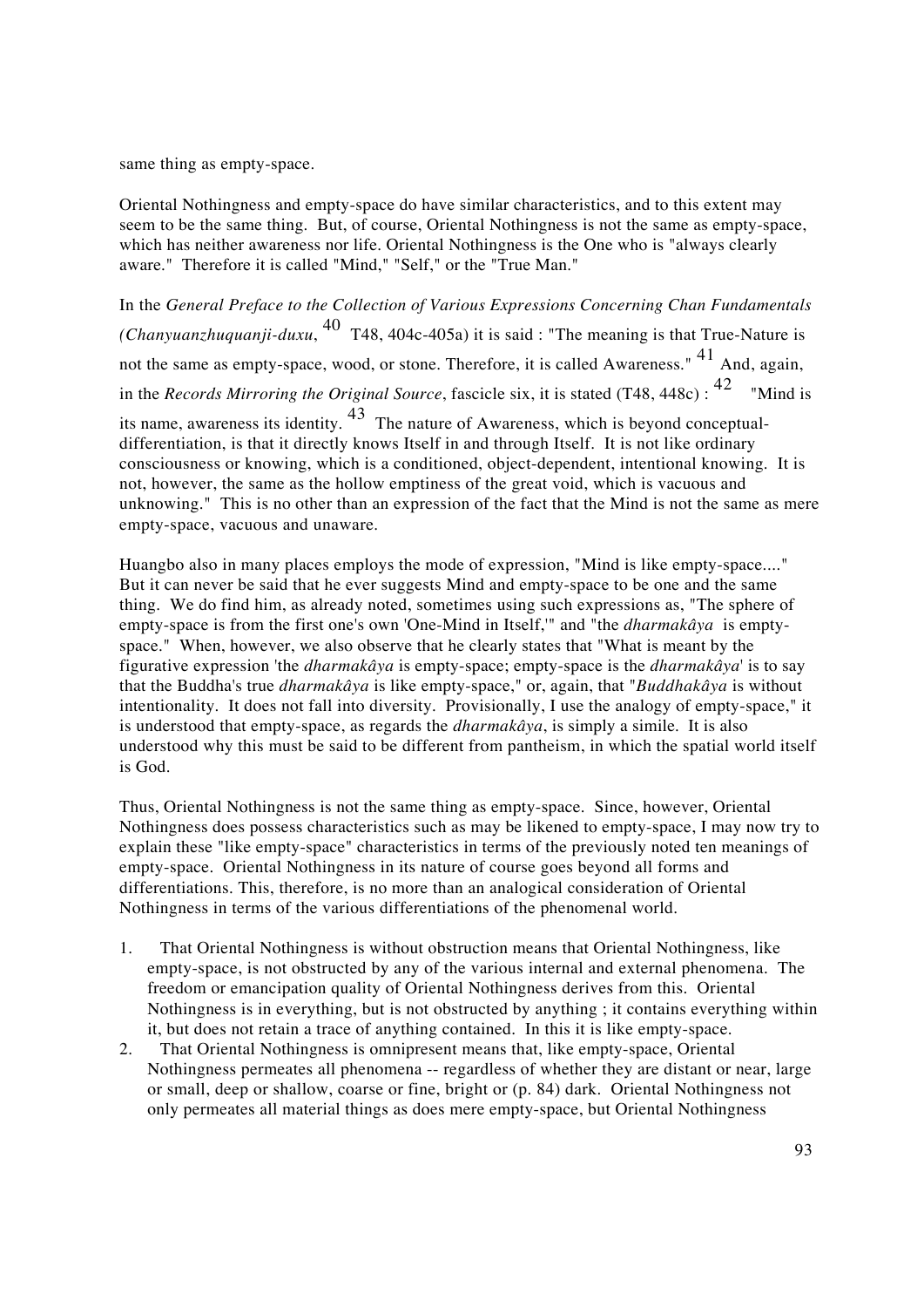permeates all mental phenomena as well, and is thus even more all-pervading than emptyspace. It is precisely Oriental Nothingness which can be said to be that which is truly omnipresent.

3. That Oriental Nothingness is impartial means that, like empty-space, Oriental Nothingness

"only detests discrimination." For it "all things being without fault," <sup>44</sup> it accepts equally the pure and the defiled, it welcomes similarly the noble and the base, it treats in the same way good and evil, it sees alike the true and the false, it accommodates together the ordinary man and the saint, it neither takes hold of [one] nor casts away [another].

- 4. That Oriental Nothingness is broad and great means that it is the whole, there not being anything "other" or "outside." Oriental Nothingness is not limited by anything "other," and, therefore, is without delimitation or termination. This not only means the spatial unlimitedness of empty-space, but also means temporal eternity. No ! it is more than that. It should rather be said that, on the contrary, spatial unlimitedness as well as temporal eternity both derive from the "proto"-temporal and "proto"-spatial limitlessness of Oriental Nothingness. Buddha is spoken of as being broad and great without boundaries precisely because the True Buddha is no other than this Oriental Nothingness.
- 5. That Oriental Nothingness is formless means that Oriental Nothingness has neither spatialmaterial form nor temporal-mental form. This not having form is not meant in the usual sense in which things are considered to have form and mind not to have form. Seen from the Formlessness of Oriental Nothingness, even mind, which ordinarily is said not to have form, still has the form of mind. It is difficult, therefore, to say that the ordinary mind is really formless. Other than Oriental Nothingness, there isn't anything which can truly be spoken of as formless.
- 6. That Oriental Nothingness is pure means that, not being any-thing material or mental, Oriental Nothingness is completely beyond delimitation, and hence is not only in Itself not defiled, but can never become defiled by anything else. As for the things which are ordinarily called pure, since they are all delimited in some way, they can not be said to be of true, absolute purity. To be delimited already in itself means to be defiled. That which is some-thing -- even without being defiled by something else -- is, by its very being something, already in itself of contamination and defilement. Even such a thing as is called a Buddha -- if it is some-thing -- is of defilement. For this reason, even as regards those things which are ordinarily (p. 85) called pure, there is not one which can genuinely be called pure. Oriental Nothingness, which is beyond all delimitation, is alone the truly pure, the truly undefiled. True purification is realized for the first time when I am neither a material some-thing nor a mental something, when I am beyond all delimitation.
- 7. That Oriental Nothingness is stable means that since Oriental Nothingness is without beginning and without end, is un-born and un-dying, it is, therefore, without becoming or decaying. Since it is beyond left and right and beyond upper and lower, there is no way for it to waiver or to vacillate. That stability which stands in contrast to instability is no more than merely a temporary and provisional state, and can not really be called stability. True stability must be totalistic, beyond "other" or "outer." If it does not transcend time and space and contain them within itself, it is not truly stable. Only that which does transcend time and space can validly be called serenity or peace of mind. To the extent that I am body or mind in the usual sense, genuine stability does not realize itself within me.
- 8. That Oriental Nothingness is the voiding of being means that Oriental Nothingness can not be measured spatially or geometrically in terms of metric, dry, or liquid measurement, nor can it be evaluated according to the standard of truth or beauty. It is here that there is established the ultimate meaning of completely going beyond discrimination and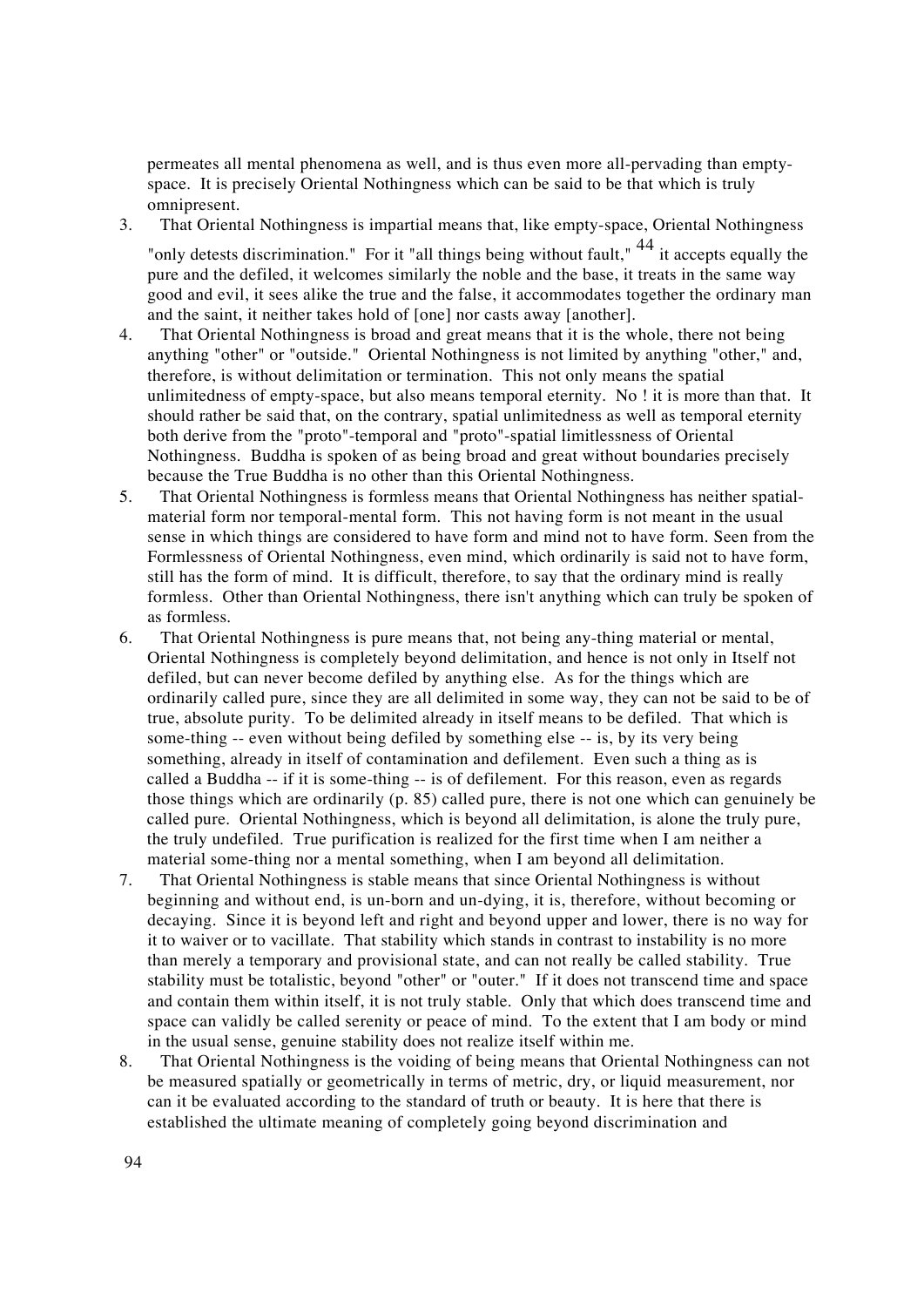measurement.

- 9. That Oriental Nothingness is the voiding of voidness means that although Oriental Nothing is said to be Nothing, it is not the nothing of "something and nothing." Transcending being and non-being, it is neither some-thing nor nothing. Since it is Nothing as Non-Abiding-Subjectivity, which is completely beyond all delimitation, it neither abides in something nor does it abide in no-thing. If it is a nothing which sticks fast to nothingness, it is none other than a nothing which stands in opposition to something and is not Oriental Nothing. In this characteristic of Oriental Nothing lies the basis of the True Buddha's not abiding in -- or clinging to -- even *Nirvâna*. A *Nirvâna* which clings to or abides in itself is an extinction which stands in contrast to life and is not True *Nirvâna*.
- 10. That Oriental Nothingness is without that which is obtainable means that since Oriental Nothingness is of the nature of not [being or having] a single thing, it neither has any " other" thing nor does it even have itself. It is completely without anything "obtained." It is here that there is established the meaning of the True Buddha's being without anything obtained, being unobtainable, being without greed, being of absolute poverty, and being without meritaccumulation.

### (p. 86) **C. The "Mind-in-Itself" Nature of Oriental Nothingness**

As related above, since Oriental Nothingness possesses characteristics which closely resemble those of empty-space, it has frequently been explained through the use of the analogy of emptyspace. But since empty space, of course, is not Oriental Nothingness, Oriental Nothingness can not be fully exemplified by empty-space. The principal feature not exemplified by empty-space is the "Mind-in-Itself" nature of Oriental Nothingness. That is to say, Oriental Nothingness possesses a characteristic akin to that which we ordinarily call mind, which characteristic is not served by the simile of empty-space.

It is said that in addition to man higher beings among animals as well possess mind, and that the beginnings of mind are seen also among the lower forms of life. Empty-space, on the other hand, is not only completely without mind, but, moreover, does not have the slightest feature to be called life, which is possessed by even a micro-organism. In this regard, too, it can be said that empty-space is most inadequate as an analogy for Oriental Nothingness, and that, from the aspect of it possessing life, indeed a micro-organism would be more appropriate.

Oriental Nothingness is, thus, in no sense inanimate like empty-space. It is living. Not only is it living, it also possesses mind. Nor does it merely possess mind ; it possesses self-consciousness. That is to say, it has all of the aspects and qualities of mind. Such phrases in *Chan* as "Right-

*Dharma*-Eye-Treasury, *Nirvâna*-Wondrous-Mind," "directly pointing to the Mind of man, realizing Its Nature, and attaining Buddhahood," "a transmission from-Mind-to-Mind," "it is the straightforward Mind which is the locus of Awakening," "Self-Mind is Buddha," "Mind-in-Itself is Buddha," "there is no *Dharma* outside of Mind," "Pure-Mind," "Unattainable Mind," "Mind-*Dharma*," "Mind-Nature," "Mind-Source," "Mind-Ground," and "Mind-Itself" all express this "Mind-in-Itself" nature of Oriental Nothingness. Not only in *Chan*, but in Buddhism in general, while likening the True Buddha to empty-space, that it is said, nevertheless, that Buddha is "Mind-Itself" or "Awareness-Itself" attests to the fact that Buddha is mind-like.

Although Oriental Nothingness is said to be mind-like, it can not be said to be exactly the same as what we ordinarily call mind. Mind, in saying that Oriental Nothingness is mind, is Mind which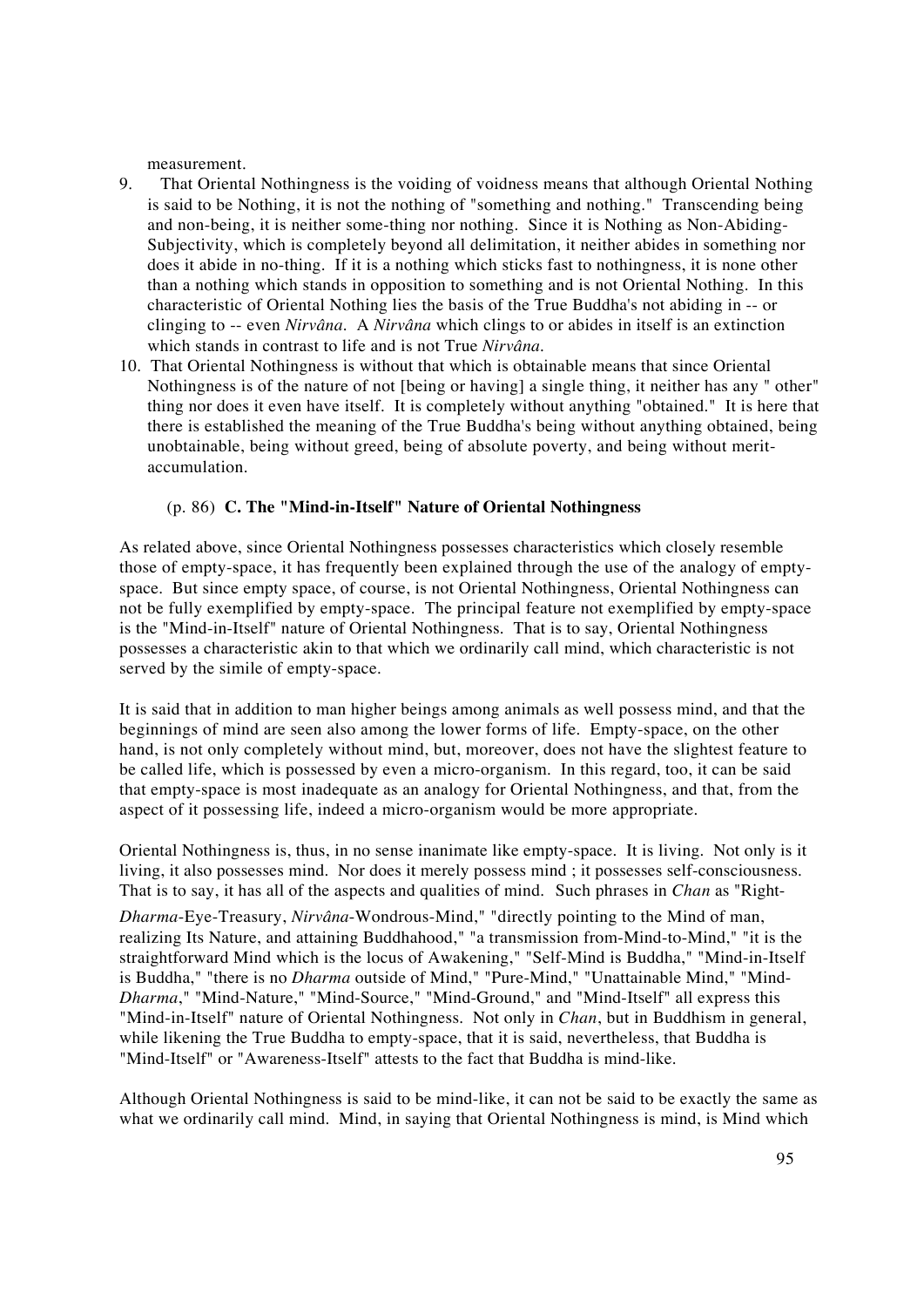is, again, to be likened to empty-space as described in the previous section. For this Mind is Mind possessing all of the characteristics of empty-space : un-obstructedness, omnipresence, impartiality, broadness and greatness, formlessness, purity, stability, the voiding of (p. 87) being, the voiding of voidness, unattainability, "one-alone"-ness, having neither interior nor exterior, and so on. Since what we ordinarily call mind does not possess these characteristics of emptyspace, in order to clearly distinguish the two, it has, from ancient times, been said that this "Mind is like empty-space."

When it is also said that the True Buddha, like wood and stone, is "without mind," "without thought," "free from thought," "not caught up in the thinking of good and evil," "'not-thinking' itself" or "the stopping of the functioning of mind, thought, and consciousness," and when it is said that true knowing is "being free from knowing," true awareness is un-awareness, or that True Nature is ungenerated and unperishing, without birth and death, these statements do not mean that what they are referring to are all merely, like wood and stone, without mind, selfconsciousness, or life. They rather mean that the ordinary mind, self-awareness, and life which we have are not the true mind, true self-awareness, and true life, and that the true mind, true selfawareness, and true life must possess the characteristics of empty-space.

The True Buddha is not without mind, but possesses Mind which is "without mind and without thought," is not without self-awareness, but possesses Awareness which is "without awareness,"

possesses an ego which is no ego",  $45$  is not without life, but possesses Life which is ungenerated and unperishing. The mind which we ordinarily have is a mind which has obstructions, places where it does not reach, differentiation, limitation, form, defilement, arising and decaying, dimension, attachments, acquisitions, an interior and exterior, and is uncollected. One generally has such a mind as subject, and therefore is an ordinary being and not Buddha. When one composes this mind and returns to the Original-True-Mind, which is like empty-space, then for the first time one is oneself Buddha. "*Chan* sitting" in which mind and body have "fallen off" is no other than a state of the realization of such a "Mind which is like empty-space." The mind referred to in a quote from the *[Guan-]Wuliangshou-jing* [and the text that follows the quote in the *Record of Masters and Disciples of the Lankâ (Lenggashiziji*, T85, 1288a)], " 'The Mind is the Buddha ; it is Mind which becomes Buddha.' You must know that Buddha is no other than

Mind. Outside of Mind there is no other Buddha,"  $46$  is precisely this "Mind which is like empty-space." In speaking of the "Mind-in-Itself" nature of Oriental Nothingness, my intention is to indicate that Oriental Nothingness as mind is this "Mind which is like empty-space."

### (p. 88) **D. The "Self" Nature of Oriental Nothingness**

Oriental Nothingness can be said to be Mind in the sense described in the previous section. Even though we say mind, however, it is not such a mind as can be viewed objectively outside of ourselves. It must be inside us as the subject of ourselves. That is, it must be such that the Mind is Myself and that I am the Mind. This Mind is not the mind which is seen, but is, on the contrary, the Mind which sees. Speaking in terms of "seeing," this Mind is the "active seeing" and not the passive "being seen." When we say "active seeing," this of course does not mean physical, visual "seeing." It must rather be taken to mean "active" in the sense of being the subject of all functions, "active" from the standpoint of which all functions are themselves passive or "seen," that is, "active" as the all-integrating subject of all functions.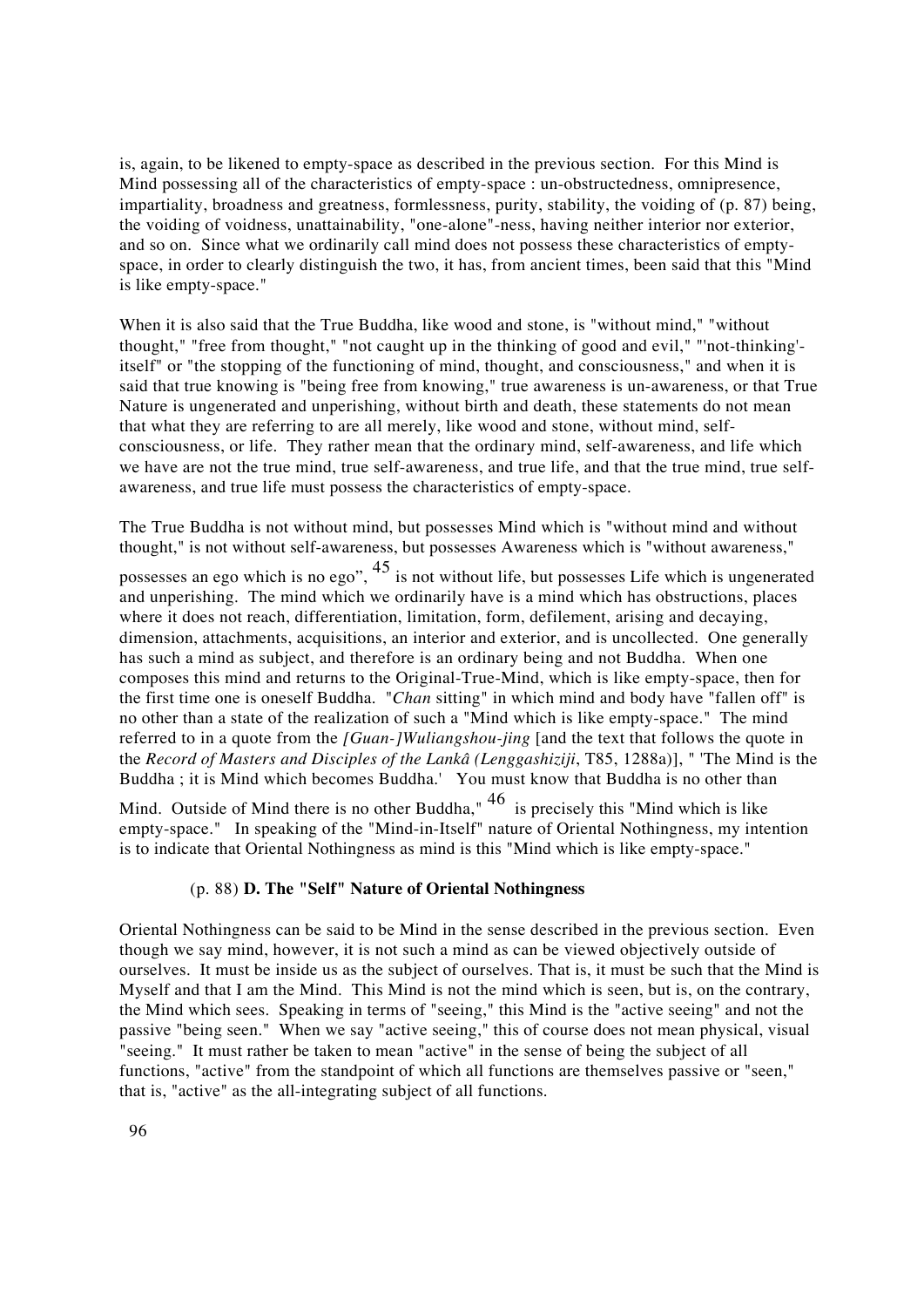If I speak in this way, however, it may be thought that by such a mind is only meant the "active" aspect of "active and passive." But, when I say here that this Mind is "active," I mean that this Mind does not obtain as object, but obtains as subject. It does not mean that such a Mind is simply the aspect of "the active" in separation from "the passive." In this Mind there is no duality of active and passive. Since, however, that which is of the non-duality of active and passive (or, subject and object) is so frequently taken as something objective, here saying it is subjective is no more than to say that it is not something objective.

As indicated before, the Mind of which I am speaking is not merely that which is ordinarily called mind, but is the Mind which is itself Buddha. But when I say Buddha, this, again, is frequently taken as transcendent and objective. Buddha is often considered to be, in relation to us humans, "other" and objective. If Buddha were something perceived as an object by our senses, then its being "other" and objective would go without saying. But even a Buddha which becomes an object of feeling, faith, volition, or reason must also be said to be something other and objective. In such a case, we are not Buddha ; we rather stand in contrast to Buddha. The "I" which thus stands in contrast to Buddha can not be said to be a Self or Subject. Nor can that to which I stand in contrast be said to be a Self or Subject.

The instances in religion as well as in metaphysics in which either God or Buddha is thought of as "other" and objective are numerous. That this is so in Christianity need not be mentioned. But even in Buddhism, in many cases Buddha is considered as something objective. Needless to say, in religion, (p. 89) since God (or, in Buddhism, Buddha) is often seen as controlling us in some sense, and since we, in turn, obey and rely upon Him, God (or Buddha) is not merely something "other" and objective. Even though being "other," God and Buddha can also be said to be subjects.

When it is said in Christianity, "it is no longer I who live, but Christ who lives in me," or in the Jôdo Shin Sect of Buddhism, "abandoning my own devices and leaving everything to Amitâbha," Christ and Amitâbha can be said to be "other," and at the same time to be subjects who give true life to us. Buddha as the Mind of which I am speaking, however, is not such a subject which is "other," but is a subject in which the something "other" is completely Oneself. This Subject is not the naïve self-subject of modern anthropocentricism. It is rather a Subject such that what is for naïve subject something "other" is for this Subject, Self.

Buddha as Mind is not something which I simply absolutely obey, rely on, and belong to. In such a case in which I simply obey Buddha, Buddha, while a subject which controls me, would be, nevertheless, internally or externally transcendent to me. The Buddha of which I am speaking, however, is not a subject in the sense of transcending and controlling me, but is a subject in the sense that Buddha is I, Myself. While the transcending, controlling Buddha is to be called an objective-subject, it can not be spoken of as being a pure subject. In contrast to this, the Buddha which is I, Myself, is to be called a subjective-subject, and is a pure, absolute subject.

It is for this reason that although in *Chan* it is said that Buddha can not be known by man and that man should die the Great Death, *Chan* especially emphasizes the "Self" nature of Buddha, saying that Buddha is Self, is Self-Mind, is Self-Nature, and the like.

When coming upon such an expression as is found in the chapter on "Life and Death" in Dôgen's *Right-Dharma-Eye-Treasury (Shôbôgenzô, "Shôji,*" T82, 305bc), "Simply letting go, forgetting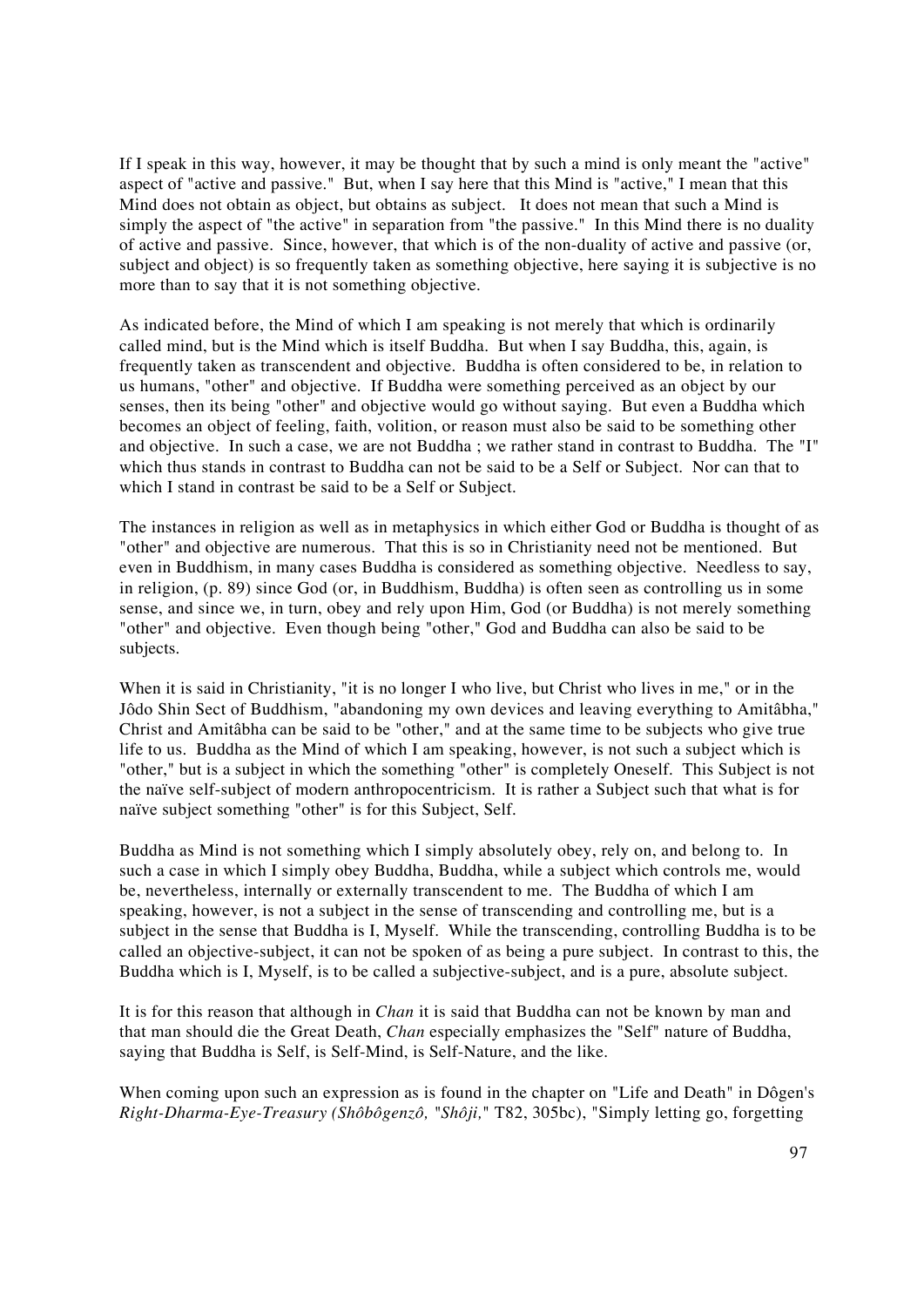our body and mind and throwing our self into the Buddha's house, being conducted from the side of Buddha and behaving accordingly, then, not exerting any force, not expending the mind, we leave behind life and death and become Buddha," if one understands this Buddha to be "other power" as conceived in Jôdo Shin Buddhism and fancies it to be an objective-subject, this must be said to be a superficial understanding which does not penetrate into Dôgen's true meaning.

*Chan* possesses its distinctive characteristic and its pre-eminent strongpoint in taking Buddha as a radically subjective-subject, that is, as an absolute subject. In the history of Buddhism, the main factor accounting for the (p. 90) flourishing of *Chan* may also be said to be this emphasis on - and Self-Realization of -- the "Self" nature as well as the "Mind-in-Itself" nature of Buddha. *Cha*n's signal phrase, "Directly pointing to man's Mind, realizing Its Nature and attaining Buddhahood," is no other than a setting forth and an emphasizing of the "Self" nature and the "Mind-in-Itself" nature of Buddha.

In the *Discourse on the Direct-Lineage of the Dharma* (T48, 374c) it is declared : "Unoriented people do not know that their Self-Mind is Buddha. They search about outwardly. The whole day they are busy contemplating Buddha and paying him homage. But where is the Buddha ? One should not entertain any of these views. Only know your Self-Mind. Outside of the Mind there can be no other Buddha."

In the *Sixth Patriarch's Platform Sutra* (T48, 362a) it is said : "The Self-Buddha is the True-Buddha. If one did not have the Buddha-Mind within oneself, where would one seek the True-Buddha ? Your own Self-Mind is Buddha. Do not doubt any further." And in the *Poem on the Realization of the Way* (T48, 362a) we find : "Self-Nature in its original source is the Genuine Buddha." Again, in *The Pivotal Point of Mind-to-Mind Transmission* (T48, 381a) it is stated : "Only know immediately here and now that the Self-Mind in its origin is Buddha. There is not a single thing to be attained ; there is not a single discipline to be practiced. This is the unsurpassable Way."

In such sayings, the reason that the *Chan* masters and patriarchs especially emphasize that there is no Buddha other than Self-Mind, is to lead us back -- when we are sometimes liable to go astray and think that Buddha is outside of us -- to the true nature of Buddha.

Nor can the True Buddha be sought by building temples, forging images, translating sutras, writing commentaries on sutras, meditating, and the like. What is spoken of as Bodhidharma's "no merit whatsoever" retort to Emperor Wu,  $^{47}$  was also no other than to express strongly the fact that the surging tide in Buddhism at that time of building temples, forging images, paying homage, making offerings, and so forth were not the means for seeking the True Buddha. It was, further, an attempt to have the Emperor enter directly into the True Buddha's "Meritlessness"-itself.

Huangbo, in the *Wanling Record* (T48, 384c), declared that "Even the thirty-two major marks of distinction belong to form, and all forms are delusive. The eighty minor marks also belong to materiality or corporeality. If one sees Me with corporeality, one practices the wrong way and is unable to see the Tathâgata." This also (p. 91) intends to express the fact that however one may speak of a Tathâgata of perfect features possessing the thirty-two major and eighty minor marks of distinction, such a Buddha is still objective, is something outside the mind, and is not the True Buddha.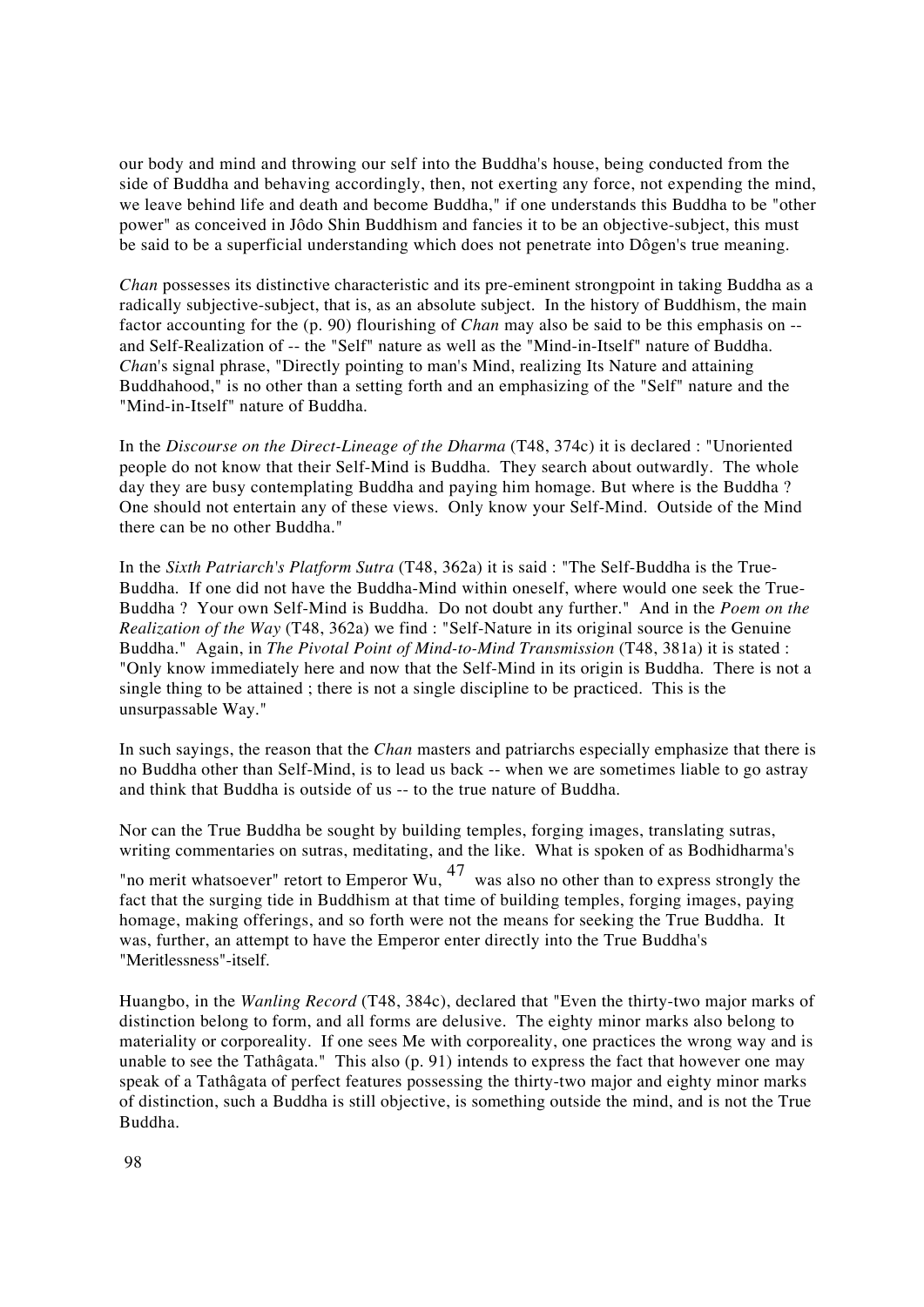The fact, then, that the True Buddha is not simply the naïve self, is not "other," and is not even an objective-subject, but is the subjective-subject, that is, the absolute subject, expresses the "Self" nature of Oriental Nothingness.

### **E. The "Freedom" Nature of Oriental Nothingness**

Oriental Nothingness as the subjective-subject is, further, the completely free subject. We say free, but there are various kinds of freedom. What, then, is the nature of the freedom of Oriental Nothingness ?

It is often said in *Chan*, if you wish to go, go ; if you wish to sit, sit ; when hunger comes, take food ; when drowsiness comes, sleep. This expression, if taken literally, seems to mean to indulge in whatever the heart desires. An animal or an infant tries to do whatever it wants to do and tries to eat whatever it wants to eat. It dislikes intensely whatever checks it in its inclinations. This is because animals and infants also desire freedom. As they mature, however, even children come gradually to cease to covet this sort of "freedom of indulgence." On the contrary, they rather come to try to check such freedom. They check themselves and refrain from doing things that they should not do, even though they want to do them, and come to do dutifully what should be done, even though they do not want to do it. They wish to come to the point where they do freely what should be done and freely refrain from doing what should not be done.

The mature adult, rather than craving the kind of indulgent-freedom the young child seeks, aspires to the kind of freedom which, on the contrary, criticizes and controls such indulgentfreedom. It is in the longing for this mature, critical freedom that there lies the distinction between the human adult on the one hand and animals or young children on the other.

Because adult human beings can criticize and control the kind of freedom animals and young children desire, it is said that adult human beings, unlike animals and young children, are rational. The freedom children desire is sensuous freedom ; the freedom adults desire is rational freedom. What Kant termed the freedom of the will is no other than this rational freedom. Kant calls the final culmination of this rational freedom "holy." What Confucius spoke of as acting in accordance with the mind's desires and (p. 92) yet not transgressing the norms is also rational freedom. It is precisely this rational freedom which is genuine human freedom. So it is that the aspiration to such rational freedom is characteristically human. The object of human morality lies in attaining this freedom. But is religious freedom the same as such a rational freedom or not ?

Religious freedom, it must rather be said, is to be found in the negation or transcendence even of human reason. Indeed, Christianity goes so far as to say that the fact that man came to possess human reason was the cause of his being banished from Paradise. In Buddhism, also, human reason as discriminating intellect is considered to be the source of delusion. Reason being discrimination, is never free from dualistic polarities. There can not be any reason which is free from the discrimination of right and wrong, good and evil, profane and sacred, ordinary beings and Buddhas, being and non-being, and so on.

Religion, however, has as its basic objective the transcendence of, or the liberation from, such discriminations. If right is taken throughout -- to the very last -- as right, wrong as wrong, good as good, evil as evil, and sin as sin, then no basis could be found for sin being forgiven and for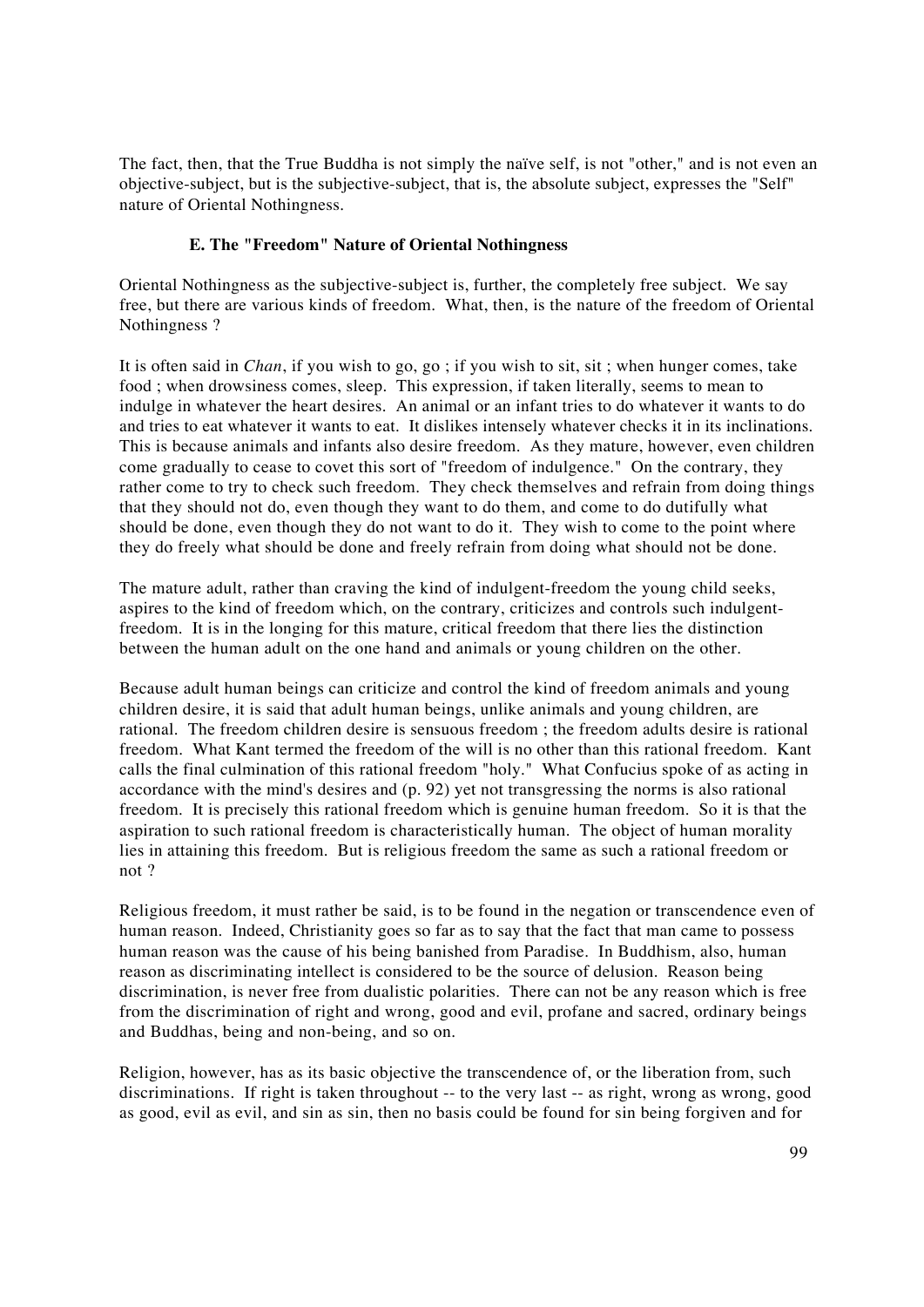an evil man being saved just as he is, as in Christianity and in Jôdo Shin Buddhism. As for a sinful man being saved, this can not occur on any other standpoint than the transcendence of good and evil.

*Chan* not only speaks of not being caught up in the thinking of good and evil, but furthermore does not even set up the distinction between profane and sacred, between ordinary beings and Buddhas. As for anything which is "non-*dharma*," *Chan* would, of course, transcend it. But *Chan* would indeed transcend "*dharma*" itself.

In Christianity and even in Buddhism -- as in Jôdo Shin Buddhism -- while good and evil are transcended, God and man, or Buddha and ordinary beings, are sharply distinguished to the very end. God and Buddha are, as regards man and ordinary beings, completely transcendent and objective.

For *Chan*, however, the placing of Buddha transcendentally and objectively outside of ordinary beings is a rope which still constrains freedom. *Chan* would indeed transcend any discrimination, even the so-called "Buddha-clinging-view" and "*dharma*-clinging-view." Linji's saying, "encountering Buddha, killing Buddha, encoutering the Patriach, killing the Patriarch,"

48 and the declaration in *The Blue Cliff Collection (Biyanji*,T48, 218a), "Do not stay where Buddha is. If one stays there, horns will grow on the head. Quickly pass through where there is no Buddha. If (p. 93) one does not quickly pass through, the grass will grow ten feet deep," both intend to express just this transcendence. Thus is realized the truly free mode of being which is neither bound nor obstructed by either man or Buddha. It is this freedom which is the "freedom" nature of Oriental Nothingness.

Liberation in Buddhism is to be thoroughly true in this freedom. In this, true liberation in Buddhism differs from the state of salvation of religions like Christianity. Even such a Buddhist sect as the Jôdo Shin Sect which, in the external aspect of its state of salvation, resembles Christianity, is different from Christianity to the extent that as a Buddhist sect it, too, must have its ultimate base in the freedom nature of Oriental Nothingness. I should like to call this freedom nature of Oriental Nothingness subjectively-subjective freedom, that is, absolutely subjective freedom.

In *Chan*, this freedom is attained through seeing into one's True Nature. The very "seeing into one's True Nature" itself is the free subject. The Sixth Patriarch, Huineng, has said (T48, 358c) : "The person who sees into his True Nature is free when he advocates something as well as when

he does not. <sup>49</sup> He is free both in going and in coming. There is nothing which retards him, nothing which hinders him. Responding to the situation, he acts accordingly ; responding to the words, he answers accordingly. He expresses himself taking on all forms, but he is never removed from his Self-Nature. That is, he attains the 'Free-Wondrous-Play-*Samâdhi*.' This is called seeing into one's True Nature." Such an account is no other than an explanation of the "freedom" nature of "seeing into one's True Nature."

"Seeing into one's True Nature" is of the nature of freedom because, as Huineng says (T48, 353b), "when the True-*Tathatâ*-Self-Nature gives rise to consciousness, although the six sense organs function in terms of seeing, hearing, sensing, and knowing, they are not defiled by the ten thousand objects. Thus the True Nature is always free," and, further, because "seeing into one's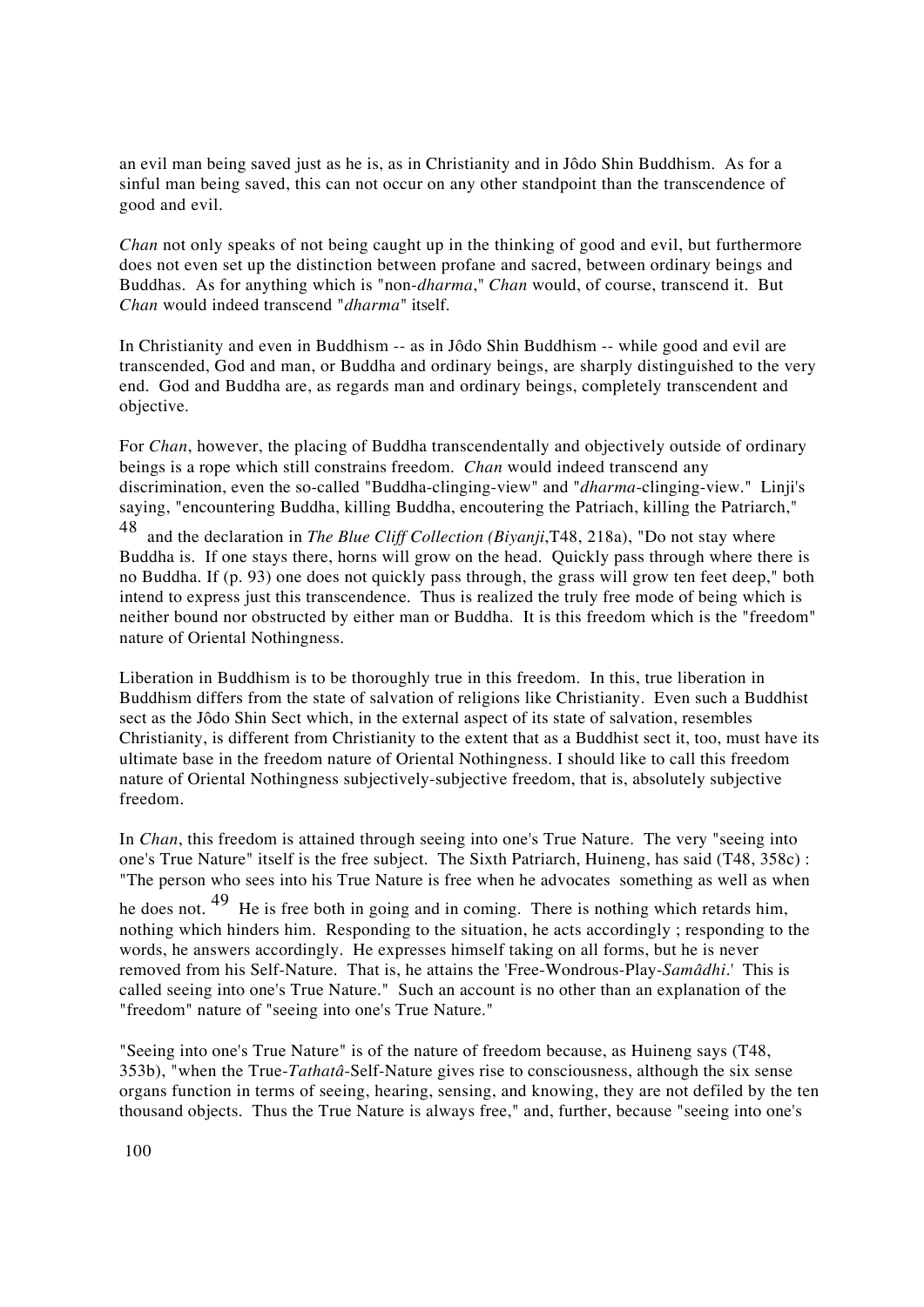True Nature," not being any-thing, is every-thing, and being every-thing, is not any-thing. It is in this sense that the true meaning of "absolute negation is in itself absolute affirmation ; absolute affirmation is in itself absolute negation" is to be understood.

"Not to abide anywhere, and yet to activate that Mind," is not merely "not abiding anywhere," but is "not abiding anywhere" and yet activating that Mind. Nor is it merely " to activate that Mind"; but rather while activating that Mind, yet "not abiding anywhere."

Linji's description of the "non-dependent Man of *Dao* (the Awakened Way)" which appears in the *Linji Record (Linjilu*, T47, 500a), "Entering (p. 94) the world of form, not suffering from form-delusion ; entering the world of sound, not suffering from sound-delusion ; entering the world of smell, not suffering from smell-delusion ; entering the world of taste, not suffering from taste-delusion ; entering the world of touch, not suffering from touch-delusion ; entering the world of cognition, not suffering from cognition-delusion. Thus realizing the six worlds of form, sound, smell, taste, touch, and cognition to be all Empty-forms, nothing can constrict this non-dependent Man of *Dao*," is no other than an exposition of the "absolutely free subject."

Further, as Linji has also said (T47, 498a), "The Buddha-Dharma is not in any special functioning. It is, simply, the ordinary and uneventful -- discharging feces, passing water, wearing clothes, taking food, and, when drowsiness comes, sleeping." This, like the previously noted expressions, "If you wish to go, go ; if you wish to sit, sit," and "when hunger comes, taking food ; when drowsiness comes, sleeping," when used in *Chan*, does not mean merely an indulgent freedom, but means the freedom of being completely unconditioned and nondependent.

# **F. The Creative Nature of Oriental Nothingness**

Being creative must be taken to be one of the main characteristics of man, because man, as it is said, in making tools is different from the other animals. That human culture from the beginning of history is the result of man's creative power need hardly be mentioned. This creative power has developed together with the evolution of man, and where it will stop we do not know. The progress of science during the last century is probably sufficient to prove how great man's creative power is.

Man's creative power is as great as all this, but, upon second thought, it may also be considered to be really quite negligible. Man can extract fiber from a plant, spin it into yarn, produce cloth, and make clothes, but he can not create the plant itself. Far from that, man still has not succeeded in creating even a micro-organism of one single cell. How much more so must it be said when it comes to the creation of man himself, or to the creation of heaven and earth, that man is completely powerless.

Thus, although we say that man creates things, there is not a single thing that he can create except that its original-stuff already be given. Within anything that man creates there is always included that which he can never create. In this sense, the creative power of man -- in whatever it creates -- can never be said to be primary or absolute.

(p. 95) In Christianity, the creative power of God, however, signifies absolute creative power. It is said, in Christianity, that God created out of nothing (*ex nihilo*) heaven and earth, plants, man,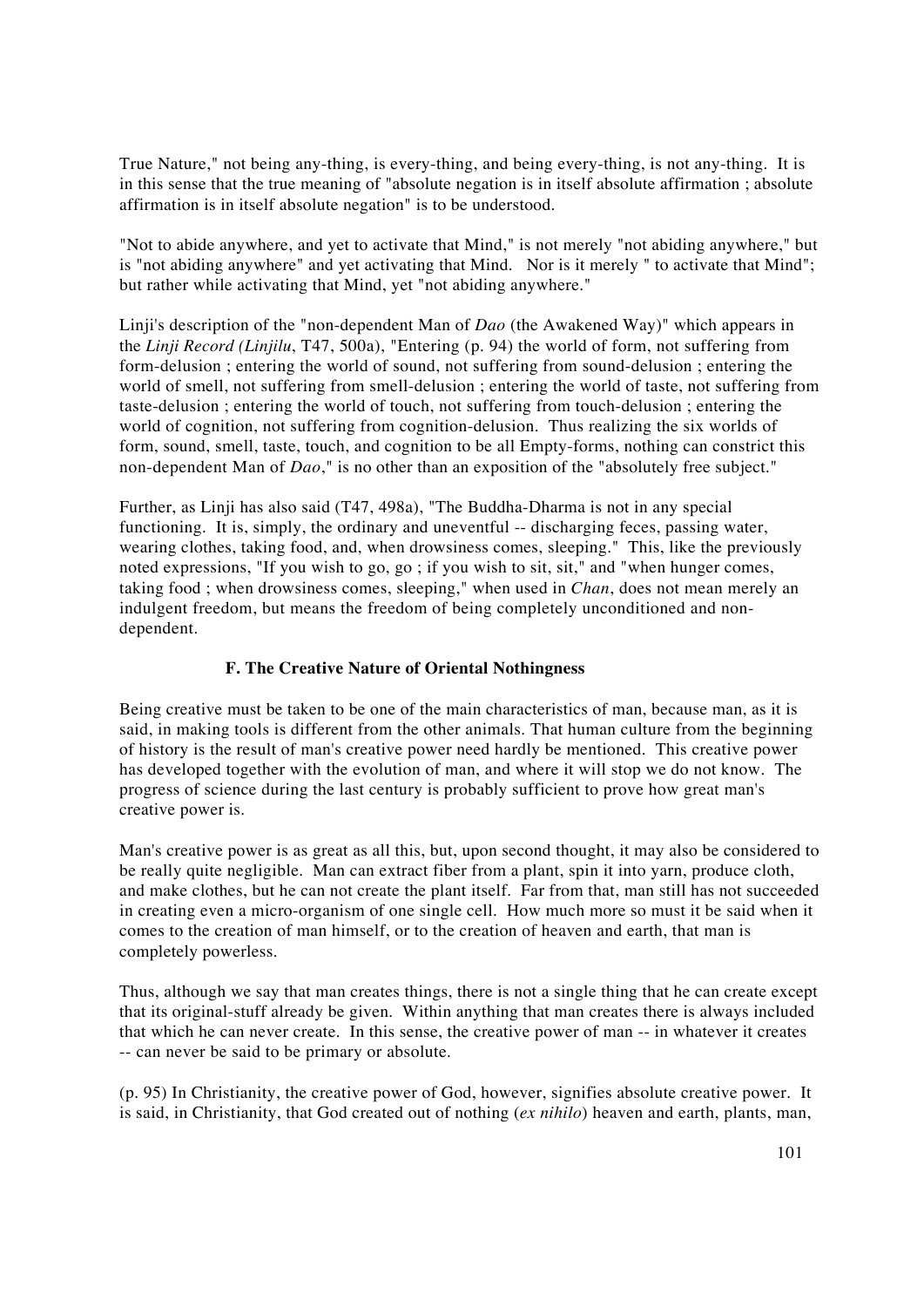and all things. Before God created, there wasn't anything. It is precisely this creating out of nothing which can be called true creativity. In the God of Christianity we can find the perfect idea of creativity.

Scotus Eriugena divided nature into four classifications ; that which creates but is not created ; that which creates and is created ; that which does not create but is created ; that which neither creates nor is created. Man is that which creates and is created. God is that which creates but is not created. Although that which creates and is created is also a creator, to the extent that it was itself already created, it is not completely creator. Only in and as that which creates but is not created can creativity be said to be primary and absolute.

From this point of view, that which creates but is not created is a complete creator. But such a being is not one which can be actually confirmed by us in fact. Such a being, consequently, is either an idealization or an ideation of that human creativity which can actually be attested to by us, or else is no more than a being which simply has been hypothesized or is believed in. If it is just an idealization or ideation, it is no more than merely the perfect idea of creativity, and does not possess actual creative power. Again, if it is simply an object of faith, its actuality is not assured. The idea of such a creator can be entertained, but it is not something which itself possesses creative power and creates.

In Buddhism there is the expression, "All is made up by mind alone."  $50$  This, however, is not merely an idealization or a matter of faith, but is an actual certification by the "mind alone." Kant says that the actual world we daily experience is not, as we commonly think, something which exists completely external to and independent of our mind, but is something which our mind has created. If what is ordinarily called the external world is replaced by the term "all things," then all things are the creation of our mind. That is, all things are created by mind alone.

What Kant speaks of as the "mind which creates all things," however, is so-called "consciousnessin-general" (*Bewusstsein überhaupt*). For Kant mind forms according to the formal categories of "consciousness-in-general" the impressions which it has received from what he calls the "thing-initself." Such a mind is like a mirror which in turn reflects according to the form(s) of reflection that which comes to be reflected in it from the (p. 96) outside. In as much as that which is reflected by the mirror is something transformed by the form(s) of reflection it is not separate from the mirror. If, however, there were only the mirror and nothing coming to it reflected from the outside, there could be no reflected image. The image, thus, can not be said to be produced from within the mirror.

In Buddhism, on the contrary, that which is reflected in the mirror is not something which comes from outside the mirror, but is something which is produced from within the mirror. It is produced from within the mirror, is expressed by being reflected in the mirror, passes away in the mirror, and, passing away, does not leave any trace in the mirror. The Mind in the Buddhist expression, "All is made up by mind alone," is like this mirror. That which is reflected is never something which comes from outside of that which reflects. In this sense, this Mind must be said to be different from anything like Kant's "consciousness-in-general."

Since, however, a mirror which produces from within that which is reflected, is not an actual possibility, this Mind is not fully served by the analogy of a mirror. The frequent use in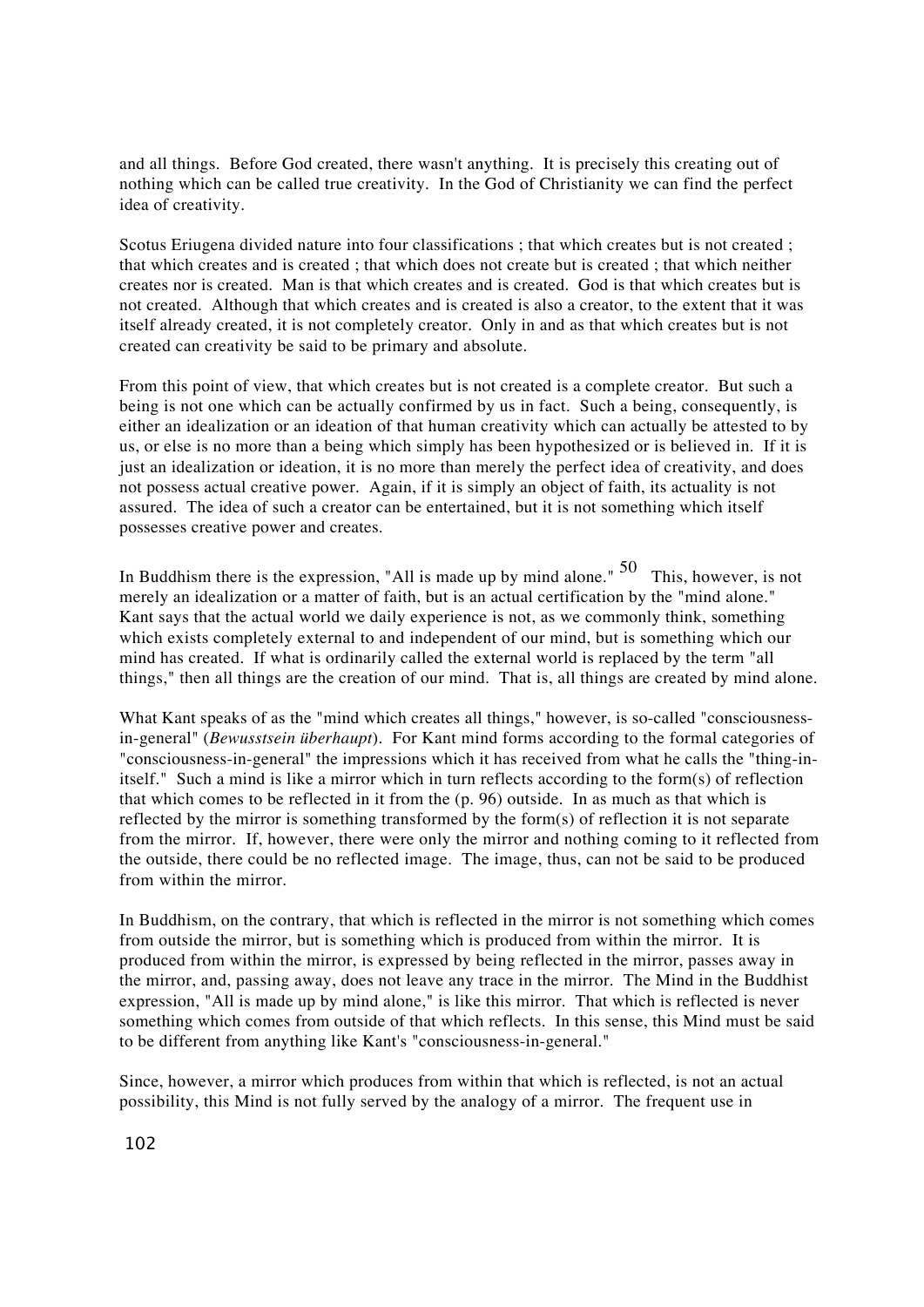Buddhism of the analogy of water and waves,  $51$  is in order to try to illustrate more adequately the creative nature of this Mind which is not fully taken care of in the analogy of the mirror.

Waves are not something which come from outside the water and are reflected in the water. Waves are produced by the water but are never separated from the water. When they cease to be waves, they return to the water -- their original source. Returning to the water, they do not leave the slightest trace in the water. Speaking from the side of the waves, they arise from the water and return to the water. Speaking from the side of water, the waves are the movement of the water. While the water in the waves is one with the waves and not two, the water does not come into being and disappear, increase or decrease, according to the coming into being and disappearing of the waves. Although the water as waves comes into being and disappears, the water as water does not come into being and disappear. Thus, even when changing into a thousand or ten thousand waves, the water as water is itself constant and unchanging. The Mind of "all is made up by mind alone" is like this water. The assertions of the Sixth Patriarch, Huineng, (T48, 349a) : "Self-Nature, in its origin constant and without commotion, produces the ten thousand things," and "All things are never separated from Self-Nature," and the statement in the *Vimalakîrti-nirdesa Sutra* (T14, 547c) : "From the Non-Abiding origin are produced all things," express just this creative feature of Mind.

Oriental Nothingness is this Mind which is to be likened to the water as (p. 97) subject. The creative nature of Oriental Nothingness is to be illustrated by the relation between the water and the waves, in which the water is forever and in every way the subject. If one were to make a subject of the waves which are produced and disappear, this would be the ordinary self of man. It is in such an ordinary subject's reverting back from waves to water -- that is, returning to their source -- and re-emerging as the True-Subject or True-Self that the characteristics of Oriental Nothingness must be sought and are to be found.

Translated by RichardDe MARTINO

 in collaboration with FFUJIYOSHI Jikai and ABE Masao Revised by TOKIWA Gishin March 2005, January 2012

NOTES:

- 1. The translation by Richard DeMartino in collaboration with FUJIYOSHI Jikai and ABE Masao (in the Japanese name order) was made public in *Philosophical Studies of Japan*, Vol. II (1959), pp. 65-97. Japanese text: *Hisamatsu Shin'ichi Chosakushû* vol. I, pp. 33-66, first published in 1946. The present revision contains the following five matters: 1) Making sure of the sources of quotes from Buddhist and *Chan* texts and simplifying the forms of sources; 2) Using pinyin for transcription of Chinese letters, using "*Chan*" for "Zen," and removing all the Chinese and Japanese characters throughout the text. 3) Partially adopting the diacritical marks for romanizing Sanskrit spellings. 4) When corrections other than the above three are made, they are notified with footnotes, except for explanations in brackets of some technical terms as well as corrections of wrong spellings and wordings. And consequently, 5) there is change in the numbering of pages as well as footnotes. The page numbers of the DeMartino version are shown in the text in parentheses like (p. 66).
- 2. (Original note 1) Professor of Philosophy and Religion, The Kyoto City College of Fine Arts. (Ori. n. ends.) The author, 1889-1980, retired from professorship in Buddhism and Religion at Kyoto University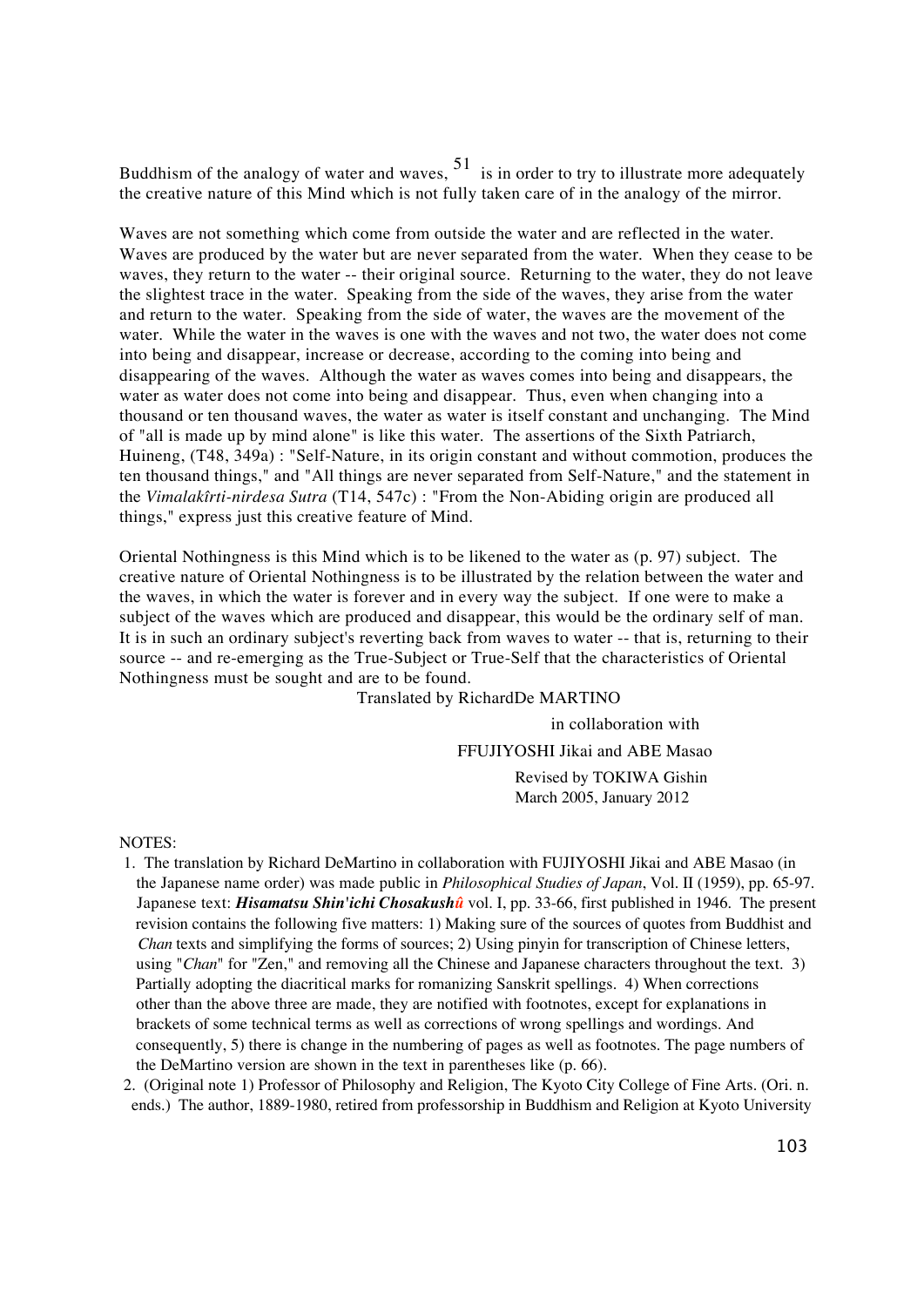in 1949, and taught at the Kyoto City College of Fine Arts from 1952 through 1962.

- 3. (Ori. note 2) Although in Japanese this is a single term, *mu* (Chin., wu), in order to make clear in English the various meanings and nuances contained within it, these several alternative translations are offered.
- 4. (Ori. n. 3) See Translator's note (Ori. n. 2) bottom of p. 65.
- 5. The previous rendering "unconsciousness" was replaced by "faint" for *kizetsu*.
- 6. "Without 'things'" was replaced by "without anything graspable as something." The whole term "*sanjie-wufa*" is from a statement by Panshan Baoji, dates unknown, a dharma-heir to Mazu Daoyi, 709-88. Cf. *The Jingde Record of Transmission of the Lamp*, fascicle seven, Taisho Tripitaka vol. 51, p. 252b (hereafter, T51, 252b).
- 7. A phrase from the verse by Huineng, the sixth patriarch of *Chan*: " Bodhi (Awakening) originally has no tree, and the bright mirror [of mind] is also without a stand; Originally not having a single thing ("*wuyiwu*"), where does it attract any dust ?" in the *Platform Sutra of the Sixth Patriarch's Dharma Treasure*, T48, 349a.
- 8. (Ori. n. 4) In the analogy of "empty-space" used by these ancients, space is, of course, still understood as absolute and empty. (Tr.)
- 9. The *Nirvâna Sutra,* tr. by Dharmakshema, in Chapter 10-1, Fascicle 21, has the term "the Tathâgata's *nirvâna*" instead of "Buddha-nature," as what is "not being and is not non-being," with no difference in meaning. The same text in Chapter 10-2, Fascicle 22, has the expression : "Buddha-nature is neither internal nor external"; "Buddha-nature is neither permanent nor impermanent."
- 10. From *The One-Hundred-[Verse-]Treatise*, by Aryadeva with Vasu's Commentary, tr. Kumârajîva, two fascicles.
- 11. The *Linjilu* (T47, 497b) has this expression by Linji Yixuan, ?-866: "Do you want to be able to discern a Patriarch or a Buddha ? He is none other than you listening to the *dharma (ni tingfadi*) in front of me."
- 12. Dazhu Huihai, dates unknown, dharma-heir to Mazu Daoyi, 709-88, says : "Seeing is Itself the True Nature, for no True Nature is incapable of seeing." (*Jingde Record of Transmission of the Lamp*, T51, 247c).
- 13. Layman Pang Yun, ?-808, dharma-heir to Mazu Daoyi, said this to Yu Di, the prefectural governor who visited him in his sick-bed, and finished, saying : "May abide well in the world, which all is like shadows and echoes." Then with his head on the governor's lap he passed away. (*Jingde Record of Transmission of the Lamp, fascicle eigh*t, T51, 263c)
- 14. Baizhang Huaihai, 749-814, dharma-heir to Mazu Daoyi, to a monk who asked the *Mahayana dharma*-gate for the simultaneous attainment of Awakening, showed his view including what the author quotes here and below. *(Jingde Record of Transmission of the Lamp*, fascicle six, T51, 250a)
- 15 . This seems to be another expression by the author of the previous quote from Huangbo's *Chuanxinfayao* : "not clinging to or being confined by either mind or object".
- 16. From the *Chuanxinfayao*, T48, 382a.
- 17. From his *Fukan-zazengi* ("The Universally Recommended Norm for Sitting-Chan Practice"), T82, 1a, by Dôgen, 1200-53.
- 18. From the *Jingde Record of Transmission of the Lamp*, fascicle three, T51, 219c.
- 19 Ibid., T51, 220a.
- 20. Senior monk Ming, who had left the Fifth Patriarch's assembly to follow Huineng, caught up with the latter on the way to the south, asked for the *dharma*, and, upon the words of the Sixth Patriarch, he suddenly, silently accorded with them. Then Ming saluted the master and said : "One who drinks water, knows it cold or hot oneself. For as many as thirty years in the assembly of the Fifth Patriarch, how wrongly I have practiced! Today I am aware of my past folly." (Huangbo, *Wanling Record*, T48,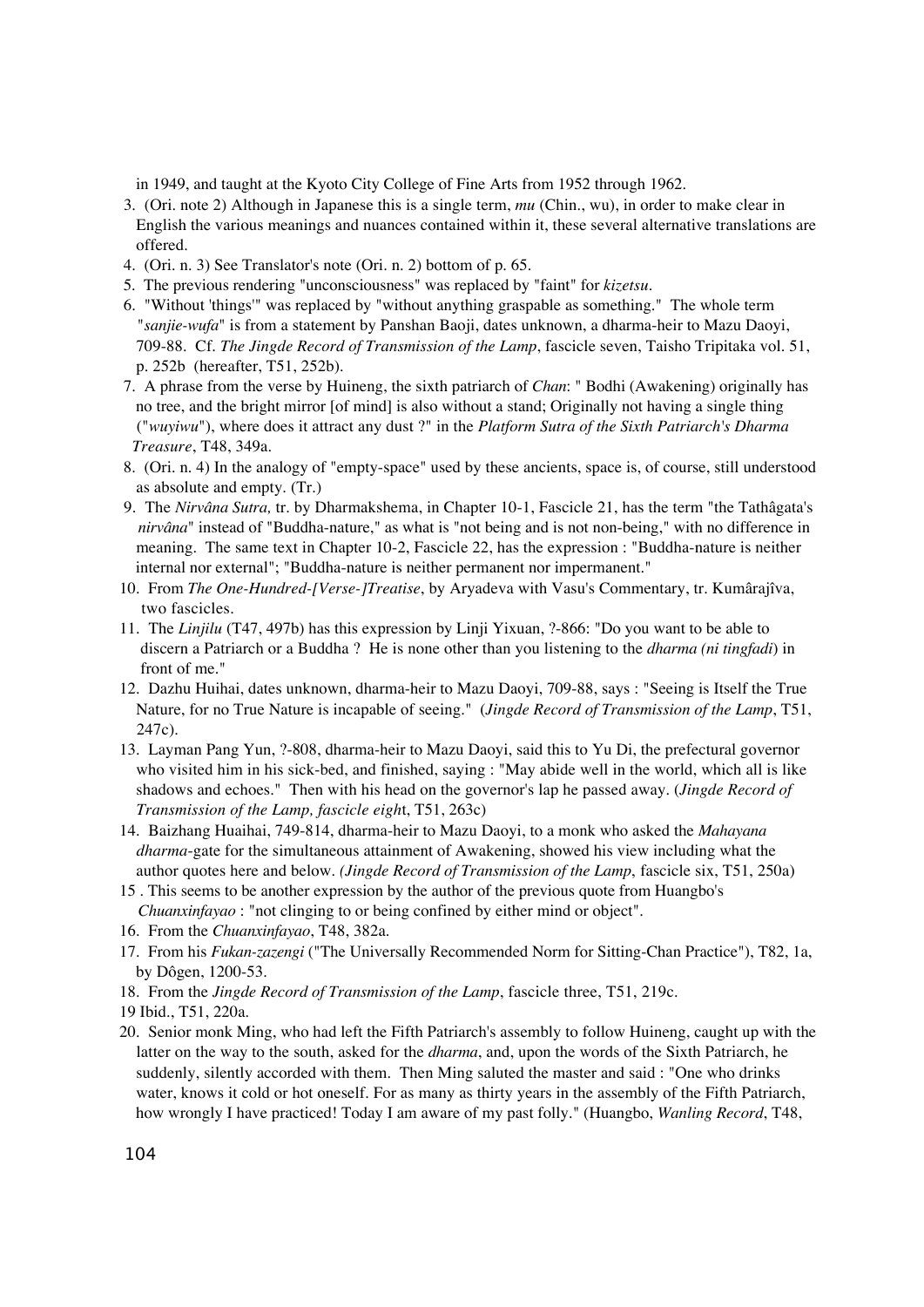384a)

- 21. The phrase "teach and explain it" was replaced by "tell what it really is" for *shuopo-cishi (seppashiji*).
- 22. T16, tr. by Gunabhadra, 498c.
- 23. The *Dashengqixinlun* (T32, tr. Paramârtha, 576a) gives the reason for the naming of *zhenru* (true *tathatâ* or suchness) as follows : "All the *dharmas* (what have their own characteristics) are, since their beginnings, apart from the characteristics of being words, names, and the mind's objects, and ultimately equal, without changes, beyond destruction; they are nothing but the One Mind. Therefore, they are named true *tathatâ*."
- 24. The *Linjilu*, T47, 500c.
- 25. The rendering "the source of all wisdom" was replaced by "the [Buddha's] all-knowing-wisdom" for [*yiqie-*]*zhongzhi; sarvajnajnâna*.
- 26. This rendering follows the quote in the Japanese text, "*bushengxiang* (not give rise to form)," while the Platform Sutra text has, "*buzhuxiang* (not abide in form)." (T. 48, 361a)
- 27. To the question Mazu asked of Dazhu, where he had come from, the latter said he had come from the Dayun Temple in Yue-zhou. Mazu said, "Coming here, what do you want to do?" Dazhu : "I've come to seek after the Buddha-*dharma*." Then Mazu said, "Instead of attending to your own precious deposits, by abandoning your house and running about, what are you doing? Here with me is not a single thing. What Buddha-*dharma* do you seek after?"
- 28. *Zongjinglu*, by Yonming Yanshou, 904-76, one hundred fascicles. The author cites the passage which includes this quote below without notice, after a quote from Zongmi, See Note 42.
- 29. Takuan Sôhô, 1573-1645, a Japanese Rinzai-zen priest, had the Tôkai Temple built for him in Edo (now Tokyo) through dedication by the third Tokugawa *shôgun* Iyemitsu. The above talk is from pp. 85-6, the first of the three books in the fifth of the six cases, *Takuan-oshô-zenshû*, Tokyo 1930.
- 30. (Ori. n. 5) See footnote p. 68 (n. 4). "Like Empty-space" Nature is replaced here by "Empty-Space" Nature.
- 31. The rendering "afflictions" was replaced by "worldly dust" for "*chenlei*."
- 32. The rendering "The eighth is the meaning of voiding-being. This means that the being of empty-space is void, having no dimensions" was replaced by the above for "*ba zhe youkong(uku)-yi. mieyouliang (metsu-uryo) gu." (Zongjinglu,* 6, 446c; *Shimoheyanlun*, 3, T32, 614c-615a)
- 33. According to the Sanskrit text ("*niscittam cittamâtram*"), the Chinese rendering reads : "*wuxin zhi xinliang*; mind-only in the sense of no-mind." But the author reads the Chinese as above ("*wu xin-zhi xinliang*").
- 34. The text "*yi yi mo shou*" reads as : "Don't abide by unity, either."
- 35. Zhaozhou Congshen, 778-897, made this remark (*Jingde Record of Transmission of the Lamp*, fascicle ten, T51, 277a) : "It's like when you have a bright pearl in the palm of your hand : A non native comes, and the non-native appears on it; a native Han comes, and the native Han appears on it (*hu lai hu xian; Han lai Han xian*)." The renderings "barbarian" and "Chinese" were replaced here by "non- native" and "native Han."
- 36. This refers to the second of the one hundred and forty-six phrases of the *Xinxinming*. The first and the second phrases (T48, 376b) go as follows : "The ultimate Way has nothing difficult ; Only that it detests discrimination *(zhidao wunan, weixian jianze*)."
- 37. From the *Zhengdaoge*, T48, 396a.
- 38. From the *Xinxinming*, T48, 377a.
- 39. From the *Chuanxinfayao*, T48, 382c.
- 40. By Guifeng Zongmi, 780-841.
- 41. The beginning four words, "The meaning is that," were added for "*yi shuo,*" which precede "*zhenxing*...."
- 42. This is from the *Zongjinglu* by Yongming Yanshou, but the author failed to cite the source here, for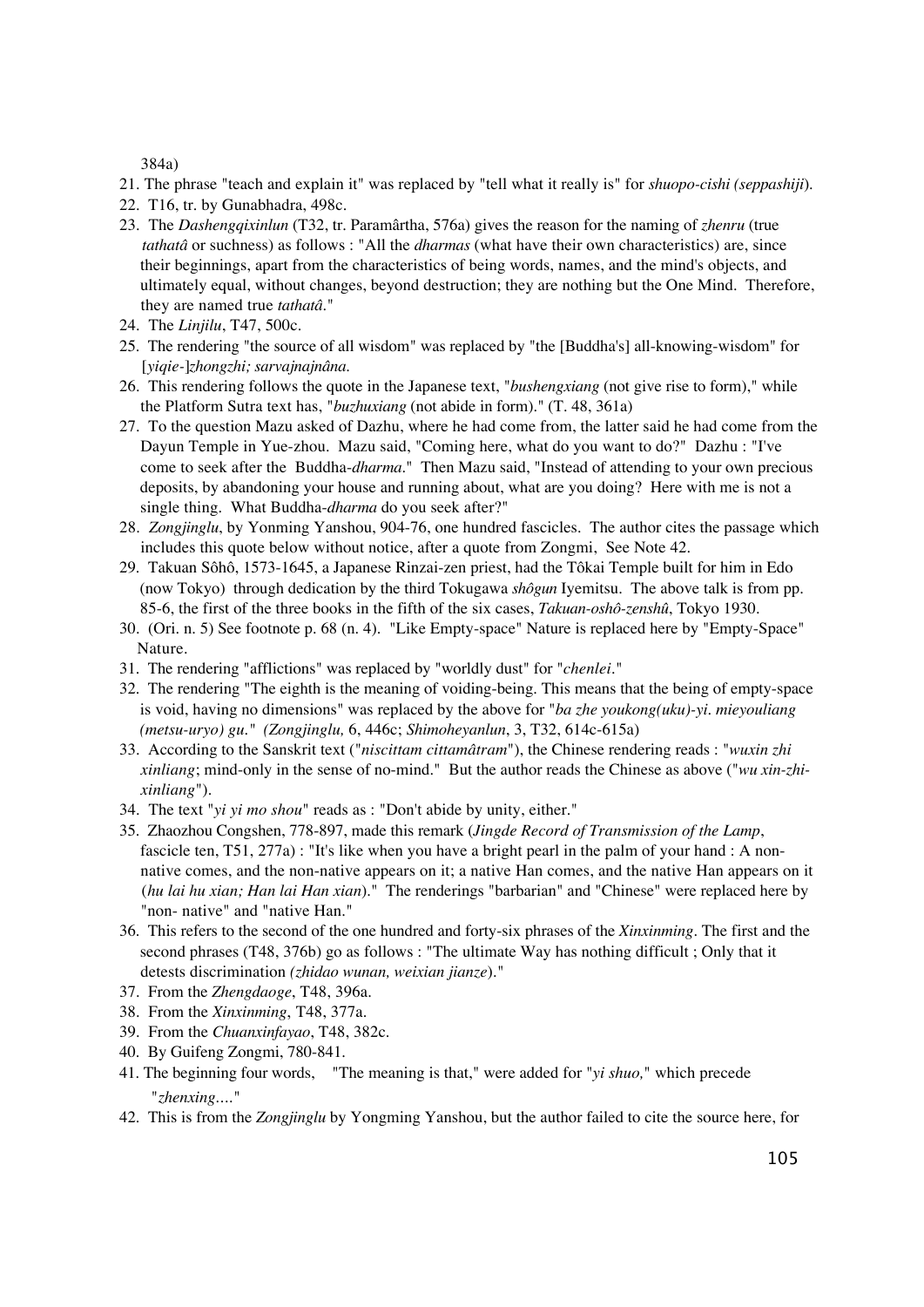apparently he thought it unnecessary for the reason that the final part of this quote was cited above toward the end of II. A.

- 43. The rendering "Awareness realized in Itself is called by name, Mind." was replaced by "Mind is its name, awareness its identity." for "*xin shi ming, yi zhi wei ti*."
- 44. From *Xinxinming* T48, 376bc.
- 45. The rendering "an egoless ego" was replaced by "possesses an ego which is no ego."
- 46. The *Lenggashiziji* should have referred to the Pure Land sutra as *Guan-wuliangshoujing* (Scripture on the Contemplation of Amitayus Buddha). And the quote from the Pure Land sutra here is the first two clauses. The rest ("You must know ... no other Buddha.") belongs to Daoxin, the fourth patriarch of *Chan*, according to the *Lenggashiziji*.
- 47. Cf. The *Jingde Record of Transmission of the Lamp*, fascicle three, T51, 219a.
- 48. In the *Linjilu*, T47, 500b, Linji said : "Way-seekers, if you want to attain the view which accords with the *dharma* (Awakened truth), only don't suffer delusion from others ; either within or without, upon an encounter, immediately kill the other. Encountering a buddha, kill the buddha; encountering a patriarch, kill the patriarch; encountering an arhat (*nirvâna*-attainer), kill the arhat; encountering father mother, kill the father-mother; encountering a relative, kill the relative. Only then will you attain emancipation, and, not being constrained by anything, be thoroughly emancipated and free."

 On another occasion Linji introduced the Mahayana concept "the five immediates (transgressions leading to immediate ruin)" with a slight variation (T47, 502b). The *Lankâvatâra Sutra* calls them the internal five immediates (T16, 498a), and says to the effect : By mother is meant desire, which leads to rebirth, accompanied by joy and passion, by father ignorance which causes a group of inner and outer seats for perception of, and clinging to, inner self and outer objects to arise, and by killing mother and father, completely severing both these roots. By killing an arhat is meant completely exterminating the reposing passions, which, enemy-like, cause a rage like a poison in a rat. By causing schism in the monastic order is meant thoroughly hurting the accumulated mass of the five constituents or twelve seats or eighteen elements of a human being which are mutually disjoined. By shedding blood with wicked intent on the body of a tathâgata is meant completely hurting the seven groups of discerning faculties, which do not realize that what is external with specific and general characteristics is nothing but one's own mind seen as such, with a wicked alternative that is free from passion, i.e., the threefold emancipation of voidness, formlessness, and wishlessness, with reference to the buddha of the sevenfold discerning faculty. And one who commits the immediates is said to have the Awakened truth realized.

 Linji knew this internal interpretation of the five immediates. Nevertheless, he announced committing the immediates as the attainment of Awakening, apparently without distinction of internal or external. It seems Linji wondered if anyone expected him to make any distinction in this regard.

- 49. This is for "*jianxing zhi ren li yi de, bu-li yi de*." The passage that precedes this goes as follows (Ibid., 358c) : If one gets awakened to one's self-nature, one will no longer set up *bodhi* or *nirvâna*, nor will one set up the wisdom of emancipation [as something to be attained]. Only when one has not a single thing to obtain, can one build up millions of things as truths. If one understands this meaning, one can cite names like "Buddha's body," *"bodhi,*" "*nirvâna*," or "the wisdom of emancipation."
- 50. By "all" is meant all that is of the threefold world of desire, form, and no-form. The source of the term is considered to be the statement by the bodhisattva Vajragarbha in the *Huayan-jin*, tr. Siksânanda, fascicle thirty-seven, T10, 194a (in the sixth of the ten bodhisattva stages of the *Dasabhûmika*) : "Whatever of the threefold world is mind only ; those twelve links of *samsâra*-beings, which were explained in detail with division by the Tathâgata, are all based on the one mind."
- 51. Here are some verses from the *Lankâvatâra Sutra*, fascicle one, T16, 484bc, to illustrate the analogy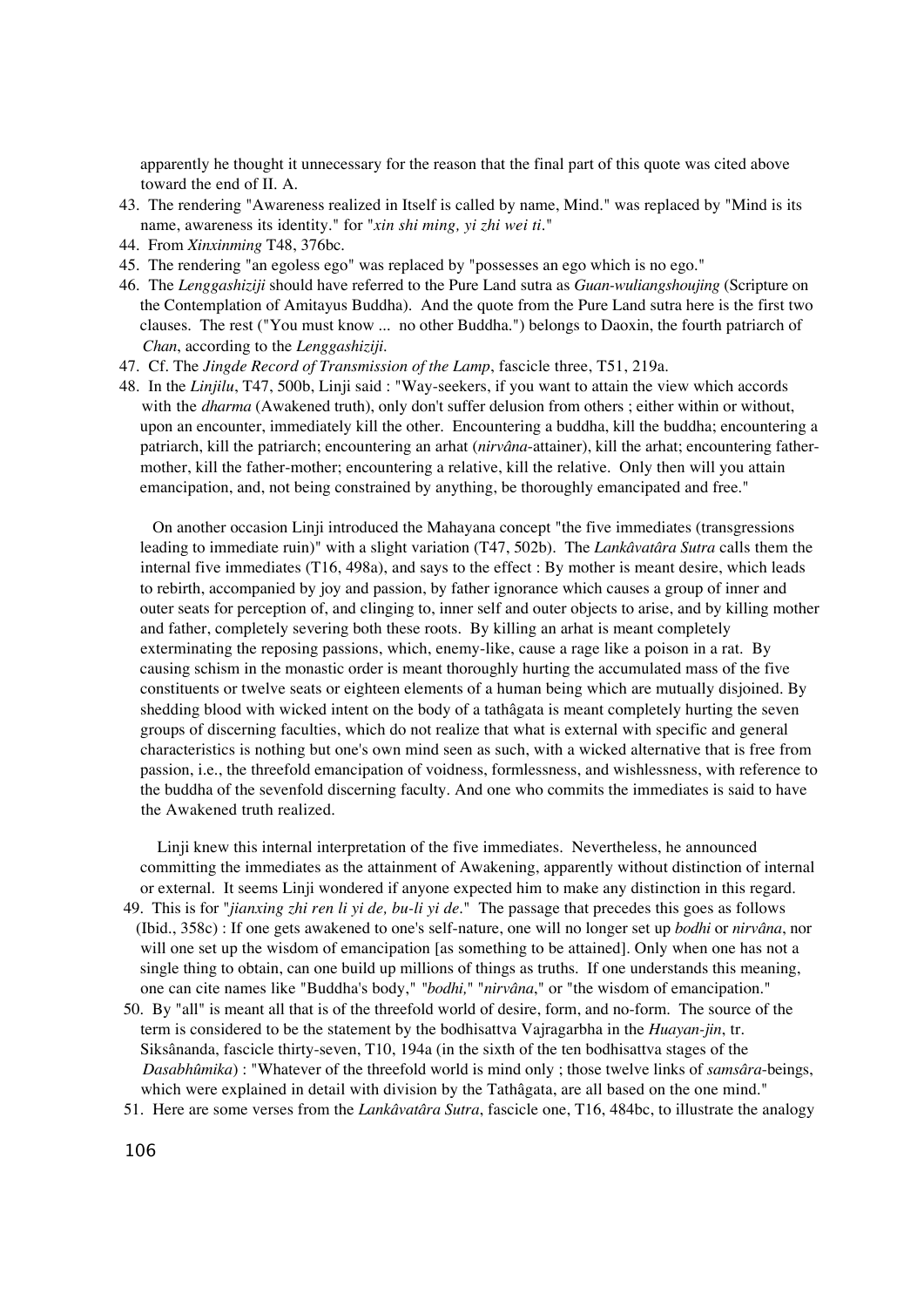of water and waves : "Just as ocean waves, blown to arise by high winds, Dancing roll forward, in no time interrupted," (Verse 96); "So does the *âlaya*-stream, constantly blown by the winds of objects, Dancing, prevail with various waves of discerning faculties." (V. 97); "As the ocean's transformation this variety of waves is, As [the transformation of] the root [discerning-faculty] there prevail varieties of a discerning faculty by name." (V. 100) "While the mind, ego-thought, and the [six] discerning faculties are determined for definition's sake, Of inseparable characteristics are the eight, none being defined, none being the definer." (V. 101) "No occurring to it exists ; one's own mind is free from being grasped, a truth that is established as likened to waves." (V. 106) "As the body-property-and location the discerning-faculty appears to people, So does its occurring appear, much like ocean waves." (V. 107)

Cf. The *Lankâvatâra Sutram* ;*A Jewel Scripture of Mahayana Thought and Practice* -- An English Translation by TOKIWA Gishin, Osaka 2003, pp. 51-52.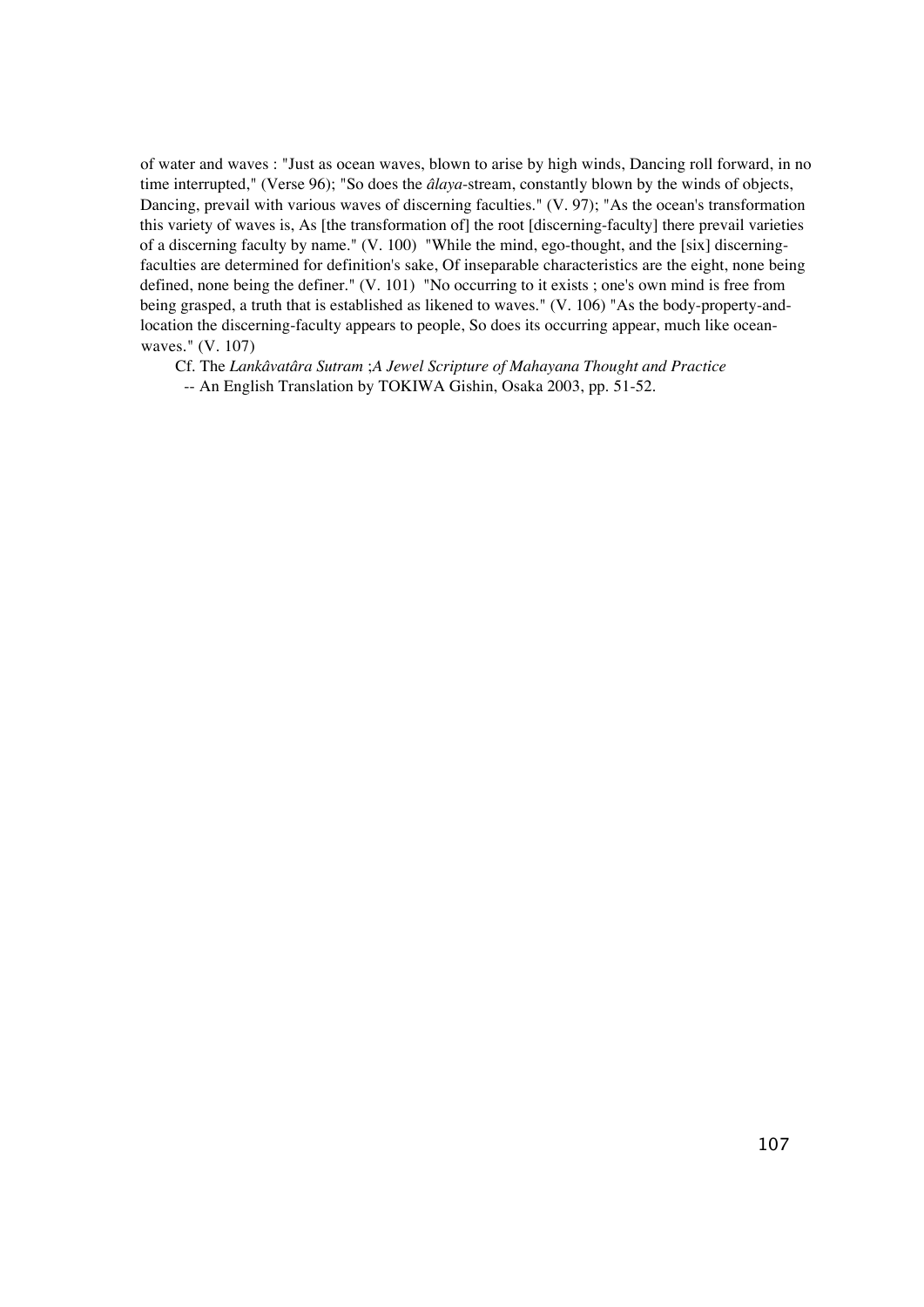### **CHAN : ITS MEANING FOR MODERN CIVILIZATION** HISAMATSU SHIN'ICHI

# **1.** *Chan means Emancipation and Construction*  $\frac{1}{n}$

As to the question, "What is *Chan*?" <sup>2</sup> if one is to be brief, it may perhaps suffice to utter just one word or, indeed, to utter no word at all. If, however, one is to elaborate, it may be said that no amount of elaboration can ever prove to be exhaustive. The intention here, however, is to be as simple and as plain as possible.

In the common view, *Chan* is a school of Buddhism which was founded by Bodhidharma in the sixth century in China. Speaking from the side of *Chan*, however, *Chan* is not one particular school within Buddhism; it is, rather, the root-source of Buddhism. There is a good reason for this.

Each of the various schools of Buddhism has a basic expression to characterize its fundamental teaching. *Chan*'s basic expression, dating from the early period of *Chan*'s introduction into

China and attributed to Bodhidharma, is:  $3$ 

"Not relying on words or letters, An independent Self-transmitting apart from any teaching; Directly pointing to man's Mind, having them See their (Original-) Nature and actualize the Buddhahood."

This expression attempted at once to do several things : to criticize and to break through radically the kind of Buddhism prevalent in China at the time of the rise of *Chan*; to express verbally the true nature of Buddhism; to return to the true source of Buddhism and to produce anew, therefrom, a genuine Buddhist creation.

This mode of creative criticism raised by *Chan* Buddhism fifteen centuries ago may provide a suggestive precedent not only for present-day Buddhism but also for present-day religion in general. For it is an authentic and appropriate way to revive and make fully alive again religions which have succumbed to formalization and conventionalization.

As regards the first part of *Chan*'s basic expression, "Not relying on words," this is not to be taken simply literally. "Not relying on words" does not mean the complete negation (as ordinarily understood) of words. Rather, it is to be taken to mean "prior to words" in the sense of not depending on words, not being bound or caught by words. It must be explained that as here used the term "words" refers to the Buddhist sutras, which are all expressed in words. Ordinarily, the Buddhist sutras are treated as records of the oral expositions of Shâkyamuni and are considered to be the source of and the authority for Buddhism. Today, however, modern research into the historical actualities of the compilation of the scriptures has made clear that what is spoken of as the sutras are not all the direct discourses of Shâkyamuni, but also include sutras which were composed many centuries after Shâkyamuni. Until this realization, however, the sutras were generally regarded by Buddhists as the ultimate foundation and authority of Buddhism. When each of the various schools of Buddhism was about to be founded, the founder always sought in the sutras the final authority for the truth to be embodied in the new Buddhist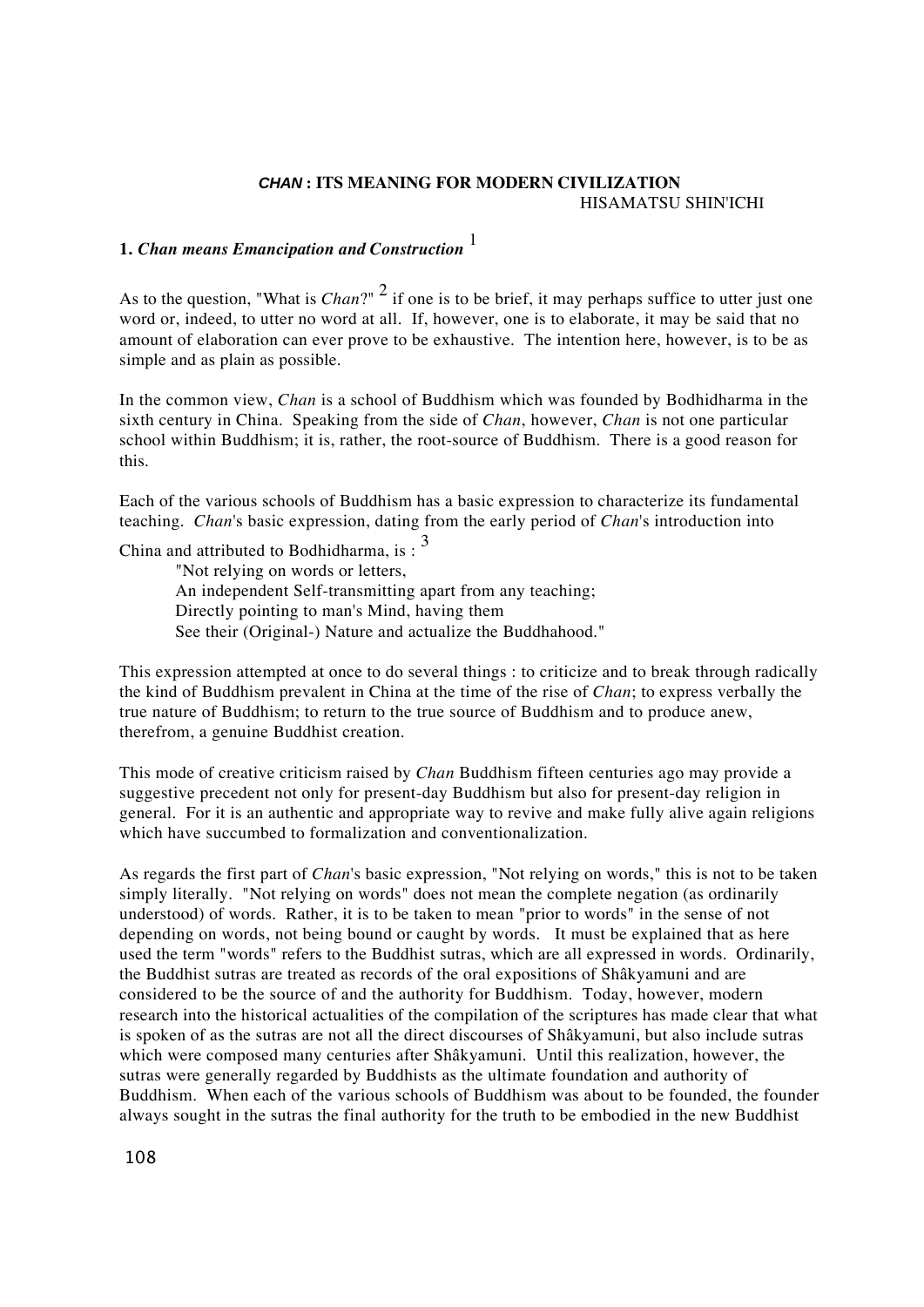form. In the traditional Buddhist view, the final norm of truth was contained in the sutras; that which had no basis in the sutras could not be called truth.

Accordingly, each Buddhist school has its own particular sutra (or sutras) as the ultimate authorization of its teaching. For example, the Kegon School has for its authoritative scripture the *Avatamsaka Sutra (Huayanjing*); the Tendai and the Nichiren Schools, the *Saddharmapundarîka Sutra*; and the Pure Land School, the "three Pure Land Sutras." To prove that they are Buddhist and that their teaching is true, the various schools have recourse to their authoritative scriptures. In this regard, the same is true of Christianity. For Christianity, the Bible is the exact counterpart of the Buddhist sutras; it constitutes for Christianity the final criterion of truth and is itself absolute truth.

*Chan*, however, has no such authoritative sutra upon which it is based. This does not mean that it arbitrarily ignores the sutras, but rather that it dares to be independent of the sutras. *Chan* severely condemns that Buddhist sutra-dogmatism or sutra-magic which makes the sutras the final norm of truth. *Chan* rather casts off such dogmatism and magic and seeks to return to the source of the sutras -- that is, to that which is "prior to" the sutras. In this, Bodhidharma's

response of "No-Merit!" <sup>4</sup> was a great criticism of the Buddhism of his time; indeed, it was revolutionary.

When I say here "prior to" the sutras, this "prior to" is liable to be taken temporally or historically. But, of course, I do not mean historically "prior to." I mean, rather, the source which is "prior to" the sutra expressions. In *Chan*, this source is expressed by the term "Mind," which is, however, radically different from what we today commonly call mind. It is, for *Chan*, this "Mind" which is the root-source of the sutras, and, thus "prior to" the sutras.

It is this Mind, the "Mind" as the source of the scriptures, which is meant in the previously mentioned, "Directly pointing to man's Mind, having them See their (Original-) Nature and actualize the Buddhahood." By the word Nature in "See their (Original-) Nature" is meant man's original nature, that is, one's true way of being. This is generally called, in Buddhism, Buddha-Nature or Mind-Nature. In *Chan*, however, it is called Self-Nature or "one's Original-Face," expressions which are far more intimate to us humans. Self-Nature is our own original human nature, and this original nature is no other than "man's Mind." For *Chan*, it is precisely "man's Mind" which is the "Buddha-Mind." Apart from this "Mind of man," there is nothing which is truly to be called "Buddha." Again, Buddha is not to be sought outside of this "Mind."

Consequently, "See their (Original-) Nature" means finally, that we human beings "see" man's own original nature. This does not mean "objectively" to see, to contemplate, to cognize, nor, of course, to believe in the nature of some Buddha which is wholly other to man. That is, though we say "to see one's original nature," this does not mean to see with the eyes. Nor does it mean to contemplate, as in the case of "contemplating the dharma." As Dazhu (a Chinese *Chan* master of the 9th century)  $\frac{5}{9}$  said, "the Seeing is itself the (Original-) Nature." This "seeing" is man's awakening to one's own original nature. In *Chan*, apart from the one who has awakened to one's original nature, there is no Buddha to be called Buddha. It is the awakening of man's original nature which is the actualization or attainment of Buddhahood; hence, "See their Original-Nature and actualize the Buddhahood."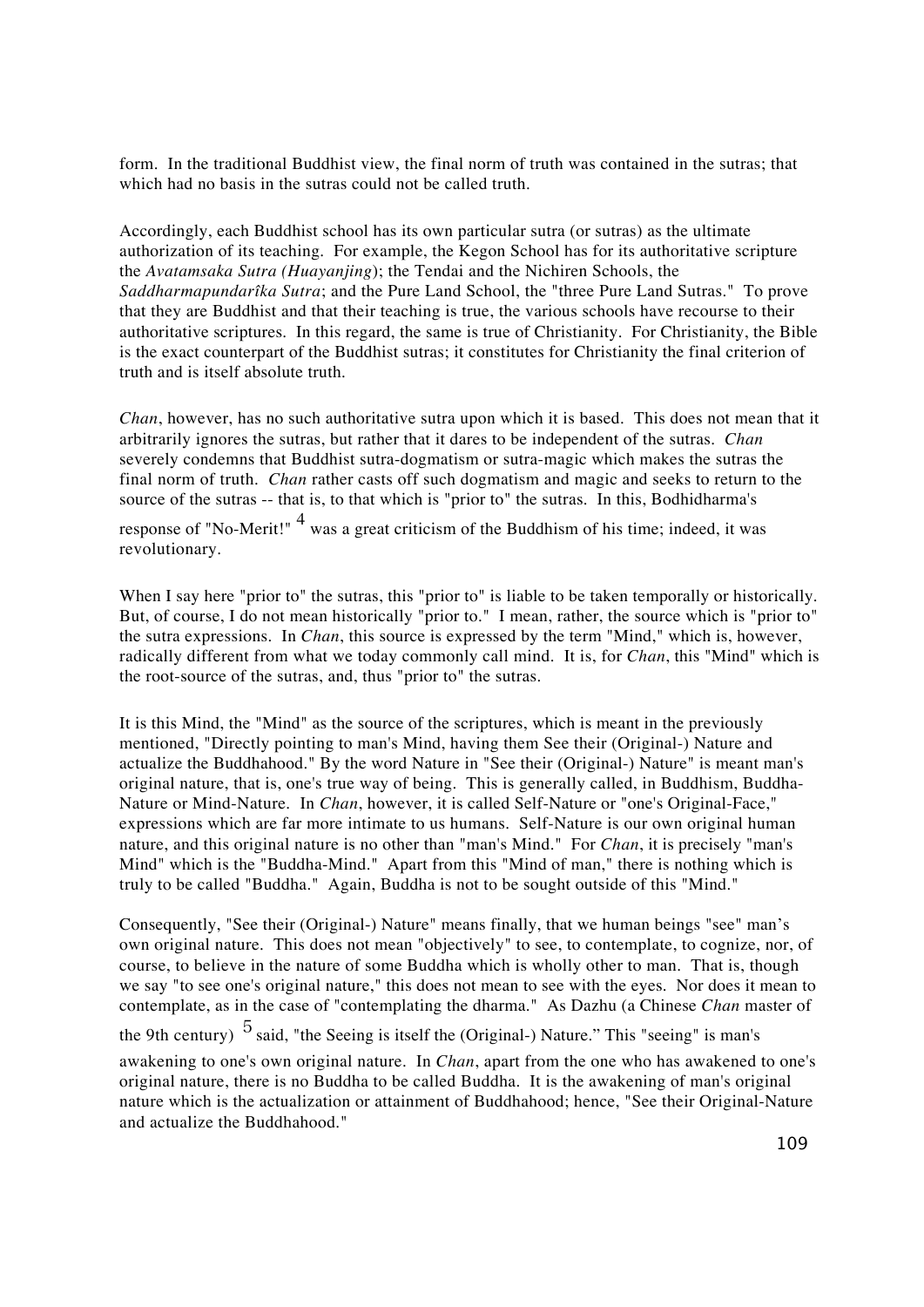As is well known, the term "Buddha" means, in Sanskrit, "the Awakened-One." This "Awakening" means, again, man's awakening to one's own original nature, that is, to one's Buddha-Nature. Shakyamuni is called "Buddha" only because of his awakening to this original nature.

Returning to the matter of the Buddhist sutras, there are written within those sutras many things which are no longer acceptable today, however much one may try to make them acceptable by forced interpretations. This reminds one of Bultman's "de-mythologizing" [with which he

pointed out the same problem in the Christian context.  $6\overline{6}$  Especially today when the influence of Western religion, philosophy, and science has entered into the sphere of Buddhist influence, if one is taken up with the words of the sutras, then one is caught and bound by words expounded in the past; this, then, becomes an obstacle to an understanding of the original meaning and, consequently, it becomes impossible to give that original meaning a new and free contemporary expression. Rather than rely on what has been expressed in the past, that is, rather than rely on the sutras, it is far better to enter directly into the source "prior to" what is expressed, that is, into what is "before" the sutras. Then, equipped with the living "eyes with which to read the sutras," one can then interpret them freely and, according to the particular situation or occasion, give a new and truly spontaneous expression of their "source." So it is said, in Kumârajîva's translation of the *Mahâprajnâ-pâramitâ Sutra*, "To use words to expound the dharma which is without words<sup>"7</sup>

## **2.** *The Chan Method*

*Chan*, thus, does not rely on the sutras but rather makes its main concern the direct entering into the Mind which is "prior to" the sutras. To repeat, *Chan* does not stand on any authoritative sutras. This, after all, is what is meant by the phrase "apart from the teaching" in the expression, "An independent Self-transmitting apart from any teaching." This phrase, "apart from the teaching", stands in contrast to "standing within the teaching." "Teaching" here means, again, that teaching which has been established with the written sutras as its basis. In contrast to that Buddhism which relies on the sutras and is therefore said to "stand within the teaching," *Chan*, not relying on the sutras but entering directly into the Mind which is the source of sutras, is said to be "apart from or outside the teaching." "Apart from or outside the teaching" thus does not mean apart from or outside Buddhism; rather, it means the inner source of that which is "within the teaching." In other words, considered from the side of the sutra-expressions, *Chan* is "apart from," or "outside"; considered from the source of what is expressed in the sutras, *Chan* is rather even more "inner" than what is ordinarily called "within or inside the teaching." Thus, in contrast to that which is ordinarily considered to be "within the teaching," that which is within this ordinary "within" therefore becomes "apart from or outside the teaching." If we think in terms of base or foundation, it may therefore be said that *Chan*'s base or foundation is that root-source which is even more "inner" than the sutras.

In fact, however, *Chan* does not only not rely on the sutras; it does not rely on anything. The *Record of Linji*8 has such expressions as :

"[True students of the Awakened way of being are] solitarily emancipated ;" "they rely on nothing."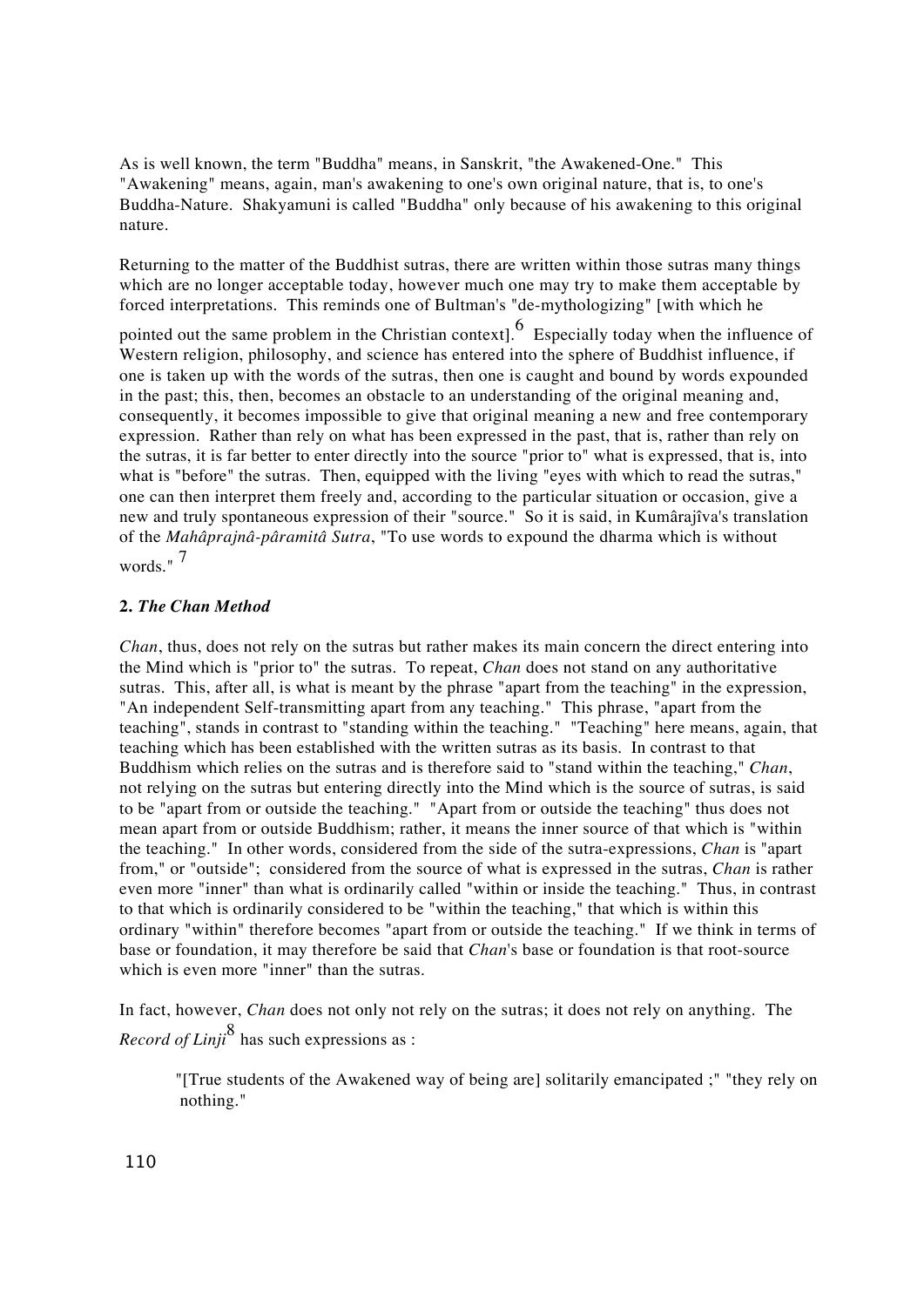This derives from the basic nature of "Mind" itself. If there were "that which relies" and "that which is relied upon," or, again, if it were just a matter of not relying on the sutras, then it would not be ultimately not relying on anything. The kind of reliance in which one has nothing to rely on but oneself as a reliance, is a true reliance. A reliance in *Chan* lies where relier and relied-on are nondual. In other words, that in which the relier and the relied-on are of one body, and which has no distinction between them is a true reliance. Accordingly, since there is no distinction between that which relies and that which is relied on, there is, in fact, no relying. Thus, true-relying is "not-relying." It is as Huangbo has said :

"All through the twelve divisions of the day, I don't rely on anything."  $9$ 

In this respect, *Chan* greatly differs from Christianity and even from the Shin or Jôdo Shin School of Buddhism. Christianity and the Shin school are religions which rely absolutely either on God or on Amida Buddha. In these religions, that which relies is always that which relies, and that which is relied upon is always that which is relied upon. Their duality is never removed. It is for this reason that Christianity is called a religion of absolute dependence and the Shin school a religion of the absolute "other power." Consequently, the understanding of man in these religions is that of a being absolutely dependent upon and supported by God (in Christianity) or Amida (in the Shin School). This is not the *Chan* view of man Linji has described to be "Solitarily emancipated" and "Relying on nothing." Linji has further characterized such a person as the "Non-reliant man of Awakening" and also as the "True man." He has, moreover, asserted that other than such a person there is no Buddha to be properly so called. And in a very severe statement he has declared:

"Encountering a Buddha, killing the Buddha; encountering a Patriarch, killing the Patriarch; encountering an Arhat, killing the Arhat; encountering mother or father, killing mother or father; encountering a relative, killing the relative: only thus does one attain liberation and disentanglement from all things, thereby becoming completely unfettered and free."

In a later period, Wumen Huikai (1185-1260) similarly pronounced, at the beginning of his *Gateless Barrier*: 10

"Encountering a Buddha, killing the Buddha; encountering a Patriarch, killing the Patriarch: therein does one attain the Great-Freedom at the brink of life-and-death and actualize the samâdhi of sportive-play in the midst of four modes of birth in the six realms of existence."

These expressions emphasize that the true person of *Chan* is emancipated even from Buddhas and Patriarchs; he/she is a person of absolute non-reliance -- of absolute in-dependence - beyond the Buddhas and the Patriarchs.

In the *Discourse on the Direct-Lineage of the Dharma*, attributed to Bodhidharma, we read:

"Beings of perverted mind do not know that the Self-Mind is the True-Buddha. They spend the whole day in running to and fro, searching outwardly, contemplating or honoring Buddhas, and looking for the Buddha somewhere outside of themselves. They are misdirected. Just know the Self-Mind! Outside of this Mind there is no other Buddha."<sup>11</sup>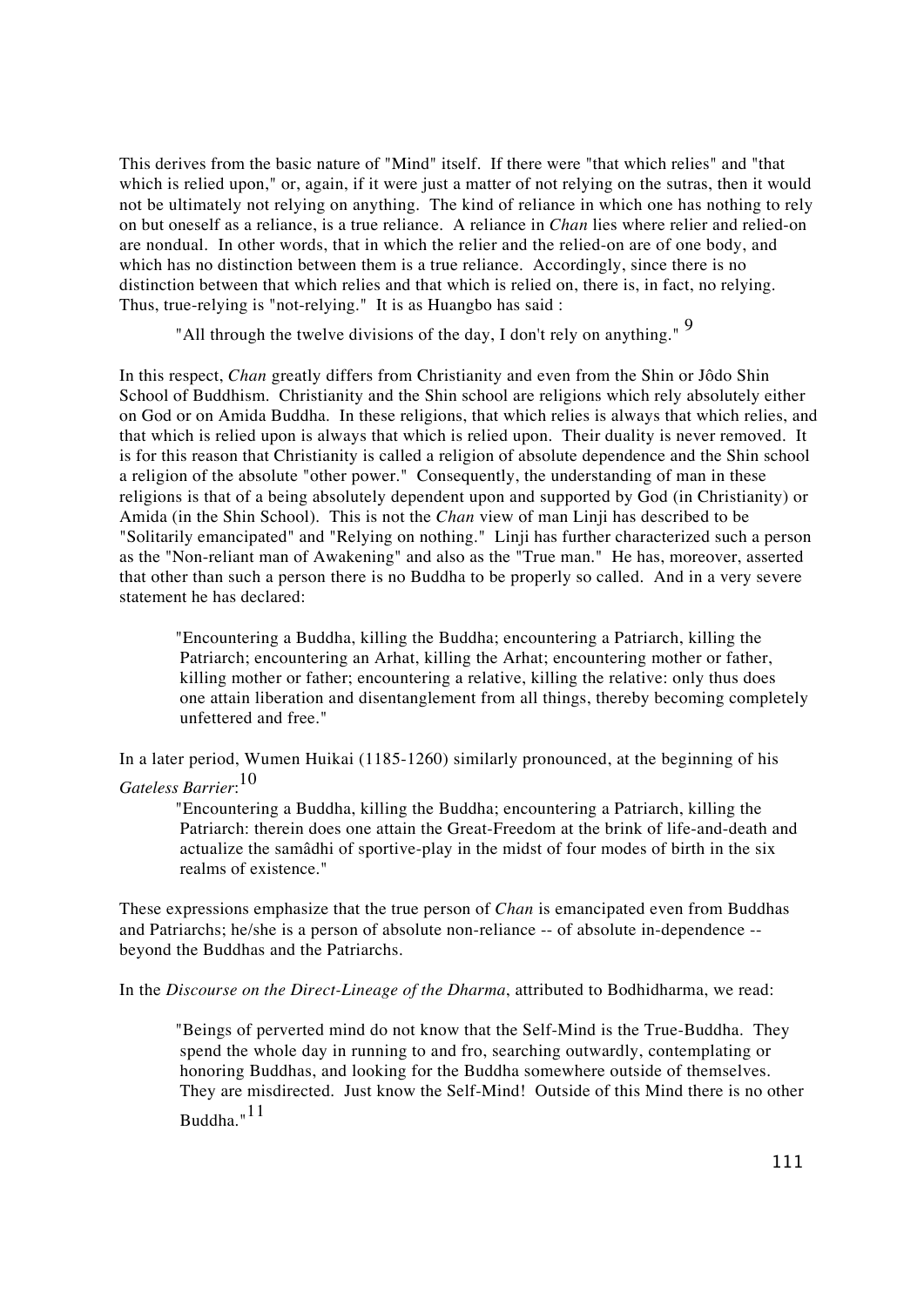The Sixth Patriarch of *Chan*, Huineng (638-713), also says, in his *Platform Sutra* :

"The Self-Buddha is the True-Buddha. ... Your Self-Mind is the Buddha." $12$ 

 $Mazu$ <sup>13</sup> likewise declares:

"Outside of the Mind, no other Buddha;

Outside of the Buddha, no other Mind."<sup>14</sup>

Huangbo, in his *Essentials for Transmitting the Mind as the Awakened Truth*, asserts:

"Your Mind is the Buddha; the Buddha is nothing but the Mind.

Mind and Buddha are not separate or different."<sup>15</sup>

Yongjia,16 in his Song of Actualizing *Bodhi*, says : "In clearly seeing, there is not one single thing; There is neither man nor Buddha."<sup>17</sup>

To talk in this way may sound as if to be negating Buddha and to be extremely anti-religious. From the standpoint of *Chan*, however, the self which is still dependent on Buddha or his teachings is not the truly emancipated, free, self-supporting, independent Self.

The fundamental aim of Buddhism is to attain freedom from every bondage arising from the dualities of life-and-death, right-and-wrong, good-and-evil, etc. This is the meaning of ultimate emancipation as understood in Buddhism. Thoroughgoing emancipation is thus not being bound by anything, not depending on anything, not "having" anything -- that is, being in unhindered freedom from everything. The expression in the *Prajn*â*-pâramitâ Hridaya Sutra,* "The Mind has

no obstruction,  $18$  has no other meaning than this.

*Chan* emphasizes, further, that this ultimate emancipation is not to be sought only as a future ideal which can not be actualized in the present. On the contrary, *Chan* insists upon its actualization in the present. The self that is dependent on Buddha is not yet the true Buddhist-Self, that is, is not yet the Mind spoken of in *Chan*. The Mind spoken of in *Chan* is not dependent on any Buddha or dharma outside of itself; rather, this Mind is the Buddha Itself which is the root-source of all.

In Buddhism, Buddha is considered the most honorable. But even that which is most honorable, if it is outside of us, would bind and obstruct us. When we are bound by something which is insignificant, we easily become aware of it. When we are bound by something very important and honorable, however, we tend to be blinded by it and fail to notice our bondage.

In Buddhism, however, the ultimate is for us to awaken on the Self which, not being bound by anything -- not even by its "not being bound" --, works freely. Indeed, it will be even more correct to say that just because it is not bound by - or to - anything it can work freely.

Ordinarily, the above quoted *Chan* phrase, "Killing the Buddha, killing the Patriarch," would be an expression of the most extreme anti-religiousness. To draw even one drop of blood from the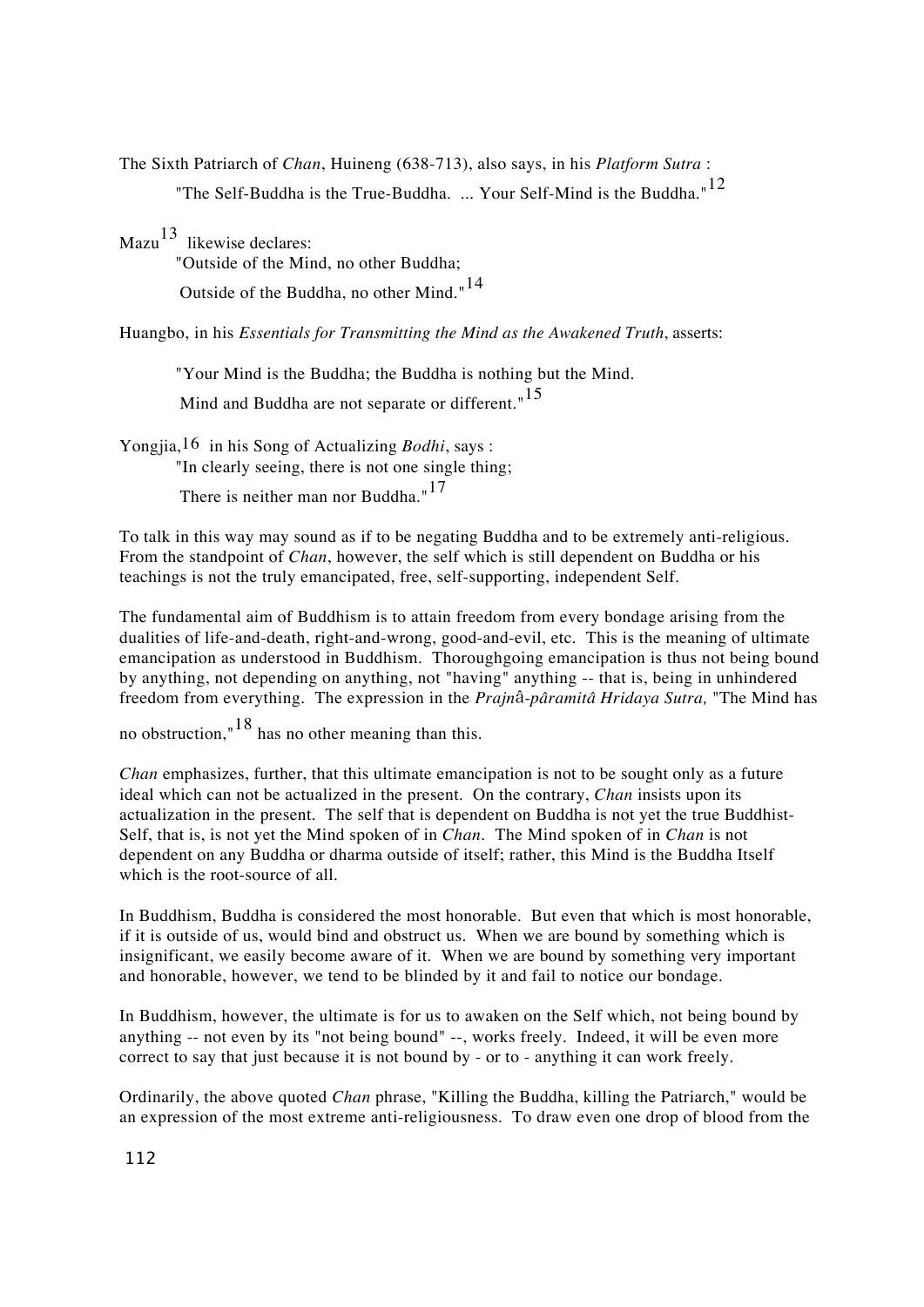body of a Buddha is considered by Buddhists to be one of the five deadly sins. Thus, to kill a Buddha or a Patriarch is, from the viewpoint of Buddhist faith, absolutely inadmissible. From the standpoint of *Chan*, however, this utterance most thoroughly expresses *Chan*'s being "outside the teaching," which means being free even from Buddha-bondage or dharma-bondage. Indeed, this phrase is rather to be regarded as expressing the ultimate position of true faith. The third *Chan* Patriarch, Sengcan,19 meant this when he said, in his *Xinxin-ming* ("Verses on the Mind of

Faith"), that  $:$   $20$ 

"The mind of faith is nondual; Nondual is the mind of faith."

In Buddhism, there are, ordinarily, innumerable forms of Buddha. In *Chan*, however, the true Buddha, as stated above, is the Mind which is emancipated from every kind of bondage and is completely free of all forms. *Chan* denies to be the true Buddha not only Buddha figures depicted on paper, in earthenware, in wood, or in metal, but even those most sublime Buddhas possessing the so-called thirty-two major and eighty minor marks of excellence. For *Chan*, indeed not such Buddhas as the Buddhas of the recompense body, the response body, or the transformation body are to be called the true Buddha.

In the Shin School which has as its central religious concern the Buddha-with-form called Amida Buddha, it is likewise recognized that the source of Amida is the *Dharmakâya* (Awakened Truth-Body), which is without form. Shinran (1173-1262), the founder of the Shin School, writes in his *Yuishinshô-mon'i*<sup>21</sup> :

"The *Dharmakâya* is without shape, without form, and, accordingly, beyond the reach of the mind, beyond description in words. That which takes form and comes forth from this Formless- Suchness is called the *Upâya-dharmakâya* (Expedience-Form of the Awakened Truth-Body)."

Again, in his *Jinenhôni-shô*, 22 which he wrote at the age of eighty-six, Shinran says :

"The Supreme Buddha is without form. Because it is without form, it is called Self effected. When we represent it with form, it can not then be spoken of as the Supreme Nirvâna. It is to make known this Ultimate Formlessness that we speak of Amida- Buddha."

Here it is made clear that the *Upâya-dharmakâya* expressed in form, that is, Amida-Buddha, is not the Supreme Buddha or Supreme Nirvâna. Again, in the fifth book, "The True Buddha and

His World," of his main work, *Kyôgyôshinshô*, 23 Sihnran, quoting from the *Larger Sutra of Eternal Life*,24 says that attaining rebirth in the Pure Land is "enjoying the Self-effected, Unlimited Dharma Body of Emptiness." This is quite reasonable if, in the Shin School, rebirth is considered, as it should be, equivalent to attaining Nirvâna. They call the attainment of Nirvâna the "going aspect." Since, however, Nirvâna is the Self-Nature, the Original Way of life of all beings, the attainment of Nirvâna is also spoken of by Shinran (in his *Yuishinshô-mon'i*) as " the returning to the capital of Dharma-Nature."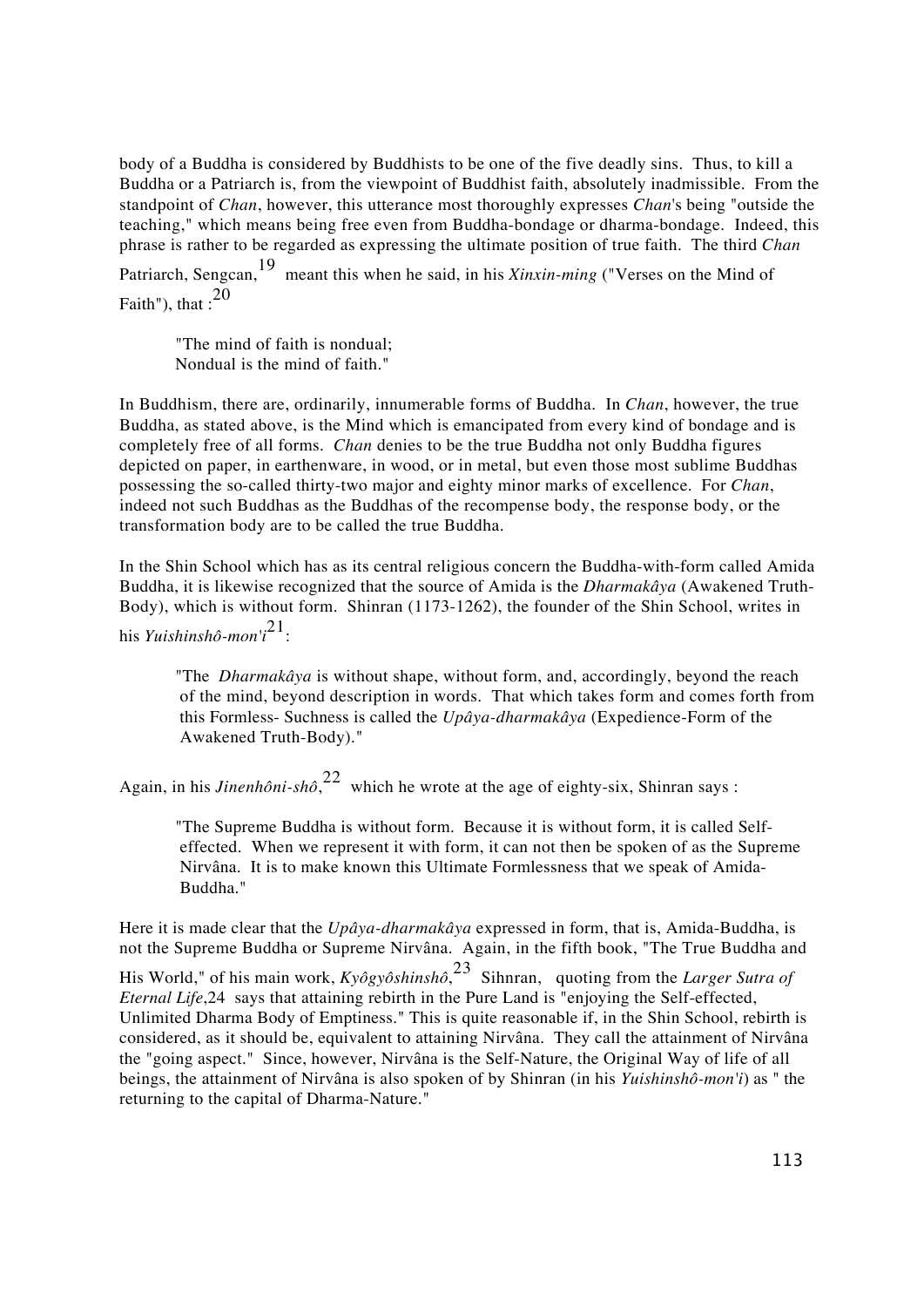From this we can see clearly that a Buddha which has form is not the ultimate or true Buddha, that the true Buddha is without form. It is in this sense that for *Chan* the Buddha without form is the true Buddha; and it is just the true Buddha which is the true Self, the true Man. Therefore, *Chan* has nothing to do with idols -- and this in a most thoroughgoing fashion. Accordingly, *Chan* Buddhism does not worship, pray to, or believe in any Buddha with an objective form, whether material or ideational. Rather for *Chan*, Buddhism means awakening to the True, Formless Mind; that is, awakening to the True-Buddha. It is this awakening to the True-Buddha that *Chan* calls Seeing One's Nature or awakening to One's Original Face.

According to *Chan*, it is precisely the Original Face of man -- of any one of us human beings which is the True-Buddha. The True-Buddha is no other than the Original Way of human life, or, in other words, the True-Self. Awakening to one's Original Face is "Seeing man's Nature and becoming Buddha." By the Seeing of one's Nature we do not mean any objective contemplation, objective awareness, or objective cognition of Self-Nature or Buddha-Nature; we mean the awakening of the Self-Nature itself. Since there is no Buddha apart from this awakening, to "become Buddha" means to come to the true Self-Awakening. Thus it is that the term "Buddha" literally means "the Awakened one." Since, for *Chan*, there is no true Buddha outside of the one

who is awakened to one's True Self, Linji calls this awakened one the "True Man." $25$  All Buddha-forms, like the so-called recompense body, response body, or transformation body, are but different modes of expression of this "True Man" and have meaning only as such.

It is in this sense that we can say that *Chan* is neither a theism which sets up a transcendent god, nor a humanism centered on man in the ordinary sense, but that it is rather "'True-Man'-ism," centered around the True Man awakened to one's Original true Self.

As has already been made clear, *Chan* has no reliance at all. If we are to speak of any reliance in *Chan*, its basic authority is the True Self, that is, the True Man. This authority, however, is to be called the reliance of no-reliance. Accordingly, the Buddhistic method of *Chan* is to get oneself and to get others - to awaken to the True Self, which all humans are in their primal nature. This is what is meant by "Directly pointing to man's Mind." *Chan* takes its occasions or opportunities to come to this awakening not simply from within the teaching but freely and directly from life itself in its every aspect and action, such as walking, abiding, sitting, lying, hearing, seeing, raising the eye-brows, or blinking the eyes. If one looks into the *Chan* occasions and *Chan* opportunities which appear according to the different places and different times in the *Chan* history, this becomes clear at a glance. Such occasions and opportunities are simply too

numerous to be counted. A few well known examples are : Nanquan's "Killing the cat";  $^{26}$ Zhaozhou's "Go to have a cup of tea" and his "Cypress tree in the garden"<sup>27</sup>; Longtan's "Blowing" out of the lantern";  $28$  Yunmen's "What is the meaning of wearing a clerical gown at the bellsignal?" and his "Dried dung stick";  $^{29}$  and Shoushan's "Bamboo spatula."<sup>30</sup> Thus, according to the time and place, *Chan* makes use of any of the innumerable phenomena of life as the occasion to awaken oneself or to have others awaken to one's true Self-Nature.

To seek for the Buddha externally is wrong in its very direction. Nanquan, in his *Chan* teachingexpression, "The Ordinary Mind is the Awakened Way," goes so far as to say to Zhaozhou, "Even to set upon the quest for awakening is to go contrariwise." $31$  Linji also, using the example of

114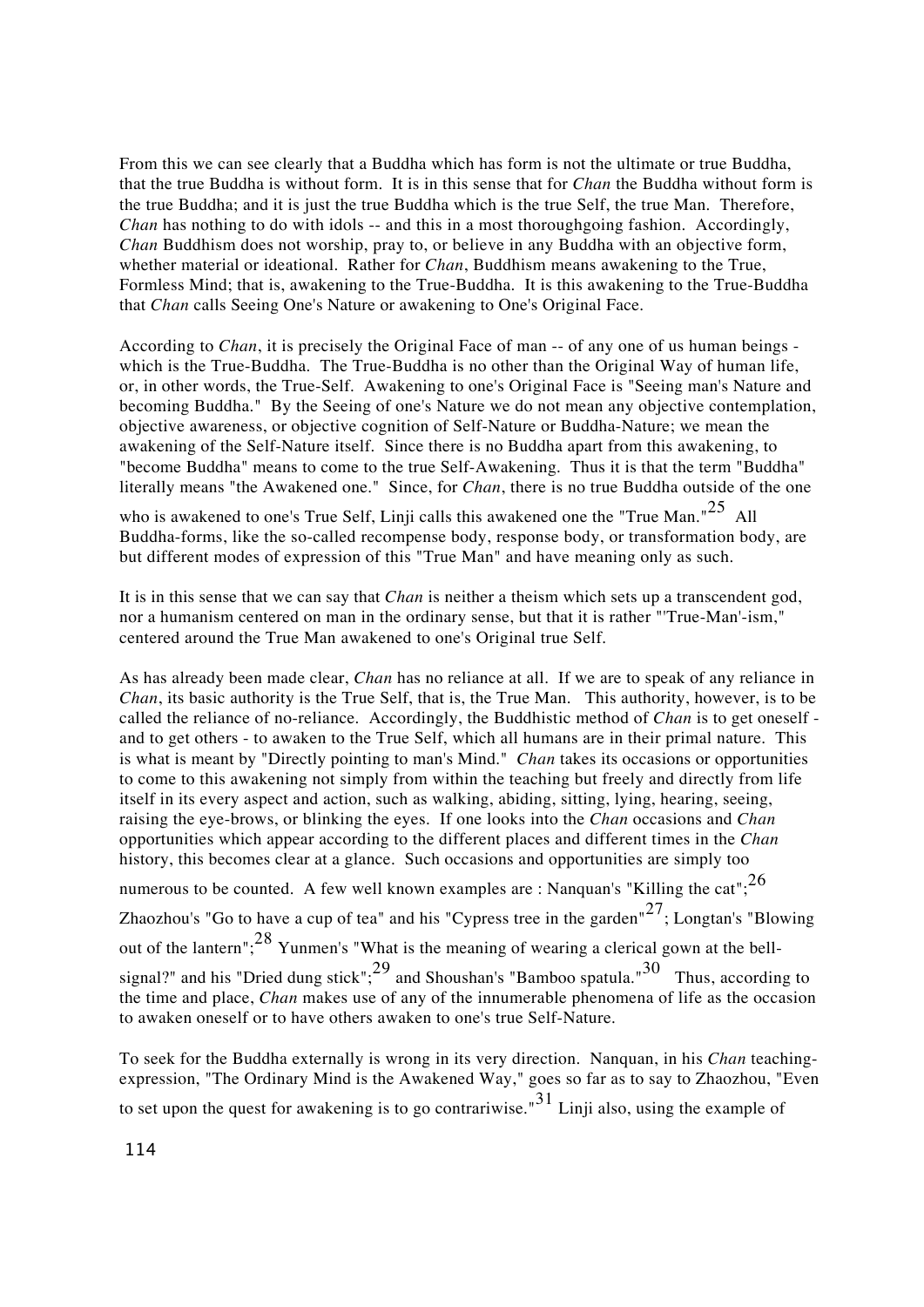Yajnadatta (a young boy of that name who once, looking into the mirror, went about searching for his real face), admonishes that in searching externally for the Buddha one only goes far and far away from the Buddha.32 The *Discourse on the Direct-Lineage of the Dharma*, cited above, states that so long as one searches externally, not knowing that the Self-Mind is the Buddha, even if one is busy the whole day contemplating the Buddha and making obeisance to the Patriarchs, one misses the True-Buddha.

For *Chan*, that Shakyâmuni is a Buddha is only because he is awakened to his True Self-Nature. And not only Shakyâmuni, but anyone without exception, who is awakened to one's true Self-Nature is, for *Chan*, a Buddha. Here lies the sameness quality of being a Buddha. In the Buddha-Nature every person is completely equal. The Buddha who is the mode of being only of some particular person or who is transcendent does not represent the true mode of being of the True Buddha. Conversely, the one who is not a Buddha does not represent the true mode of being of True Man. Thus it is even said that man as man truly is is Buddha, and that not being a Buddha is to be in *mâyâ* or "illusion." The same is meant by the Sixth Patriarch when he says in his well-known verse :

"Originally not-a-single-thing, Where can dust collect?"<sup>33</sup>

When historians say that Shâkyamuni lived in India two thousand five hundred years ago, they are referring to the Shâkyamuni with form. Shâkyamuni as Buddha is not the Shâkyamuni who existed temporally and spatially 2500 years ago in India, but is the Formless True Person who is not delimited by time or space. In this sense Shâkyamuni is the eternal "right-now," the infinite "right-here." Shâkyamuni as Buddha can not be understood by those historians who would negate the Self-Buddha through their use of the categories of time and space. Shâkyamuni as Buddha can be known never as an object but only as Self-Awakened Existence, as the Awakening awakened to Itself.

This means that wherever and whenever any person is awakened to one's True Self-Nature, the Buddha is there and then, Shâkyamuni as Buddha is there and then. This "there and then" is the root-origin of Buddhism which is "prior to the sutras." From this root-origin there can be created newly and freely, appropriate to the time and place, dharma-expressions of the past, such as the Buddhist sutras and Buddha-images. *Chan*'s "not relying on words" means freedom not only from the already established forms but, indeed, from every form; further, it means that while continually creating forms in Self-expression, one is not captured by those forms or by their creation. It is just in this meaning that the *Vimalakîrtinirdesa* speaks of "On the non-abiding root does every dharma abide," 34 and that the Sixth Patriarch says, "Only with no dharma to be attained are all dharmas to be established."<sup>35</sup>

*Chan* thus may be said to have two aspects : one is the aspect of the true emptiness of the True-Self which, unbound by any form, is completely free from all forms; the other is the aspect of the wondrous working of the Self which, unbound by any form, actualizes all forms. These two aspects constitute the "substance" and "function" of the True Self. True emptiness is the "abstraction" of all forms; the wondrous working is the free formation of every form. This is the Self-expression of the absolutely Formless Self. It is here that we have the ground for the non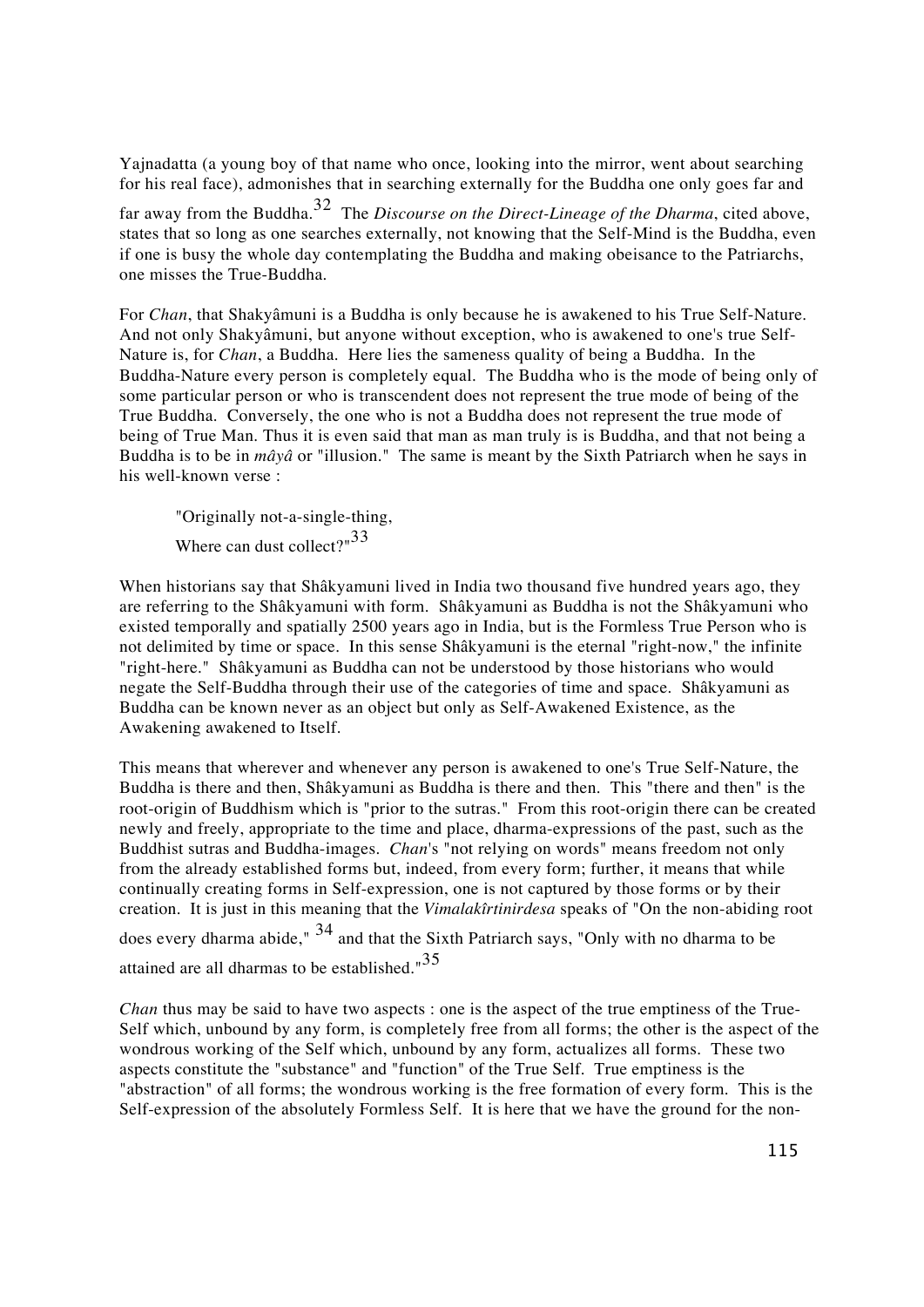dualistic oneness of thoroughgoing abstraction and thoroughgoing expression. Ordinary abstraction is not completely free from form, since it is still only a stage in the process going toward the liberation from all forms. Ordinary expression is not yet a free expression which is not bound by anything, since it is still an expression deriving from some kind of form. Herein lies the *Chan* basis for a thoroughgoing abstract art and a thoroughgoing expressionism.

## **3.** *The Chan Prescription*

When *Chan* arose in the sixth century, much had been going on in Chinese Buddhism in the way of translations into Chinese of the sutras, the construction of Buddha images, of the building of monasteries, and the giving of offerings to the monks. Emperor Wu (464-549) of the Liang dynasty (r. 502-57) had achieved so much in the line of these Buddhist works that he was called the Buddhist-minded Son-of-Heaven. It was just during this Emperor Wu's reign that Bodhidharma came to China from India. Bodhidharma was asked by the Emperor what kind of merit he could expect from the innumerable good works which he had sponsored since his enthronement, such as the construction of monasteries, the copying of sutras, and the ordination of monks. Bodhidharma replied that all these accomplishments were of "No-Merit!" This single phrase of "No-Merit!" may be said to be a basic and thoroughgoing criticism of the mode of Buddhism of those days. For Bodhidharma, these works were trivial fruits attained within the birth-death bound cycle of *samsâra*, and still remained causes for defilement. They were not to be regarded as ultimate realities. Upon being asked further by Emperor Wu what, then, was the true merit, Bodhidharma answered, "The Wisdom of Purity being perfect in its functioning, the

Functioning Self is empty and calm."  $36$  What this means is that this Empty-Calm-ness is the root of all merits, the merit at the heart of all merits; that if this is neglected, however devotedly one undertakes the construction of monasteries, the reproduction of sutras, and the ordination of monks, these achievements must be said to lack the essential point. The Empty-Calm-ness of the Functioning Self, spoken of by Bodhidharma, is nothing but the Original Face of the truly Empty-Self mentioned previously. Awakening to this Self is, for Bodhidharma, the highest merit, the essential meaning of Buddhism. This radical criticism by Bodhidharma together with the later spread of *Chan* brought about a great change in Chinese Buddhism, redirecting it from its diversion toward accidentals back to its basic source.

This direction toward the root-source, however, does not mean the process of going toward the root-source, but rather means, as is expressed in the *Chan* phrase "Directly pointing to man's Mind," directly entering into the root-source, that is, directly awakening to the Original Face of the Self. That is why direct and straightforward ways to open up this awakening came to be so greatly emphasized. The innumerable occasions of *satori*, that is, of Seeing one's True Nature, which appear in the history of *Chan* are so many instances both of this unique method and of its actual fruition in Self-Awakening.

The examples of the so-called ancient cases of *koan* which are recorded in and make up many of the *Chan* texts such as the *Biyanji* ("Blue-Cliff-Collection"),37 the *Congronglu*, 38 the *Wumenguan* ("Gateless Barrier"),<sup>39</sup> etc., constitute no more than a very small portion of these *Chan* occasions. These occasions, it is to be emphasized, all involve the concrete things of the ordinary world of man, including such extremely common things of the natural world as the bamboo, the peach, the pine, the cypress, various animals such as the dog, the cat, the wild duck, the ox, and the tiger, or the daily activities of the monks – traveling about to different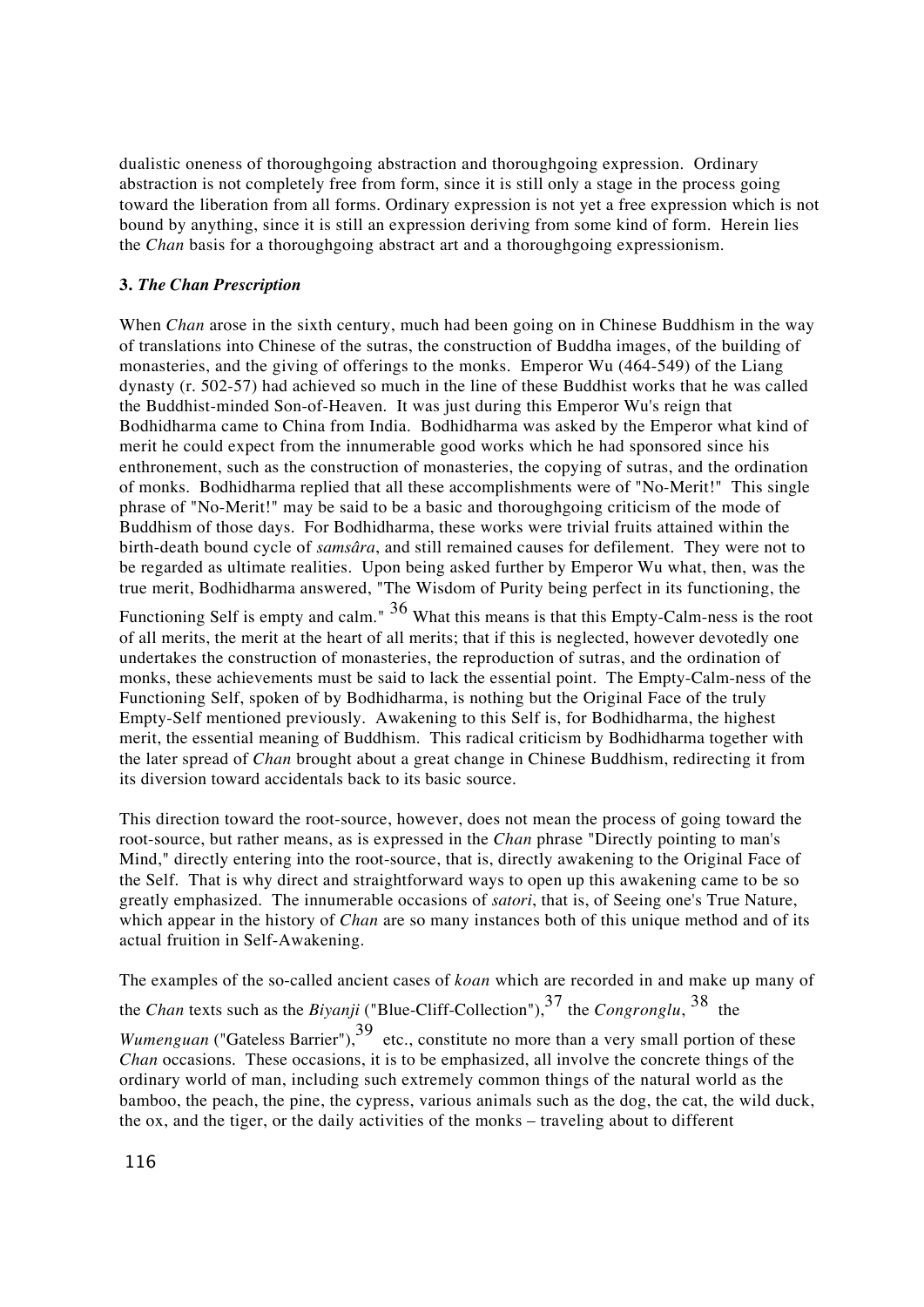monasteries, begging alms, drinking tea, taking meals, taking a bath, talking, keeping silent, raising the hands, or stretching out the legs. This concreteness of the occasions, however, is no mere concreteness. As the sutra-expression "Concrete matter is itself empty" indicates, it is only the occasion according to the time and place for the direct entering into True-Emptiness; that is, this concreteness is no more than the moment for the direct awakening to the true Emptiness-Formlessness, which is the "abstraction" which emancipates concreteness. This abstractness, in turn, as indicated by another sutra-expression "Emptiness is itself concrete matter," is not simply the negation of concreteness. It is, rather, the very basis of the turning away from the concreteness which is to be negated (that is, the false being) to the concreteness which is to be affirmed (that is, the true being).

We have said that natural things and human affairs serve as the occasions and the opportunities for *Chan*. There are, however, not a few instances in which phrases from the various Buddhist scriptures, such as the *Vimalakîrtinirdesa Sutra*, the *Vajracchedikâ Sutra*, the *Avatamsaka Sutra*, and the *Saddharmapundarîka Sutra*, also serve. For example, *Chan* makes use of the following sayings quoted or derived from Sutras :

"The Original Being, consummate and fulfilled in Itself -- Why has it gone astray and

- become the unawakened beings?" ([derived from the] *Vimalakîrtinirdesa*); 40 "To enter the Dharma-gate of Non-Duality" (*Vimalakîrtinirdesa*, T14. 530c-2a);
- "The fourfold Dharma-World" ([derived from the] *Avatamsaka Sutra*); <sup>41</sup> "Originally all pure! Why comes there to be mountains, rivers, and the great earth?" (*Lengyan jing*, T19, 120a);
- "Activate that Mind which abides nowhere," (*Vajracchedikâ Sutra*, T8, 749c); "If one sees Me with form or seeks Me identifying Me with sound or voice, that one practices the wrong way and can never see the Tathâgata." (*Ibid*., T8, 752a);
- "No eyes, no ears, no nose, no tongue, no body, no consciousness." (*Prajnâpâramitâ Hridaya Sutra*, T8, 848c).

These phrases, which are so-called "*koan* from inside-the-teaching," are not quoted, however, out of respect for what is written in the sutras or for the purpose of indulging in verbal exposition of the texts. *Chan* rather takes over these phrases and makes them its own, using them as its own occasions and opportunities according to the requirements of the time and place. In this usage, these scriptural phrases are given a treatment completely different from the close, logical reasoning they receive in Indian Buddhism and the textual exegesis and commentaries they receive in Chinese Buddhism. The Indian and Chinese treatments are "inside-the-teaching"; the *Chan* treatment is a living usage "outside-the-teaching." That is, in *Chan* even the scriptural phrases are used as *Chan*'s own unique and direct moments to bring about the Seeing of one's Nature and the attainment of Buddhahood through the direct pointing to man's Mind, which is at once separate from and the source of all the sutra-expressions.

 Often, the occasions for the functioning of *Chan* take the form of *mondô* question-and-answer exchanges. A *mondô* question-and-answer exchange is not a dialectical or theoretical dialogue or discussion; nor is it of the question-and-answer mode of daily conversation. It is a kind of question-and-answer exchange wholly unique to *Chan*, developed for the purpose of bringing about Self-Awakening in the unawakened or, when used by the already awakened, for the purpose of taking the measure of each other's awakening. This kind of question-and-answer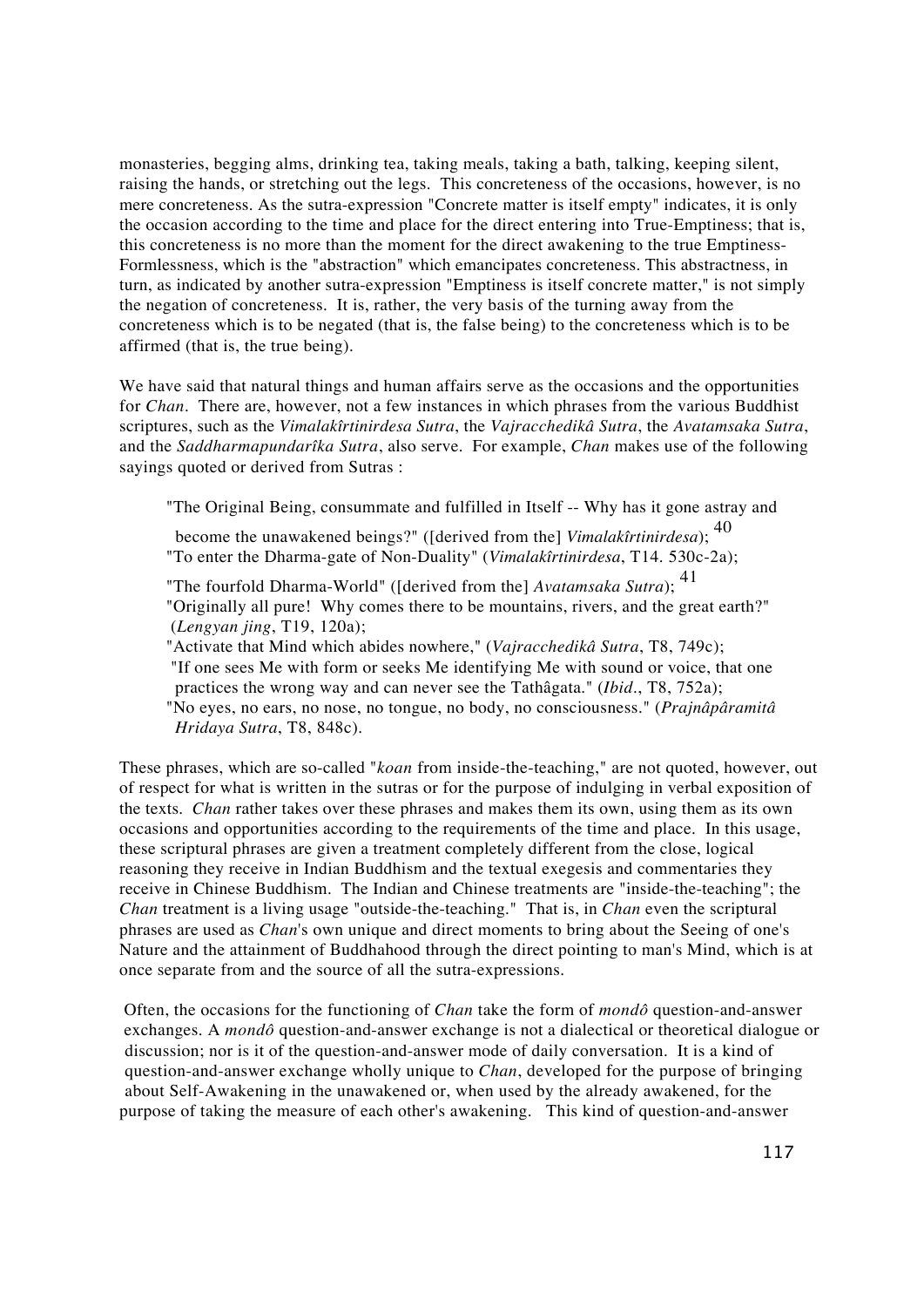exchange is the total Self-hurling, so to speak, of true Emptiness-at-Work. It is the free play of *Chan* functioning, which takes everything and anything for its occasion depending on the time and place. It includes all the functions of man and is not, as is generally the case with ordinary questions and answers, based merely upon words. For example, there are many instances in which the *mondô*-exchange involves the blinking of the eyes, the raising of the eye-brows, the

cupping of the ears, the raising of a fist, a blow with a stick, giving a loud shout,  $42$  eating a meal, drinking tea, bowing in homage, lifting up a mosquito-driver, and the like. What must be emphasized is that in this kind of *mondô* question-and-answer there is the vivid, dynamic Selfpresentation of true Emptiness-at-Work. In short, what is being unfolded in the *mondô*exchange is the direct, vigorous *Chan* action of having others attain or oneself attaining Awakening, that is, "directly pointing to man's Mind, having them see their Nature, and actualize Buddhahood." The uniqueness and marvelousness of the *Chan mondô* lies in its never being mere talk or silence, sitting or lying, drinking tea or taking a meal, using a stick or shouting; it is always the Wondrous-Working of True-Emptiness. If it were not for this -- and if this is not understood -- the *Chan mondô* would be nothing but exchange of falsehoods, boasts, madness, or at best, wits or riddles.

# **4.** *A Blind Spot in Modern Civilization and the Chan Understanding of Man*

 It is a characteristic of man that the more he becomes involved in complexity, the more he longs for simplicity; the simpler his life becomes, the more he longs for complexity; the busier he becomes, the stronger is his desire for leisure; the more leisure he has, the more boredom he feels; the more his concerns, the more he feels the allure of unconcern; the more his unconcern, the more he suffers from vacuousness; the more tumultuous his life, the more he seeks quietude; the more placid his life, the lonelier he becomes and the more he quests for liveliness.

It is a characteristic feature of modern civilization that everything is becoming more and more complicated, that the degree of busyness increases day by day, and that the mind becomes too overburdened with concerns. Consequently, there is an increasingly strong desire on the part of people to seek simplicity, leisure, freedom from concern, and quietude in order to offset the common trend of modern life.

Recently, in the United States, which has assumed the lead in modern civilization, not only ordinary buildings but even churches have changed their architectural style from a delicate, intricate and grand style to a square and straight, simple and smart modern style. That this tendency toward modernization in architecture is sweeping over not only America but also older cities of Western Europe and, indeed, even Japan, is not simply because of practical utility, but also undoubtedly because it responds to a natural desire of modern man, who finds himself further and further enmeshed in the extreme complexities of modern life. More specifically, the fact that houses in America are gradually becoming one-storied, simple, and clean-cut, influenced by Japanese architecture, is probably because of the desire to escape complexity and to find serenity. Further, that intricate and involved painting and sculpture have given way to forms which are unconventionally informal, de-formed, or abstract may also be considered to signify a liberation from troublesome complexity, elaborateness, and formality. So too, the change from overly heavy colors to monotone colors in the manner of monochrome *sumi-e* paintings, thus making for a beauty of simplicity, one of the special characteristics of modern art, may also be considered another aspect of this same liberation.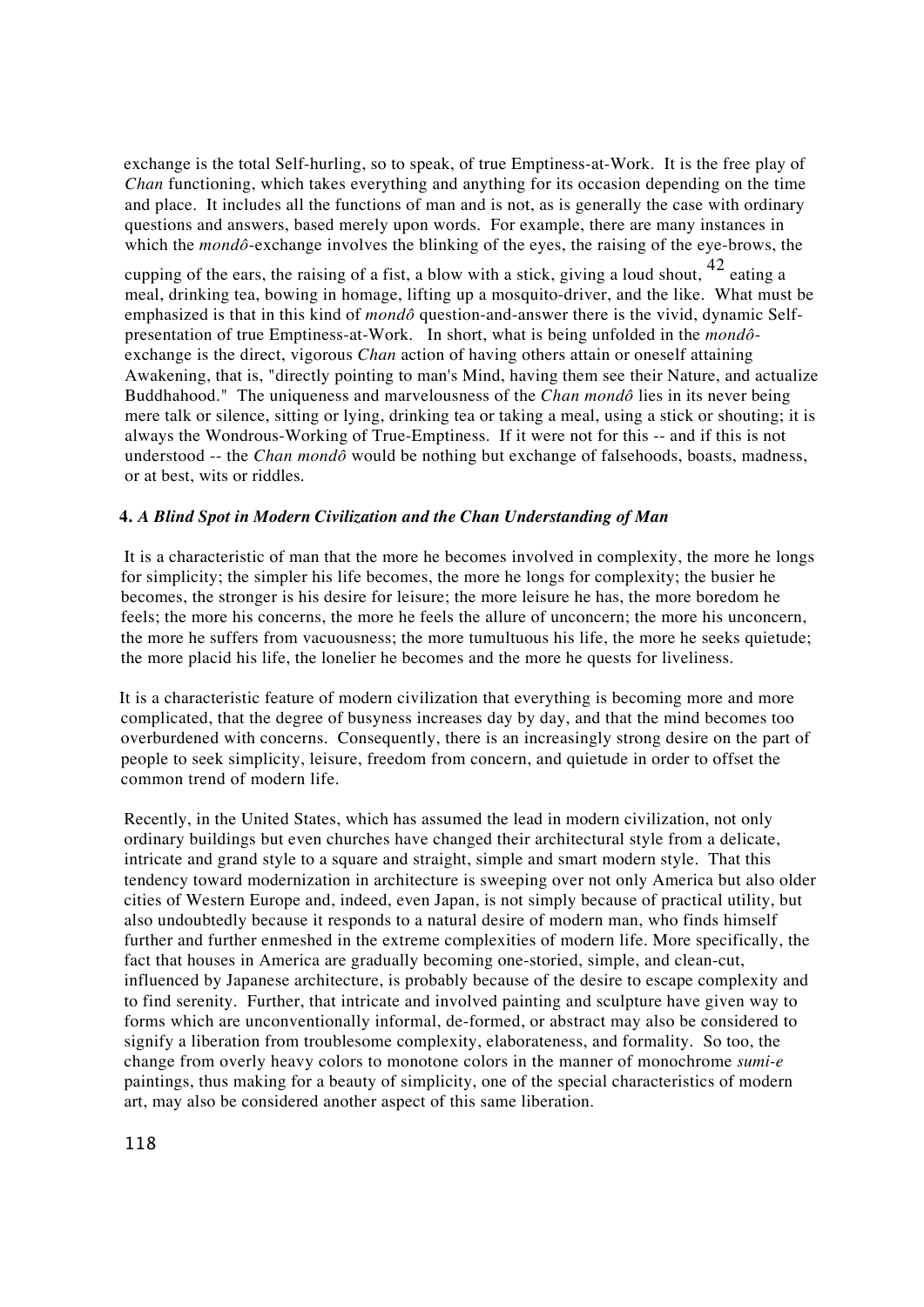In the same vein, it is inevitable that modern man, thrown more and more into a whirl of pressing concerns, should seek and in fact, greedily demand leisure time, a phenomenon which has found its expression in the current term, "leisure-boom." Indeed, all of the following recent phenomena – the deep interest in the extremely primitive art of uncivilized people, the popularity of folk songs and of children's songs, the appeal generated by the rustic colloquialisms of the local dialects in contradistinction to the standard language of the cities, the attraction of the free and open world of nature (the mountains, the fields, the oceans) as opposed to the uncomfortably close and crowded urban centers, the marked tendency in recent art toward naive artlessness, simplicity, and rustic beauty -- can probably be similarly attributed to a longing for artlessness by modern men, who are suffering from the excessive contrivances and artificiality of modern civilization.

Oneness and manyness -- or, unity and diversity -- are mutually indispensable moments within the basic structure of man. They must necessarily be one with each other, not two. Oneness without manyness is mere vacuity without content; manyness without oneness is mere segmentation without unity. Here lies the great blind spot in the mode of modern civilization. The so-called diseases of civilization -- uprootedness, confusion, prostration, instability, bewilderment, skepticism, neurosis, weariness of life, etc. -- are largely due to this blind spot. The greater the multiplicity, the stronger in direct proportion must be the oneness or unity. When on the contrary, the actual situation is a relation of an inverse proportion, then man has no other alternative than to seek to escape into a oneness or simplicity alienated from manyness, whether by turning to the primitive or by simply negatively withdrawing from manyness.

This, however, is no more than a superficial solution of the problem of segmented dissociation. Herein may also be found one reason that today, although anachronistic to our time, premodern, non-civilized cults and superstitions still command a following. A drowning man will grasp even at a straw, although objectively considered it is clearly untrustworthy. The attempts by contemporary man to escape from civilization or to return to the primitive, to the non-civilized, and the non-modern, may be viewed as natural but superficial countermeasures to try to compensate for the lack of unity in modern civilization. To turn from such superficial countermeasures to a genuine solution, there is no other way than by establishing within the multiplicity that oneness or unity which is appropriate to the multiplicity.

If the direction of the development of civilization is toward more and more multiplicity, more and more specialization, then no fixed, static oneness or unity will ever do. The oneness or unity must be sufficiently alive and flexible to respond freely and appropriately to the growing multiplicity. It is not enough that the oneness, while not being alienated from multiplicity, merely serve as the static basis within multiplicity. It must be a dynamic and creative oneness or unity which, as the root-origin of multiplicity, produces multiplicity from itself without limit; a oneness that can eternally produce multiplicity out of itself freely and yet remain unbound by what is produced; a unity which while producing multiplicity appropriate to the particular time and place can reach multiplicity to make itself implicit in multiplicity. Only then can the multiplicity, while unlimitedly taking its rise from such a oneness, never lose that oneness, and does the oneness, while producing the multiplicity, ever remain within and unalienated from the multiplicity which it produces.

Multiplicity, in such a case, continuing to contain within itself, even as multiplicity, a oneness or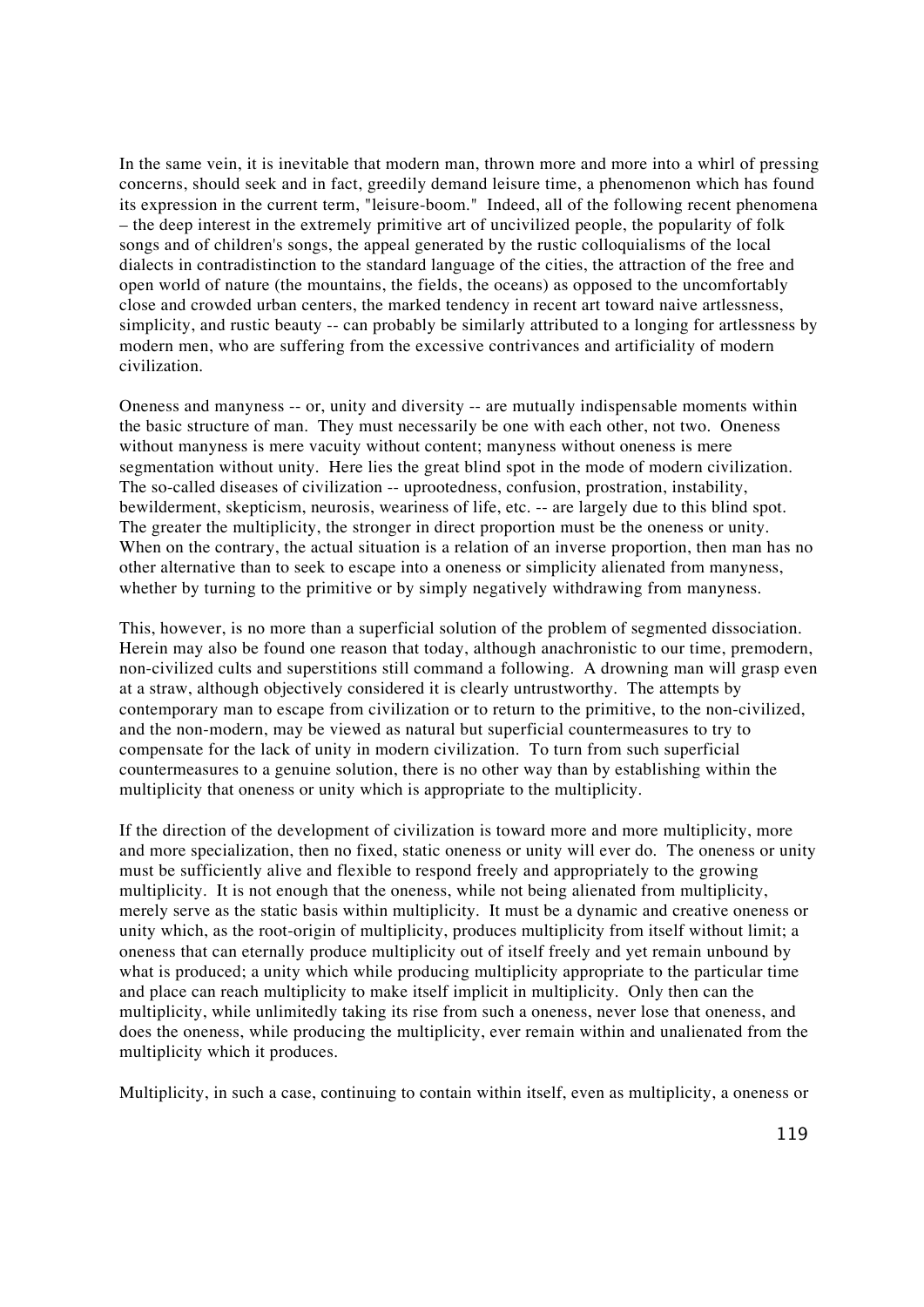unity, will thus not become disjointedly fragmented. Accordingly, there will be no need to escape from multiplicity to a hollow unity which is alienated from multiplicity. On the other hand, since the oneness even as oneness is the inexhaustible source of, and is never separated from, multiplicity, there will be no need, because of any feeling of *ennui* or because of having fallen into a mood of emptiness or loneliness, to seek for a liveliness within a manyness alienated from oneness. The true oneness is a oneness in manyness; the true manyness is a manyness in

oneness. There is a *Chan* expression, "Not having one thing is an inexhaustible storehouse."<sup>43</sup>

Only when such a relation obtains between oneness and manyness, the two elements of the basic structure of man, will man, however much he/she may diversify toward multiplicity, be free from disjoined fragmentation and, at the same time, in his/her oneness never suffer from emptiness or loneliness. Then can he/she be at once a unity and a multiplicity without hindrance, free from all pressure and self-contented, the true Subject eternally giving rise to civilization. Man as such a Subject is Man in his/her True mode of being. Precisely this Man is the human image which is the inner demand, whether or not he/she is conscious of it, of modern man, standing as he/she does right in the midst of a civilization which continues to diversify more and more as it develops. Such a human image is the Original-Subject which, even as it freely and unlimitedly creates civilization and is ever present appropriate to the time and place within the civilization which has been created, is always completely emancipated and never bound by the civilization.

The human image which Chan realizes and forms for itself in the midst of its encounter with modern civilization is supposed to be just like that. It is what I have hitherto been calling "Oriental Nothingness," "Active Nothingness," or "Formless-Self." One should call it the modern realization of the image of Man which Huineng, the Sixth Patriarch, already very early in the history of *Chan* in China, spoke of as "The Self-Nature which, unmoved in its base, is able to produce all things," 44 and, again, as, "Only with no dharma to be obtained are all dharmas to be established." It is the same image of Man which was referred to when Yongjia, a contemporary of Huineng, said that :

"Walking is also *Chan*, sitting is also *Chan*. Whether talking or silent, whether in motion or rest, the Subject is composed." <sup>45</sup>

 The same Man is meant by Huangbo when, in his *Essentials for Transmitting the Mind as the Awakened Truth*, he declared :

"Just the one who the whole day, though not apart from things, does not suffer from the world of things, is called the Free Person."  $46$ 

## **5.** *The Formless Beauty*

In that it infinitely creates civilization and forms history, this human image may be said to be humanistic. In that -- even while it is immanent in, as the root-origin of, what is created or formed -- it is not attached to or bound by, but is always free from, the created, it may be said to have the religiousness of Linji's "Self-awakened and Non-reliant (Person)," that is, the religiousness of being the truly Emancipated-Subject. Only when they come to be this Emancipated-Subject, can the subjects spoken of in the *Avatamsaka* teaching as the subject which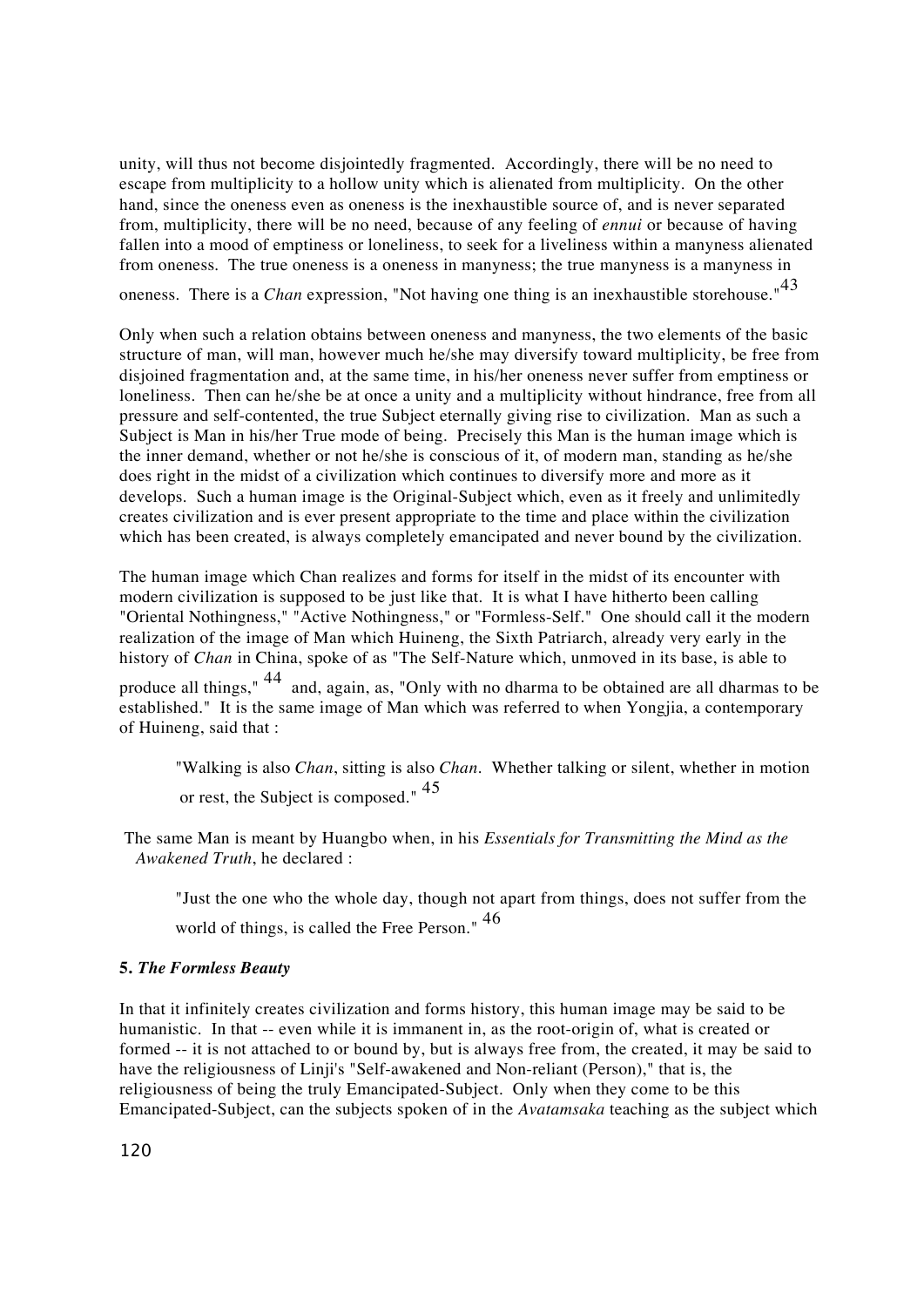"returns to and takes rise from Itself" and in the Pure Land teaching as the subject which in its "going aspect" actualizes Nirvâna and in its "returning aspect" "plays freely amid the thick woods of what formerly constituted self-agonizing illusions," lend themselves to a modern application. Of course, by modern here I do not mean anything temporal, i.e. of any particular generation or period of history. Rather, I mean a modern Self-formation-actualization of the Eternal-Subject which is the root-origin of, and beyond all, historical periods, as is expressed as "Responding to people by taking form." 47 Here there can be established a newer and higher humanistic religion which, on the one hand, does not degenerate into the modern type of anthropocentric, autonomous humanism which has forgotten self-criticism and, on the other, does not retrogress back toward a pre-modern, theocentric theonomy completely unawakened to human autonomy.

The realization of such a new, yet basic and ultimate, human image will enable us to do two things. First, it will enable us to turn away from the superficial attempt to cure the disease of modern civilization through an anachronistic, simple-minded, world-renouncing mode of escape to a naîve, pre-modern oneness which is in estrangement from civilization. Secondly, it will enable us to make a more proper attempt at a radical cure of the modern predicament through the Self-awakening of that oneness which, contrary to being in estrangement from civilization, accords with, and is the source and base of, civilization. Such an image of man entertained by *Chan* will also sweep away every internal and external criticism or misunderstanding of Buddhism which takes it to be world-weary, world-renouncing, and removed from reality, longing for some ideal world in a sphere other than the historical world of time and space. It will, at the same time, be worthy of being presented to the Occident as a new Oriental prescription for the disease of modern civilization. For the recent surging of *Chan* interest in the West in such areas as psychology, the arts, the handicrafts, invention, philosophy, religion, etc., is not accidental but derives from an inner necessity of modern civilization.

*Chan* is thus, the awakening to the above described human image which is beyond time and space, but which works freely and without hindrance according to each particular time and place. For *Chan* therefore, this awakening-working is the ultimate active truth, active good, and active beauty, which transcends all limitation; it is the root-origin of every particular -- and therefore limited -- instance of truth, good, and beauty. Although we shall confine our remarks here to beauty, what is said in this regard applies as well to truth and goodness.

Supreme or ultimate beauty is not a particular beauty belonging to the realm of art in the narrow sense, but is, rather, the beauty of the awakened, working human Self. It is a formless beauty which never becomes an "object" -- either of vision, of any of the other senses or indeed of any mode of consciousness. It is Active-Subject-Beauty, that is, the beauty which is the free functioning itself of that which is emancipated from all forms; it is neither merely the concept of beauty nor the idea of beauty. That is, it is the beauty of our being the human Self which is actually awakened and is at work; it is not any objective beauty which arises from seeing or otherwise sensing that Self as an object. It is the beauty which becomes aware of itself only when it becomes the awakened Self itself. In other words, it is the beauty of the Formless Self.

In Buddhism, the so-called thirty-two major and eighty minor physical marks of the Buddha are ordinarily regarded as the perfect features of Buddha. But perfect as the features may be, any Buddha with form is not the true Buddha. As Linji has said, the true Buddha is formless; being without form is the true form. Formlessness is the genuine mark of the true Buddha, and is true beauty. The Buddha beauty which is sought in objects of perception by the eye, ear, nose,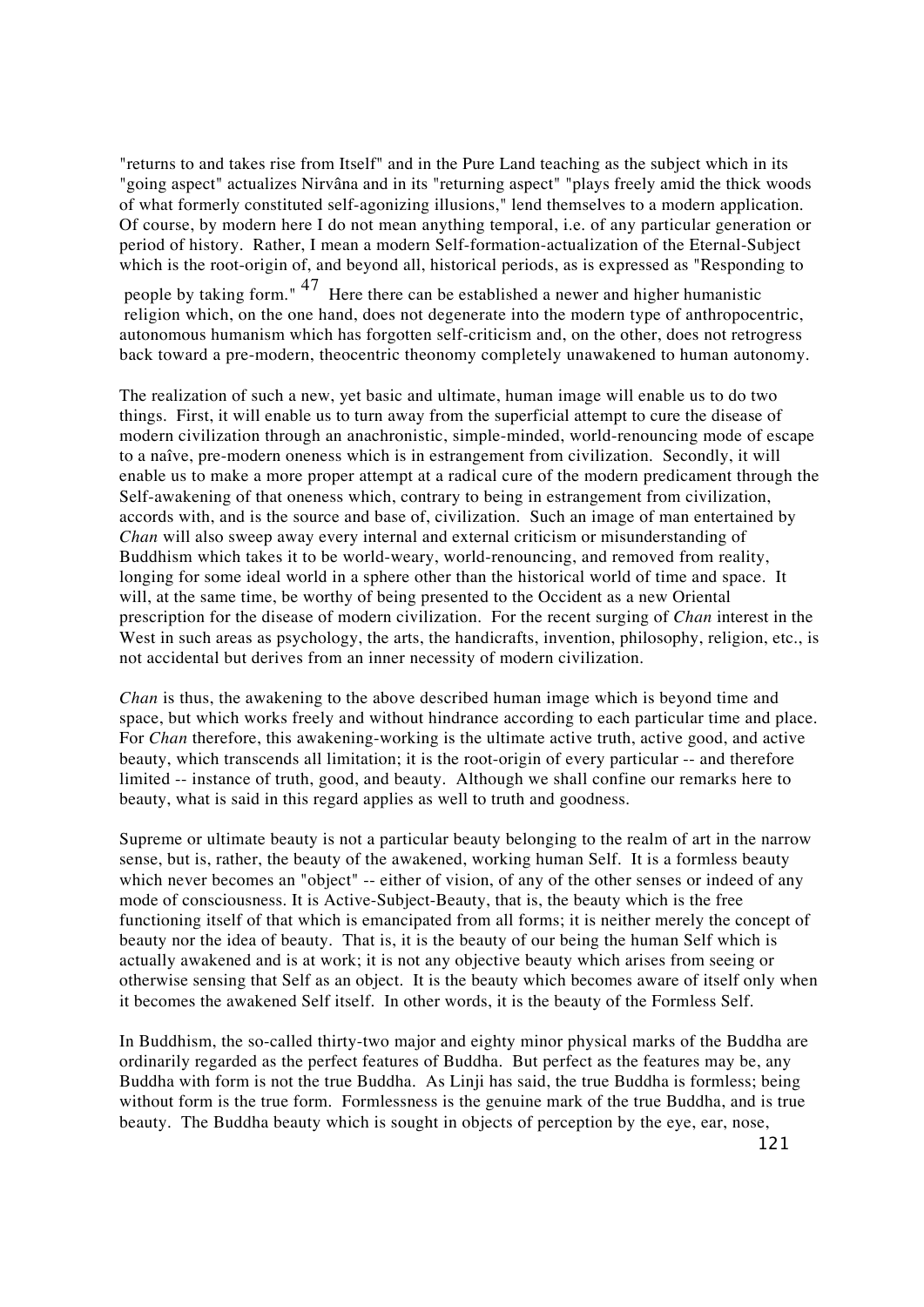tongue, body, or consciousness, that is, through shape, voice, smell, taste, touch, or idea, is not the true Buddha beauty. In the *Vajracchedikâ Sutra* it is written, as already noted, that "If one sees Me with form or seeks Me identifying Me with sound or voice, that one practices the wrong way and can never see the Tathâgata." The true beauty of Tathâgata cannot be sought for through the above-mentioned sixfold mode of sense perception (or consciousness) or their objective referents.

It must never be forgotten that in Buddhism there is an ultimate beauty of formlessness which goes beyond the beauty of form to be found in such things as Buddha images, Buddhist music, incense-burning, ceremonial meals, worshiping, verses, the various *mudrâ* expressions of the fingers and so forth. It is precisely this beauty of formlessness which is the beauty truly unique to Buddhism, the beauty of the true human Self. Buddhist aesthetics or the true beauty of form in Buddhism must be a formless beauty expressing itself in form, which is then known through the six modes of sense-perception or consciousness - that is, must be the Self-expression of formless beauty which freely takes on form in any of the objective realms of sense-perception or consciousness. Formless beauty, because it is formless, not only is not conditioned by any already established form but is never conditioned by any form whatsoever. Therefore, it can freely take on any form in Self-actualization. True Buddhist aesthetics is to be found in this beauty of formlessness which freely actualizes itself within form while never being bound by any form.

Accordingly, true Buddhist aesthetics, from the side of the active creation, is formless beauty expressing itself in form; from the side of appreciation, it is the apprehension within form of the formlessness which transcends form - that is, the apprehension of the form as the expression of formlessness. In short, true Buddhist beauty is none other than the beauty of the human Self awake and at work. Awakened formless beauty, through its working, expresses itself in, so to speak, "a subtle form-beauty," the beauty of mere form returning, thereby, to the beauty of formlessness. True Buddhist art is the beauty not of mere form but of "subtle form." It is this latter beauty alone which enables Buddhist art to be directly connected with the true human Self and to have a necessary intrinsic relation with the awakening of this Self; it is this beauty alone which can enable Buddhism to become the backbone for a healthy development of contemporary civilization and to become the eternal source for the creation of future civilization.

(The Japanese text was first published in November 1962, in the *Hisamatsu Shin'ichi Chosakushu*, volume three, pages 11-33. Translated by Richard DeMartino and TOKIWA Gishin, and made public in *The Eastern Buddhist* volume 1, No. 1, pages 22-47, September 1965. Revised by TOKIWA, March 2005, January 2012)

## NOTES:

- 1. In this revised English translation the manner and expression of headings for all the five sections follow those of the original Japanese text; diacritical marks are often omitted for technical reasons.
- 2. In this revised text pinyin is used for Chinese spellings, and the Chinese term "*Chan*" is used instead of its Japanese rendering "*Zen.*"
- 3. *The Discourse on the Direct Lineage of the Dharma (Xuemailun; Kechimyakuron)* says (*Taisho Tripitaka*, hereafter T 48, no. 2009) :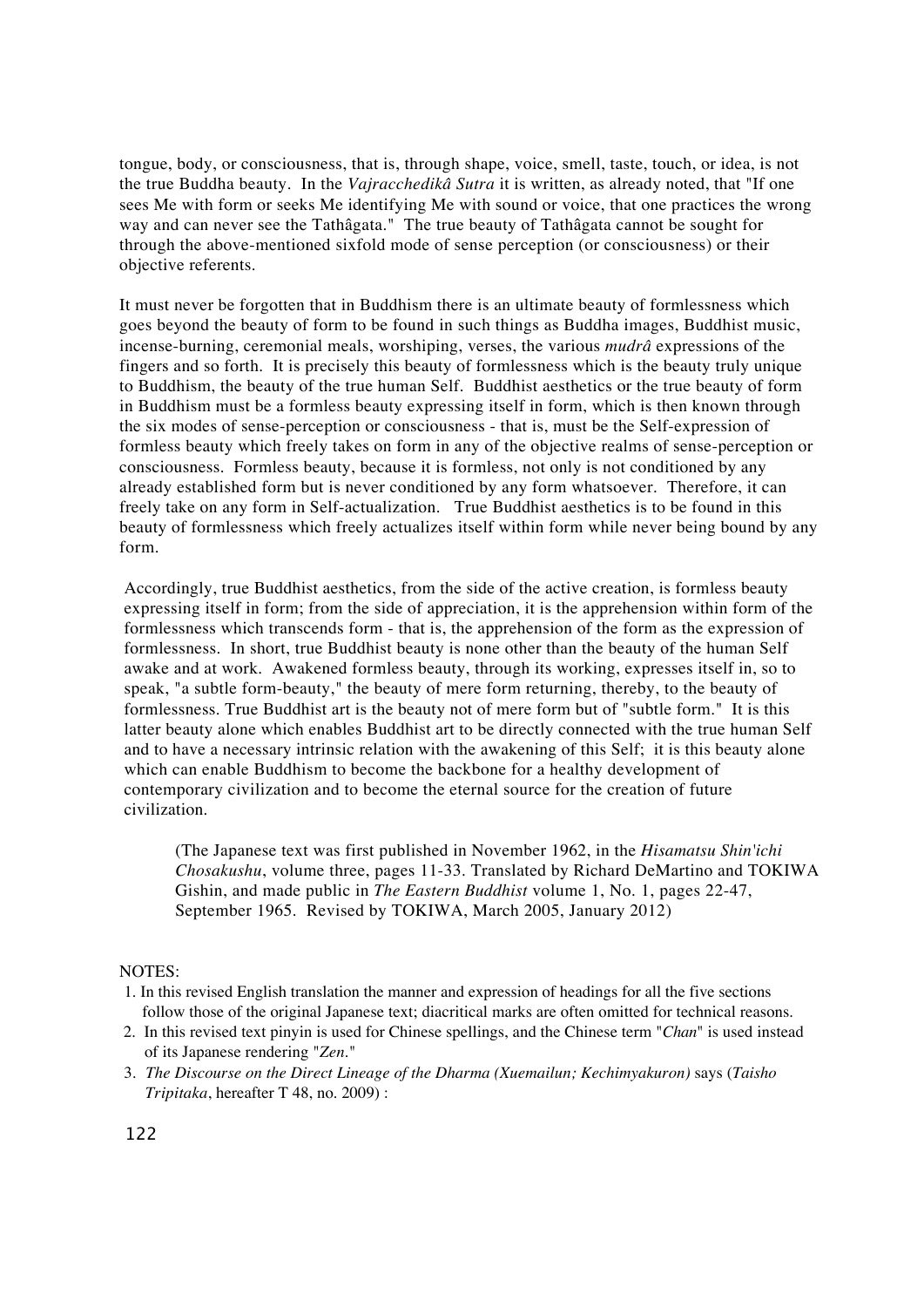Between two successive Buddhas there is transmission of mind to mind; no words are relied on therein.(373b)

 In *Essentials for Transmitting the Mind as the Awakened Truth (Chuanxinfayao; Denshinhoyo*) Huangbo Xiyun, dates unknown, 8th-9th c., says (T 48, no. 2012) :

It is on this very occasion that one knows how Bodhidharma has come from the west, directly pointing to the human mind, and how one, seeing its nature, gets awakened to it [and becomes Buddha]. (384a)

- 4. See the related note which comes below.
- 5. Dazhu Huihai, dates unknown, a dharma-heir to Mazu Daoyi (709-88).
- 6. This cursory reference by the author to Rudolf Bultman, a German theologian, 1884-1976, had been omitted in the previous version.
- 7. T 8, no. 223, 396b (Chapter Seventy-Eight).
- 8. The *Linjilu*, T 47, 498c, 500ab. Linji Yixuan, -866, a dharma-heir to Huangbo Xiyun (dates unknown).

9. The context in which Huangbo made this remark was as follows, according to the *Jingde Record of Transmission of the Lamp*, fascicle eight (T 51, no. 2076, 257c) :

Nanquan : "Concerning the equal study of *dhyâna* and *prajnâ*, how do you think of this truth?" Huangbo : "All through the twelve divisions of the day I don't rely on anything."

N.: "Isn't that Senior Monk's view?"

H.: "I don't deserve this."

N.: "Let alone the price for drinks. Who do you make pay for your traveling expenses?"

- 10. T48 no.2005,293a.
- 11. In order to accord with the text of *Xuemailun* two corrections are made of both the Japanese text and the English version: from "the Self-Buddha is the True-Buddha" to "the Self-Mind is the True-Buddha" and from "contemplating Buddhas, honoring Patriarchs" to "contemplating or honouring Buddhas" (T 48, 374c).
- 12. The Sixth-Patriarch, Great-Master,'s *Dharma Treasure the Platform Sutra*, ten chapters, T 48, no. 2008, 362a.
- 13. Mazu Daoyi, 707-86, a second generation dharma-heir to the Sixth Patriarch, Huineng
- 14. The *Jingde Record of Transmission of the Lamp*, fascicle six, T 51, no 2076, 246a.
- 15. T 48, no. 2012B, *Wanling Record*, 385b.
- 16. Yongjia Xuanjue, 675-713, a dharma-heir to the Sixth Patriarch, Huineng.
- 17. The *Zhengdaoge*, T 48, no. 2014, 396c.
- 18. The Chinese version by Xuanzang, *Banruoboluomiduo-xinjing*, T 48, no. 251, 848c, has : *"xin wuguawu*; J. *shin-mukeig*e," in which the mind is free from obstruction as is meant by the above translation, while in its Sanskrit equivalent, "acittâvaranah," which means "having no obstruction of the mind," the mind itself constitutes obstruction.
- 19 . His historical existence as well as his dates are unknown. The *Baolinzhuan* (compiled around 801), fascicle eight, states he died in 606.
- 20. For the understanding of the term "Mind of Faith" Prof. Yanagida Seizan refers to its usage in the *Mahayana Treatise for the Awakening of Faith (Dashengqixinlun*). Cf. *Zen no Goroku*, vol. 16, *Shinjinmei, Shôdôka, Jûgyûzu, Zazengi*, Chikumashobo, Tokyo 1974. In that case the mind of faith means the mind that has had faith awoken to one's true nature.
- 21. A text of one fascicle, in which Shinran gave his "interpretation of essential passages (*mon'i*)" chosen from among the Buddhist sutras and commentaries quoted in the *Yuishinshô ("Collected Writings on Faith Alone*") compiled by Seikaku (1167-1235), a Tendai priest who had close contact with Hônenbô Genkû (1133-1212), founder of the Jôdoshû (Pure Land Shool in Japan).
- 22. The *"Passage on the Self-Effectedness, Dharma-Effectedness, of Attaining Awakening*," is a piece of sermon by Shinran, recorded by Kenchi, a disciple of his; it was included in a collection of Shinran's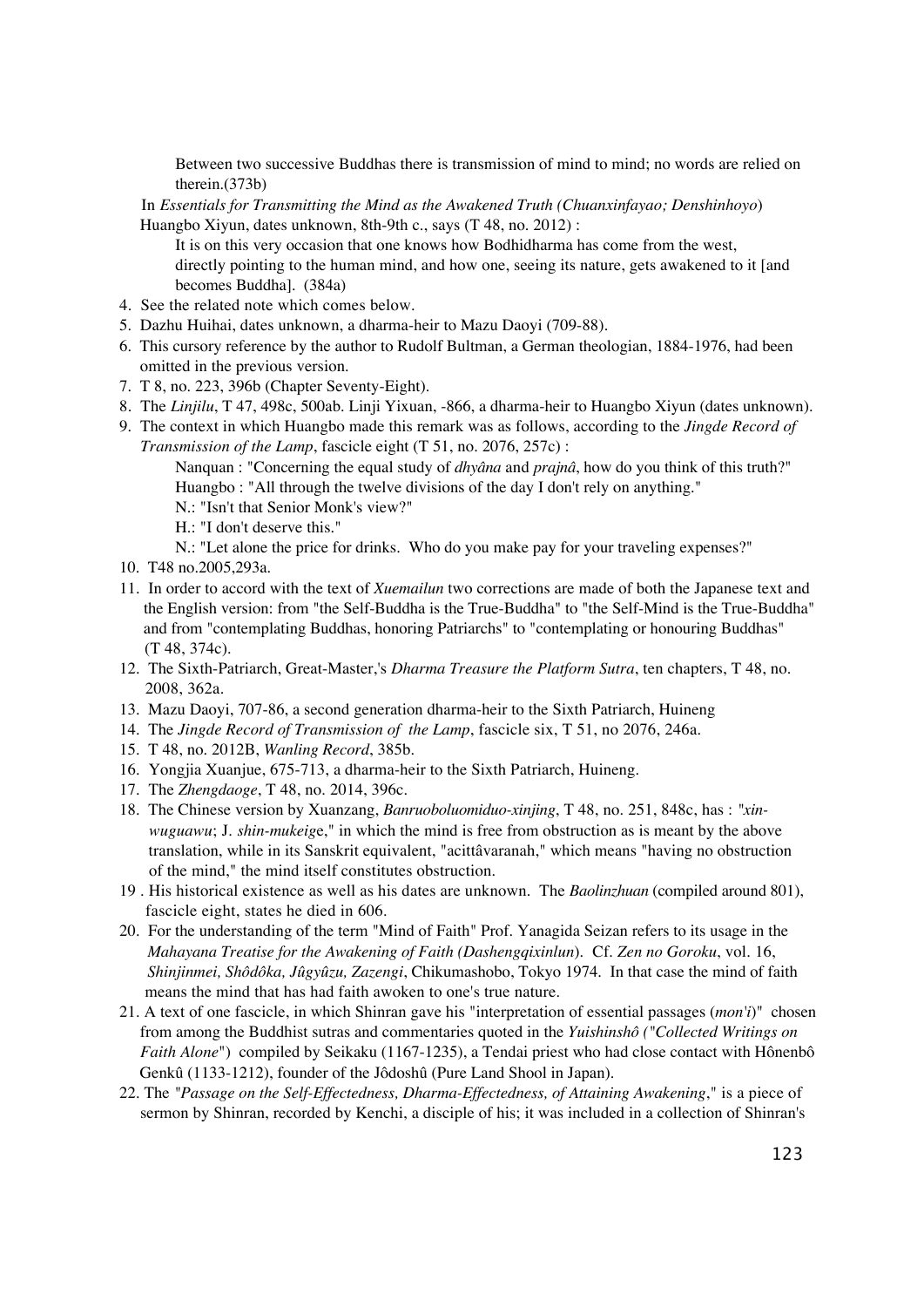twenty-two dharma-passages, compiled in 1333 with the title *Mattô-shô ("Collected Writings as the Latter-Days' Lamp*").

- 23. Precisedly, *Kenjôdoshinjitsu-kyôgyôshô-monrui* ("Passages that Manifest the Pure Land True Teaching, Practice, and Attainment"), six fascicles in Chinese characters, is made up of quotes from Buddhist sutras, commentaries, and treatises as well as Shinran's own comments on the six main themes: Pure Land true teaching, Pure Land true practice, Pure Land true faith, Pure Land true attainment, Pure Land true Buddhaland, and Pure Land expedient Transformation-Buddhaland.
- 24. The *Wuliangshoujing*, a Chinese version of the *Sukhâvatîvyûha sutra*, in two fascicles, by Samgha Varman, who came to China in 252.
- 25. The *Linjilu,* T 47, 496c: "On the lump of red flesh is a true person of no rank, constantly coming in and going out of each of your face-gate."
- 26. The *Zhaozhoulu*, first of the three fascicles. Nanquan Puyuan, 748-95, a dharma-heir to Mazu Daoyi.
- 27. The *Zhaozhoulu*, first, and third, of the three fascicles. Zhaozhou Congshen, 79-897, a dharma-heir to Nanquan Puyuan.
- 28. The *Jingde Record of Transmission of the Lamp*, fascicle fifteen; a case between Longtan Chongxing, dates unknown, and Deshan Xuanjian, 782?-865, his dharma-heir.
- 29. The *Wumenguan*, case 16, and case 21. Yunmen Wenyan, 864-949, a dharma-heir to Xuefeng Yicun, 822-908 (dharma-heir to Deshan Xuanjian).
- 30. The *Wumenguan* case 43. Shoushan Shengnian, 926-93, the fourth dharma-heir to Linji Yixuan.
- 31. The *Wumenguan* case 19. Mazu Daoyi, Nanquan's master, distinguished the "*pingchan-xin* (ordinary mind)" from the "*shengsi-xin* (birth-death mind)" in that the former is free from the defilement of the latter. Cf. the *Sijiayulu*, fascicle one.
- 32. The *Linjilu*, T47, 497c. Linji quoted this story from a Buddhist scripture compiled in the Tang dynasty, *Dafoding Rulai-Miyin Xiuzhengliaoyi Zhupusa-Wangxing Shoulengyan-jing* (briefly, *Dafoding Shoulengyan-jing*, or just, *Lengyan-jing*), ten fascicles. T 19, no. 945, fascicle four, 121b.
- 33. The *Platform Sutra*, T 48, no. 2008, Chapter One, 349a.
- 34. The Chinese version by Kumârajîva, T 14, no. 475, 547c, seventh of the fourteen chapters, on "Contemplating Sentient Beings."
- 35. T48, no.2008, 358C, Chapter Eight
- 36. The *Jingde Record of Tramsmission of the Lamp*, T 51, 219a, third of the thirty fascicles.
- 37. Also, the *Biyanlu ("Blue-Cliff Record*"), ten fascicles. This is made up of two layers of works : one hundred cases of koan collected from preceding *Chan* records with so many verses attached to each of them as comments on them by Xuedou Chongxian, 980-1052, and detailed comments on those cases of *koan* as well as on the verses by Yuanwu Keqin, 1063-1135.
- 38. Six fascicles. This is a *Biyanlu* of the Caodong school of Chan, records of lectures given toward the end of Southern Song at Congrong-an (=hermit) in a temple in Yanjing (present Beijing), together with comments and commentaries added, after the style of the *Biyanlu* of the Linji school, by Wangsong Xinxiu, 1166-1246, a Caodong priest, on the one hundred cases of *koan* and related verses gathered by Hongzhi Zhengjue, 1091-1157.
- 39. The *Chan School Wumengua*n, one fascicle, a collection of forty-eight cases of *koan* with comments and verses by Wumen Huikai, 1183-1260. This was transmitted to Japan by Shinji Kakushin, 1207-98, a Japanese disciple of Wumen's, and was used only in Japan.
- 40. Actually this is not a direct quote from the *Vimalakîrti-nirdesa sutra*, though, in the form of a *Chan gong'an (koan*), it represents the viewpoint of that scripture advocated in its first chapter "Buddhaland." The Buddha in the scripture says, "The land of all the unawakened beings is the Buddhaland for the Awakening beings (bodhisattvas) (T14, tr. Kumâlajîva, 538a);" "My Buddhaland is eternally pure like this; only wishing to have those base beings mature, I present to them this false appearance of a much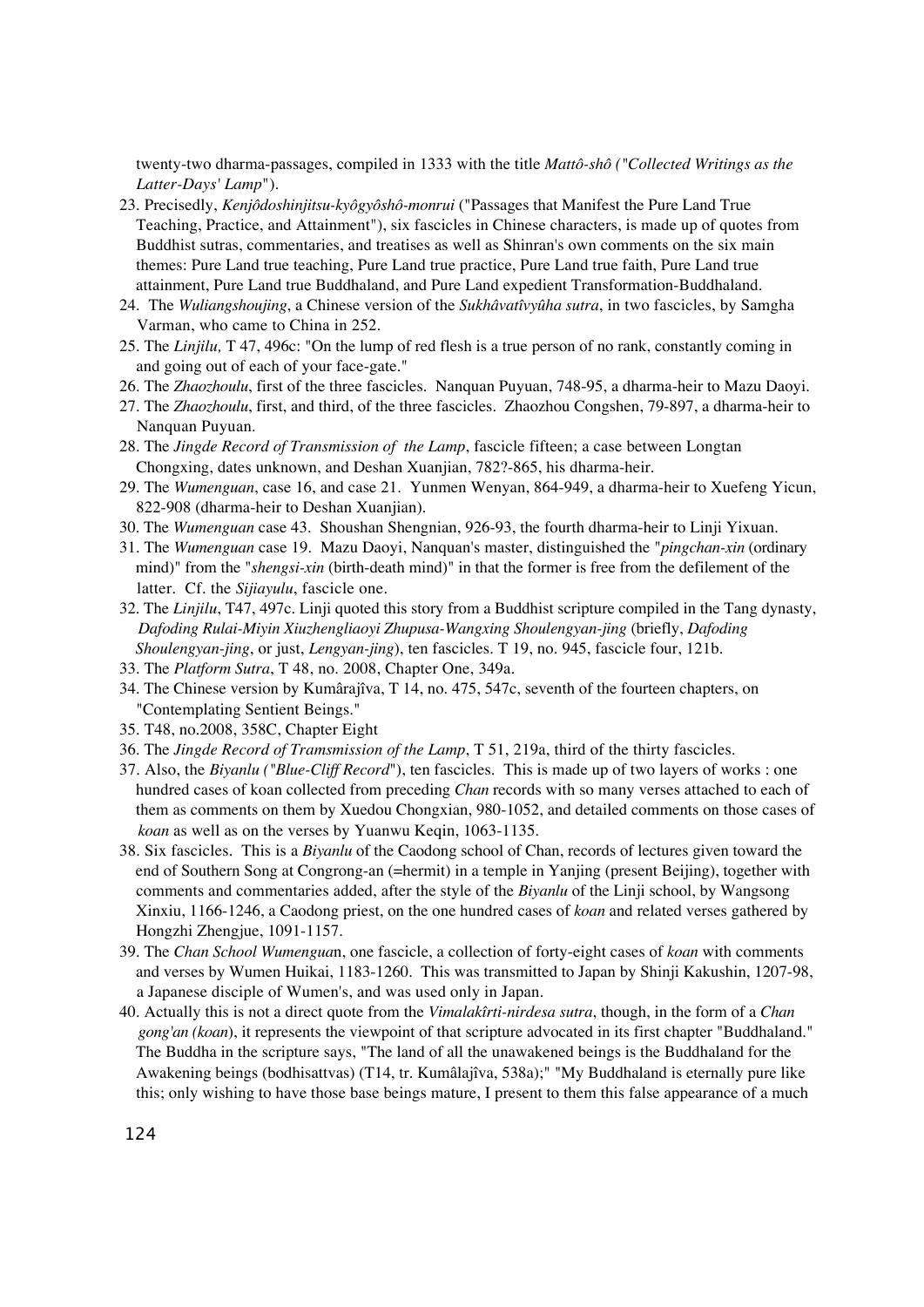#### faulty, spoilt land. (538c)"

 Historically speaking, Kanzan Egen, ?-1360, founder of the Myôshinji Rinzai-zen temple in Kyoto, is known to have cited a *koan* for guiding practisers, apparently the source of Hisamatsu's quote. It goes as follows : "The Originally Present, Consummate, and Fulfilled Buddha -- Why has He gone astray and become the unawakened beings?" (Cf. A comment by Ikkyû Sôjun, 1394-1481, another Rinzai-zen priest, on Verse no. 551 of his poetry in Chinese, *Kyôunshû*, in the manuscript preserved by Okumura Jûbei, *Chûse-Zenke-no Shisô*, Iwanami-shoten, Tokyo 1972, p. 364.) And that is considered to be the reason why the Japanese term "Honnuenjô" for "The Originally Present, Consummate and Fulfilled" was conferred on him as the posthumous title for a state master by Emperor Gonara, 1520-57.

 Here the problem is how Hisamatsu took the *koan* with the slight change of wording for a quote from the *Vimalakîrti-nirdesa sutra*. Hisamatsu in 1915 at the age of twenty-six, after graduation from Kyoto University, practiced under the guidance of Ikegami Shôzan at the Myôshinji monastery, and attained Awakening. There he must have been acquainted with the above *koan*. In 1960 he published a book on the same scripture with the title, *Yuima-shichisoku* ("Vimalakîrti in Seven Cases") , and expounded the Mahayana meaning of it with clarity and profundity. Although he did not refer to the *koan* in this book, it must have deeply rooted in his mind as what represented the Buddhaland chapter of the *Vimalakîrti-nirdesa sutra*.

 In the history of Japanese Rinzai-zen school there have been transmitted a collection of cases of *koan*, compiled and extended among the Myôshinji sect practisers, named *Shûmon-Kattôshû*. According to the recent edition by Kajitani Sônin, Shôkoku-ji Sôdô, Kyoto in 1982, it contains 282 cases of *koan*, and its Case 183 cites this very *koan* as a quote from the *Vimalakîrti-nirdesa sutra*. Kajitani notes that the source seems to have been wrongly cited, and that it can be seen in the chapter on Bodhisattva Vajragarbha of the *Yuanjue (Round Awakening) Jing (Sutra*). There Vajragarbha asks the Buddha : "The World-Honored One, if all the unawakened beings had originally attained Awakening, why, again, do they have all the ignorances ? If ignorances were what the unawakened beings originally had, for what reason do you, the Tathâgata, again declare that they have originally attained Awakening ?"(T17, 915b) This question by Vajragarbha well represents Shâriputra's doubt and the Buddha's response in the Buddhaland chapter of the *Vimalakîrti-nirdesa sutra*. This scripture, *Yuanjue Jing*, was first introduced by Zongmi, 780-841, as a new translation from Sanskrit, but it is considered to have been compiled in the Tang dynasty as a compendium of Mahayana scriptures in response to the inner quest for the Buddhist truth by the contemporary practisers. One can see one context or another of several scriptures referred to there. This means the source cited in Case 183 of the *Shumon-Kattôshû*, which must have derived from Kanzan Egen, was very appropriate. Hisamatsu may well have shared the same understanding with Kanzan on this regard. (In writing this note Tokiwa is much obliged to the three persons for their help : Professor-emeritus Yanagida Seizan of Kyoto University, Ms Maeda Naomi, librarian at the Zenbunka-kenkyûsho, Kyoto, and Rev. Hirota Sôgen of Junshin-ji, Rinzai-zen temple in Nishinomiya City.)

- 41. "*Sifajie*" ("*shi-fajie, li-fajie, lishimuai-fajie, shishimuai-fajie*") is the term invented by Chengguan, 738-839, according to the thought of the *Huayan-jing*. Cf. *Huayanjing Xingyuanpin-shu, Zokuzôkyô* 7 -0498b.
- 42. This does not necessarily mean uttering "he!; ka!"
- 43. Followed by another line : "Having flowers, having moon, and having towers," this poetic statement is generally attributed to Su Dongbo, 1036-1101. "Within Nothingness" is corrected to "Not having one thing."
- 44. The *Platform Sutra*, T48, no. 2008, 349a.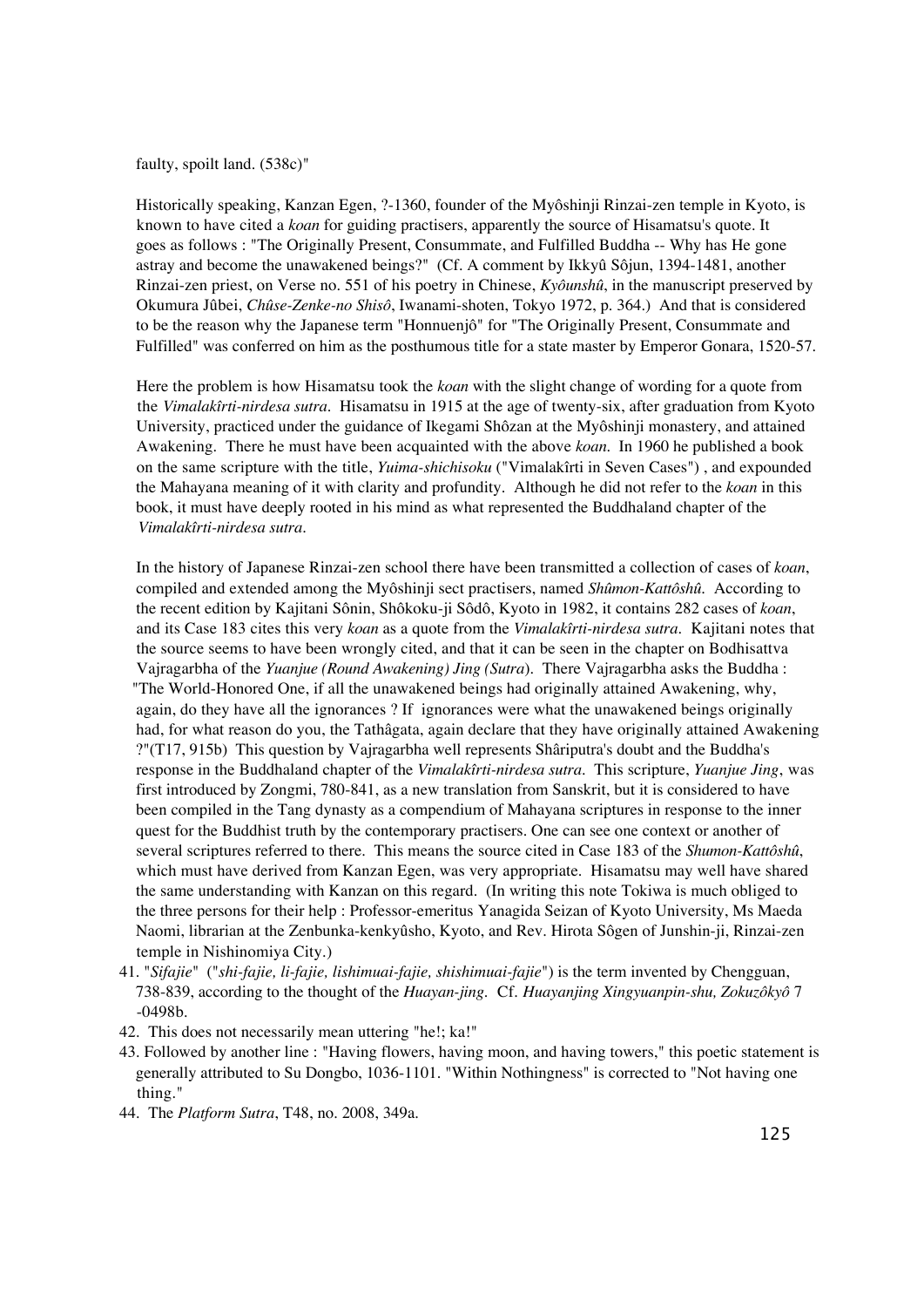- 45. The *Zhengdaoge*, T 48, no. 2014, 396a.
- 46. *Essentials for Transmitting the Mind as the Awakened Truth,* T 48, no. 2012, 384a.

47. The author does not give its source, and the translators were responsible for citing a wrong one. The phrase appears in the following context in which the Four Great Kings uttered their praises for the Buddha, in Chapter Seven of the *Sutra of the Golden Light (Suvarnaprabhâsa sutra*), tr. Dharmakshema, T 16, no. 663, 344b. In the extant Sanskrit text it is not stated explicitly; the underlined parts constitute the Skt. verse five :

"The Buddha's body of awakening is like the moon in the sky, Responding to people by taking form; Equal to the moon in the water in having no hindrance, It resembles an illusion or a mirage. For this reason, Victor Unspotted, we bow to you, the Buddha Moon."

2008/01/03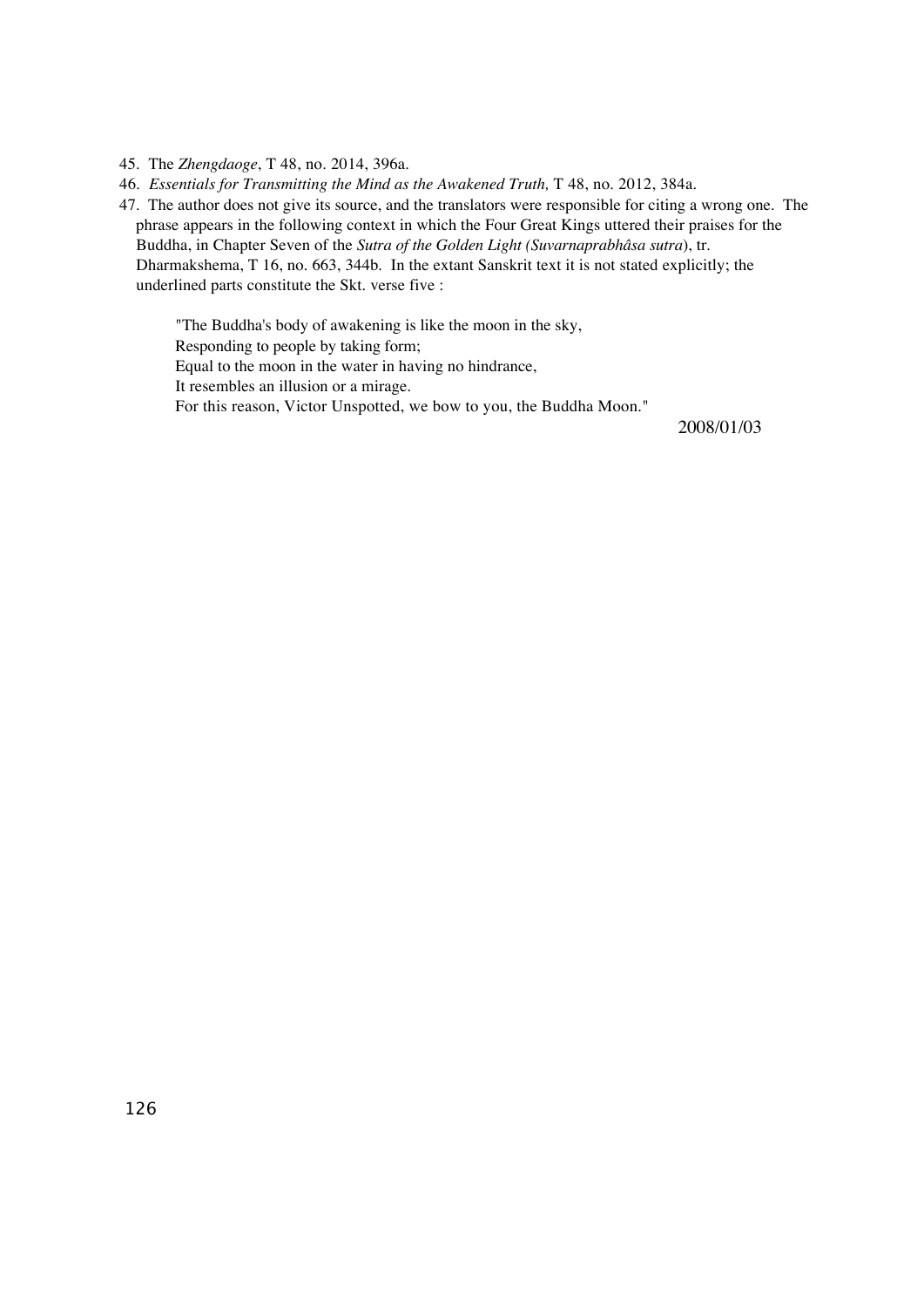**Ultimate Crisis and Resurrection** I : Sin and Death ; II : Redemption HISAMATSU SHIN'ICHI

# **Part I : Sin and Death I** *Religious Time*

THESE days I have been thinking of a three dimensional problem concerning man's way of being. Perhaps it may best be expressed in terms of depth, width, and length. By depth I mean probing man as deep as the bottom of his self-awareness and, finally, awaking to the *Formless Self*.

While by form one can mean either physical or mental, what is ordinarily called the "self" has both these forms. Getting free from such a self and realizing the Self that is in both ways formless is what I mean when I speak of the problem of depth. This is of course something which cannot be easily understood by means of theoretical explanation. At this time I do not go beyond what I have just stated.

What I call width has some immediate connection with the Formless Self. For now, however, let me put aside the question of this connection and, about the width dimension, simply say that it is being liberated from the egoism of nation states or races, expanding it to the entirety of the human race, and thus standing on a perspective of *brotherly love for all humanity*, while still paying due respect to the particularity of all nations and races. That is the problem (p. 12) of width. Of course this comes to be the problem of the relationship between the whole and the individual.

Length, the direct meaning of which is chronological, of course also includes spatial extension as well. Length, then, means *forming history* on the basis of the other two dimensions of man's being. Therefore, this kind of length comes to have a different meaning than history in the ordinary sense of the term, because it is length which issues from the first and the second perspective, depth and width. In other words -- speaking from the point of self -- the self reaches its depths, from out of which it moves in width or extension. It is this kind of extension, as extensive as to cover the whole humankind which forms history, that I mean by length. To summarize then, length means *living the life of history while transcending history.* However, it is only when one is free -- even while constantly forming history -- not only from what has been formed but also even from the work of formation itself that we can speak of forming history while transcending history.

Religion is varied in its actual forms, but I think true religion ought to be something that is possessed of the above structure. Therefore, such religion is not a mere religion; it comes to mean history as well as religion, or religion as well as history. In the aspect of its transcending history it is religion, whereas in its aspect of formation, it is history. In history as ordinarily understood, however, the aspect of transcendence is not thoroughgoing. Of course, relatively one could speak of the possibilities of such an aspect, but not in the ultimate sense.

Religion must of necessity have the meaning of transcending history. But when people speak of transcendence, I think that in most cases they believe that religion transcends what we ordinarily call history so as to cross it transversely. By crossing I mean that religious time of a completely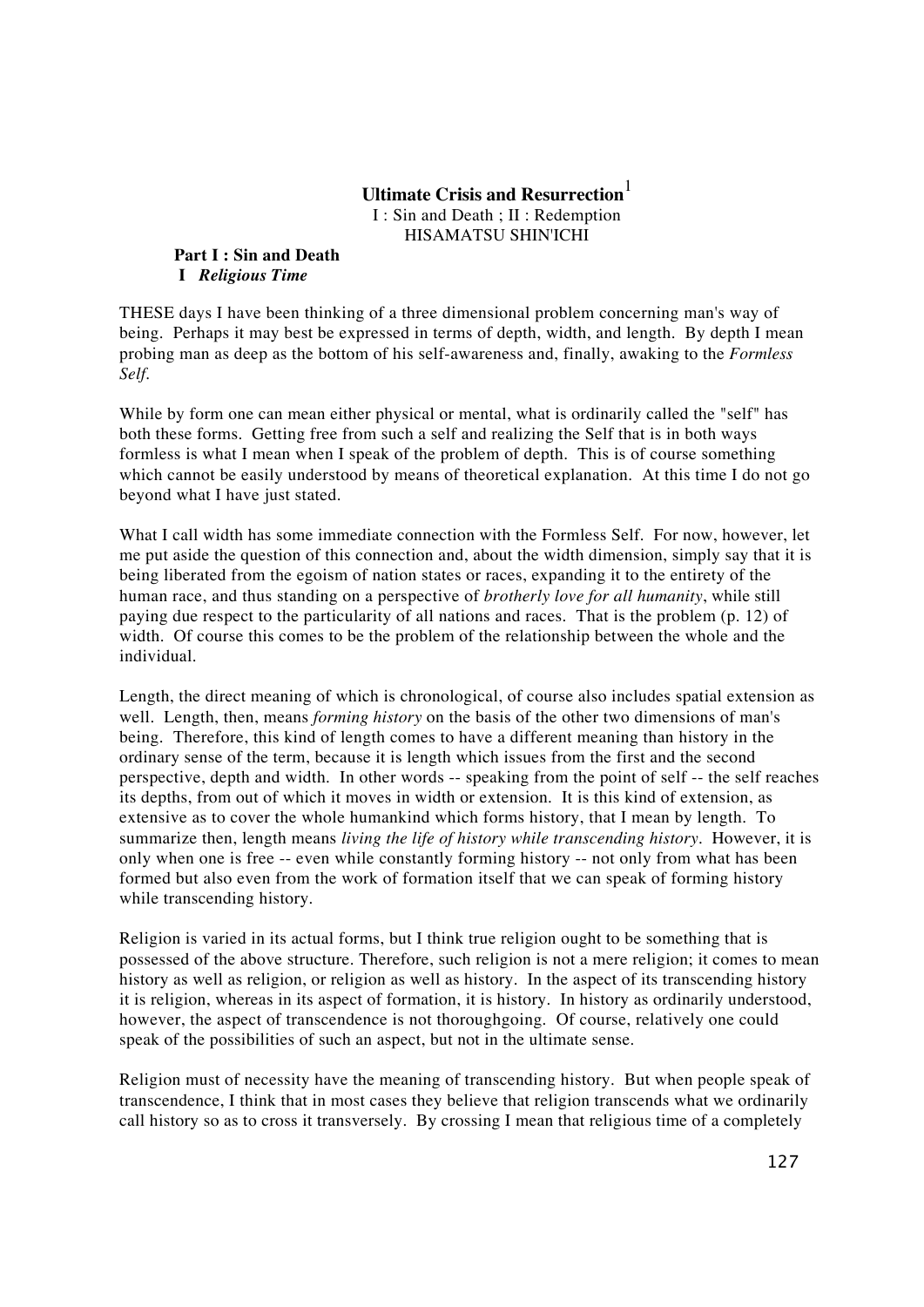different order from historical time intersects the latter. The intersection itself is actual time, according to this way of thinking. This actual time is the present of religious time; the part before it crosses the present is the past; the part after the crossing is the future. Certainly I do not assert this kind of religious time which crosses historical time to be the true religious time. But this way of thinking is what people usually have in religion.

In Buddhism, for example, we see such a way of thinking. The Buddhists' so-called "three lives" are never the past, present, and future of historical time. (p. 14) They are rather the time originating from somewhere completely beyond history and entering this human world of history, which, after entering, finishes and leaves the actual historical time. They consider this actual historical time to be the present life, the part before entering it the previous life, and the part after leaving it the coming life. In religion such a form of time is established ideationally, and this seems to have its own reason. It is a necessary result of an idea that a Buddhaland or a Pure Land cannot be sought within this actual, historical world of man. When people consider man's originally being a Buddha on the basis of such religious time, they may naturally think of the original Buddhahood in the previous life. On the other hand, they naturally think of attaining rebirth in the Pure Land as a matter of a future life in the course of religious time. Therefore, in religion, apart from what we nowadays call the world of history, we must acknowledge this form of time to be the regular notion.

However, is such a form of time to be accepted as the ultimate nature of time? Is it not a mere postulate or a rationally deducted conclusion? One may possibly conceive of such time by analogy with the causal relationships which are established in historical time. Or it might be that such time was actually separately established, and that then its relationship with historical time was elaborated. In any case, however, such religious time never coincides with historical time; and religion of this kind is isolated and is an escape from the actualities of life. For example, if becoming a Buddha or having rebirth in the Pure Land is a matter of a future life, since it occurs after this actual time in which we live is completely terminated, that is, in the future after death, then to attain it would be absolutely impossible. If attainment be in the future after death, then the religious world cannot but be isolated from the actual world, and this latter will consequently be left behind by religion. This is far from convincing to us. Religious time ought necessarily to be what coincides with historical time. I do not think that religious time is established in its relation to historical time by crossing the latter. I rather think that *historical time is established with religious time as its fundamental subject*. In other words, with Formless Self, or Self without form, as its basis and fundamental subject, historical time is established. Therefore, the length dimension, as I mentioned above, comes to mean a Supra-historical formation of history, a Supra-historical living of history.

# **II** *The raison d'être of Religion*

As I have mentioned above, I am considering the problem of man from the three aspects of depth, width, and length, through which I hope to solve various problems. Here I should like first of all, to consider the first, that is, the aspect of depth, that is, to probe deeply into man's selfawareness. This will be seen to have a connection with the problem of death and sin. While I have taken a keen interest in religion both scientifically and practically, for me the problem of depth has been the problem of religion.

Since there are various kinds, or forms, of religion, it may be dogmatism to take up only one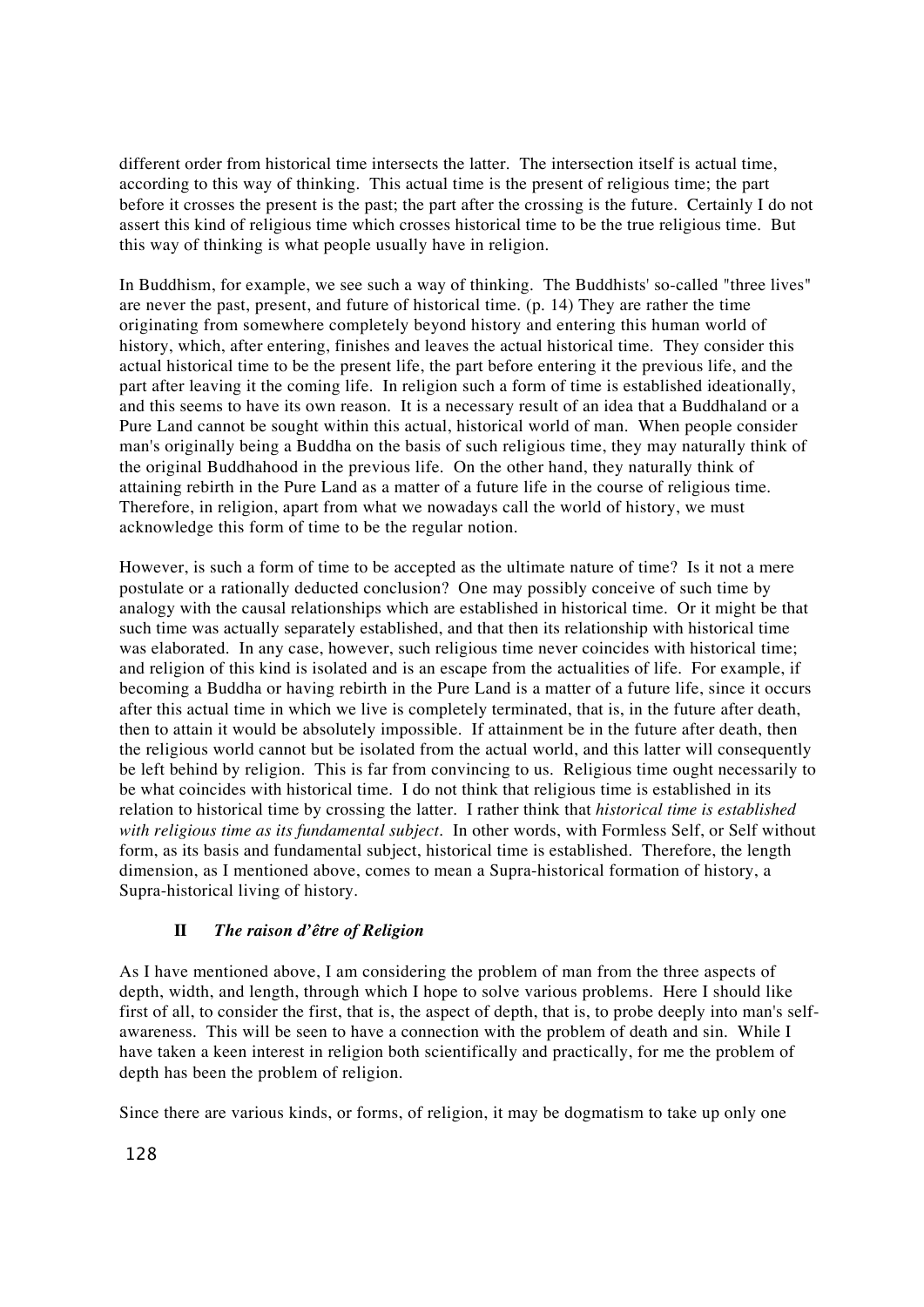kind or form from among them and call it religion. On the other hand, to look upon all those which are called religion as religion would not be very convincing. Some of them appear to be far from deserving to be so called, often, it must be said, with some reason. One cannot affirm everything that is called religion, although it is not easy to say which to deny. According to the positivistic approach to the history of religion or the science of religion, one must study as many forms of religion as possible, affirming them all to be religion. In such a case the problem of which religion is genuine and which not is not considered. However, when we concern ourselves with the various forms of religion, we really cannot help making judgments and evaluations about them. That is, one must investigate whether or not this or that particular form is a developed religion or a primitive one, and, going one step further, examine whether or not it is really religion.

Especially when one seeks to enter religion, that is, when one wishes to "seek the Way," which religion one should choose should not be a matter of each person's merely subjective opinion. This, the most important problem, is an objective one. Taking a false step in this regard will lead one into serious difficulties. Therefore, for those who seek religion, what true religion is should be a matter of greatest concern. Further, besides the problem of what religion one should seek, problems such as the objective value religion has for us and the *raison d'être* of religion become very important. Those who can feel satisfied with their own firm, subjective belief in some religion may feel themselves safe. However, to seekers of the Way in modern times who are very critical, and who refuse to be persuaded by anything that lacks objectivity, (p. 16) the problem, the true religion that has its own reason, is really a grave matter that can hardly be left unattended.

For me also, as one who seeks religion, if the religion were without a *raison d'être* not merely for me as an individual but for man *per se*, I would not be able to have a firm commitment to that religion. I would readily relinquish it. Should one want to preserve religion and feel obliged to find out some reason for it, that kind of preoccupation would stand in the way, and one might come to defend religion without reason. This would actually mean one's defending some already established particular form of religion. Looking at the matter from the viewpoint of a free man -- who feels no need to defend religion -- I go so far as to think that if religion has no *raison d'être* at all for man *per se*, it has nothing to do with us.

*Where in man does one find the "moment" whereby he needs religion*? Where in mankind -- not in a particular individual -- does one find the reason that religion must exist? This is a very grave concern for me. Only when it is settled, can we say that religion has a *raison d'être* for any and all persons. Or rather we had better say that we can call religion that which has such a *raison d'être*. If it has such a *raison d'être* and hence must of necessity exist for man, then it can be called true religion. To tell the truth, that is a very difficult problem. Is there any reason at all why religion ought to exist for man? In other words the problem is: Where in man does one find the "moment" which prevents man from remaining merely man? Where is the objective reason for which man cannot abide at ease with merely being man? If one can find any such objective reason, then one will be sure that man cannot remain a merely ordinary man, that man cannot help going beyond that, and that at this point religion is established objectively and reasonably. In conclusion the problem will be, whether or not man can ever remain simply man.

As for ways of thinking about man, there are many, needless to say, wherein both man and transcending man are spoken of; but it is not clear what kind of man is transcended and in what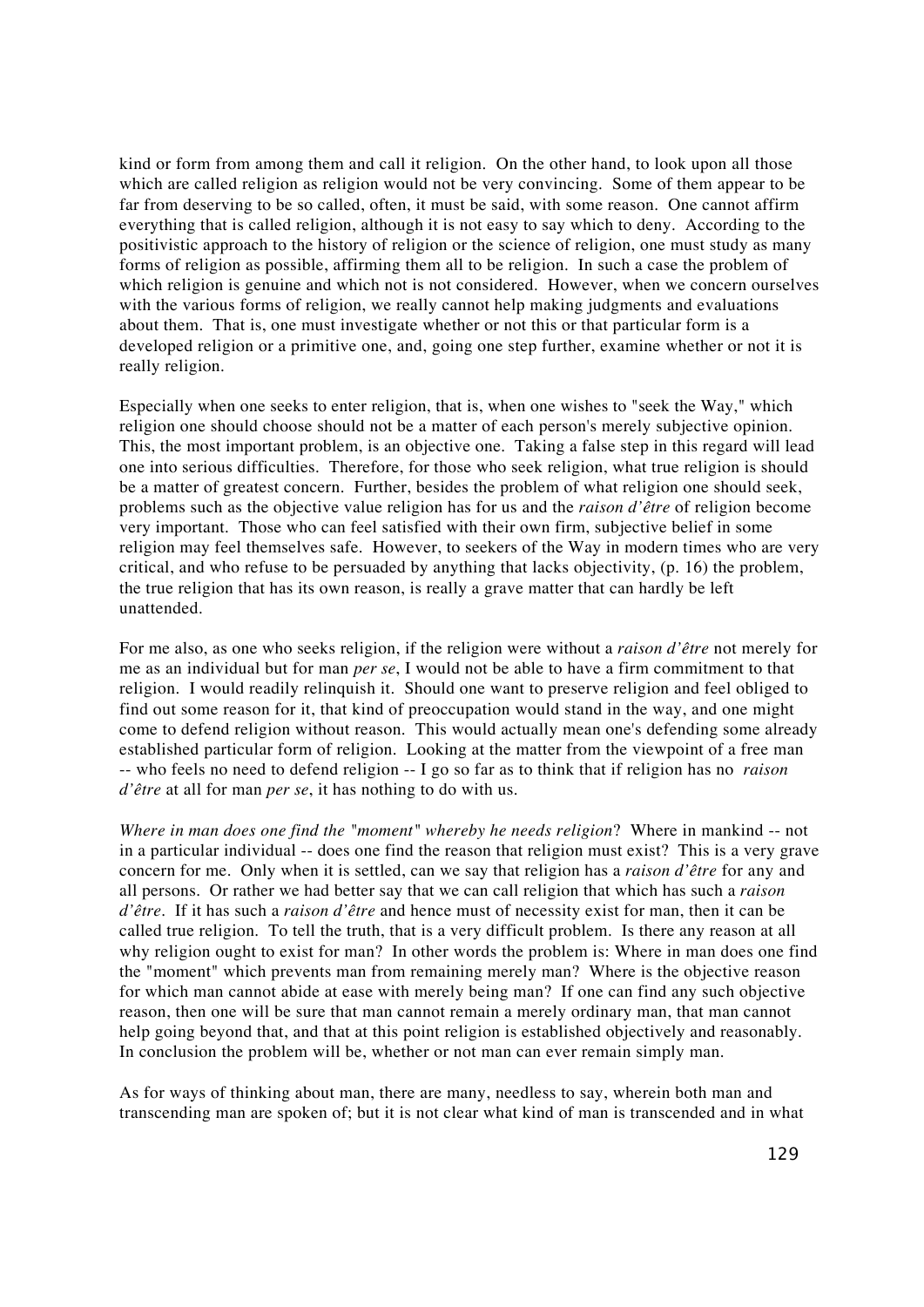manner. Inquiring into the problem of what man is is extremely difficult, hardly to be settled easily. However, in our present times, in the modern age of uneasiness in which we stand, perhaps we can say this: When one speaks of transition from the Middle Ages to the modern world, Theonomous men such as those of medieval faith can no longer be called modern men. Let me use the term "Theonomy" here to characterize the medi-(p. 17) eval type of faith which finds its ultimate shelter in the divine law. Certainly it is not that there is no reason for the existence of Theonomy. But in modern times, and in the present age which is its vanguard, man has gotten rid of the kind of man that lives according to such Theonomy. Man has become autonomous. Even more clearly then, types of religion which precede Theonomous religion, such as animism and fetishism, certainly belong to the past, and have no *raison d'être* today. If one calls them religion, it is only by name; they cannot be living religions with their own *raison d'être*.

Concerning religions of the medieval type I cannot afford now to go into detail, but since modern man's autonomous self-awareness has become central, even though such religions exist today, they cannot truly be called present-age religion. Religions of the medieval type have lost their *raison d'être*, and have already died out or are dying. Anyway, I believe that in the present age when man is awake as autonomous man, the medieval type religions can no longer continue to exist, and are going to die out. Even though medieval type religions survive today, this is an age when autonomous man's self-awareness is the subject. In other words, the present age is *the age of humanism*. If one calls religions of the medieval type theism, the self-awareness of today's autonomous man is humanism. Further, this autonomy is not narrow intellectualism; it is *rationalism in a broader sense*. Today's man, therefore, is a rational man in the broad sense of the term who overcomes bondage to the senses through Reason. Such men of reason, we can in a sense say, are engaged today in forming the world.

Today is an age when the man with humanism or humanistic idealism is coming into control of things, and he will continue to do so in the future. In this regard, we can say that the fields where such humanistic activity is assumed are distinctly realized as science, morality, and art, and that the development or advancement of such fields has become the matter of concern. All this apparently leaves no room for the standpoint of religion, which is spoken of as transcending reason. Even if from the "humanistic" standpoint one may speak of transcending man, one speaks so not from the standpoint of religious faith, but from that of reason. By this I mean that that which transcends man, although not yet actualized, cannot but be thought of as the ultimate of reason, like Idea. Here is a way of life in which, while rationally approving of the transcendent nature of Idea, one goes on working toward (p. 18) its actualization. Thus, to regard as religion the way of life which is considered ultimate as regards the relation between actual life and its ideal -- this can be called the standpoint of "idealistic humanism."

From such a standpoint, however, even if one speaks of religion or faith, the world of such religion or faith becomes only relatively actualized, and will never absolutely become actual. Rather in its never absolutely becoming actual history is thought to be established. Do we not here find the reason why the present age does not find satisfaction with itself? The ideal world is after all never actualized, and the actual world is the one that constantly suffers from the tantalizing glitter of the ideal.

However, it ought to be asked here whether or not this faith or religion of humanism can establish itself firmly. I mean, I should like to consider whether or not the very hope of attaining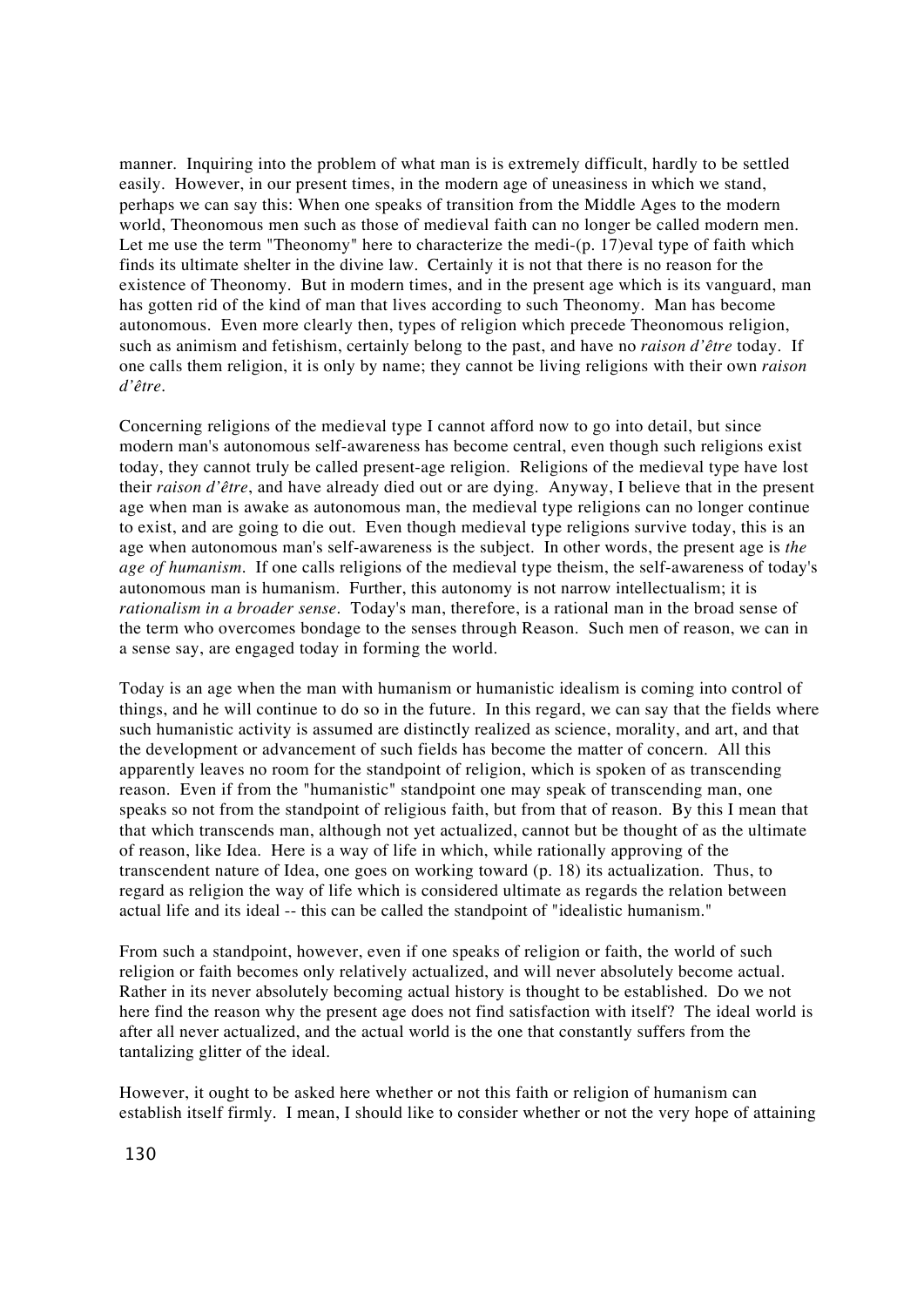of such an Idea, or being resigned to its unattainability, has any validity at all. This will also serve as *criticism of humanism itself*, so that it will become criticism of the religion that is established on the ground of humanism. Where can we find the reason why the standpoint of "reason" ultimately becomes untenable?

Our problem now focuses itself upon that of the "moment" in man which necessarily leads him to religion. I should like to clarify this by considering it in relation to the problems of sin and death.

## **III** *The Religious Moment in Man*

In religion -- not primitive ones, but those established out of a highly developed awareness of human nature -- what moment in man is regarded as leading him to religion? In many cases, *death and sin*. Christianity regards Original Sin as the moment in man which keeps him from remaining man, and which inevitably leads him to religion. Besides, since it is called "original" sin, it is the basic sin, and is considered to indicate something different from ordinary sin. Today, however, for us who attempt to understand original sin, the myth which attributes it to Adam and Eve is completely unacceptable. Therefore, such a myth cannot but be interpreted differently, perhaps, as a symbol. Never can it be accepted literally.

Perhaps there may still be people who accept it as it has been accepted, and in the Middle Ages it may have been sincerely taken literally on faith. Theirs is, however, pre-modern faith, which is unbelievable for modern man. For (p. 19) modern morality, it is unthinkable in terms of individual responsibility that the burden of the sin thus committed by man's ancestors should be borne even today by their descendants. And yet in its emphasis of sin where not only particular individuals but all human beings are guilty, it is considered to have universality.

A direct confrontation with sin is found not only in Christianity but in Buddhism as well, and there too it is seen as a religious "moment" in man. In Buddhism, among various schools, the Jôdoshin (True Pure Land) school emphasizes *contemplation upon man's sinfulness*, considering sin as an important religious "moment" in man. Not only in the Jôdoshin school, however, but in Buddhism at large sin is considered to be a religious "moment" of man. Therefore, we can say that sin is regarded as a very important "moment" which leads man to religion.

Besides sin, especially in Buddhism, death is considered to be the other, equally important religious "moment" in man. Death, in this case, first means physical death. Certainly one cannot abstractly think that physical death is all that death means; it includes mental death. In any case, when death is said to be a religious moment, it is also called into question. In Christianity, death may not be given as much weight as sin, but it cannot be supposed to have been neglected.

These two, *sin and death*, which ordinarily are separately considered, since they are each spoken of as the single or the grave "moment" for religion, can both be said to be the inevitable for man, and to point up man's limitation. In other words, when t*he moment for religion in man* is said to be sin and death, this means that sin and death constitute man's limitation, and that they are what man can never overcome. We ourselves face death. There is no one who does not die. Death is negation of life; no man or no living being can overcome it. The same is true of sin. No man can escape or overcome it. We must first separately take them up to consider what each means.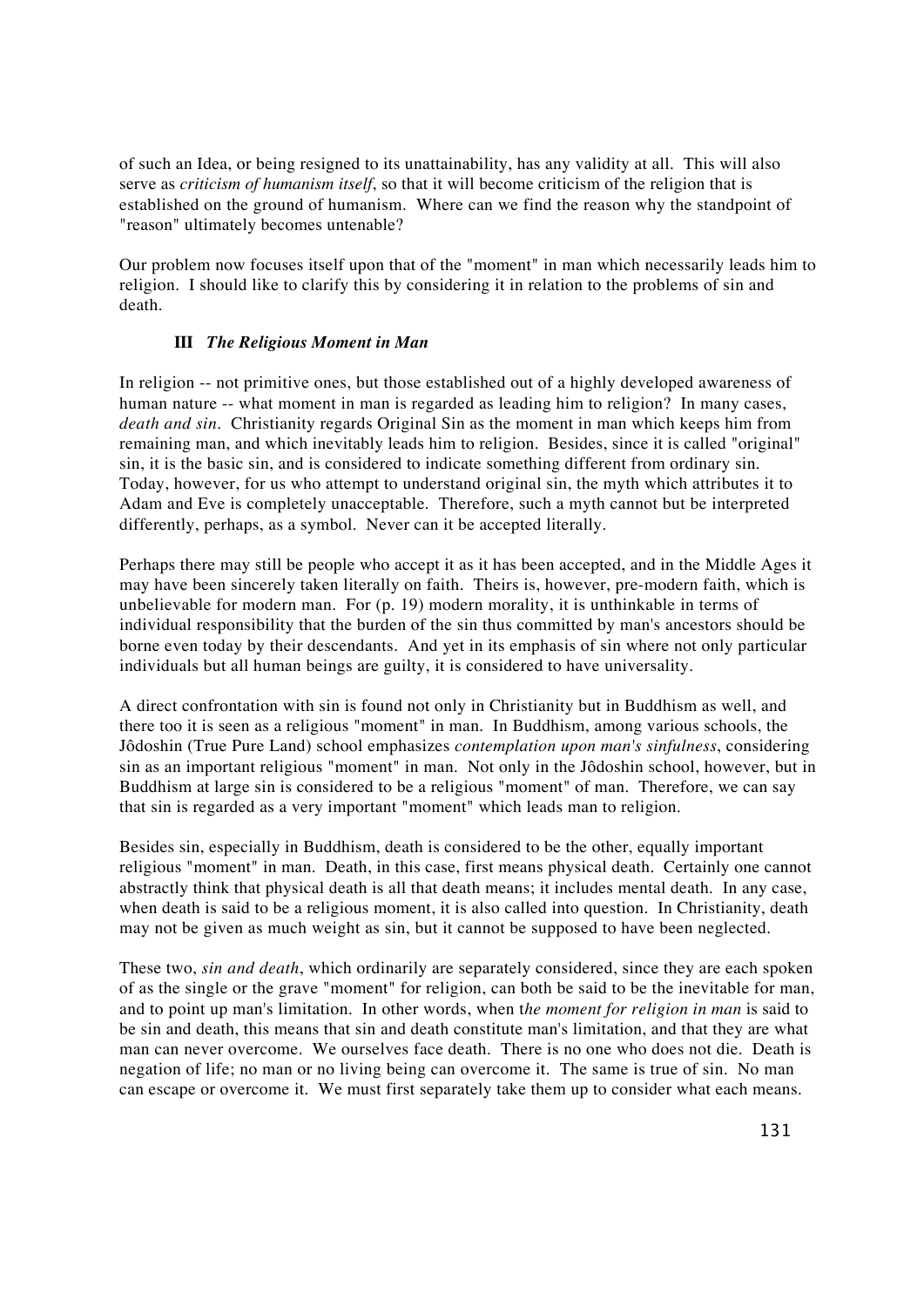The terms sin and death are taken in various ways. They have a variety of meanings and can never be defined in any single way. However, when one speaks of sin, ordinarily one is likely to think of the term in its moral sense. When there is some sin committed in the moral sense, it is natural to think about avoiding sin. From the standpoint of morality, one must take the direction of overcoming sin. Getting free from sin or overcoming sin can be (p. 20) achieved only by the moral conduct necessary to overcome sin, not by anything else. Sin, from a moral perspective, must always be overcome by moral means. However, morally speaking, one can only be negative about the possibility of completely overcoming sin. In other words, moral strength is like the limitation of idealism. Although, relatively, one can overcome each single sin, one can never get rid of sin itself, no matter how long one may try.

## **IV** *Sin*

Ordinarily sin may be considered to belong exclusively to morality. But when we consider it well, *we come to wonder whether we can limit sin to morality alone*. I rather think that sin exists in science and art as well, and not just in morality. Certainly it is not of a moral type, but just as we have evil against good, we have falsity against truth, ugliness against beauty, and defilement against purity. Even if we could get rid of sin in a moral sense, we could not be free from beauty versus ugliness in the world of art, or truth vs. falsity in the world of science. Therefore, *sin ought to be extended to include the problem of reason per se*.

To summarize in a general manner, the concept of sin ought to be extended far enough to the kind of sin which consists in between being rational and being irrational. Meanwhile, the opposition of rational and irrational is basic to the structure of reason, so that to remove what is irrational and to leave behind only what is rational is, one must say, impossible. This becomes clear when one considers the structure of reason itself. For this reason, getting free from sin or being redeemed from sin is, speaking from the standpoint of reason, impossible.

However, by this I do not mean any impossibility of removing what is irrational in the *process* of rationalization. In the process one must promote individual rationalization, and in this respect reason has its own life. It is not that difficulties met with in the process make it impossible to be liberated from sin in the broader sense of the term as indicated above. I mean rather that the impossibility of being freed from sin is indubitably based on the structure of reason itself.

Distinguishing the basic *contradiction, dilemma, or antinomy* which is considered to exist in the structure of reason from the relative contradiction, dilemma, or antinomy which reveals itself in the process of rational activity, we will deal with the former, which is the antinomy inherent in reason itself. This (p. 21) more basic antinomy is an ultimate one which concerns the structure of reason, and, as such, is the ultimate antinomy.

The antinomy in the process of rational activity cannot but be of a relative nature; it cannot be ultimate. Distinguished from that, the basic, ultimate antinomy is no other than the fatal limitation of reason. Here we see the extremity-situation of reason itself. Here we see the ultimacy of sin. In other words, it is here that sin is said to be the unavoidable limitation of man.

This is especially *the limitation of modern man* who today depends on the standpoint of reason. Even though he has this in the depths of his own being, he i*s not aware of it himself and so continues to rely on this antinomic standpoint.* Herein, fundamentally, lies the direction of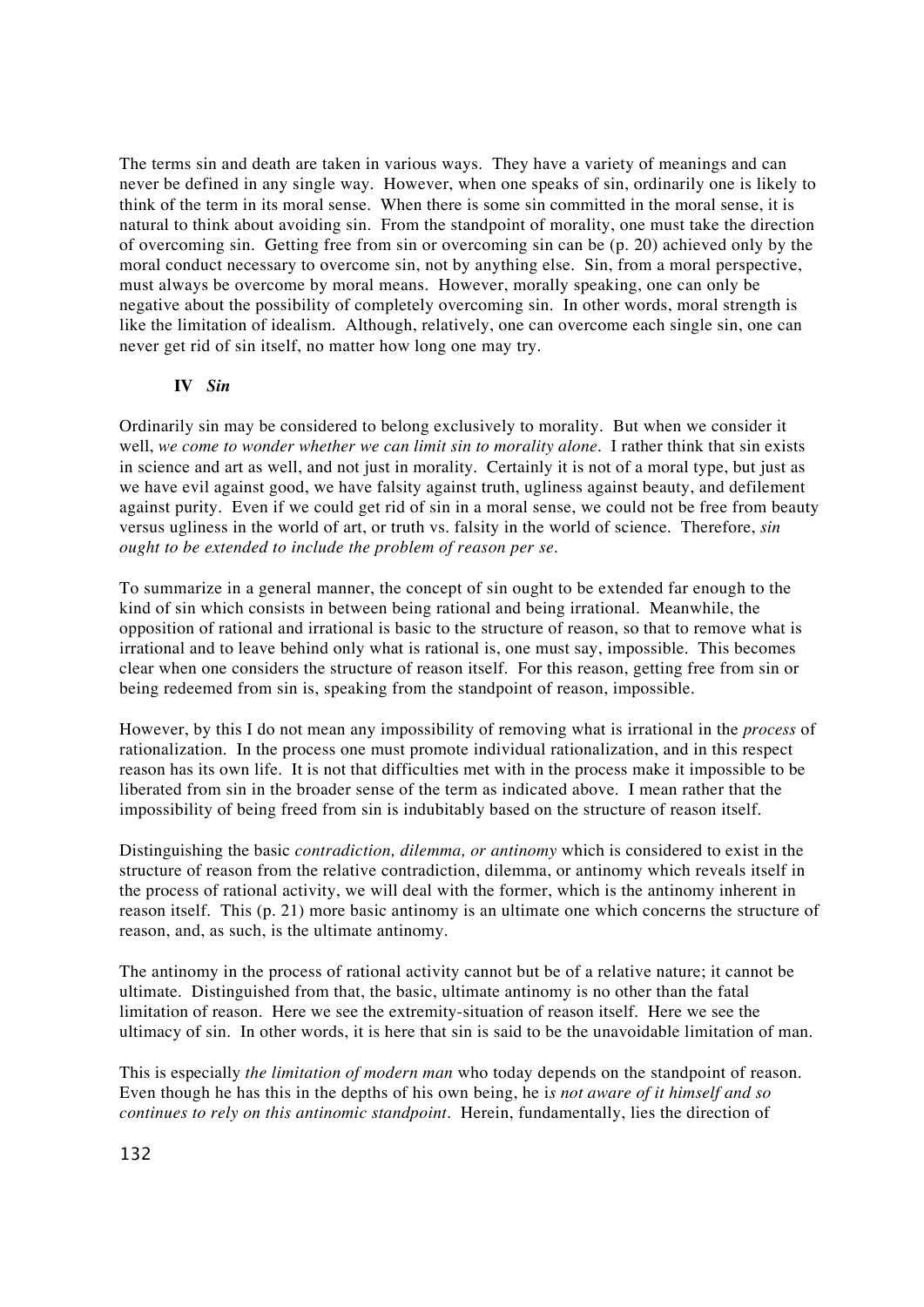history in modern times and also the direction of human life. It is in this light that I interpret the easy-going nature of human life in the modern world or in modern history. To think that by relying on the standpoint of reason we can dissolve sin is to consider possible what is really impossible.

Only when sin is seen to be such as I have been explaining, does it become the sin of man which covers the whole field of man; and unlike ordinary transgression, it comes to mean the root of all sins. In other words, sin arises because man has ultimate antinomy in the very structure of his being. Insofar as the basic antinomy is not solved, we are fated never to be redeemed from sin. In this sense, I feel that so-called original sin really does exist (although its myth is far from being convincing to us today). This original sin is that which no one has been able to escape since man's beginnings -- by which I mean since man became highly developed. To remain unaware of this would be nothing but *religious ignorance* -- although ordinarily few will refer to this as religious. This is *man's most basic kind of ignorance*. If one should look for man's darkest spot, perhaps this would be the place to look. Man's fate, the deep chasm from which he cannot escape, *the abyss of man*, lies there.

Realizing this kind of sin differs from the case in which I get obsessed with the idea of my sinfulness because someone else tells me I am guilty. It also differs from the case in which one categorizes each individual transgression and considers it to be extremely wicked. A question from which we cannot escape is, *what makes so-called extreme wickedness possible*? When we speak of original sin, which aspect of man do we point to? No mere dogma or doctrine or words -- arrogant as it might sound to speak thus -- attributed either to (p. 22) Shâkyamuni or Jesus Christ or anyone else, would ever convince me that I have committed original sin. In this very respect one might well insist that I have *karma* accumulated from previous lives or that I have the stains of original sin on my soul. However, I have never been ashamed or worried that I might have such karma accumulation or effects of original sin. I rather think that because I am affected thus the real situation of man becomes apparent and, far from feeling penitent, I take delight in it.

It seems that ordinarily people emphasize relative guilt out of some sentimentality, and taking it as categorical or ultimate feel themselves to be sinful or ultimately guilty. Man's feelings of not being able to keep on living os his nihilistic feelings, in ordinary cases, prove, upon careful examination, to be only of a relative nature. Situations in which one is really and ultimately nihilistic will prove rarely to exist if one calmly investigates them rationally. Nowadays, there are said to be a great number of suicides. But there does not seem to be any distinct reason which may have made these suicides inevitable. In most cases relative reasons given too much emphasis seem to have brought them on.

I wonder, however, whether we can approve of such a situation. To consider man to be nihilistic on such grounds seems merely to reflect a very shallow understanding. When man is said to be nihilistic, where should we locate this view? Today people often speak of nihilism, but the basis for that, in my view, is simply in the ultimate antinomy of man. I believe that it is in this ultimate antinomy that the ground for ultimate negation of man is found. I would rather speak of the ultimate antinomy as sin than say that sin constitutes antinomy. That is the way I should like to define original sin. For all the various ways of understanding sin, I should like to think that inevitably all of them stem from this ultimate antinomy.

**V** *Death*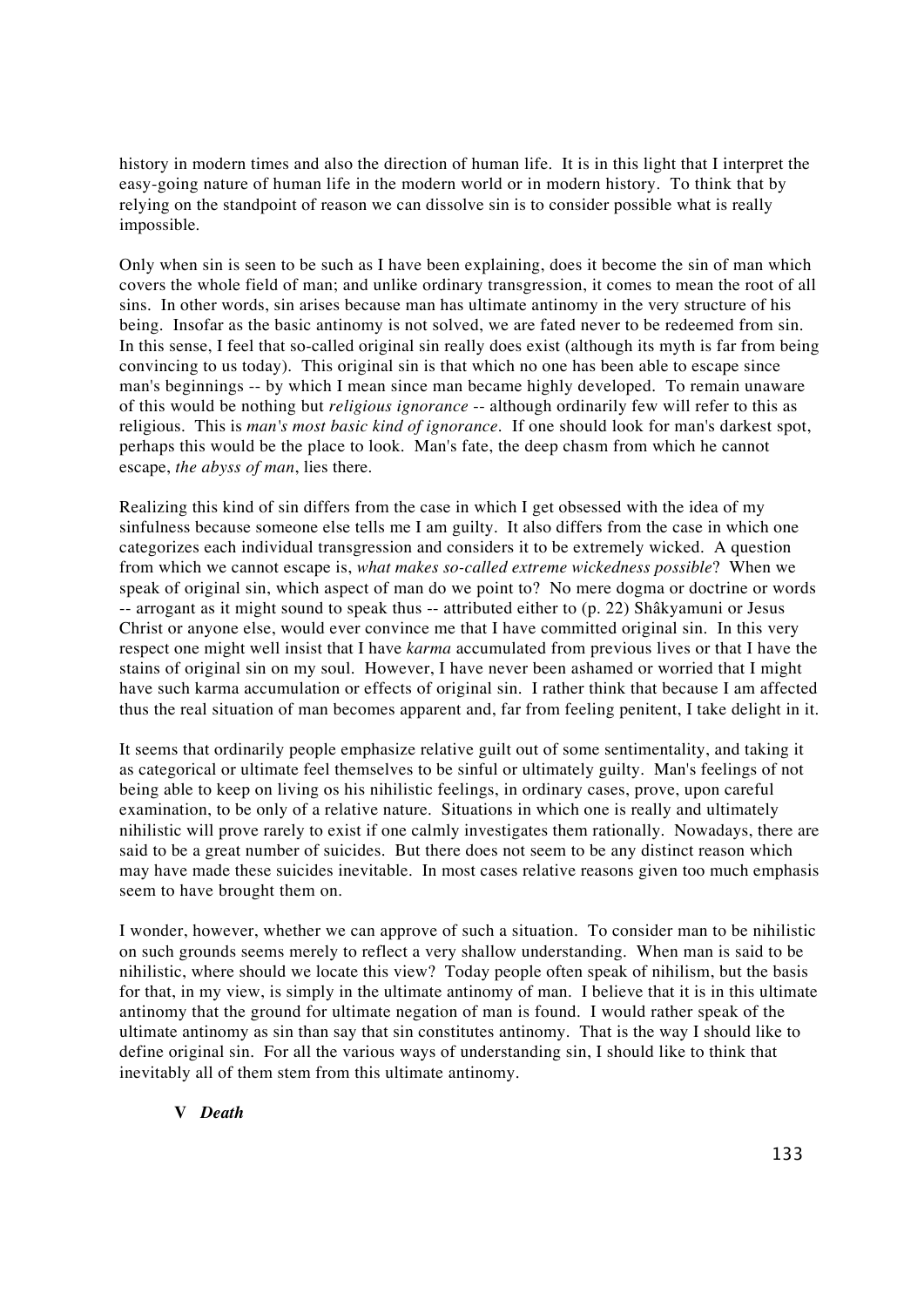It is said that man enters religion not only because of the "moment" of sin, but because, apart from that of sin, there exists the "moment" of death. If sin is spoken of not in its ordinary sense but according to the above interpretation, then our next problem is how we should think of death in a manner similar to our treatment of sin. I need not mention here that when one speaks of hating death one has hope in life, and this indicates that death is inseparable from life. There is no death as such alone; death, after all, is not to (p. 23) be separated from life. It is *death as the other side of life.* In this sense, one must say that death is invariably *of the life-death nature*.

From the viewpoint that death is unfailingly of life-death nature, it must be said that there is no life apart from the life of life-death nature. Life of the life-death nature cannot possibly acquire a life which has the nature of life alone. In other words, for life of the life-death nature it may be possible to relatively overcome death but is ultimately impossible to do so. This is true because at the bottom of life there exists the antinomy of life vs. death. It is only in the case of ordinary life that living or dying can become a question. According to my view, one should fear not death but life-death. Then our sharing in the life-death nature comes to be the basic problem of our life. In other words, our life stands on the basis of the ultimate antinomy of being at once life and death. Therefore, *the meaning of death ought to be deepened to the extent that* not mere death against life but *the very being life-death is death*.

Besides, this life-death nature can be spoken of in relation to all living beings, that is, in relation to all that which is alive. In this case life-death means origination-extinction, which is not necessarily limited to man's life-death.

The term origination-extinction is an all-inclusive one. It applies to man as well as to everything else. However, we must extend the content much further than life-death or originationextinction, and bring it to the very point of *existence-nonexistence*. In other words, it comes to mean the life-death of man's life in its being-nonbeing or in its existence-nonexistence. Therefore, if one speaks of getting rid of death as redemption from mere death, he is not very exact in his way of expression. Rather it should be getting rid of the life-death nature.

Consequently as regards death, one must say that the very ultimate antinomy life-death is death. This is what I consider to be *ultimate death* or ultimate extinction. This is what is called *Great Death* in *Chan* (*Zen*, in Japanese). Ultimate death, which can also be called ultimate negation, is evidently not any mental negation as an abstract idea; it ought necessarily to be fundamentally subjective.

# **VI** *Sin and Death as Inseparable, and Emancipation*

As I have mentioned above, by sin I think we should mean the ultimate antinomy rationalirrational, which is found in the structure of reason. Nothing else, I should like to say, is the real, ultimate sin. As for death also, it is nothing but the ultimate antinomy existence-nonexistence, which lies at the bottom of life, and which I consider to be ultimate death. That is how I should like to interpret sin and death; or rather, extreme though it may sound, I think *that is the way they really are.* They ought to be so; they cannot but be so. In Buddhism, in the case when death is said to be the "moment" for religion in man, if the death is to be man's extremity-situation, it ought to be deepened to the kind of death I am referring to. The interpretation of sin also ought to be as thoroughgoing as the one which I have outlined above.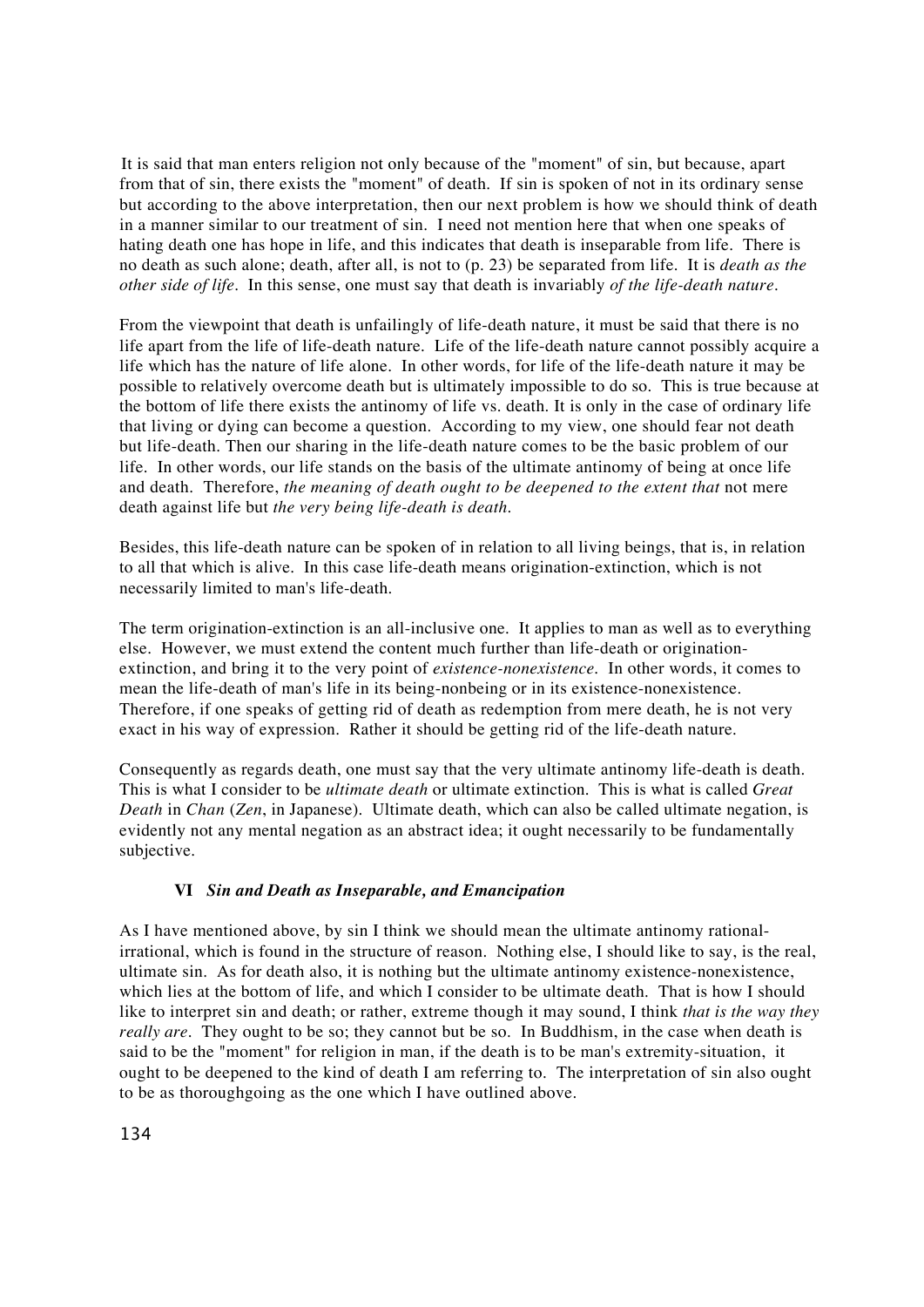In the above I have mentioned separately the ultimate antinomy of life-death and that of the rational-irrational. This may have made them appear separate from and unrelated to each other. But the truth is that these two cases of ultimate antinomy are never two in us; in the concrete, actual man they are one. The ultimate antinomy of life-death and that of the rational-irrational are not separable from one another; they are indivisible. To take up either life-death or the rational-irrational alone, apart from the other, is evidently an abstract matter. In their concrete reality these two are one; there is never one apart from the other. To ask why the ultimate antinomy of life-death becomes pain or suffering in us is already a question based on the judgment of reason. Not only because one feels that pain is detestable but also because *one judges* that it is to be detested, does liberation from pain come to be a problem that is really objective. Further, sin without a sinner is a mere idea; the concrete man who lives to die is the sinner.

*Such ultimate antinomy really pressing upon us is the true "moment" of religion*. A death or a sin which one can look upon is an abstract one, a mere object of thought. We are confronted by ultimate death, ultimate sin. This ultimate antinomy is the very self-awareness in which existence and value are one; it is not anything to be known externally. It is original to man; it is at once my way of being and that of all human beings.

The "moment" of religion for man ultimately lies here. And any kind of religion should be brought home here, should be pursued to this depth. As (p. 25) for relative religious moments in man, there may be a variety of them. It is only when one goes from relative moments to the ultimate moment that there prevails the ultimate antinomy which is fundamentally subjective. It is there that there obtains the true religious "moment." This is so, I believe, whether we know it or not.

In Buddhism when one speaks of sin, one calls into question not only evil or sin but the three antinomies: good-evil, right-wrong, and pure-defiled. Again since death is ultimately of lifedeath nature, and since liberation from death is liberation from life-and-death, Buddhism regards the kind of ultimate antinomy which I refer to as the "moment" for religion. Further, in Buddhism, when one speaks of the liberated state of man, liberation from origination-extinction is also called "nonorigination-nonextinction," "No-birth-No-death," "birth-and-death as one truth" and so on. Freedom from discrimination of good vs. evil, right vs. wrong, pure vs. defiled, is called "No-good-No-evil," "true-and-false as one truth," "pure-and-defiled as non-duality," and so forth. Here that which has been liberated from the moment of ultimate death, ultimate sin, is

considered to be man's true way of being. As remarked by the Sixth Patriarch of *Chan* in China<sup>2</sup> :"When you do not think of good or evil, ... your original face at the very time." Through and through this is a case of the Not-thinking-either-of-good-or-evil. Also, in the expression by the Sixth Patriarch<sup>3</sup>: "The face that you had before your parents gave you birth." The self prior to birth from one's parents means the Self without the life-death nature. Such a question the Sixth Patriarch posed to a monk, saying, "At the very time you do not think of good or evil, please give back to me the Face that you had before your parents gave birth to you." This constitutes the basic task of man. Without the solution to this problem one cannot help falling into anxiety and desperation.

Similar expressions are found abundantly among the *Chan gon'an (koan*). Such a problem,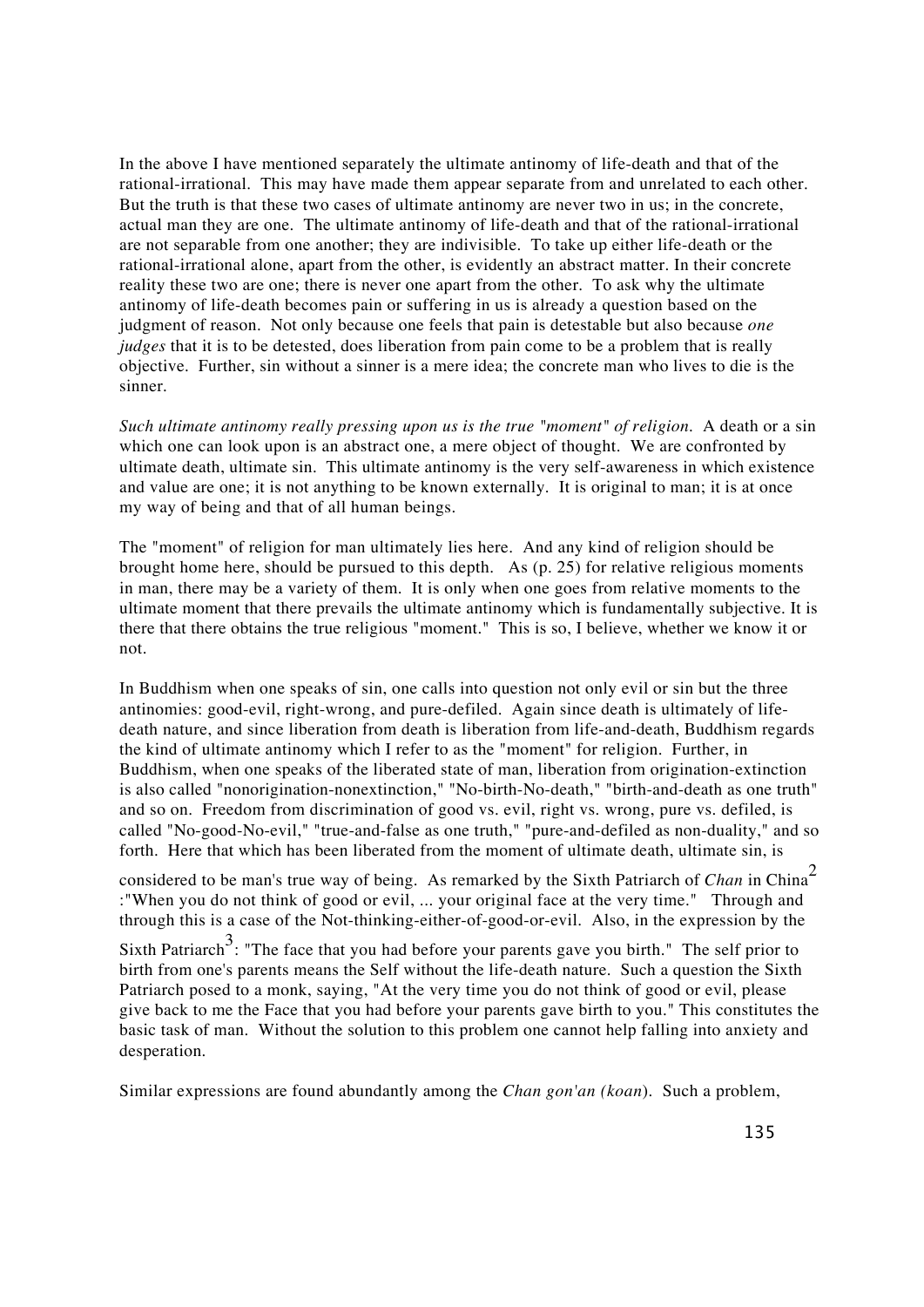which has become one with the person who wrestles with it is the "great doubting-mass" (*dayituan; daigidan*) i.e., the self as ultimate negation. Here my (p. 26) whole body and whole mind is one as fundamental subject. Such a basic "great doubting-mass" is itself the ultimate antinomy. Although ordinary doubts are intellectual, this "great doubting-mass," despite the intellectual term "doubting," is no mere intellectual doubt. It means *something total*, in which emotional anguish and volitional dilemma, as well as intellectual doubting, are *one fundamental subject*.

In this regard, the "great doubting-mass" *completely differs quantitatively and qualitatively from the "doubt" in Descartes' de omnibus dubitandum* ("Concerning the necessity of doubting everything"), which served as an important moment in the change from the Middle Ages to modern times. The "great doubting-mass" is all-inclusive, total, and ultimately and radically subjective. Here, *what is being doubted is the very doubter himself, and the one who doubts is that which is doubted; there is no distinction between that which acts and that which is acted on, between subject and object*. This is the *one great mass of doubt* to which all the doubts are reduced and upon which all the doubtings are based. Therefore, clearly enough, this is far from something like a sum total of possible particular doubts.

In *Chan* from very early days there has been a term "great doubt" (*dayi; daigi)*. In my view the "great doubt" of *Chan* ought to be what I mean by the "great doubting-mass." If the "great doubt" of *Chan* were to mean, as it has tended to be mistaken in the tradition of *Chan koan* heretofore, a doubt or a *koan* which concerns some particular, individual thing or matter, we must say that it would be unworthy of being called the great doubt. As for the well-known *koan*

of Zhaozhou's "Wu" ("Mu"; "Nothing"), which is presented as the first case of the *Wumenguan*<sup>4</sup>, even if the *koan* becomes, as Venerable Wumen said, "the doubting-mass (given rise (p. 27) to) with your whole being," should it remain *a particular doubting-mass*, it could never be called "great doubting-mass." Insofar as it is not great doubting-mass, even when it is broken through and awakening opens up, it would be no more than *particular awareness which has form*; it could

never be called *Great Awakening* or *Awaking-Mass*, which, Linji said<sup>5</sup>, "Without any form, penetrates throughout the ten directions and right now is working in your presence." Because the doubt is exhaustively thoroughgoing, totally single, and fundamentally subjective, the Awakening also can be exhaustively total and fundamentally subjective.

For the overcoming of this doubting-mass, the bottom of man ought to be broken through. The way of breaking through it is only this -- to be awakened (p. 28) to the True Self, the self in whom the doubting-mass is resolved. Here is a leap. The self in ultimate antinomy cannot become the True Self with continuity. Only when the self which is ultimately antinomic breaks up, does the Self of Oneness awake to itself.

Therefore, we must say that there is a leap, a discontinuity. However, this does not mean that one is saved by someone else or that redemption comes from God or Buddha. The self of life-death nature breaking up and becoming the Self without life-death means that the self of life-death nature becomes awakened to its original Self. In this sense the Self without life-death has continuity with the self of life-death nature. In this Self-awakening, like between the doubter and the doubted, there is no separation between the awakened and what one is awakened to. While the doubting-mass breaks and the True Self is awakened to, the former is related to the latter in a very special manner as the darkness of night which is dark through and through is to the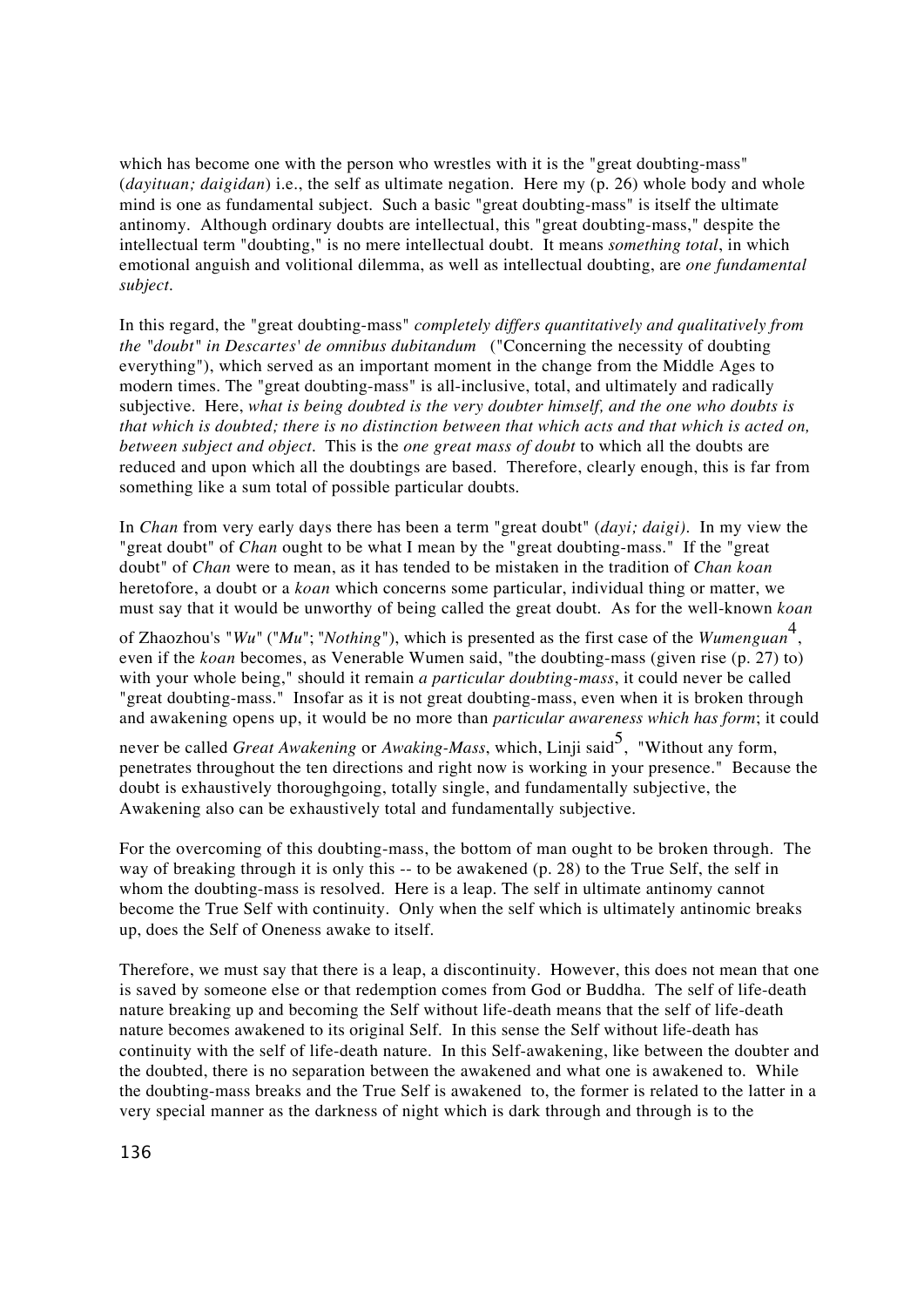brightness which prevails after sunrise.

By the True Self I mean the Self that is not the ordinary self, the Self that has become free, in the true sense of the term, from death and sin, the Self that is not limited by either time or space, the Self that is empty and nothing – Formless Self, Egoless Self –.

The leap from the ordinary self to the True Self, however, is no mere leap. A special method is established there. Through its application, I believe the theological dispute between the Swiss

theologians Emil Brunner (1889-1964) and Karl Barth (1886-1968) also can be solved  $6$ . The method I refer to is (p. 29) the Self-awakening in no other sense than getting awakened to the True Self. It is not the heteronomous-Theonomous method, which has completely gone beyond the limitation of autonomy. Rather, it is the method of establishing the Self on the basis of criticizing modern autonomy.

Besides, since this is the original way of being for us human beings, it can be effected no matter where, when, and for whom. Being formless itself, it takes every form and is free. While rationally ultimate freedom is one thing and ultimate freedom as fundamental subject the other, the latter, which may also be called the standpoint of Existence, since it has no form, is Nothingness. This Nothingness is no mere logical negation but the way of being of the Self that comes breaking out through the bottom of ultimate antinomy. This is fundamental subject in the sense that only from this does infinite positiveness arise. Although referred to as fundamental subject, this is not any particular, limited being, but Reality as the most basic, Self-awaking being, emancipated and redeemed.

Moreover, *this being redeemed is the very way-of-being of the Self, not a mere feeling or a state of consciousness*. This Self may well be called Creator because God or Buddha exists not outside but inside the Self and because it is present. In our being this kind of Self we are all equal. *It is not that in the presence of an external God we are equal*, which would be heteronomy. We all have the Buddha-nature; we are originally the Buddha, as it is said: "All beings are of the Buddha-nature."<sup>7</sup> "Every sentient being is originally the Buddha."<sup>8</sup> In this respect human

beings are all equal. This is the field of "width," the standpoint of all humankind.

As I have initially mentioned, *it ought to be that in the point of depth we become the True Self, emancipated from the ultimate antinomy of sin and death, that in the point of width we solve various problems from the standpoint of brotherly love of humankind, and that in the point of length, i.e., history, the Self of No life-death nature goes on living in the midst of life-and-death, forming history while transcending it.*

## **Part II: Redemption I** *What is Redemption?*

SO-CALLED "redemption" is of various kinds and different levels. The question I should like to consider is, What kind or what level of redemption should we regard as ultimate? The problem will be, Who is redeemed from what and how is he redeemed? There is no doubt that it is I who am to be saved. This does not mean that I am the only one to be saved. It should be that when I am saved all human beings are saved at the same time.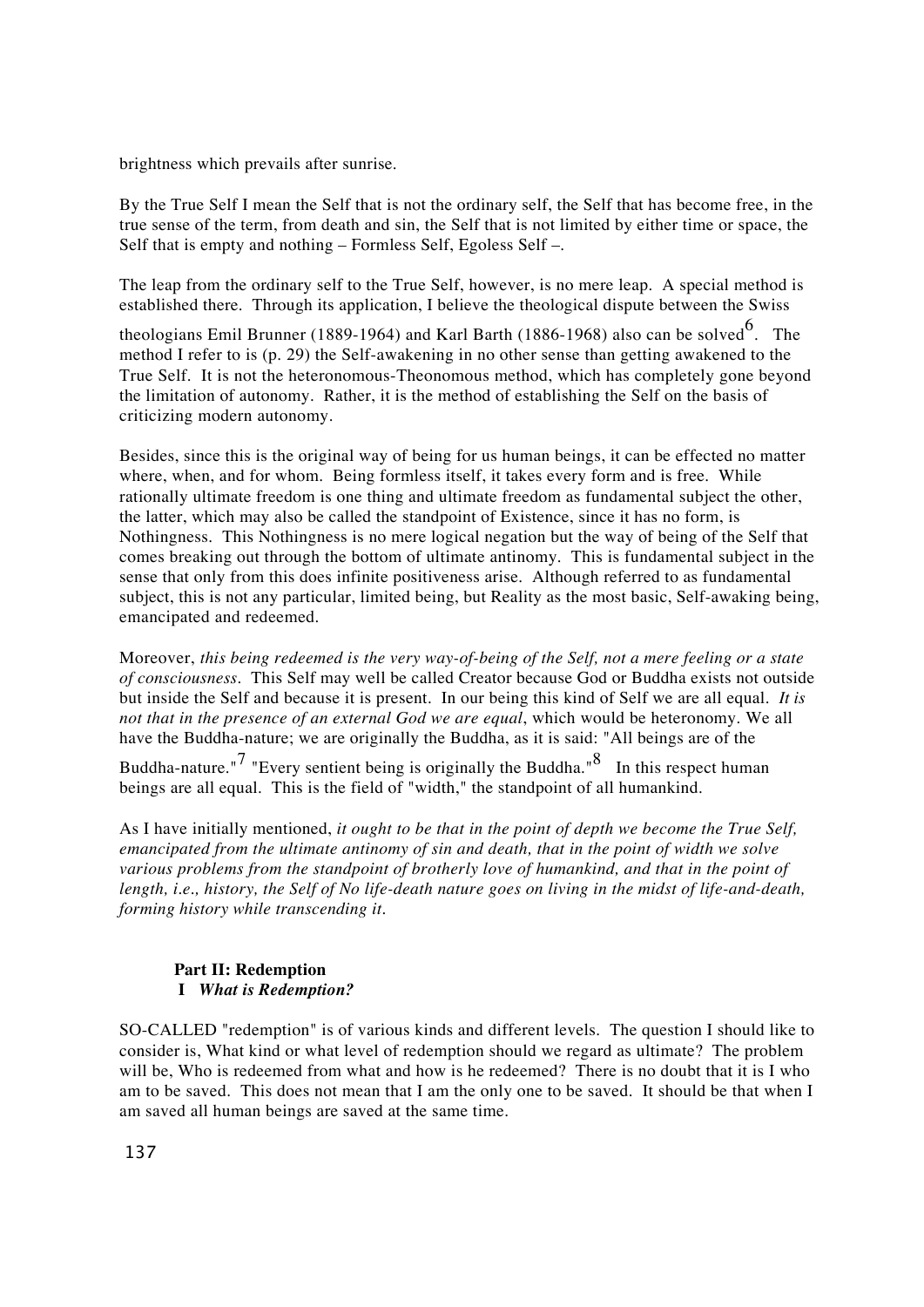As it is said in Buddhism, "In both self-benefit and benefiting others lies the perfection of Awakening and practice."<sup>9</sup> One's own redemption is not everything, for that cannot be considered true redemption. Instead of being merely subjective and individual, true redemption ought to have an objective validity applicable to any person. Otherwise, as redemption, the saying "In both self-benefit and benefiting others lies the perfection of Awakening and practice" would not apply to it.

Next, a way of thinking which looks upon a particular god as savior cannot lead to true redemption. Redemption ought to be equally available to all persons. A manner of redemption in which some particular savior saves some particular person can never lead to the true redemption of all human beings. Belief in the existence of a particular savior is a shortcoming peculiar to theism.

Buddhism affords an example of the kind of redemption at which we aim, redemption that is realized on the standpoint of equality. Although Buddhism includes differing viewpoints, from the ultimate standpoint of Buddhism, the savior is not different from the saved. Where is the basis for this deliverance (p. 38) which is thoroughly and equally available to all human beings, with no distinction between the savior and the saved ?

According to Buddhism, redemption is already present in every person. *Sentient beings are, without exception, originally saved*. This is the standpoint of Buddhism. From the viewpoint of those not yet saved, Buddhism holds that sentient beings must all be saved. This is expressed most clearly in the Buddhist expression, "All beings are of the Buddha (i.e., Awakened) nature." This means that redemption is not what one is given from outside, that is, a favor by external blessing in the form of revelation from Heaven or of Grace. Rather, all sentient beings originally have the Buddha-nature.

It is Buddhism's view that, although at present sentient beings are not yet awake to their Buddhanature, it is nevertheless true that they are the Buddha, without any distinction between the savior and the saved. This means that the ground for man's redemption is basically inherent in him. Its presence is the basic or ultimate moment in man, which makes his redemption possible.

I do not mean that in Buddhism there is no view which rejects this point and distinguishes the savior from the saved. Such a view, however, is not Buddhism's basic principle. It is of only secondary or tertiary importance. It is because of this equality of the savior and the saved that we can actually hope for redemption. Unlike the belief that redemption comes only to a particular person or persons, or the belief that redemption comes only from a savior, Buddhism teaches that everyone has the possibility of being saved. The kind of conflict which is seen in the theological dispute between Barth and Brunner does not really exist in Buddhism.

Further, when we consider the person to be saved analytically, we come to the conclusion that his actually not being saved -- by which I mean his not being in his original way of being -- and his being saved should consequently prove to be one. This can be seen from the nondivisibility of the savior and the saved, too. But at the same time one must consider the following matter.

Ordinarily it is thought that when a person is saved a certain conversion takes place whereby the person that existed before redemption is negated to become a saved person. Between the person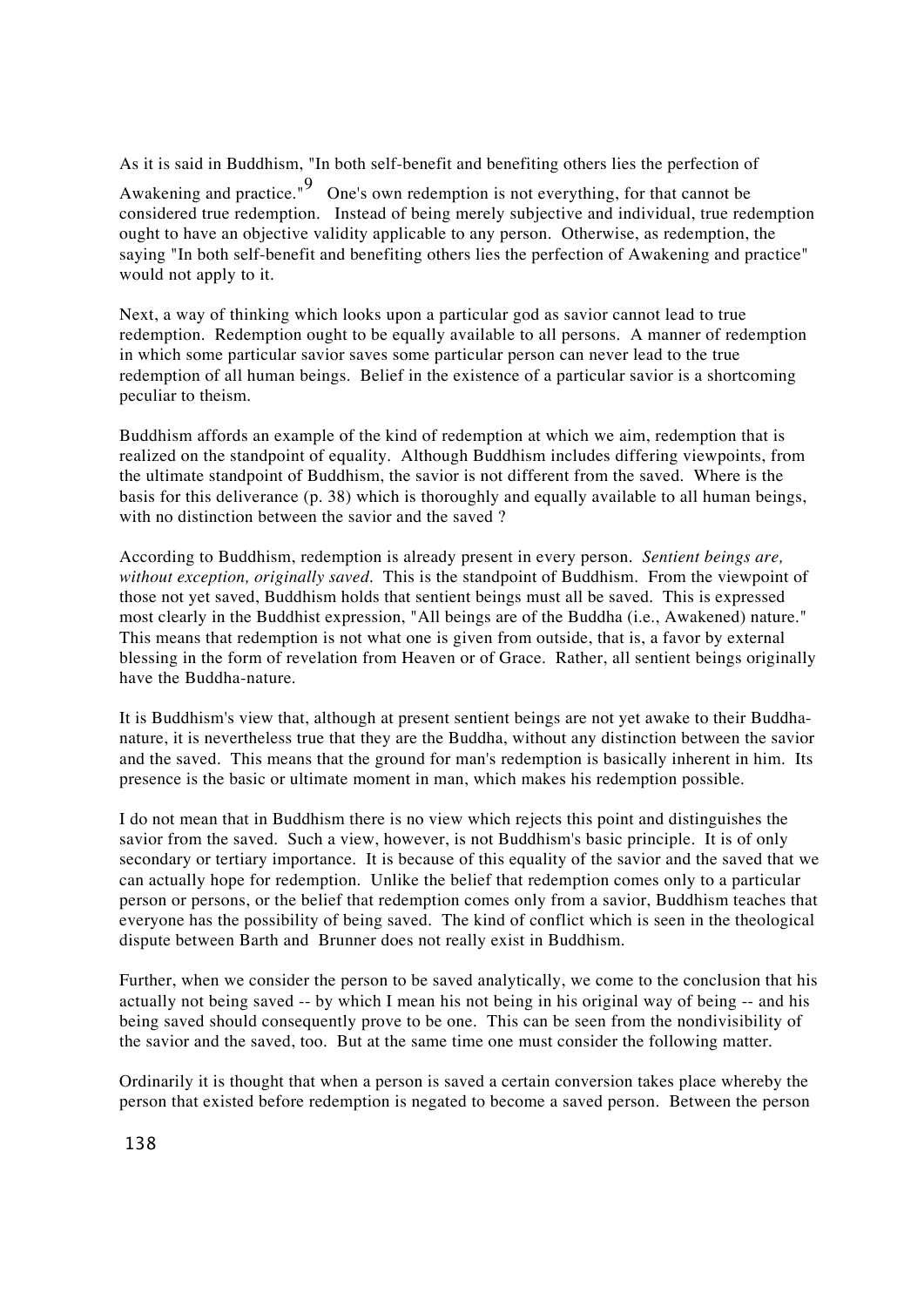before redemption and the person after redemption a break is thought to have taken place to sever the continuity. Yet in the case of the unsaved becoming saved, real redemption does not (p. 39) really result from a break, in which the unsaved person completely disappears and a saved person appears in his place. Unless there is continuity, there will not be a point at which the unsaved becomes saved. Therefore, although certainly there must be a negation of the unsaved, the question arises in what respect he is negated, or rather, what is negated, and what it is that remains. That is, it is the problem of where continuity really takes place and where discontinuity really exists. Speaking from the standpoint of "awaking to the True Self," the True Self constitutes the aspect of continuity. Continuity exists in the sense that the True Self is inherent in the unsaved.

The True Self exists within the unsaved person in the sense that, though unsaved, one has the possibility of being saved and as a matter of fact is saved. From the viewpoint of the unsaved, therefore, the True Self has not yet manifested itself. Consequently, the problem of redemption becomes the relation between the true way of being and the untrue way of being. In other words, although the Buddha-nature or the True Self actually manifests itself on our sensations and consciousness, when one is not in the true way of being one is not awakened to it. When one becomes awakened to it, a relationship of continuity is established by which the unsaved becomes the saved. In other words, redemption comes to mean that the True Self awakens within us, or that we are awakened to the True Self. By our getting awakened to the True Self, we become saved.

It can thus be said that one who has been considered unsaved is in truth already saved. In this sense the notion of not being saved is actually false and being saved is true. For upon getting awakened to our True Self, we can see why we are originally saved. Here we must consider the problem of truth and falsity. Some religions consider the actual human beings are unsaved, that the unsaved human beings are in their true mode of being, and that redemption means going beyond that way of being. Such religions, then, must always expect redemption to depend upon some absolutely "other" power. When one supposes that man is originally sinful, or of life-death nature, redemption cannot but depend on what is "other" to man. Christianity holds this view, and in Buddhism as well, such a notion is not entirely lacking.

But that is not what I mean by redemption. By redemption I mean that human beings are "originally" saved, that they are originally the Buddha or "truly as they are" (*tathatâ; zhenru; shinnyo*). Here lies the great difference. Primarily in (p. 40) Buddhism *it is not the sinful, lifedeath way of being but the no life-death, no-good and no-evil way of being that is genuinely original*. Here the term "originally," should not be taken in the ordinary sense such as found in the ethical doctrine that man's inborn nature is good. The categories of good and evil cannot be applied to it. It is often thought that while the Buddha-nature is inherent in us, as we live our day-to-day existence, we are completely different from it. In other words, by "inherence" people often mean immanent transcendence, so that with them the Buddha-nature, immanent as it is, is far removed from the actualities of life. However, immanence is not the true way of the Buddhanature. The Buddha-nature is neither transcendent nor in the ordinary sense, actual. It is *the constantly awaking, ultimate present*. The awakened is the true Buddha-nature; the immanent is not yet the true Buddha-nature. Therefore, redemption points, more than anything else, to the presence of the saved. It is not a matter of either the future or the past. *One's being saved at the present time is the true way of redemption*.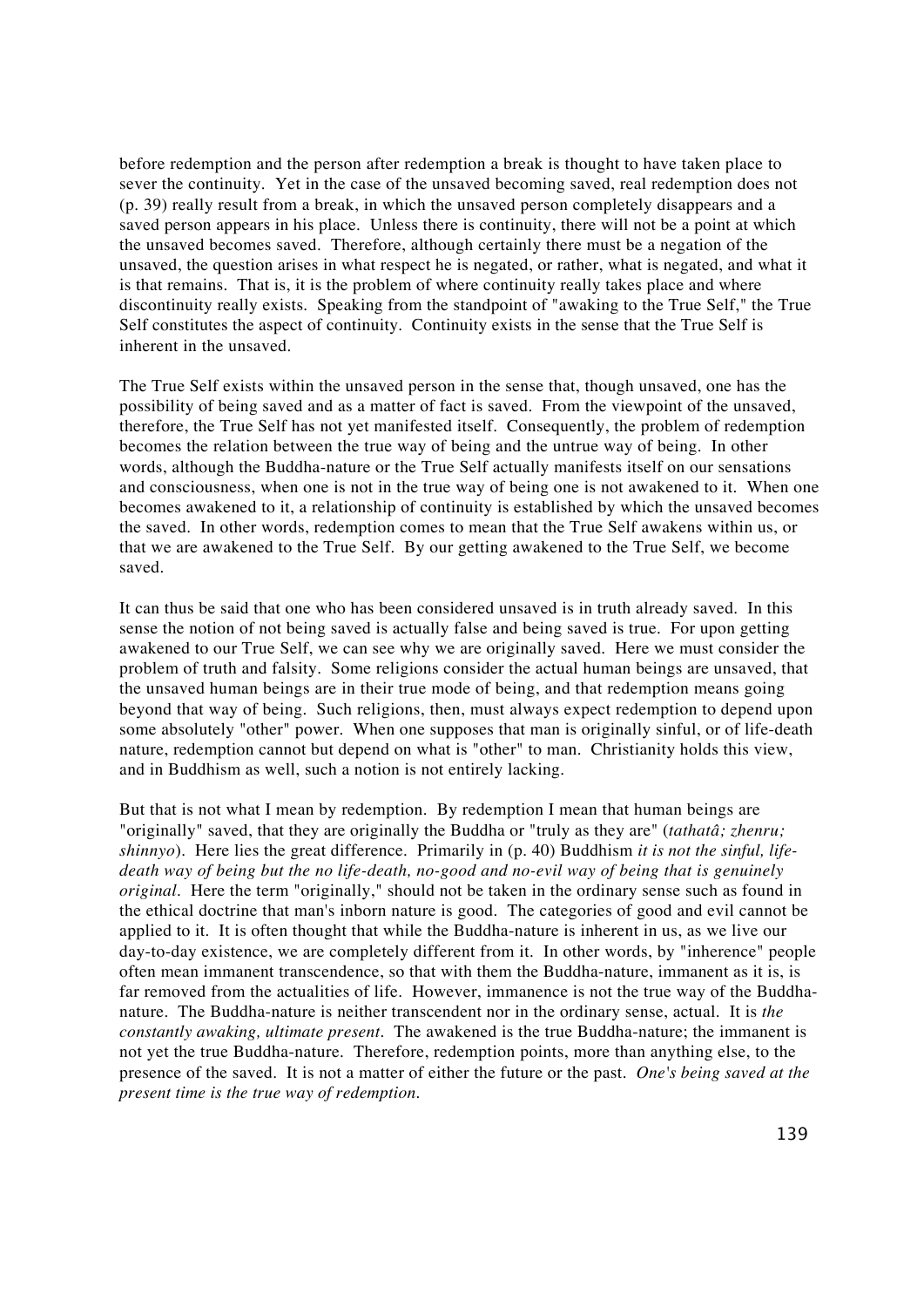But as I have mentioned, I do not mean by this the presence of the saved on the basis of the existence of the savior and the saved. Redemption here means the present which is without either the savior or the saved. This I should like to call "*awaking to the original Self*."

Often the oneness of the savior and the saved is understood in a mystic way as the union of the divine and the human. In this view the divine exists and then we empty ourselves and become unified with the divine that exists on the "other side." That is one way of union. With mystics, that is usually the case. But not with all mystics. For example, what of Eckhart (1260-1327) ?

Eckhart from the Christian viewpoint is interpreted to mean that God, as an absolute Other, exists, and that man, emptying himself, is unified with Him. Buddhism also has a mode of inner contemplation, according to which there is an objective immanent Buddha, and the contemplator attains unity with it by emptying himself. But I do not think this is Buddhism. The unity between the Buddha and the ordinary being, or the non-duality between the sentient being and the Buddha, exists nowhere else than in awaking to the True Self. In this unity or non-duality, there is no Buddha to be recognized as Buddha, no human to be recognized as human, neither savior nor saved. True redemption exists not where one commits himself to the savior, but where neither the savior nor the saved exist.

(p. 41) In that sense, redemption means Awakening -- awakening to the True Self. In Buddhism, the only religious activity thinkable is the religious activity of "Awakening." I should like to characterize Buddhism not as a faith, nor as a way of contemplation, nor as the union of the divine and the human, but as Awakening. In that sense, the "Buddha" comes to be the "Self." That I am the Buddha and the Buddha is me does not mean emptying myself to become one with the Buddha. It means that he who is awakened to the original Self is the Buddha.

This is a subtle point. When we are truly saved, our way of being ought to be that of the awakened, that is, of the Buddha. This becomes clear when we dig thoroughly and unreservedly into our true redemption. Buddhism in its primary principle has always been in that way. Buddhism is only one example of this to be found in the past. Shâkyamuni's attainment of Awakening also is but one example of it. Because Shâkyamuni attained that kind of awakening, he is regarded as a Buddha. Since there is his example, we naturally feel familiarity with it, and go on shielding and sustaining it. I am not speaking out of arrogance; I am presenting a way of thinking in which the natural flow of things is like that. So much for the problem of who is saved.

# **II** *Value and Anti-value*

Now I should like to take up the questions, From what and how is one saved? The first, from what is one saved, also becomes the question of the ground for the objective validity of religion. In other words, it is the question of why it is necessary for man to be saved. That is, where does the objective and valid ground for religious redemption lie? Unless this becomes truly clear, the *raison d'être* of religion in man will not become clear. If the *raison d'être* of religion is not clarified, we shall not see any objective or valid reason for our religious practice or religious undertakings. Therefore, this is a very important problem for religion. Nevertheless, it has not been squarely grappled with and so I have been attempting to give it proper consideration.

There seems to be a variety of worries from which we ought to be saved. But now the problem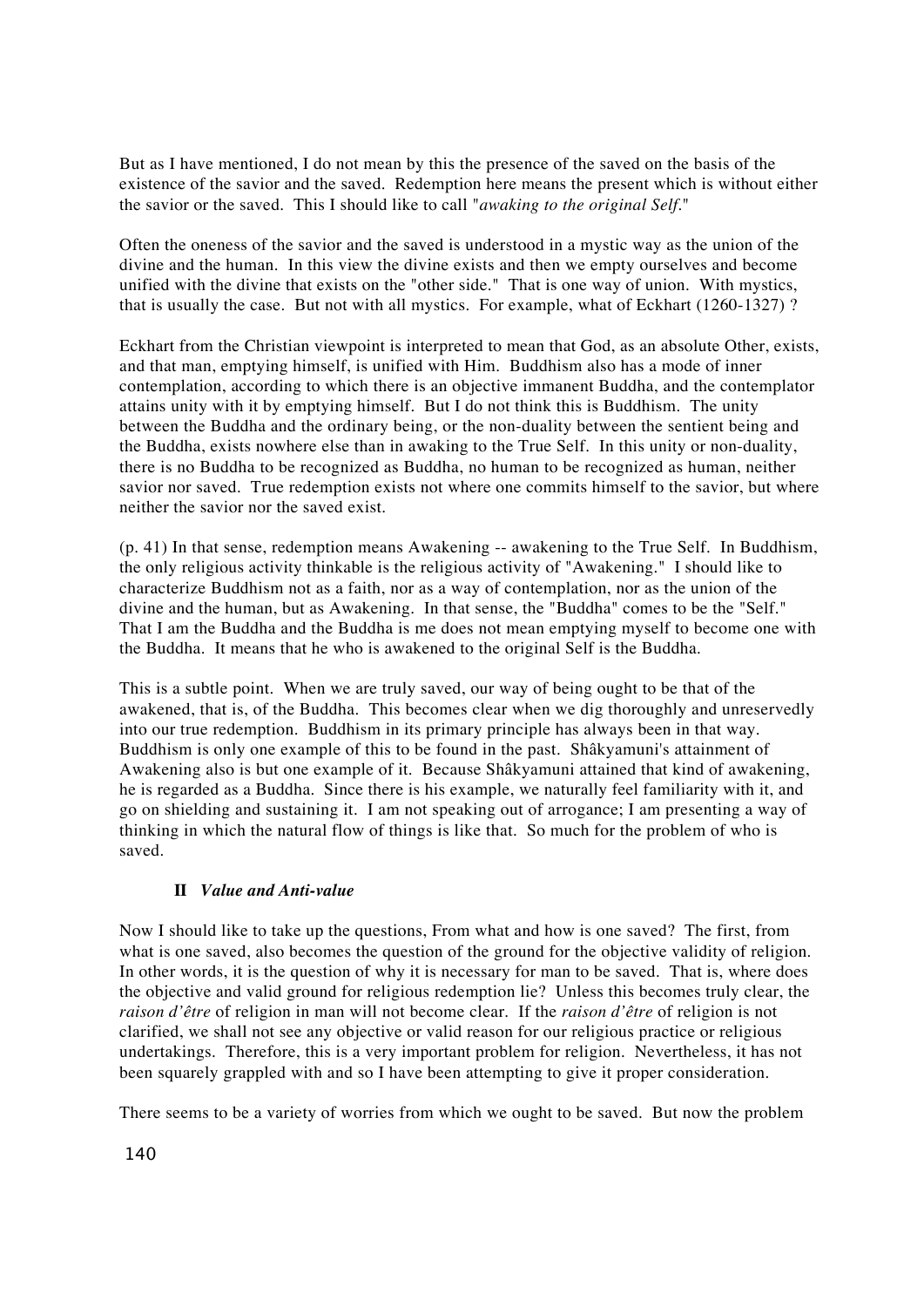is, what worries can be called religious worries. The nature of most of the worries man suffers from would seem to be relative rather than ultimate. Sometimes one has what seem to be ultimate worries, but upon careful scrutiny they tend to prove to be a subjective raising of relative worries (p. 42) to the level of ultimate worries or else relative worries given undue emphasis. What, in fact, are the truly ultimate worries? What are the worries from which one can never be delivered? If religion is deliverance, not from relative worries, but from ultimate ones, or ultimate deliverance from all worries, where in man do the ultimate worries lie? We must look carefully into this.

I would conclude that ultimate worries *derive from the following two which constitute man's actual way of being. That is, first, man is a being involved with values; and second, at the same time, man is a conditioned, time-space being*. As long as we continue to be involved with values, our worries will never be exhausted. And man is a being involved with sense values and rational values. Our values begin with sense values and proceed to rational ones. That is, man's life based on value proceeds from a life of sense values toward a life of rational values. But when one leads a life based on rational values, the opposition of rational and irrational never ends.

This opposition is the basic "moment" of rational life, and its coming to an end will after all mean the negation of rational life. Needless to say, in the rational life these two opposites will never cease to exist. The irrational being overcome by the rational and transformed into the rational is the direction of rational life. Therefore, worries in the rational life lie in the never-ending opposition of these two. The worries of rational life are overcome, that is, we are delivered from them, after all, when the rational has exhaustively overcome the irrational. It is the ultimate of rational life that the irrational be completely exhausted and the purely rational alone remain.

It is only then that we could say our worries have completely ceased to exist. Therefore, when one considers the validity of his rational way of life and goes on living on that basis, the exhaustion of worries is thinkable only when the rational has overcome the irrational. Although worries from senses always haunt human life, life based only on the senses has a very subjective validity. Objectively it is without foundation. The objective validity which human life is required to have will be impossible in other than the purely rational life just mentioned. In other words, man's worries will not all be dissolved until the irrational is completely overcome. This is what all modern philosophies which base themselves on reason seem to approve of. But the aim of rational life to become purely rational, from the standpoint of rational life, must be said to be contradictory. While rational life inevitably comes to have that kind of ideal, (p. 43) *the very having of an ideal must be said to be the contradiction of rational life*. Because it is a contradiction, the "purely rational life," although it is something constantly hoped for -- to hope is inevitable to rational life -- can nevertheless never be achieved. It must always remain an eternal "Idea."

This means that worries are never really exhausted, never removed. The wish to find the life which is the most objective and valid for us human beings is thus unrealizable. It is in this unrealizability of rational life that the ultimate worries of human beings today -- the kind of worries to which all the relative worries are reduced -- are considered to exist. In other words, *the ground for the ultimate worries*, one cannot help believing, *lies in the structure of rational life itself*. The ground is the contradiction of rational-irrational which is the basic structure of reason, the very contradiction inherent in reason itself. Consequently, in order to be truly delivered from ultimate worries, the resolution of the rational-irrational conflict, which is contained in rational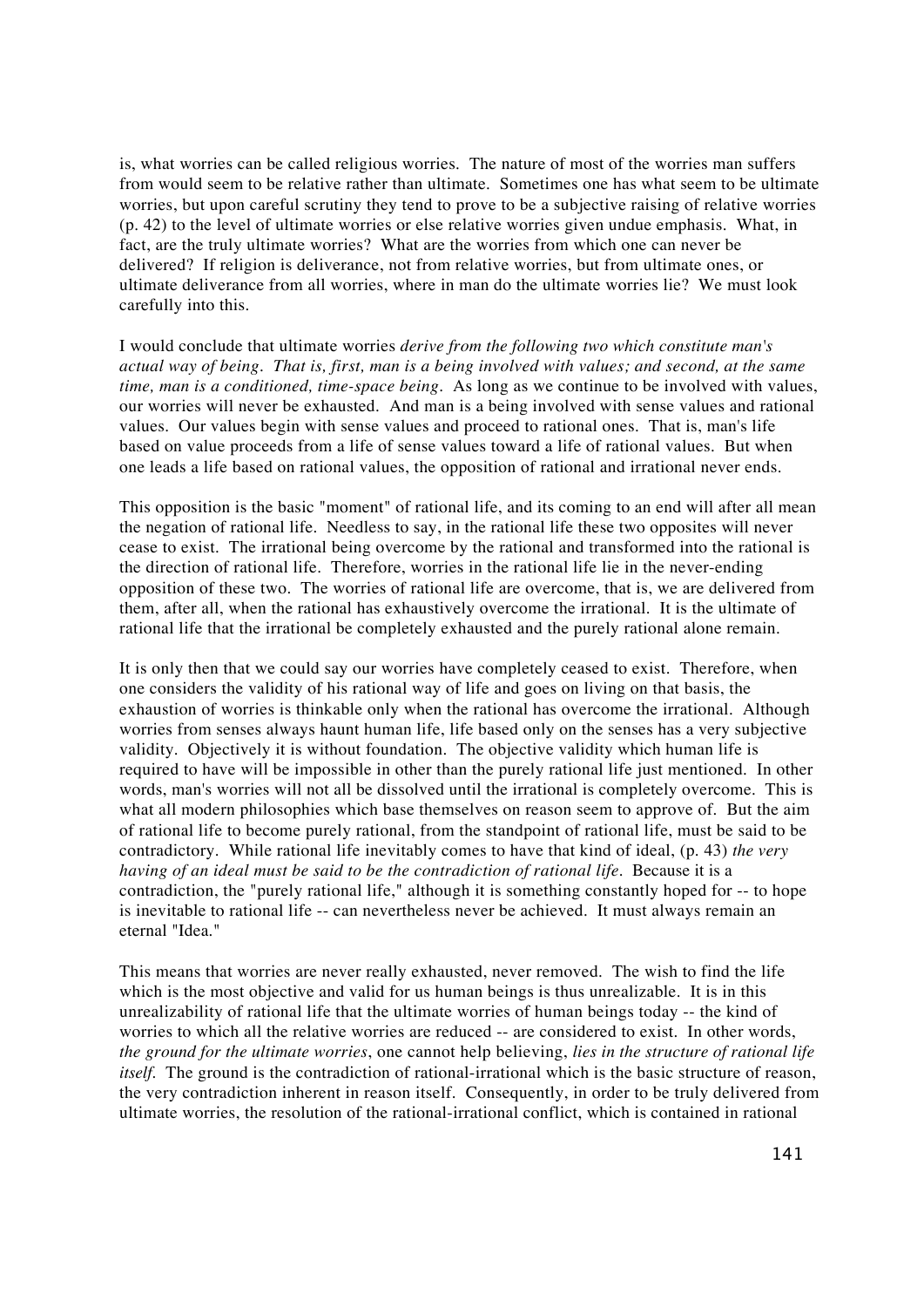life itself, must be brought out. It must be brought out, however, not in the future as is usually thought to be the case, but at the starting point of rational life. Only then does deliverance from the worries which in rational life can never be resolved become possible.

*The worries inherent in reason cannot be resolved in the future of our rational life*. Rather at the root of rational life there ought to be a resolution of rational life itself. Here is the reason why the basic criticism of rational life arises -- criticism of the age which regards rational life as the basis of human life, the age which has reason as its fundamental subject. I believe, therefore, that through a criticism of reason, through criticizing rational life itself, there ought to arise an orientation for going beyond rational life. To speak in terms of a historical period of time, there ought to be a change from the modern era which holds reason as its fundamental subject to an era which fundamentally criticizes reason. There ought to be an internal demand not only for a criticism of reason but for a new era which transcends reason or which resolves reason into its source. In fact, I suspect that the deadlock of rational life is already manifesting itself in various fields, though unperceived. From the point of view of rational life, the "moment" in man which leads him to religion, after all, is considered to exist in the basic contradiction lying at the bottom of this rational life.

## **III** *Existence and Non-existence*

Although inseparable from this rational life and unthinkable apart from it, our time-space existence, temporarily distinguished from values in rational life, becomes the problem here. We can say that we are at once rational existence and time-space existence. Rational existence and time-space existence, in the concrete human being, can never be separated. They are to the end one body, not two. Without time-space existence, no rational life is possible; without rational life, no time-space existence is possible.

To take up for brief consideration here the question of time-space existence, *man* cannot avoid *being simultaneously both existence and non-existence, both non-existence and existence*. Man's being alive means that he has time-space existence; and being alive is never being alive alone. Death, its correlate, necessarily accompanies it. Pure life is impossible. So is pure death. In this sense the time-space existence of man must be said to be of life-death nature. In the life-death type of existence the ideal goal of man's time-space being is thus the attainment of pure life, that is, eternal life. In this regard, man must be said to be always aiming at pure life.

When we consider, however, why life is so desirable to man, we realize that if life should remain mere time-space existence without any value judgment passed upon it, life itself would not be found desirable. Therefore, wherever pure life is desired, a value judgment is already inseparably joined to it. Furthermore, even if life be lived for a hundred, a thousand, or tens of thousands of years, it will never become pure life, because *life is inseparably accompanied by death*. Pure life is absolutely impossible for humanity.

Although pure life is desired, it must be said to be eternally impossible. In this impossibility there exists the basic affliction of man's existence. The source of affliction of our life lies, after all, in the life-death nature of life. Therefore, this is not a problem to be solved in the future -- as we have seen in the case of value-based life -- no matter how many years that future may extend to. This is the kind of problem which ought to be solved at the very root of life. That means, unless the problem of life-death existence is radically resolved, the problem of life, no matter how long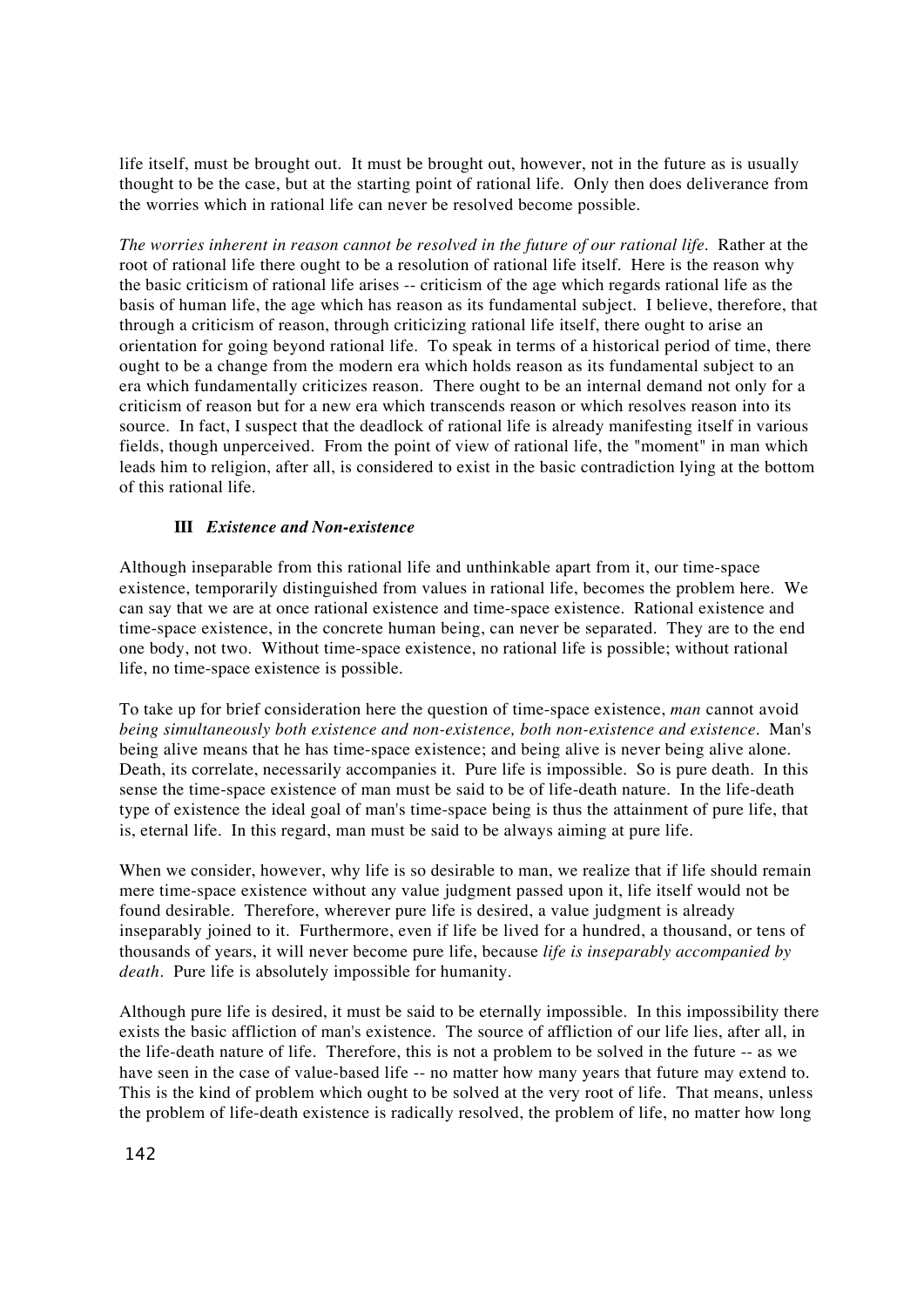one may strive, can never be solved. Therefore, the direction of its resolution differs from that ordinarily thought to be the correct one. The usual direction of solving the problem of (p. 45) life, the direction of medical science or the like, is that of attempting to solve it on the temporal plane -- sometime in the future. But this is open to radical criticism. Certainly we do proceed, and cannot help proceeding, in the direction of resolving the problem of life on the temporal plane in the future. Yet it is absolutely impossible to completely resolve it by proceeding in that direction. Here we must see a deep criticism of our ordinary attempt to resolve the problem of life.

As I have explained above, in both aspects of value and existence, man contains unsolvable contradictions in himself at the starting point or basis of his life. Besides, in the concrete human being, the two contradictions are found to exist in an indistinguishable, inseparable way. In that sense, they are non-dual contradictions, an absolute, ultimate contradiction. That is, they are considered to be ultimate worries, the moment in man which requires ultimate deliverance.

I am convinced that here and nowhere else lies man's truly fundamental affliction. I do not assert this without giving reasons. My assertion does not come out of dogmatic belief, but out of the reasons I have mentioned. And can we not speak of this affliction as the ultimate antinomy inherent in man? Besides, *far from being merely objectively cognized as an ultimate contradiction*, that antinomy comes to be experientially and clearly realized by us as our present existence itself. The actual self is such an ultimately antinomic man. Not a merely subjective, individual man, but every man, without exception, is that antinomic man. And that is man's fatal destiny and affliction. It is never phenomenal, relative affliction, but an ontological, ultimate one. And since it is an affliction which goes beyond our handling, we actual humans are driven into a dilemma which we, as we are, cannot in any way solve. Ultimate dilemma and ultimate agony becoming one constitutes what I am. That way of my being, it must be said, is the basic "moment" in me from which I must rid myself.

Today nihilism has come to stand out in relief in various ways, and attempts have been made to consider its "moment." But what is the real "moment" which makes man nihilistic? It can never be sought except in man's ultimately antinomic nature. From this viewpoint we can consider past religions too. Religions which are too superficial to be called religions, very primitive religions, seem to seek their "moment" in a future resolution of the problem of our sense values. In the rational world, however, these religions are doomed (p. 46) to see their "moment" itself suffer criticism and negation. Therefore, for the modern man who lives a rational life, the kind of existence that seeks its moment in the sense world no longer holds good, for it has lost its validity for man.

In basing himself on his rational life, man proceeds in the direction of solving his problems in a thoroughly rational manner. We human beings belonging to a high level of modern culture are going in that direction. So is modern humanism. But *religion based on humanism*, which is conceived in the process of actualizing humanism, is a religion which eternally believes and postulates that the ultimate ideal aimed at by reason should necessarily be actualized in the future. This is called religion because, although its ultimate goal is destined never to be actualized, it believes that destiny will finally be overcome and its goal finally attained. This may be called a humanistic religion. It may give rational human life a hopeful direction and the strength to live. Without such a belief, rational life cannot but fall into despair. It is a natural postulate of rational life that this kind of religion is in demand as a relief from despair. Immanuel Kant's (1724-1804)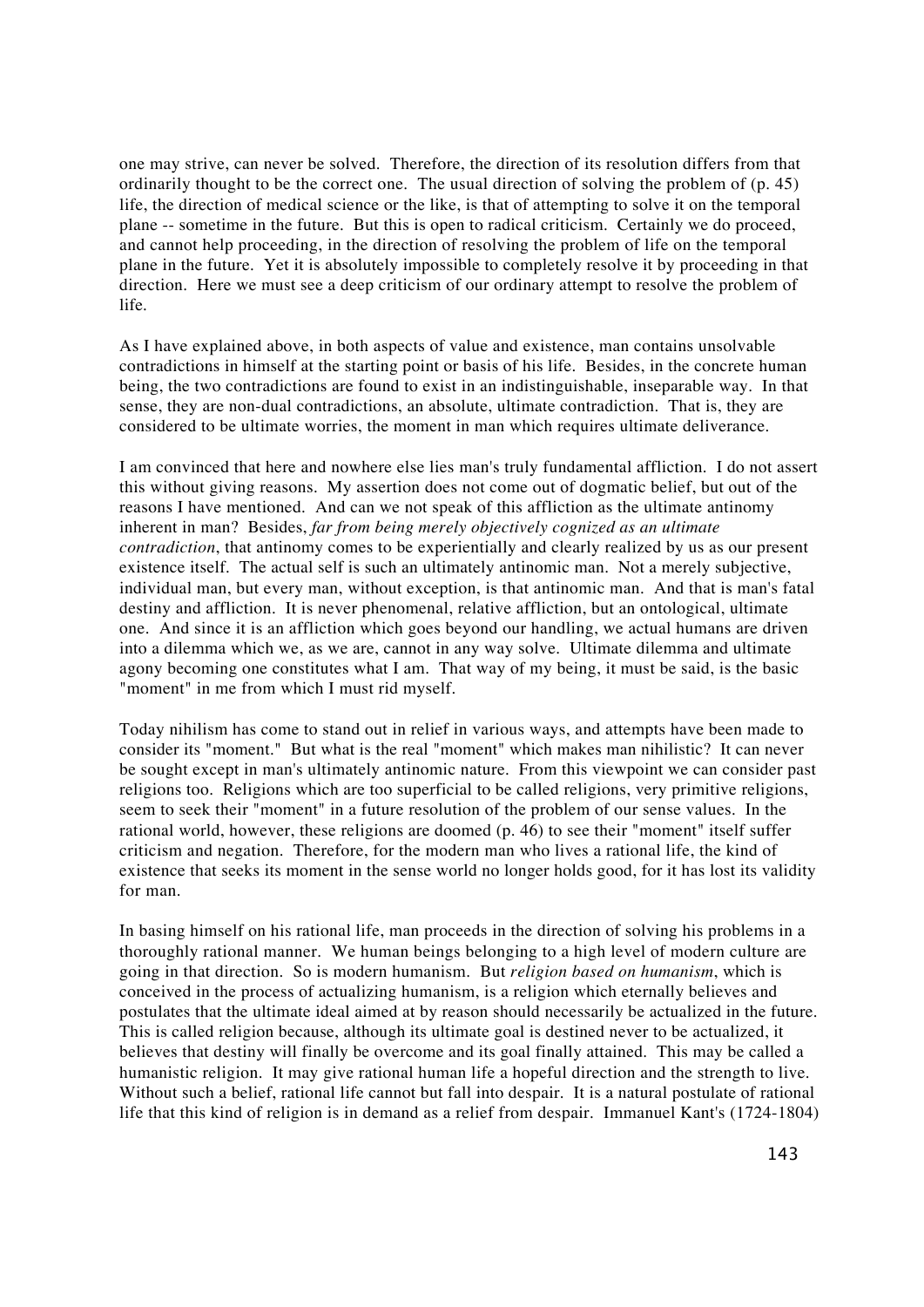exposition of the basis of religion is also to be understood in this way.

Since the above-described relief, a natural postulate though it is, cannot be actualized by man, the natural conclusion is that it must be actualized by some power that goes beyond man. So there comes to be postulated a super-human power to actualize it, or the divine grace of a preestablished harmony. But after all it is nothing but a postulate; it does not know how to deal with *the basic contradictions of rational life*.

The same is true of the aspect of existence. Despite the various considerations aimed at saving man from death, the destiny of man's time-space existence, after all, remains untouched. Remaining ignorant of this destiny must also be said to be the great tragedy of man. His carrying this insurmountable tragedy within himself and *endlessly pursuing the world of empty hope* might emotionally furnish some relief. However, speaking realistically, no such emotional relief will do. Since the objectively valid, basic "moment" that necessitates man's redemption from being man is the ultimate antinomy, there is no ultimate redemption without resolution of the antinomy at its very roots.

It is not that none of the established religions were aware of this. In Buddhism (p. 47) man is said to be the existence not exempted from the two extremes: true vs. false, right vs. wrong, good vs. evil, pure vs. defiled, and so on. This may be regarded as expressing man's ultimate antinomy from the aspect of values. But it cannot be considered to have been understood in the distinct form of what I call "ultimate antinomy." On the other hand, while Buddhism says that man must be liberated not from death, but from birth-death or from being-nonbeing, this may be looked upon as meaning that man's life is ultimately antinomic. But *I wonder to what extent the relationship between the ultimate antinomy of existence and the ultimate antinomy of values has been clarified in Buddhism*. Ordinarily the two are treated as if unrelated to one another. Birthdeath has been treated as birth-death alone; true-false, good-evil, and pure-defiled are treated merely in themselves. In other words, while the ultimate antinomy of existence and the ultimate antinomy of values are inseparably related to one another and are actually one ultimate antinomy, the problem is whether that is clearly understood. For example, when birth-death is spoken of, I wonder whether it is inseparably connected with true-false, and whether when truefalse is spoken of, birth-death is inseparably connected with it.

While in Buddhism the discrimination of good-evil or birth-death is said to be the basic moment of delusion, if we interpret this discrimination as ultimate antinomy, this discrimination will not be limited to mere intellectual discrimination. The totality of value-based life comes to be of the nature of discrimination. Here we must see the ultimate meaning of discrimination. The reason why discrimination is wrong can be explained only with respect to the ultimate antinomy.

In that sense, it may be possible to interpret or re-interpret the Buddhist concepts of birth-death or good-evil from the view of ultimate antinomy or, rather, from the point of our ultimately antinomic way of being. Unless they are re-interpreted in that manner, the Buddhist concepts of birth-death, of good-evil, and so on will be one-sided, and not fundamental; that is, they will not be interpreted properly. Buddhism gives the reason why sentient beings ought to become Buddha by saying that man is of a birth-death or good-evil nature. Here certainly we find a criticism of reason; *in order to make the criticism fundamental enough, one must necessarily reduce it to the ultimate antinomy*. Otherwise, no true interpretation will be possible.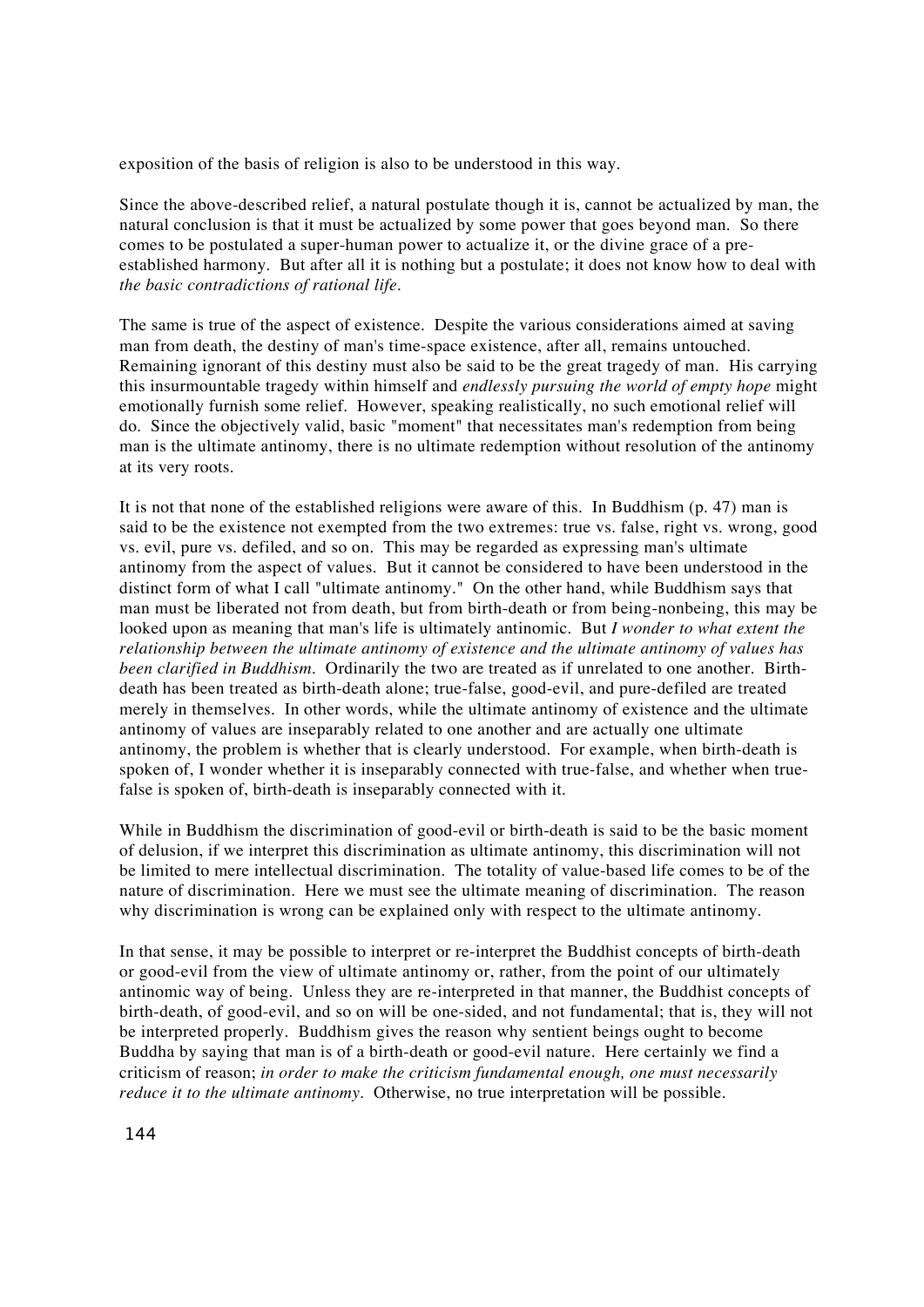Likewise, in Christianity, if sin is considered only on the basis of value it will remain based on man's rationality. It will never point to the source, man's rationality itself. Since, however, original sin is spoken of, there ought to be the objectively valid ground in man -- in every human being -- for the so-called original sin. Unless the ground for original sin is clarified, it cannot help remaining a mere myth or a mere matter of faith. Therefore, if original sin ought to be objectively valid in man, the understanding of original sin ought to be deepened or reinterpreted to encompass man's ultimate antinomy. While the term is an expression of value, unless original sin comes to be of one body with existential life-death, it cannot be but one-sided. Consequently, I think that original sin also, in the end, comes to mean man's ultimate antinomy. In this way, when we ask, "From what should man be saved ?" I think in the case of religion we cannot help concluding that man ought to be saved from his ultimate antinomy.

### **IV** *How to be Saved*

Next, let us go on to the question, "How is man saved ?" I should like to include here both the method by which one is saved and the state in which he is saved. This is a very difficult problem. It constitutes the methodology of religion which requires objective validity. After all, however, it means our turning now from ultimately antinomic men to those who have gotten completely free from the antinomy. It ought *not to be a mere isolation of ourselves from man's actual, ultimate antinomy but an overcoming of that antinomy* and getting completely free from it. It ought not to mean, as it ordinarily does, to die of the antinomy, or to escape to some other world, or to have God or Buddha of the "other" nature lead us somewhere else. It ought to be that antinomic man is transformed into one who is completely freed from the antinomy from within. One that is antinomic himself being transformed into one who is completely free from that way of being -- this is the true and ultimate conversion.

 Now our problem is the method of transformation from the man of ultimate antinomy to the man who has broken through and become free from it. Since this is impossible on the standpoint of reason, that is, on that of ultimate antinomy, then any solution based on reason ought to be abandoned. Therefore, some new method must be found which is not of the rational nature. What we need is a method by which we become the Self that is not of the  $(p. 49)$  nature of valueantivalue or existence-nonexistence. And that will be a so-called religious method. Then the problem arises whether there is any such method. This method is our awaking to our Self that does not possess a value-antivalue, existence-nonexistence nature. Ordinarily we as such Self are not awake. Our not being awake means that we are rational beings. That is, our being rational existences prevents us from awakening. When we are driven into what I have called ultimate antinomy, our original Self, taking this antinomy as the "moment" and breaking through it, awakens. This is the awakening that breaks through and emerges from the extremity-situation of reason. That is, it is the awakening of that which has not been awake until now.

For one who is not awakened, this may be almost impossible to understand. As long as one remains positive of his rational standpoint, he cannot see the limitations of reason. But when reason is deeply reflected upon and criticized, the ultimate antinomy can be realized at its bottom. It is realized not as anything objective, but as the fundamental subject. While this is selfrealization, or the ultimate antinomy realizing itself, what has penetrated through it also emerges as Self-realization.

This awakened state is also we ourselves, but it is neither the self of existence-nonexistence nor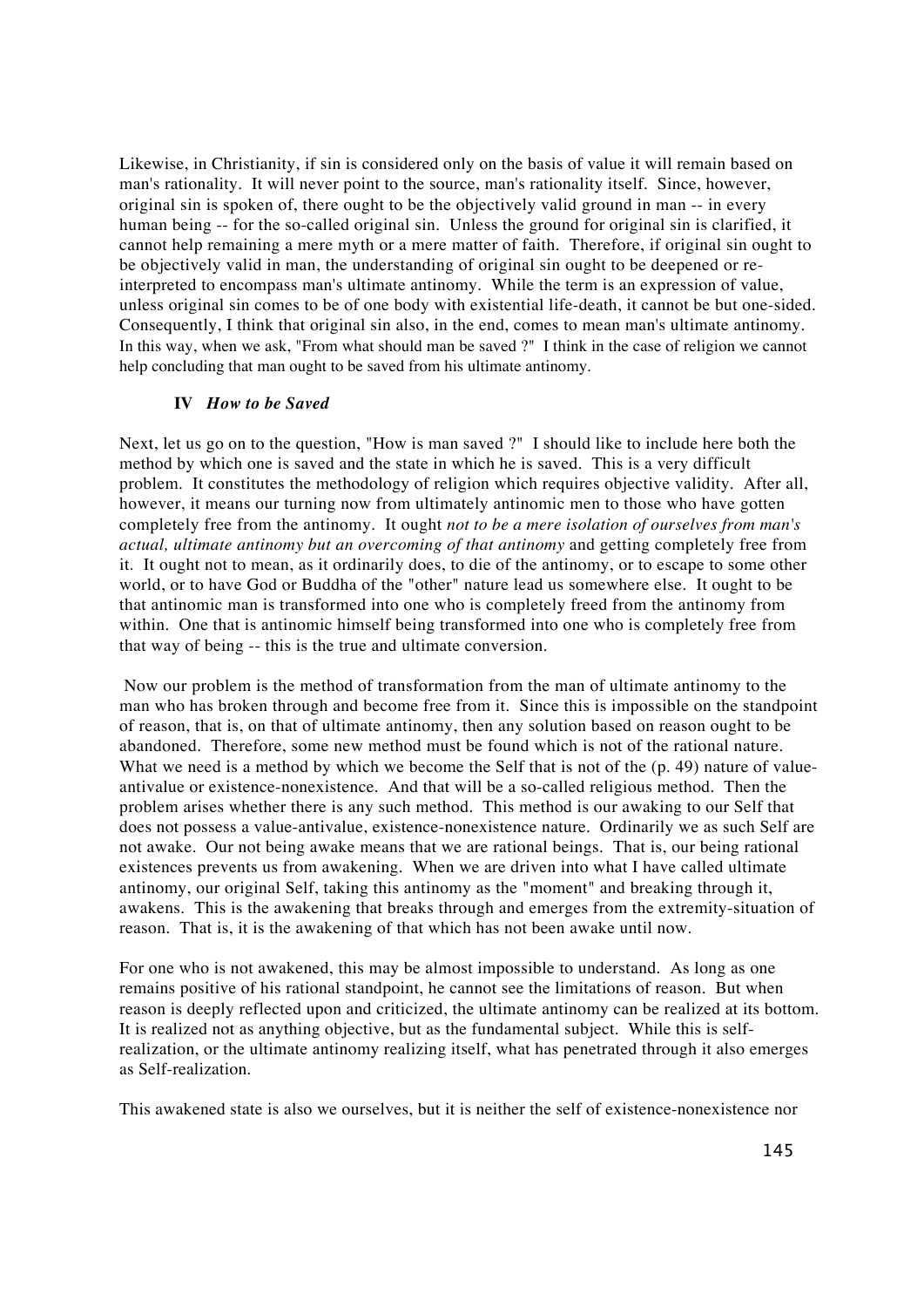the self of value-antivalue. It is the self of non-"existence-nonexistence," non-"value-antivalue." It goes beyond all definitions, beyond all forms. It is, as it were, the Formless Self. By our awaking to this Formless Self, we overcome the ultimate antinomic self and come to be saved from the ultimate antinomy. This is achieved not by the ultimately antinomic self overcoming the antinomy. Rather *from the bottom of ultimate antinomy, the Self in whom the antinomy is overcome awakens*. Of course the ultimate antinomy serves as the "moment" toward it. But it is no more than the moment. Never is it the "moment" that becomes the overcoming subject. It is by the Self awaking to Itself, which is free from the ultimate antinomy lying at the abyss of the rational self, that the antinomy is overcome. In that case, it is not that the awakened self exists outside the ultimate antinomy, separated from it as some other isolated being. Rather, emerging free from within the ultimate antinomy, casting it off, the Self awakens. In other words, the awakened Self is the Self that has cast off the ultimate antinomy, emerging from it. This comes to be the Self of the ultimate true way of being, man in his true mode of being. To call it "true" does not mean that the Self harbors any op-(p. 50)position between true and not true. It is free even from that opposition. It awakens as the Self that goes beyond right or wrong, beyond birth or death.

Therefore, when we speak of redemption, it is not redemption in which one is saved by an absolutely other God or Buddha. The saved comes to awake from within -- the one that has not been awake awakens. There even the term "to be saved" may not be appropriate, in that it may suggest we are being saved by someone else. Here, however, one is saved by no one else but the Self. By "being saved" I mean that the True Self -- originally awakened though yet not awake - awakens, and that the ultimate antinomy is thereby overcome. Therefore, concerning the relation between the saved-self and the not-yet-saved-self, it is too delicate a matter to speak of either continuity or discontinuity.

From the aspect of the ultimate antinomy which is the ultimate extremity-situation of the actual man, no step forward from the extremity-situation is possible. Here continuity is considered not to exist. Should one be saved by some God or Buddha of absolutely "other" nature, only discontinuity will prevail. There will be no continuity between the saved and the savior. Redemption will be nothing but a miracle or mystery, and the saved will stand dependent on the savior. Since the one who is saved will thus be absolutely dependent on the savior, man's autonomy or independence will be lost.

"Coming to awake," however, means that the one who is originally awakened but at present unawakened comes to awake, and that is the True Self. In other words, the True Self, by awaking, casts off the rational self, and negates it. Having emerged free from and cast off the extremity-situation of rational autonomy, this is, as it were, depth autonomy. Such is the basic, ultimate autonomy that has emerged from and cast off the fatal, ultimate antinomy of rational autonomy. The rational self cannot yet be spoken of as thoroughly ultimate autonomy. This awakened Self, however, is absolutely autonomous. Its autonomy is absolute; it is free from heteronomy vs. autonomy. Therefore, here we need no mythically conceived or piously believed-in absolute other being. Awakening means getting absolutely independent.

We can take an example of such a way of awakening from Buddhism. Although "Buddha" is variously interpreted even in Buddhism, the true Buddha or the Buddha in its true way of being, as the original Sanskrit term "*Bud*(p. 50)*dha*" indicates, means an Awakened one. A Buddha means one who is awake. It never means one who believes in an Other, or one who is saved by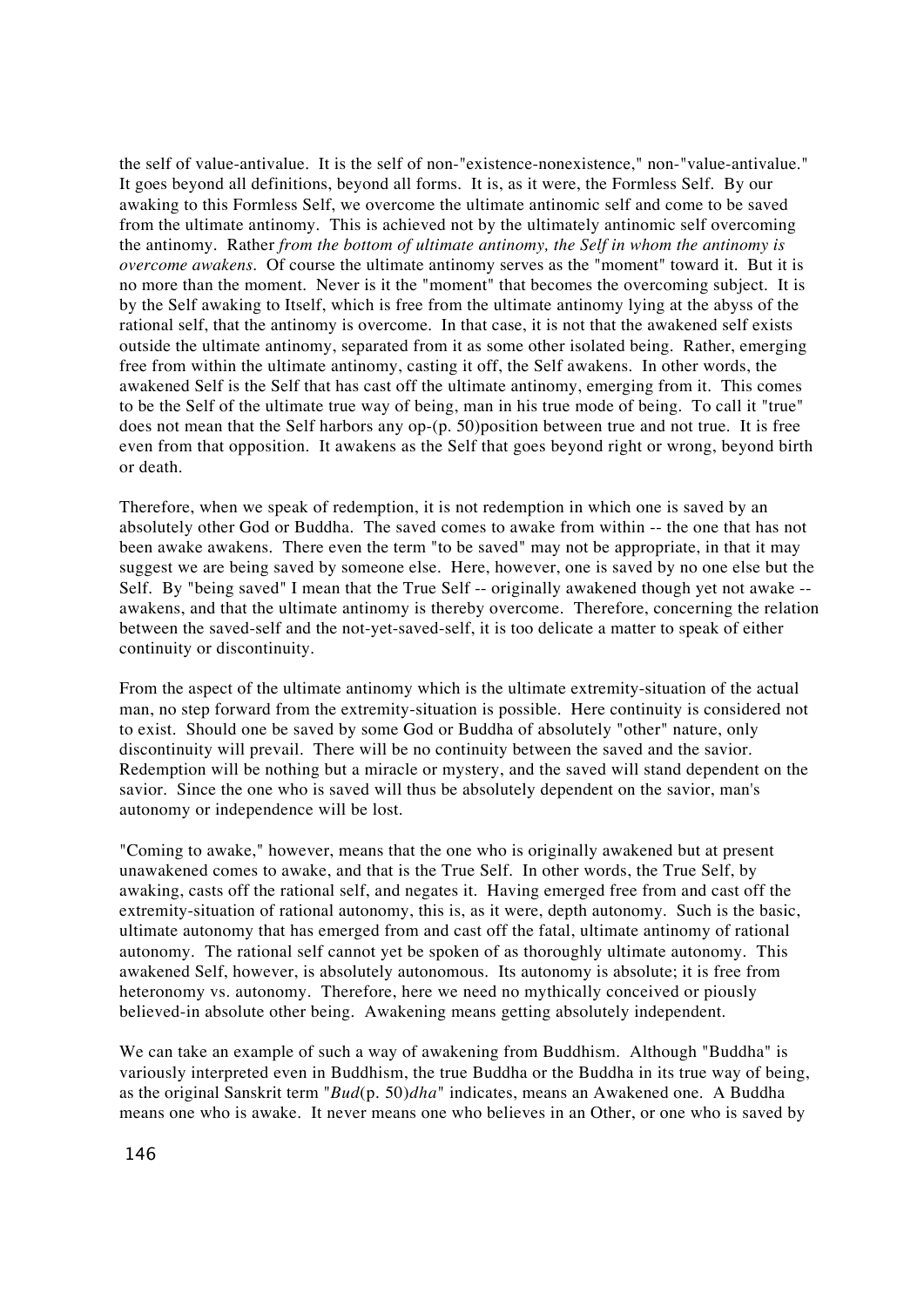an Other. It is not the one who is believed in, not even the savior who stands as the Other. The Buddha is *the one who is himself awake*. He is awake to the Self that transcends birth vs. death and good vs. evil, the Self that has broken through and become free from the ultimate antinomy. One can awake to this only for himself, since this is himself. That is to say, the awaking awakes to itself. Needless to say, *there do not exist the two: the one that is awake and that to which one is awakened*. In Buddhist terms, neither "actor" nor "acted upon" exist. In the terms of phenomenology, this is *an awakening without Noema and Noesis*. Therefore, it is not anything to be taught by others.

In Buddhism too, the Buddha is said to be autonomous, self-abiding, not taught by others, or obtained from without. It is the so-called "Original Face". The Original Face, completely covered because of various obstacles and not awake itself, is the sentient being. When it comes to awaken, the sentient being becomes the Awakened One, the Buddha. The ultimate Buddhist method is neither through consciousness on the sensory-rational level, nor through faith, which is called religious Noesis, but through Awakening.

In the *Chan* School it is said, "Cold or warm, know it yourself." This should be, unlike what is asserted about ordinary experience, only what is applied to Awakening. Other things can be known in many ways other than "Cold or warm, know it yourself." Awakening, however, can be known in no other way. Just as even the self in the ordinary sense, insofar as it is self, cannot be taught by others, so Awakening, though the content differs, since it is Self, cannot awake except by and for Itself.

In connection with this, however, one must say that occasions helping one to attain Awakening are innumerable. Yet, after all, all these helping occasions can be reduced to the ultimate antinomy. Only when they are reduced to this, and when it is broken through, does the total, radical solution take place. It is a sequence in which the root problem is first solved and the branch problems second. The solution of branch problems alone will not bring about the solution of the root problem. The root problem must be uprooted. Instead of extinction of individual worries one after another, a severance of the root of afflictions must take place. Thus, the Awakening of the Formless Self is, when speaking of afflictions, the extirpation of them all. Otherwise, afflictions will (p. 52) endlessly continue, and there will never be deliverance from them. Religion is the eradication of worries by awaking to the original Self.

That Self, awakened, *flows backward* into the unawakened self and fills it. The original Self becomes the fountainhead, and *the way of being of the ordinary self becomes what has come out of that fountainhead*. Or contrariwise, the ordinary self *returns to the fountainhead*. Thus does positiveness or affirmativeness arise. That direction, which is the opposite of the one toward the original Self, brings about a positive continuity with it. Previously there was *the self-negating continuity from the unawakened self to the awakened Self*. Now, on the contrary, there is effected *the affirmative, positive continuity from the awakened Self to the unawakened self*. That comes to mean *resurrection* or resuscitation *of the self*. It is only here that one can speak of absolute affirmation.

Upon awaking to the True Self there comes an absolute affirmation of the self. *Where the awakened Self affirmatively restores the actualities to true life, there true religion is established*. In other words, the world which has had the rational self as its fundamental subject is converted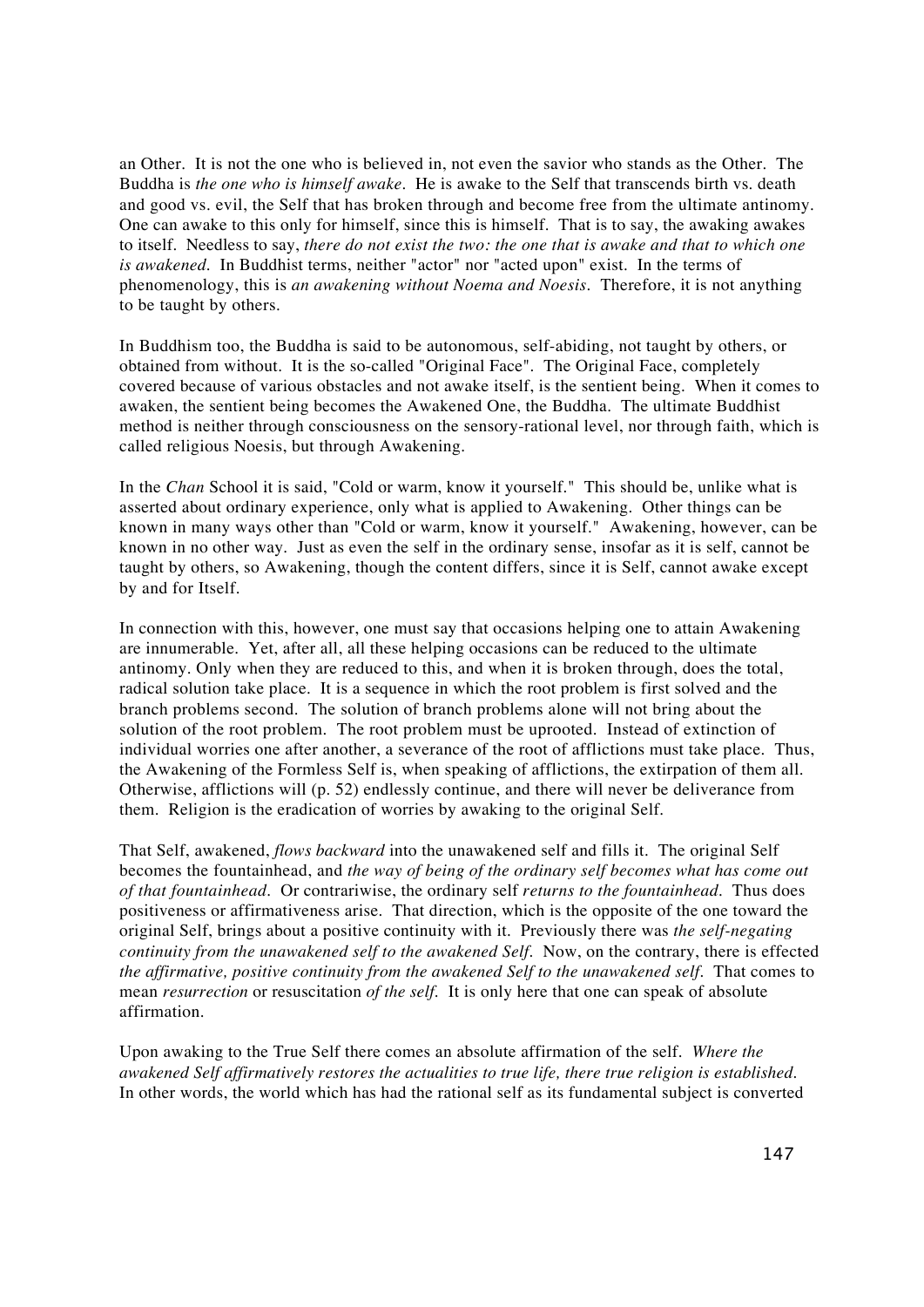to the world which has the awakened Self as the Fundamental Subject. That world is not differently located in time and space from the ordinary world. Rather, from the fountainhead of time and space, therein time-and-space is established and therefrom time-and -space arises.

The world which has this awakened Self as its Fundamental Subject is the world which, while transcending reason, freely lives the rational life, and which, transcending life vs. death, lives freedom. This is what should be called the truly religious world. Transcending the negativeaffirmative, fatally wrong infinity of ordinary history, it is the standpoint that goes on creating history unobstructedly with ultimate affirmation. It is also the standpoint which criticizes religions which seek an ideal world completely different from the actual historical world, such as Heaven or the Pure Land of Bliss. These are completely different worlds, isolated from actual history.

Seeking such an isolated world is, after all, an escape from the weariness of actual history, and it never effects the redemption of the actual realities. Even if an ideal world should exist somewhere else apart from the actual world, it would have nothing to do with the actual world, which would remain unsaved. Moreover, even if such a world should be affirmed in one way or another in its relation to the actual world, the affirmation still could not be (p. 53) anything but escape from reality. A world isolated from the world of actual history is no more than a fairy tale or myth.

Thus *the world of the religion of Awakening is what is established through its criticism of religions which isolate themselves from reality and its criticism of the historical idealism of modern humanism*. Such ought to be the redeemed, true world of history. Here, redemption is not a matter of an eternal future life in another world of history. It is *redemption of the fundamental subject of the actual, historical world, redeemed from the bottom of its history*. Only then can we establish a new, creative, fundamentally subjective view of history based on Awakening. And only this enables us to *transcend history within history, and create history* without being removed from the world of history.

While one can say that religion is the ultimate liberation of man, this human liberation implies two meanings: man's transcending the limitations of history within history, and the unobstructed and free creation of history by the transcending, creative, fundamental subject. Buddhism has such expressions as:

"The physical form is void; void is the physical form."  $10$ 

"The body and the mind fallen off"; "the fallen-off body and mind."  $11$ 

"From the non-abiding root, all the forms are built up."  $12$ 

These words have been interpreted in various ways since old times, but only when interpreted as above can they offer a radical criticism of real history and the ground for rebuilding it as well.

# **V-1** *Self, Society, and History*13

Our human way of being can be understood to have three dimensions: the individual being of the self, the spatial-social being, and the temporal-historical being. These three dimensions - self, society, and history -- are inseparable from one another in human life. To investigate the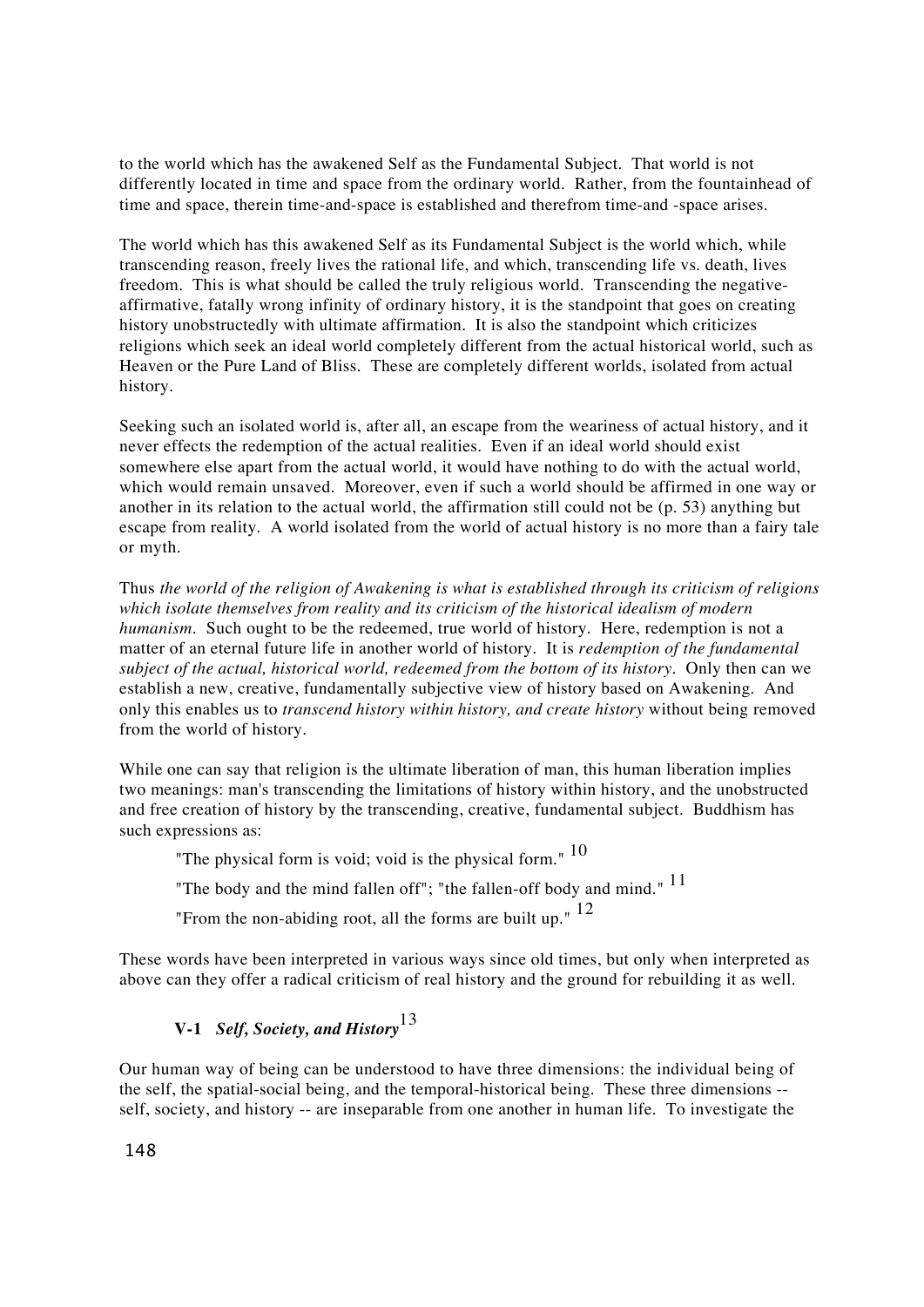problem of how the three ought to be related, we must allow the Great Doubt to arise in us.

As human beings who are awakened in the modern sense, we ought to (p. 54) awaken ourselves to reason in its broad sense, as the way of being of the self. Since we are rationally awakened, we ought to purify reason, to build society and always create history in a rational manner. It is not easy for the self to do this. Many obstacles rise in its path. But we ought to continue to overcome them and go on forming a rational self, society, and history.

While today we meet such obstacles in various forms, it is needless to say that since the beginning of modern times wonderful progress has been made as the result of efforts to realize this rational world. Speaking from the viewpoint of man's progress and development, this is certainly something to be celebrated. But if we reconsider the matter, this very progress and development also constitutes a great threat. Startling developments such as the discovery and uses of atomic power have aroused grave worldwide anxiety. This poses an unprecedented threat to mankind. Likewise, while the growth and enlargement of the earth's different societies is a pleasing indication of man's development, it is also true that unparalleled social forces or forces of collective bodies constitute a cause for deep anxiety in modern man.

We need not dwell upon the fact that atomic power may at any moment be the ruin of mankind. The dread of such potential disaster is countless times greater than the dread of natural calamities such as earthquakes or typhoons. It produces a contradictory anxiety and fear; man's own discoveries and inventions may destroy him. In the current political alignment, too, the confrontation of the collective forces of East and West is at a point never before equaled in recorded history. No one knows when these giant opposing powers will bring unprecedented misery to mankind. Should they ever resort to war, the most terrible confusion in history would be brought down upon man. With science as its ally it would drive all of mankind, without exception, into the abyss of ruin. *By his own productions man has created such a terrible threat, and he feels that it has gotten beyond his control*.

 We may call these the secondary forces of nature. The primary forces are what are usually called simply "natural forces." The forces of science and collective power-blocs have gotten beyond man's control, even though he produced them himself. They have become terrible threats, threatening us from without. They are beyond the control not only of individual persons but of the collective bodies, the nations themselves.

Nowadays, they have become such objective forces that although sensing their threat, the whole of mankind (pp. 55) is at a loss as to what to do with them. In this respect they may be called secondary forces of nature. This is the gravest event in the whole historical development of modern times. We can see here the peculiar characteristic of the present age, its anxiety and threat. This present age has really become the turning point of modern history, and we may say that the modern era is in crisis.

This unprecedented anxiety and crisis in human history has become such that it has obliged man to curse his civilization. "Such anxiety would not have arisen had there been no scientific progress, no social development." One is tempted to look back to the good old days and condemn the present. Ten years ago (1957-58) when I travelled through Europe and the United States, I frequently met people who held such a view. The number of those who curse modern civilization seems to be increasing.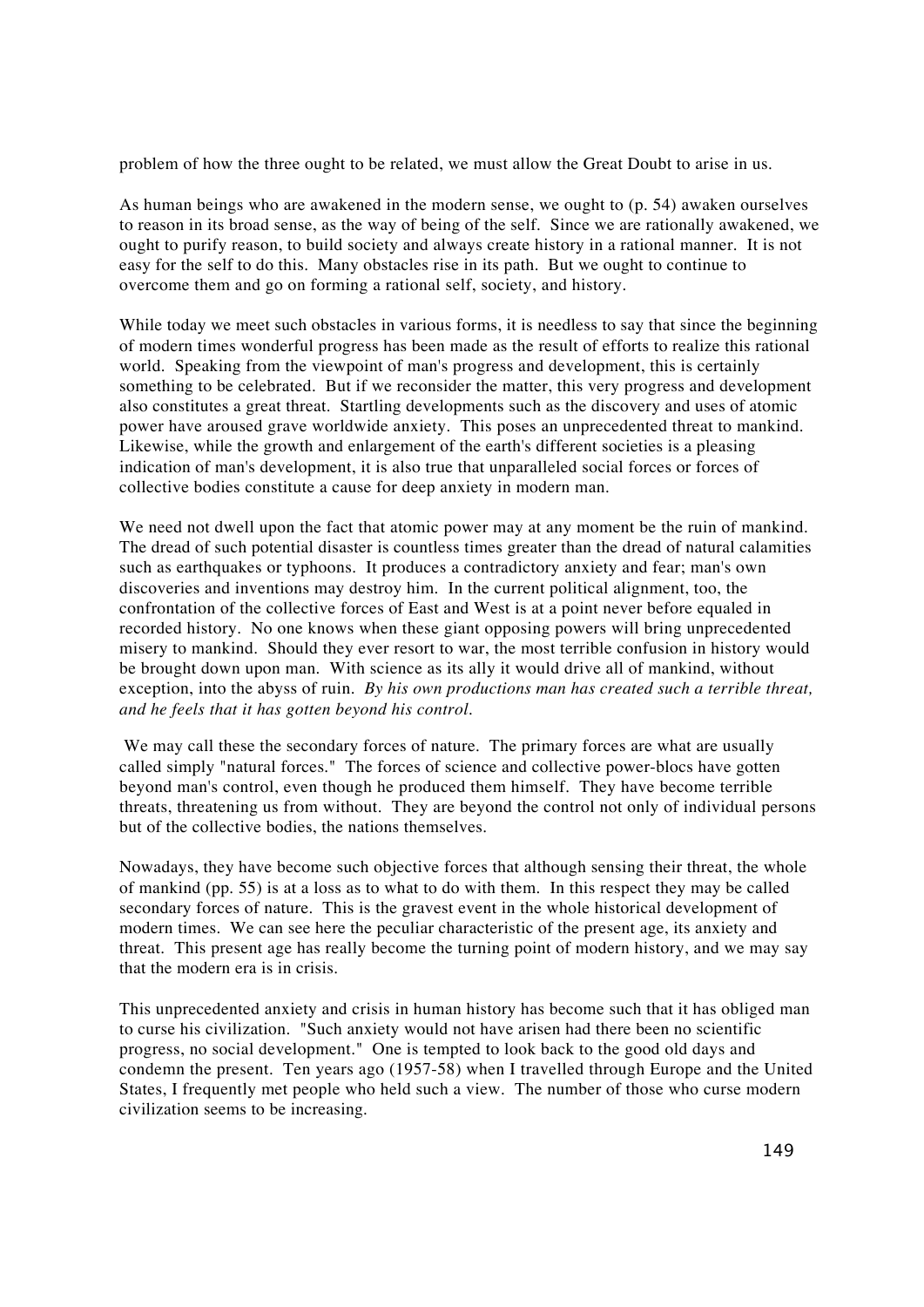Generally speaking, religious people may consider that such a crisis is caused by a lack of awe toward God, that with faith in God there would not have been such a crisis, and that faith in God will save man from it. Usually they believe that man can overcome this crisis through theism, that is, through awe of God. I do not believe this will save the modern age from its crisis.

I believe we ought to advance our civilization even more completely and strengthen further the forces of science and society. However, we need also inquire into what causes those forces to be a threat and an anxiety for us. For modern man it is not a matter of whether or not he believes in God. The cause lies in the fact that modern man is still lacking in rational consciousness, that he lacks a moral consciousness based on the rational consciousness.

While the development of society is something to be proud of, to take delight in, it is regrettably not accompanied by a similar growth in ethical awareness. One moves ahead very rapidly whereas the other does not keep pace with it. Rather, it is going backward. This reveals where the real crisis lies. I doubt if there is any greater need than the purification or strengthening of ethical awareness. It is in this way that we can overcome the crisis of modern times. It alone can be called truly modern. To attempt to overcome the crisis of modern times through reliance upon God is, we must say, a retrogression toward pre-modern ages.

Where the uplifting of morality is concerned, even theonomy, if it had any heteronomous nature, would contradict the independence or autonomy of (p. 56) modern man. Rather, we men of the present age are expected to be already free from such a theonomy. If there remains any trace of heteronomy, we should free ourselves of it. How priceless for the development of mankind is his consciousness of his own autonomy! Any retrogression away from this autonomy toward a heteronomous theonomy would mean degeneration for humankind. We must guard against it.

Christianity holds that the fall of Adam and Eve and their removal from Paradise was the fall of all mankind. However, I should say rather that Adam and Eve thereby became independent and autonomous, that the coming into being of man's autonomy means independence from God, freedom and emancipation from God, and that far from being man's fall, this is man's progress. Therefore, we must make ourselves, society, and history more and more rational.

As regards what is ordinarily called crisis, the large and small crises which we daily experience, it is most desirable and important to overcome them through a rational development of the world. Inquiring into their causes often reveals that they come from the lack of rational consciousness. Those anxieties or threats which arise from the lack of rational consciousness are, from the standpoint of reason, "rational" in character. In other words, the anxieties are "rational" anxieties simply because the non-rational element out of which they stem is to be removed in a rational way. However, such anxieties are phenomenal; they are not basic or noumenal.

Apart from the ordinary view which regards the present age as a turning point within the history of modern times, here we have another view, which sees a far deeper turning point; it sees the present age as *the critical point of the modern era itself*. Instead of a crisis within modern times, one should come to think of a deeper rooted crisis, that of the modern times themselves. I mean that the modern age, insofar as it remains as it is, is itself the root cause of our anxiety. In the present age there seems to be every indication that the modern era itself is in crisis, rather than the crisis of the present age within modern times. This is what I mean by the basic, noumenal crisis, compared with which the crisis of the present age within modern times is no more than a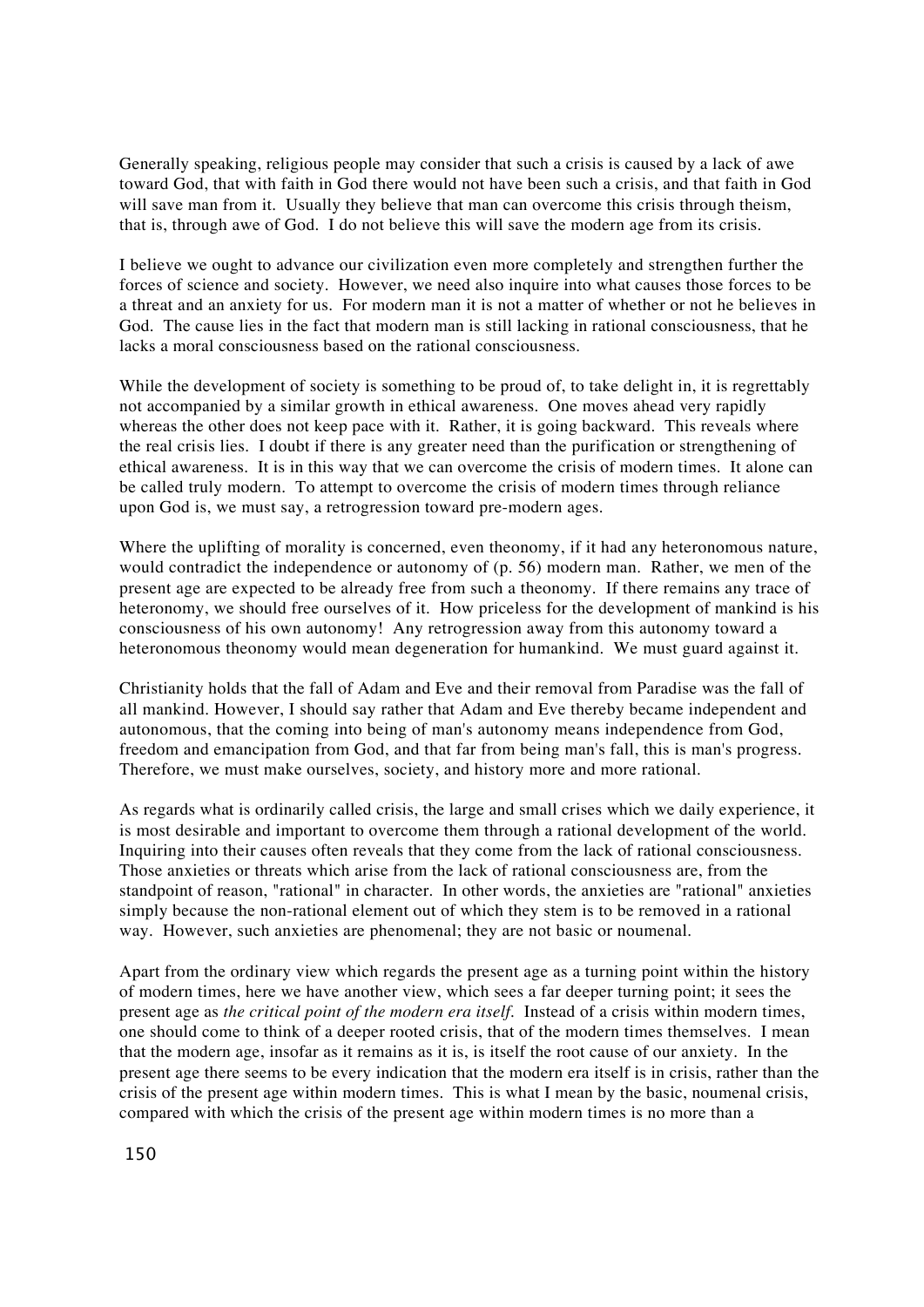phenomenal manifestation. To truly understand the real nature of this crisis and to overcome it - - that is religion in the true sense of the word.

This is the crisis which is beyond any kind of rational solution, because the (p. 57) source of worries is not any rational crisis but *the crisis of reason itself,* which goes beyond rational solution. It is this that *Chan* touches, in my opinion.

As the *Chan* expression "At great doubt is great Awakening"14 makes clear, *Chan* is never theism ; however, it is not rational humanism, either. Where is *Chan* to be located ? I think it ought to be located in reality itself. Looking for its location in past history will never do. *Chan* is something that must be dug up directly from the depths of reality. The place to dig for it is precisely in the crisis of which we have been speaking. Only when the great doubt penetrates there and is broken through does the truly great Awakening take place.

By the great doubt, therefore, I mean what one may call the ultimate contradiction lying at the depths of reason, that is, the basic antinomy of reason. Besides, it is only when the great doubt is of fundamentally subjective character instead of some objective doubt that there arises the selfawareness of what is called great doubting-mass. Upon the breaking up of that great doubtingmass there is actualized the Awakening-mass, as it were, of the Fundamentally Subjective nature, or *bodhi* (*jue*; *kaku*).

Then, the question of practice, or the problem of how to attain the great Awakening, becomes important. Since this is the crisis, as I have been mentioning, which goes beyond rational solution and which lies at the bottom of reason, that is, since this is the crisis of reason itself, its solution also ought to rely on a method which is not rational. It must break through the crisis of reason. While heretofore in *Chan* various methods have been considered, we must examine what method for Awakening will be most essential.

# **V-2** *The World of Awakening: F.A.S*

We modern men ought to be those who follow reason as we independently and autonomously go about forming society and creating history. The norm for doing this should be reason in its broadest sense. Society and history ought to be constructed in a rational way. As I have already mentioned, however, the present age, in the process of forming society and history, is facing a serious crisis. This is largely due to the retardation of moral reason which fails to keep pace with the progress of scientific or collective social forces. It begins with tardiness in the awakening of moral awareness both on the part of individuals and collective bodies. This tardiness causes a vicious circle. It has (p. 58) brought about the worldwide anxieties of the present age. These anxieties flow backward and cause each individual, whether he is conscious of it or not, to give birth to them anew. Each individual, under the weight of worldwide anxieties, suffers from new anxieties which go beyond individual resolution.

Besides the lag in moral awareness, another important cause is perceivable, and it is not necessarily an ethical one. As civilization has progressed, societies have become extremely complicated. We are being thrown into a kind of civilized jungle. As social structures become increasingly complicated, we are being driven deeper and deeper into that jungle. This means that we are caught in the complicated structure of civilization and society, and we have not yet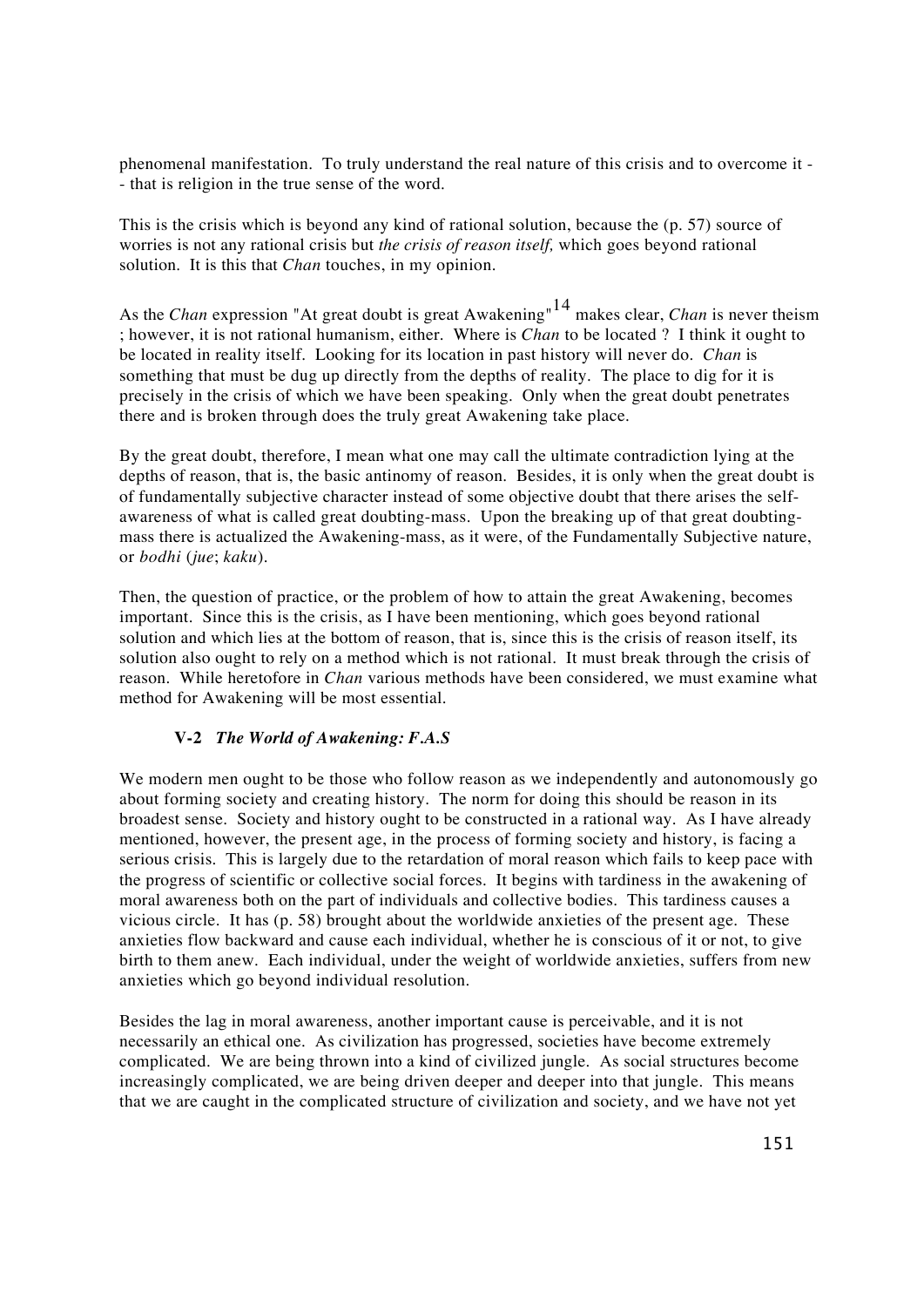established control over it. We are driven by civilization, having lost the helm and fallen into an unprecedented state of confusion.

Consequently the self that must be the fundamental subject has come to be used by things, and

the controlling ability to use things has gradually been lost. The *Chan* master Zhaozhou said<sup>15</sup>, "You suffer use by the twelve periods of the day, whereas I can use the twelve periods." He was quite right. In the present age, far from using them, we are suffering use by the "twelve periods of the day." Besides, the complication of the world-structure and civilization is only increased by the activities of reason. Unless we can learn to live more strongly in complicated realities, even if we strive to form a solid society and a solid history, it will become completely impossible to continue forming them.

Such being the case, improving morality and establishing self-control in man are absolutely essential. Only through the strengthening of these two can the crisis of modern times we now face be overcome. We must do this by every means in our power. Independent, autonomous modern man cannot afford to lose his nerve in this crisis. He must use and keep using the whole twelve periods of the day.

But between *the man who can use the twelve periods of the day* and rational modern man there remains a deeper and still more important gap. It is the crisis lying in the depths of modern man. Unlike the crisis mentioned above, this crisis always hangs on man because of his very nature, irrespective of differences of time and space. I think we can call it *an ontological crisis*, after the manner explained above. Unless we solve this crisis, we can never be free from anxiety (p. 59) in our making society and history. That is to say, without the solution of this crisis there is no firm establishment of the fundamental subjectivity of man.

From such a viewpoint most of the crises are phenomenal and relative; they can never be considered basic. People often mistake such *phenomenal and relative crises* for ontological and ultimate ones. In man's inquiry into the basic source of worries, which are far from phenomenalrelative crises, various misconceptions tend to arise which take the non-basic source as basic. Such misconceptions produce more empty worries. What will be the truly basic worry, the truly fundamental crisis which differs from such relative crises?

I think it is man's life-death crisis. Generally speaking, the crisis based on existence-nonexistence or being-nonbeing, as long as it is not overcome, always shadows us. No one knows when what is ordinarily called "life" or "existence" may vanish. Nowhere can life or existence be secure. Nowhere does anything eternal exist. All that lives, all that exists, does so in the manner of living-dying or being-nonbeing. This is the natural, basic crisis of all that exists.

Meanwhile, this universal, ontological crisis is for man inseparably connected *with the concrete form* of value-antivalue. The desirability of existence or life proves that it is already connected to value. Death or nonbeing is terrible or loathsome because value is already combined with it. Existence and value are thus inseparably intertwined and constitute *man's essential, concrete structure*.

This concrete structure of man's crisis is expressed by such Buddhist terms as "*transient*" (or "lacking in permanence," *anitya*), "conditioned" (*samskrita*), and "subject to transformation"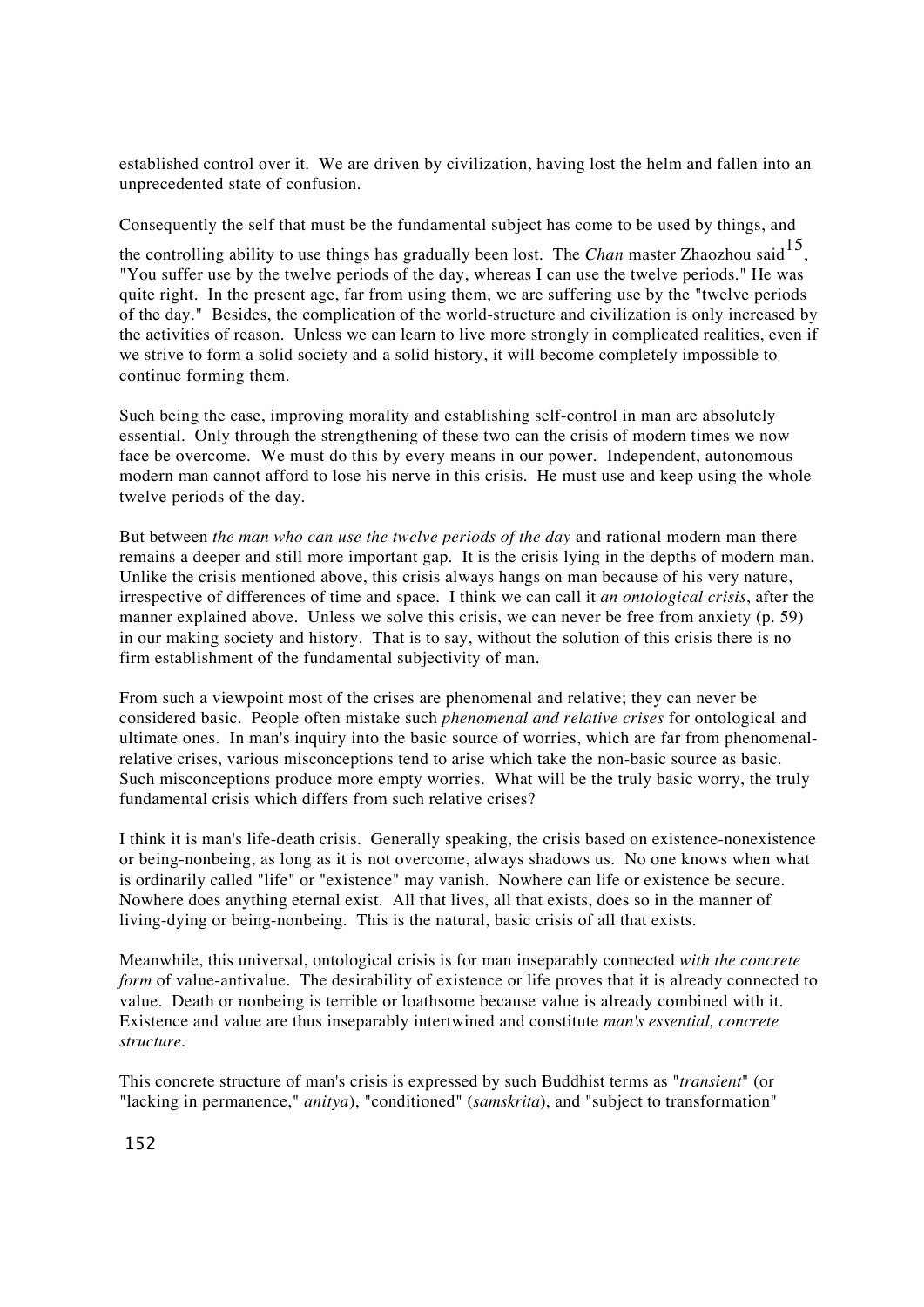(*parinâmin*). These are terms which have been emphasized in Buddhism concerning life-death.

However, when life-death is said to be transient, it ought to imply value-antivalue at the same time, so as to express man's basic crisis. Unless man becomes aware of this basic crisis in its concrete form and overcomes it, unless thereby there is firmly established in him the Self that is free from both life-death and value-antivalue, he will not be able to live without anxiety.

Here lies our most basic problem. And it is in the Self-Awakening of *the Formless Self* that the fundamentally subjective solution of the problem exists. This Man who is not of the nature of existence-nonexistence or value-antivalue, is in *Chan* called *the man of no-birth-death who is free from the thought of either good or bad.* This is why the Formless Self has to be advocated. In the Self-Awakening of the Formless Self we acquire true life and true value. It is the (p. 60) man in whom this life and this value are one and inseparable who, having overcome the basic crisis, becomes capable of creating a world and history without anxiety. This is the Self-abiding, true Man that acts without being bound by life or death, good or bad. His being alive and active in reality is man's true way of life.

Therefore, the outcome of this method is getting awakened to the Self in whom the life of nobirth no-death and the value without the thought of either good or bad are inseparably one. The awakening attained is, after all, this Self-Awakening, where man becomes *ultimately independent and autonomous*, having overcome the crisis of rational independence and autonomy. The latter is of a birth-death, good-bad nature and cannot be true and ultimate independence and autonomy. True, ultimate independence and autonomy must be that which has overcome the basic crisis lying at the bottom of existence.

*Chan*, after all, means being awakened to the True Self, the True Man, or Original Face. The occasions in *Chan* for this awakening are varied and without fixed form. Here also, in their being without fixed form, we see the *Chan* freedom. At the particular time and place where man finds himself he takes that opportunity and awakens to the basic Self.

Since this true Self is the Self that has overcome the basic crisis, every actual existence and nonexistence, every value and anti-value is directly open to the Self. It is like digging a well. The water of all wells is open to the same underground flow. My being here and now is in the ordinary sense phenomenal existence. From the standpoint of the true Self, however, this phenomenal existence is nothing else than the expression of the true Self. With our ordinary consciousness, we remain phenomenal. But by awakening from phenomenon to noumenon, the phenomenal becomes the noumenal expression, and the noumenon comes to be the master of phenomenon. The phenomenon immediately opening to the noumenon, or the phenomenon immediately awakening to the noumenon, is *the Awakening of Chan*.

The way to be open to it is the awakening to the Self that is not bound or defined by anything at all, either by birth vs. death or good vs. evil. Huiming was asked by the Sixth Patriarch, "At the

very time you do not think of either good or evil, what is your Original Face?"<sup>16</sup> He struggled with the (p. 61) question, and got awakened to that which does not think of either good or evil. Only then was he awakened to the True Self that is not bound by anything. Someone asked the

tenth century Chinese *Chan* master Dasui, "How is it when life-death arrives?"17 To struggle with whole body and mind with such basic dilemma lying at the very bottom of man -- this is the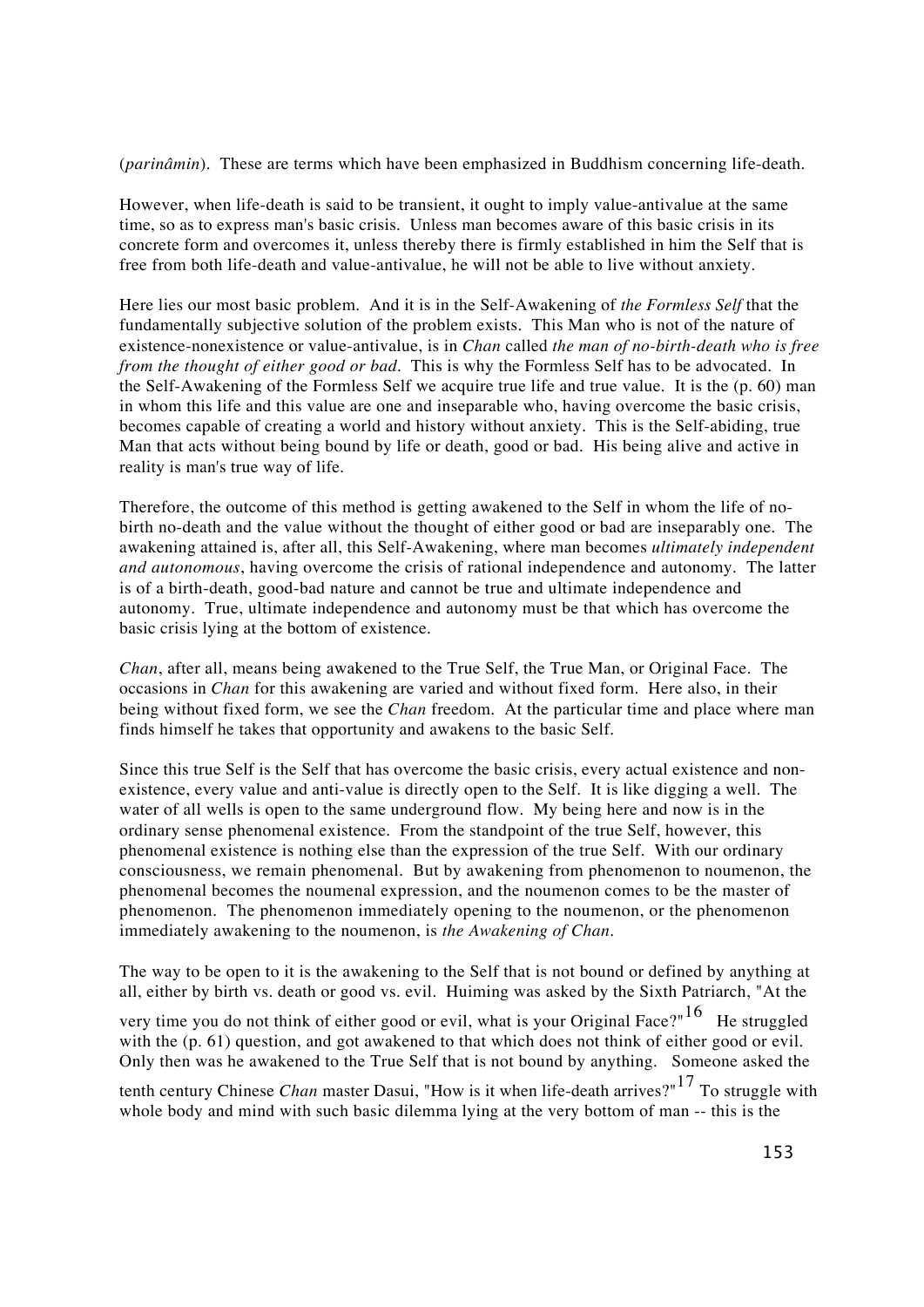method to penetrate into the root source.

But, instead of using different expressions like "not thinking of either good or evil" or "life-death arrives," we can ask ourselves a single question which will lead us directly to Awakening. What kind of question is it? One that any person may ask concerning his very being here and now, asked in such a manner that we cut off every fetter and attain the true, free life, that after dying a Great Death we revive anew. We must have every fetter cut off. We must die a Great Death and come to life anew. Our actual way of being, no matter what it may be, is a particular one, that is, it is something. So long as it is anything, it is a self that is under some kind of definition and bondage. Above all, we must be awakened to the Self that is not restricted by anything. Supposing that standing will not do nor sitting will do, feeling will not do nor thinking will do, dying will not do nor living will do, then, what shall I do?

Here is *the final, Single Barrier* against which one is pressed and transformed, and through which, in being transformed, one penetrates. *Chan* has hitherto had countless numbers of ancient cases of *koan*, not only the traditional "1700 cases." All of them can be reduced to this Single Barrier. It is such that penetration through one point is penetration through all points, that the single Great Death brings about renewed life, that, being Formless, it manifests every form, and that, body and mind falling off, it has the fallen-off body and mind.

Here alone can we have every binding fetter cut off and become *the ultimately* (p. 62) *Selfabiding Self* that goes beyond every kind of attachment. The Self that is capable of using the twelve periods of the day is such Self.

We have been speaking of this as the Formless Self (referred to as "F"), that is, the Self that is without any form, beyond all characteristics, unhindered, and Self-abiding. It is this Self that is the ultimately emancipated Self, the Self that is saved in the true sense. When the saved is under the support and redemption of some "other" Buddha or God, it cannot be called true redemption. The truly independent and autonomous Self alone is truly saved. In *Chan* this is regarded as the true way of redemption. Because it is freedom from every binding fetter, it is called emancipation as well. Such Self is the true Buddha. No "other" Buddha is really the Buddha. It

is said that, "It is *the Self-Buddha that is the True Buddha*." 18 If there were any Buddha except the Self, it would not be the true Self or true Buddha. The Buddha is never of an "other" nature. He is the completely independent and autonomous Self, the Self that is beyond self and other. Linji's "Solitarily emancipated," "Non-reliant" Self, or his "True Man of No Rank" indicates none other than this. That is why in *Chan* people speak of practice as inquiry into and clarification of the matter of Self.

In *Chan* there are numerous questions such as: "What is the Buddha?" "What was the purpose of the Patriarch [Bodhidharma]'s coming from the west?" "How is the Buddha's pure and clean dharma-body?"  $19$  The Buddha [or Patriarch] thus referred to is the Self, the true man. The Buddha that exists apart from the Self is not the true Buddha, and must be negated. The patriarch that exists externally must also be negated. That is why *Chan* speaks of "Killing the Buddha, killing the patriarch." 20 This is where *Chan* differs from religions which regard God or Buddha as possessing the nature of an "other." Ordinarily the self is regarded as completely separated from Buddha or God. When related at all, it is dependent on them. On the contrary, in *Chan*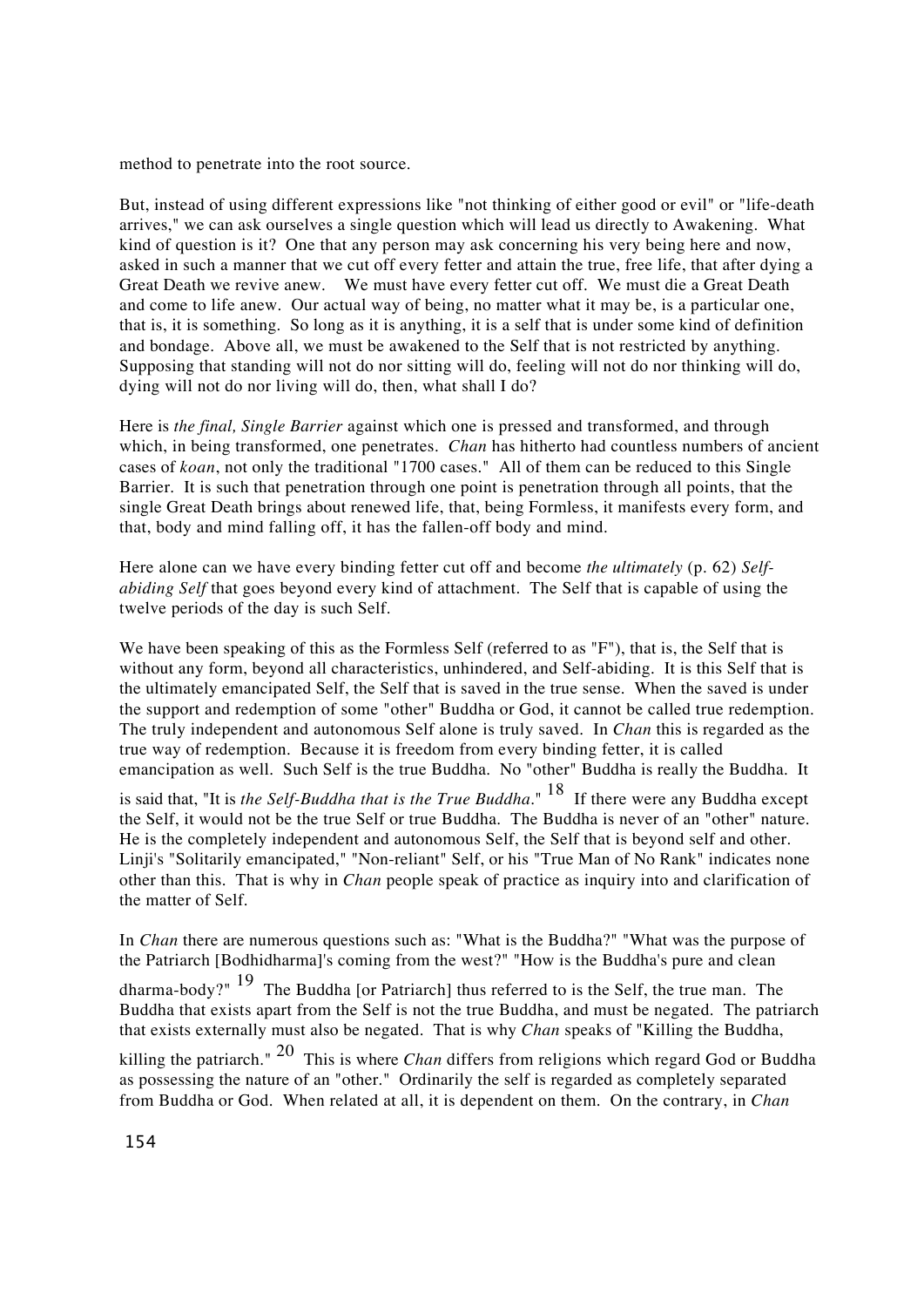there is no true Buddha apart from the Self; apart from the Buddha there is no True Self. Rather, it is more appropriate to say, apart from the true Self there is no true Buddha.

(p. 63) In *Chan*, the Self that has rid itself of the external "other" God or Buddha is the true Buddha. It is completely unrestricted and in everything acts Self-abidingly, the Self that acts in all things as the master. Here "act" means the wondrous activity of forming the world and creating history. The Self of *Chan* makes such wondrous activity, creating history Selfabidingly, unbound by anything. Hence the Self of *Chan creates history Supra-historically* (referred to as "S"). Further, the formation of the world is conducted according to the standpoint of the True Self universal to every person. This means the True Self forms the world *according to the standpoint it takes of All mankind* (referred to as "A"). Therefore, the true Self is the basic subject that truly creates history, the fundamental subject that forms the world according to the standpoint of all mankind. Besides, this is the Self that, while being engaged in creating, is not bound by what is created, that keeps on creating, always freed from creation. The "formless Self" that we speak of is such *Self-abiding, creative, formative, Formless Self*.

Therefore, the fundamental subject is the "F," and the wondrous activity may be indicated in terms of the "A.S." A mere "A.S" without the fundamental subject "F" would not be the true way of being of "A.S." Likewise, an "F" without the wondrous activity "A.S" would not be the true "F." The "F" ought to be joined with the wondrous activity "A.S," yet not bound by the latter. The man that has the dynamic structure of "F.A.S" is the true man.

This "F" is likely to be forgotten. Usually, in ordinary political movements this "F" is forgotten completely. Even if it is not forgotten, those who undertake these movements are not likely to have overcome man's basic crisis, that is, to have awakened to the "F." Meanwhile, in religion - and this has been true of Buddhism and the historical *Chan* -- so much emphasis has been laid on the "F" that it has been confined to itself and this has shrunken the wondrous activity, "A.S." This is a point which should be carefully reconsidered in *Chan* as well as in Buddhism.

In *Chan* it is emphasized that the "F" should not become like "silent illumination," or fall into the "ghosts' cave."  $21$  They speak of an activity which will not become mere silent illumination. But how should it work? What should be the object of this Self-abiding activity? These are extremely important problems.

(p. 64) Only bringing an individual to the "F," as has usually been the case with *Chan*, cannot be said to be the full, wondrous activity of the "F." Leading an individual to the "F" to have him awake alone would leave him in the end with an "F" beyond which he could not go. The great activity of the "F" ought to work three-dimensionally so that it will not only lead the individual to the "F" but truly form the world and create history. Only then will its wondrous activity become full and its great activity become world-forming and history-creating. That is to say, its activity will have the three dimensions, Self, World, and History, which constitute the basic structure of man, closely united within itself.

*If, as has been the case with the historical Chan, activity starts and ends only with the so-called practice of compassion involved in helping others to awaken, such activity will remain unrelated to the formation of the world or creation of history, isolated from the world and history, and in*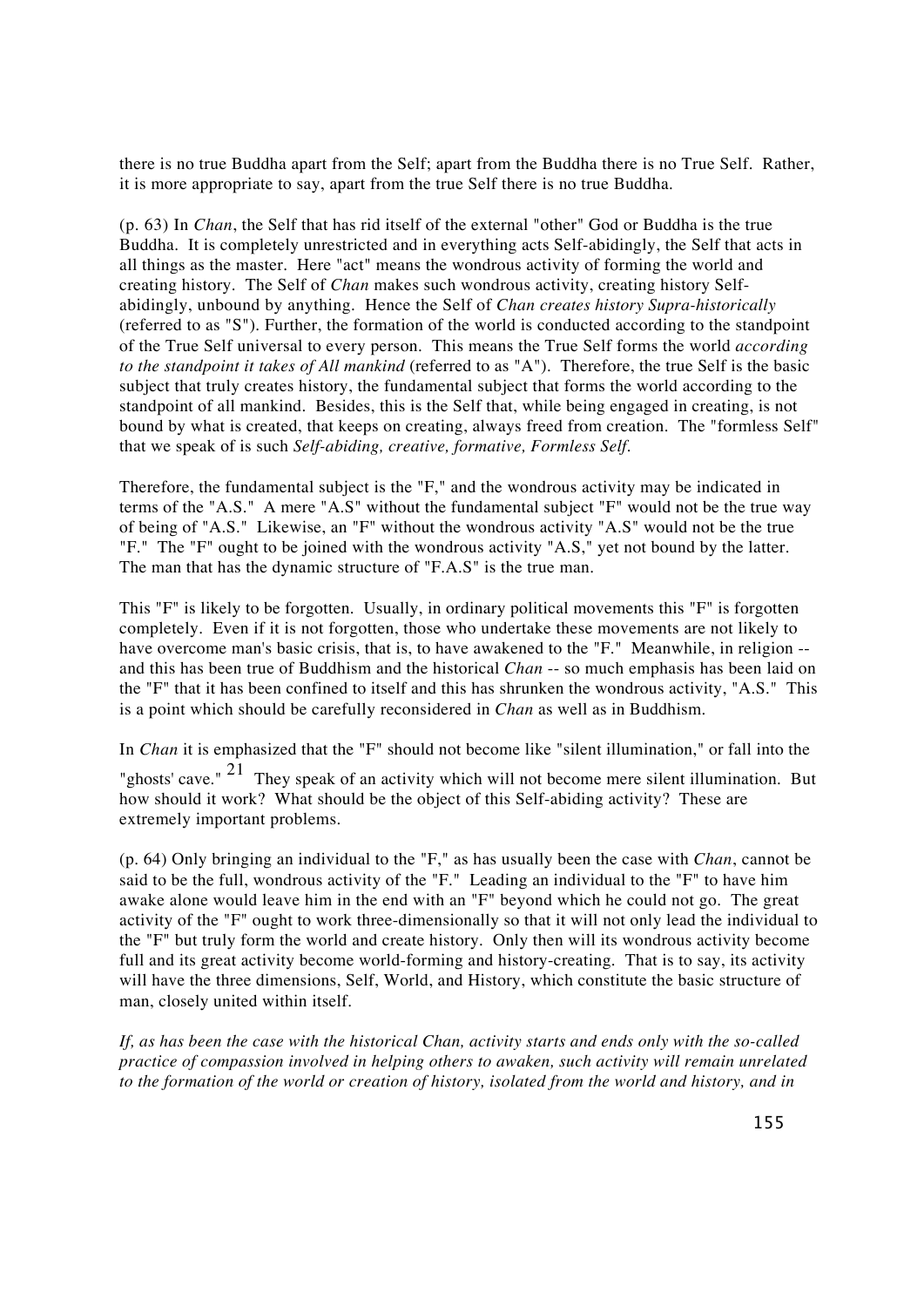## *the end turn Chan into a forest Buddhism, a temple Buddhism, at best, a Chan monastery Buddhism. Ultimately, this leaves "Chan within a ghosts' cave."*

The kind of belief held by Buddhists or Christians that after death man is to be reborn in a Buddha-land or a Heaven must be regarded as a heartless, seclusive, and narrow view which deserts the world and history and sets them apart as being beyond the pale of the wonderful

activity of compassion or *agape.* The Sixth Patriarch Huineng said: <sup>22</sup>

 "Ordinary, ignorant people are not aware of the Pure Land within themselves and seek for it in the east or west because they do not awake to the Self-nature. To the awakened, however, there is no difference between east and west; every place is equally the Pure Land. That is why Shâkyamuni said, "Wherever I am, I am in ease and comfort."

Linji also said, "Being master wherever I am, wherever I am is all true."  $23$  For this reason, in *Chan* the all-out compassionate practice ought to be to have man awake to his original true Self, that is, to the solitarily emancipated, non-reliant, Formless Self, who will form the true world and create true history (p. 65) Self-abidingly, without being bound or fettered by anything. *Without the Self-Awakening of the Formless Self, world-formation and history-creation will miss their fundamental subject. Without true formation of the world and creation of history, the Formless Self cannot help ending in an imperfect practice of compassion*.

Consequently, we may conclude that we should get rid of the imperfect, narrow character of the former so-called "Self-awakened, others-awakening" activity, which disregards the world and history, and which satisfies itself at best by "hammering out only a piece or half a piece." We should awake to the Formless Self ("F"), form the world from the standpoint of All mankind ("A), and, without being fettered by created history, Supra-historically create history at all times ("S"). Only such an "F.A.S" *Chan* can be really called the ultimate Great Vehicle.

#### **Notes by the Translator :**

1. Translated from the original Japanese article included in *Zen no Honshitsu to Ningen no Shinri* ("The Essence of *Chan* and the Truth of Man"), Tokyo, Sôbunsha, 1969, and in *Hisamatsu Shin'ichi Chosaku shû* (Collected Writings of Hisamatsu Shin'ichi) Volume 2, Tokyo, Risôsha, 1972; Kyoto, Hôzôkan 1994. In the translation the italicized parts except for foreign words and the headings show the words the author himself marked for emphasis in the original text. The page numbers in parentheses above show those of the *Eastern Buddhist* : (Part I) vol. VIII no. 1, May 1975, pp. 12-29, and (Part II) vol. VIII no. 2, October 1975, pp. 37-65.

 The whole translation was checked for revision by the original translator in the spring of 2005. For Chinese spellings *pinyin* was used. Most diacritical marks as well as Chinese characters in the footnotes were removed. Page 28 in Part I of the *E. B*. text suffered one correction and an insertion. In Part II several pages toward the end (*E.B*. text pp. 59-65) suffered corrections and new notes.

- 2. From the *Sixth Patriarch [Huineng] the Great Master's Dharma Treasure the Platform Sutra*, Taisho Tripitaka vol. 48, p. 349 b (T 48, 349b).
- 3. As recorded in the *Essentials for Transmitting the Mind as the Awakened Truth Expounded by Chan Master Duanji of Mt. Huangbo*, T 48, 384a.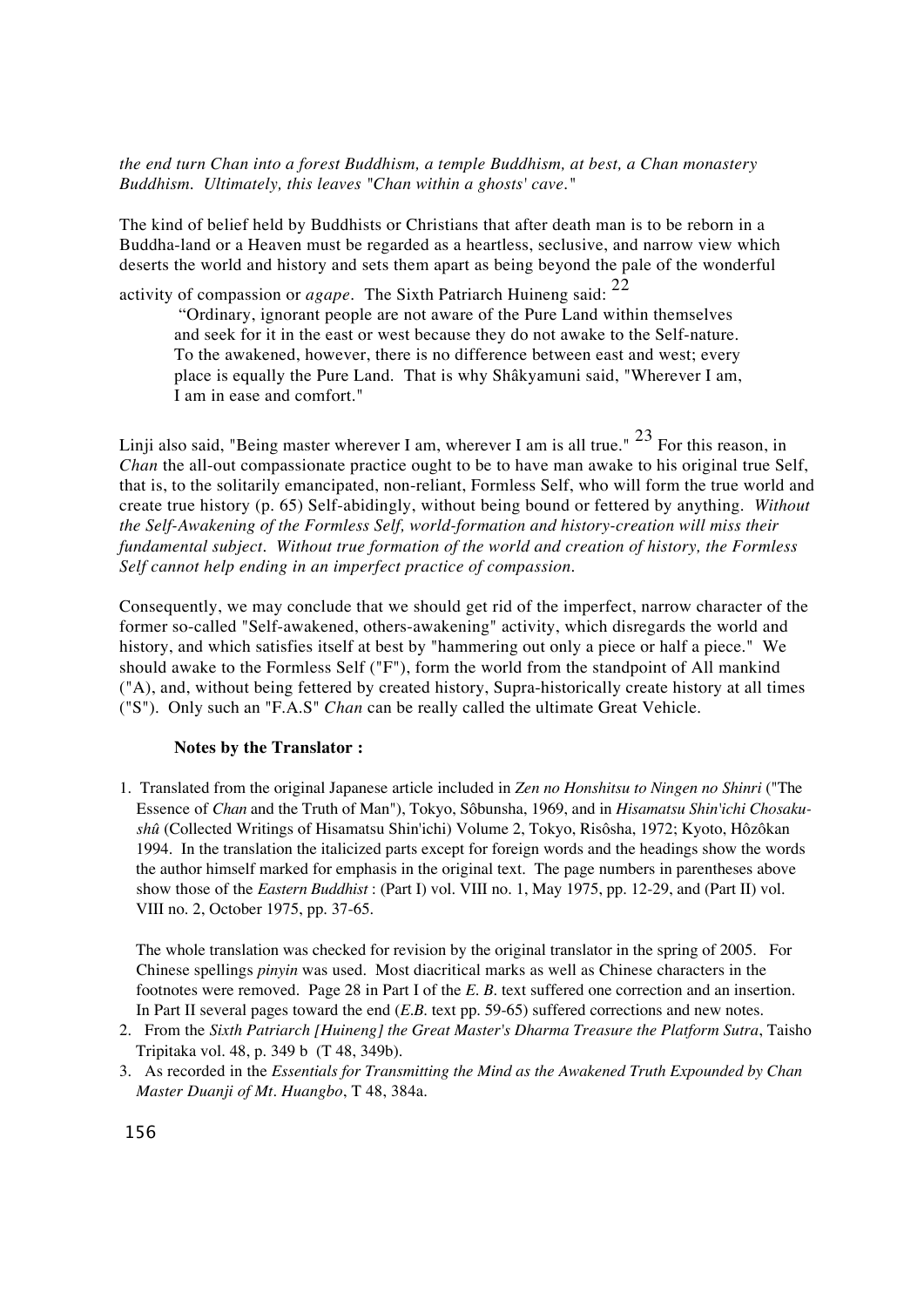4. A collection of forty-eight cases of *koan*, first printed in 1228, it was compiled by Wumen Huikai, 1183-1260. The first case goes as follows (T 48, 292c-3a):

Once a monk asked Master Zhaozho (Congshen, 778-897, *dharma*-heir to Nanquan Puyuan), "Do dogs have the Buddha-nature?" Zhou said, "No, nothing."

Let me Wumen remark upon this. For the *Chan* practice one must necessarily go through the Patriarch's Barrier. For attaining the wondrous Awakening one needs to exhaust one's reasoning mind to have it extinguished. Insofar as the Patriarch's Barrier is not penetrated, insofar as the reasoning mind is not extinguished, all will remain no other than ghosts abiding on blades of grass or attached to trees.

Now let me ask: What is the Patriarch's Barrier? Simply put, it is this single "Nothing," the single barrier of our school. Therefore, we call it the gateless barrier of the *Chan* school. The one who has been able to penetrate it will not only personally see Zhaozhou, but will walk hand in hand with the successive patriarchs, one's eyebrows tied together with theirs, seeing through the same eyes and hearing through the same ears. How isn't it a matter of celebration and joy? Why isn't it necessary to go through the barrier? With your three hundred and sixty joints, with the eighty-four thousand pores, with your whole being, give rise to the doubting-mass, and practice on this word "Nothing." Take it up by day, by night. But don't mistake it for voidness; don't take it for negation as against affirmation. Practice on it as if you had swalllowed a hot iron ball but could not vomit it up no matter how hard you tried. Exhaust all the wrong knowledges and remembrances you have had. Thus will you achieve final purity and maturity. Selfeffectedly the 'in' and the 'out' will become one single piece. Just like a dumb person who is aware of his own dream, you will be aware of all this for yourself. Flashingly Self-awakening will open up; it will surprise heaven and shake the earth. It will be as if you had snatched the big sword from the hand of General Kuan Yu: if confronted by a Buddha, you will kill the Buddha; if confronted by a patriarch, you will kill the patriarch. On this life-death side you will acquire great freedom; in all the six ways of life and four kinds of birth you will enjoy yourself the sportive *samadhi*.

Now, how would you take up this case? Summoning up all your energy and vitality, take up this word "Nothing." If you go on without a break, you will see it is very much like the *dharma* lamp which, upon being lit, will immediately light. Here is a verse:

"Dogs' Buddha-nature!" The total presentation of the right command!

- Slightly involved in Have or Have-not, you will lose your whole being.
- 5. From the *Record of Chan Master Linji Yixuan (Linjilu*), T 47, 498a. Linji Yixuan, -866.
- 6. The *Encyclopaedia Britannica* (ed. 1966) Vol. 4, under the heading BRUNNER, (HEINRICH) EMIL has this:

The close link between Brunner's theology and that of Barth was broken early in their theological careers when in 1943 Brunner wrote a monograph entitled *Natur und Gnade; Zum Gesprach mit Karl Barth* ("Nature and Grace: In A Conversation With Karl Barth"). Brunner held that while God's saving revelation is known only in Jesus Christ, there is a revelation in the creation; this revelation is reflected in the "image of God," which man bears and which is never wholly lost. This provoked a vigorous reply from Barth, who attacked Brunner's view that the image of God remains formally but not materially in man after sin has entered. Brunner replied, insisting upon the sense of responsibility as the "point of contact" between sinful human nature and the divine.

 The discussion with Karl Barth was published under the title *Natural Theology*, with introduction by John Baillie (1946). A critical review of this discussion is given by Baillie in *Our Knowledge of God* (1939).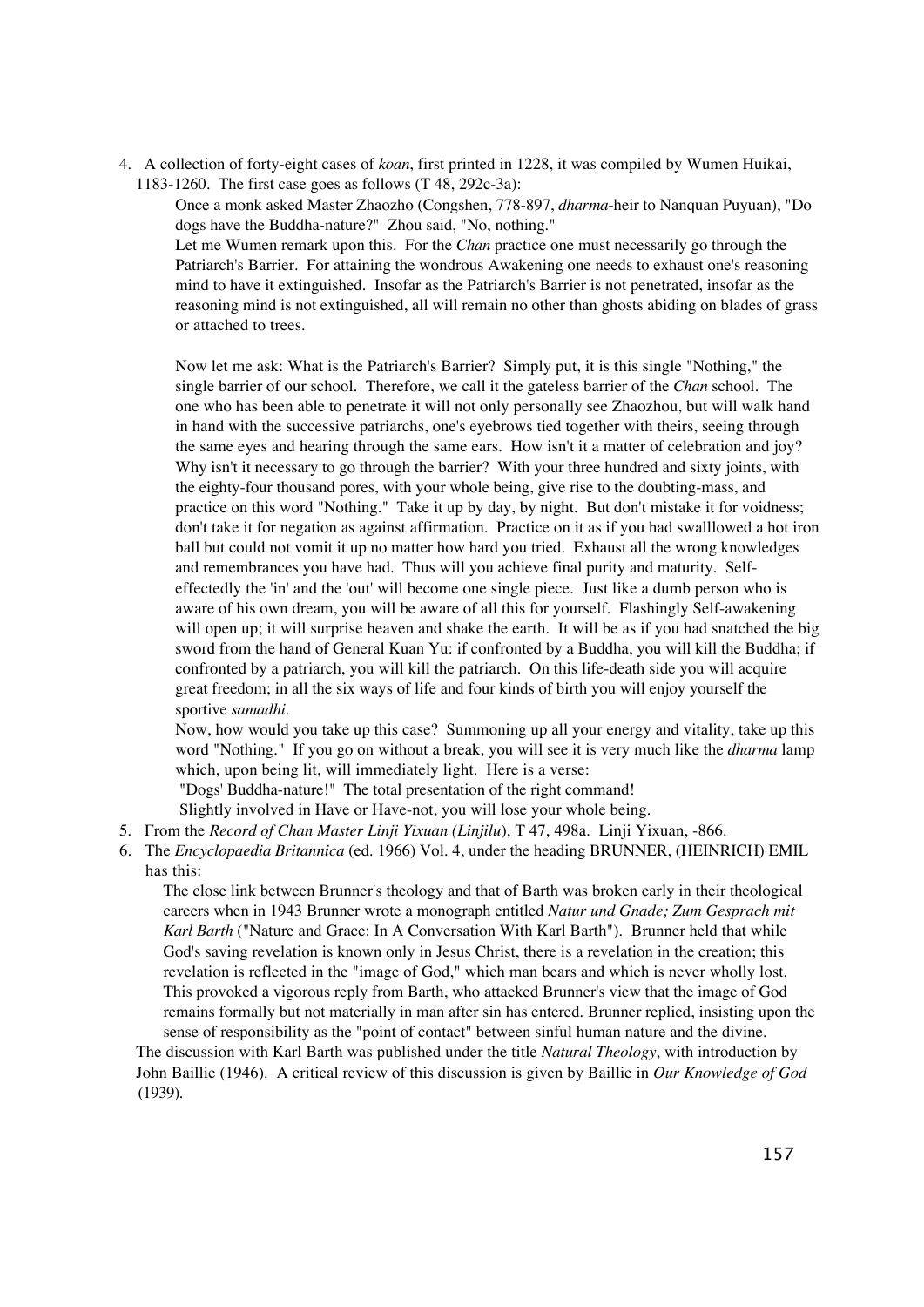- 7. From the Mahayana *Nirvâna Sutra* (*Niepan-jing* No. 374) 4-4, T 12, 405b; (No. 375) 648b, et al.
- 8. From the *Zazen-Wasan* ("Hymn in Japanese to the Sitting *Chan* Practice") by Hakuin Ekaku, 1686 -1769, a Rinzai-zen priest in the Edo period.
- 9. In the *Xiyilun* (*Shakugiron*; "*A Treatise Which Resolves Doubts*") by Monk Shizi (Shishi-biku) from the Western Region abiding at the Great Cien Temple (Daijionji) (in Chang'an; Chôan), fascicle one, Questions on the Buddha, III, the monk mentions and explains as follows; "The Buddha means *jue* (*kaku*). This latter has three meanings: *zi-jue* (*jikaku*; Self-awakened), *jue-ta* (*kakuta*; Awakening others), and *juexing yuanman* (*kakugyô-enman*; Awakening-practice being perfect and fulfilled)." T53, 798a.
- 10. From the *Prajnâ-pâramitâ-hridaya (Heart)-sutra*, tr. Xuanzang, T8, 848c.
- 11. From the *Fukan-zazengi* and the *Shôbôgenzô* 12, Zazen-shin, respectively, by Dôgen, 1200-53.
- 12. From the *Vimalakîrti-nirdesa sutra*, tr. Kumârajîva, T14, 547c.
- 13. Divisions supplied by the translator.
- 14. Dahui Zonggao, 1089-1163, *dharma*-heir to Yuanwu Keqin, said (*Yulu* fascicle 17, T47, 886a): "Nowadays Way-practisers mostly don't doubt themselves; instead, they doubt others. That is why it has been said, 'At great doubt is certainly great Awakening (*dayi zhi xia biyou dawu*).' Now tell me what one awakes to." After a silence he said, "I dare not make little of you; you will all be attaining Awakening."
- 15. From the *Zhaozhou-lu* (no. 28, in the Akizuki Ryomin edition, Chikumashobô, Tokyo 1972). A questioner: "Throughout the twelve periods of the day how should I apply myself to practice?" The Master said, "You suffer use by the twelve periods, whereas I can use the twelve periods. Which periods do you ask about?"
- 16. Cf. Note 2.
- 17. Dasui Fazhen,834-919, *dharma*-heir to Xiyuan Daan: *Jingde Record of Transmssion of the Lamp,*
	- XI, T51, 286a; *Guzunsu-yuyao*, Chûbun-shuppansha, Kyoto 1973, 176ab: A monk said, "How is it when life-death arrives?" The master said, "Coming to tea, take tea; coming to a meal, take a meal." The questioner stepped forward and said, "Who should receive offerings?" The master said, "Put away the alms bowl."
- 18. By the Sixth Patriarch Huineng. From the *Platform Sutra*, T48, 352a.
- 19. *Yunmen-guanglu*, T47, 552c. A question which a monk asked of Yunmen Kuangzhen, 864-949.
- 20. From the *Linji-lu*, T47, 500b
- 21. Both terms "*mozhao*; *mokushô*" and "*guikuli*; *kikutsuri*" derive from critical remarks by Dahui Zonggao, in his letter addressed to one of his disciples, *Yulu* XX, T47, 895b:

"Present-day Way-seekers, either monks or lay, all suffer from two kinds of serious disease. One is that they learn plenty of words and sentences with a thought of wonder in them. The other is that, unable to see the moon and forget the finger to indicate it, they gain awakening in words and sentences, and that, on hearing that neither the Buddha-*dharma* nor the *Chan*-*dao* lies in them, they discard words and sentences as useless, knit their brows and close the eyes all along, assuming the appearances of the dead, and consider this to be the calm sitting practice, mindcontemplation, and silent illumination. More than that, they induce ignorant, mediocre people to this wrong view of theirs, with a comment: 'One day's calm sitting is one day's *Chan* practice.' How sad! They don't know this is all an attempt to make a livelihood in a ghosts' cave. Only when one can remove these two kinds of serious disease, can one take part in the *Chan* practice."

- 22. From the *Platform Sutra,* T48, 352a
- 23. From the *Linji-lu*, T47, 498a

(TOKIWA Gishin, January 3, 2008; January 2012)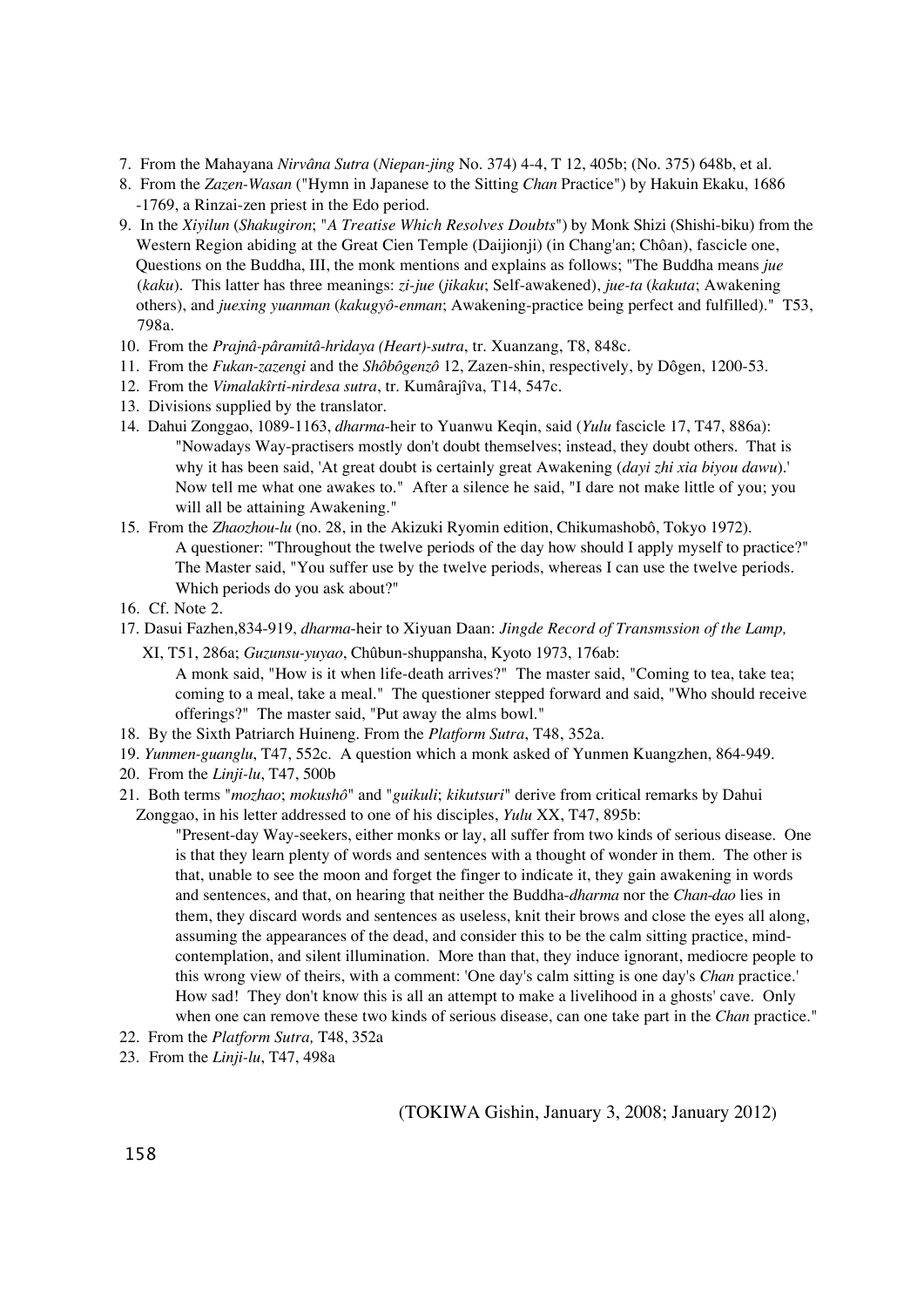# **True Sitting & the Fundamental Koan:**

A Discussion with HISAMATSU Shin'ichi<sup>[1]</sup>

translated by Jeff Shore

in collaboration with TAKAHASHI Nobumichi and TOKIWA Gishin<sup>[2]</sup>

**Hisamatsu**: During a *sesshin*-retreat, various doubts or problems are bound to arise. For your practice it is essential to raise them and have them resolved, so today I will speak in response to your questions. Anyone should feel free to speak up and, by discussing together, we'll find a solution.

That said, I'm sure there are many questions you want to ask, but let's begin with those regarding sitting in *zazen*.

**Ishii**: Sitting and trying to focus on what the formless self is, I find that even though I'm trying not to think, a kind of thinking remains nonetheless. Thus, a tremendous conflict occurs between concentrating on the *koan* and sitting in *zazen*. Doesn't everyone more or less have this problem? I'd like to ask you about this.

**Hisamatsu**: The *koan*, after all, is to awaken to the formless self. That is why I say sitting and *koan* are one, different though the terms may be. There's a tendency to think of sitting and *koan* as two separate and distinct methods of practice -- after all, there is "just sitting" in Soutou Zen, and *koan* practice to attain *satori* in Rinzai Zen. At bottom, though, these are none other than awakening to the formless self.

Here's a passage expressing the spirit of true sitting attributed to Bodhidharma, though it's certainly not limited to him since many later *Zen* masters have expressed the same sentiment:

Outside all externals put to rest, Inside let not your mind stir. Make yourself as a wall, And thus enter the Way.

"Outside all externals put to rest" means to be unconcerned with things outside, not to be caught by or drawn to externals. "Inside let not your mind stir" means not to be preoccupied with mental phenomena, or internals. In short, don't let yourself be caught up by anything, internal or external. "Make yourself as a wall" is a metaphor for no-mind (*mushin*); be empty and free of discrimination like this, "And thus you enter the Way." In other words, "Outside all externals put to rest, Inside let not your mind stir. Make yourself as a wall" is to "enter the Way."

In *Fukan-zazengi*, [Dougen] says much the same thing when he speaks of sitting as "putting an end to all dualistic discrimination," but it all comes down to this freeing yourself of all inner and outer entanglements. When you succeed in "Outside all externals put to rest, Inside let not your mind stir," that is achieving no-mind, that is true sitting.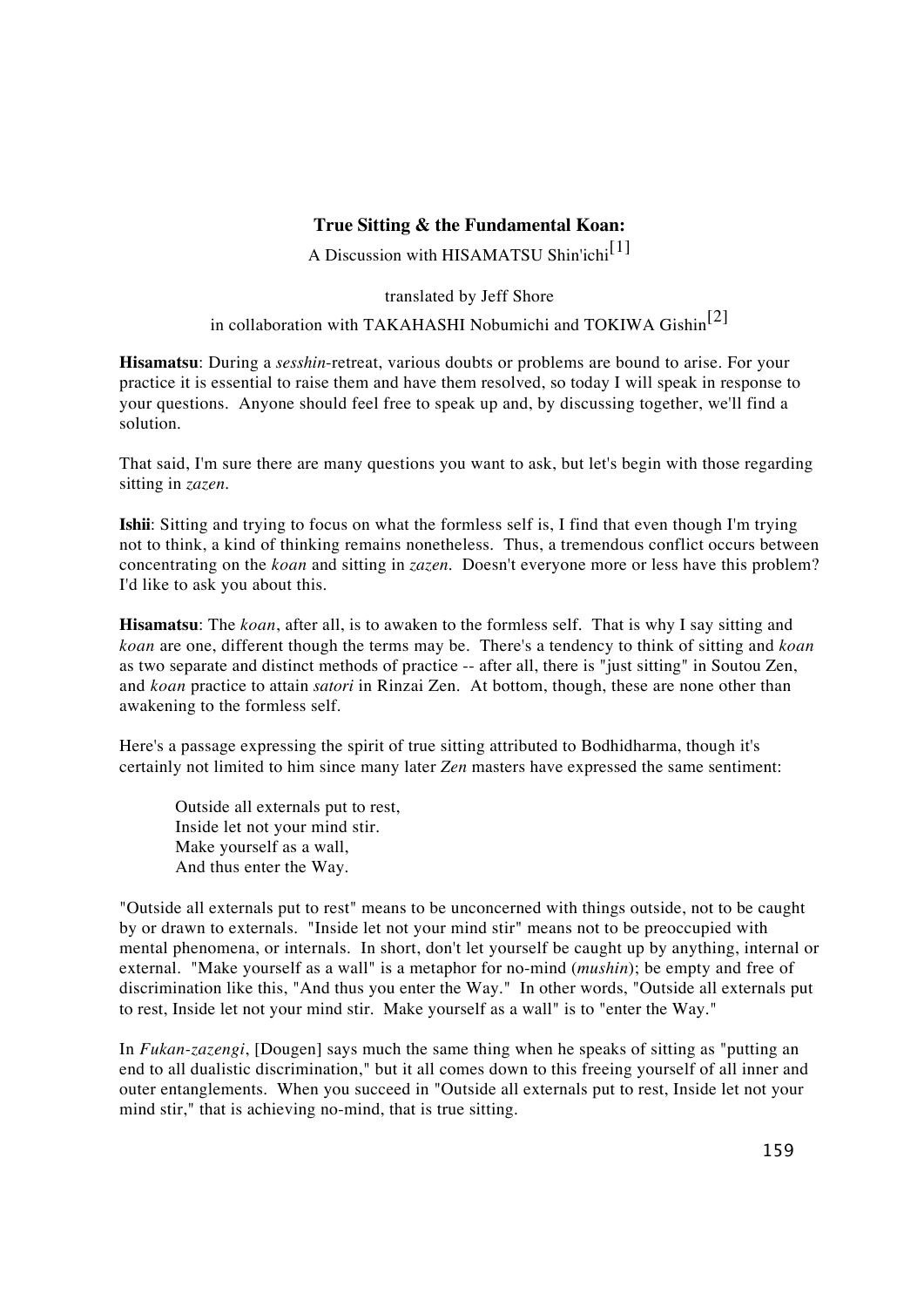Sitting usually connotes physical sitting or mental composure; either way it's assumed that the body or the mind is sitting. Such sitting, however, is not the sitting of [Dougen's] "body-mind fallen away." Sitting mind and body engaged, thinking, for instance, "Here I am sitting at Senbutsuji Temple," cannot be called true sitting. And sitting with the intention to become nomind only exposes a restlessness in yourself: It amounts to "Inside, *letting* your mind stir." Of course without a mind intent on sitting you'll not be able to sit at all; you have to be intent on sitting, yet being conscious of sitting is not it. Being physically engaged in sitting is not it either. This might be a difficult problem for everyone.

At the outset though, you must have the determination to sit through, no matter what: Even though your legs throb or your entire body is racked with pain. In the beginning, such great resolve is crucial. As it's said, "*Zen* practice has three essentials": The first is called great faith; you must have this great root of faith to give yourself over to truly sitting, a great conviction to sit through anything. The second is great determination; you must have great tenacity of purpose. The third essential is great doubt, which I'll talk about later in connection with the *koan*, but you need great faith and great determination too.

When you sit through to the very end then you'll know, but obstacles will assail you within and without. So you need unwavering determination to sit through it all, stolidly, like a rock. Throwing your whole self into it like this is extremely effective preparation to begin true sitting. Discouraged or distracted by little things, you won't be able to go on. Interrupted, you're unable to "Outside all externals put to rest, Inside let not your mind stir." A mind constantly distracted cannot see out the practice to the very end.

I think this is true with our ordinary affairs as well.<sup>[3]</sup> We need great faith and great determination to do anything thoroughly. But how much more so with sitting! Throw yourself into sitting through those hindrances, and "Outside all externals put to rest, Inside let not your mind stir."

In the beginning you try to push away external hindrances, strive to remain undisturbed by them, and try to suppress the waves of thought that arise within. Such attempts to suppress reveal a restlessness, that "Inside your mind still stirs." Pursue further though, and you'll come to where you won't have to try and suppress anything: Externals are naturally put to rest, inside your mind naturally does not stir. Having realized this myself, for me it's an actual fact; proceed in this way and I have no doubt that all of you will realize it as well. And with that, the formless self will be clearly awakened.

Then, sitting as formless self is no longer restricted to a specific time or place -- there is no place to sit at, no time to sit in. Ordinarily one sits on a certain cushion in a certain place, but now one is no longer tied to such sitting. You awaken to the self that is utterly unrestricted. Thus, awakening doesn't obtain only when sitting in full-lotus, or whatever; you come to be that way all the time.

For instance, when you rise from sitting, the standing itself becomes sitting at work. Sitting does not end when you rise to your feet; on the contrary, it's ongoing. This sitting is the subject, and this subject stands, so it's not that one rises from sitting to standing; rather the sitting itself stands.

160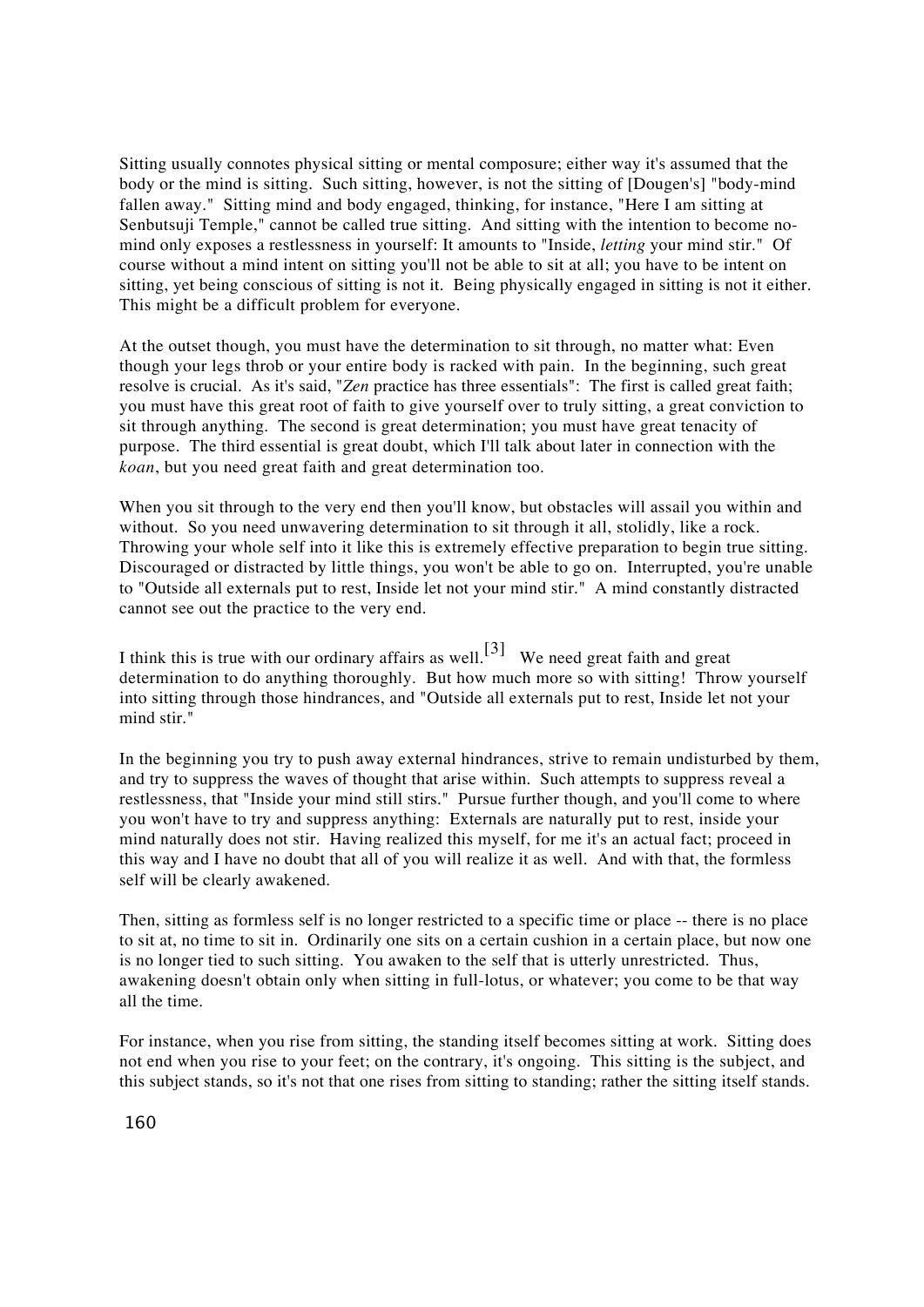[Dougen's above-mentioned *Fukan-]zazengi* states that when one goes from the seated posture to stand, one should rise quietly and slowly. If that is so, it is like moving from sitting to standing: Sitting becomes a state separate from and prior to standing. I would say that is not true sitting. There's no shift from sitting to standing; the sitting itself must stand. It is not a specific state. If it is, then there would be a shift from sitting to standing, and then to walking, and so on. True sitting is not like that: It's the subject, the self, so it is this very sitting which stands. Otherwise it can't be called true sitting.

When you've truly sat through, it will certainly be like this. Then it's no longer necessary to rise quietly. Jump up or even leap out of your sitting and it's still just the working of your sitting. If you must rise quietly so as not to lose it, that's merely one particular state. Such sitting is not yet oneself, not the subject itself.

What we call formless self is thus precisely what is spoken of [in Yongjia's *Poem on Actualizing the Way*] as:

Walking is *Zen*, Sitting is *Zen*, Talking or silent, Working or at rest, The subject is composed.

This true sitting is nothing but *Zen*. The word *zazen* (坐禅) consists of the characters for "seated" (坐) and "*zen*" (禅). But from the standpoint of true sitting, the sitting must itself be *Zen*, *Zen* must itself be sitting. If not, it's not real *zazen*.

A particular posture or state of mind is not true sitting. When everything you do -- walking, sitting, silence, speaking, thinking -- is itself sitting, then for the first time your sitting will be authentic. If you sit thinking about this or trying to become like this, then you're sitting with a goal in mind and that's not it. Once again, true sitting is "Outside all externals put to rest, Inside let not your mind stir." It's not a matter of sitting trying to become like this; the way of sitting in which one is like this is crucial.

The *koan* also finally comes down to this "Outside all externals put to rest, Inside let not your mind stir." For instance, with the *koan* "Your original face before your parents gave birth to you," this original face refers to what we now call the true self. And that is "before your parents gave birth to you," in other words, it's the self of body-mind fallen away. And this self in which body-mind has fallen away is your original face before your parents gave birth to you.

Being born is, of course, a physical and psychological fact. So, to speak of something prior to that does not mean prior in the temporal sense; it's what is actually present here and now. In other words, the self in which body-mind have fallen away is what is prior to the arising of bodymind. Again, "before birth" is not meant in the usual sense; rather it is prior to anything arising *right here*. There is no time, no before or after, for it is *right here and now,* prior to anything arising. This is where the true self is. It's the original self in which body-mind have fallen away, prior to all physical and mental phenomena. Conceived temporally, one might think that this "falling away" occurs *after* we've acquired body and mind. But returning to what is prior to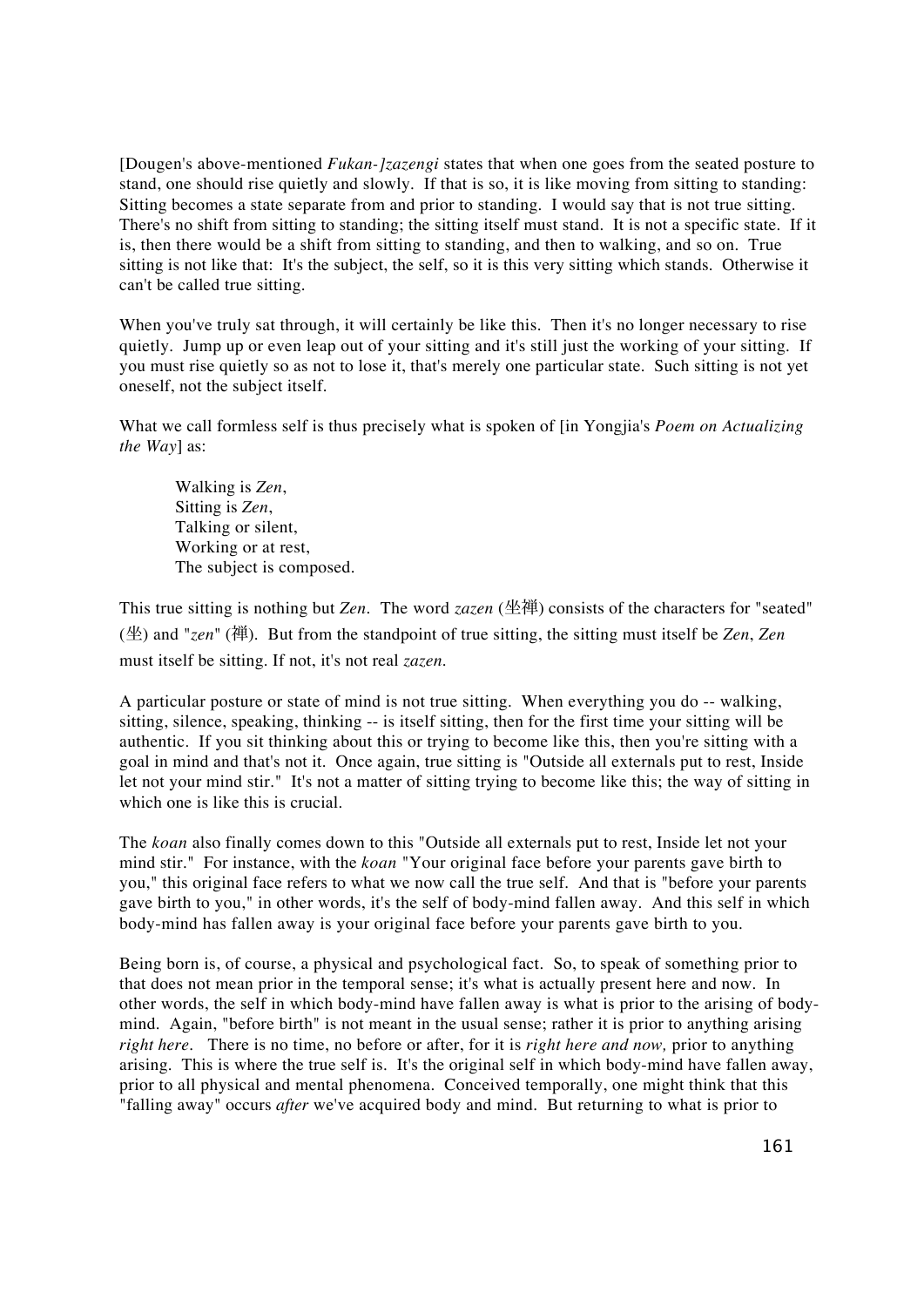one's birth means that the very body-mind born and alive *at present* falls away; thus, it truly is prior to anything arising.

*Koans* like this "[Your original face] before your parents gave birth to you" are the same as true sitting: They amount to "Outside all externals put to rest, Inside let not your mind stir." This is the point of the *koan* as well, so any *koan-samadhi* that is not like this is not genuine. With any *koan*, whether it is "[Your original face] before your parents gave birth to you," "Not thinking good, not thinking evil," "Going beyond the four propositions [is, is not, both is and is not, neither is nor is not] and the hundred negations [of logic]," or "Neither speech nor silence, thinking nor not-thinking, standing nor sitting will do" -- when you get free from all such relative states and penetrate the self that is free, then it's a real, living *koan*. Otherwise the *koan* is turned into something relative, with a specific, delimited form. That is what usually happens with it. But the *koans* I just mentioned were devised to lead one from the relative and delimited to that which is unlimited.

Nevertheless, commonly-used *koans* such as Joushuu's "*Mu*" [Zhaozhou's "*Wu*"] or Hakuin's "Sound of the single hand" have become things that practicers cling to, although such was not their original purpose. They have been reduced to particular *Mu-samadhi* or single hand*samadhi*. At some places practicers are even made to yell "*Mu*! *Mu*! *Mu*!" in order to enter *samadhi*. Granted this is not "*Mu*" or 'Nonbeing' as the negation of 'being,' but *Mu* as the 'Notbeing-Nonbeing-either.' Thus, everyone nowadays knows what *Mu* is, and thinks that simply yelling "*Mu*"--!" will do. That's what it's turned into.

The real standard by which to judge whether it is the ultimate *Mu* of body-mind fallen away is to examine whether it is the formless self or not. If *Mu* is really the formless self, then it must be free from the very voicing of "*Mu*, *Mu*, *Mu*." *Mu* is nothing like a voiced *samadhi*. Being formless self, it is free from any limitation. In this way true sitting also must be free and unrestricted. Standing, sitting, whatever one's doing, must be such sitting. And we call this sitting the formless self: The fundamental subject or root source of all, and it's active without being delimited.

Here there is no such thing as body-mind, nor is there life-death, good-evil. This is complete emancipation: Genuine, root-source freedom and unhindered independence. No obstruction whatever -- everything is unhindered!

The *Heart Sutra* says, "No hindrance, free from all fear." Fear is only one small part of it though, so there really isn't even such a thing as freedom from fear: Free even of freedom from fear. Simply not having fears will not do. "Free from all fear" is actually freedom from pleasure-pain, fear-fearlessness -- being the self which is not limited or determined by any such thing. Even if there's something good, if it's determined, then fear cannot be avoided. "No hindrance, free from all fear" can only be realized when we are active without form. Be the formless self, and whatever you do is unhindered.

The same is true of *koan* practice: As long as it's some kind of a special experience or specific problem-question, it's not a real *koan*. For a *koan* to be genuine, it must be universal. Take Joushuu's *Mu*: Shouting "*Mu*!" -- with all of your might and becoming this *Mu* -- is said to be it, but it's not . Practicing like that, let me say, would never do. Nowadays real *koan Zen* is lost in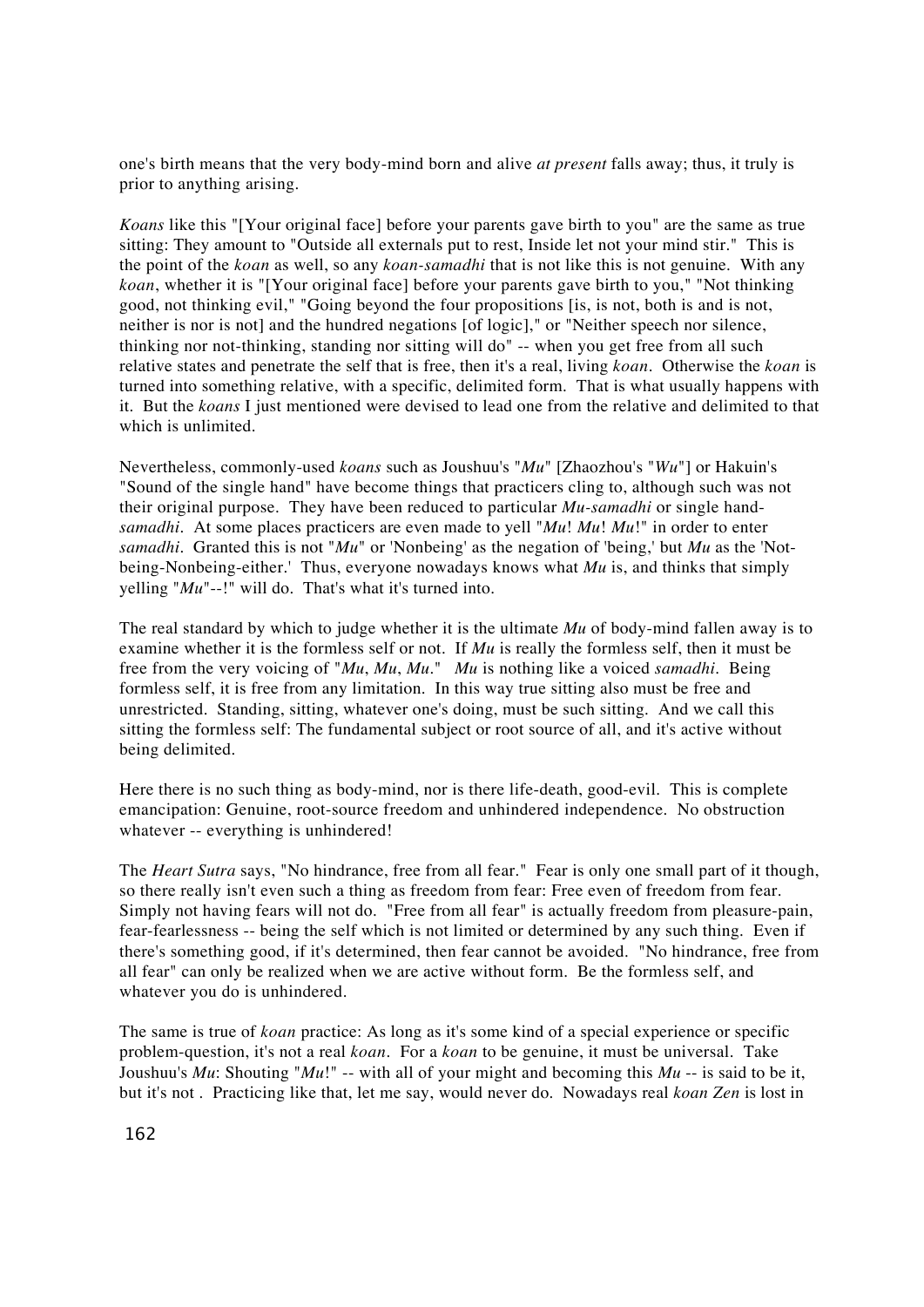such practice, which only adds more shackles and chains.

Genuine *Mu* must be without form. Only by being the formless self can one really break through the *koan*. Breaking through a particular problem-question, resolving a specific matter, even having a very unusual experience -- for example, you weren't able to become *Mu*, but now your self, your body, and the whole world have become  $Mu$  -- these are all nothing but particular experiences. Whatever *koan* you're working on at present  $-Mu$ , the single hand, the cypress tree in the garden, or whatever -- if you merely fall into becoming one with that *koan*, you actually end up losing your freedom.

That's why I insist that breaking through a *koan* actually be awakening to the formless self. Unless you've gotten there, you haven't broken through. Once you have, though, you are truly without form and can express it independently.

Preparing to sit, it might be good to keep this in mind rather than sitting with some preposterous misconception. But if you remain preoccupied with such knowledge when sitting, then all for naught. Everyone, how is it when you're sitting?

**Ishii**: That's why I'd like to ask about the dualistic mental composure that I have -- not the kind in which sitting itself stands, but the kind that gets disturbed when I rise....

**Hisamatsu**: There is a way. If you gain composure when you sit, but start to lose it when you rise then lose it completely when you run, that won't do. Authentic composure is not lost even when you're turned head over heels. That's the way it is: Even in death you are composed. Not composure because you're resigned to die, but composure even unto death. Otherwise, it's not authentic.

People sometimes say things like they are free from life and death, or there is no living and dying. But right now if you were on the brink of death and you were able to remain undisturbed, that's not freedom from life and death at all, though it's often misconstrued that way. If you were terminally ill, yet able to remain calm and unshaken in your last moments, wouldn't that be just a matter of your mental or psychological state?

On the contrary, death itself must be composed. It's not to be calm though you face death $^{[4]}$ ; death itself is "free from all fear" [as mentioned above]. Saying "I'm not afraid, I'm not afraid" - that's not real freedom from all fear. Truly be the formless self, and you are totally free of fear.

Dougen stated that this very life and death is the true self; dying is also the self, living is also the self: "The coming and going of life and death is itself the true human body." Unless you've penetrated to that depth, you can't say you've really passed a *koan* or sat all the way through. That's why I advocate the formless self rather than things like passing *koans* or so-called sitting. Now with the formless self as the *koan*, does someone have a question about that?

**Abe**: I think Mr. Ishii was asking if concentrating on a *koan* is a form of thought; so, when concentrating on the formless self as a *koan*, does that concentrating itself have some kind of form?

**Hisamatsu**: When you really concentrate on or struggle with a *koan*, it's prior to anything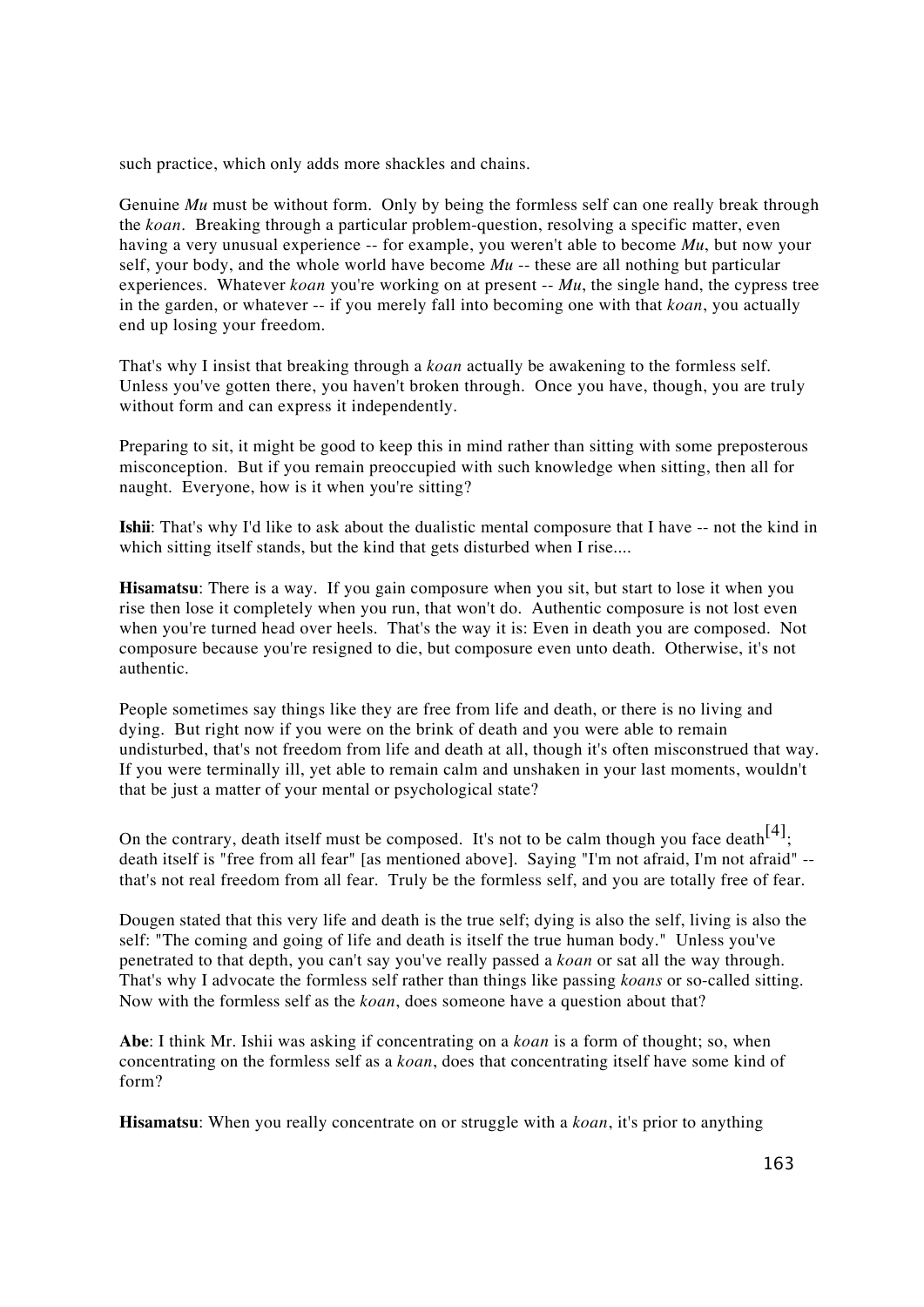arising, body-mind fallen away, returning to the source. That's why in *Zen* one is often asked who or what is it that thinks, that feels, for there is a source prior to thought that does the thinking. That's also why I speak of "collecting thoughts," having them return to their source, prior to the arising of anything at all, before body and mind. It's the same as "before your parents gave birth to you," and, when it comes down to it, it's none other than "Outside all externals put to rest, Inside let not your mind stir."

**Hikosaka**: I can understand that working with a *koan* such as the sound of the single hand or *Mu* is not just becoming that particular *koan*. But do you first become that particular *koan* and then break through the form of the *koan*, or is there some other way? I'm asking because I don't understand how to concentrate on the *koan*.

**Hisamatsu**: I have proposed the FAS Society's fundamental *koan* to avoid those kinds of problems and abuses. In a word, it's penetrating to the freedom of being *nothing whatever*; if you want to call it a *koan*, it's the *koan* to realize *that*. It's the basic and essential *koan*, it's breaking through to what we now call the free and formless self. For example, in the formulation "neither speech nor silence will do," what will not do tends to be limited to the words: speech-silence. The point, however, is the self that is nothing whatever. The way opens up when you are utterly trapped in a corner,at wit's end with back against the wall: You can neither be this nor that -- you are nothing whatever. *Thereby there you penetrate* ... (*striking the table*), where it is "prior to anything arising; "not just prior to something like good and evil, but prior to the arising of anything at all.

As far as I'm concerned, good and evil, or not thinking good, not thinking evil -- they're still something particular. But if it's genuinely "Without thinking good, without thinking evil, right now show me your original face," everything is included in this formulation. It's not just a matter of good and evil, it includes everything; nor is it merely a matter of thinking, but includes all our activities in their totality: Not using your hands, or feet, even your sense of touch. To formulate it: None of that will do; now what? That's what we call the fundamental *koan*.

**Hikosaka**: I try to hold the *koan*, "Neither standing nor sitting will do: Now what do I do?" in mind during *zazen*, but it's like I'm chasing after something.

**Hisamatsu**: If you're chasing after something objectively, that won't do. You must drive yourself to the ultimate dilemma in a fundamentally subjective manner. In short, you must be hopelessly cornered, driven to the last extremity, where you "Die the one great death, then you are revived." This fundamentally subjective, absolute negation is also called the great doubt block, for it's the ultimate, fundamentally subjective doubt.

**Abe**: About the *koan* of Joushuu's "*Mu*," it's clear: Being made to repeat "*Mu*! *Mu*!" and concentrate on this voiced form or idea of *Mu* is not the true *Mu koan*. It's not a voiced *Mu*, or any form, concept, or idea of it. It's *Mu* itself. And because one can't deal with this in any form whatever, we cannot but completely discard such a way of dealing with it. We can only be forced back to *Mu* as *Mu*, that is, to "prior to anything arising." Thus, even when struggling with this *Mu koan*, if we just work that way, we will also return to the source....

**Hisamatsu**: After all, rather than use some specific form of mediation -- in this case *Mu* -- it's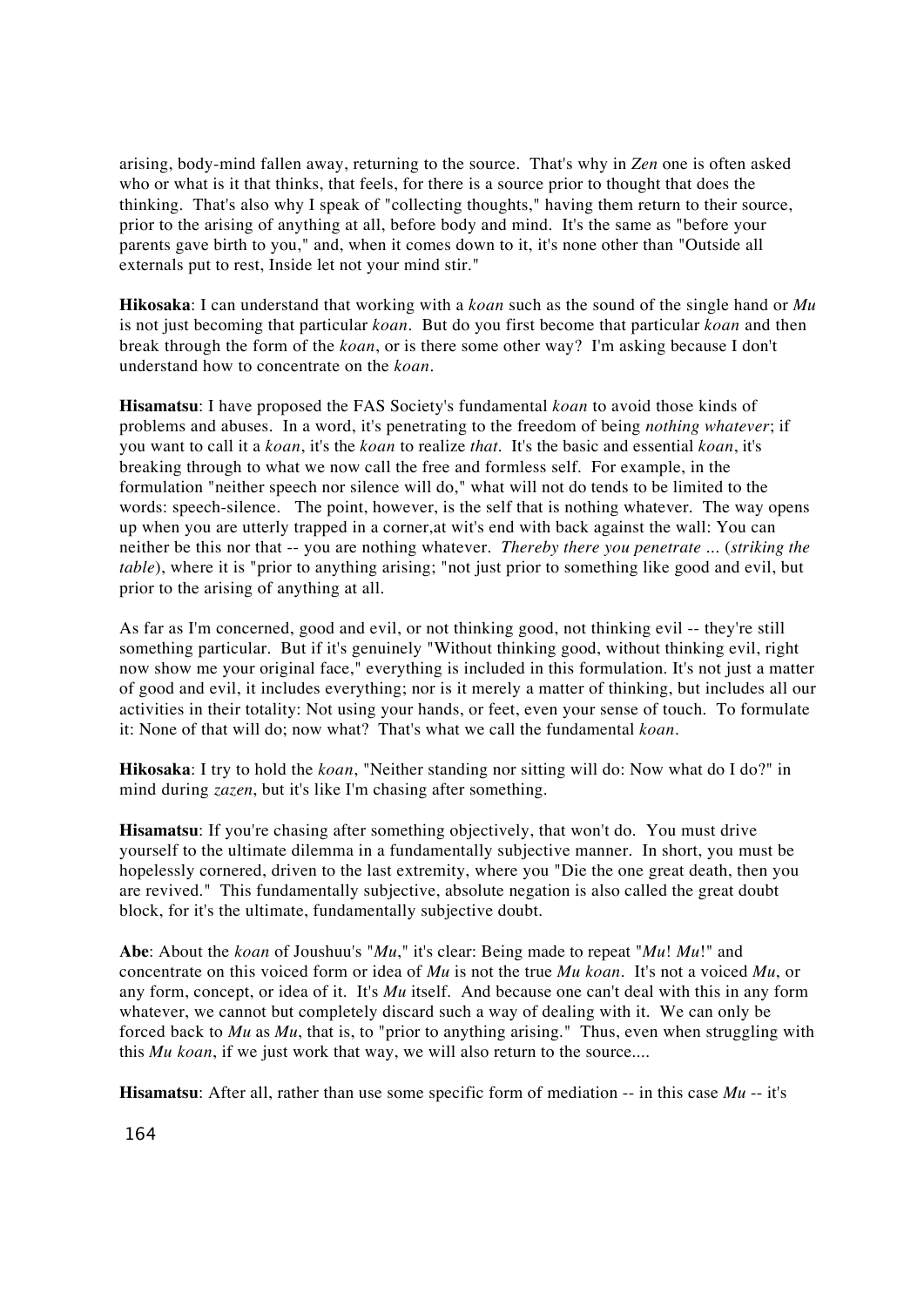better not to use any form at all. That's the most appropriate way in this situation, isn't it?: Drive yourself up against the wall without having anything to hold onto. As the method for penetrating the true body-mind fallen away, to the true self, isn't this the most ingenious way?

As a matter of fact, such a way did appear early in the history of Zen, assuming particular forms such as "Going beyond the four propositions [is, is not, both is and is not, neither is nor is not] and the hundred negations [of logic], say what the meaning of the founding patriarch's coming from the west is." With "Go beyond the four propositions and the hundred negations," it can't be negated, it can't be affirmed. If you say something it won't do, if you don't say anything it won't do, either. Now, "What is the meaning of the founding patriarch's coming from the west?" This refers to Bodhidharma's crossing from India to China and has been used often in *mondou* [a question-answer] exchanges, which have come to be called *koan*. Put simply, it is the same thing as *Zen*, or the self for that matter.

As to "the meaning of the founding patriarch's coming from the west," once I wrote on the exchange Kanran had with his teacher Laoan, one of the disciples of the fifth patriarch. Kanran asked "the meaning of the founding patriarch's coming from the west," and was told, "Why don't you ask the meaning of your self?" The meaning of your self, not the meaning of the founding patriarch's coming! Why don't you just ask directly about the meaning of your self?

At any rate, the meaning of the founding patriarch's coming from the west is, in the words we use, nothing but the true self. When you can neither negate nor affirm, neither be silent nor speak, how do you answer about your true self? That is what is meant by asking the meaning of the founding patriarch's coming. How do you answer when neither silence nor speech will do? When you come to this point, that is the meaning of the founding patriarch's coming from the west. It won't do just to addle your brains thinking what possible meaning his coming could have. Instead, right where you can neither keep silent nor talk, you find your way through and get free. *That (striking the table)* is the meaning of the founding patriarch's coming from the west.

It's not a matter of reflecting on the meaning of the founding patriarch's coming from the west; it's penetrating to where neither silence nor speech will do. Reach that point and you realize the meaning: Where neither silence nor speech will do you penetrate your self (*striking the table*). Then and there you grasp the meaning of the founding patriarch's coming from the west. There is no other meaning than this!

Here I would like you all to ask of yourselves, in terms of a *koan*: "*Whatever I am, whatever I do, will not do; now what do I do?*" In terms of life and death, "Neither living nor dying will do; what do I do?" This "*What do I do?*" is extremely important, it demands action. If it's just the self in which neither living nor dying will do, that's only the negative side of its own way, and no activity will emerge.

"Whatever I do will not do; *what do I do?*" This "*What do I do?*" creates *positive activity*. I consider this the root, the source, of all *koans*. You can always ask this of yourself. When walking: Walking won't do, what do I do? Bending over the toilet: Bending over won't do, what do I do? We are always something, but if being something -- anything -- won't do, what will we do? I say such things because the true self is what truly is, the genuinely formless self. Normally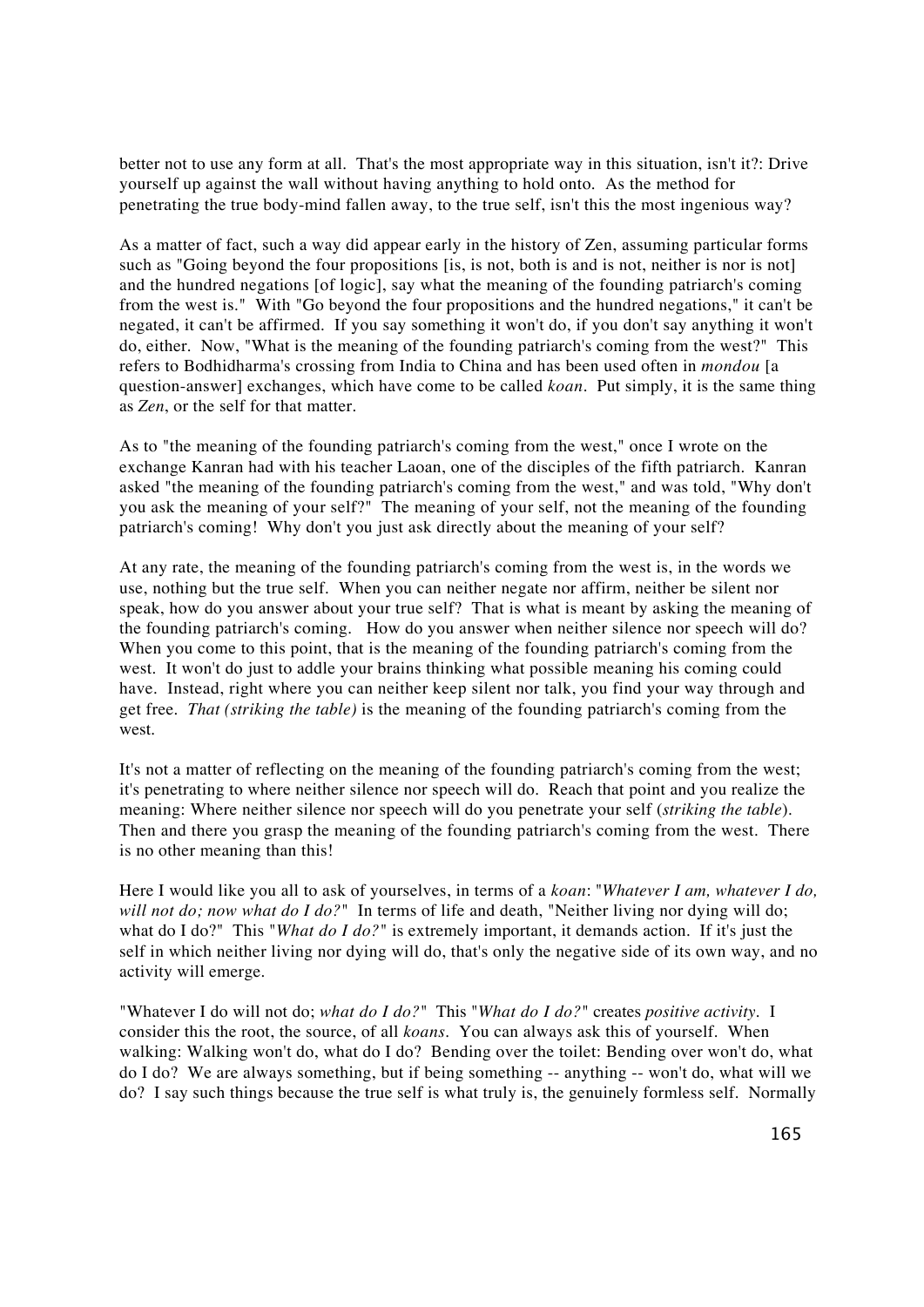we abide only in what has already taken on form; but our true abode is at the source, at the root of it all.

Since small children don't yet possess the discriminating mind, they are thought to be at the source. Sayings such as "Be like a child," or, going further, "Be like wood and stone," suggests our original abode. But we all come to abide in the world of discriminated forms, so even when we try to become one we cannot do so. Thus, everything must be absorbed into the source, returned to one. As long as you remain with what has already taken on form, however hard you try you can only go outside yourself but cannot return to one. Thinking is also a matter of going outside yourself. You'll never become one that way, it's impossible. Becoming one is found in returning to the origin. But this is not a matter of becoming a child again -- it's right here and now, wherever you are. Because it's you yourself -- that's where the "one" is.

So it's not just something to work on in *zazen*, it's going on always and everywhere. That's why it's spoken of as "immediate." Realizing that our sitting in *zazen* here and now like this won't do, and that more than just sitting, everything is included, then our being one ceases to be anything particular. If it's just a matter of your sitting won't do, then you can just stand up. But you'll never realize the source that way. If your sitting won't do, immediately then and there *nothing whatever will do*. Though it would seem to assume some particular form, it's not. It's all one whole.

I often use the analogy of the water and the waves. Take one wave as an example. It's a *particular* wave, but directly below it is connected with the whole sea. As a wave it assumes different shapes, but no matter what the shape, it's water, and all water is one. Instead of going horizontally in the direction of the waves, if the individual wave -- though not just an individual wave -- goes vertically, straight down, it finds itself leading to the whole. We could say the particular or individual is that into which the whole is drawn; the particular penetrates the whole, the individual itself mediates the whole.

Likewise with *koans* such as Joushuu's "*Mu*" or the single hand: They cannot be limited just to that particular form. Even if *Mu* is voiced, it's not limited to that voiced *Mu*; it is the single hand and yet it's *not* the single hand. If in becoming the single hand one gets stuck in that form so that everything is not included, well then that's still something particular, isn't it?

In terms of *samadhi*, there are particular *samadhis* and then there is the sovereign *samadhi*. Sovereign *samadhi* is total, hence its name. Thus, (*striking the table*) it's completely one, universal and total; in a word, it's what we've been referring to as formless. Sovereign *samadhi* is total, and yet if that totality isn't the root source of the individual, then it's no more than an abstract universal. Sovereign *samadhi* must be the root source of all particularity, the root source of all activity, a freely working root source. Body-mind fallen away refers to nothing other than this sovereign *samadhi*. Conversely, it becomes "fallen away body-mind" as positive-active time. How do you respond to this?

# Notes:

[1] The discussion took place at an FAS meeting on January 25, 1964 at the Senbutsuji Temple in Kyoto. First made public in the journal *FAS* no. 57, issued in May 1965; then in *Hisamatsu Shin'ichi Chosakushuu*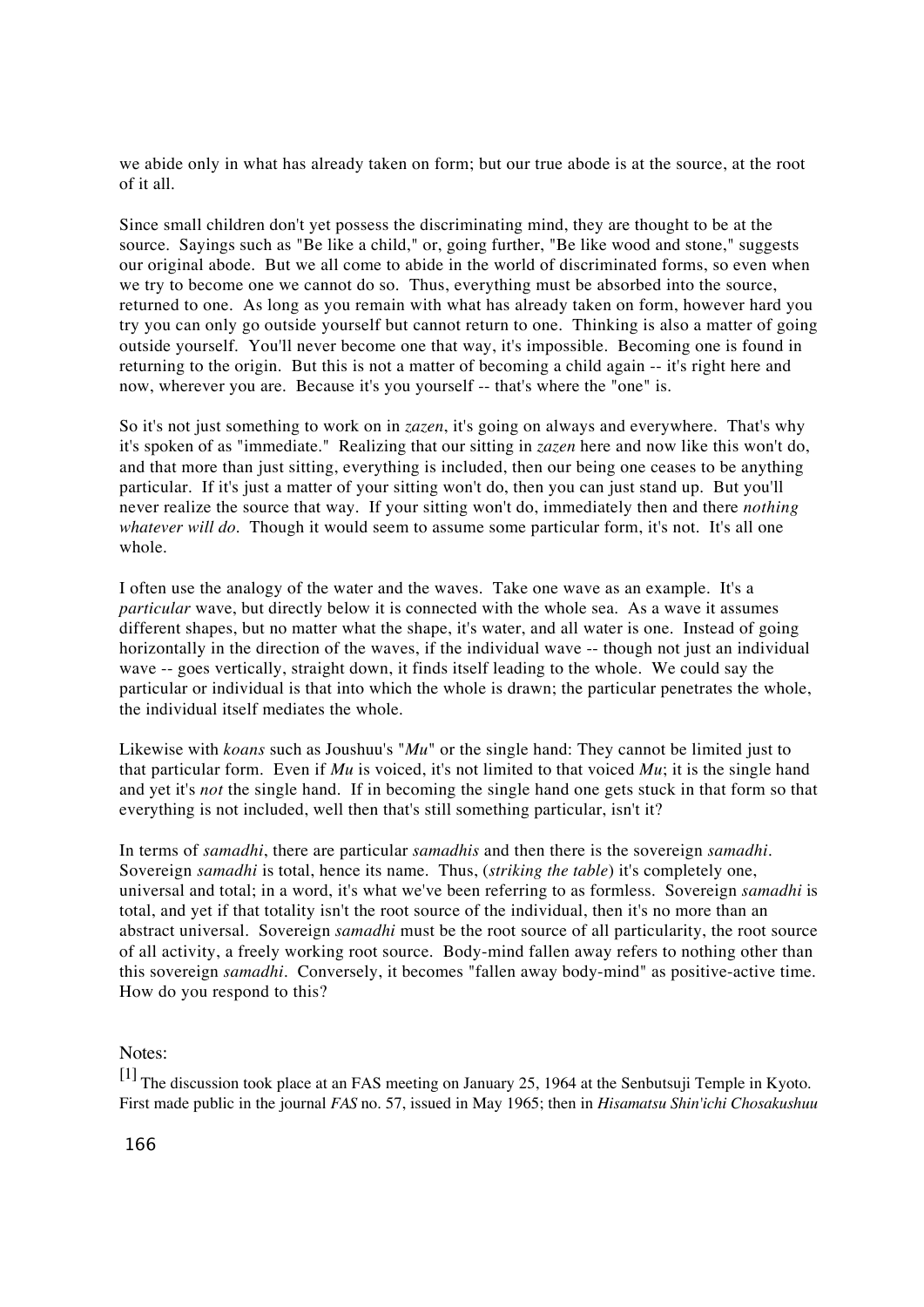vol. 3, pp. 649~665. The three questioners' names are: ABE Masao, HIKOSAKA Teiichi (Soukyuu), and ISHII Seishi.

[2] First translation by Jeff Shore in collaboration with NAGASAWA Fusako appeared in the *FAS Society Journal*, Autumn 1984; then in the *Eastern Buddhist* vol. 31, no. 1, 1998, translated by Jeff Shore in collaboration with TAKAHASHI Nobumichi, TOKIWA Gishin, and Fusako Shore. A revised version was prepared by the translator through help from Takahashi and Tokiwa in spring 2000. What follows is this version with corrections offered by Tokiwa and accepted by the translator (November 2007).

[3] Two lines, 12th and 13th, in the upper column of the Japanese text, *Chosakushuu* p. 652, which precede this sentence, are left untranslated for the sake of consistency.

[4] This rendering follows the corrected Japanese expression: "*shinu nowa osoroshikunai to iunja nashini*," corrected upon translation according to the context of the author's utterance, where the *Chosakushuu* text (p. 659, the lower column line 9) goes: "*shinu nowa osoroshii to iunja nashini*" ("It's not a matter of fearing death" ).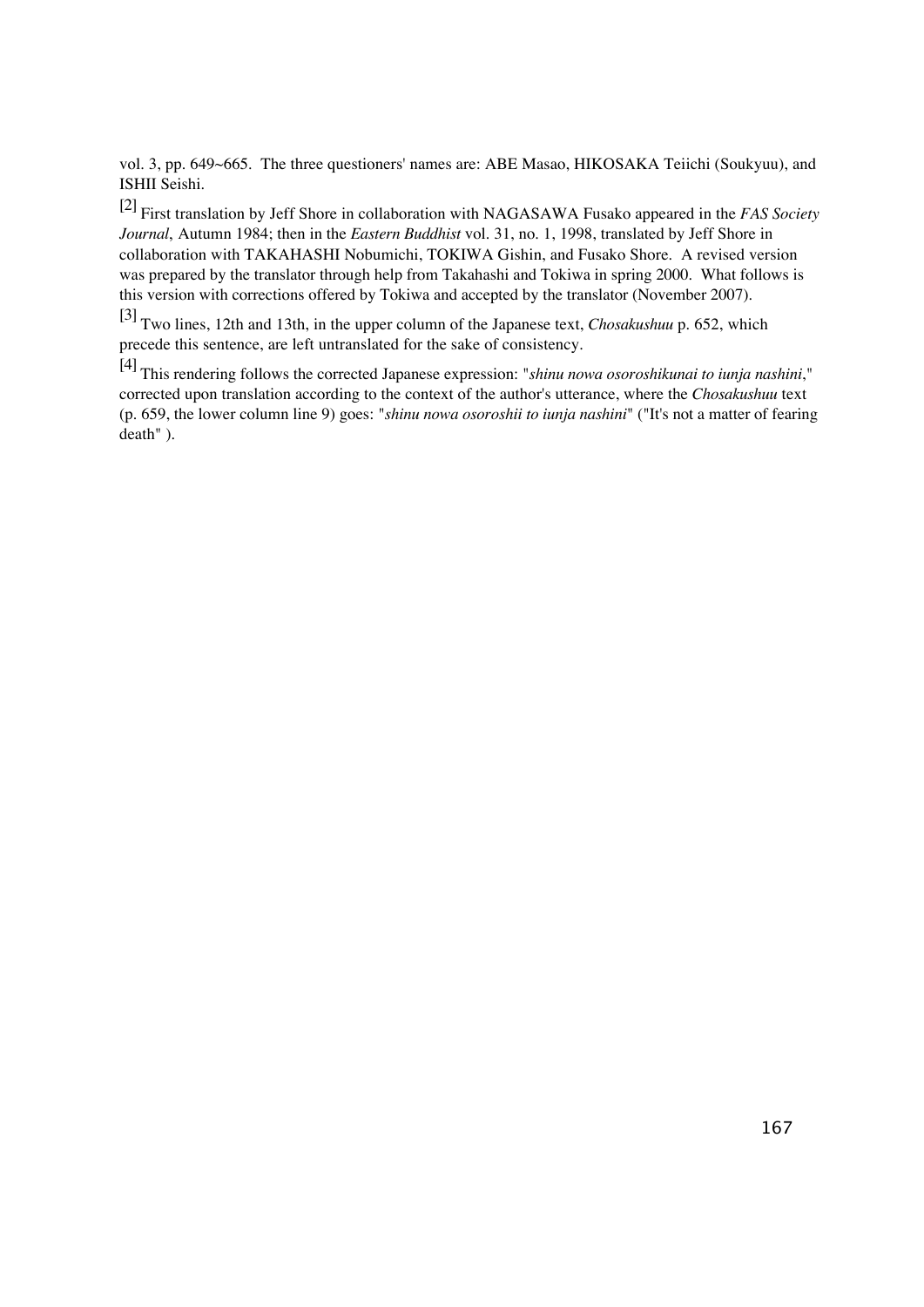# **"On Mutually Going Into The Matter Of Self"**

HISAMATSU Shin'ichi [1] translated by TOKIWA Gishin

For many years in the FAS Society I have been advocating a manner of *Chan*-practice named "mutually going into the matter of self" (*sougosankyuu*), which has been looked upon as something peculiar to the Society. In this regard you must have your own views, and I would like to talk on how I think about it to wait for your critical responses.

As for the basis of my argument for "mutually going into the matter of self," in a term of the FAS Society, it is the true self or the formless self. This is original to humans, for no one's self is excluded from it. It is far from being anything possessed or awakened to by a particular person alone. In that sense it is original to man. Buddhism has expressions which correspond to this, such as:

Man originally has the Buddha-nature, and no one is lacking in it. Sentient Beings are originally Buddhas (i.e., awakened).

This means that such self really belongs to everyone, that it is originally common to every person. Mutually realizing this originally common self is what is truly meant by mutually going into the matter of self.

*Chan* people often speak of "sucking and pecking being simultaneous." It refers to the manner with which a young bird is believed to hatch: As it sucks from inside, the hen at no wrong moment but simultaneously pecks at the shell from outside, and the chick emerges from the broken shell. The latter then becomes the same bird with the parent. One by sucking and the other by pecking, the two become the same birds. The pecking hen and the sucking - hatching chick are originally the same birds, far from different, and that makes it possible that, as one pecks, the other hatches out. That can be an illustration for our mutually going into the matter of self. Those who are originally the same ones mutually become what they originally are. In our becoming what we originally are lies the true meaning of our mutually going into the matter of self.

When mutually going into the matter of self is a one-to-one confrontation, such as between master and practiser in a closed room as with the case in traditional *Chan*, the master is expected to develop the practiser's original self. That also can be a case of mutually going into the matter of self. But, basically speaking, as I have already mentioned, it means nothing but everyone's true self, everybody's formless self, becoming the same formless self. This means that its occasion takes place at any place at any time, not limited to any particular place or time. For that reason, where the true self awakes in one another, there and then mutually going into the matter of self is established.

During my visit to the U.S.A. and Europe some [ten] years ago I heard from people that the trouble with them was they had no guiding masters there, so that for *Chan* practice they had to go to Japan, and that they wished I could arrange things to have masters go there. That led me to this thought: It would be too one-sided a situation if *Chan* practice -- by which I mean getting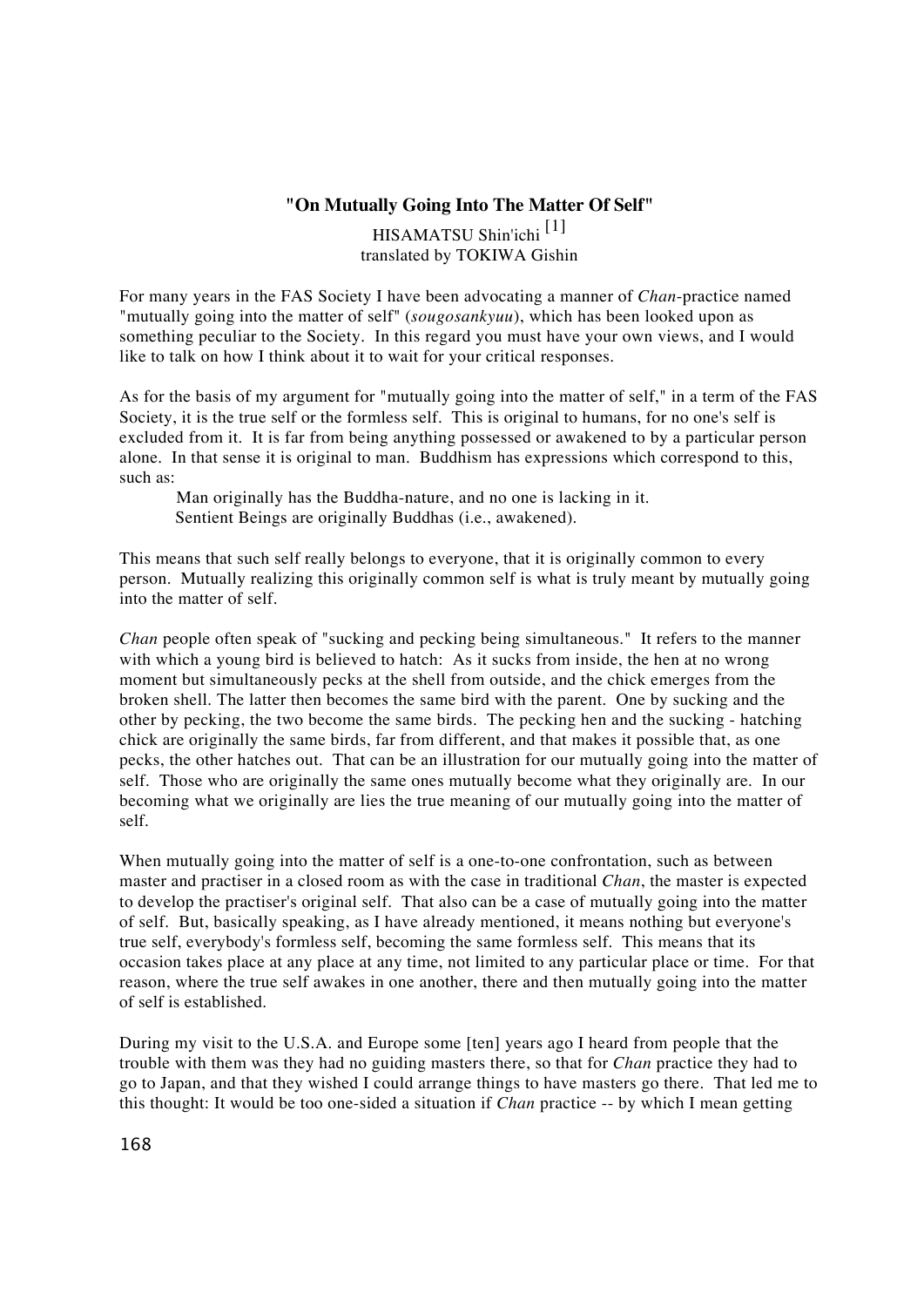awakened to everyone's formless self -- were impossible without their going to Japan or having masters go there from Japan. It couldn't be helped if awakening were to be attained by particular persons. But it means getting awakened to everybody's original self. Never is it anything you could have another teach you or hand over to you. There ought to be a possibility that one gets awakened to what is one's original form, original mode of being, at any place at any time. That is why I say it is possible, far from difficult, that one attains to this awakening even alone, wherever one may be.

To say more radically, being awakened, for anybody at any place at any time to be being awakened, is the true mode of the formless self. Newly getting awakened is the matter of secondary significance. The true mode of being is being awakened as anyone is. That being the case, I wonder if it is not rather true that anyone, being alone, can get awakened before having another develop one's true self or help one get awakened.

Then I have come to think that there ought to be a method through which anyone at any place at any time can get awakened for oneself. Instead of any solution to be given or taught by others, without waiting for having others develop it for you, for you to get awakened to it for yourself, and for you who have got awakened to your true self to have yourself verified, that is, to get awakened for oneself and to verify that awakening for oneself -- there ought to be some such kind of way or method, which is rather the basic method.

Now, for example, when you think you've got awakened and ask others to confirm your awakening, there may possibly be cases when the very confirmation is wrong. Resting on others' confirmation as final validation is, essentially speaking, not the true mode of getting awakened to the formless, true self. When one gets awakened to the true self, no matter who might say what, there ought to be one's own confirmation in that. Otherwise, one cannot be said to have truly been awakened.

In that sense, it should be that, while being alone one gets awakened, and that this awakening is authenticated not through others but through oneself. That is why I believe there has to be established such a method, my so-called basic one. This basic method is what one applies to oneself as a task, a problem one asks of oneself and which one can solve for oneself. Such a method has to be established. No other method will be satisfactory for awakening. About what kind of method it is, I would like to take another occasion to clarify it. Anyway without such a method at base, there will be no establishing of attaining awakening in relation to others, that is, through mutually going into the matter of self.<sup>[2]</sup>

As for your apprehension about mutually going into the matter of self, among those unawakened if it will not turn out to be a blind one leading another one who is also blind, such a fear seemingly sounds reasonable. But being blind is not how the original self is. As I have been repeating, the original self presents itself at any place at any time with any person. Its being present is its true mode of being. Being blind is not anyone's genuine mode of being. Being sighted is how man in the genuine mode of being is. For that reason, there is all possibility that this genuine mode of being as awakening will unfold itself on any occasion at any opportunity. Blind people taking one another by the hand thereby getting sighted is, to tell the truth, not so much a possibility as the true mode of being. Those who go hand in hand are actually not blind but genuinely sighted humans. Here mutually going into the matter of self truly finds itself.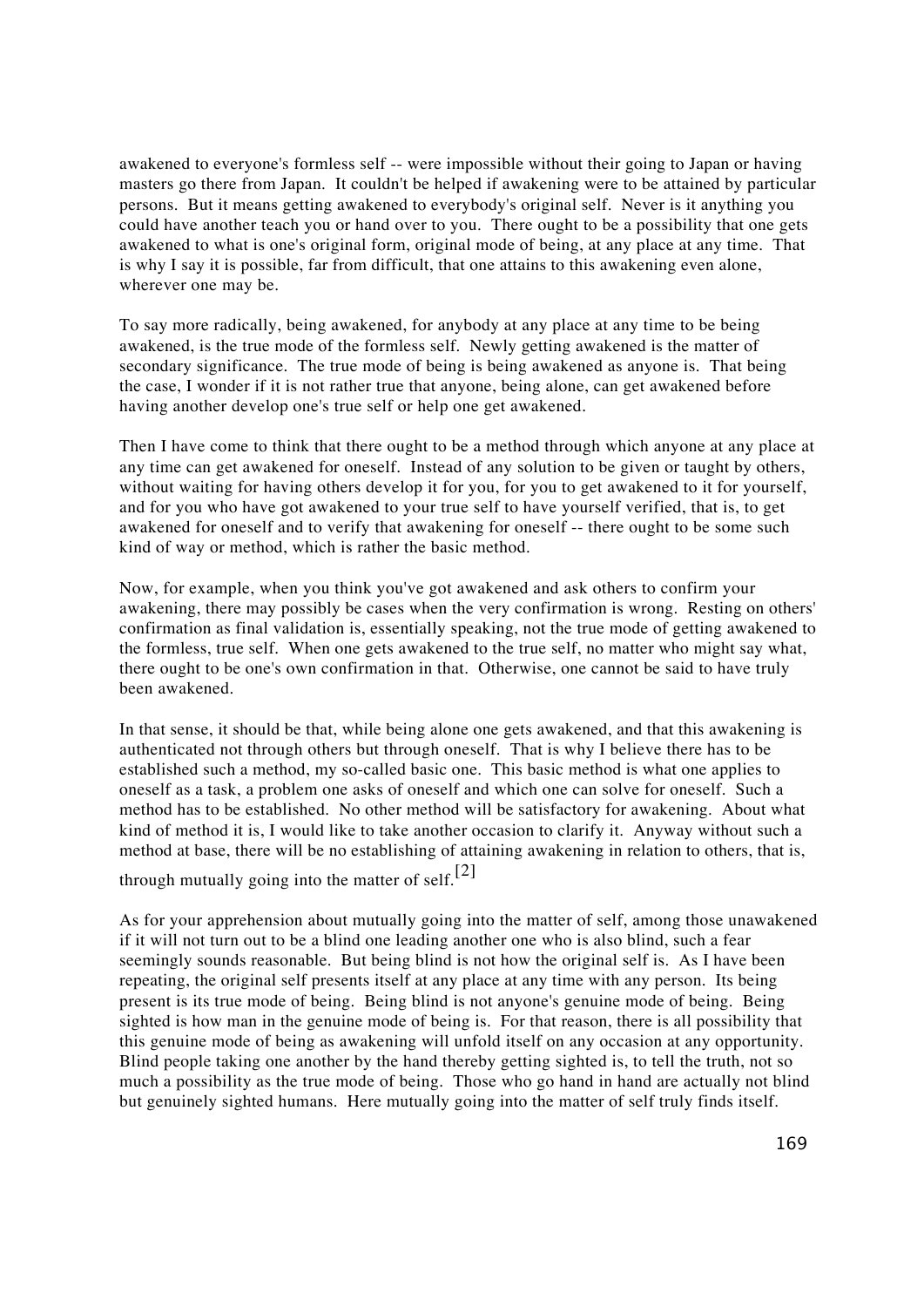*Chan* records on occasions of awakening cite not a few cases in which without attending any master, with something as a moment, on some occasion one abruptly gets awakened. Those cases reveal that a guiding master is far from an inevitable moment for one's attaining awakening. I would rather take one's genuine self for one's guiding master. The formless self is one's true master. When this master and oneself become one, that is, when one gets awakened to one's genuine, formless self, there and then an ultimate relationship is established between master and practiser. Getting awakened to the true self means that the one before awakening, i.e., the practiser, accords with oneself in awakening, i.e., the master. Herein lies the true, ultimate awakening.

We know common references to the term "Attending no master, one gets solitarily awakened" (*mushi-dokkaku; wushi-dujue*) in the derogatory sense that it goes against true awakening. Properly speaking, however, that should be ultimate awakening. In this case it is the true self that is the master. Never does the master lie anywhere else. The true self is the master, the ultimate one.

Thus by the term "Attending no master, one gets solitarily awakened," I mean no ordinary sense. Shâkyamuni is said to have attained awakening under the *Bodhi* (tree). For his awakening really he had no master. None of those he had served as his master before that led Shâkyamuni to his awakening. The master for his awakening under the *Bodhi* was his very awakening. When Shâkyamuni attained awakening, a legend says, he made the utterance: "Grasses, trees, and lands have all attained awakening." That seems to mean that what is original to all is their own master, and that it is one's true self that is the master.

It is the very awakening that is one's true master. With Shâkyamuni, his awakening was his master. In other words, the awakened self is one's master. Apart from getting awakened to that master, there is no awakening. Here the practiser and the master are of one body, not two. Instead of having others verify or confirm one's awakening, one does so for oneself. Of course in this case the self that is verified and the master who does verification are undivided. In their being completely identical is the autonomous, independent, or ultimate nature of the authenticity.

Meanwhile, when the master as well as master-practitser relationship are not like that, they cannot help ceasing to be authentic; they fail to be ultimate. That is the same with mutually going into the matter of self in its genuine mode of being. When one and the other get awakened to their respective root-source, i.e., formless self, then mutually going into the matter of self finds its own mode of being. Here, one becomes the other, and mutually ceases to be either one or the other. That is truly mutually going into the matter of self. And that, after all, is nothing but getting awakened to one another's original self. For *Chan*, originally, that is truly mutually going into the matter of self. In other words, getting awakened one another to the original self ought to be truly mutually going into the matter of self.

As I have been suggesting, what is meant by "mutually" does not concern anything numerical, such as among two or three persons; it concerns all human beings. "Mutually among all human beings" is what is truly meant by the word "mutually." Therefore, it is in the original self that mutually going into the matter of self has its basis. It has its basis in that all human beings have the Buddha-nature. That is why mutually going into the matter of self excludes no single person. Properly speaking, everyone is mutually going into the matter of self. In terms of mankind, the whole humankind is considered to be mutually going into the matter of original self. It is not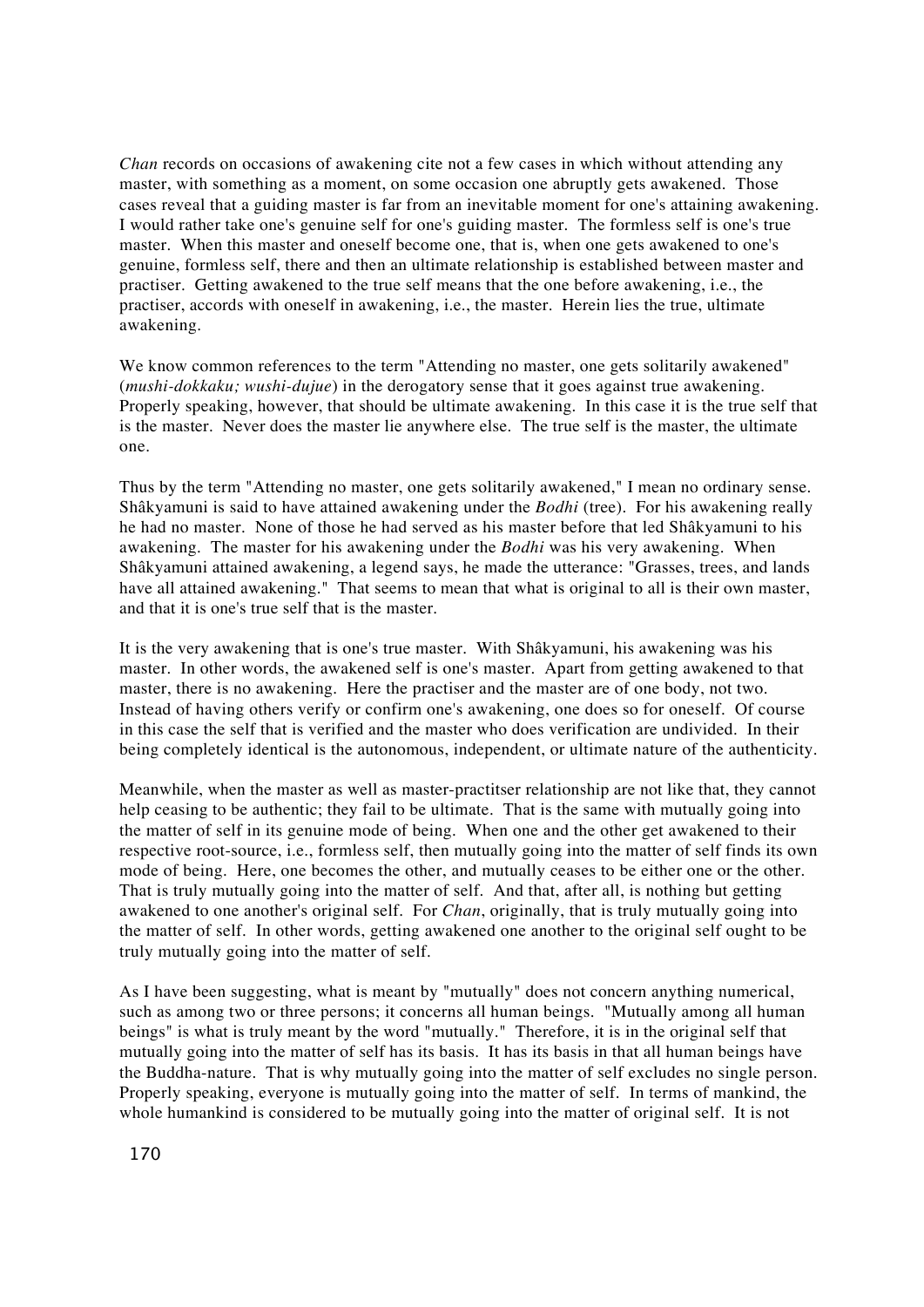among members of particular groups or of monasteries, but among the whole mankind, which is originally linked up in one, that mutually going into the matter of self finds its place. In that sense, the mode of being of the genuine self where the whole mankind is linked up ought to be the true place for mutually going into the matter of self. In this genuine self's mode of being is established the relationship that is inseparably interchangeable between one and many. Infinite in that sense are occasions for mutually going into the matter of self as well as the number of those who are doing so now; for this concerns all human beings.

Thus the ultimate meaning of mutually going into the matter of self lies in that all human beings are in the direction of awaking to one's own genuine self. In that sense I understand that mutually going into the matter of self is actually all human beings' original mode of being, instead of anything peculiar to the FAS Society.

To sum up: In the self awaking to the original self is the basis for mutually going into the matter of self. In the simultaneity of sucking and pecking, the pecking hen is really the true self of the young bird; it is not anything strange but the chick's genuine self. The sucking chick that emerges from within the shell is of one body with the hen. Likewise, in the way of thinking that some master pecks the practiser from outside, and that the latter thereby hatches out, there is established a strangers' relationship between master and practiser. That kind of thinking results in various abuses or wrong views. What is to be one's master is always one's ultimate self. When one awakes to this ultimate self, the awaking one seemingly is distinguished from the ultimate self. But actually the awaking one cannot be other than the ultimate self. There is no distinction between the two. The genuine self getting awakened ought to constitute the true, ultimate relationship between practiser and master. Therefore, apart from the genuine self there is no master. Besides, apart from *awaking*[3] to the genuine self there is no verification of the practiser by the master. The two ought to be completely identical. That is how things truly are.

Placing the master outside brings about various evils and wrongs. As a *Chan* term, "going into the matter of self for clarifying it" (*koji-kyuumei: jishi-jiuming*) suggests, one's task -- the matter being the task -- should not be anything imposed upon oneself by another but something emerging from within. The utmost depths of this "within" should be the true, formless self. If -as it is liable to happen -- the master abiding outside imposes an old-case *koan* on the practiser, that *koan* will remain something separate from the practiser. In that case the task, instead of that which has come out from the genuine self, will remain something imposed by another. Thus it will cease to be related anyway to oneself. The practice tends to fail in going into the direction of the genuine self, but to end in the solution of some particular matter. That will be going into the matter of others instead of self for clarifying it.

Let me take a rest here, and wait for another occasion to go into and clarify further problems.

## Notes:

[1] Translator's note: This is a translation of the lecture given at the author's residence in Kyoto, on 15 December 1968, for the attendants of an FAS mind-concentrating retreat. The original text is contained in the author's collective writings, *Hisamatsu Shin'ichi Chosakushû* Volume Three, pp. 594~603, Risôsha, Tokyo 1971; Hôzôkan, Kyoto 1994. In the *FAS Society Journal* 1997, pp. 106-113, the present translator offered his tentative English rendering of the same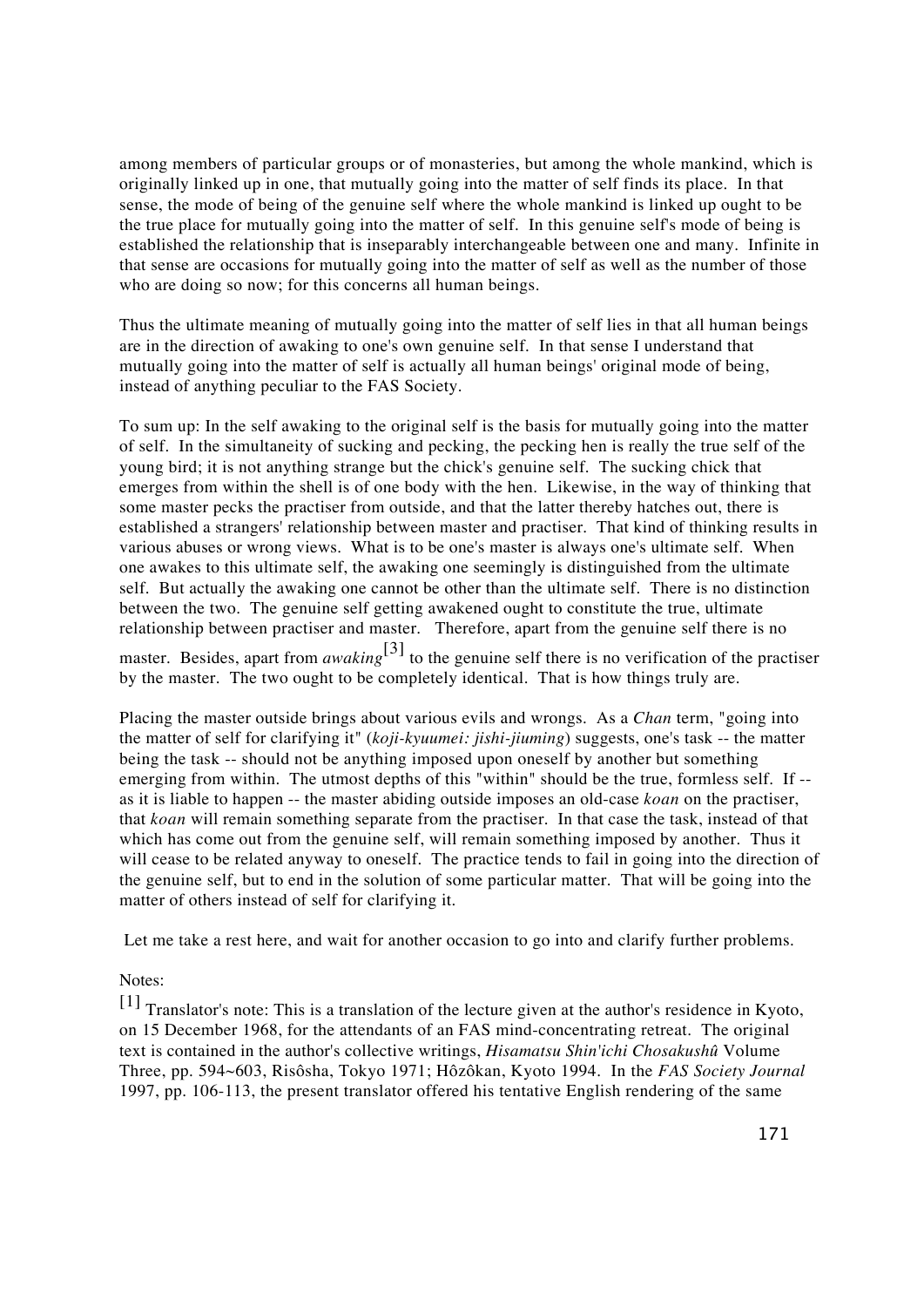article with the title "On Mutually Sharing Direct Self-Investigation." The present translation (October 2007) is a completely new one. The translator expresses his thanks to Ms. TSUKUI Akemi for her suggestions for improvement of the translation.

2 Translator's note: Readers are recommended, in this connection, to read the author's latest, great article, *"Zettaikiki to Fukkatsu*" ("Ultimate Crisis and Resurrection" in Tokiwa's translation), composed and written by the author himself, and made public in the next year in a book, *Zen no Honshitsu to Ningen no Shinri* (The Essence of *Chan* and the Truth of Man), a comprehensive research work of the FAS Society, a collection of articles contributed by both members and nonmembers, Sôbunsha, Tokyo 1969, pp. 138~195.

3 The dots for the verb *mezameru* had been provided by the author.

(Tokiwa, January 2012)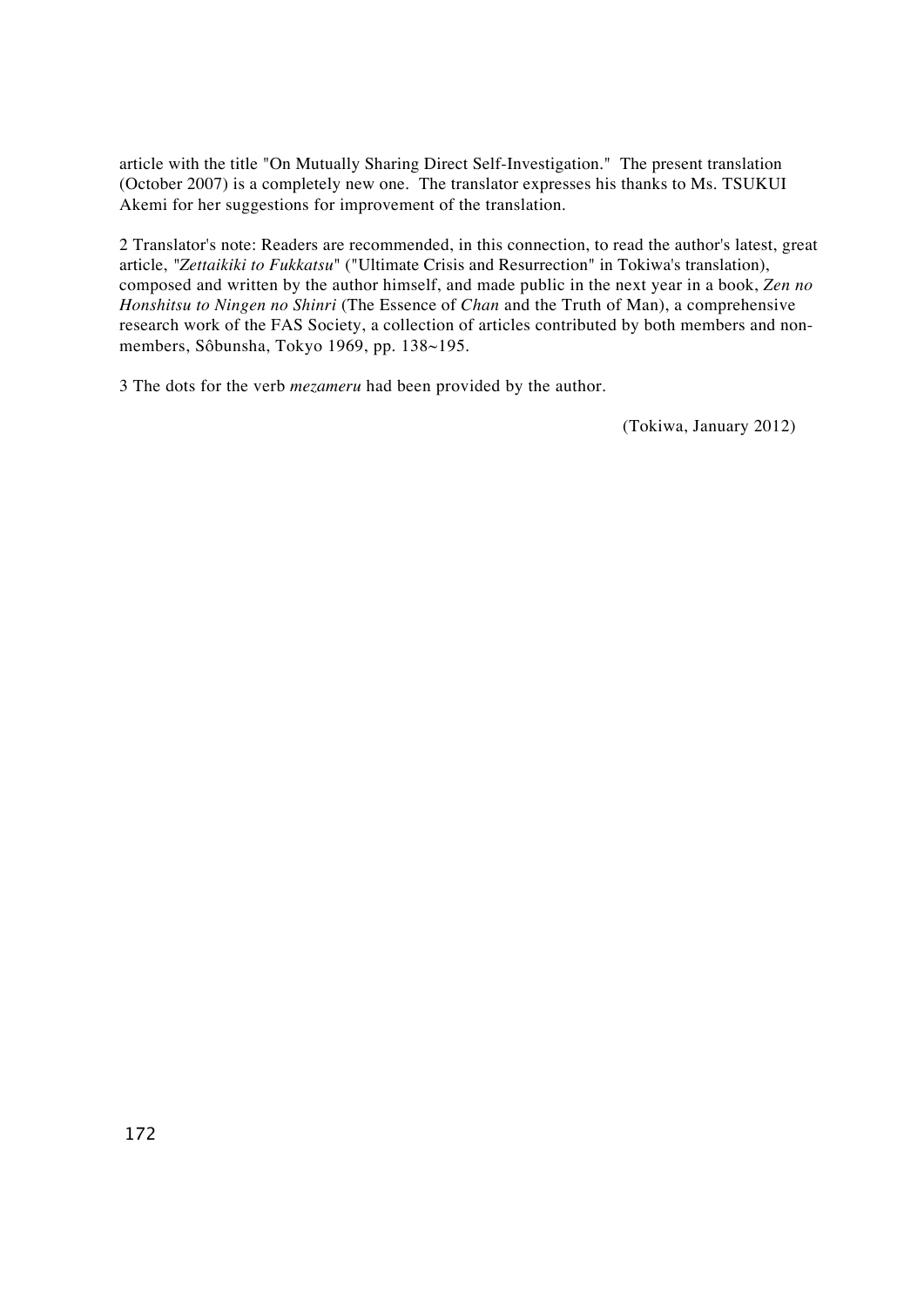## **"Memoirs of His Academic Life**"\*1 **by HISAMATSU Shin'ichi**\*2

 \*1 The original article, "Gakkyuseikatsu no Omoide," first appeared in the magazine **SHISO** ("THOUGHTS"), Iwanami-shoten, October 1955, and was included in the **Chosakushu** ("Collection of the Author's Writings") vol. I, pp. 415-434.

This is a new translation by TOKIWA Gishin in collaboration with TSUKUI Akemi. (Previous English translations are: "Memoirs of a Student Life," by Christopher Ives, **Eastern Buddhist** vol. 18, no. 1 (Spring 1985); "Memories of My Student Life: An Autobiographical Essay," by Jeff Shore, **FAS Society Journal** summer 1985.)

 \*2 Hisamatsu Shin'ichi, 1889-1980, was born in a farmer's family in Nagara Village, Gifu Prefecture, as the second son between Ohno Sadakichi and Yukino, and at age seven, was adopted by HISAMATSU Seibei, grandfather on the father's side, who served as chief of the village, and Koito, grandmother.

Concerning the personal history of the author, the present translator follows the chronological record made by Kitahara Haruyo, included in the fourth volume, **Hisamatsu Shin'ichi Bukkyo Kogi** ("Lectures on Buddhism by H.S. "), four volumes, Hozokan, Kyoto, 1991.

I

It is quite doubtful whether he\* had anything like an academic life, as ordinary scholars do. What is meant by a scholar would be one who devotes oneself to purely academic pursuit, considering it one's primary aim, and producing scholarly achievements. In that sense he has no pretensions to scholarship. His prime concern all through his life seems to have been in living absolute truth, that is, living the so-called religious life, rather than in being a scholar. Not knowing what absolute truth was by studying it as in philosophy as a science, but living absolute truth was his chief concern. Therefore, for him, rather than becoming a scholar proper, becoming a man of religion was his aim. Concerning religion, too, instead of being a scholar of religion, he wanted to be a religious man. His learning, if there were any, was not for purely academic purpose, but for living absolute truth. His concern like this seems to have gradually developed, helped by the perfuming he had received from the religious atmosphere of his home in his childhood. Of course there were moments of deviation from the original path, but they were passing fancies. The heart desire to be a man of religion was consistent in him since childhood.

\* Throughout this article the author keeps referring to himself with the pronoun of the third person, singular, male "he (kare)."

 His parents who were concerned about his infirmity opposed his wish to go on to a higher grade. Meanwhile, his grandmother supported his wish most powerfully and substantially. She had wanted him to be a physician. But she kept silent about it for fear of binding him on his free will. Only after he graduated from university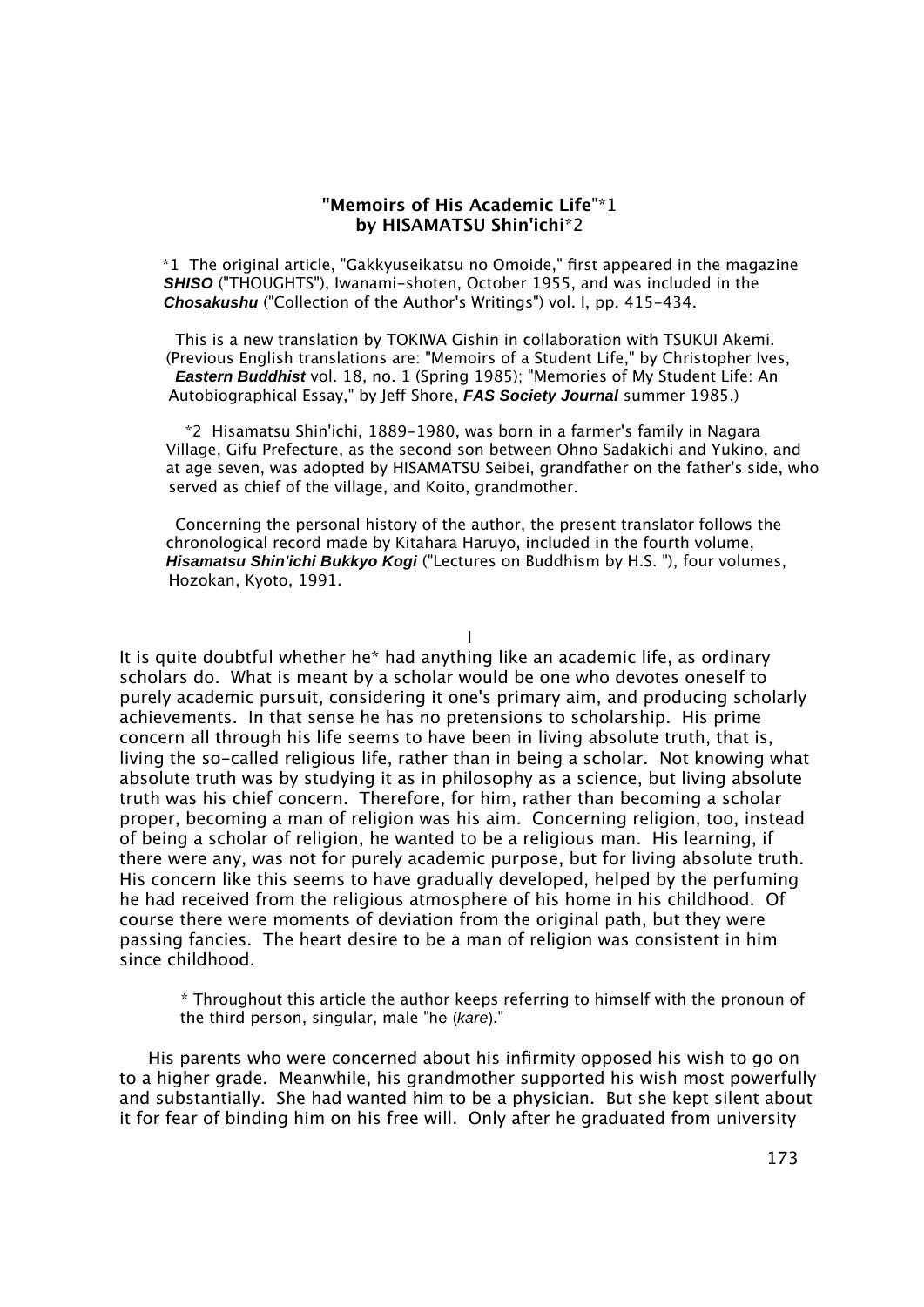she let him know it as a funny story. She said, "At first I had been thinking of making you a doctor." It struck him with surprise. But, even if he had heard it from her, it would have been impossible for him to be a doctor. Among his friends in the middle-school days, largest in number were doctor-aspirants; next came soldier-, businessman-, and teacher-aspirants. An aspirant of a man of religion, unless from a Buddhist priest family, was looked down upon as a weak-minded or a lunatic. Nevertheless, he had no inclination to become a soldier, a businessman, a teacher, or a scientist. Only political concern shook him at times. At the time of peace negotiations of Russo-Japanese War (1904-1905), anger inflamed him so much that he swore to become a diplomat to the tutelary deity of his locality. When he dreamt of a political revolution, under the illusion of the fate of imprisonment he collapsed in tears at the mother's knees. But they were passions of the moment. Religious concern kept latent in the depths of his heart.

 Religious concern, so-called, was quite passive in his childhood, lacking in spontaneity, for it depended on merely external influences from his home. He was born and brought up in the orthodox faith of Jodo Shin ("Pureland True") sect, not only of his devout parents but especially also of his grandparents. A youth of adamant faith, he aspired to be a priest to the extent of expecting admission into the Bukkyo Daigaku ("Buddhist College," predecessor of the present Ryukoku University) in Kyoto, founded by the Nishi-honganji Temple. As he moved up to a higher grade in the middle school, he had improved his scientific knowledge, and came to feel his former faith contradictory with it. He began arousing various doubts on the Jodo Shin sect doctrine.

 He sought resolution of these doubts in the very scriptures of Jodo Shin sect or in the writings by Maeda Eun,\* a person of noble character whom he respected and admired. But the doubts gradually became so complex and deep that around the fourth grade of his middle school he did not know what to do with them. The adamant faith, of whose inviolability he had been so proud, easily collapsed. It seems that, in the hindsight, his faith was a mere trust in the Other's hands which alienated doubts, and that his doubts were not so serious as to be fatal. For him in those days, however, the doubts constituted aporia (i.e., unsolvable problems), but this aporia was an inevitable, necessary wall against which any modern man cannot help bumping, if they have been baptized in the knowledge of natural science in the narrower sense, and in human nature in the wider sense.

\* MAEDA Eun, 1857-1930, born in Ise, a scholar-priest of Jodo Shin sect, one of the two compilers of the Dainihon Zokuzokyo (the continued series of the Chinese tripitaka compiled in Japan in 1905-1912), he successively became president of Toyo Daigaku in Tokyo and Ryukoku Daigaku in Kyoto, both private Buddhist universities.

 Hisamatsu, the present author, suffered from a serious illness of pleurisy and had to absent himself from school from September 1904, at his third year-grade of the middle school, his age fifteen, to April 1905, and around these days he read MAEDA Eun's writings, according to Kitahara's chronological record.

 He experienced a change from the religious life of a medieval type of naive faith, which alienates rational doubts, to the critical life of modern man, which is based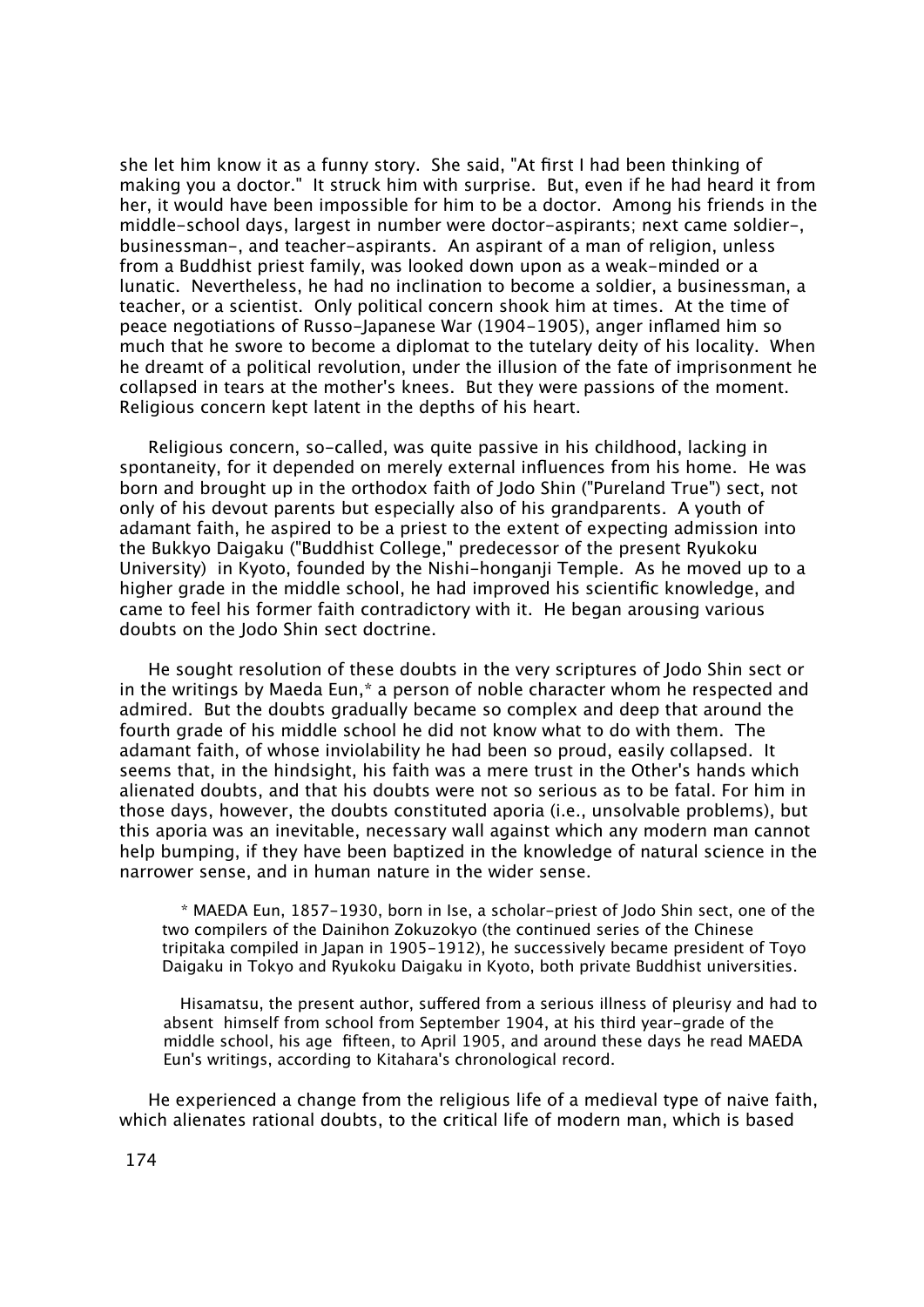on the autonomous judgment of reason and experiential substantiation. To him what was most certain was not the Buddha or Pure Land that was believed in through giving up "hakarai" (man's intention) and renouncing doubt. It was selfawakened humanity as the subject of reason or the real, historical world grounded on reason and substantiated by experience. While the rational awareness of sin deepened in him, and liberation from it was keenly desired, neither did he think of being damned in future nor aspire after being saved from hell and get rebirth in the Pure Land. No longer, therefore, was he inclined to look for the Buddha to save the one destined to hell by picking him up to the Land of Ease, for such a Buddha was nothing but a falsehood, a roof over a rooftop.

 Then his urgent problem was how to come out of himself of such mythical nature and make a quest for humanity through reason. Finally he was determined to part with religion and turn to philosophy based on reason. In a way this was the first step towards his philosophical, academic life. In those days he had the idea that philosophy formed the basis of religion, and that what religion failed to resolve would be solved through philosophy. What he meant by religion then, it might be needless to say, was the Jodo Shin sect, as it had passed current, or at least what he had come to understand as such through years of contact with sermons and sacred teachings, while what he meant by philosophy was no more than the learning which might radically solve the problem of life in a rational way. What attracted him to philosophy primarily was its rational nature. It was quite natural for him, for he had become a sceptic of religion, and could not help taking a further step towards rejecting religion.

 Upon graduating from the school of his enrolment, Gifu Middle School, he enquired of the principal, HAYASHI Hachizo, which university he thought was better for the study of philosophy, Tokyo U. or Kyoto U. Principal Hayashi was corpulent, a bit stooped and tall, of formidable appearance, with strong glasses, and with a long, beautiful beard already mixed with white growing from cheeks to chin, a man of sturdy physique, quiet, and of composed character. A graduate from Keiogijuku (in short, Keio) University in Tokyo, Principal Hayashi may have been a direct disciple of FUKUZAWA Yukichi,\* personally receiving instruction from the latter. At the middle school Hayashi taught morals for the fifth grade students, and lectured on his "ten meanings of personality." To his question the principal said in answer, "How about going to Kyoto University?" The reason for his recommendation was as follows: Tokyo University, with its old history, a good staff of veteran authorities, and full equipment, had an established reputation, but its detriment was its lack of freshness. Kyoto University, on the other hand, though founded not long before, not well-equipped, and still in the preparatory stage, had the faculty of professors young and energetic, full of vigour, and of great promise. Hayashi further referred to Professor KUWAKI Gen'yoku of Kyoto University, highly renowned as a leading philosopher of the day, who was held in high esteem as the head of the philosophy department. The principal also referred to "a philosopher of genius named NISHIDA Kitaro (Hayashi wrongly pronounced the personal name as "Ikutaro"), with uncommon features of a hermit," and commented on him in various aspects, emphasizing this: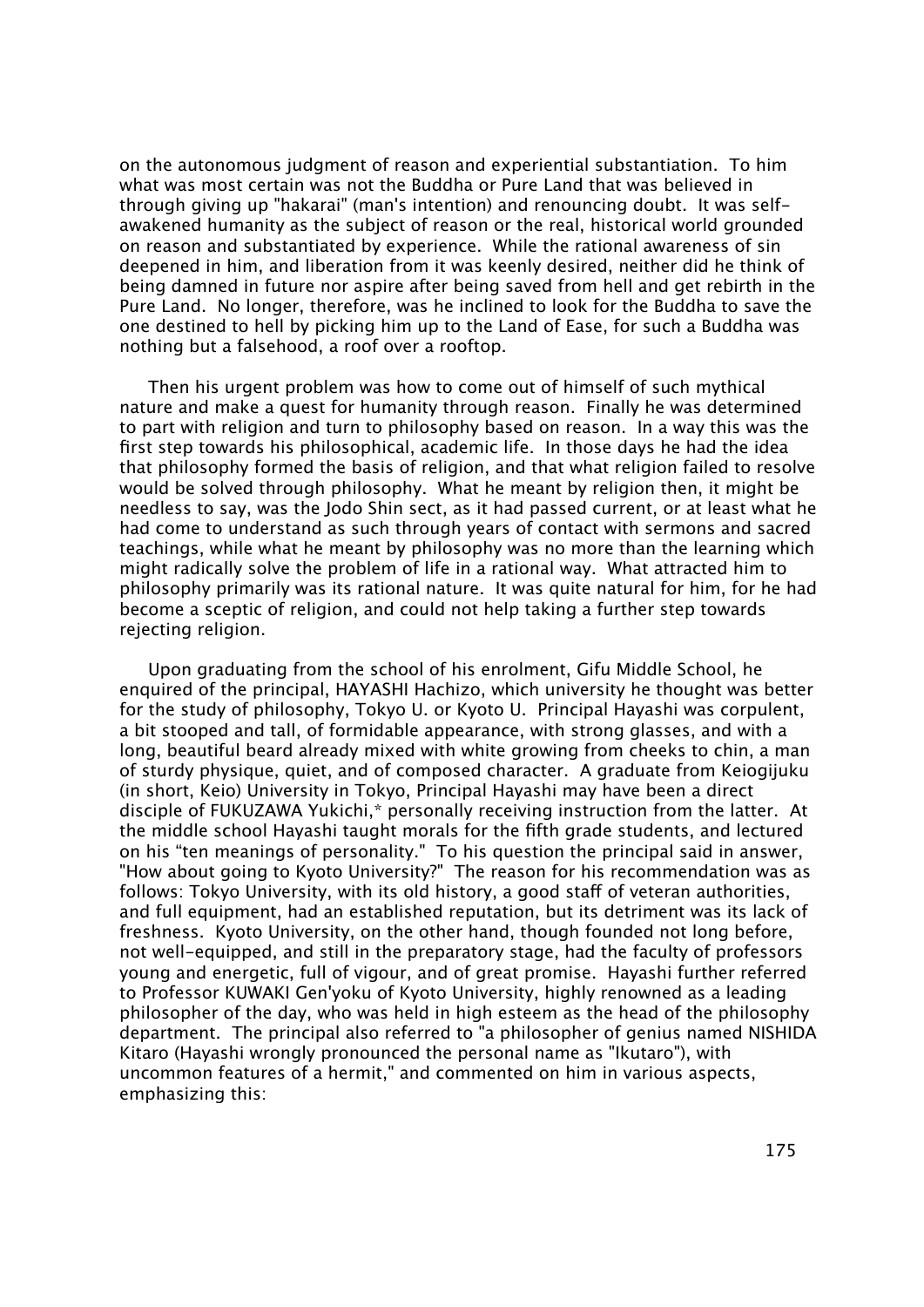"Though not yet well known in the world, you know, this is a person whose prospect is worthy of seeing."

 He also had heard of KUWAKI Gen'yoku, but "NISHIDA Kitaro," the name of the hermit philosopher he had never heard of before, was deeply impressed in his ears. In hindsight, it is a wonder eternally unforgettable that the first person who had let him know about Nishida Kitaro, to whom he owed great obligations for learning, was the principal of his middle school. For all that, he wondered how Principal Hayashi could predict the future of NISHIDA Kitaro so exactly in the days when there had been no publication even of the **Zen no Kenkyu** (A Study of Good), the first of his books. If it had been a merely accidental hit or hearsay or an inspirational divination, it would have been nonsense. If it had been his conclusion after reading Nishida's writings before the book, "A Study of Good," his keen eye must be said to have been worthy of admiration. Principal Hayashi, after retiring from the Gifu Middle School, is said to have returned to Keiogijuku University, and later settled in Hokkaido. It is regrettable that he was never heard of again thereafter.

\* FUKUZAWA Yukichi, 1835-1901, founder of the Keiogijuku, a private school for Western studies. The school was opened in Edo in 1858, and given the name in the fourth year of Keio, the first year of Meiji, 1868; it later became a university. Towards the end of the Edo period, Fukuzawa visited the U.S.A., accompanying the mission of the Tokugawa government, and in 1861 inspected countries of Europe.

II

He decided to follow Hayashi Hachizo's advice. After graduation from the middle school, with the intention of entering Kyoto University, and for the purpose of preparing himself for the entrance examination of the Third Higher School, a preparatory course to the university, also located in Kyoto, he went up to Tokyo.

 Before that time he had never travelled alone; he did not know even how to buy a train ticket, so that he had to ask his father to buy one for him. In his lodginghouse in Tokyo he charred sukiyaki beef, which invited derision from others. A rustic, he had never eaten beef before. Nevertheless, since this was the first study far away from his home, he had the high hopes of "a boy who had left his native place to realize his aspiration." He wrote a motto of his study with gold paint on a roll of dark blue paper, "Guiding people of good nature is the cause for my birth in this world of affliction." He concealed the paper deep in the bosom.

 His middle-school days' classmate and close friend, KAWAJI Toshiaki, had earlier come up to the capital, and they encouraged each other for entrance exam. As the result, he could scrape through it; they were admitted, as desired, into the Third Higher School.\* In those days the name of the school, linked with its liberal spirits, echoed throughout the country. Indeed, the whole school was influenced by the virtue of the principal, ORITA Hikoichi. Those days, perhaps, marked the climax of the school's liberalness. Ever since the time when Principal Orita retired and was replaced by Sakai Sao, the school morals were braced, students' military discipline was strengthened, and the school's liberalness was made to be clad in armour.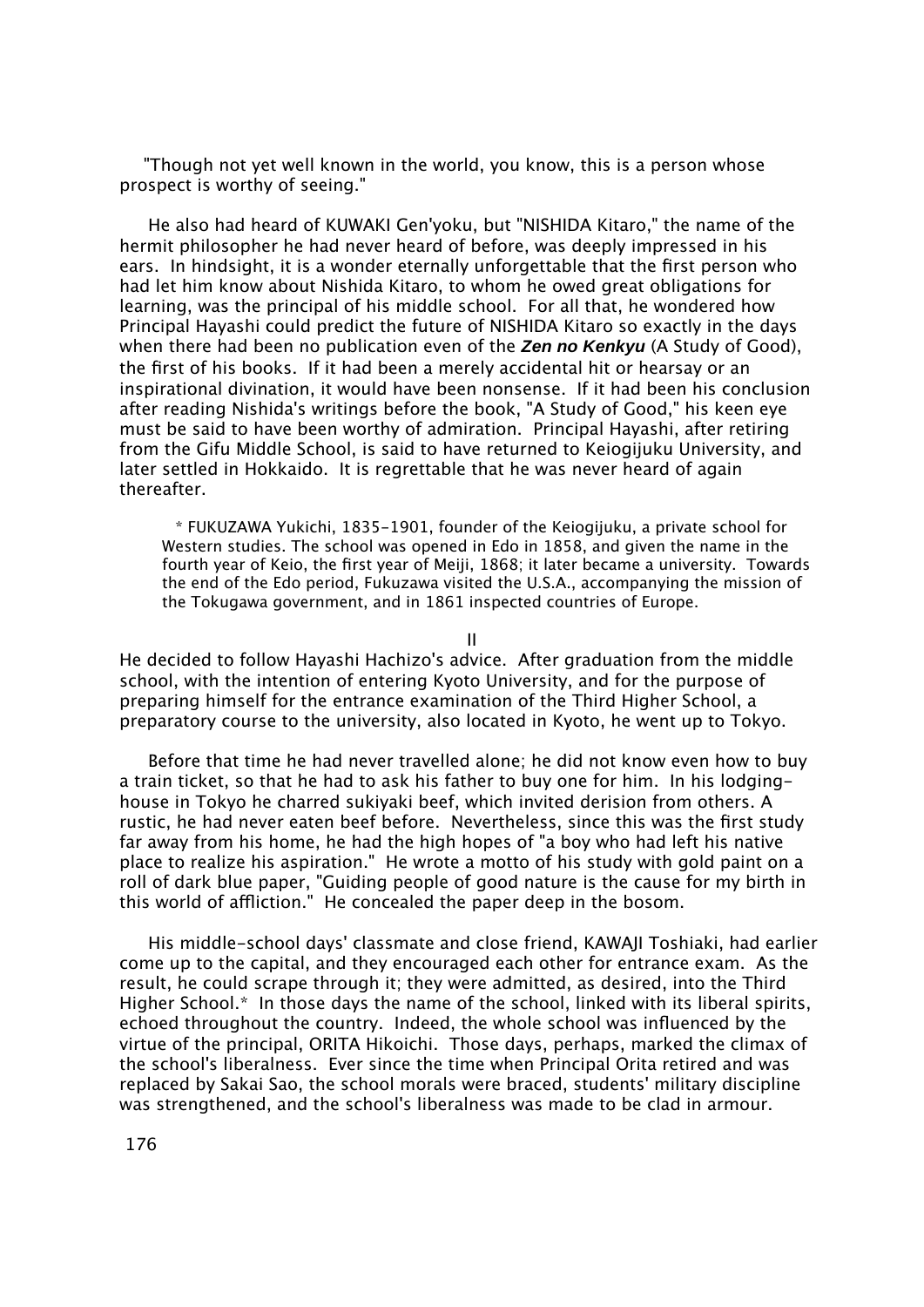Thus preparations for the First World War had been being pushed forward unawares.

\* Hisamatsu and Kawaji, whose father had come from Tokyo to serve as Governor of Gifu Prefecture, stayed in Tokyo for two months from April 1908, and were admitted into the Third Higher School in September of that year. Hisamatsu was nineteen years old. (Kitahara Chronological Record).

 At the Third Higher School he learned English from KURIYAGAWA Hakuson, SHIMA Kasui, HIRATA Tokuboku, YOSHIMURA Yuuki and others, German from NARUSE Mugoku, HIRATA Genkichi, HASHIMOTO Seiu and others; laws and politics from NIO Kamematsu, and economics from KANBE Masao. It was around those days when KURIYAGAWA Hakuson (1880-1923) gave lectures on his "Modern Literature in Ten Lectures" as extracurricular activities.

 As a Higher-School student he enjoyed reading on philosophy better than attending fixed lessons. Long before a German primer was finished, at the attached library he attempted to read Windelband's **History of Philosophy** in the original, constantly looking up a dictionary. With his poor knowledge of German and understanding, naturally he had extreme difficulty. As he spent much of his time trying to read it, however, he gradually began to feel he had come to have a faint idea of philosophy. In January 1911 "A Study of Good," a book by NISHIDA Kitaro, the very person of whom HAYASHI Hachizo had spoken so highly, was published by Kodokan, Tokyo. He immediately purchased a copy at the fixed price of one yen, and was immersed in it.

 As he was then at the final, third year-grade of the Higher School, through repeated readings he had come to understand the gist of the book. His interest was focused on the fourth section, "Religion." Here he found that, unlike the kind of religion which had been made to crumble by reason, there was a religion which did not contradict reason, but which could be convincing even for reason. After four to five years, thus, there was interest in religion restored in him. At the same time there began sprouting a spontaneously philosophizing mind, slightly as it was, in himself. But the concept of "pure experience," which was said to constitute the thought-basis of the book, in spite of repeated readings, was left beyond his comprehension. He could not help waiting for a time when he was ready for it with better understanding. The aim of his Higher School life was then to cultivate himself better and acquire education as rich as compost, as well as to have knowledge preparatory to lectures of the philosophy department, which he might take without difficulty when he was admitted into the university.

\* In September 1909, at age twenty, Hisamatsu had a relapse of pleurisy, suffering from pulmonary apicitis. He went back to Gifu for medical care and a rest cure at home until the next year's summer. In September 1910 he returned to school, and was admitted into the second year class of the Third Higher School.

 During almost five years between the second year of the Higher School (September 1910, 21 years old) and the time of graduation from the university (July 1915, 26 years old), he lived in a four-and-a-half-mat room facing north east, on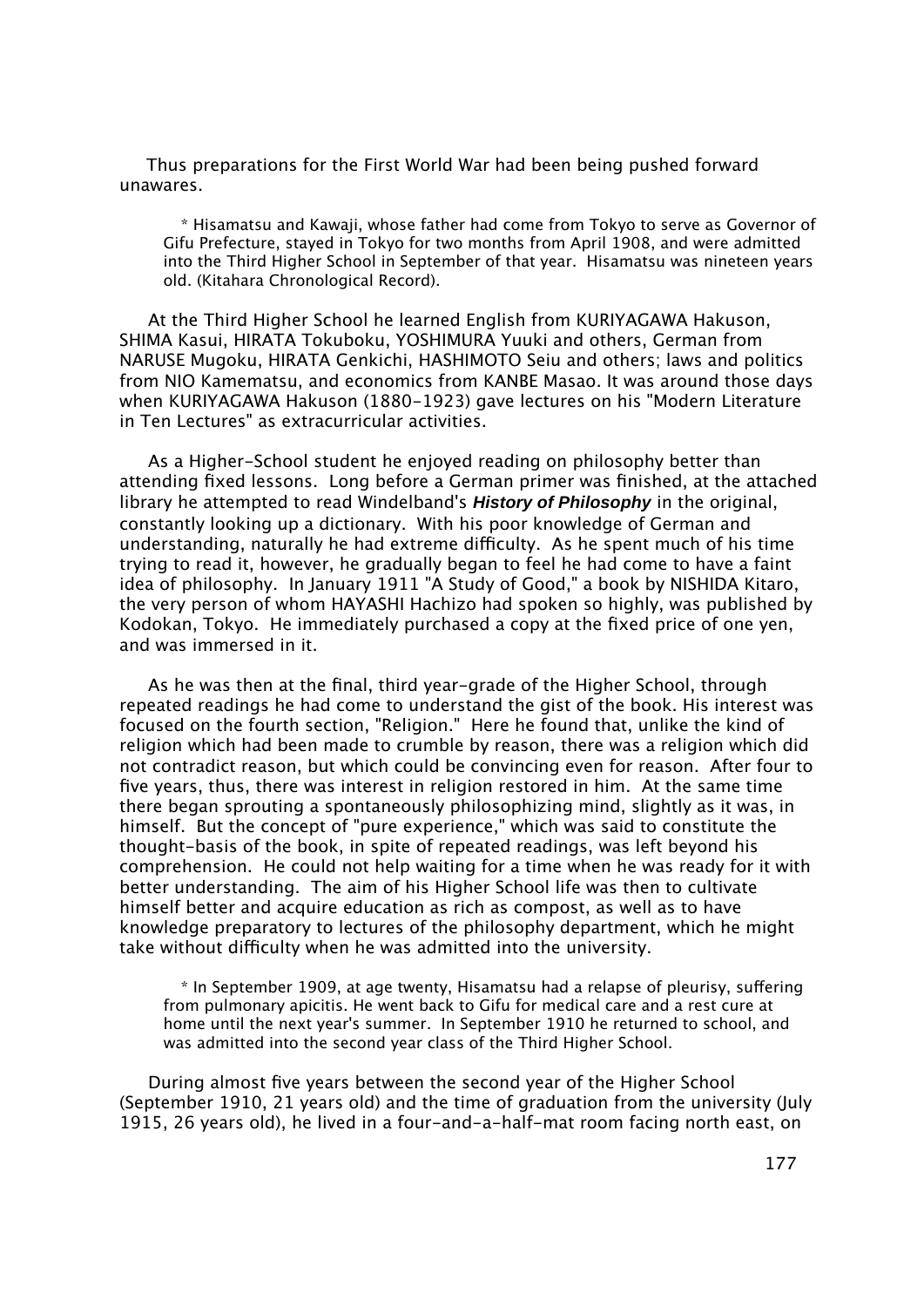the third floor of a lodging house named Rakuyokan, adjacent to the eastern wall of the Shogoin temple.\* Since part of the north-eastern ground of the temple belonged to Prince Kaya's palace, in early spring the grand princess was seen coming out to the paulownia field within the enclosure, with her lovely grandson and granddaughter to pick up horsetails. In those days in the area spreading from around there to Yoshida to north-east there were many plowed fields for the noted Shogoin radishes and other vegetables, with scattered cottages. The low land below the precipice of Kagura-oka (also called Yoshida-yama) was a spacious marshland which fishes inhabited, on which water fowls flew down, and which in summer was a good fishing place for children. The north window of his room commanded a distant view of Mt. Hiei with northern mountains; the east window, good views of Mt. Daimonji and Mt. Nyakuoji beyond the tower of the Kurodani temple. He could see beautiful views all through the seasons: fresh green in spring, red and yellow leaves in autumn, and white snow in winter.

 Among his classmates of the Higher School Class B were: OMODAKA Hisataka, NAWA Toshisada, and NAKAMURA Naokatsu, whom he later unexpectedly joined as colleagues of the Faculty of Letters, Kyoto University, WATANABE Hiroyuki, who entered the business world, MANABE Masaru, who became a member of the House of Representatives, TAKAKURA Teru (Terutoyo, then), who became a novelist, OHBA Yonejiro, now professor at Otani University, TAKAKURA Chikai and INAZUKA Takeshi, who died young, and others. TAKAAKURA Chikai, who had set his mind on philosophy, contended with YAMAUCHI Tokuryu for the top seat in the class. So regrettable was his early death. In Class C of the same school year were TAKIGAWA Yukitoki, KAWAHARA Shunsaku, and others. Thinking of them now makes his nostalgia almost unbearable.

III

It was in the third year of Taisho (1912) that he passed full of hope through the gate of Kyoto University, which stood opposite the Third Higher School. He specialized in philosophy in the Department of Philosophy, College of Literature (the present School of Letters). His matriculation was in the fifth year after the founding of the Department of Philosophy. Other students of philosophy course in the same year were: OIKAWA Eizaemon, a unique one who became a disciple of UCHIMURA Kanzo after graduation and who died at middle age, and MORIMOTO Koji (now, Shonen), who practised Zen at the Shokokuji monastery, Kyoto, first under HASHIMOTO Dokuzan, then under YAMAZAKI Daiko, long, and who finally became a Buddhist monk. In the philosophy course were two students senior to him by one year: YAMAUCHI (Nakagawa, then) Tokuryu\* and KATSUBE Kenzo. Students senior to him by two years were also two: NOZAKI Hiroyoshi, a bright boy who died a premature death, and KUBO Yoshio. KANETSUNE Kiyosuke, of the first year's philosophy course, and AMANO Teiyu and ABE Seinosuke, of the second year's, had already graduated. OKANO Tomejiro and SHINOHARA Sukeichi were admitted and took the course in the year next to that of his matriculation. In those days the number of students of philosophy course until around the tenth year of Taisho (1921) were no more than two or three. The situation was the same with other courses.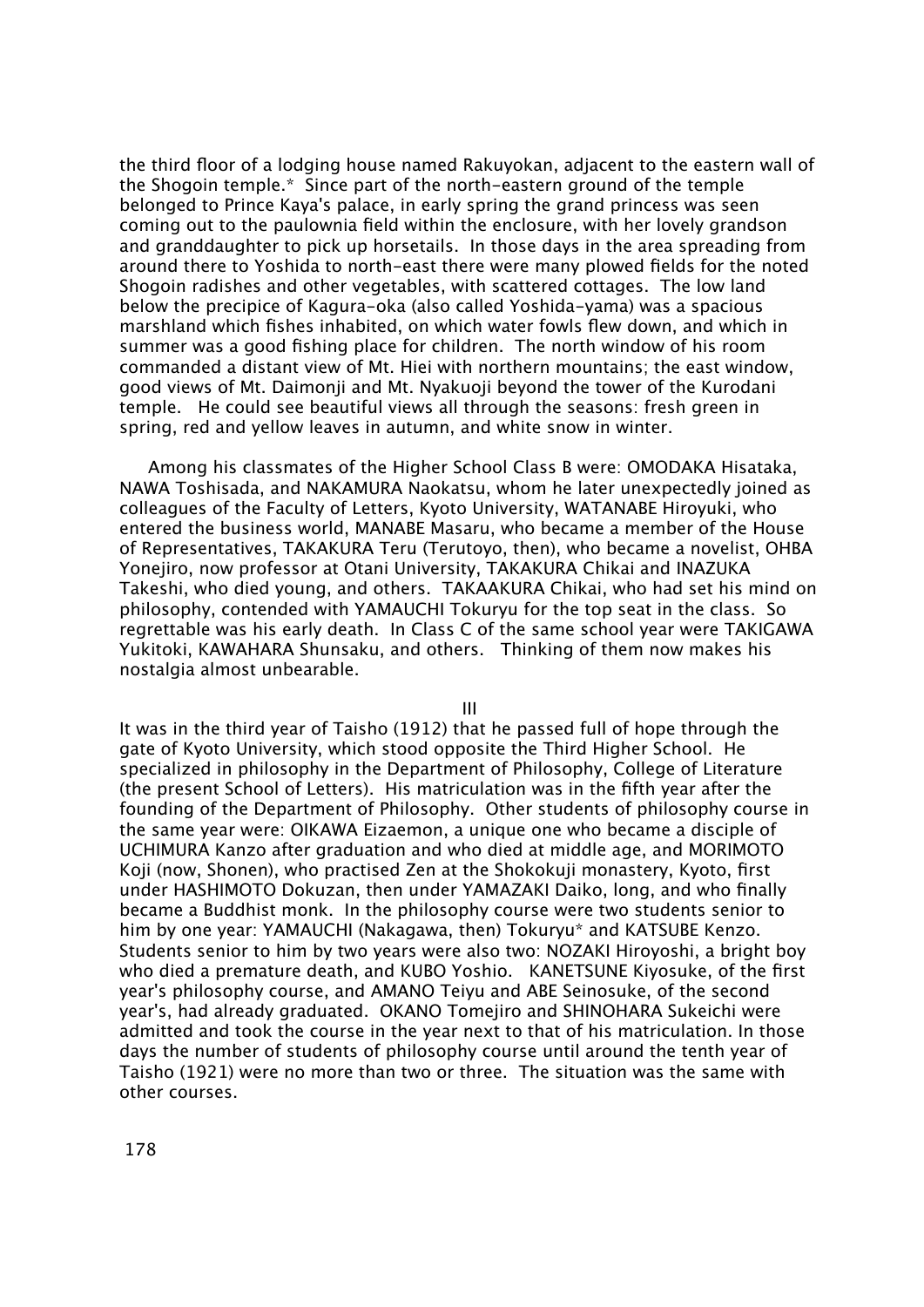\* YAMAUCHI Tokuryu, 1890-1982, professor emeritus of philosophy at Kyoto University, and one of the close friends of the author throughout his life, referred to his visit to the author's residence in the Shogoin lodging house, during his talk in a meeting to talk about the author held in the year after the author's death, 1980, describing it as follows: "When Mr. Hisamatsu entered the Third Higher School and lived in a lodging house near the Shogoin temple, anytime I visited, I saw his room swept clean, provided with a fireplace in the corner like a tea-room. A wild man I had difficulty in sitting properly, though I tried doing so in front of him." (**BUDDHIST** No. 9; vol. 3 no. 3, 1981, published by Tohokai, Tokyo & Osaka)

 The professoriate of the College of Literature, when he was admitted into it, were really dignified, for prominent scholars, young and energetic, occupied their chairs. In literature course were UEDA Bin, FUJISHIRO Sadasuke, FUJII Oto'o, NAITO Konan, SHINMURA Izuru, SAKAI Ryosaburo, and others. In history course were UCHIDA Ginzo, HARA Katsuro, SAKAGUCHI Takashi, KUWABARA Jitsuzo, OGAWA Takuji, YANO Jin'ichi, and others. In philosophy course were KUWAKI Gen'yoku, KANO Naoki, MATSUMOTO Bunzaburo, MATSUMOTO Matataro, TANIMOTO Tomi, FAKADA Kosan, NISHIDA Kitaro, YONEDA Shotaro, and others. All of them were distinguishing scholars of marked individuality both in scholarship and character.

 First by attending the prescribed general lectures and also hearing the optional special lectures, for the first time he perceived the atmosphere of the university as the highest seat of learning, and was quite satisfied. As every lecture was given pretty fast, inserted with new technical terms, taking notes of them troubled him. Nevertheless, his experiences at the Higher School of reading some books on philosophy were a great help for rearranging his notebooks by comparing them with reference books and gaining understanding from them.

 The head professor of the philosophy course in which he specialized was KUWAKIGen'yoku. An assistant professor, TOMONAGA Sanjuro, was staying abroad to prosecute his studies. NISHIDA Kitaro, an object of his long-time adoration, was an assistant professor who taught ethics. His appearance exactly corresponded with the story HAYASHI Hachizo once told him; Hayashi must have seen him somewhere. Although still as young as forty-three years old, Nishida had a cropped hair, a high forehead bald in front, piercing eyes which glittered through the strong glasses, a thick nose, standing ears, and tightly drawn lips; he was always ill-shaved, slipping a discoloured, crested haori (i.e., kimono half-coat) on Japanese clothes, worn by a body as lean as a withered tree or a cold rock. He used a stick, stepped firmly in shoes, and walked around, thinking of something. He looked exactly like a hermit or an arhat (an early Buddhist saint). This character of his, simple and indifferent to his appearance, so worthy of a philosopher, as well as his bottomlessly abstruse lectures, being peerlessly unique, never failed to captivate the students. In the second year of Taisho (1913) he became professor, held the chair of the science of religion, and lectured on religion. The lectures of that year on the science of religion were recorded in the additional volume four of his collected writings.\* They became the only lectures given in his life on the introduction to the science of religion, for in the next year (1914) KUWAKI Gen'yoku was transferred to Tokyo University in succession, they say, to Koeber's post,\*\* and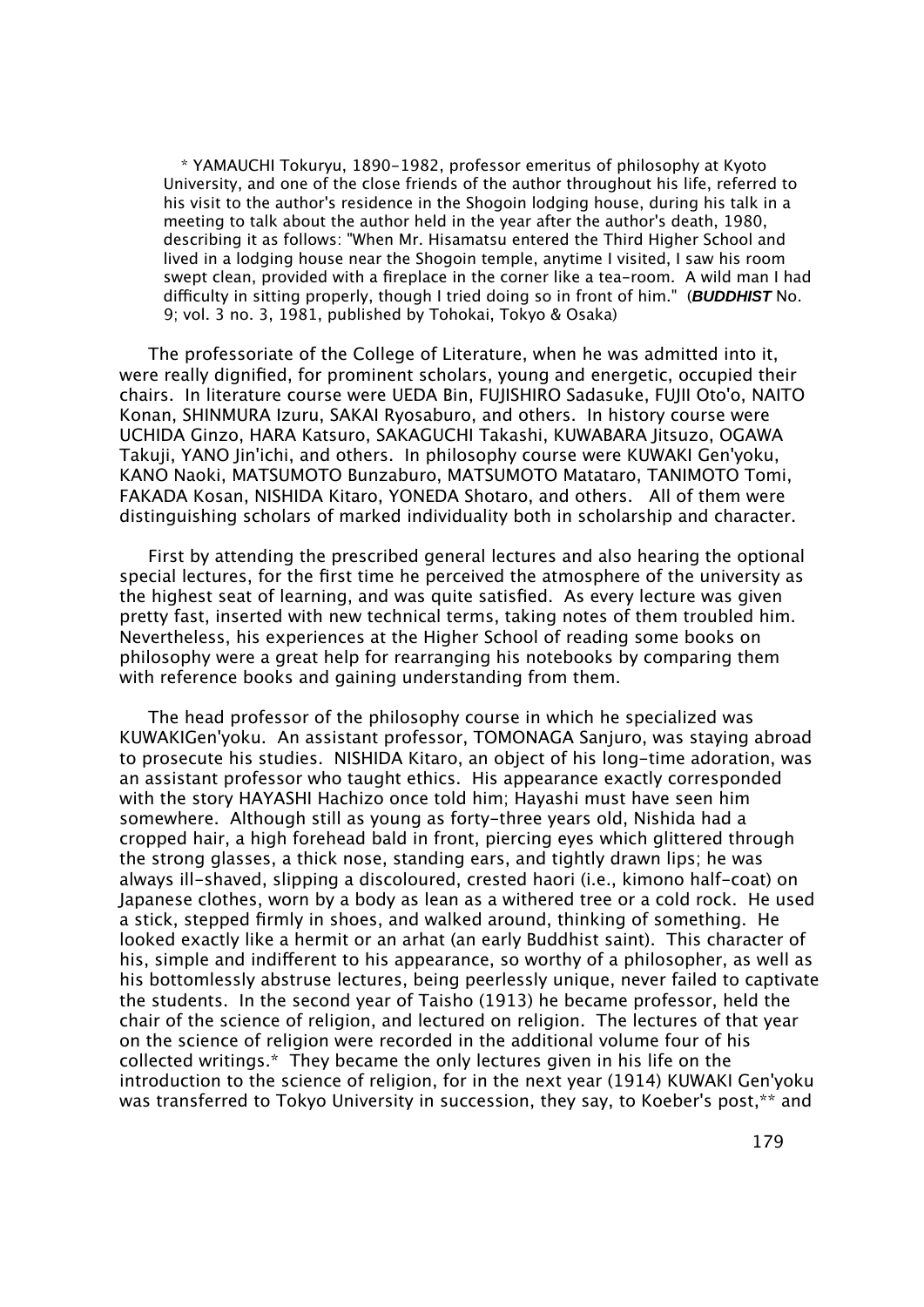Nishida took charge of the first chair of philosophy and the history of philosophy, so that there were no lectures any longer given by him on the science of religion.

\*In the collection of works by Nishida, **Nishida Kitaro Zenshu**, nineteen volumes, published by Iwanami-shoten, these lectures were included in the fifteenth volume, 1952, together with lectures on philosophy; the editor of the lectures on religion was HISAMATSU Shin'ichi himself.

 Nishida's first book, **Zen no Kenkyu** (Zenshu vol.1) was translated into English by Abe Masao and Christopher Ives: **AN INQUIRY INTO THE GOOD**, Yale University, New Haven 1990.

 \*\* Raphael Koeber, 1848-1923, a German philosopher-musician; he was a lecturer at Tokyo University between 1893 and 1914.

 After entering philosophy course, he listened to various lectures by every professor, and nurtured general, common knowledge prescribed for a student of philosophy course, while for himself he read classics and new books on philosophy and religion, endeavouring to take in mental food. But, during the three years of his school days, what aroused his strongest and deepest concern was the lecture on the science of religion given only at that time. That lecture moulded a plastic image for him with somewhat well-defined features out of the foetal clay of inner needs which theretofore had been dormant for many years in the innermost recesses of his heart in a chaotic state but persistently. The philosophical concern for religion, which had been awakened several years before through reading the book, "A Study of Good," was concretely and more vividly brought to life again from the tongue, or rather, from the whole body of the author who had acquired sharp philosophical thought and deep religious experience. Through this lecture he had his eye of religion opened philosophically.

 However, on the eve of his graduation he came to face various kinds of living problems, which obliged him to make a self-examining criticism on whether, eight years after setting his heart on philosophy, the expected aim was achieved or not. After taking up the study of philosophy, he acquired a habit of thinking things not individually but generally, not in minor details but radically. For him, for good or for evil, individual problems he faced became turning points which successively left their trails. Finally individual problems were deepened to the universal root-source of all problems, while problems were internalized from what was objective to what was subjective. He came to the point where philosophical cognition, however profound, was completely powerless insofar as it remained objective cognition for the solution of that subjective problem at hand, where there was no other way than to reform himself subjectively, radically. There his grave concern was neither to seek for truth objectively nor to have objective cognition of his own true way of being, but to reform himself existentially, through religious practice.

IV

In that way, he came to despair of philosophy for its being powerless in the matter of his original desire. He became so indifferent to graduation that, after submitting his graduation thesis\* to the university, he neglected it at all. Days and nights he confined himself indoors to the third floor room of his lodging house, sunk deep in thought. His conduct in those days apparently seemed abnormal to other people,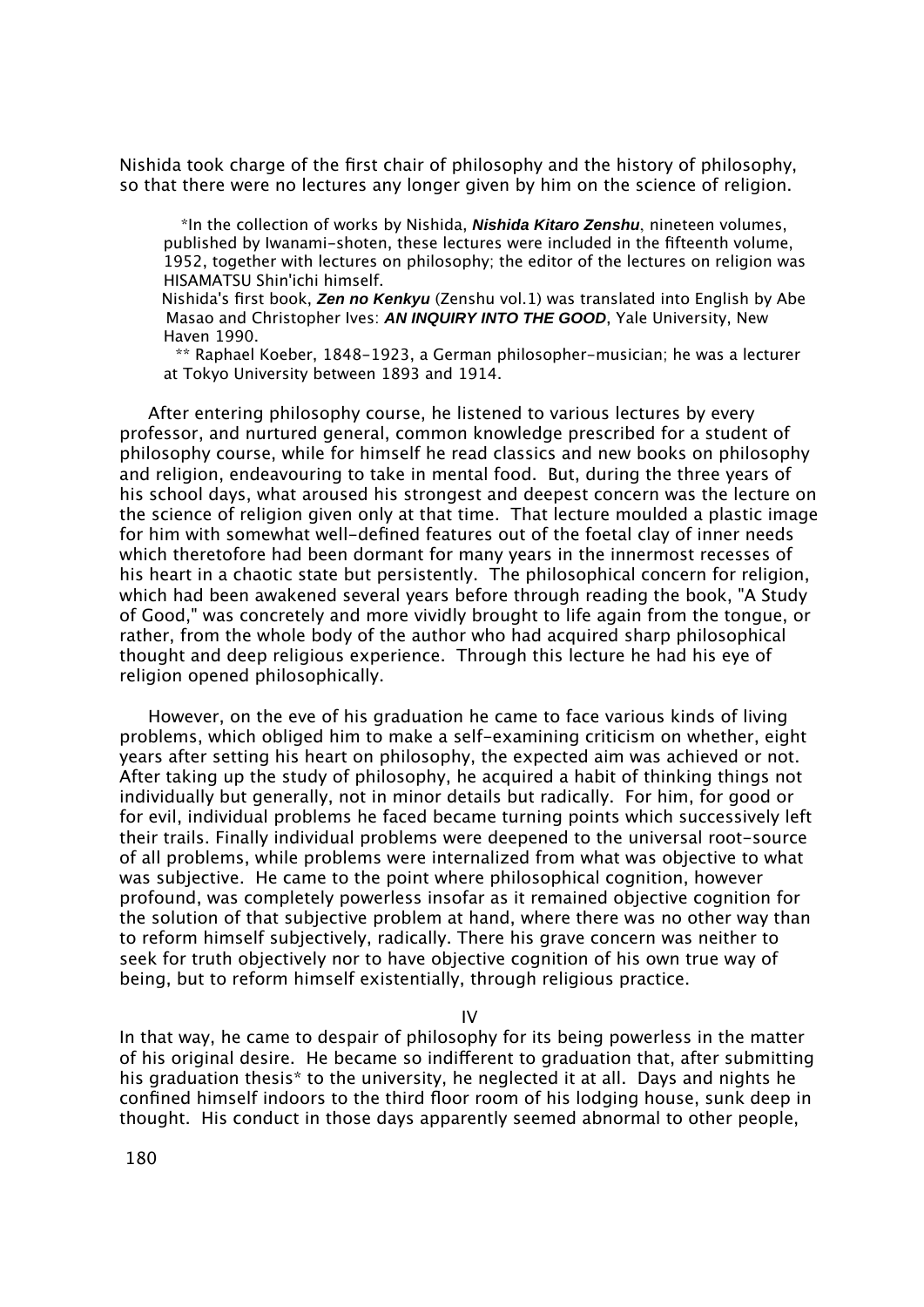to the extent that even a senior of his from the same province, who was serving with the medical department of the university, sent a telegram to his father in Gifu that he looked showing signs of mental derangement. Although fatally abnormal, his mind was not of the nature for which the so-called psychiatry diagnosis and treatment were available. He kept wondering how to solve that subjective problem, and finally made up his mind to go to Zen, so as to break through that aporia. At that time, not to speak of giving up its solution, forgetting the aporia, turning his attention to anything else, killing himself, or giving himself up to despair, not even seeking redemption from God or Buddha -- none of them interested him. They were even detestable. Although despairing of reason, he could not go back to what could not stand against the criticism of reason. By "going to Zen" was meant spontaneous working from within of the knowledge of Zen teaching and Zen way of life gained through occasional reading on Zen and listening to Zen talks since the Higher School days, as well as of the Zen-like influence received from Nishida Kitaro, by corresponding with his mental attitude at that time. For him, who parted with the so-called theistic religion and who despaired of the philosophy of objective knowledge, the path to be chosen had to be neither mere religion nor mere philosophy but the subjective knowledge which was of the nature of religious practice, the religious practice which was of the nature of subjective knowledge. As something like that, he chose Zen.

\* The graduation thesis, "Time and Space," which the author presented at this time, and which was accepted later after oral examination, has been included in the author's collection of writings, volume one. It takes up the time-space views by John Locke, David Hume, Immanuel Kant, A.Riehl, and Paul Natorp.

 As a place of religious practice he chose Obaku, Uji, a location of quietude far distant from the urban noises. On the sixteenth of June, the fourth year of Taisho (1915, 26 years old), with a firm resolve to go to Obaku, he slipped out of the lodging house at midnight. On his way, with the thought of telling his resolution only to Professor Nishida Kitaro, the head of the department, who was the most understanding person for such a matter, he called on him. Nishida's abode was in Tanaka Village in a suburb of Kyoto, just to the north of SAIONJI Kinmochi's villa, Seifuso. It was a two-storied, oblong house with many rooms, facing south in the middle of fields. His study was a most west-side room facing south on the second floor. Surprised at the reason for the unnoticed call, Nishida admonished him of his impatient conduct, saying;

 "Your state of mind is understandable; but the oral exam for your graduation thesis is just ahead. It won't be too late to leave after finishing it. The Way should be sought after calmly. Being thoughtlessly impatient isn't normal. As for the place to go to, also, if your choice were wrong, you won't be able to achieve your aim."

 Being baffled at the start, dispiritedly did he return to the lodging house. On the next day he quietly reflected on his conduct. Two days after, he wrote the following letter to Nishida, complaining of his mental state: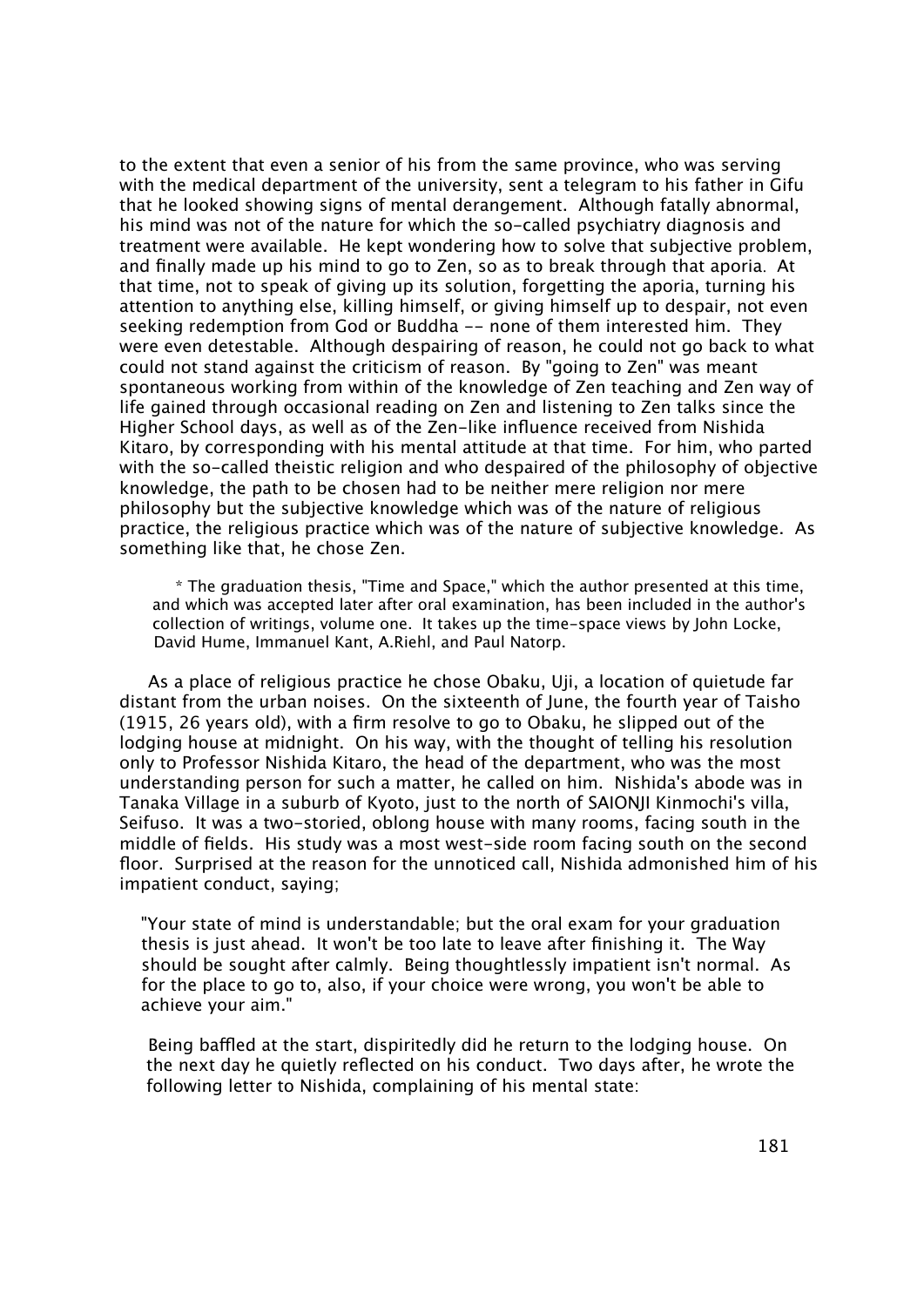"I deeply appreciate your kindnesses, in spite of my unnoticed call the night before last, on no day for reception, for giving your consideration to my personal matter.

 "At that time you told me you wondered if I was not in a morbid excitement. I felt it might be disastrous if that were true, and spent that night composing myself, thinking quietly. But the more I becalm my feelings and engage in intimate introspection, the more clearly does a scream ring of the awareness that my life past has been false. Every time I hear it, I feel horrible and ashamed of myself, and cannot help shuddering. I entered the university to pursue learning and cultivate character; I wanted to study philosophy, and have been studying it. But now I wonder if I could definitely say so. I have spent a rigorous, so-called moral, life. But, did this arise from the free cravings of my inmost heart? Was not impure blood circulating within the veins of my hands of acting? Was not the Satan of Vanity thrusting out a red tongue behind my clothes, cap, and belt? For what purpose do I fix my hair, shave myself, and bathe and wash my face? I possess a hand mirror inside my desk; for what purpose was it purchased? Weren't there cases when I failed to offer a seat in a tramcar to the aged or the weak, though feeling sorry for them, for fear that others might look upon me as displaying good conduct, while on other occasions I did display a good deed in front of others? When my daily conduct, including such trifling deeds, was analyzed in a test-tube, I wonder if there were any single action that did not show poisonous reaction.

 "Alas! What a horrible matter! Unless I removed this poison completely from the components of my conduct, I couldn't gain even a moment of peace. Haunting me without a moment's separation is this horrible poisonous matter, which is the motive of my deed, the Devil, my false self with the black hands. It has confined my true self in the depths of an old well. Iron chains have bound my true self hand and foot. Freedom for action with me has almost been lost. Only the tongue is free, scoffing, reviling, remonstrating, and scolding. And now even this tongue is about to be gagged. Soon the loss of freedom on the part of my true self would leave the false self to behave outrageously. I must by every means get rid of the chains of this horrible restraint and regain new breathing in a free realm. Otherwise, I would have the spider of sin choke my throat gradually with its sticky threads it spins out, and would find out my wretched end in a prison. Now I am incessantly stung with a poisonous fang, am benumbed, and the heavy tread of death is heard approaching. What a shame this is! Without a moment's delay I must devise a way to escape its scythe.

 "It was when the scream of grief of my true self reached its peak that I paid you a call. My affliction was more than I could bear. I thought over graduation. But at that time for me it was not recognized as anything valuable. Was I to listen to the pressing appeal of my true self, or to reject it, or to wait for the time of examination? But I couldn't find any good reason to wait. I made up my mind just to forsake all of my past and obtain everything new and true. And even on that occasion the false self shadowed me. It happened that, my Respected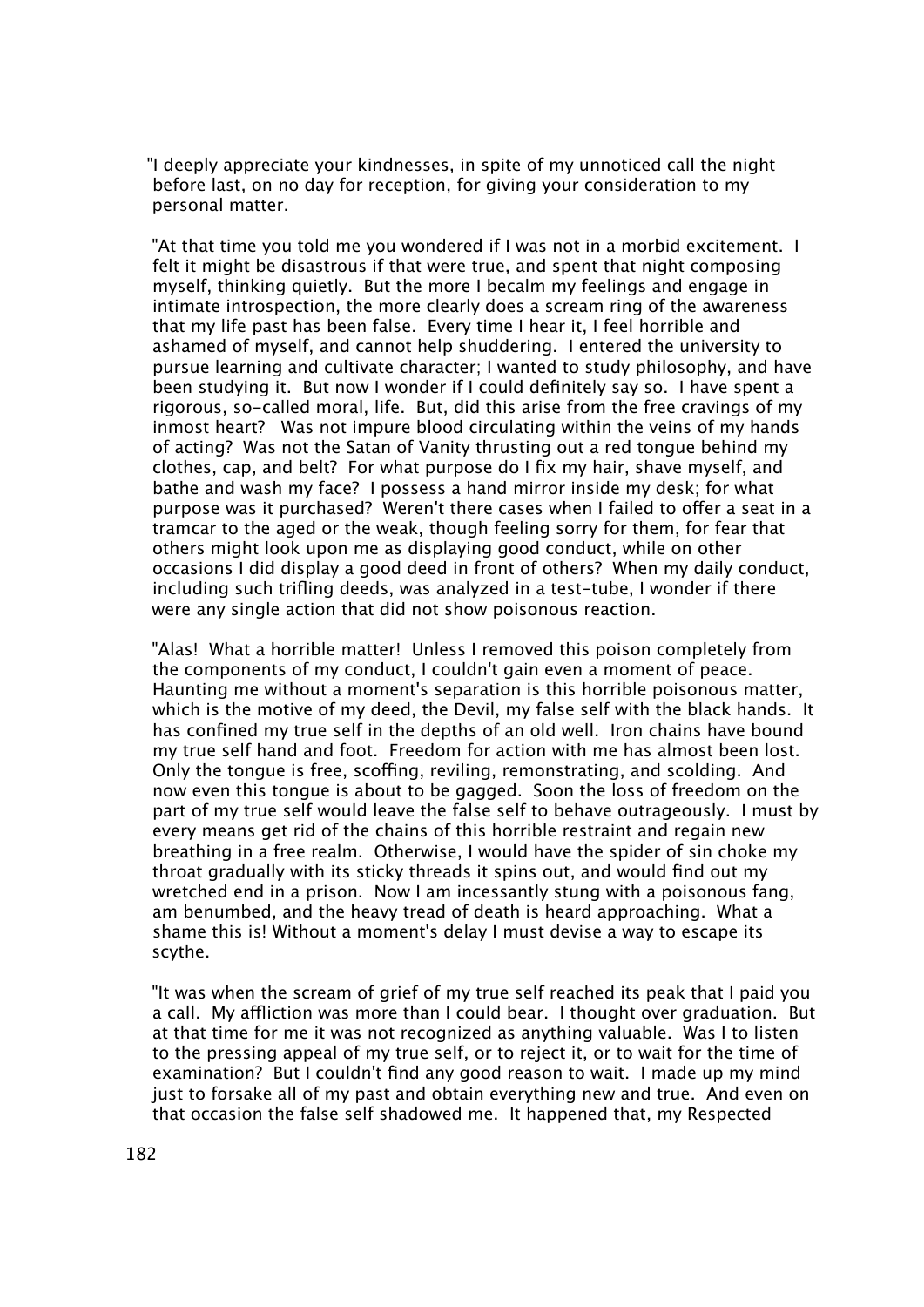Teacher, your words helped this false self. Again I smothered up the appeal of my true self.

 "Yesterday I paid a visit to the chief priest of the Senjuin temple (Uemura Horin) to whom you had introduced me. From him I rather only heard his view on decency, ethics, and morality. I would like to get rid of such a state early; I would like to have the very life that I live today issue out from the clear water of my true self. On that occasion, everything I do -- from the trifling daily acts like putting on clothes, wearing a cap, to doing moral conduct, engaging in social service or humanitarian work -- all of them will come to have a new and true meaning, enabling me to live in a noble world of brightness. Unless I gain freedom, every act of mine will remain a sin. 18 June"

 Soon he was called upon to come by Prof. Nishida, who advised him to read Zen writings so gradually as to prepare for Zen practice. A few days later he sent a brief letter like what follows to Prof. Nishida:

#### "Dear Sir,

 Thank you for taking your time to give me advice the other day. Besides, on my leaving for home you were kind enough to lend me an umbrella. I must beg your pardon for my delay in returning it to you.

 The sky of that night was like my inner world. Dark clouds of self-afflicting passions flew fast east and west. Violent winds blew hard up and down. Spears of rain came down in every direction. The lightening of sin flashed in the four quarters. The thunder of agony shook mountains and fields. The road was pitch-dark for stepping ahead. It was far from the kind of weather a fragile umbrella could shelter me from. Rather, one might say, clinging to an umbrella deprives one of the freedom of action. An umbrella is, indeed, useful only in peace time.

 According to your advice, on the next day I bought a whole collection of Hakuin's writings, and read the Orategama ("My Handy Kettle")\* and some other articles from among them. I also bought the Zenmon-hogo-shu ("A Collection of Dharma-Words belonging to the [Japanese] Zen School).\*\* On reading them I came across expressions I had never heard or thought of, and which were very helpful. 23 June"

\* **Orategama** is a well-read collection of sermons addressed to different people, written in the kana-style, by HAKUIN Ekaku (1685-1768), a Rinzai-zen priest in the Edo period. It includes five letters; the first three were published in 1749, and the remaining two letters in 1751.

 \*\* The **Zenmon-hogo-shu**, three volumes, all in the kana-style, compiled in 1895 and 1921. Its second volume includes Hakuin's sermons.

 He gave up going to Obaku. But, having been thrown out in the roadless wilderness, he had to wait for directions from Prof. Nishida, spending hollow days thereafter. His diaries of those days had running entries such as these:

"The fire of sin burning, the summer of mind causes this heat."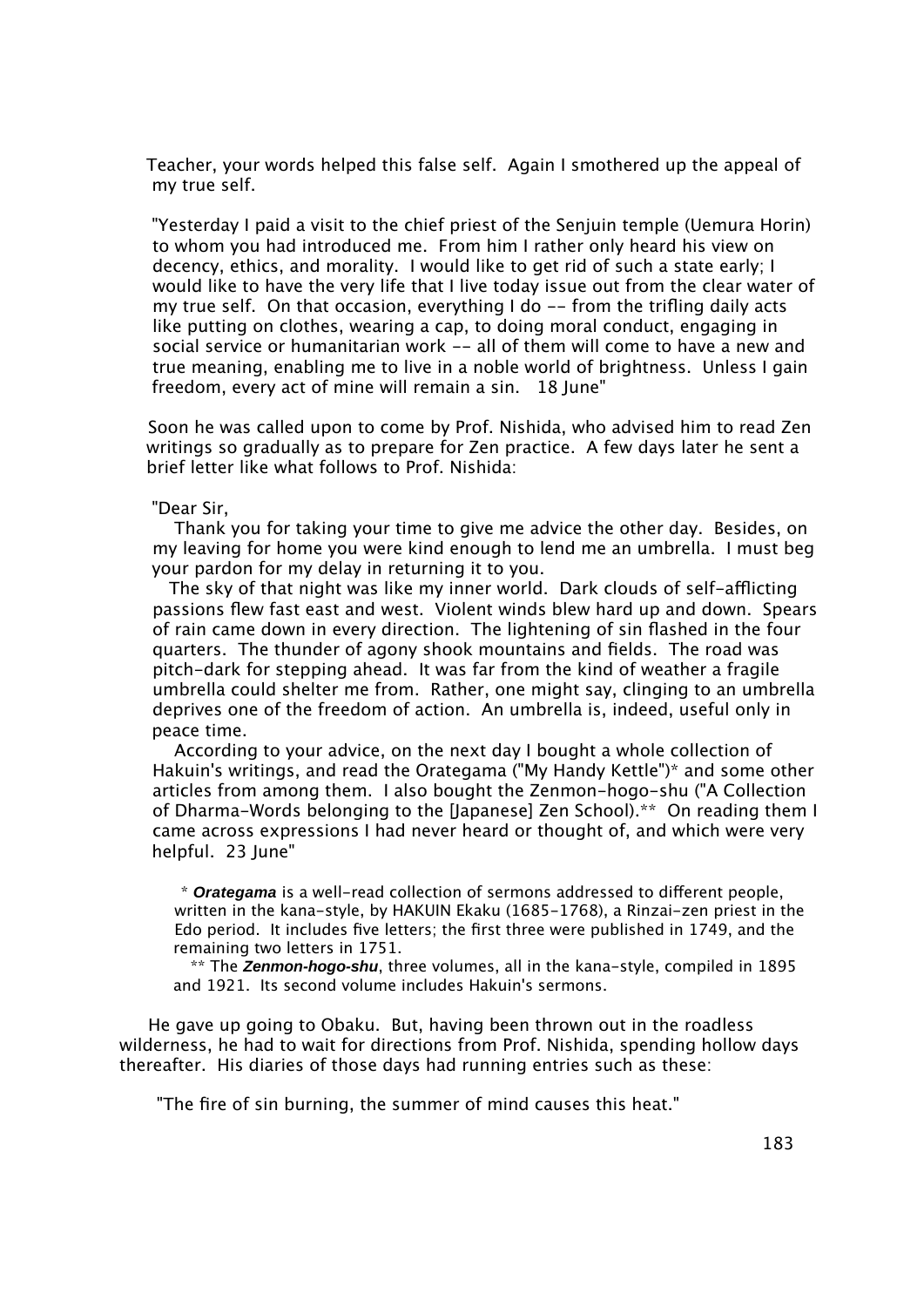"Waiting for the moon to come out, shelter from shower I took in a deity's hall on earth."

 It was in the autumn of that year [when he graduated from the university] that Nishida Kitaro, through his respected friend, Uemura Horin, of the Senjuin temple located in the western part of Kyoto, with whom Nishida had shared his own noviciate at the Myoshinji Zen monastery, entrusted him to the care of the then monastery leader of the Myoshinji, named Ikegami Shozan.\* Nishida, as is wellknown, had his lay Buddhist name, Sunshin ("HEART"); he was a long-time lay Zen practiser, who had visited Zen masters one after another, such as [Kobayashi] Kokan of the Myoshinji, [Suga] Koshu of the Daitokuji, both in Kyoto, [Michizu] Setsumon of the Kokutaiji in Etchu (mid-Hokuriku), and others. Well-informed of the then Zen world around Kyoto, Nishida was cautious, deliberating on whom he could be entrusted to for Zen practice. Nishida recommended Shozan to him, saying,

 "Among Rinzai-zen masters in Kyoto, worthy of note are TOYOTA Dokutan and KONO Mukai of Nanzenji, TAKEDA Mokurai of Kenninji, BESSHO Kyuho of Tofukuji, HASHIMOTO Dokuzan of Shokokuji, TAKAGIi Ryuen of Tenryuji, KAWASHIMA Shoin of Daitokuji, and IKEGAMI Shozan of Myoshinji. Of them all, either Shoin or Shozan is good. For you, however, Shozan seems preferable."

Shoin was like a treasured sword so sharp as to cut a driven feather, while Shozan was like a big hatchet with the blunted edge. The discerning eye and leadership of NISHIDA Kitaro really deserved admiration.

\* According to Kitahara's Chronological Record, Hisamatsu shifted his residence in September from the lodging house in Shogoin to a temple named Yogen'in in the compound of the Myoshinji Head Temple in Hanazono Village.

 Finally on the fifteenth of November, through the introduction of UEMURA Horin, accompanied by UEKI Giyu, he met IKEGAMIi Shozan\* at the Myoshinji monastery. First as a mere tryout he was granted attendance to the master's Teisho-lecture given by citing passages from the **Daio Gorok**u ("Recorded Words of Master Daio").\*\* The first impression he received from Shozan was something indescribably complex and of extremely deep significance. He was sedate on a cushion, like a lump of lead gripping in it, looked hardly affected by anything, carefree, detached, quiet, unconstrained, artless, leaving no traces of learning as a cumulative process or of good of the artificial nature. He showed the warm friendliness which overflew from within the inviolable dignity and the beauty of dull finish like rusted gold. It was Shozan's original face which had given him such an impression on the first meeting that was the longed-for idea he had described in his mind. He saw the actual existence of this idea concretely before his eyes. But, to be satisfied with merely objectively looking at it, viewing it, admiring it, longing for it, faithfully following it, or imitating it, he was too much fundamentally subjective, autonomous, and independent. And that happened to accord with the original intent of Zen of not seeking for the Awakened truth or the Buddha outside the self-mind. Nothing else than he himself becoming the actual existence in whose presence he was, that is, attaining Awakening to Shozan's original face in his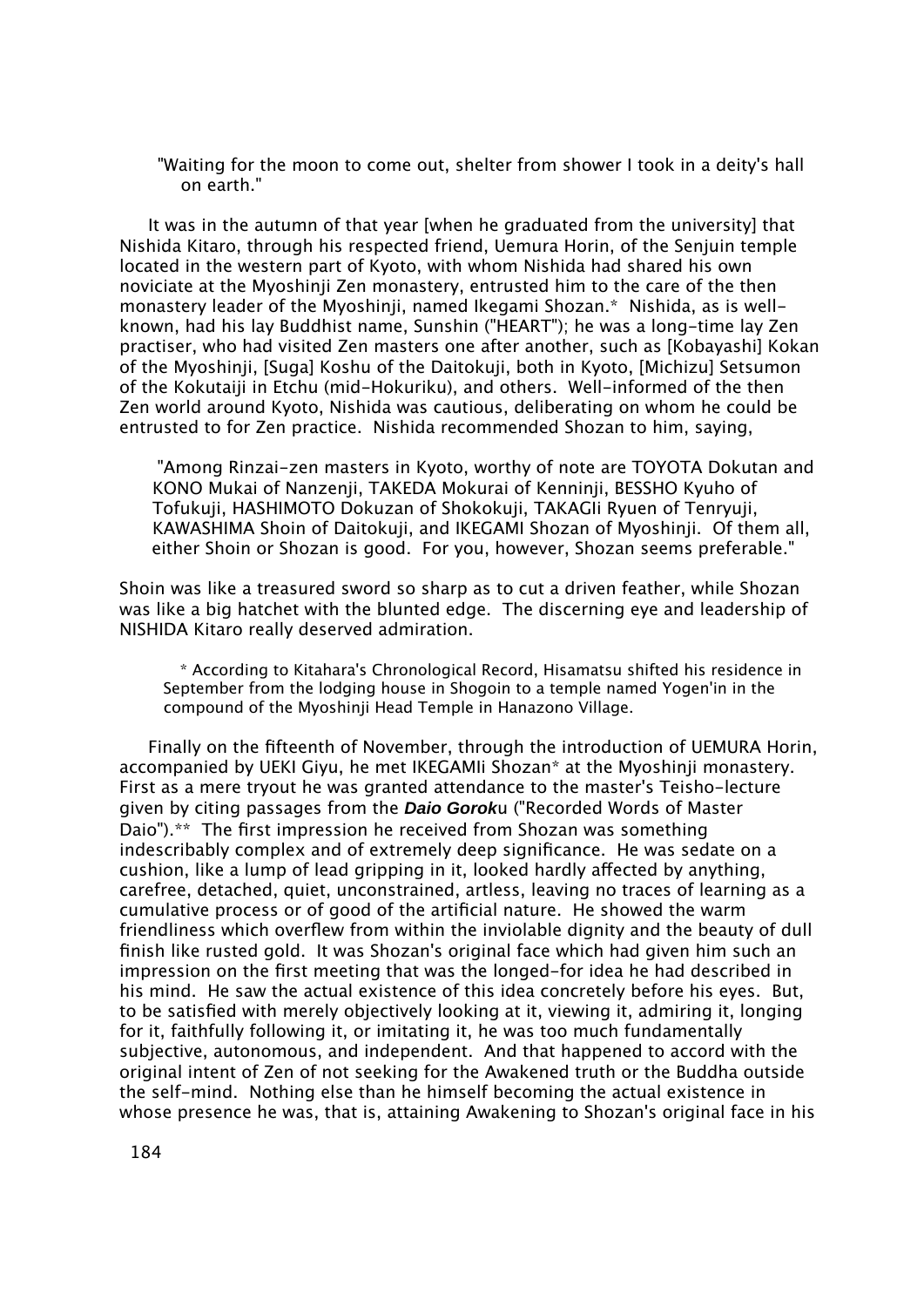own self, had to be his great desire to actualize by risking his life.

\* The author wrote an article, "A Reminiscence of Shozan roshi," for a collection of reminiscences of the roshi compiled and published by the Myoshinji sodo (Zen monastery) in 1952. In that article, the author described the person and way of thinking of the roshi with deep admiration. The passage in which the author describes how he practised under the guidance of Shozan roshi there completely matches the present article, only with the difference that there the author uses the first person singular instead of the third person to refer to himself. That article is included in the third volume of the author's chosakushu. The present "Memoirs" was made public three years after that.

 \*\* Nanpo Jomyo, 1235-1308, a Rinzai-zen priest, first practised under a Chinese master at the Kenchoji temple, Kamakura, named Lanxi Daolong (1213-1278), then, possibly by Lanxi's advice, went across to the Song China and practised under Xutang Zhiyu (1185-1269). With the latter Nanpo attained Awakening, returned to Japan, and raised excellent practisers under his guidance. He was posthumously entitled Entsu- Daio Kokushi ("State Master").

 Zen people's so-called Teisho-lecture, which he had never heard before, was a novelty for him; its manner of presentation as well as its contents was quite different in character from the university lectures. Giving a Teisho-lecture, unlike the university lectures with their objective explanation, is expressing Zen fundamentally subjectively with the use of citations from Zen recorded sayings. The true face of Shozan, who vividly expressed himself fundamentally subjectively with citations from the Daio Goroku, never failed to shake up his true nature, which was dormant in the depths of his being. Immediately after he heard this Teisho, he wrote down his state of mind as follows;

 "On the fifth of November, at the Myoshinji monastery, through the introduction of the two priests, Uemura Horin and Ueki Giyu, I attended to the Teisho lecture by Master Shozan with citations from the Daio Goroku. I have been lost in the ascent of life's great mountain, got caught in the thorns that filled the road, have had the way barred now by a towering shield-rock and now by an unfathomable ravine, have gone to the left and come back to the right, have advanced and retreated, have hung back, hesitated to move forward, and long felt perplexed. Now, with blood drying up, the heart getting weakened, death is near at hand. At this very moment "the gate of no-gate"\* presents itself before me. It's a pity that my introspective power is still shallow and weak. When I want to cross the threshold, the temple gate suddenly vanishes. Instead, there appears a bottomless abyss at my feet. Now let me exert my whole energy, plunge myself into the abyss, break through the temple gate, dash forward to the Buddha Hall of the other shore, kill the priests and the Buddha therein, ascend the throne to pick up a stick of incense to burn, and let the smoke go up through the cosmos, and contain the whole universe within it!"

\* The term "gate of no-gate" is from the **Daio Goroku**. Therewith Hisamatsu seems to have meant Shozan himself.

However, remaining a listener to the Teisho was a matter of regret; for him it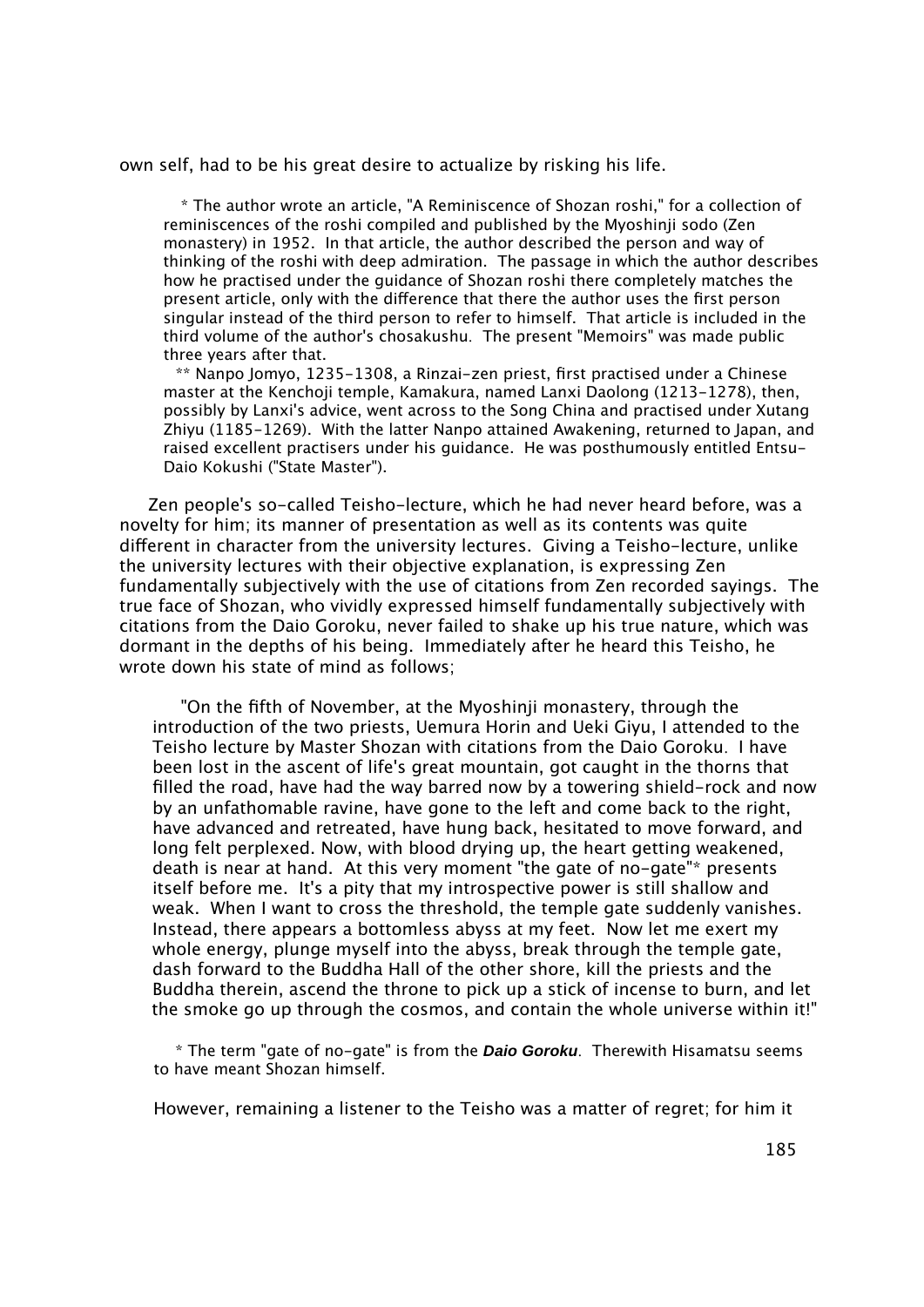meant having an itch that he couldn't scratch. He was unsatisfied with the slow developments. Then there came the big Rohatsu-sesshin (zazen meeting from the first day through the eighth day morning of the twelfth month).

 On the first day of December he was finally admitted to have a personal interview with Shozan as well as to sit in the zazen hall. Shozan in the personal interview was completely different from the person of ordinary times. Now Shozan was as difficult and dangerous of approach as an unfathomable precipice. He was struck with admiration by Shozan's remarkably thorough way of adaptation to the different situation.

 It was the first time for him to do zazen in the monastic manner and to concentrate on practice according to the same rules that monks followed in the zazen hall. Besides, it was the period of practice severest in the whole year. No wonder the pain he suffered physically and mentally was what he had never experienced before. The extraordinarily rough, strange kind of strain, unimaginable anywhere else, inside the hall, the constant spurring by the relentless monk on duty, and the chilly wind blowing in through the windows left open, made him shudder extremely. Pain in the legs unaccustomed to the lotus posture and stiffness in the neck, shoulders, and waist only increased moment by moment. With distorted face and clenched teeth he could hardly hold his sitting posture. Such physical difficulty often absorbed his attention to practice.

 Meanwhile, for the approaching personal interview with the master, conducted either independently by a single member or successively by all the members, the mind was driven to making preparations. Thus, both physically and mentally he was cornered more and more. On every occasion of personal interview Shozan transformed himself to an inapproachable silver mountain/iron wall, and the oneeyed Shozan's pure white glare became a deadly ray to him.

 On the third day he became an endlessly black mass of doubt throughout the whole body, without a way out even of a needle's eye; he was driven literally to the last extremity. Neither was it that, trying to solve some particular problem, he reached its limits, nor that after he failed to solve some universal, general problem objectively it kept haunting his mind. It was he himself that was totally transformed into a big mass of doubt. By a mass of doubt is meant that in which what is doubted and what doubts are one and that which is his whole being. Like a mouse that entered a coin tube to find no way out, or like one who has climbed up a pole one-hundred feet tall to find oneself unable to make progress or regress, he was completely cornered, unable to move.

 To his surprise, however, as a saying goes: "When cornered, one is transformed, and, when transformed, one gets through",\* the mass of doubt that he was suddenly fell to pieces and melted away; the unwavering silver mountain/iron wall that Shozan was also collapsed completely, and between him and Shozan there ceased to be any space even of hair-breadth. Here for the first time he could realize the formless and free, true self; at the same time he could first meet Shozan's true face. Here he knew Wumen did not lie when he said, "He will go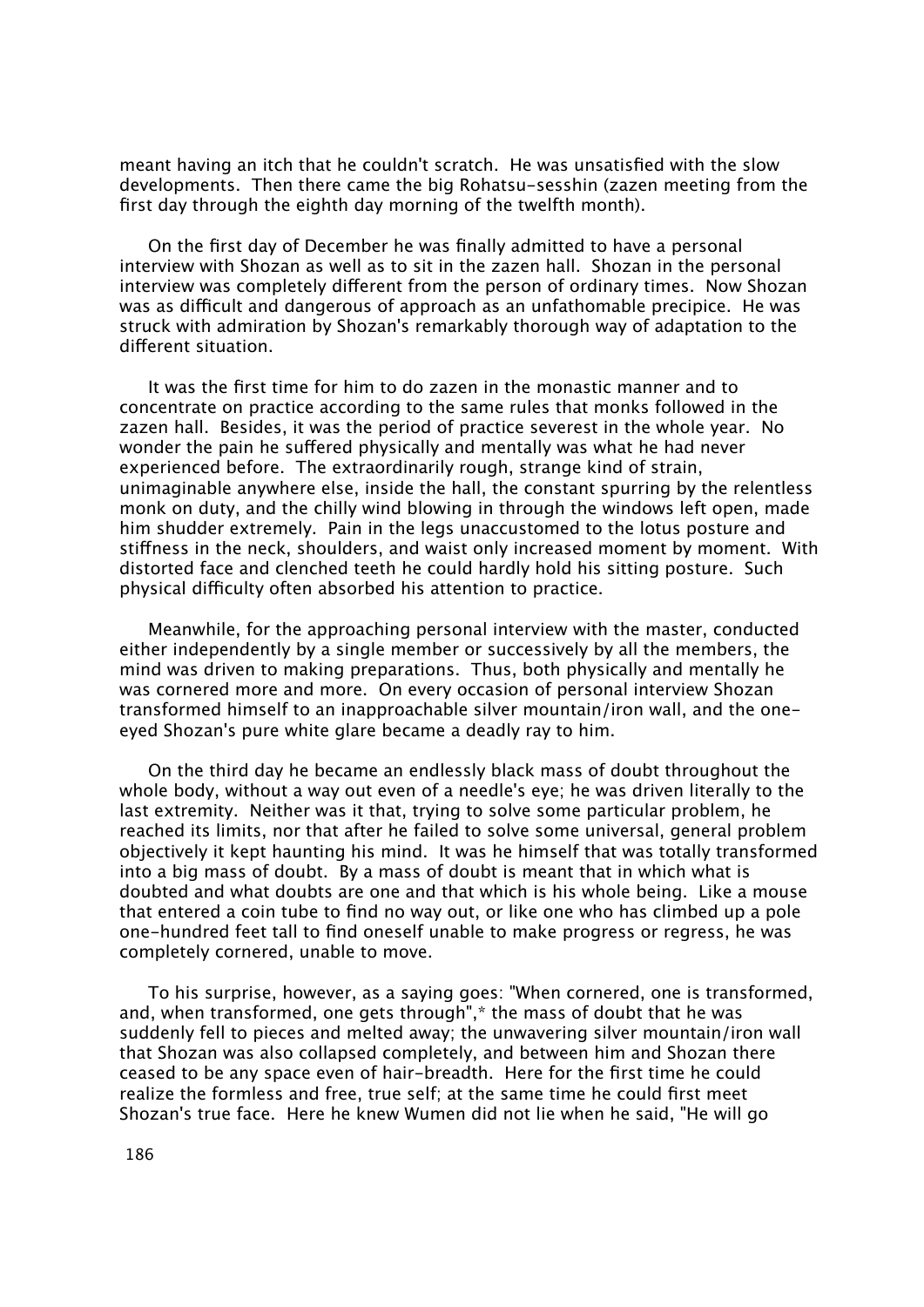together hand in hand with the foregoing masters, and, fastening the eyebrows together with them, will see and hear with the same eyes and ears."\*\* As a saying goes, "One cut means cutting all; one achievement means achieving all",\*\*\* all the problems he had for many years been unable to solve were solved with the eradication of sources of evil. He attained a great stage of delight he had never experienced, for now he realized the self that was of no birth-death and that went beyond being-nobeing, the self that did not think of good or evil and that went beyond value-novalue. The following verses are expressions he gave in those days to this scenery of his own:

"The brighter the moon shines in the sky especially after rainy clouds cleared away." "So intimate, after a sheeting rain stopped, is the sound of rapids that breaks the stillness of night."

\* Possibly quoted from the Case 10 of the **Biyan-lu** ("Blue Cliff Record"), a collection of one hundred cases that express Chan (Zen), compiled by Yuanwu Keqin, 1063 -1135, where the compiler cites it as a quotation by his contemporary Chan master. The latter's source is a commentary on the Yijing ("the Book of Changes").

 \*\* From Case 1 of the **Wumenguan** ("Gateless Barrier"), a collection of forty-eight Chan cases, compiled by Wumen Huikai, 1182-1260.

 \*\*\* From an old saying quoted in the foreword of Case 19 of the **Biyan-lu**. It goes like this: "In the case of a twisted thread, one cut means cutting all [strands] and one dyeing means dyeing all [strands]."

 In this way he came out of the medieval religion of faith, as it were, into the modern philosophy of reason, and further, having broken through the limitation of rational philosophy that was of the nature of objective knowledge, got awakened to the true self that was free from all hindrances and unrestricted. Ever since that time he seems to have devoted himself to what follows: To live the life of this true self; by living thus, to practise in the manner of fundamentally subjective knowledge; by practising thus, to express himself in every aspect; by making doing so its contents, to found "the religion of Awakening"; and to establish "the philosophy of Awakening" through the true self getting objectively conscious of itself, objectifying the self, and gaining the objective knowledge of the self. This accomplishment of the religion of Awakening and the philosophy of Awakening is for him the first concern and the eternal mission.

 The above is a reminiscence by this nonacademic scholar before he established the religion of Awakening and the philosophy of Awakening. Of the long-time process since then until today, he could not afford to mention anything here.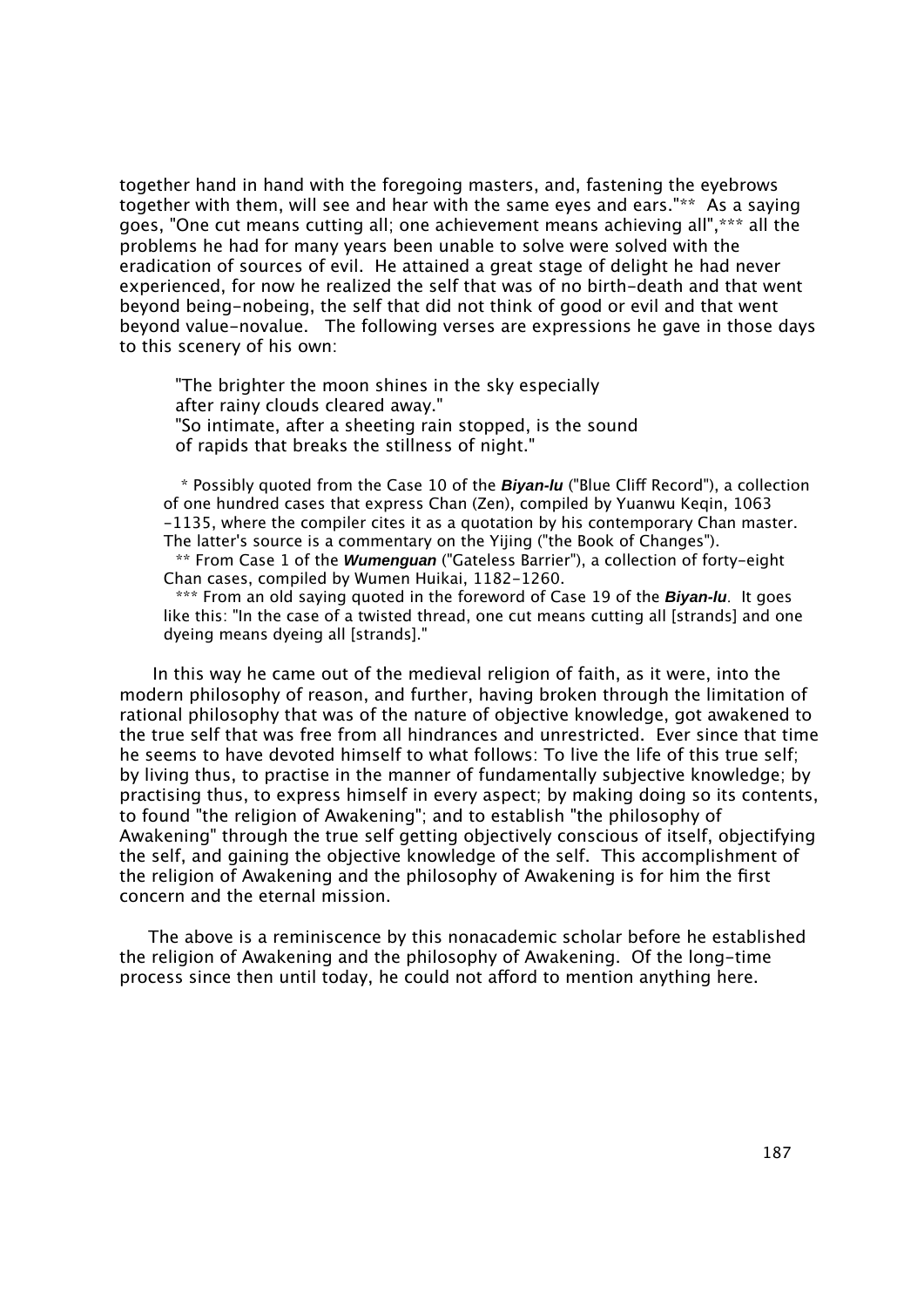### **After the Academic Life**\* **by HISAMATSU Shin'ichi**

\* A translation from the Japanese text in the Chosakushu vol. I, pp. 435-438. It originally appeared in the Asahi Newspaper in July 1966, eleven years after the "Memoirs of His Academic Life." Here the author uses the first person singular to indicate himself, instead of the third person which he used in the foregoing article.

Translated by TOKIWA Gishin in collaboration with TSUKUI Akemi.

No matter whether clearly aware of it or not, human beings never stop seeking after what is ultimate. That is why since ancient times anytime anywhere there have been philosophy and religion. Philosophy wants to know ultimately, and religion wants to live ultimately. For the whole man, however, both are one and not two; they are inseparable. The religion isolated from philosophy falls into ignorance, superstition, fanaticism, and dogma, while the philosophy with religion estranged from it cannot but be deprived of life. Both religion and philosophy in their present conditions seem to expose such faults.

 I was born and raised in a devout family, and since childhood had access to books on Buddhist teachings, listened to sermons, and had my faith subjected to examination; all that made me feel even proud of the firmness of my faith. When, however, I was in the fourth or fifth year grade of the middle school, that firm faith easily collapsed. That was due to the awakening within me of a free, critical power and an autonomous spirit which, together with the scientific knowledge I had been successively gaining, quickened the awakening of modern humanism to develop in me.

 Such a crisis of religious faith cannot be confined to my case alone; it is the crisis possibly any person or any nation must necessarily experience when and where animism, fetishism, or a heteronomous religion that depends on either God or Buddha encounters modern humanism. As a matter of fact, in the West there took place a religious reformation, far from thoroughgoing as it was. In Japan also, during the period of less than a century of modernization, how many pre-modern faiths easily went to ruin, or, otherwise, were reduced to formal ceremonies, works of art, or cultural properties appropriate only for museums, and have lost their faith! However solemn their outward appearances may be, they are nothing but fake religions which continue to exist from mere force of habit or under a mask of religion; they are destined in due time to face criticism in the light of modern humanism.

 It was quite natural that the course I wanted to take after giving up hope in faith was modern philosophy, which was free to question and criticize the religious scriptures, dogmas, churches, and even God or Buddha that were considered sacred and inviolable. Upon my graduation from the middle school, the principal named Hayashi Hachizo recommended me to enter the philosophy department of Kyoto (Imperial) University on the grounds that it had young and spirited professors, and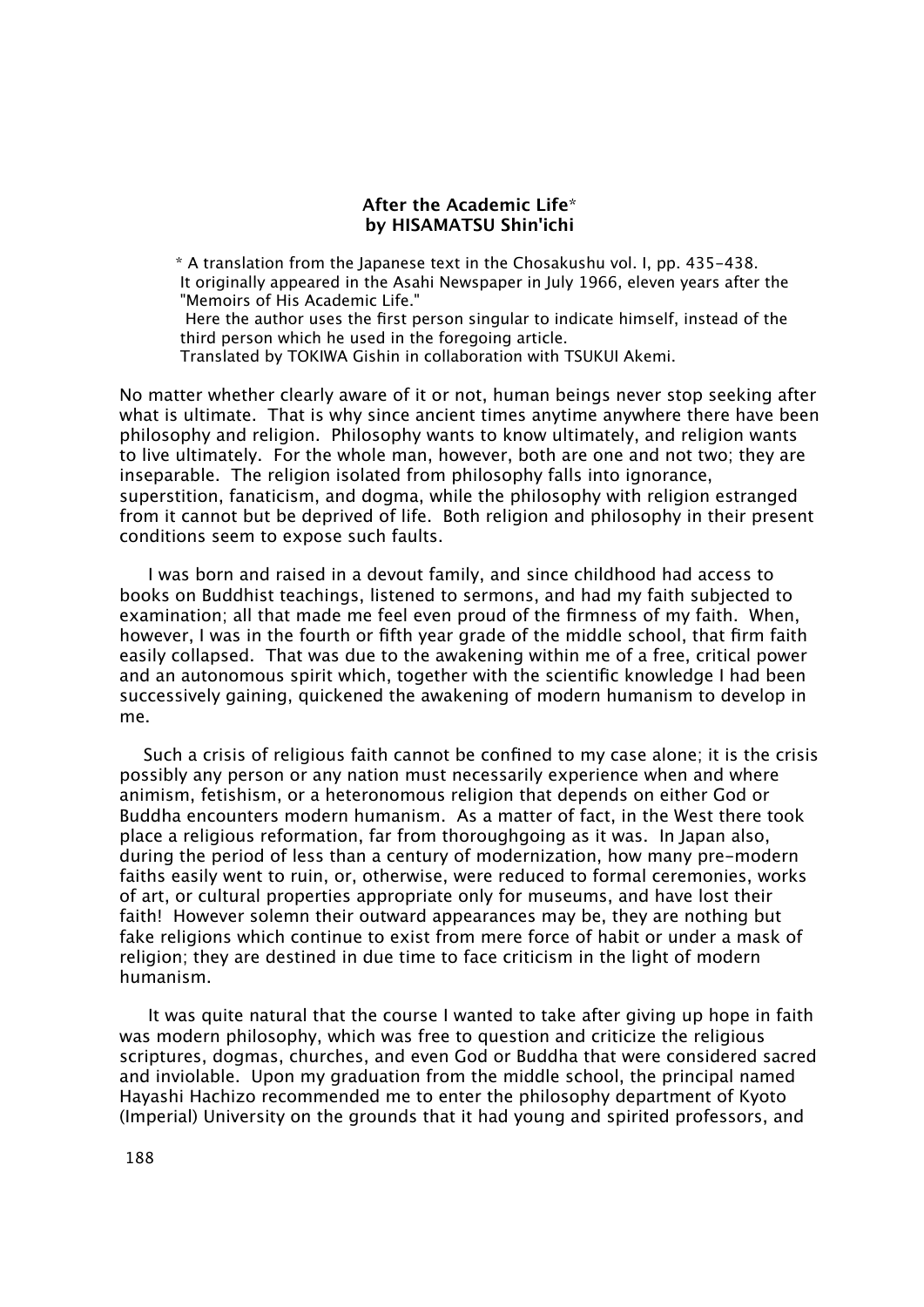cited the name, above all, of Nishida Kitaro, who, although not yet well-known, was an unworldly genius philosopher. The first edition of his book, Zen no Kenkyu ("A Study of Good") was published while I was a student of the Third Higher School (of the old system), and, though difficult to understand, I read it over and over again with deeper appreciation. Coming in touch with Nishida's profound thought which overflew from between the lines, I admired him greatly, and also highly thought of Principal Hayashi's acute discerning eye.

 While I was a student of the philosophy department at Kyoto (Imperial) University, through the lectures by young and energetic professors I was blessed with learning various kinds of fresh knowledge of the philosophy Oriental and Occidental and of other fields. Above anything else, however, on my encountering Professor Nishida, I had ample demonstration that his philosophy was not mere speculation by a person of wide information or of objective knowledge, but a complete fusion where knowing and living ultimately were one and undivided. I strongly felt that the kind of philosophy I had been seeking ought to be like that.

 At the same time I saw through it that in the so-called academic approach not only philosophy but even the studies of religion almost always had a tendency toward objective studies, isolated from living, and had no appeal to and no immediate use for those who wanted to live ultimately.

 Then I gave up that kind of academic philosophy, and, following Professor Nishida's deeply sympathetic instructions, paid a visit to Master Ikegami Shozan at the Myoshinji Zen monastery. For me, who had despaired of pre-modern religion and academic philosophy, the visit was a fervent search for truth, so as to live in unity with knowing ultimately; it was not because of reactionary concern with traditional Zen or any objective, intellectual interest in Zen.

 Here, however, I struck the fatal crisis of human nature itself which no modern humanist who was aware of the autonomous or scientific nature of man could get rid of. That is the fundamentally subjective, ultimate crisis of man, the very rootsource in which man's all contradictions, dilemmas, and agonies are one and inseparable; it is man's internal, inevitable "moment," which obliges man to go beyond, negate, and convert man himself.

 That very going-beyond is true religion; it actualized itself with me as the Awakening of the absolutely autonomous, universal, and basic Self, that, being formless Itself, manifests every form ("F"). The Awakened Self is the self-awareness of the "Postmodern" human revolution that comes immediately upon the breakthrough of the crisis of modern self-awareness. It is the fundamental subject of the conversional, as it were, true formation of the world ("A" for "All mankind") and creation of history ("S" for "Supra-historical history"). Here is the actualization of resurrection, which is neither myth nor mere postulation; a new life which lives through emancipation from original sin or birth-and-death, the attainment of the absolutely autonomous going-returning aspects. The so-called absolute negation or absolute affirmation should be, instead of any objective, philosophical idea, the life of the Awakened Self.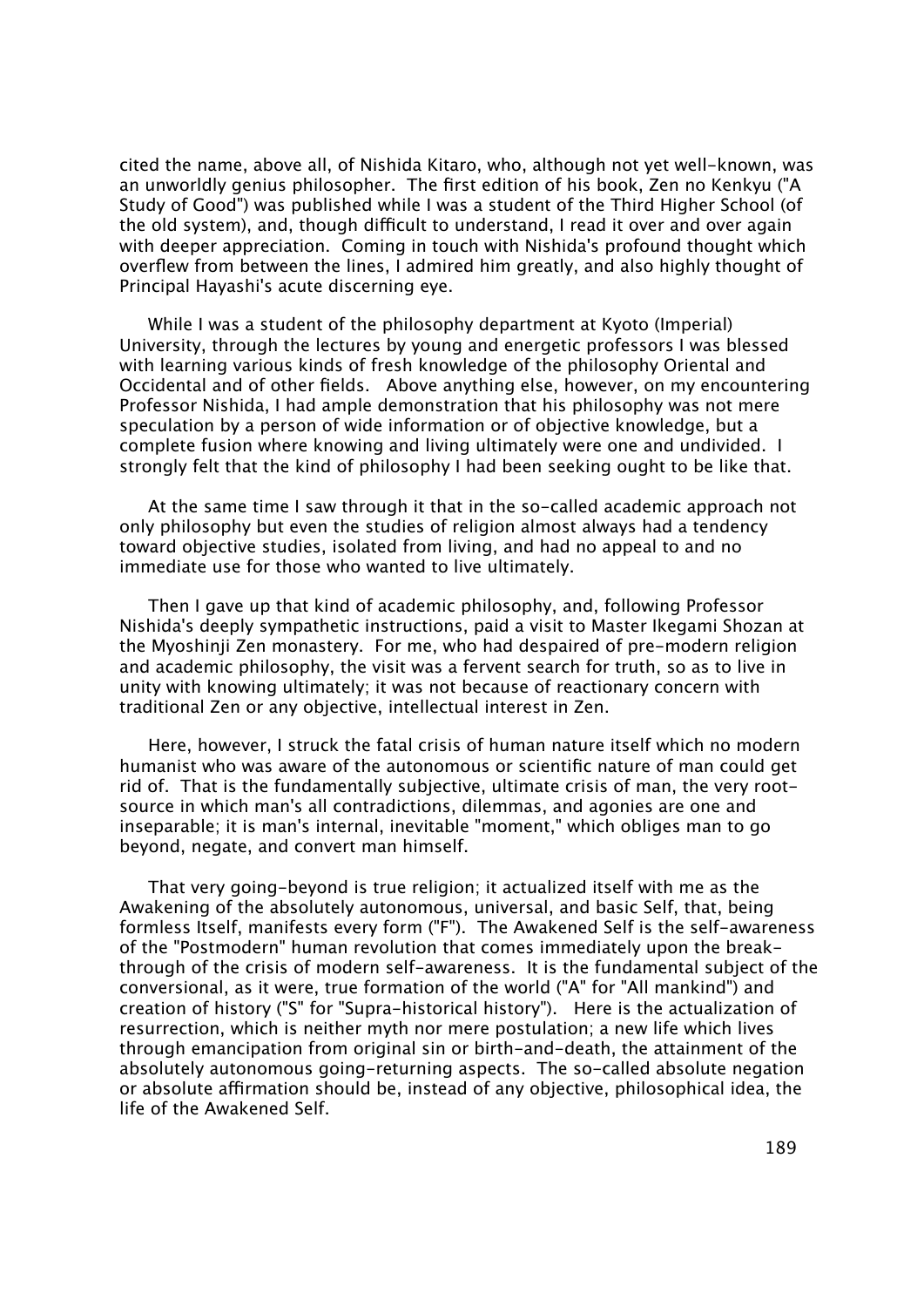As for the modernization of religion, also, instead of stopgap measures like the self-defending, external reinforcement or modern repainting of pre-modern religion, or modern, humanistic, theological interpretations, it should be casting off towards the "Postmodern" in a drastic manner with the fatal crisis of modern humanism as its "moment." The so-called ecumenical movement cannot be radical unless it is a unification based on this casting off rather than a simple collusion of the greatest common denominator among religions.

 By this year (1966) I have lived the F.A.S. up to the worldly age of seventy-seven; irrespective of the worldly age, however, I shall continue living forever. Here are my impressions in verse:

"One having spent zero year seventy-seven times, I wonder for what merit one is celebrated for the Age of Joy."\*

(This reminds me of the Zen term "Kenchuto". [the final of the "Five Ranks" of Chan, that is, "Having arrived at the non-duality of nirvana and its function"])\*\*

"Getting awakened to the formless self, dying with no-death,

Born without birth, one sports throughout the triple world."

(By this I mean Attaining Awakening, Nirvana, and Birth.)

\* A Japanese term "kiju" ("celebration of the age of joy") is applied to one's 77th birthday since the Chinese character for "ki" (also pronounced yorokobi: joy, delight, pleasure), when written in the grass style, appears as if made up of the characters which represent seven, ten, and seven, respectively.

\*\* Cf. Note 30 in **Critical Sermons of the Zen Tradition: Hisamatsu's Talks on Linji**, translated and edited by Christopher Ives and Tokiwa Gishin, Palgrave Macmillan, Hampshire and New York, 2002.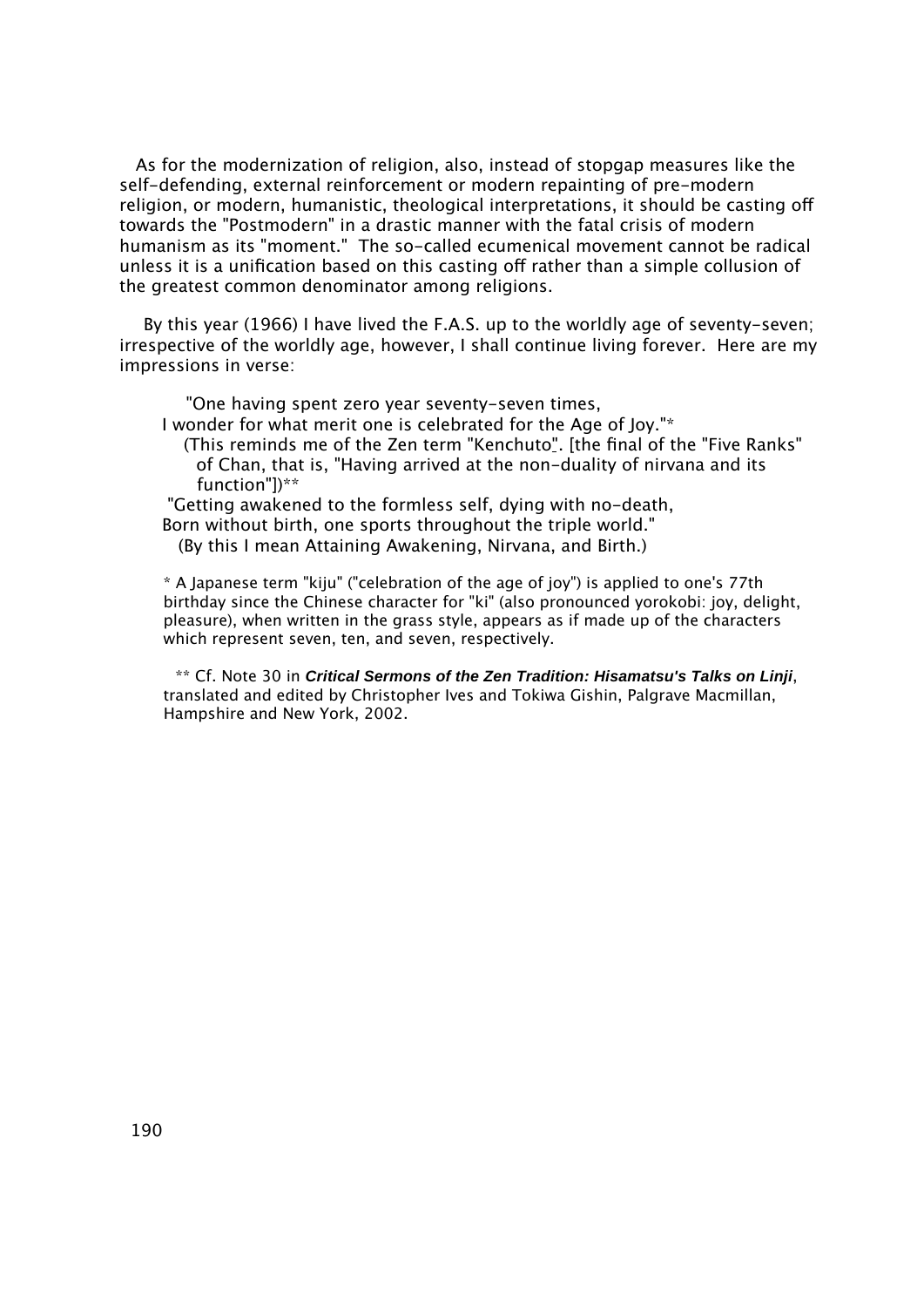# **SELECTED VERSES OF HISAMATSU SHIN'ICHI**\*

(Selected from the author's Chosakushuu Vol. 7, a collection of verses, and translated freely by Tokiwa without knowledge of the rules of prosody; exceptions are two verses, one English and one German, made public by the author himself.)

# **CONTENTS**

- I. Going Abroad and Back Home (eight two-line verses)
- II. "On being informed of Dr. Paul Tillich's death" (three verses)
- III. "The All-Bearing Empty Sea" (a twenty-seven line verse in English, translated by the author and Richard DeMartino, plus a two-line verse translated by Tokiwa)
- IV. "Extolling Prof. Martin Heidegger who Counts the Age of Eighty" (two verses: one in German translation by the author, and the other in English by Tokiwa)
- V. "Broken Straw Sandals" (a seven-line verse)
- VI. On Various Subjects (thirteen two-line verses and a seven-line verse)
- VII. On Buddha Shakyamuni (four four-line verses, two three-line verses, and two twoline verses)
- VIII. "On the Death of Ms. MURATA Kinue (three two-line verses)
- IX. "My Last Words in Verse" (five two-line verses)

### I. Going Abroad and Back Home\*

(In the fall of 1957 the author gave lectures on "Chan and Chan Culture" at the Divinity School, Harvard University. In 1958, after talks with Dr. Paul Tillich on Chan autonomy and Tillich's theonomy, the author met several scholars, including Martin Heidegger and Carl Jung, and visited several places on his way back to Japan.)

1. "Equipped for travel to the U.S.A." (1957 Vol. 7, p. 118, photo 111):

A sputnik, with a black mantle, white tabi, and sandals, Is to tour the earth, a super-anachronism.

2. "Harvard University" (1957, p. 291):

Buried under big maple trees, some in sight, Stand aged buildings of Harvard University.

 3. "On the Jungfrau of the Alps, Tea was Served to the Maiden Peak" (1958, p. 118, photo 110):

The instant I made tea for Zhao and Kyuu,\* The maiden summit in snow cleared up wide.

 (Zhaozhou Congshen, 778-897, is a Chan master in China who was well-known for his reply, "Go and take tea." in response to a question that implied the ultimate contradiction of life. Sen Rikyuu, 1522-1591, is a man of Tea in Japan who brought to completion wabi-cha (Recluses' Tea). In a letter addressed to the members of Shincha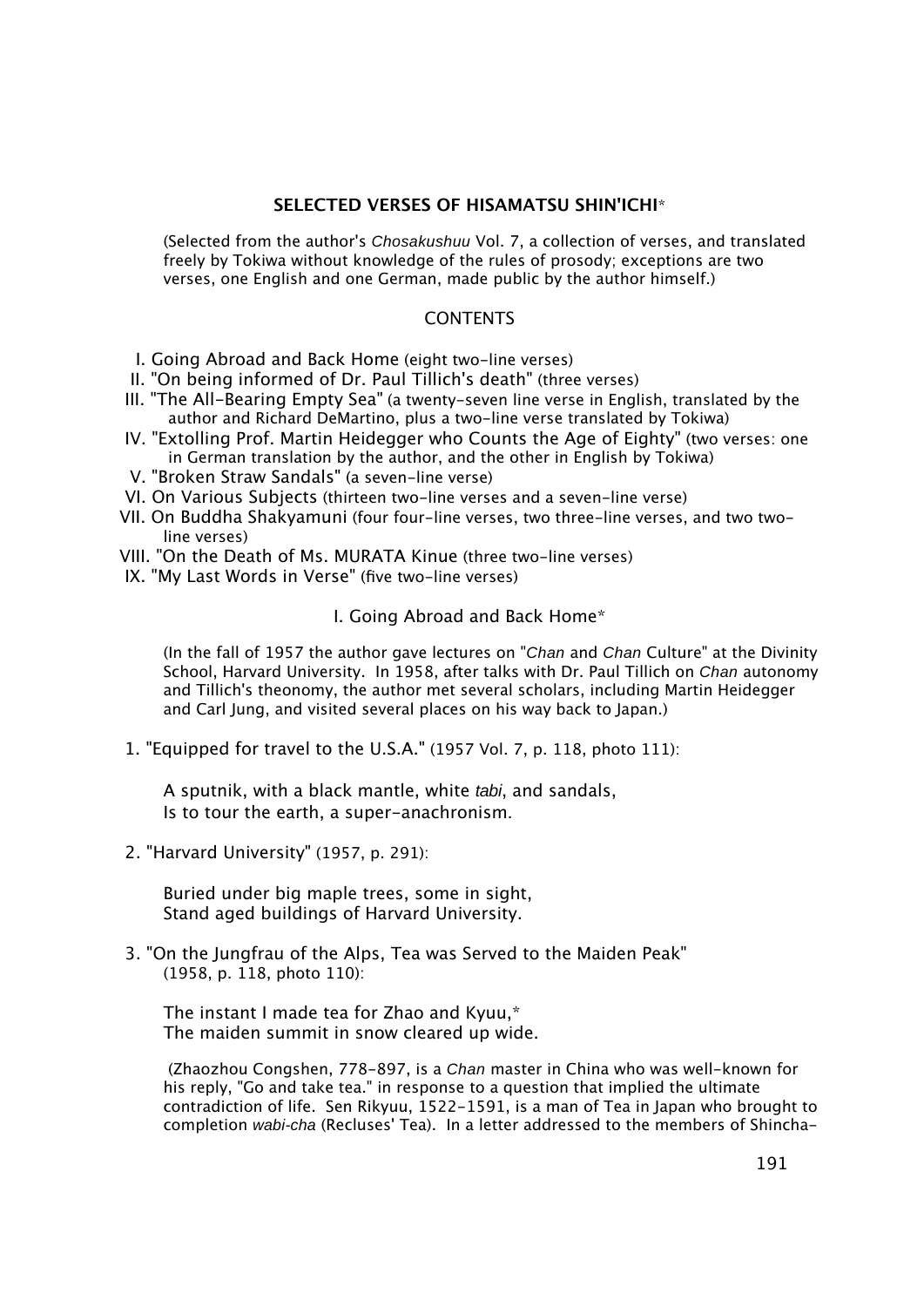kai (ASSOCIATION OF THE MIND TEA) from Europe, dated May 17, 1958, the author wrote, "Reaching the top of Mt. Jungfrau, Switzerland, by the mountain trolley, I took out the tea-caddy Kenzan, tea-spoon Byakuren, and tea-bowl Manparou (Mengbalang), made tea out of the virgin snow of the Alps, offered Uji-grown tea and Toraya-made cake to Chan master Zhaozhou and Tea-master Rikyuu, and, sharing tea together with Mr. Tsujimura and Mr. Fujiyoshi, I prayed for the quiet stability of the Shincha-kai." Cf. Vol. 8, p. 146; for tea-caddy Kenzan cf. Vol. 5, bookend plate 37; for tea-bowl Manparou, Vol. 5, bookend plate 68)

4. "On Leaving India" (1958, p. 163):

What a waste for the Bhagavat's\* land ! Centuries behind on culture level. \* (Bhagavat, the "World-honoured one," here refers to the Buddha, Shakyamuni.)

5. "Back Home at the Hakone Checkpoint" (1958, p. 163):

In all countries turn customs houses Into single stone-posts like at Hakone.

6. "At Buddh Gayå, India" (1958, p. 118):

Nobly exalted in the transient life: Golgotha cross hole and Gaya bo tree.

7. "On Mount of Olives, Jerusalem, a Trace for Rising to Heaven" (1958, p. 118):

Impressing a step deep into the great earth, Jesus rose to Heaven, from Olivet.

 8. "On Mount of Olives, I Recalled the Story of a Single Shoe Left in an Empty Grave on Mt. Xiong-er" (1958, p. 120):

Jesus and Dharma left their marks: Olives' footstep; Xiong-er's single shoe.

9. "At the Church of Holy Sepulchre in Jerusalem" (1958, p. 120):

A hole for the cross of the human son, In the holy grave, august !

- 10. "At Buddh Gaya" (eight verses, 1958 Vol. 7, p. 249; Vol. 3, plate 1):
	- 1) On my way to Buddh Gaya site Stars were bright before dawn to the east.
	- 2) My heart throbbed at its foot, a rocky hill Kashyapa is said to have crouched in.

192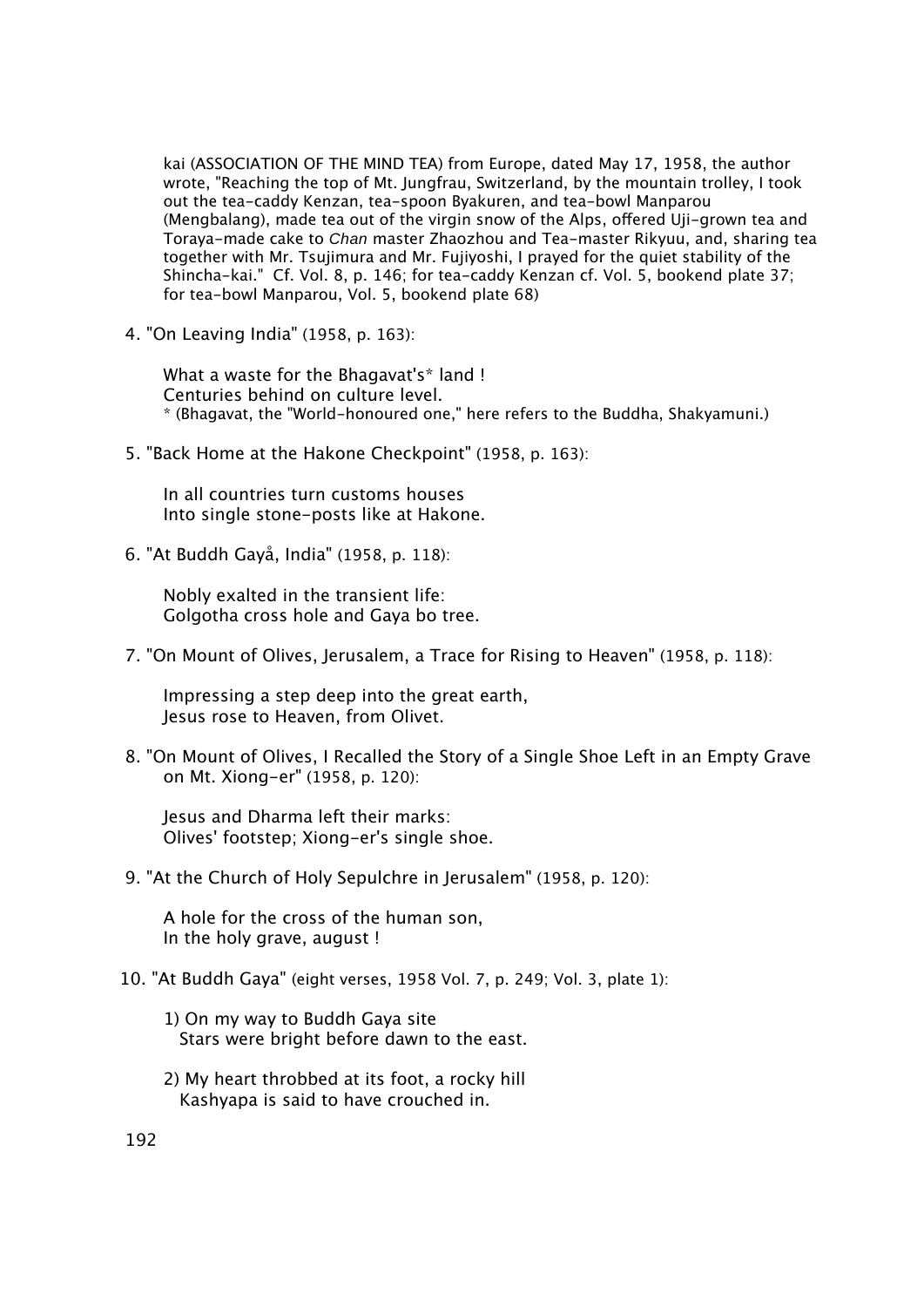3) In the Neranjarâ's morning mist Red, white, yellow sari maids carried jars.

4) Over the Neranjarâ silvery The day was beginning to break.

5) In the thick forest a path antique Ran under the bo tree.

6) Sitting under the bo tree, I Saw the world boundless, no Buddha, no I.

7) When to the Vajra\* Seat I served tea, Gautama smiled, sublimely reserved.

(A Sanskrit term "vajra" originally meant a thunderbolt, and referred to "prajñâ" or insight so penetrating it crushes any delusion.)

8) To the golden statue of Great Tower Flowers I strewed and five vows I made.

> II. "On being informed of Dr. Paul Tillich's death" (three verses, 1965 Vol. 7, p. 294; Vol. 8, p. 114):

- 1. Lonely will be Harvard, our encounter site, On fallen leaves evening rain falling.
- 2. In the rock garden with ultimate concern, For a while you lingered in silence .
- 3. On your back, lying, to praise the dragon on the ceiling, The only person who did so was you.

III. "The All-Bearing Empty Sea" (1961 Vol. 7, pp. 336-338; plate 298):

"On May 15, 1958, I went to see Prof. Carl Jung personally at his home in Zurich, Switzerland, and talked with him on his 'collective unconscious' and Chan's 'wuxin' (mushin; No Mind). Recently he passed away, leaving a koan unsolved. My respect for him and regret for his early death being so deep, I dedicate the following words to his memory. Hôseki, in the summer of 1961"\*

 (The original Japanese verse follows. Below is the English translation made public by the author in the FAS No. 53, October 1963 p. 14:)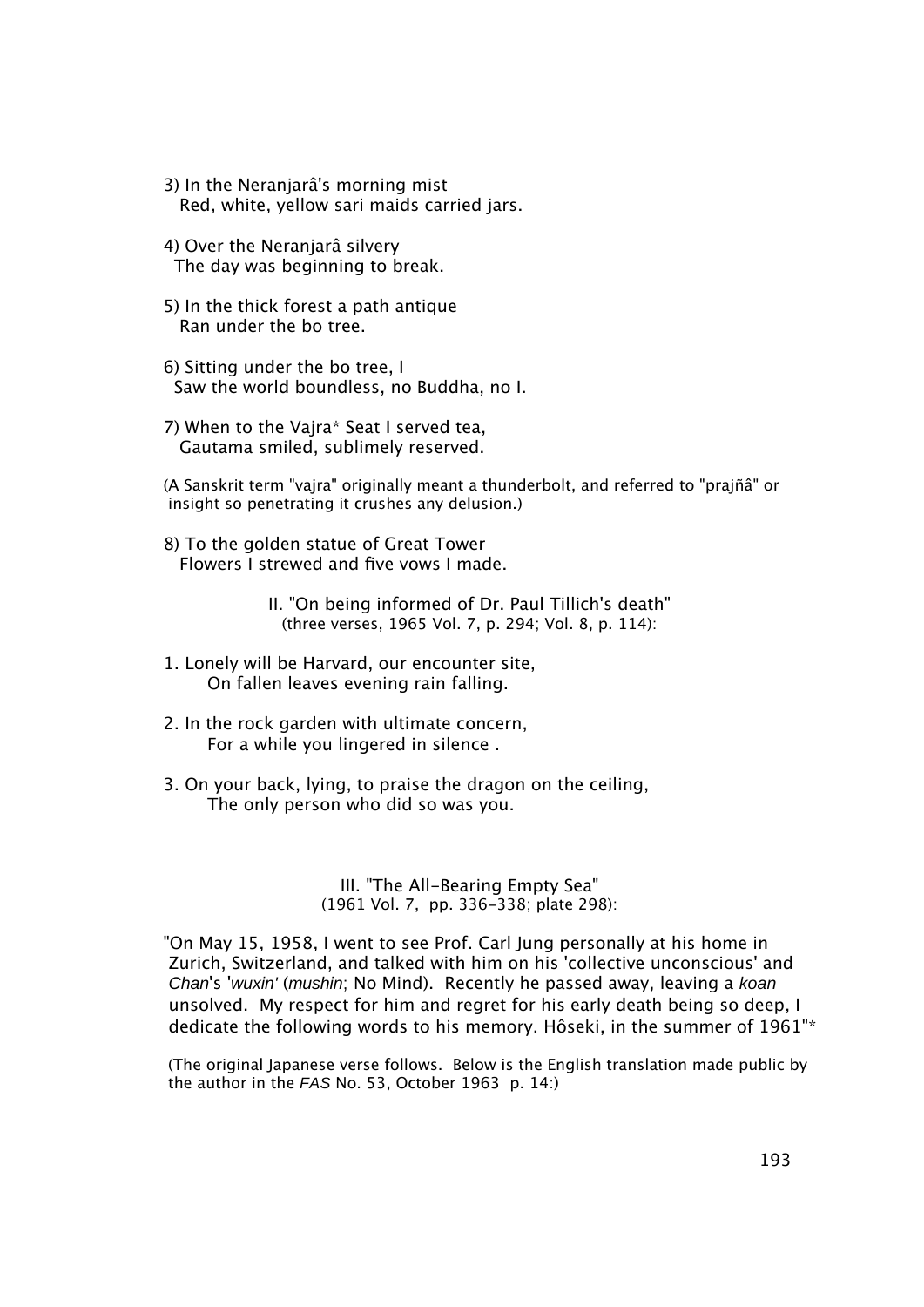### THE ALL BEARING EMPTY SEA

Translated from the Japanese by Hoseki S. HISAMATSU and R. DEMARTINO

Boundless in width Bottomless in depth The vast Sea.

> Its waves without number Large and small

> > From the beginningless beginning

Disappearing as soon as they appear Appearing as soon as they disappear

Endlessly, ceaselessly Their rising and falling.

But Who is it Who knows

That

In Its Self

Ever fulfilled and undisturbed The Sea bears not the slightest trace of a wave,

That

Formless

It is presenting Self right now Where there obtains Neither past, present, nor future And is presenting Its Self right here Where there obtains Neither east nor west Neither above nor below ?

All bearing yet non-bearing Un-bearing yet bearing all.

> How wondrous ! All bearing empty Sea.\*

(In the Chosakushuu vol. 7 the Japanese text of the above is followed by a line of verse as follows in Tokiwa's translation. Alcopley, Listening to Heidegger and Hisamatsu, published by Bokubi Press, Kyoto 1963, cites the whole verses both in German by TSUJIMURA Kôichi pp. 40-41, and English from the German by Joseph Freeman p. 42.)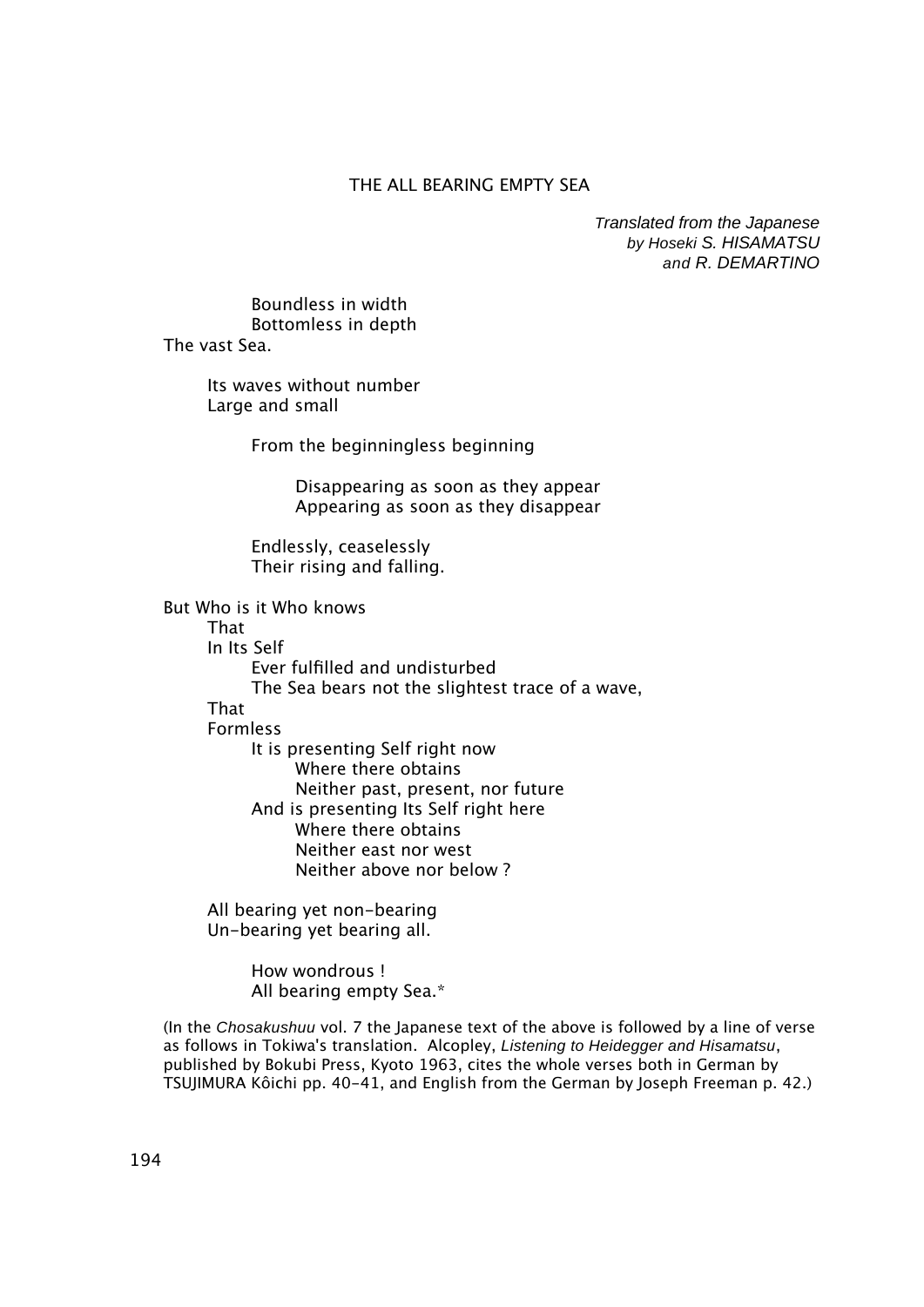The Vast Sea is deep, with no bottom, formless; Waves, large and small, rise, trusting to fate.

### IV. "Extolling Prof. Martin Heidegger who Counts the Age of Eighty"

(1969 Vol. 7, pp. 302-303; plate 273):\* (The author sent his handwritten verse of celebration in German to Prof. Heidegger.)

### Segen

Ein durchsichtiger Edelstein; Er zählt achtzig, bleibt doch ohne Zahl; Jahr für Jahr; Jedes ist vollrundet, braucht keines Schleifens.

Hoseki S. Hisamatsu\*

(A translucent gem of wisdom, he counts eighty while surpassing counting; Year after year, each is fulfilled, going beyond carving and polishing.)

(The author's Chosakushuu vol. 8, p. 115, above the photograph of the same plate, cites two lines of verse in Chinese characters with two Hs, possibly for the two persons' surnames at its head, which in translation goes as follows:)

Travellers H and H, who go in the night ten thousand miles long, In broad daylight alike see a narrow piece of iron path extend.

V. "Broken Straw Sandals"

"Written on the Occasion of the Publication of my Collected Writings" (1969 Vol. 7, p. 177; Vol. 8, plates 1 & 2):

Broken straw-sandals these are, Cast off on the roadside by a pilgrim with nothing, who, Scooping up fresh water from the spring of bottomless depth, Tackling cliffs of a thousand feet high, Going through jungles tens of thousands of miles long, Penetrating checkpoints, going beyond nation-states, Endlessly continues the journey of life.

### VI. On Various Subjects

 1. "Setting a Bunch of Flowers of dokudami (Hottuyinia cordata or Poisoncounteractor) for an alcove (tokonoma) Floral Decoration" (around 1940 or 41. Vol. 7, p. 114):

On a Poison-counteractor blossom Cruciform flowers purely white.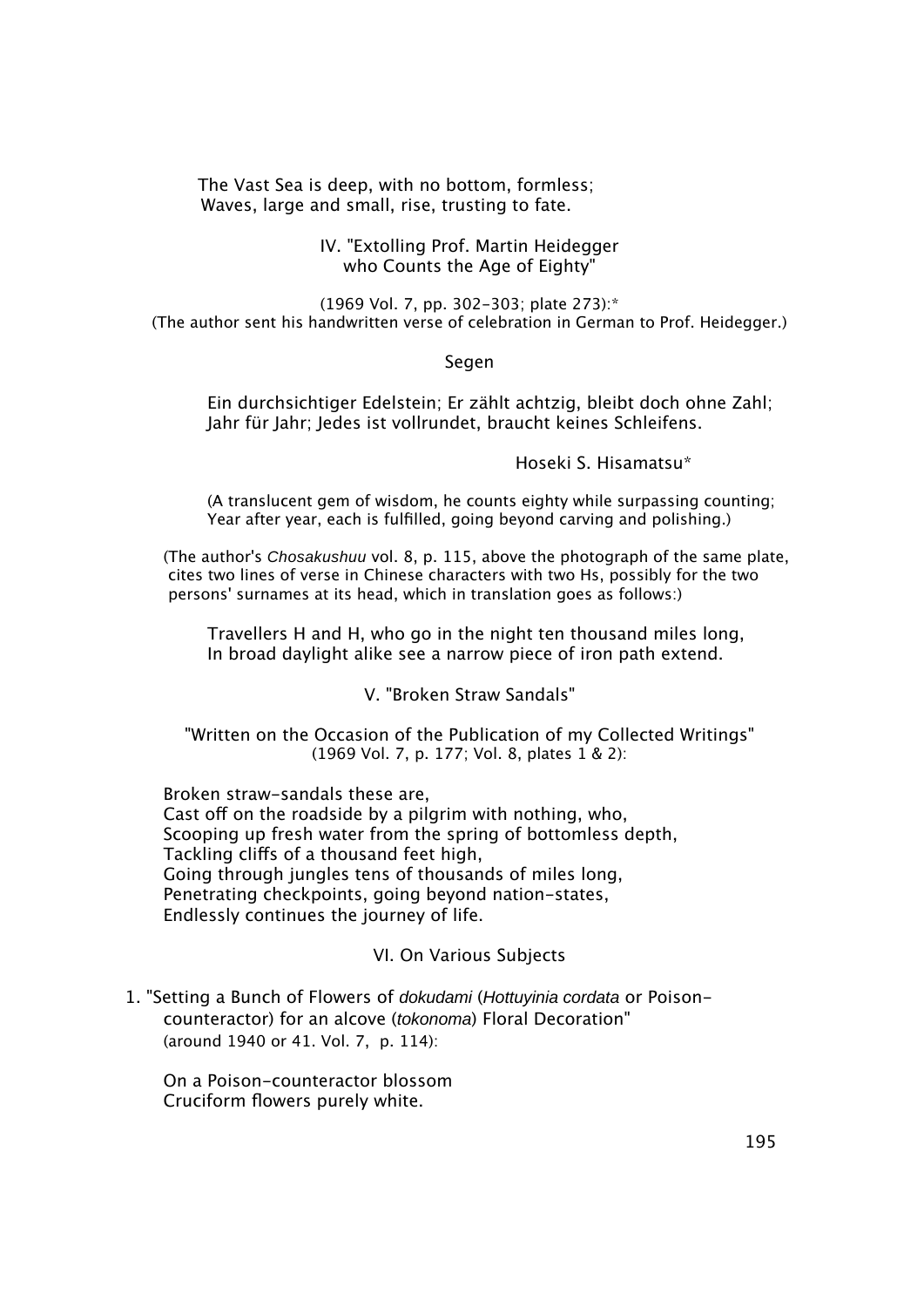2. "A Hymn to a Poison-Counteractor" (1967, p. 124; plates 117, 118):

Flowers cruciform and leaves of a bo tree Grow on one stem, St. Poison-counteractor.

3. "Life and Death" (three verses, 1966, p. 208):

1) Good on blooming, good on not blooming, Aged cherry trees of Mt. Yoshino Are best on blooming as if not blooming.

2) Why d' you praise Arashiyama in blooming alone ? On rafts, now blossoms are scattered !

- 3) Blooming to fall, falling to bloom, Never permanent is the flowers' life.
- 4. "Onions" (two verses, 1967, p. 345):
	- 1) Every time they are peeled, onions get rejuvinated; Where's the core ? Lo ! True Void is it.

2) Grown from the True Void core, Layers of peels make onions full.

5. "Spiders" (1968, p. 128):

Spinning their worlds in order, themselves free, Spiders control every corner, and sit at ease.

6. "Cobwebs" (1969, p. 352):

Cobwebs, hanging high against the vast sky, Formless originally, fluids from belly.

7. "Silkworms" (two verses, 1968, p. 128):

1) Gorgeous cocoons of silk they spin; self-bound, , Silkworms're doomed into mummies.

2) Mummies as they are, silkworm nature endowed, Someday will they break cases to fly into the sky.

8. "The F.A.S. Human Image" (1969, p. 59):

Every time it spins, up, down, and to the quarters boundless, A top widens, with no mind, eternally.

196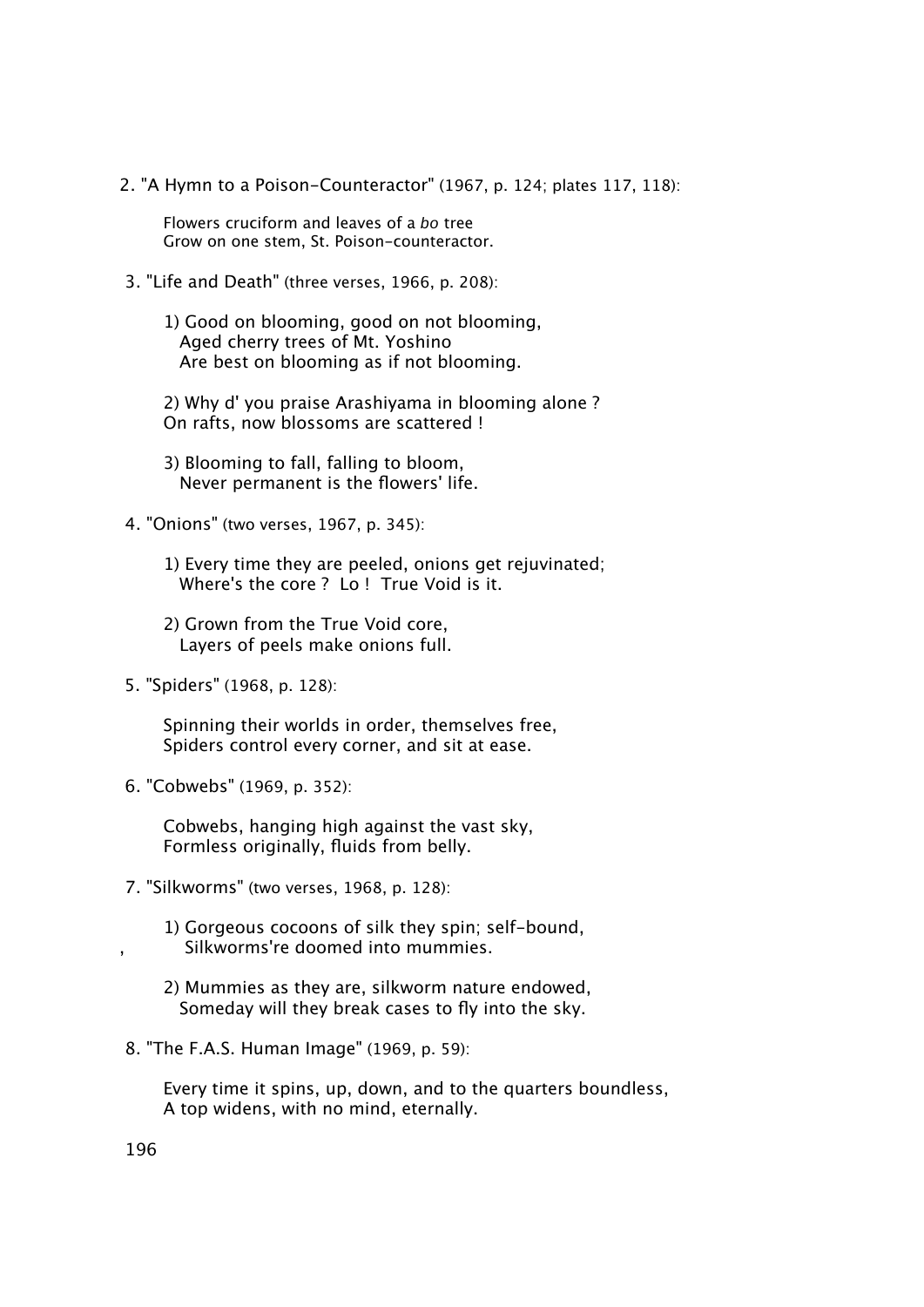9. "The Dharma-Wheel" (1969, p. 62):

For its axle with the hub of Void, flexible, unhindered, The dharma-wheel turns eternally throughout the world.

10. "A Top that Rejoices in Solitude" (1969, p. 178):

Like a huge rock sits the top alone, Stands alone, walks alone, Not depending on the buddha or the god, Alone free from life-death, pain and pleasure; In solitude it rejoices. Congratulations, On its happy longevity !

> VII. Celebrating the Birth of Buddha Shâkyamuni (1: six verses), Awakening Attained (2: a verse), and Parinirvâna (death 3: a verse)

1-1. "A Verse for the Buddha's Birthday, on the Tenth Anniversary of the Gakudô Dôjô (later F.A.S. Society)" (1954 Vol. 7, p. 201):

In our training centre for buddhas already for ten years, Buddhas have we anointed year after year; Stop wondering how many buddhas were born. Prior to birth, who should not be a buddha !

1-2. "For the Day of the Buddha's Birth" (April 8, 1959, p. 17):

In conflict with the three poisons day by day, All the heaven and earth flare up, when From the bottom of hell the Bhagavat leaps up, And in one voice cry "F.A.S."

1-3."For the Buddha's Birthday in the Year 1960 when the F.A.S. Society was Started" (Vol. 7, p. 395):

Ever since pregnant with an Awakening child, How many years of prenatal care taken ! A monstrous baby kicked off the womb, Leaping out, loudly cried, "F.A.S."

1-4. "For the Buddha's Birthday" (1968, p. 130):

Resolutely kicking off the space-time womb, Suddenly leaps free, the Formless Self, The Solitarily Honoured, Master of all, With indomitable great compassion, A. and S.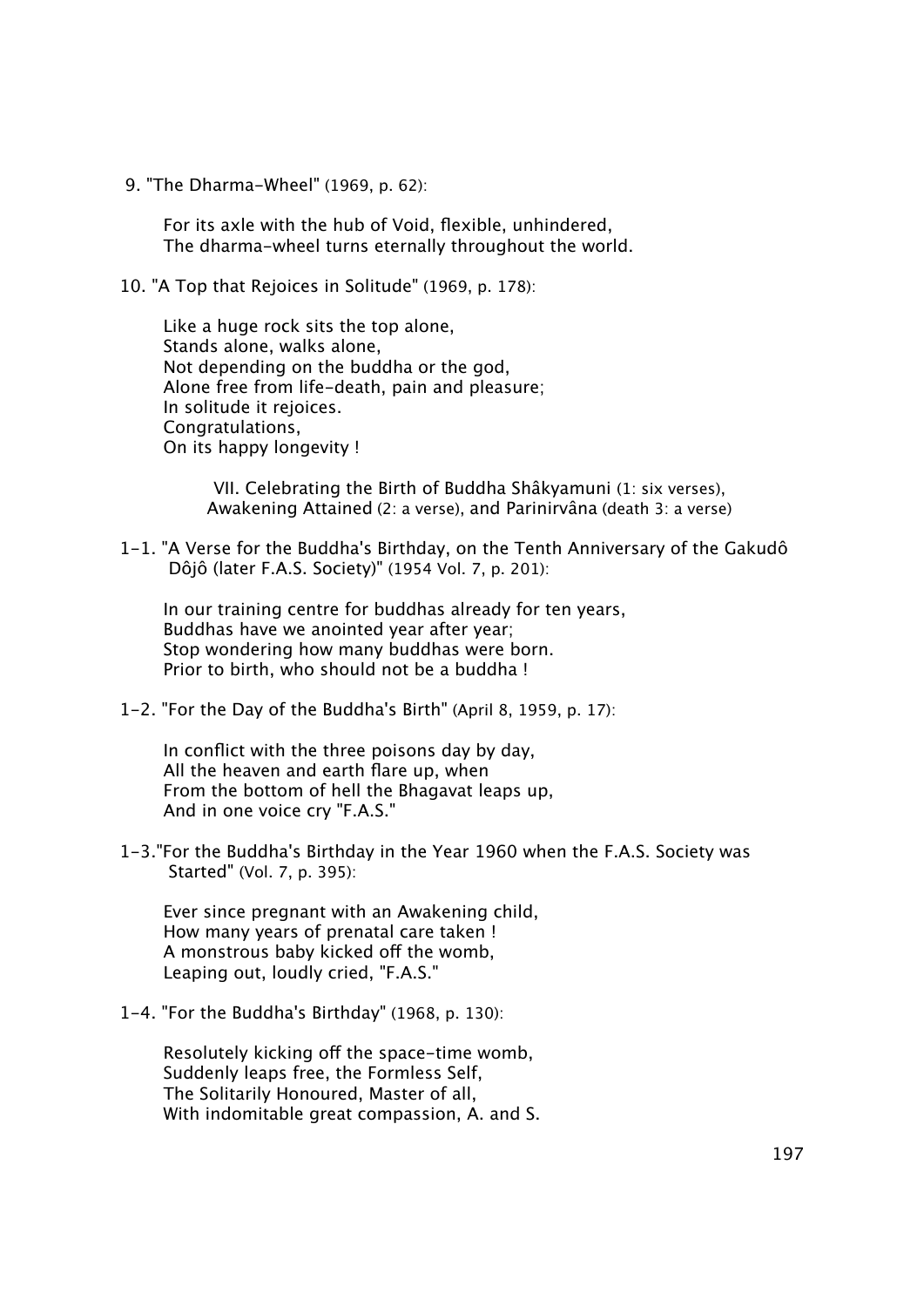1-5. "On the Buddha's Birthday" (two verses, 1969, p. 130):

1) Under the Ashoka tree on birth,

Calling himself the Solitarily Honoured, Gautama was our original Self.

2) As for the Solitarily Honoured,

How could Gautama alone be like that ? Millions of people's naked, original face is that.

2. "On December the Eighth" (1965, p. 296):

Getting awakened to the formless self, dying with no-death, Born without birth, one sports throughout the threefold world.

# 3. "On the Day of the Buddha's Death" (February 15, 1969, p. 130):

Once entering the golden coffin, coming out, Gautama betrayed himself at eighty under sala-trees.

VIII. "On the Death of Shingatsu, Mrs. MURATA Kinue" (a verse) and "In Praise of the Supporter-Bodhisattva Murata Shingatsu's Devotional Affection and Protection" (two verses, 1974 Vol. 7, p. 66)\*

(Mrs. MURATA Kinue came to Kyoto in June 1950 to take care of the author, who had to lie in bed for the cure of cholelithiasis until November of that year. On January 26, 1974, Mrs. MURATA died of cancer at the age of sixty-six; she had been taking care of the author, who was eighty-five years old, weak in bed. She used to explain to visitors, including the present translator, that she was a cousin of the author, and that she had come after having done with her own family. -- Nobody knows how; I hear she had no children.-- In May after her death the author shifted his residence to Gifu to live with his younger sister and the family of his nephew, where he died in February 27, 1980. "Shingatsu (Heart-Moon)" was Mrs. MURATA's Buddhist name posthumously given by the author.)

- 1. While suffering herself from a serious disease, Holding calm features, she passed away suddenly.
- 2. Shouldering the burdens of attendant, cook, host, and treasurer, In a woman's being the bodhisattva has protected me.
- 3. Graciously for me, an ordinary being, she has provided care, No matter how humiliating, Shingatsu the bodhisattva.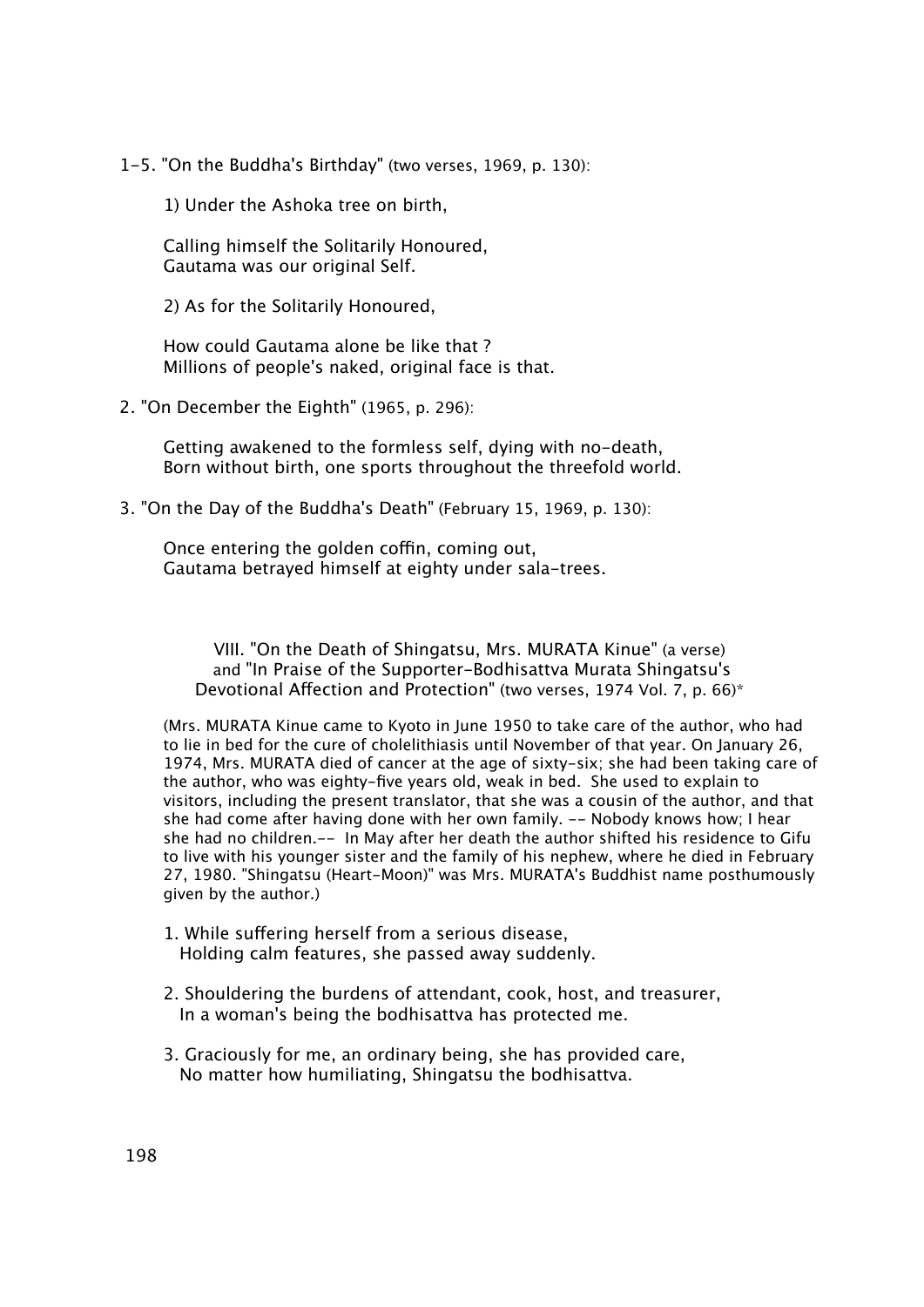- IX. "My Last Words in Verse" (five verses Vol. 7, p. 313):
- 1. Getting awakened to the formless self, dying with no-death, Born without birth, one sports throughout the threefold world. (See VII. 2. "On December the Eighth")
- 2. Who should speak of me as dying, Of me, who is originally unborn ?
- 3. On my death, no use for guiding words, services, or funeral. Cremate the remains; don't pick up any bones.
- 4. My monument be in the azure built, Where I'd deeply carve "F.A.S."
- 5. Why need to come, if you die a great death ? Now where you are, as you are, you meet me on my deathbed.

(Translated by TOKIWA Gishin, August 2, and corrections were made in accordance with precious suggestions from Ms. TSUKUI Akemi, Aug. 25, 2010; again corrected, January 30, 2011. On August 1, 2011, two copies with important suggestions for corrections arrived from Prof. Christopher Ives, U.S.A.: "Selected Verses" and "Chan and Chan Culture." Tokiwa owes much to these two persons' dedications, but is responsible for the whole translation work.)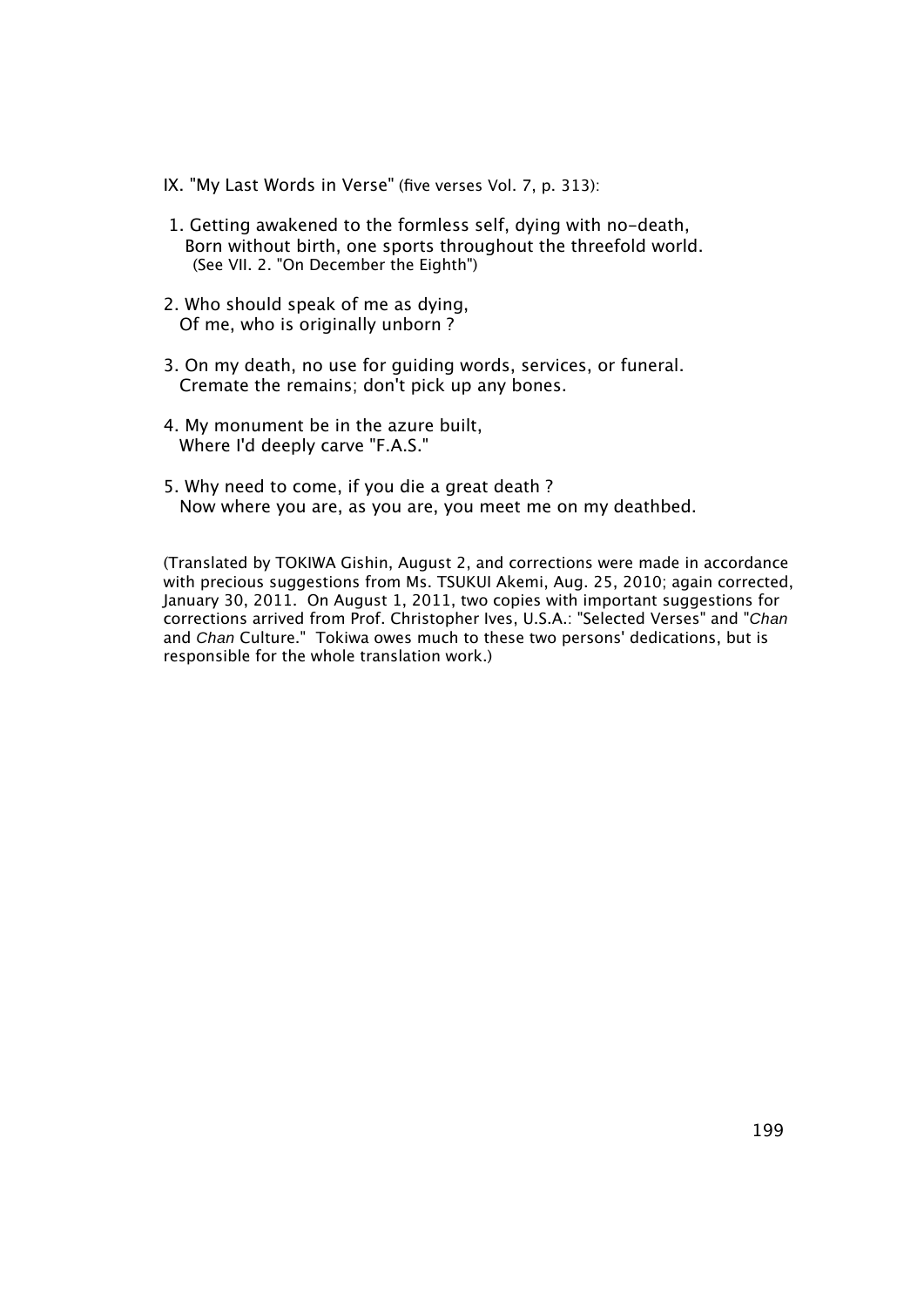### **HISAMATSU Shin'ichi His Brief Chronological Record Compiled by KURASAWA Yukihiro\***

\* The present chronological record is a revised edition of the record appearing in the **Bokukai: Hisamatsu Shin'ichi no Sho** (Compiler).

(A translation from the **Hisamatsu Shin'ichi Chosakushu**, an enlarged edition, vol. 9, published by Hozokan, Kyoto 1996, pp. 597-603, with slight corrections made by conferring with the Nenpu (Chronological Record) by Kitahara Haruyo, included in the **Hisamatsu Shin'ichi Bukkyo Kogi** vol. 4, Hozokan 1991. Translated by TOKIWA Gishin in collaboration with TSUKUI Akemi.)

- 1889 Born on 5 June in a farmer's family, devotee of Jodo Shin sect, in Nagara Village in the suburbs of Gifu City (later incorporated into the city).
- 1907 18 years old. Through modern thought and science, faith collapsed, and set his heart on studying philosophy.
- 1908 19. Graduated from Gifu Prefectural Gifu Middle School. Heard the name of a philosopher NISHIDA Kitaro from Principal HAYASHI Hachizo. Was admitted into the Third Higher School; Searched and read Western philosophy books. Because of sickly constitution, began trying the hygiene recommended in the book Yasen Kanwa ("Idle Talks on the Nightly Navigation") by Hakuin (1685 -1768).
- 1911 22. Was absorbed in reading NISHIDA Kitaro's **Zen no Kenkyu** ("A Study of Good") in the first publication. Had difficulty in the understanding of "pure experience," a central term in the book.
- 1912 23. Was admitted into the department of philosophy, College of Literature, Kyoto Imperial University.
- 1913 24. Attended the lectures by Professor Nishida on "An Introduction to the Science of Religion." Was deeply impressed by his personality and learning.
- 1915 26. Despairing of the academic philosophy of objective knowledge, graduated from Kyoto Imperial University while cornered fundamentally subjectively, totally, in life. Through Prof. Nishida's instruction, participated in the big year-end eight-day zazen meeting under the guidance of Master IKEGAMI Shozan at the Myoshinji Zen Monastery. Got awakened to the formless self, original to humans, resolved the deadlock, and entered into a new life.
- 1918 29. Shifted residence to the inside of the Shunkoin temple, in the compound of Myoshinji Head Temple.
- 1919 30. Employed by Rinzaishu Daigaku (later developed into Hanazono University), appointed to professorship, and took charge of the philosophy of religion until 1937. During that period, guided the students' association for learning the Way of Awakening named "Ichirankai" (One Billow Society).
- 1920 31. Held the post of Lecturer at Ryukoku Daigaku, and gave lectures on the philosophy of religion.
- 1927 38. Received the title "Hoseki-an" (A Hermitage of the Rock-Embracing) for his residence from NISHIDA Kitaro.
- 1929 40. Appointed to the post of professorship at Ryukoku Daigaku, and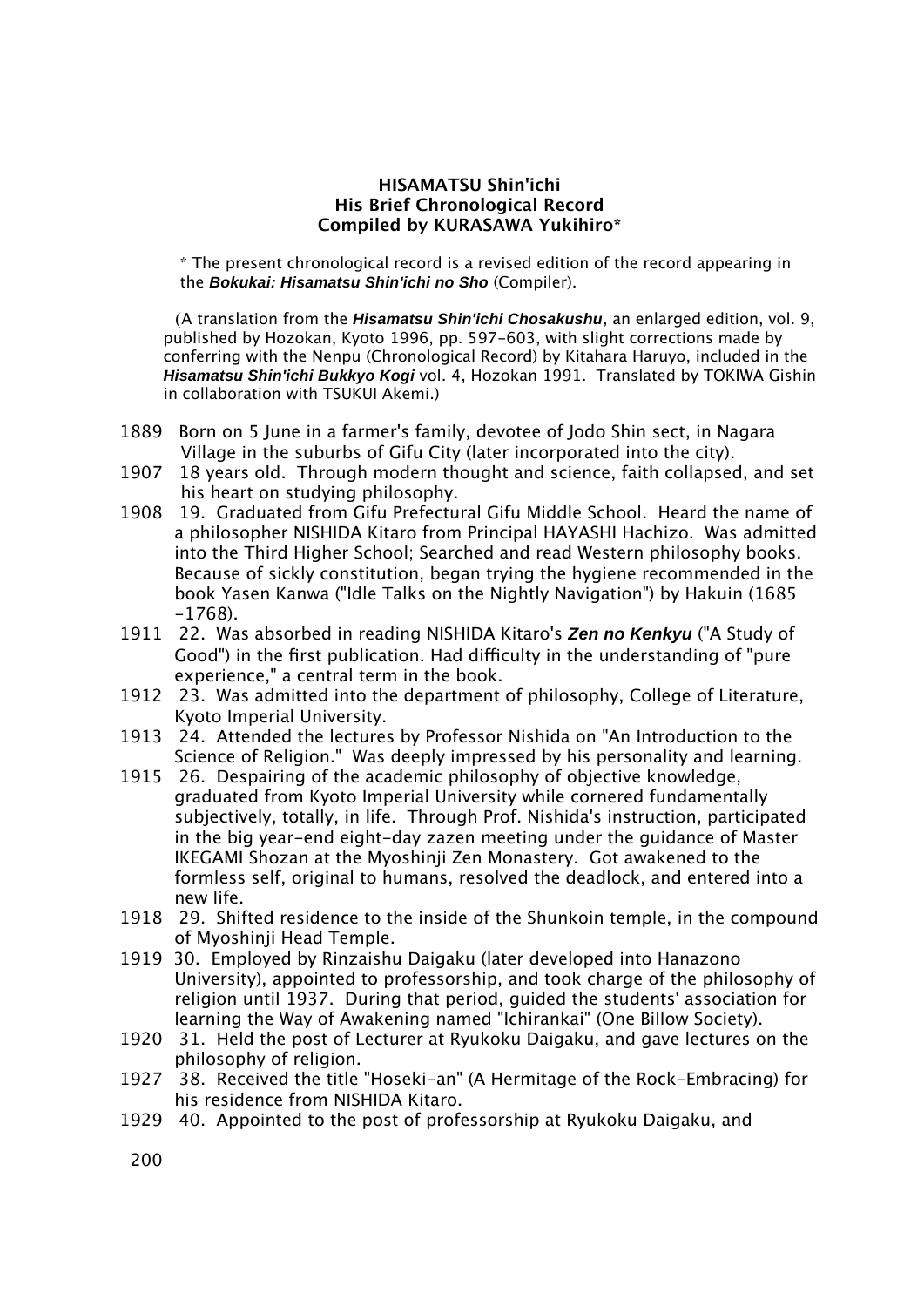continued to take charge of the philosophy of religion.

- 1932 43. Received part-time engagement as a lecturer at Kyoto Imperial University until 1933.
- 1935 46. Appointed to the post of lecturership at Kyoto Imperial University, took charge of the studies of Buddhism, and gave lectures on "Sokumuteki Jitsuzon" (The Existence That Is At Once Non-Existence).
- 1936 47. Gave lectures on "The Philosophical Problem in the Kishin-ron (**Dasheng Qixin lun**; "A [Buddhist] Treatise on the Awakening of Mahayana Faith," a Chinese version by Paramartha).
- 1937 48. Resigned from the professorship at both Rinzaishu Daigaku and Ryukoku Daigaku. Appointed to the associate professorship at Kyoto Imperial University, took partial charge of the studies of religion and of Buddhism. Gave lectures on "The Philosophical Problem in the Kishin-ron" (continued) and on "An Introduction to the Studies of Religion."
- 1938 49. Gave lectures on "The Zen-Moment in the Culture of Japan." Organized a Kyoto University students' association for zazen, "Shinnin-kai" (Society of True Man).
- 1939 50. The first edition of a collection of articles entitled **Toyoteki-Mu** (Oriental Nothingness) was published by the Kobundo-shobo, Tokyo.
- 1941 52. Founded the Kyoto Daigaku Shinchakai (a student association, "Kyoto University Mind Tea Society").
- 1944 55. Founded the Kyoto Daigaku Gakudo-Dojo (a student association, "Kyoto University Seat for Learning the Way of Awakening").
- 1945 56. NISHIDA Kitaro died. The Second World War ended with the defeat of Japan.
- 1946 57. Appointed to the professorship at Kyoto Imperial University, occupied the chair of the studies of Buddhism. Gave lectures in an intensive course on the history of Buddhist philosophy for the chair of oriental philosophy, at Hiroshima University of Humanities and Sciences, in Hiroshima City that had suffered from an atomic bomb air raid.
- 1947 58. Was granted the degree of the Doctor of Literature. Had the first edition of the book **Kishin no Kadai** ("Problems posed in the Kishinron") was published by Kobundo-shobo, Tokyo.
- 1948 59. Had the two books published: **Zettai-Shutai-Do** ("The Way of the Absolutely Fundamental Subject") and the Athens Library edition **Cha no Seishin** ("The Spirit of Tea"), by Kobundo-shobo. Reorganized the Kyoto Daigaku Gakudo Dojo into the Gakudo Dojo.
- 1949 60. Retired under the age limit from Kyoto University. Took office as a professor at Hanazono University. Received a part-time engagement as a lecturer at Ohtani University.
- 1950 61. Started a newsletter of the Gakudo Dojo, "Gakudo" (later renamed "Fushin" (Seasonal Wind), "FAS", "Postmodernist", and again "Fushin"). Suffered from cholelithiasis. Murata Kinue came for nursing, and continued to attend on him.
- 1951 62. Had two books published: **Honto-no Jiko ni Mezameru** ("To Get Awakened to the True Self") in the Hanazono Library edition by Hanazono University Press, and **Ningen-no Shinjitsuzon** ("The True Existence of Human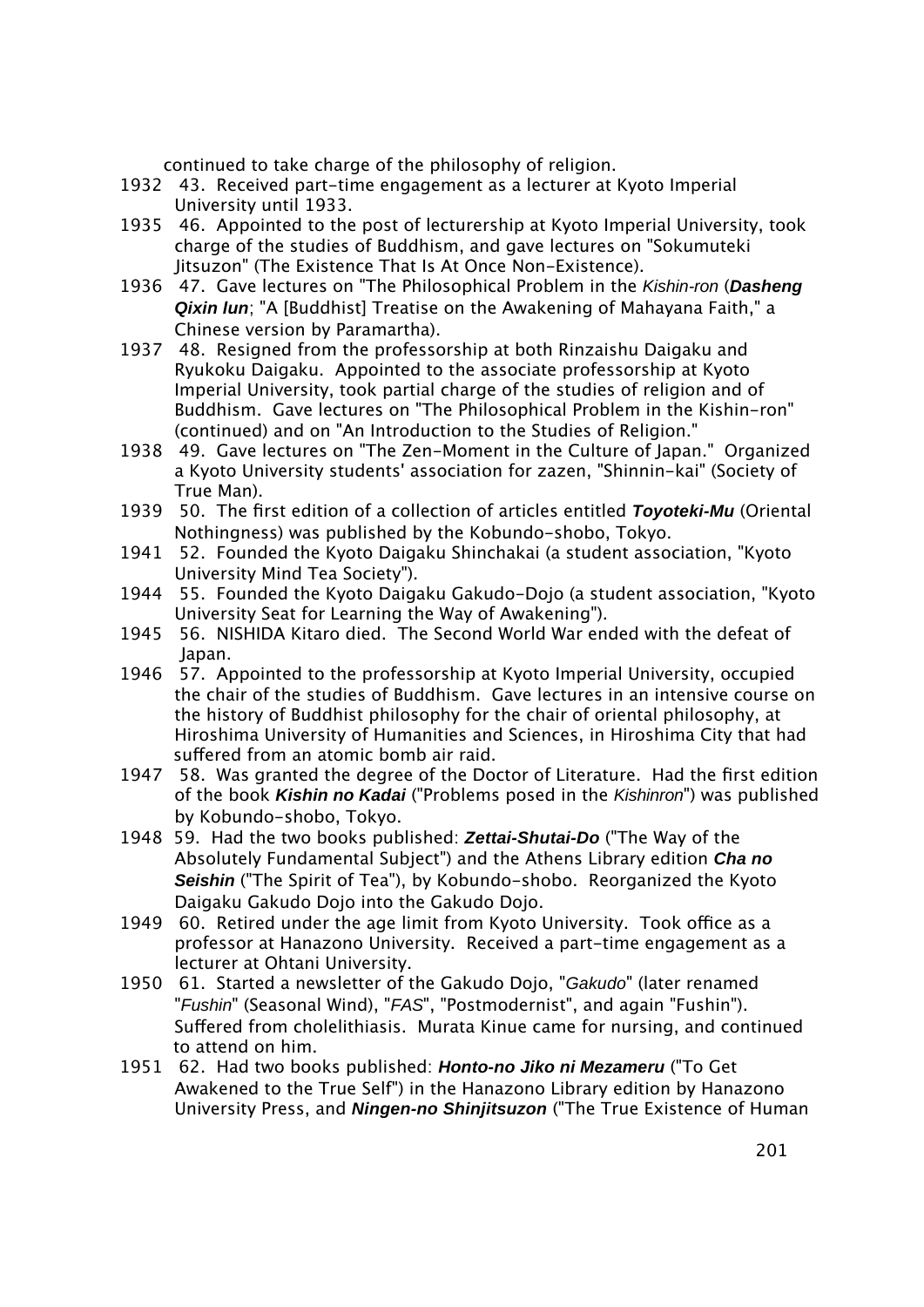Beings") in the Hozo new library edition by Hozokan. Began expressing a series of lectures on "The Vow of Mankind" through the activities of Gakudo Dojo.

- 1952 63. Resigned from Hanazono University professorship, and accepted parttime engagement as a lecturer. Appointed to professorship at Kyoto Municipal Fine Arts University, took charge of philosophy and the studies of religion. Accepted part-time engagement as a lecturer with Bukkyo University, and with Kyushu University (until 1954).
- 1953 64. Served concurrently as Director of the Library attached to Kyoto Municipal Fine Arts University.
- 1956 67. Served as the editorial supervisor of the **Sado-koten Zenshu** ("A Complete Set of Classics on the Way of Tea"), and compiler of its fourth volume, Nanboroku ("A Record by Nanbo"). Reorganized the Kyoto University Shinchakai into the Shinchakai. Started the Shincha, organ of the Shinchakai.
- 1957 68. Invited as a visiting professor to the department of theology, Harvard University, USA, and gave lectures on "Chan and Chan Culture."
- 1958 69. On his way home from the USA, visited countries in Europe, Egypt, Jordan, Iran, India, etc., during which period gave lectures at the Universities of Freiburg and Hamburg, Muenchen Volkskunst Museum, Musée Guimet, etc. Engaged in a dialogue with various university professors: in the USA, Tillich, Sorokin, Niebuhr, Buber, Northrop, Turner; in Europe, Heidegger, Bultmann, Heiler, Jung, Marcel, and so on, and attempted an encounter between Oriental and Occidental cultures. Had the book **Zen to Bijutsu** ("Zen and the Fine Arts") published by the Bokubi-sha.
- 1960 71. On the basis of the FAS idea for the times that should come after the modern ages, re-named the Gakudo Dojo the FAS Society. Had the book **Yuima Shichisoku** ("Seven Cases from the Vimalakirti Sutra") published by the FAS Society.
- 1961 72. Awarded a Purple Ribbon Medal.
- 1962 73. Shifted residence from the Shunkoin, Myoshinji, to Sagaru (Down Southward), Nakadachiuri, Muromachi, in Kyoto.
- 1963 74. Retired from Kyoto Municipal Fine Arts University. Appointed to the professorship at Hanazono University. Served as an editorial advisor for the compilation of the **Zusetsu Sado Taikei** ("An Iconographical Outline of the Way of Tea"), Kadokawa-shoten. Had a dialogue with Heidegger, **Kikinagara Egakinagara** ("Alcopley: Listening to Heidegger and Hisamatsu"; "Alcopley: Heidegger und Hisamatsu und ein Zuhoerender") (with pictures by L. Alcopley) published by Bokubi Press.
- 1965 76. Awarded the Third Order of Merit with the Sacred Treasure. Suffered from prostatitis.
- 1966 77. Suzuki Daisetsu (Daisetz Teitaro Suzuki) died.
- 1968 79. Served as an editorial committee member of **Suzuki Daisetsu Zenshu** ("A Whole Collection of Writings by Suzuki Daisetsu"), Iwanami-shoten. The September number of Riso made up a special edition, "Hisamatsu Shin'ichi no Zen no Tetsugaku" (Hisamatsu Shin'chi's Philosophy of Zen). With Nishitani Keiji as a co-editor, had a collection of articles, "**Zen no Honshitsu to Ningen no Shinri**" (The Essence of Chan and the Truth of Human Beings), as the fruit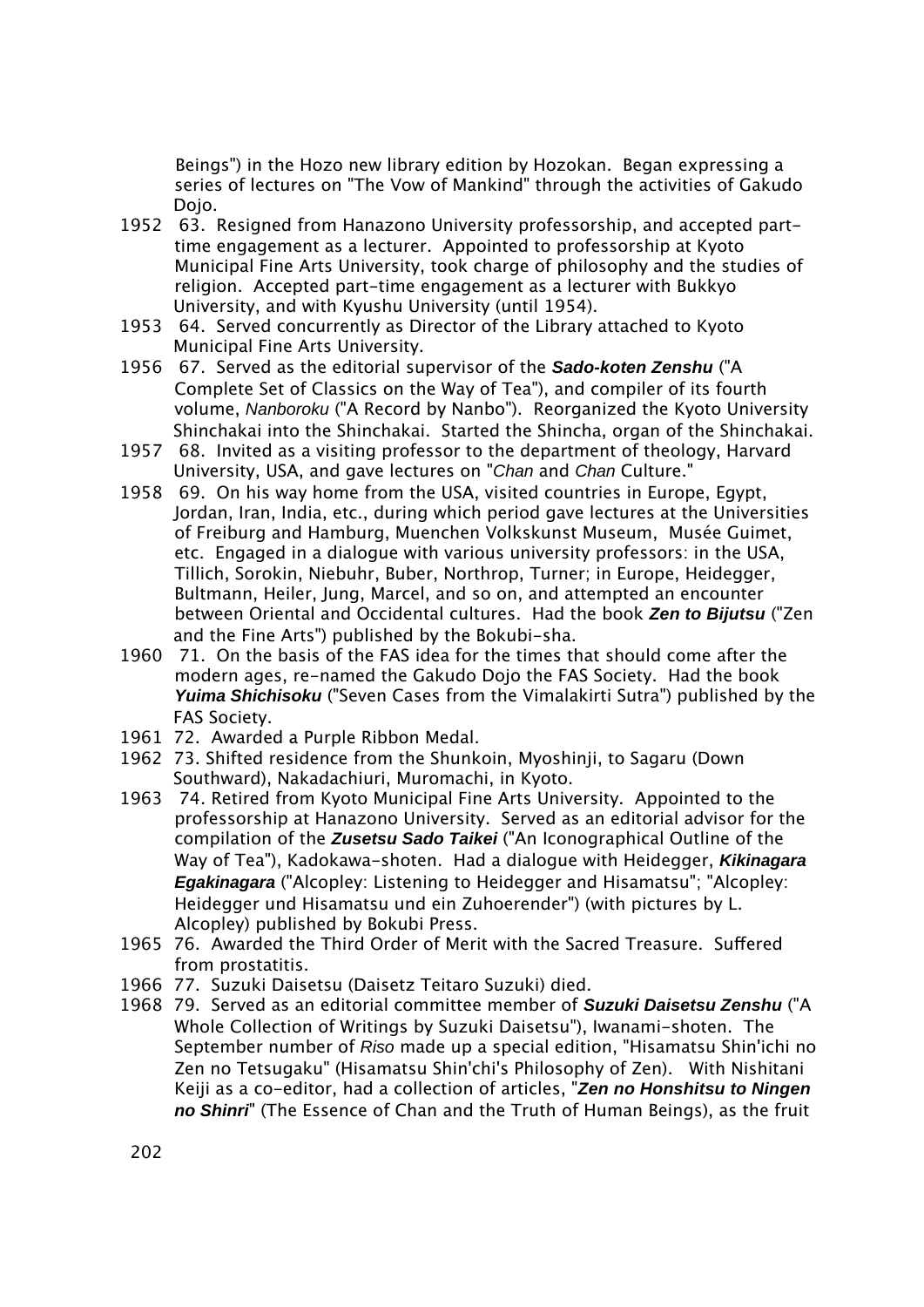of comprehensive studies of the FAS Society, published by Zenbunka Kenkyusho (Institute for Zen Studies).

- 1969 80. Had the first volume of **Hisamatsu Shin'ichi Chosakushu**, **Toyoteki Mu** (Oriental Nothingness), published by Riso-sha.
- 1970 81. Had the fifth volume of his chosakushu, **Zen to Geijutsu** (Chan and Art), published.
- 1971 82. Had the third volume of his chosakushu, **Kaku to Sozo** (Awakening and Creation), published. Had the English translation, **Zen and the Fine Arts**, published by the Kodansha International.
- 1972 83. Had the second volume of his chosakushu, **Zettai-shutai-do** (The Way of the Absolutely Fundamental Subject), published.
- 1973 84. Had the fourth volume, **Sado no Tetsugaku** (Philosophy of the Way of Tea), and the sixth volume, **Kyoroku-sho** ("Critical Talks on Buddhist and Chan Texts"), published.
- 1974 85. Murata Kinue died. Shifted residence to the native place, Nagara, Gifu City. Frequented by callers from east and west, which changed an outlying region into a path for literati. In the **Bokubi** ("The Beauty of Sumi-Ink") no. 242 appeared a special edition "Hisamatsu Shin'ichi." Had the eighth volume of chosakushu, **Hasoai** ("Broken Straw Sandals"), published.
- 1975 86. Had the German version of the Characteristics of Oriental Nothingness, **Die Fuelle des Nichts**, published by Neske-Verlag.
- 1977 88. In the exhibition marking the opening of the National Museum of International Arts, "Nihon no Bi" (The Beauty of Japan), a handwriting "MU- AN" (Nothingness-Hermitage) was on display.
- 1978 89. In a picture gallery in Ginza, Tokyo, an "Exhibition of Hisamatsu Shin'ichi's Tanzaku (a strip of fancy paper on which usually a tanka or a Japanese verse is written)" was opened.
- 1979 90. Started the Buddhist, a magazine of co-editorship in Japanese by the FAS Society and Tohokai. Began publication of the reprinted edition of a book in his possession, **Daichuji Zen Shitsunai Hisho** ("A Treasured Book on the Indoor Transmission at the Daichuji Zen Temple").
- 1980 91. On 27 February, died in his house in Nagara, Gifu City. The verses he left for death were:

 "Getting awakened to the formless self, dying with no-death, Born without birth, one sports throughout the triple world." "I wonder who might say I died,

Not knowing me originally unborn."

"On my death, needless are guiding words and services

funeral or memorial. Don't gather ashes after cremation."

"My monument be in the azure built,

Where I'd deeply carve "F.A.S."

"If you've died a great death, why need to come?

Now where you are you'll be with me at my deathbed."

 According to his will, actually there was no funeral service held, no gathering of ashes.

His last handwritings went as follows:

"No funeral service, no call of condolence, by request."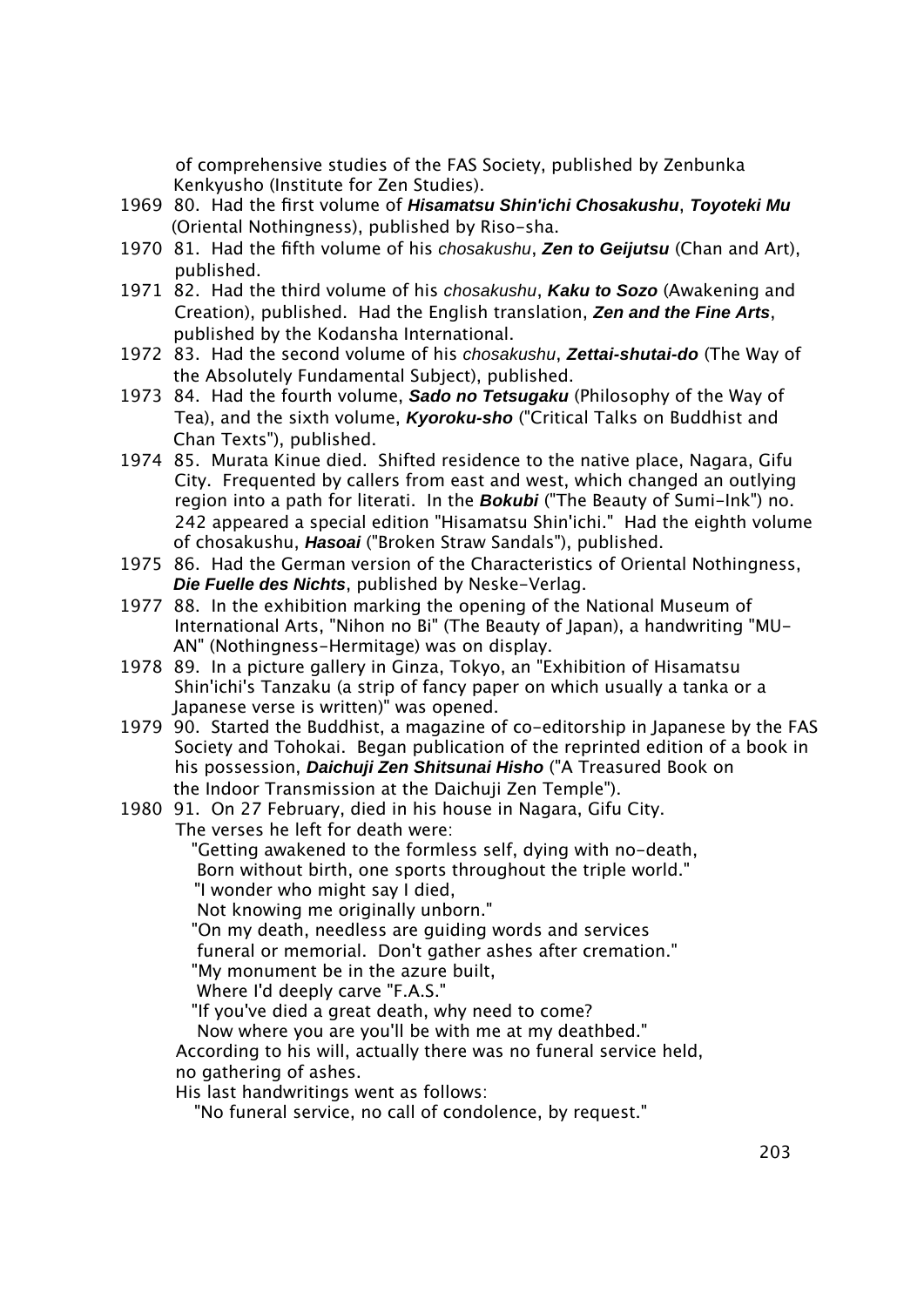"Calm extinction is my delight." His last single term:

 "Slay the Buddha; slay the God." A memorial special edition appeared in the Riso April Number, Zenbunka No. 97, and Daijo Zen July/September Number. The seventh volume of his

chosakushu, **Ninnunshu** (a collection of verses, entitled "Let Fortune Go Its Way") was published. A German translation of the article, "Lectures on Dongshan's Five Ranks") was published by Neske-Verlag. A dialogue, **Kaku no Shukyo** ("The Religion of Awakening") was published by Shunju-sha. A magazine **Kokindai Taikyu** ("The Postmodern Practically Inquired Into") was started.

- 1981 A special edition on Hisamatsu Shin'ichi appeared in **The Eastern Buddhist** vol. 14 no. 1. A Hozo-sensho ("Selected Books of Hozokan") **Mushinron** ("Atheism") was published by Hozokan. **Zen and the Fine Arts** in paperback edition was published by Kodansha International.
- 1982 **Bokukai** (The Sea of Sumi Ink) **Hisamatsu Shin'ichi no Sho** (Handwritings)\*, was published by Toeisha. An "Exhibition of Handwritings Left by Hisamatsu Shin'ichi" was opened in the annexe of Kyoto Kaikan in celebration of the publication of Bokukai.
- 1983 An "Exhibition of Handwritings Left by Hisamatsu Shin'ichi" was opened in the Gifu Prefectural Fine Arts Museum, and an "Exhibition of Sumi-Ink Handwritings by Hoseki Hisamatsu" was held in the annexe of Ehime Prefectural Fine Arts Museum. The first meeting for presenting tea to Hisamatsu Shin'ichi sensei was held at the Shokokuji Zen Monastery (, which continued until 1994 every summer). **Kishin no Kadai** ("Problems posed in the Treatise on the Awakening of Mahayana Faith") was published by Risosha. A collection of articles in Japanese by twenty persons under the late Hisamatsu's teaching, **Hisamatsu Shin'ichi no Shukyo to Shiso** (The Religion and Thought of Hisamatsu Shin'ichi) was published by Zenbunka Kenkyusho.
- 1984 In the Shibunkaku Fine Arts Museum, in Kyoto, an "Exhibition of Three Philosophers of Kyoto (meaning Nishida Kitaro, Hisamatsu Shin'ichi, and Yamauchi Tokuryu)" was held.
- 1985 A collection of reminiscences dedicated to the memory of "True Man Hisamatsu Shin'ichi," **Shinnin Hisamatsu Shin'ichi**, was published by Shuniusha.

An Enlarged Edition : **Kaku no Shukyo** was published by the Shunjusha.

- 1987 A critical biography, **Zensha** (A Person of Chan) **Hisamatsu Shin'ichi**, was published by the Hozokan. Other publications: One of the Toei Selected Books, **Wabi no Sado** ("The Way of Tea of Ripe Poverty") by Toeisha; **Toyoteki Mu** and **Sado no Tetsugaku** ("Philosophy of the Way of Tea"), from the Academic Library of the Kodansha.
- 1990 **Hisamatsu Shin'ichi Bukkyo Kogi** (Lectures on Buddhism), vol. I entitled "Sokumuteki Jitsuzon", vol. II entitled "Bukkyoteki Sekai" ("The Buddhistic World"), vol. III entitled "Genso no Ronri" ("The Logic of the Return Aspect"), were published by Hozokan.